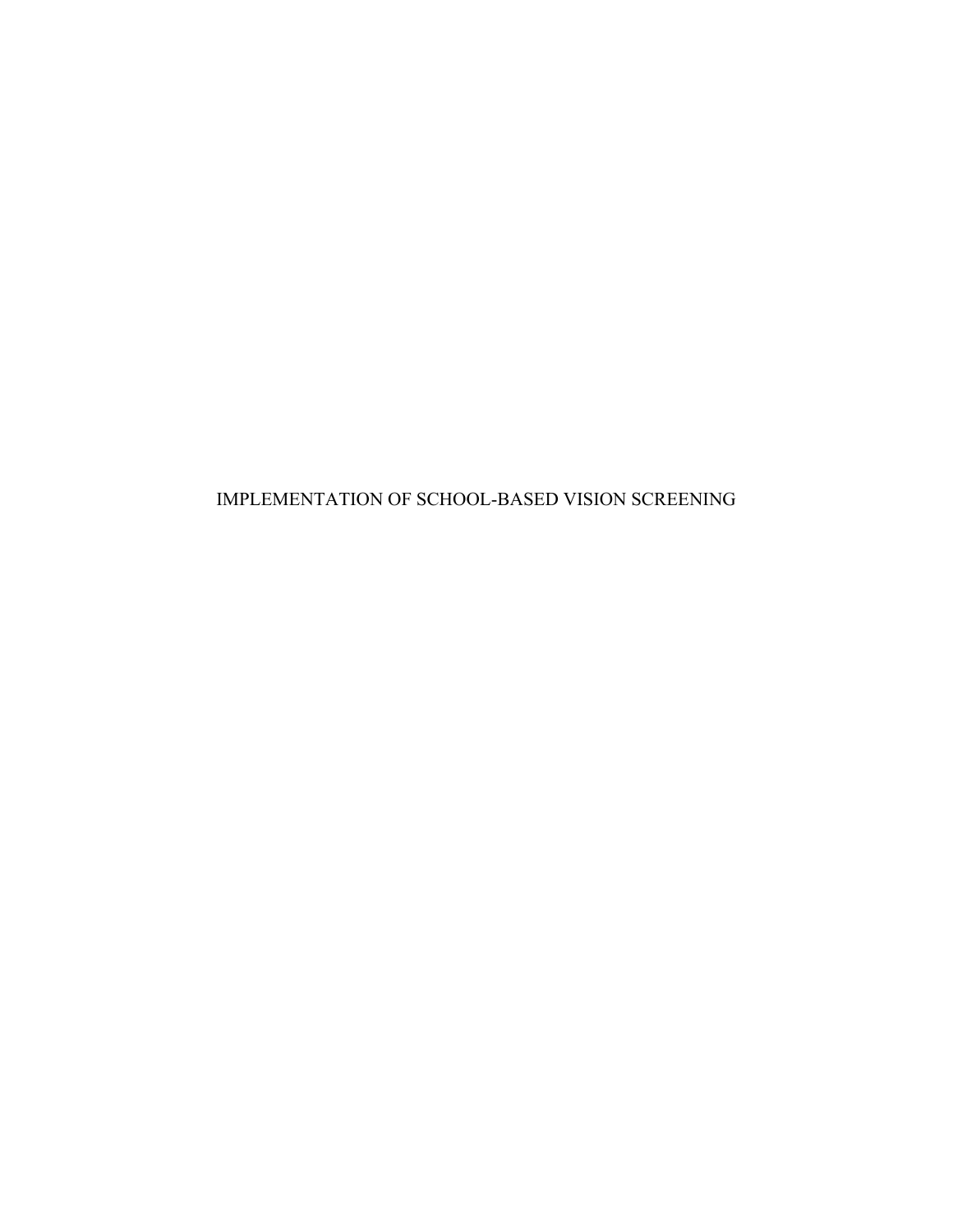## A QUALITATIVE DESCRIPTION OF STAKEHOLDER PERCEPTIONS OF FACTORS INFLUENCING IMPLEMENTATION OF SCHOOL-BASED VISION SCREENING IN ONTARIO

## By RACHAEL PETITTI HAALBOOM, BSc.N., B.A.

A Thesis Submitted to the School of Graduate Studies in Partial Fulfilment of the

Requirements for the Degree Master of Science

McMaster University © Copyright by Rachael Petitti Haalboom, April 1, 2019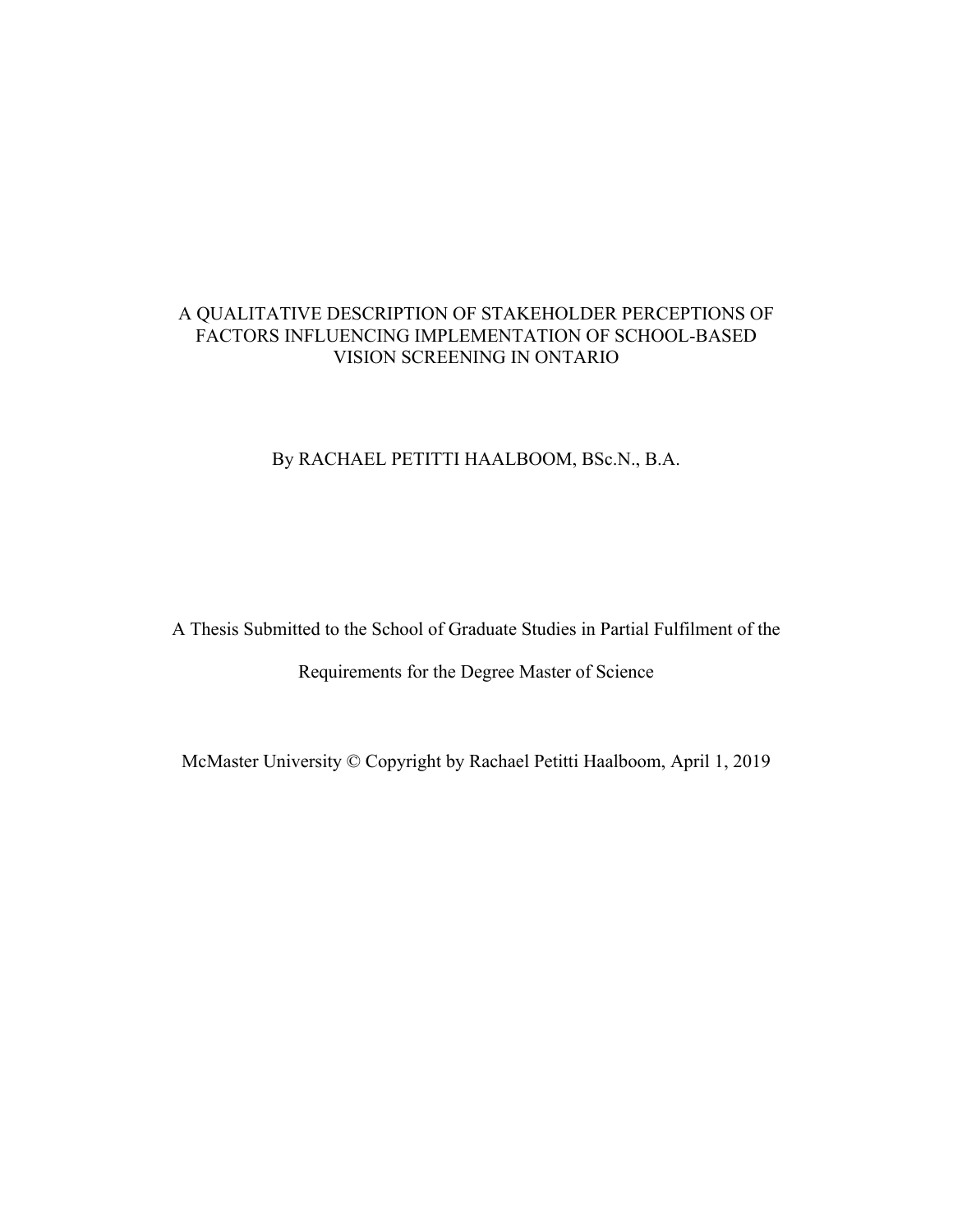McMaster University MASTER OF SCIENCE IN NURSING (2019) Hamilton, Ontario

TITLE: A Qualitative Description of Stakeholder Perceptions of Factors Influencing Implementation of School-Based Vision Screening in Ontario AUTHOR: Rachael Petitti Haalboom, BScN, BA (McMaster University) SUPERVISOR: Dr Ruta Valaitis NUMBER OF PAGES: xii, 188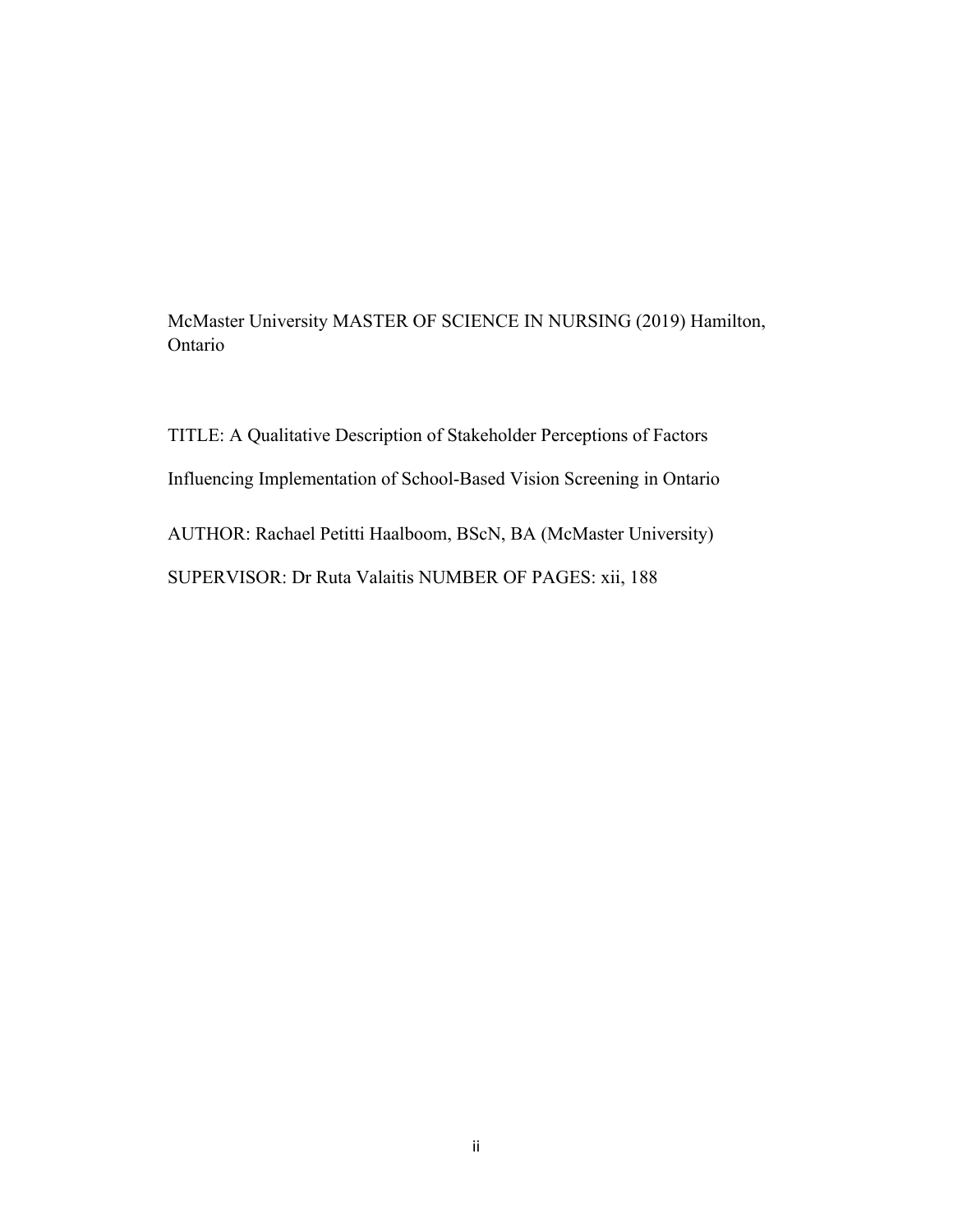## LAY ABSTRACT

In Canada, nearly 25% of school-aged children have vision problems. In 2018, the Ontario Ministry of Health and Long-Term Care passed a law requiring that all senior kindergarten students have their vision screened. This study used a qualitative descriptive approach to explore the perceptions of key informants regarding factors influencing implementation of school-based vision screening in Ontario, and the role of nurses in supporting implementation of this practice. The Consolidated Framework for Implementation Research was used to frame the analysis. The results of this study suggest that a comprehensive and coordinated approach is necessary when implementing school-based vision screening programs. Furthermore, participants reported that public health nurses' knowledge and skills, and their position within schools, communities, and the health system, facilitated vision screening implementation. Therefore, public health units are encouraged to strategically utilize public health nurses when implementing vision screening. Practice, policy, education, and future research implications are discussed.

*Keywords:* vision, screening, school, implementation, public health, nurse

iii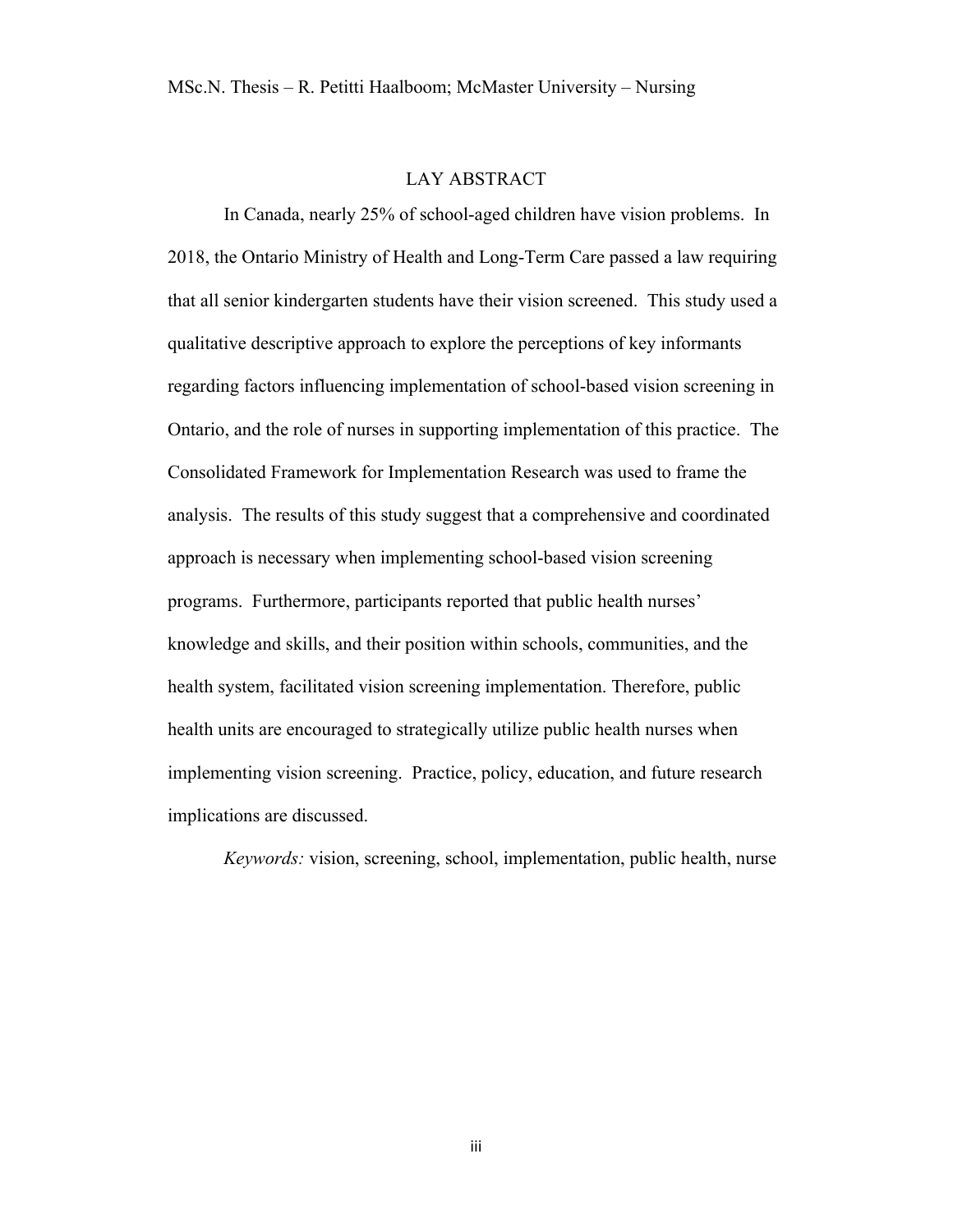#### ABSTRACT

In Canada, nearly 25% of school-aged children have vision problems. Common childhood vision disorders include amblyopia, refractive errors, and strabismus. Early identification and treatment of these disorders can prevent long-term vision loss and improve academic achievement. In 2018, the Ontario Ministry of Health and Long-Term Care legislated universal childhood vision screening of all senior kindergarten students. Although studies have explored the effectiveness of these interventions, few have explored the barriers and facilitators to program implementation. This study used a qualitative descriptive approach to examine the perceptions of key informants regarding the factors influencing the implementation of school-based vision screening in Ontario, and the role of nurses in supporting implementation. Semi-structured interviews were conducted with parents  $(n = 3)$ , optometrists  $(n = 3)$ , clinical research personnel  $(n = 2)$ , public health staff ( $n = 5$ ), school staff ( $n = 2$ ), and community vision program personnel  $(n = 2)$  from across Ontario. The Consolidated Framework for Implementation Research (CFIR) was used to frame the analysis. The following factors were found to influence vision screening implementation: (1) student and parent needs; (2) presence of external partnerships; (3) dedication of tangible resources; (4) presence of internal networks and communications; and (5) the cost, complexity, and perceived quality of the vision screening program. Participants reported that public health nurses' knowledge and skills, and their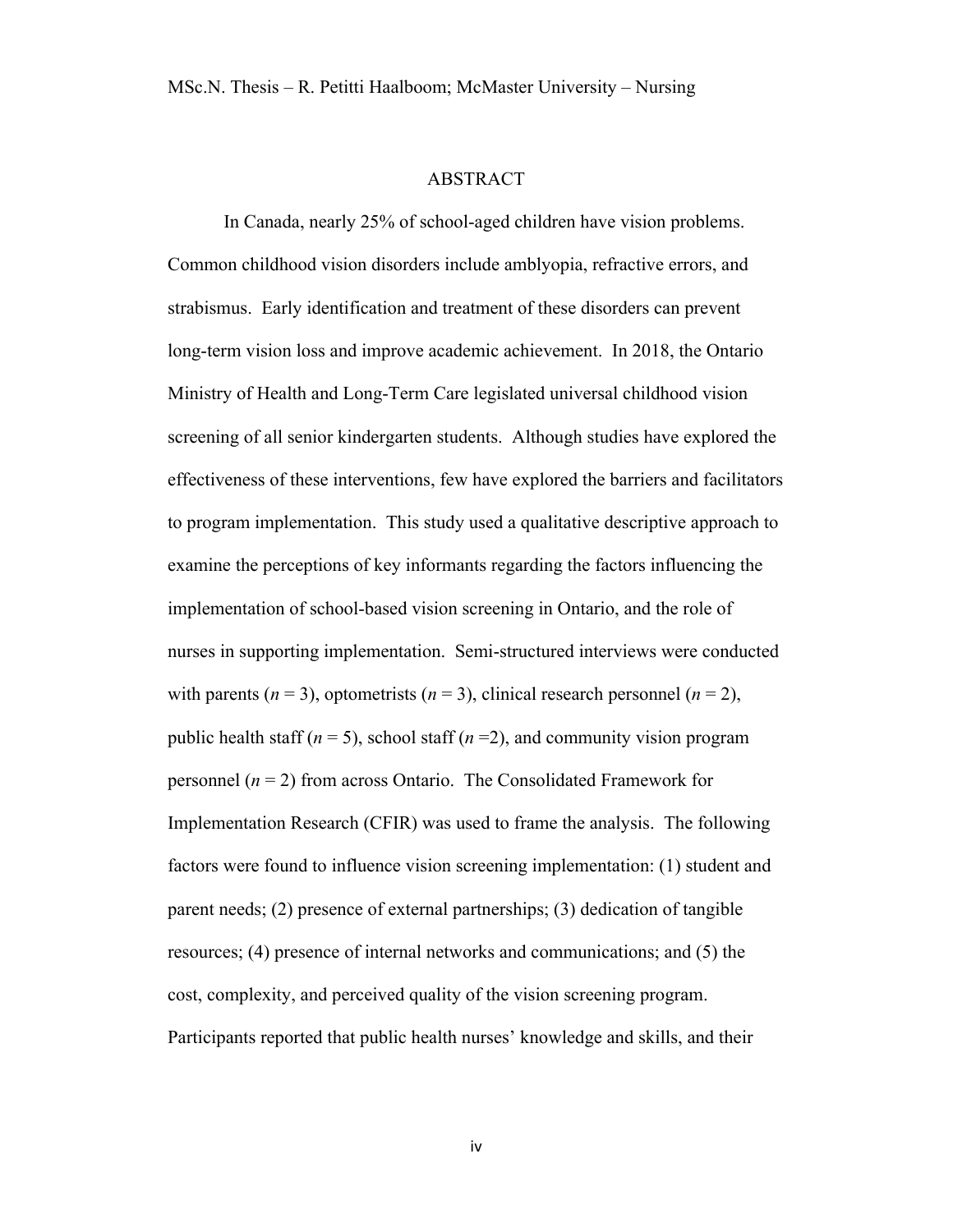position within schools, communities, and the health system, facilitated vision screening implementation. This study suggests that a comprehensive and coordinated approach is necessary when implementing school-based vision screening programs. Future research examining vision screening implementation should consider the use of the CFIR to guide all phases of the implementation process, and explore the experience and perspectives of vision screening implementation of students, non-English speaking families, and those who had experienced failed vision screening.

*Keywords:* vision, screening, school, implementation, public health, nurse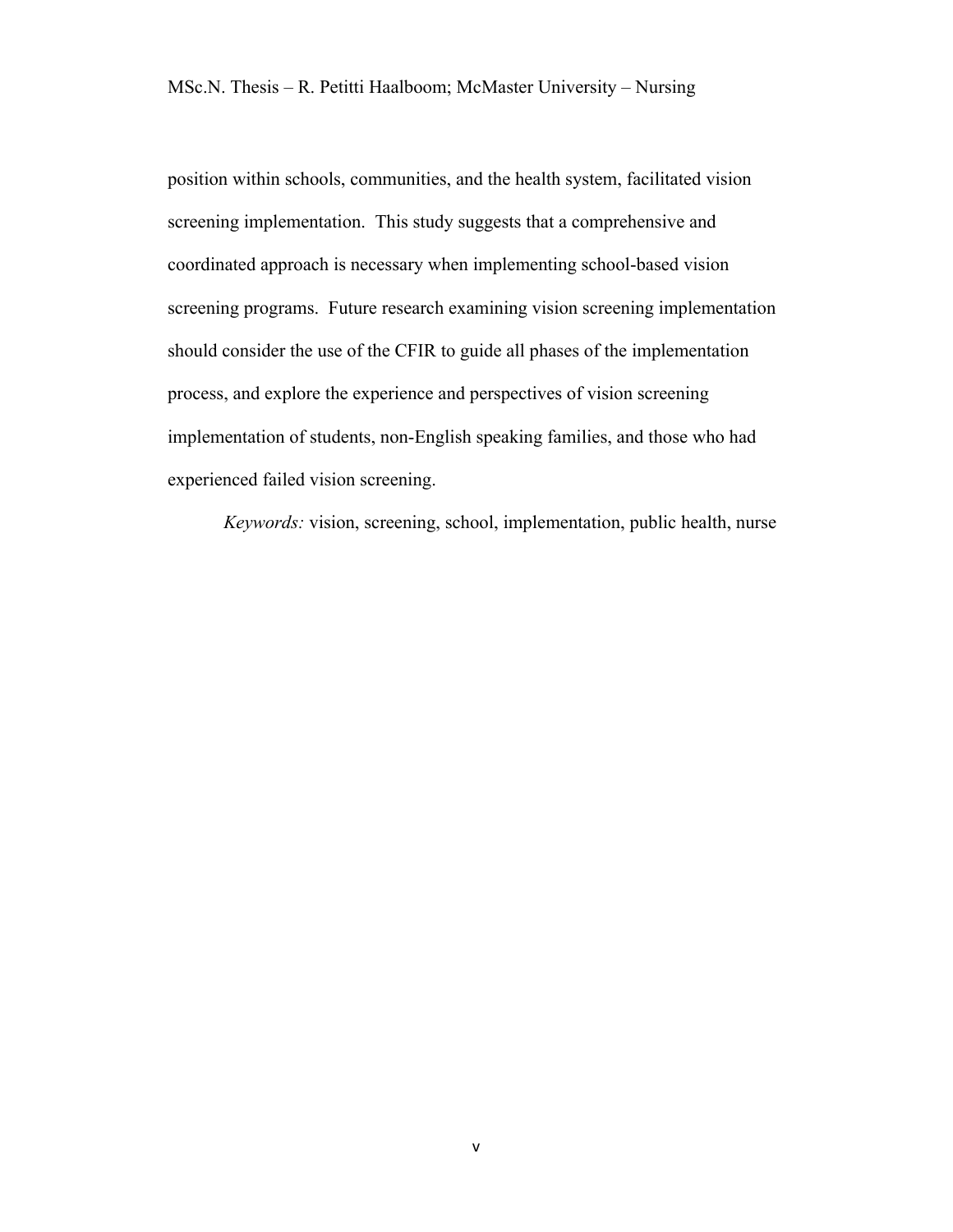#### ACKNOWLEDGMENTS

I would like to express my sincere gratitude to my supervisor Dr Ruta Valaitis, for her guidance and unwavering support throughout my period of study. Your breadth of knowledge, and experience never ceased to amaze me; you have been a model of leadership in nursing. I am grateful for all the learnings you have shared with me, your patience, and your caring.

I would also like to deeply thank my supervisory committee members for their time, effort, and direction. Dr Michelle Butt; your thoughtful feedback, and attention to detail challenged me, while your constant enthusiasm was a source of motivation. Dr Daphne Maurer; I am thankful for your patience, and willingness to share your expert knowledge in the field of vision. Dr Diana Sherifali; your insightful comments, balanced with encouraging words, pushed me to examine my study through a more critical lens. Your genuine desire to improve visual health outcomes in children inspired me to persevere.

This thesis would not have been possible without the individuals who participated in this thesis study; I thank you for having taken the time to share your experience and knowledge to enhance the current body of literature concerning the implementation of vision screening in schools.

Finally, I would like to thank my family and friends for supporting me through my academic journey; your continued words of encouragement and interest in my pursuits kept me on my trajectory. To my daughters; you have waited patiently for this journey to come to an end... it's happy dance time!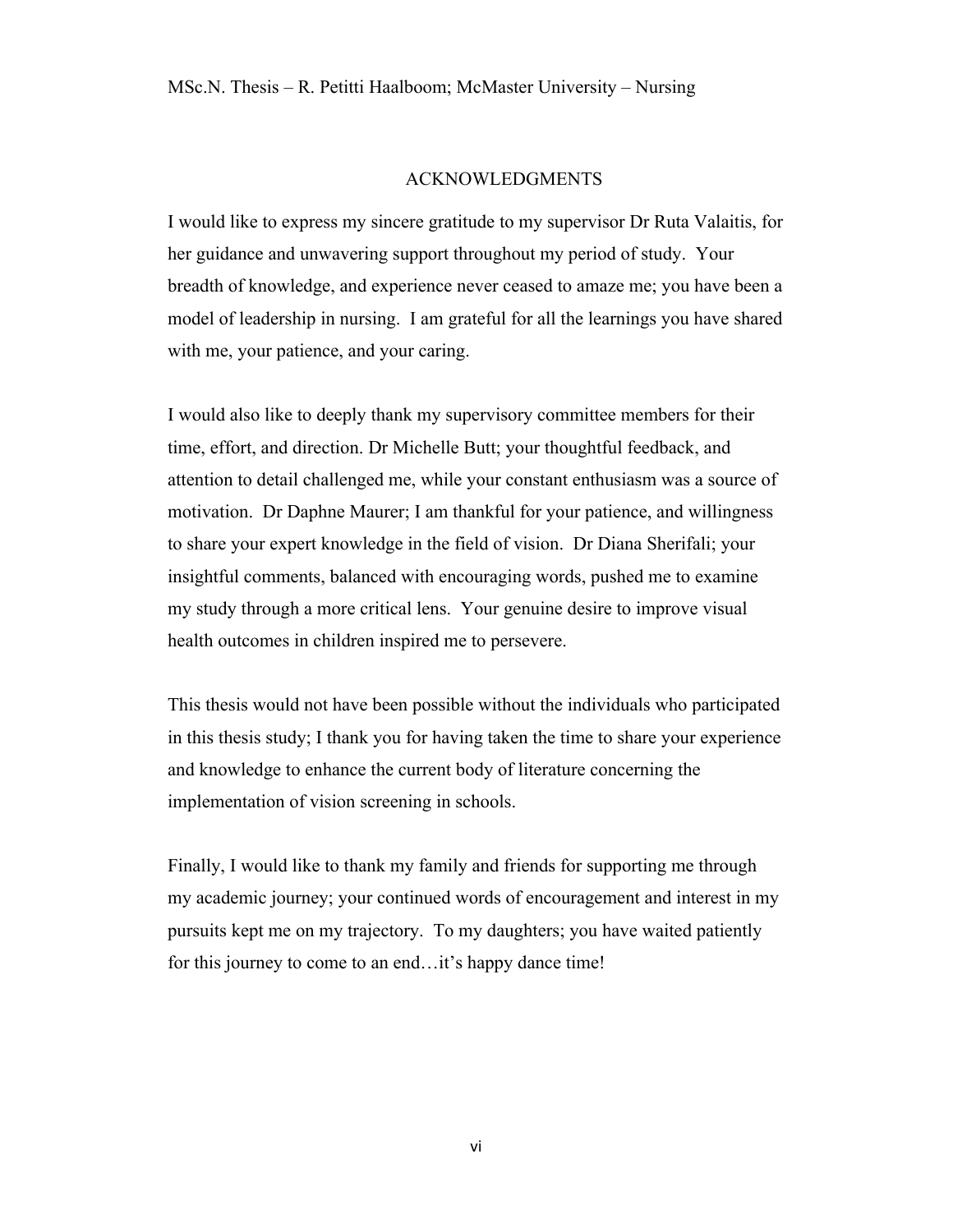# TABLE OF CONTENTS

| 5. School-based Vision Screening: Impact, Effectiveness, Implementation and |
|-----------------------------------------------------------------------------|
|                                                                             |
|                                                                             |
|                                                                             |
|                                                                             |
|                                                                             |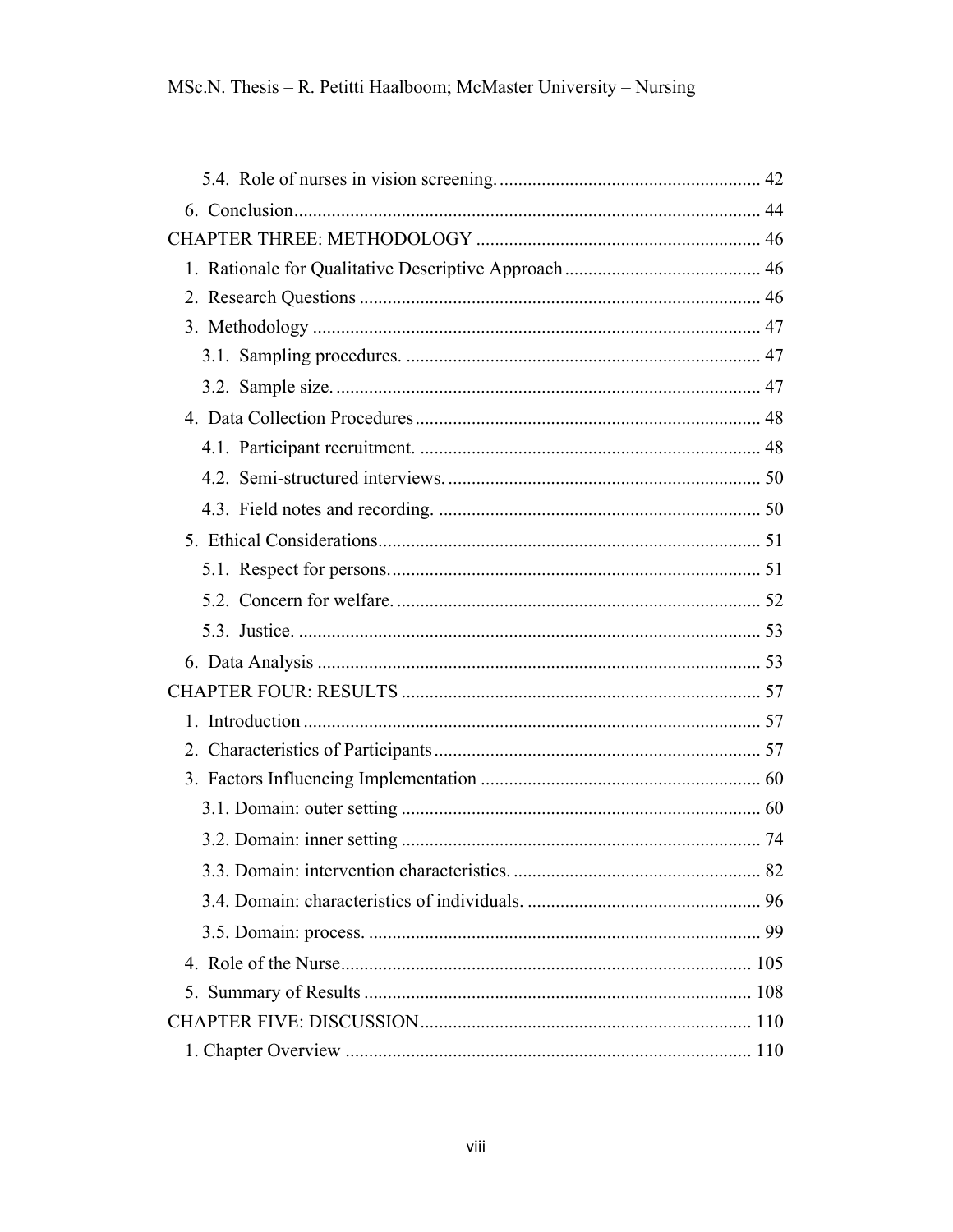| 4. Implications for Practice, Education, Policy and Research  129 |
|-------------------------------------------------------------------|
|                                                                   |
|                                                                   |
|                                                                   |
|                                                                   |
|                                                                   |
|                                                                   |
|                                                                   |
|                                                                   |
|                                                                   |
| 6. Strengths and Limitations of the Implementation Framework 140  |
|                                                                   |
|                                                                   |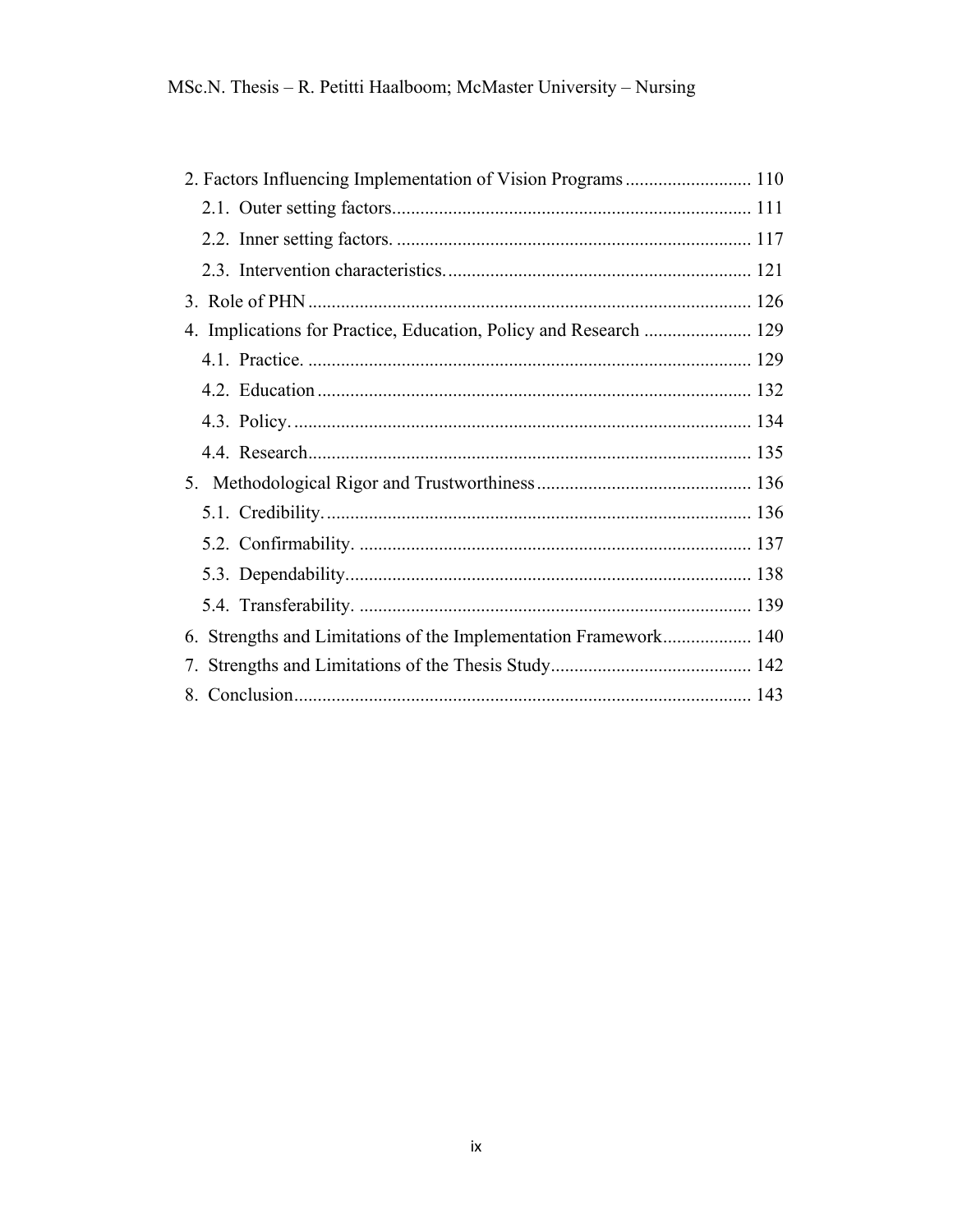# LIST OF TABLES

| TABLE 2. OUTER SETTING DOMAIN FACTORS THAT           |
|------------------------------------------------------|
| INFLUENCE VISION SCREENING IMPLEMENTATION 61         |
| TABLE 3. INNER SETTING DOMAIN FACTORS THAT INFLUENCE |
|                                                      |
| TABLE 4. INTERVENTION CHARACTERISTICS DOMAIN         |
| <b>FACTORS THAT INFLUENCE VISION SCREENING</b>       |
|                                                      |
| TABLE 5. CHARACTERISTICS OF INDIVIDUALS DOMAIN       |
| <b>FACTORS THAT INFLUENCE VISION SCREENING</b>       |
|                                                      |
| TABLE 6. PROCESS DOMAIN FACTORS THAT INFLUENCE       |
| VISION SCREENING IMPLEMENTATION 100                  |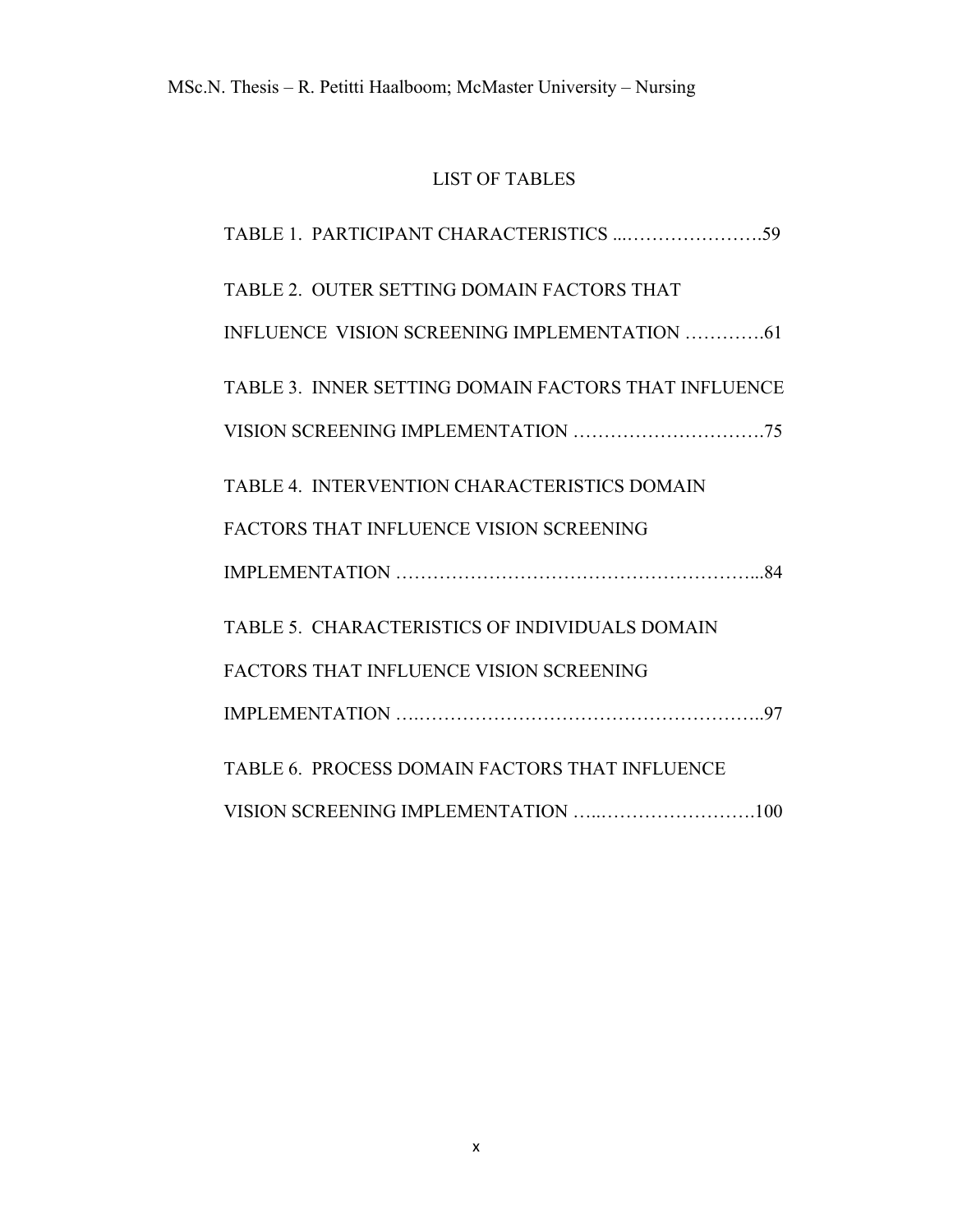## ABBREVIATIONS

| <b>AAO</b>    | American Academy of Ophthalmology                                             |
|---------------|-------------------------------------------------------------------------------|
| <b>AAOPOS</b> | <b>American Association for Pediatric</b><br>Ophthalmology and Strabismus     |
| <b>AOA</b>    | American Optometric Association                                               |
| CAO           | Canadian Association of Optometrists                                          |
| <b>CFIR</b>   | Consolidated Framework for Implementation<br>Research                         |
| <b>CHNC</b>   | Canadian Health Nurses of Canada                                              |
| D             | Diopter                                                                       |
| <b>HRQoL</b>  | Health Related Quality of Life                                                |
| <b>MOHLTC</b> | Ministry of Health and Long-Term Care                                         |
| <b>OAO</b>    | <b>Ontario Association of Optometrists</b>                                    |
| <b>PHN</b>    | <b>Public Health Nurse</b>                                                    |
| PHO           | Ontario Agency for Health Protection and<br>Promotion (Public Health Ontario) |
| PHU           | Public Health Unit                                                            |
| QoL           | Quality of Life                                                               |
| <b>SE</b>     | <b>Spherical Equivalent</b>                                                   |
| <b>USPSTF</b> | <b>US Preventative Services Task Force</b>                                    |
| VA            | <b>Visual Acuity</b>                                                          |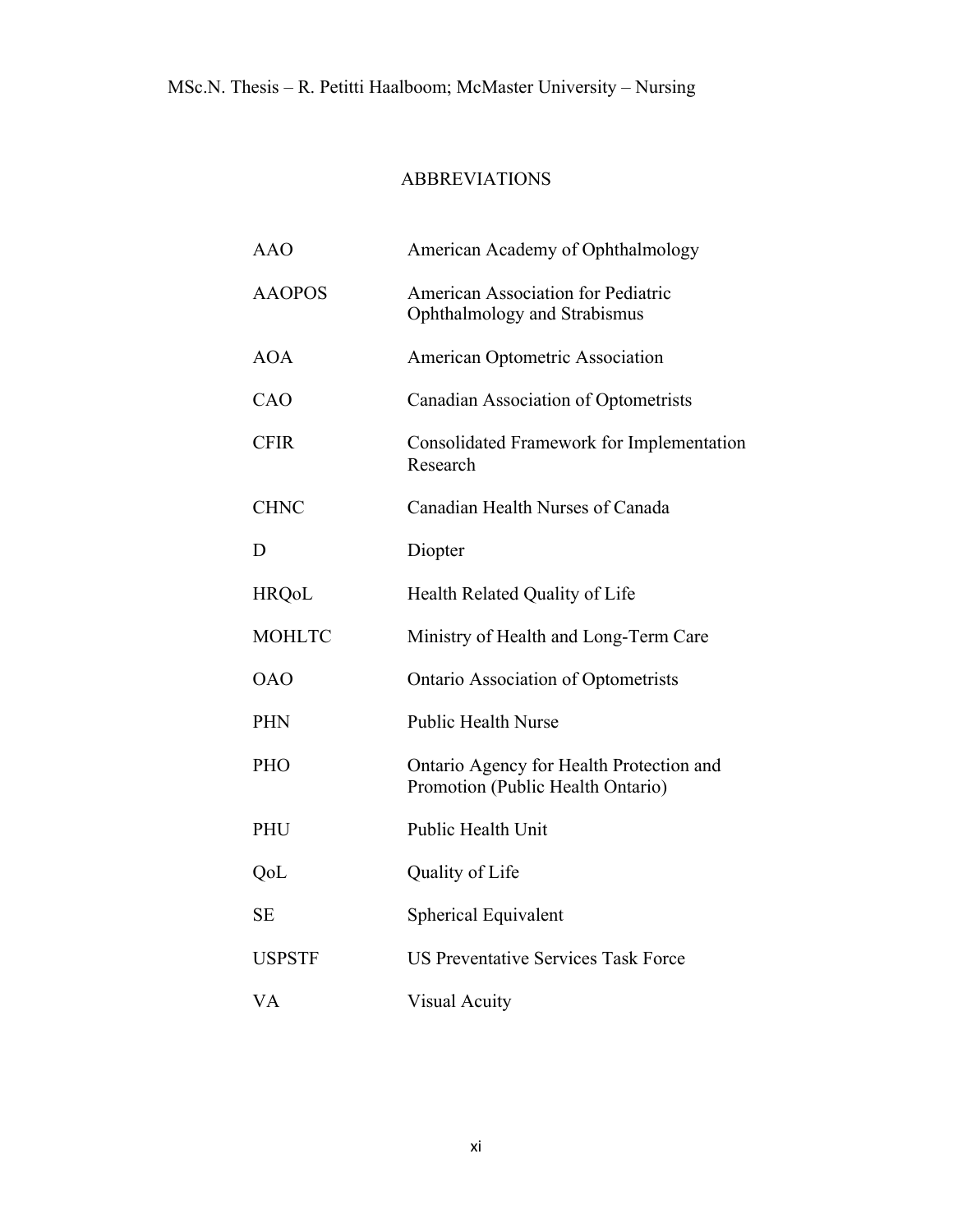MSc.N. Thesis – R. Petitti Haalboom; McMaster University – Nursing

## DECLARATION OF ACADEMIC ACHIEVEMENT

I, Rachael Haalboom, declare this thesis to be my own work. I am the sole author of this document. No part of this work has been published or submitted for publication or for a higher degree at another institution.

To the best of my knowledge, the content of this document does not infringe on anyone's copyright.

My supervisor, Dr Ruta Valaitis, and the members of my supervisory committee, Dr Michelle Butt, Dr Daphne Maurer, and Dr Diana Sherifali have provided guidance and support at all stages of this project. I completed all of the research work.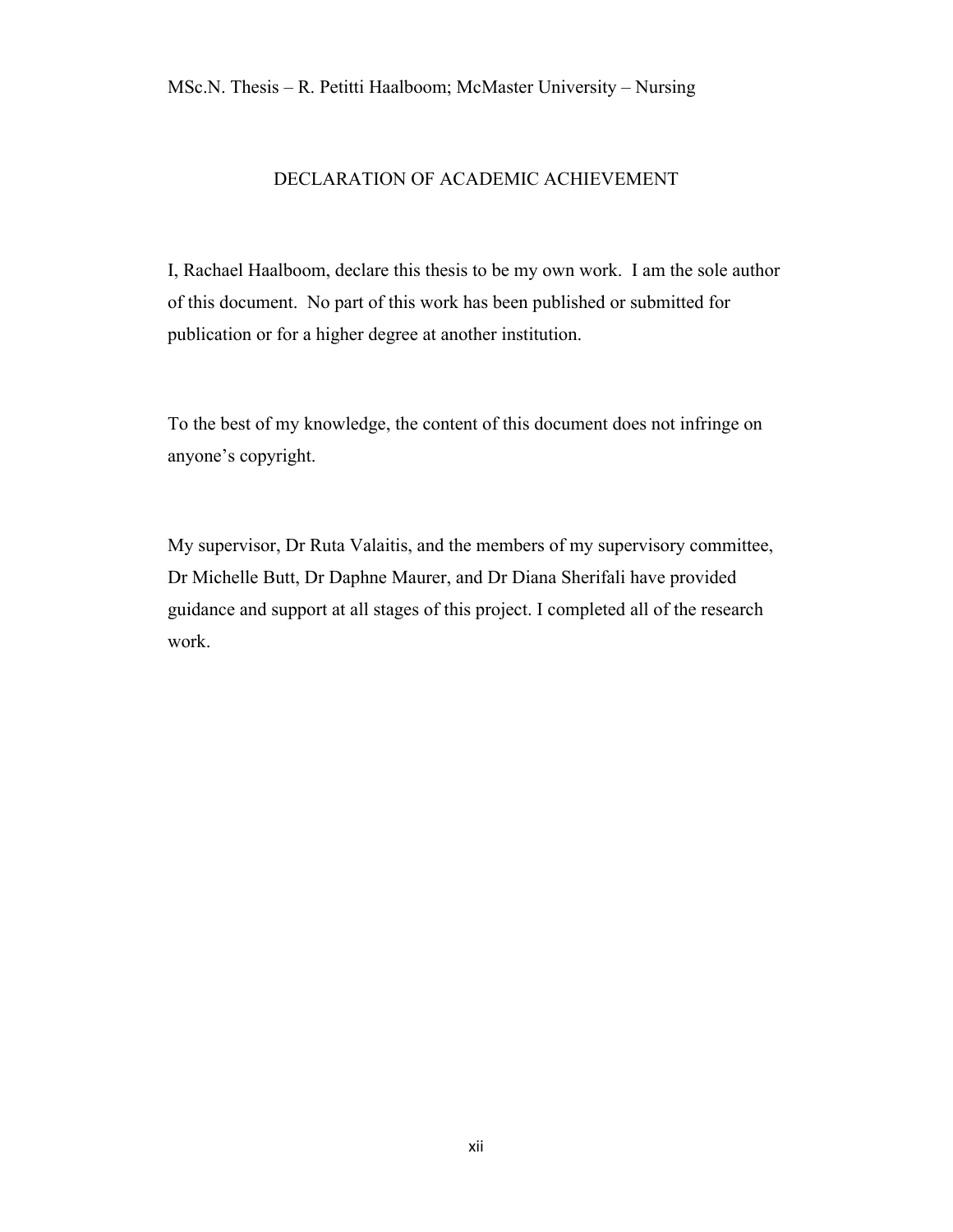#### **CHAPTER ONE: INTRODUCTION**

#### **1. Introduction**

Vision problems are a global issue with approximately 19 million children under 15 years of age having one or more vision disorders (World Health Organization [WHO], 2012). In Canada, nearly 25% of school-aged children have vision problems (Canadian Association of Optometrists [CAO], 2016). Common childhood vision disorders include amblyopia, refractive errors, and strabismus (Association for Pediatric Ophthalmology and Strabismus [AAPOS], 2016a). If undetected and untreated, these vision disorders can lead to life-long visual impairments (AAPOS, 2017). Poor eye health can also impact children's social relationships, literacy and academic achievement (Carlton, Karnon, Czosski-Murray, Smith & Marr, 2008a; Glewwe, West & Lee, 2018; Kulp & Schmidt, 1996; Kulp et al., 2016; Roch-Levcq, Brody, Thomas & Brown, 2007; Shankar, Evans & Bobier, 2007; Toledo et al., 2010). Early identification and treatment of these disorders can prevent long-term vision loss (AAPOS, 2017). Only 14% of Ontario children under six years of age access the governmentfunded comprehensive eye exams (CAO, 2016; Ontario Association of Optometrists [OAO], 2015). In an effort to promote visual health and identify those children that require further assessment, the Ontario government has added school-based childhood vision screening to the Ministry of Health and Long-Term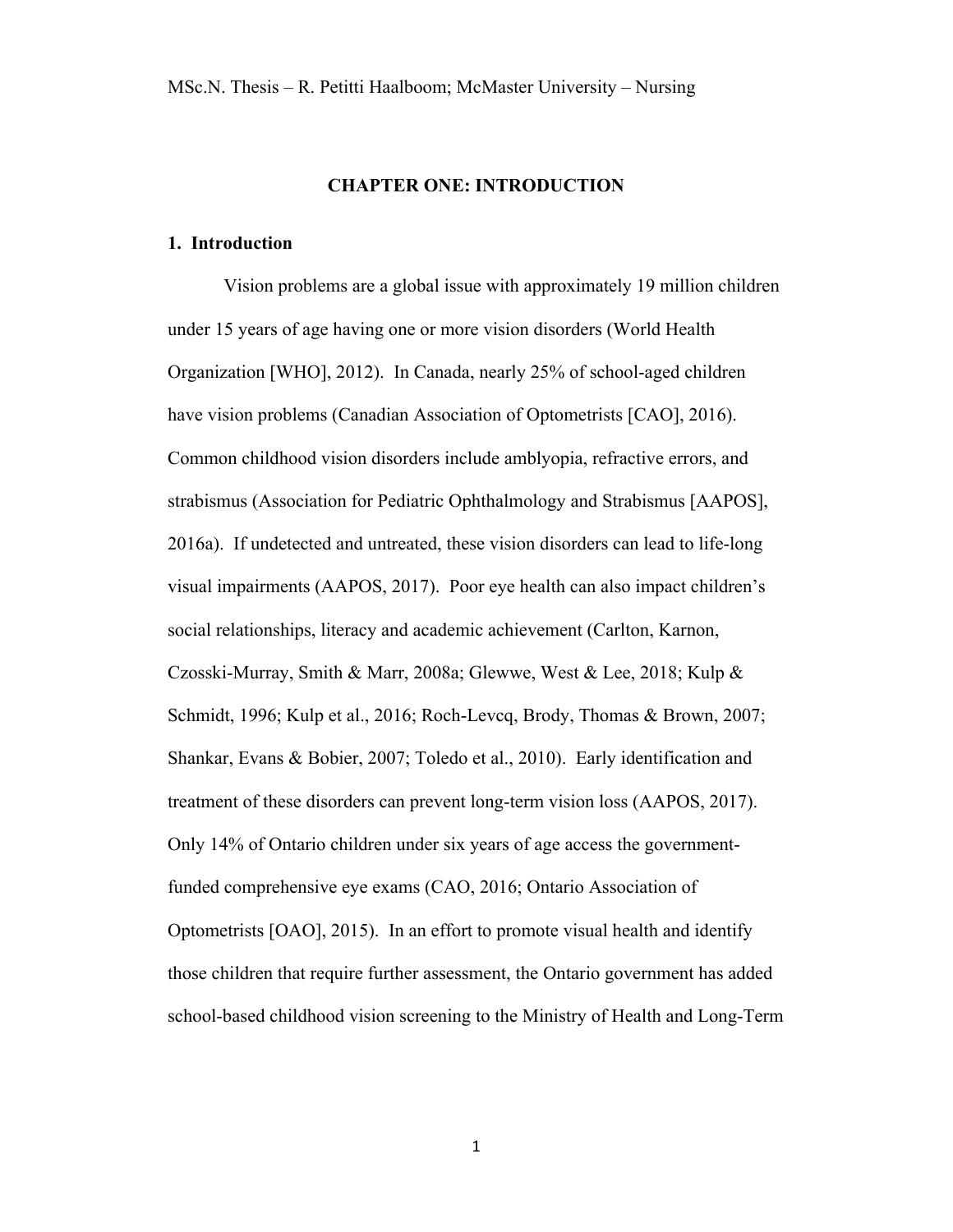Care (2018a) Ontario Public Health Standards. As of August 2018, all Ontario Public Health Units (PHUs) are legislated to collaborate with schools and community partners to provide visual health supports and universal vision screening services for senior kindergarten students (MOHLTC, 2018b). These vision screening programs include: (1) coordination with schools; (2) pre-screen parent notification; (3) provision of vision screening with ministry-specified methods and tools; (4) post-screening notification and follow-up; and (5) visual health navigation to support awareness, access to and utilization of visual health services (MOHLTC, 2018b). Although studies have explored the effectiveness of these childhood vision screening programs, few have explored the factors influencing program implementation. An understanding of these factors will support government, PHUs, schools, and community vision screening programs to establish the structures and processes that facilitate program implementation, and address barriers that impede implementation. This knowledge may also help to ensure that quality programs are implemented and delivered, which may ultimately optimize visual health care for children.

#### **2. Reflective Summary**

Qualitative research recognizes the researcher as 'an instrument' and acknowledges the researcher's influence on the process of inquiry (Watt, 2007). The following reflective summary is a demonstration of how my 'self' as a public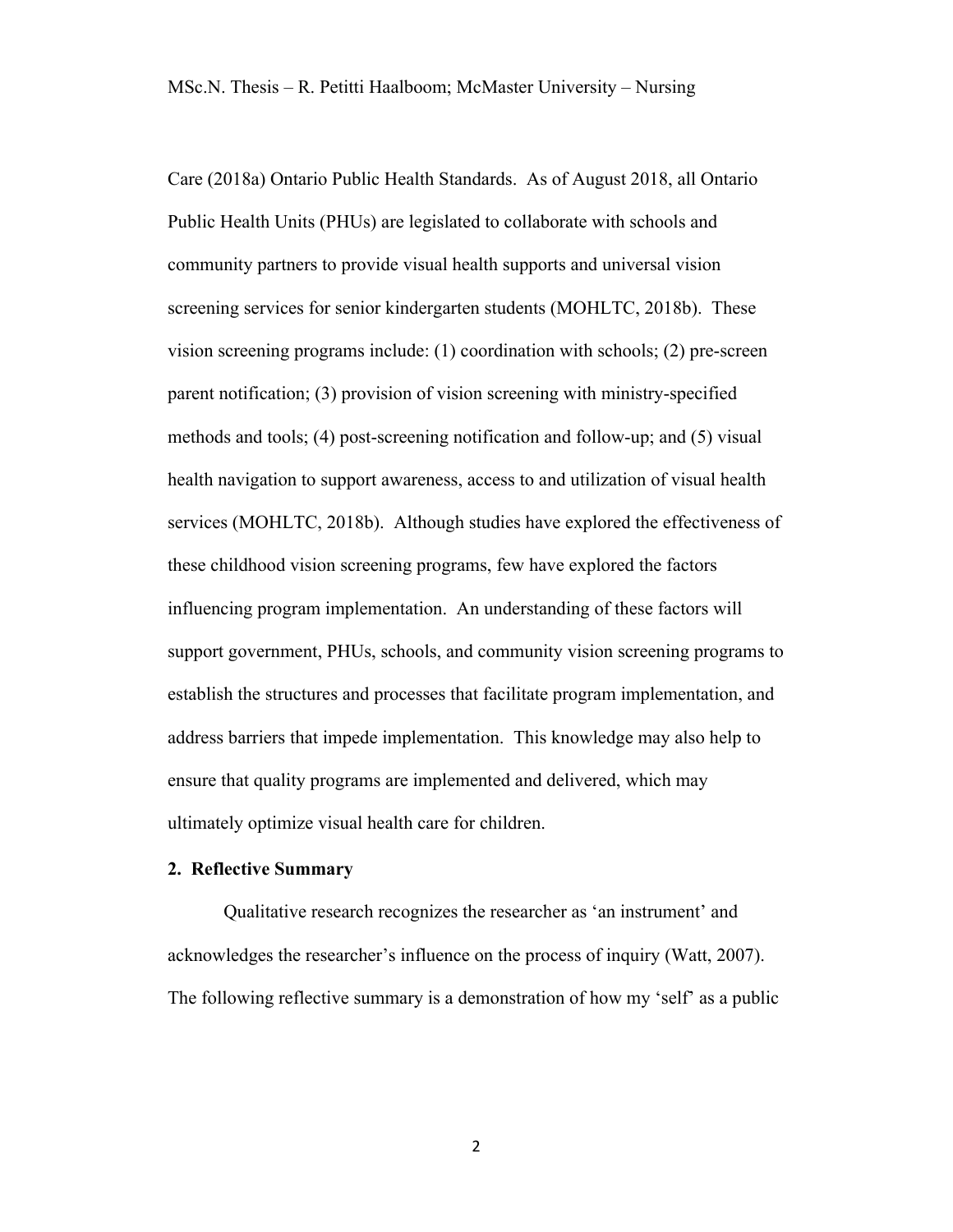health nurse (PHN) may have influenced my 'self' as a researcher, and the inquiry process.

As a PHN working in schools, I have supported numerous families in navigating the health system, and in accessing vision care and treatment for their child. Based on the presence or observations of key clinical indicators for poor vision, some of these students were identified by myself or school staff. I became concerned when I learned that most vision disorders are asymptomatic, and that many of the students sitting in the classrooms had undiagnosed vision disorders. I had listened to educators encourage parents to have their child assessed by an optometrist, but this conversation occurred only after the teacher had identified concerns related to academic performance. I began asking parents whether they had taken their child for a comprehensive eye exam and was surprised to learn that many caregivers were unaware of the need to have their child's eyes routinely checked. Several families reported barriers to accessing vision care and treatment for their child including the high cost of eyeglasses. The Canadian Community Health Nursing Discipline Specific Competencies (Community Health Nurses of Canada [CHNC], 2009) and the Ontario Public Health Standards of Practice (MOHLTC 2018a), guide PHNs to facilitate access and equity by addressing the social determinants of health. Therefore, my observations, experiences, and PHN role sparked my desire to study school-based vision screening and the role of the nurse in supporting its implementation. This academic research gave me the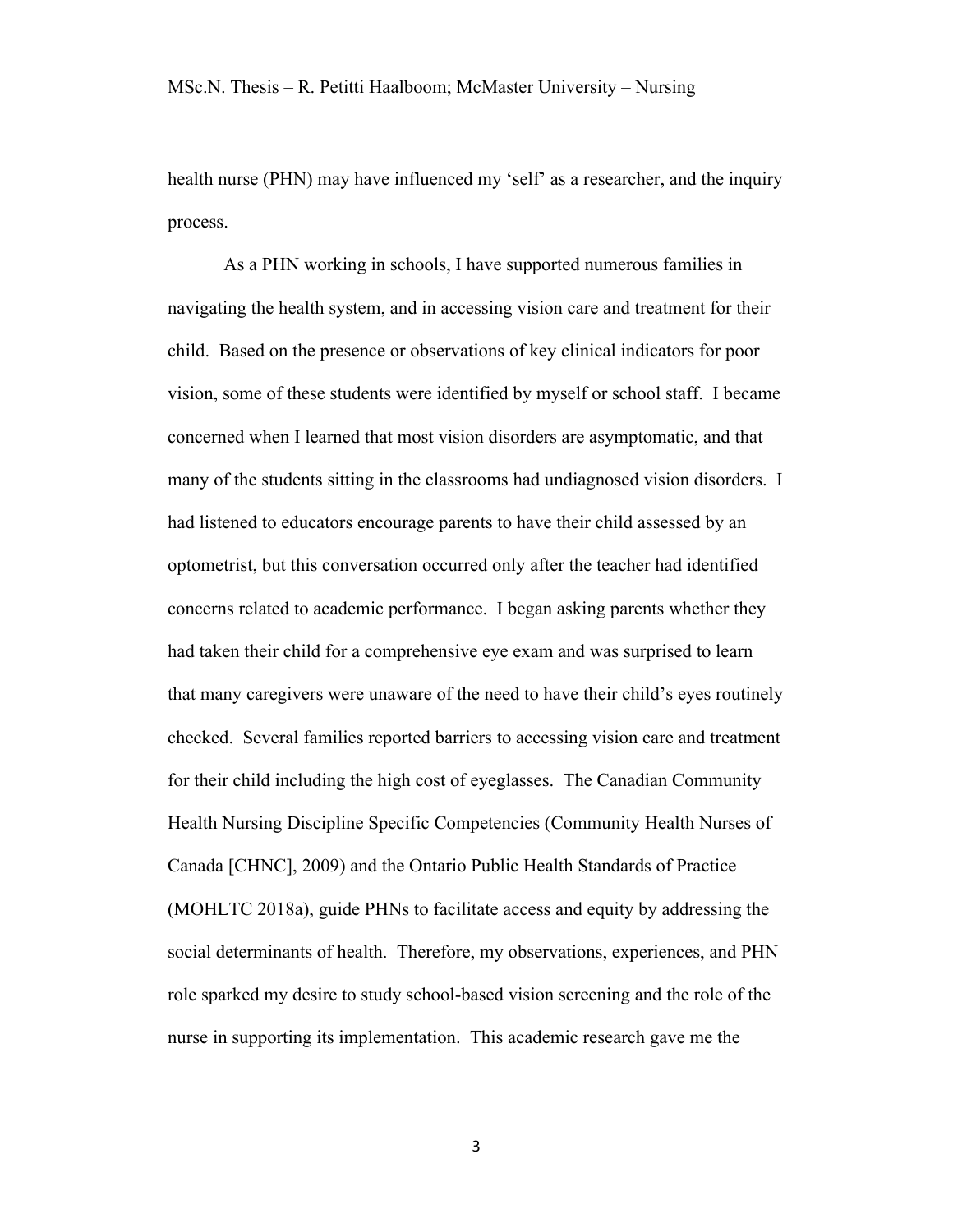opportunity to provide consultation to both the MOHLTC Child Visual Health and Vision Screening Protocol Working Group, and my PHU's vision screening workgroup.

My background as a PHN in the School Program within a PHU is important to recognize as it has influenced the collection, selection and interpretation of data (Finlay, 2002; Sword, 1999; Watt, 2007). As per the tenets of qualitative result, the results of this thesis are understood to be a co-created product, developed between the myself and the participants of this research study (Finlay, 2002). Throughout the study process, I reflected upon my influence and this reflexivity fostered a personal awareness of how I shaped the research, thereby supporting me to assure rigor and trustworthiness (Sword, 1999).

#### **3. Purpose of the Thesis**

The purpose of this thesis was to explore and describe the perceptions of parents, optometrists, clinical research personnel, public health and school staff, and community vision program personnel, about factors influencing the implementation of school-based vision screening in Ontario, and of the role of nurses in vision screening implementation using a qualitative descriptive approach (Sandelowski, 2000). Damschroder et al.'s (2009) Consolidated Framework for Implementation Research (CFIR) was used to guide the content analysis and the presentation of results in this study.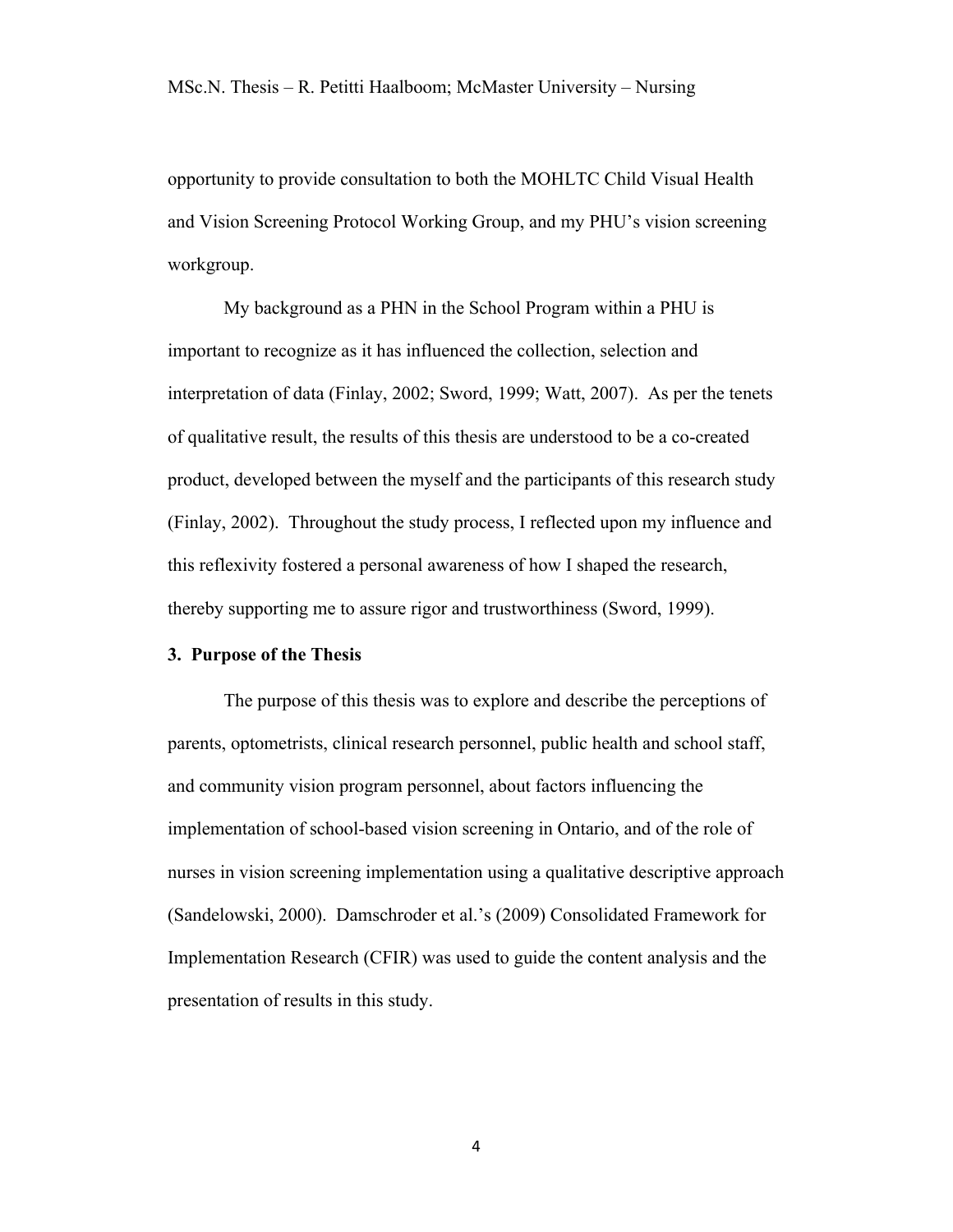#### **4. Implementation Framework**

Damschroder et al.'s (2009) CFIR was used as the organizing framework for this study. According to Kirk et al.'s (2016) systematic review, the evidencebased domains and constructs of Damschroder et al.'s (2009) CFIR have been most widely applied in health settings to examine health-related intervention implementation. Therefore, the CFIR was deemed suitable for use in this study's analysis and as a method of presenting the study results as it provided a comprehensive, determinant framework that enabled identification and classification of factors that facilitated and impeded the implementation of vision screening programs in schools.

Damschroder et al.'s (2009) CFIR consists of five major domains: (1) intervention characteristics; (2) outer setting; (3) inner setting; (4) characteristics of individuals; and (5) process. Each domain includes associated constructs and subconstructs: (1) eight constructs are related to intervention characteristics; (2) four constructs are associated with the outer setting; (3) five constructs and nine subconstructs are related to the inner setting; (4) five constructs are associated with characteristics of individuals; and (5) four constructs and four sub-constructs are associated with process. See Appendix A for a full listing of the 39 constructs and subconstructs associated with each of Damschroder et al.'s (2009) CFIR domains.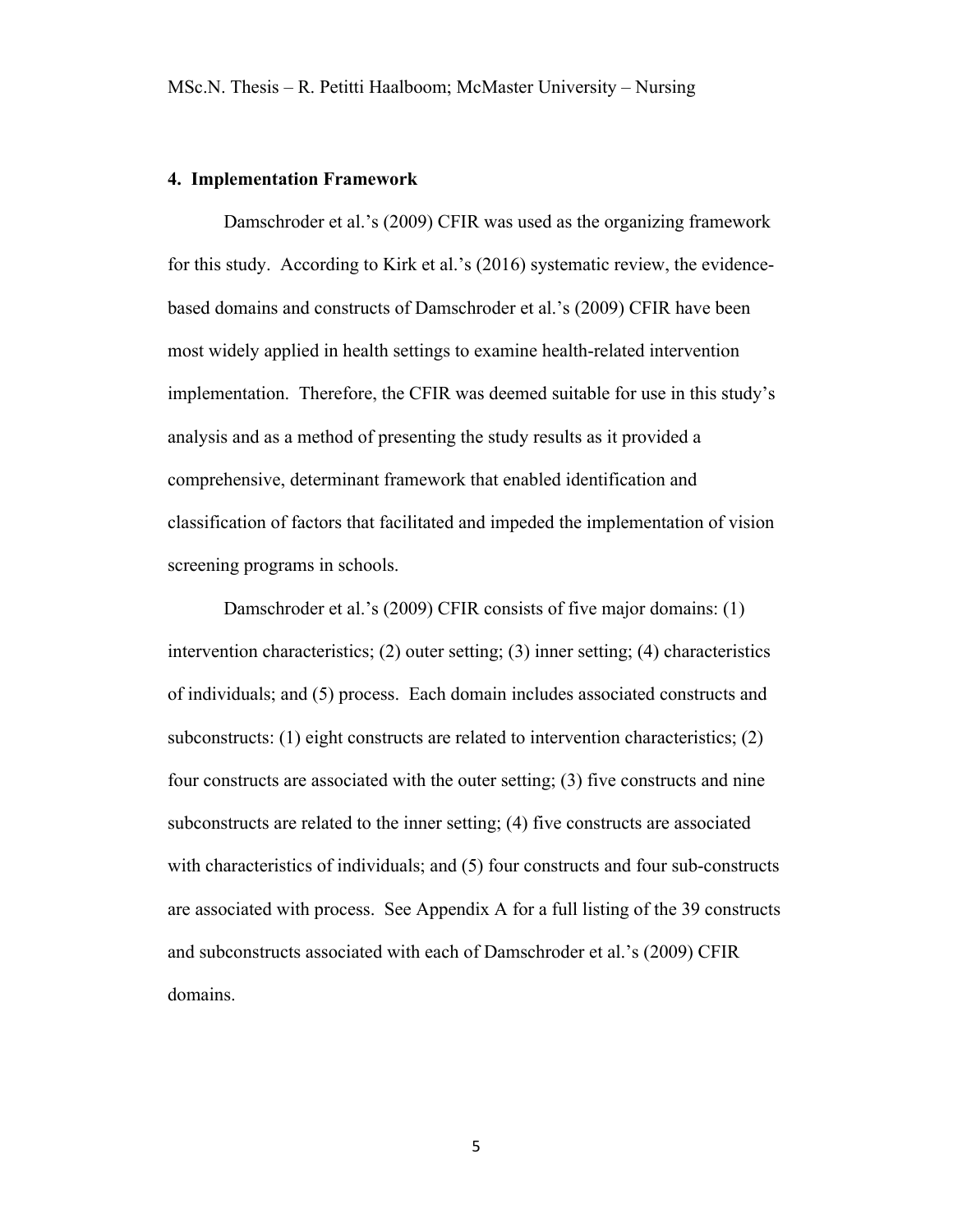### **5. Overview of Subsequent Chapters**

Chapter Two provides background knowledge regarding common childhood vision disorders, and vision screening programs around the world. The chapter also includes a review of the literature examining the impact, effectiveness, and implementation of vision screening in schools, as well as the role of nurses in vision screening implementation. Chapter Three is a presentation of the qualitative descriptive approach used in this thesis and a presentation of the ethical considerations applied in this thesis. Chapter Four presents the content analysis of the factors influencing implementation of school-based vision screening using the Damschroder et al.'s (2009) CFIR to frame the analysis. Finally, Chapter Five is a discussion of the results and implications of the study findings, the strategies used to increase methodological rigor and trustworthiness, and of the strengths and limitations of Damschroder et al.'s (2009) CFIR and of this thesis study.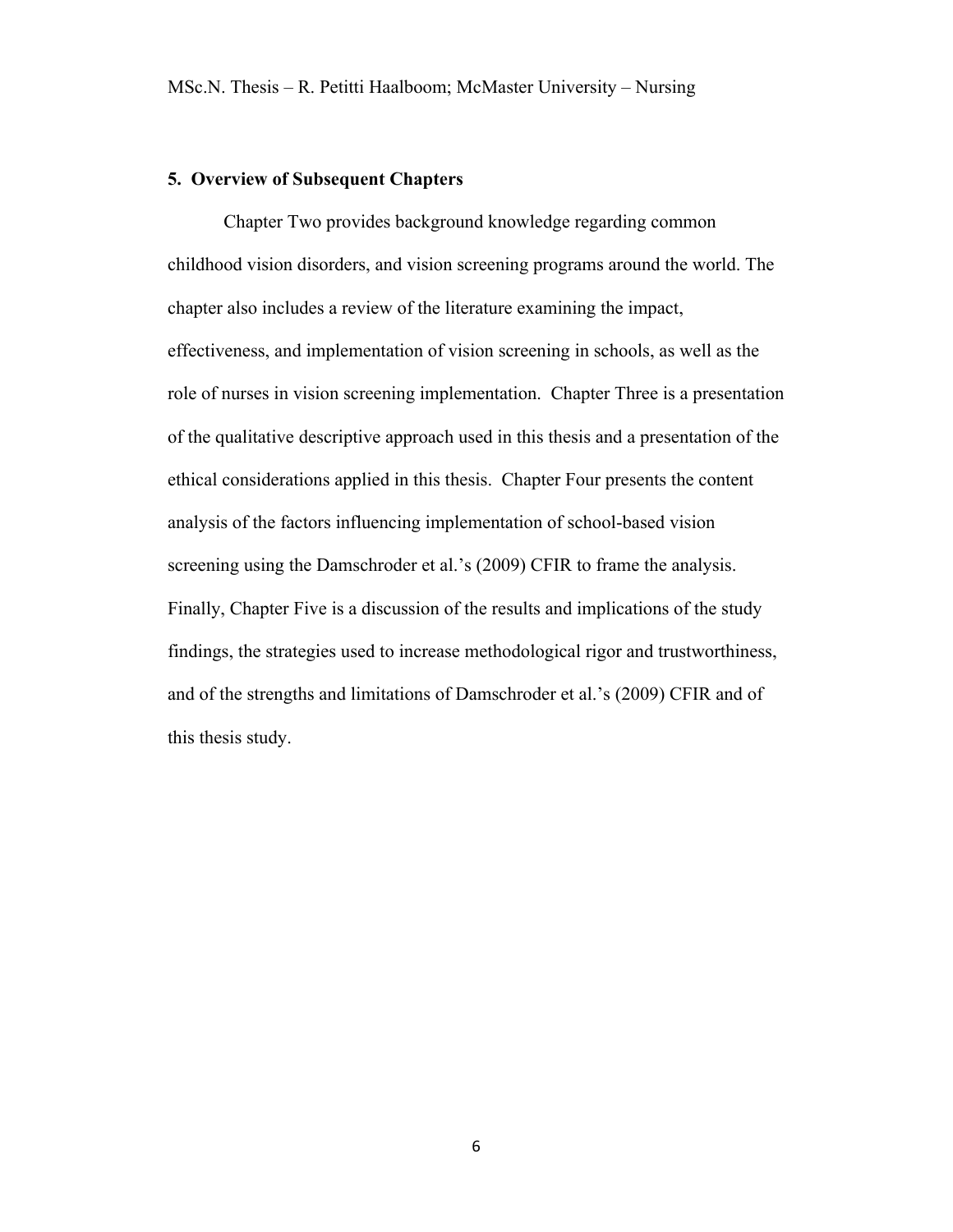## **CHAPTER TWO: LITERATURE REVIEW**

#### **1. Introduction**

This chapter begins with background information regarding common childhood vision disorders, their prevalence, risk factors, and an account of vision screening programs around the globe. Next, a review of the literature critically examining the current body of knowledge regarding the impact of childhood vision disorders, the effectiveness of childhood vision screening, implementation of school-based vision screening, and the role of nurses in vision screening is presented. An examination of the effectiveness of vision screening tools and tests was beyond the scope of this review. The chapter ends with a summary of the gaps in the literature.

#### **2. Childhood Vision Disorders**

Vision screening programs in Australia, New Zealand, Britain, Europe, South Korea, the United States, and Canada, screen for the following common childhood vision problems: amblyopia, refractive errors, strabismus; and reduced stereopsis (American Optometric Association [AOA], 2017; Jonas et al., 2017; PHO, 2016; Sloot et al., 2015). Comparisons between prevalence rates of childhood vision disorders among, and within, countries are difficult to make due to the use of different cut-off points for diagnosis. Drover, Kean, Courage and Adams (2008) collated Canadian prevalence estimates obtained from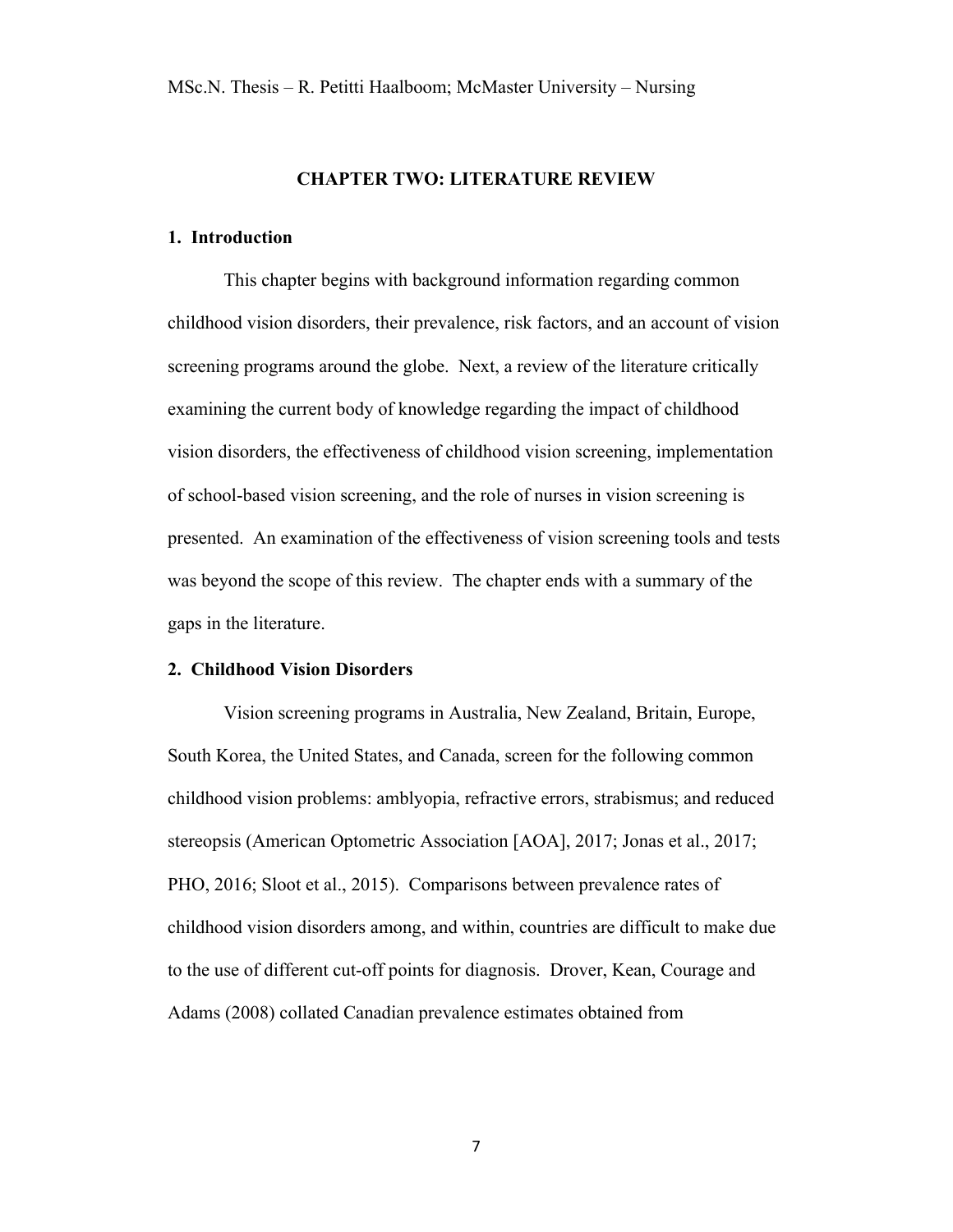epidemiology and vision screening studies conducted in Ontario, Saskatoon, New Brunswick, and British Columbia, and these values have been reported throughout the following section to demonstrate the frequency and significance of these childhood disorders.

**2.1. Amblyopia.** In normal vision, the brain and eyes work together to produce vision. Light focused on the retina results in retinal nerve cells triggering signals along the optic nerve to the brain. Amblyopia, sometimes called lazy eye, is the term used when the vision of one eye is decreased because it fails to work properly with the brain; although the eye itself appears normal, the brain favours the other eye (AAPOS, 2017). Any condition that prevents the eye from focusing clearly, or that prevents the two eyes from working together, can result in amblyopia, even after it is treated (National Eye Institute [NEI], 2013). The prevalence estimates of amblyopia of Canadian children range from 0.83% to 4.7% (Drover et al., 2008).

If left untreated, early childhood amblyopia usually persists into adulthood and is the most common cause of monocular visual impairment among adults (Jonas et al., 2017; NEI, 2013; Ontario Agency for Health Protection and Promotion (Public Health Ontario) [PHO], 2016). Vision screening includes tests for visual acuity (VA) and stereo acuity to directly test for the presence of amblyopia, as well as tests for other vision disorders that are risk factors for amblyopia (e.g., refractive error) (AOA, 2017). Treatment for amblyopia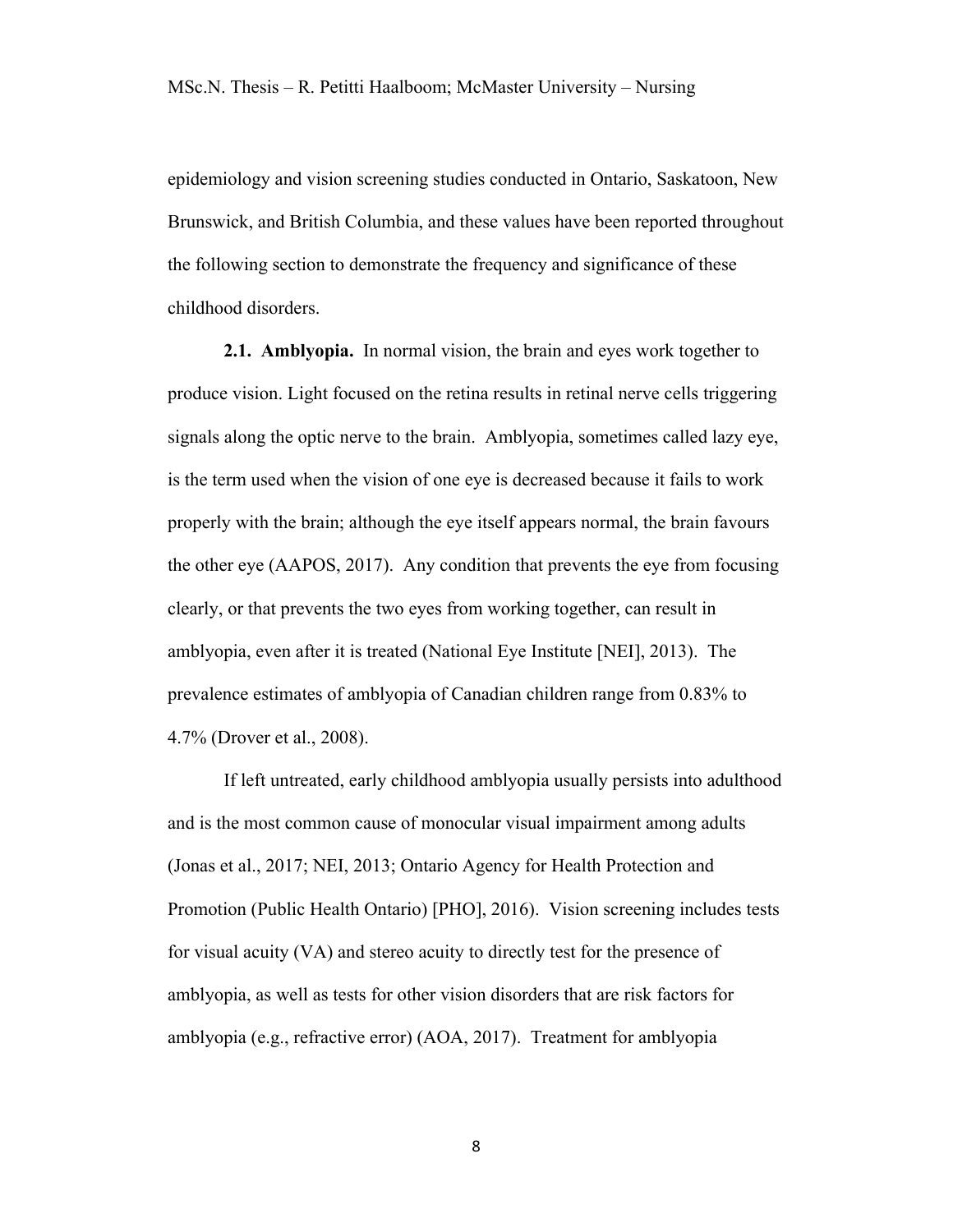involves correction of the underlying predisposing factor, usually eye misalignment and/or unequal refractive error. Once the underlying problem is addressed, the use of the weaker eye is encouraged by patching or pharmacological blurring of vision of the "good" eye (AAPOS, 2017). Treatment generally results in full recovery if treatment is not delayed (AAPOS, 2017). However, optimal timing of treatment remains under debate. Schmucker et al.'s (2010) systematic review comparing the effectiveness of early amblyopia treatment under two years of age, to later treatment deferred to three years or older, was unable to determine the age at which treatment for amblyopia or its risk factors is most effective, citing methodological weaknesses of available studies and a general lack of understanding of visual system development as reasons for the uncertainty. There is general agreement, however, that amblyopia treatment should begin before 5 to 7 years of age, as delays in treatment have been associated with poorer outcomes. Rahi, Logan, Timms, Russell-Eggitt and Taylor (2002) reported an approximate three-fold increase for vision impairment, and an estimated lifetime risk of vision loss in the non-amblyopic eye of at least 1.2% (95% CI: 1.1% - 1.4%).

**2.2. Refractive errors.** Refractive errors are one of the most prevalent vision disorders in developed countries and these increase children's risk for developing amblyopia (PHO, 2016). In normal vision, light passes through the lens of the eye and is focused onto the retina. Refractive errors occur when light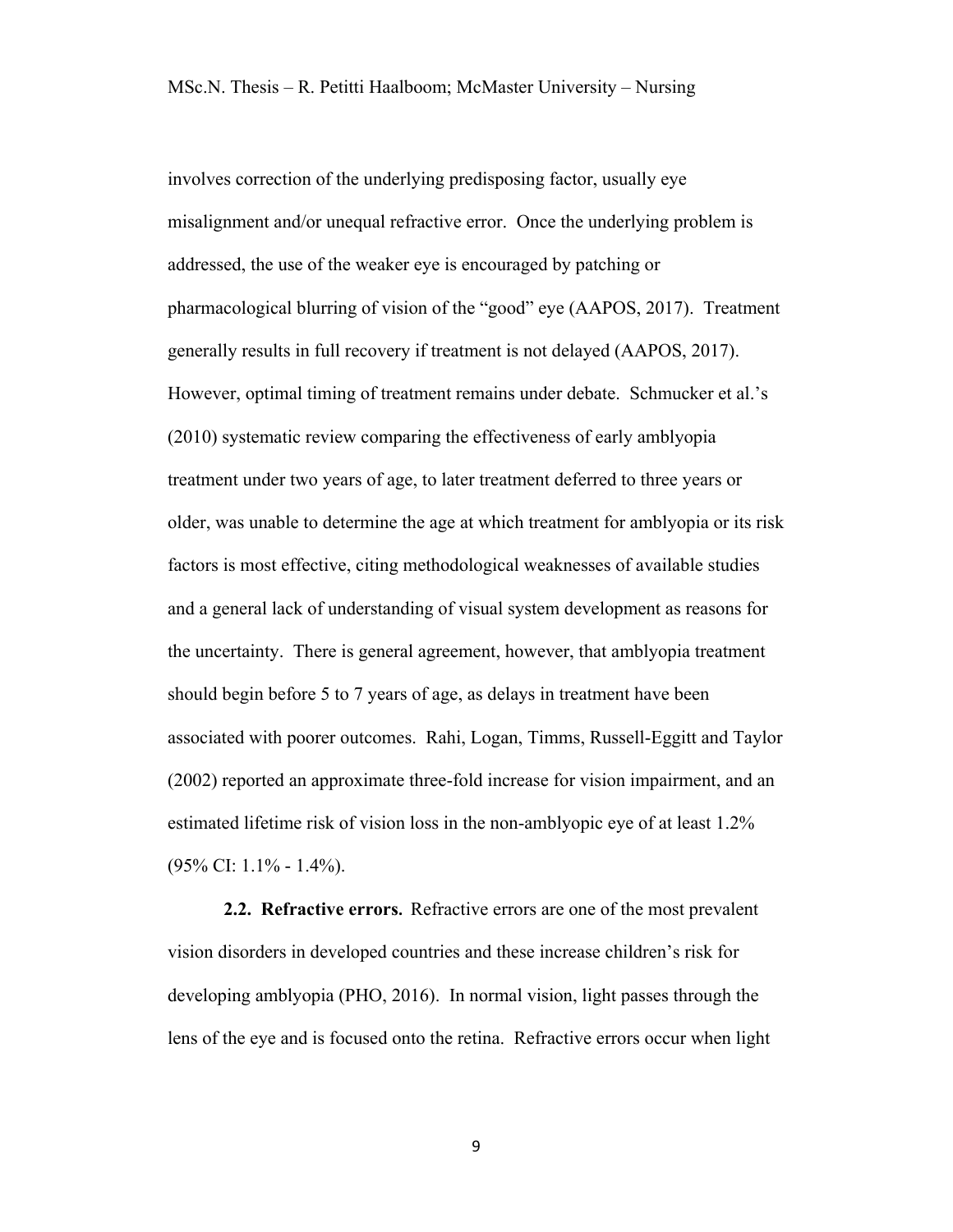is no longer focused on the retina; in children refractive errors include: (a) myopia (i.e., nearsightedness); (b) hyperopia (i.e., farsightedness); and (c) astigmatism (AAPOS, 2016b). Photoscreening and autorefractors are used in vision screening to quickly detect refractive errors. Treatment for refractive errors is not always necessary as many children outgrow the condition, however, corrective lenses can be used to treat for those refractive errors that persist or are too large to outgrow (AAPOS, 2016b; Gwiazda, 2009).

*2.2.1. Myopia.* Myopia, or nearsightedness, occurs when light is focused in front of the retina, making objects at a distance appear blurry. Myopia may occur at any age, though the onset age is typically after 8 years, with the condition progressing through adolescence and finally stabilizing by the late teens to early twenties (AAPOS, 2016b). Canadian prevalence estimates of childhood myopia  $(< -1.0$  diopter [D]) range from 1.1% to 6.0% (Drover et al., 2008). Recently, Yang et al. (2016) conducted an observational study of students aged six to eight years living in Waterloo, Ontario, and reported a 6% prevalence of myopia (defined as  $SE \le -0.50$  D) that increased to 28.9% in children 11 to 13 years of age. These results indicate that prevalence of myopia may be increasing, lending further support to vision screening at younger ages. Some studies indicate variation in prevalence among different ethnic and racial groups. Ying et al. (2014) conducted a multicenter, multiphase, cross-sectional study of three to fiveyear-old children participating in the United States-based Vision in Preschoolers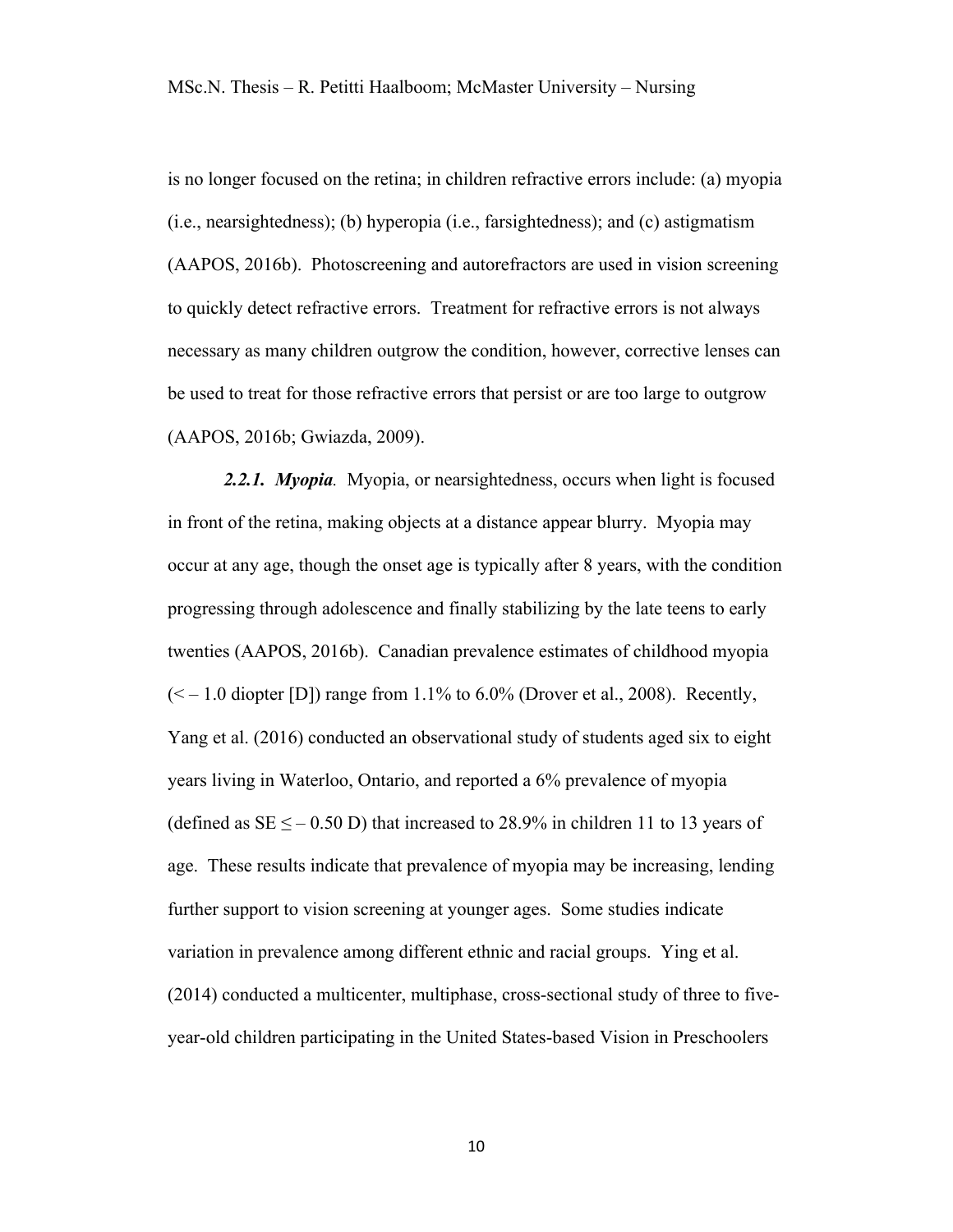(VIP) study and compared the prevalence of common childhood visual disorders among African-American, American Indian, Asian, Hispanic, and non-Hispanic White children. Wen et al. (2013) completed a population-based, cross-sectional study (Multi-Ethnic Pediatric Eye Disease Study [MEPEDS]) in California involving children aged six months to 6 years. The authors explored the prevalence of childhood vision disorders between genders, ages and ethnicities (i.e., Asian and non-Hispanic White children). Both the (2014) VIP Study and the (2013) MEPEDS found that prevalence of myopia (defined as  $SE > + 2.00$  D in any meridian and  $SE \le -1.00$  D respectively) varied with ethnicity. Ying et al.'s (2014) VIP Study reported the lowest rate of myopia in American Indians (0.2%) and the highest rate in Asians (1.9%). Wen et al.'s (2013) MEPEDS also reported higher prevalence in Asians (3.98%) and a lower prevalence in non-Hispanic White children (1.20%).

*2.2.2. Hyperopia.* Hyperopia, or farsightedness, is normal during childhood and occurs when light is focused behind the retina, causing images to appear blurry, especially objects that are closer (AAPOS, 2016b). Limited data is available regarding the prevalence of hyperopia among Canadian children. Woodruff's (1986) observational study of 10,464 children in New Brunswick reported the prevalence of hyperopia of 4.6% of children in Grade 1 (defined as  $SE \geq +1.50$  D), while Drover et al. (2008) reported a prevalence estimate of 4.8% (defined as  $SE$  > + 3.00 D for 2-5 years of age). Several studies report differences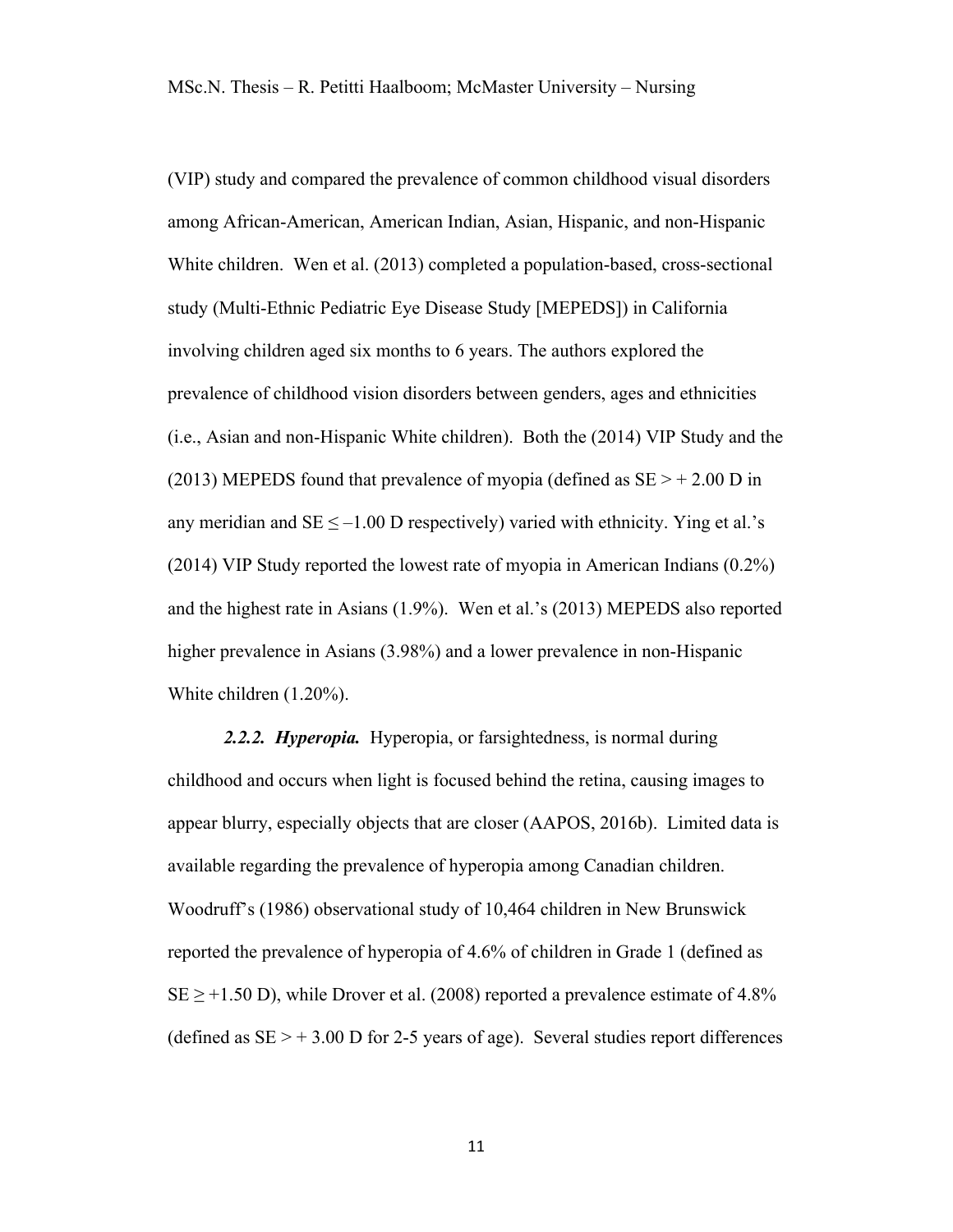in the frequency of hyperopia among ethnicities. Ying et al. (2014) reported the prevalence of hyperopia (defined as SE > 3.25 D) to be lowest in Asians (5.5%), and highest in non-Hispanic White children. Wen et al. (2013) found similar results, reporting the overall prevalence of hyperopia (defined as  $SE \geq 2.0$  D) to be highest among Hispanic children (26.9%), followed by non-Hispanic White children (25.65%), and lowest among Asian children (13.47%). Castagno, Fassa, Carret, Vilela, and Meucci (2014) conducted a high-quality meta-analysis of 40 cross-sectional studies examining the prevalence of hyperopia and its associated factors among school-aged children. Castagno et al.'s (2014) meta-analysis also reported that Caucasian children were more hyperopic than African-American, Black, and Asian children. Castagno et al. (2014) also found an association between hyperopia and age, with the prevalence of hyperopia decreasing as age increased. Significant differences in the prevalence of hyperopia among genders has also been cited. Wen et al. (2013) reported the prevalence of hyperopia among Asian girls (16.2%) was higher than that among Asian boys (10.8%) ( $p =$ 0.0002). Woodruff's (1986), study of children in New Brunswick, also reported that male children had a relative risk 1.2 times that of females of having a refractive error requiring correction. However, Castagno et al.'s (2014) metaanalysis reported most studies did not demonstrate a statistically significant association between hyperopia and gender. Correction of hyperopia is not always required as children are able to compensate using accommodation, and many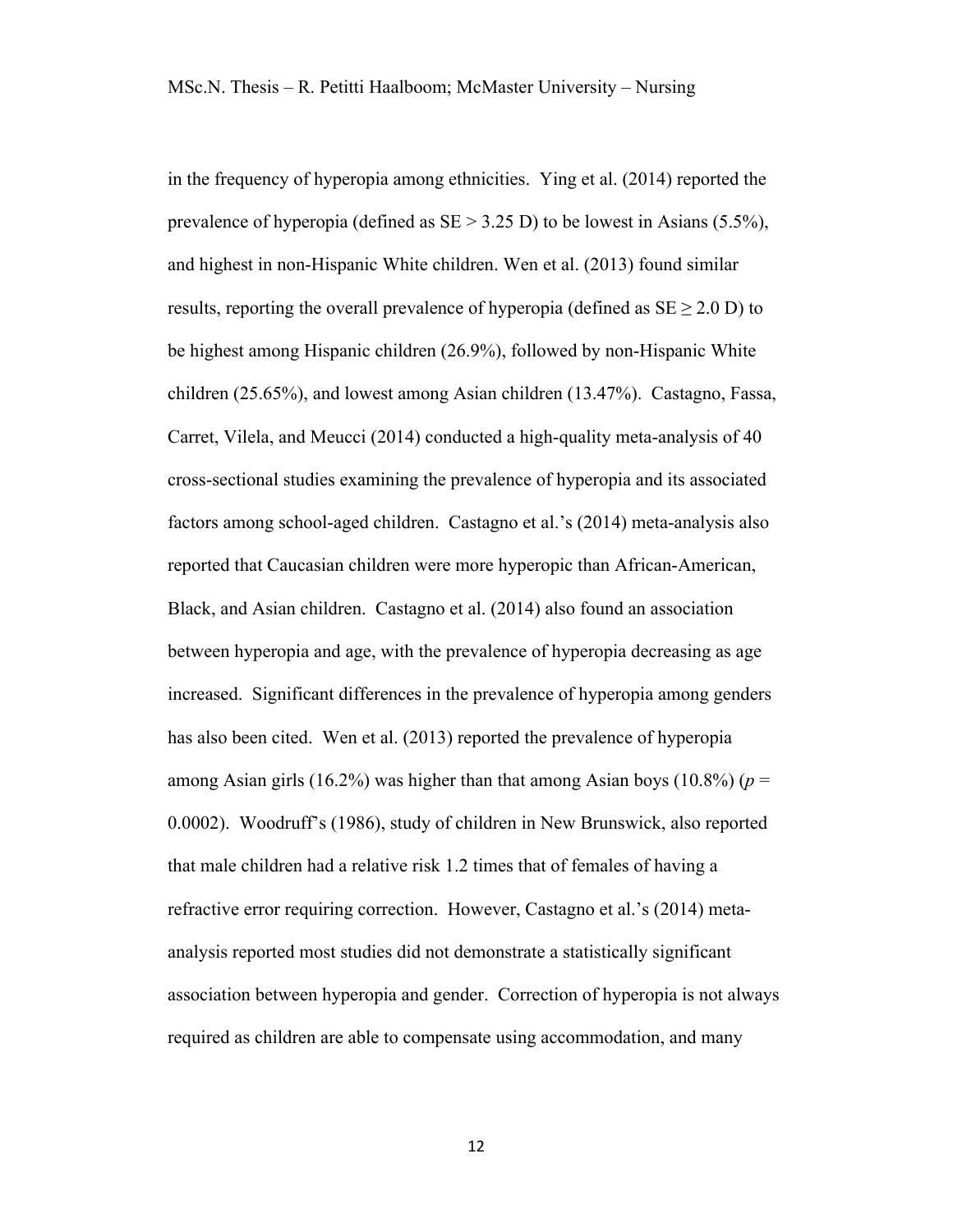cases of hyperopia resolve without intervention; however, the condition remains a risk factor for amblyopia (AAPOS, 2016b).

*2.2.3. Astigmatism.* Astigmatism occurs when the cornea is curved asymmetrically, causing light rays to focus at several points in front and/or behind the retina, resulting in blurred vision for certain meridians, at all distances (AAPOS, 2016b). The prevalence of astigmatism is highest during infancy and childhood, and decreases with age. Children with myopia or hyperopia are more likely to have astigmatism (Wen et al., 2013). Prevalence estimates of Canadian children range from 3.1% to 7.2% (Drover et al., 2008). The prevalence of astigmatism also varies among ethnic and age groups. Wen et al. (2013) reported the overall prevalence of astigmatism to be highest among Asian children (8.29%%). Ying et al. (2014) reported the highest prevalence of astigmatism among Hispanic children of 11.1%; prevalence among Asians was the third highest (7.62%); and prevalence among American Indians was the lowest (4.28%). Wen et al. (2013) also reported a significant, decreasing trend by age in the prevalence of astigmatism in non-Hispanic White children and in Asian children. Treatment for astigmatism involves corrective lenses that have a greater strength in one direction of the lens than in the opposite direction (AAPOS, 2016b).

**2.3. Strabismus.** Strabismus is also a risk factor for amblyopia. Strabismus typically develops prior to age six and is characterized by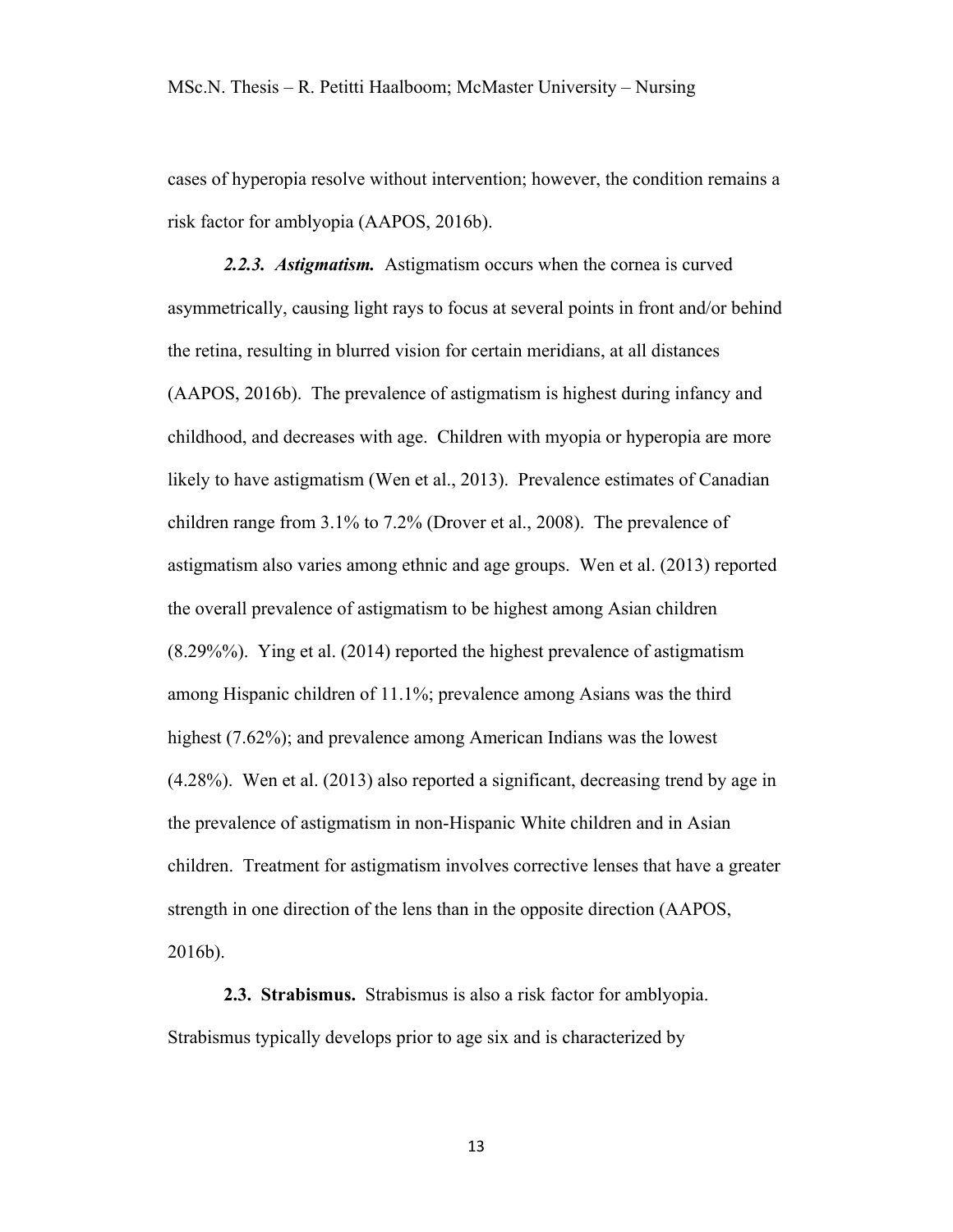misalignment of the eyes that manifests as turning of one or both eyes outwards, upward or inwards, resulting in poor vision development in the affected eye(s) (AAPOS, 2018). When the eyes are oriented in different directions, two different visual images are received by the brain. To avoid double vision, the brain may ignore the image from the misaligned eye, resulting in poor vision development of that eye (i.e., amblyopia) (AAPOS, 2018). Photoscreening and autorefractors are used to detect strabismus during vision screening. Strabismus has not been shown to self-correct over time (AOA, 2017). Treatment for strabismus may include corrective lenses, eye exercises, prism, and/or or ocular muscle surgery (AAPOS, 2018). Early identification and treatment of strabismus in children may prevent amblyopia. Canadian prevalence estimates of strabismus range from 2.0% to 4.5% (Drover et al., 2008).

**2.4. Reduced stereopsis.** Stereopsis, or depth perception, results from the combination of the two slightly different images received by the brain from each eye. Stereopsis first appears at three to four months of age and continues to develop through the first two years of life (AOA, 2017). Stereopsis requires accurate alignment of the eyes and appropriate unification of the two images by the brain (AOA, 2017). Stereoacuity, a threshold measure of the acuteness of depth perception, indicates an individual's level of sensory binocularity, and reduced stereoacuity can be associated with vision disorders including amblyopia, significant refractive error, and strabismus (Ciner et al., 2014). Stereopsis testing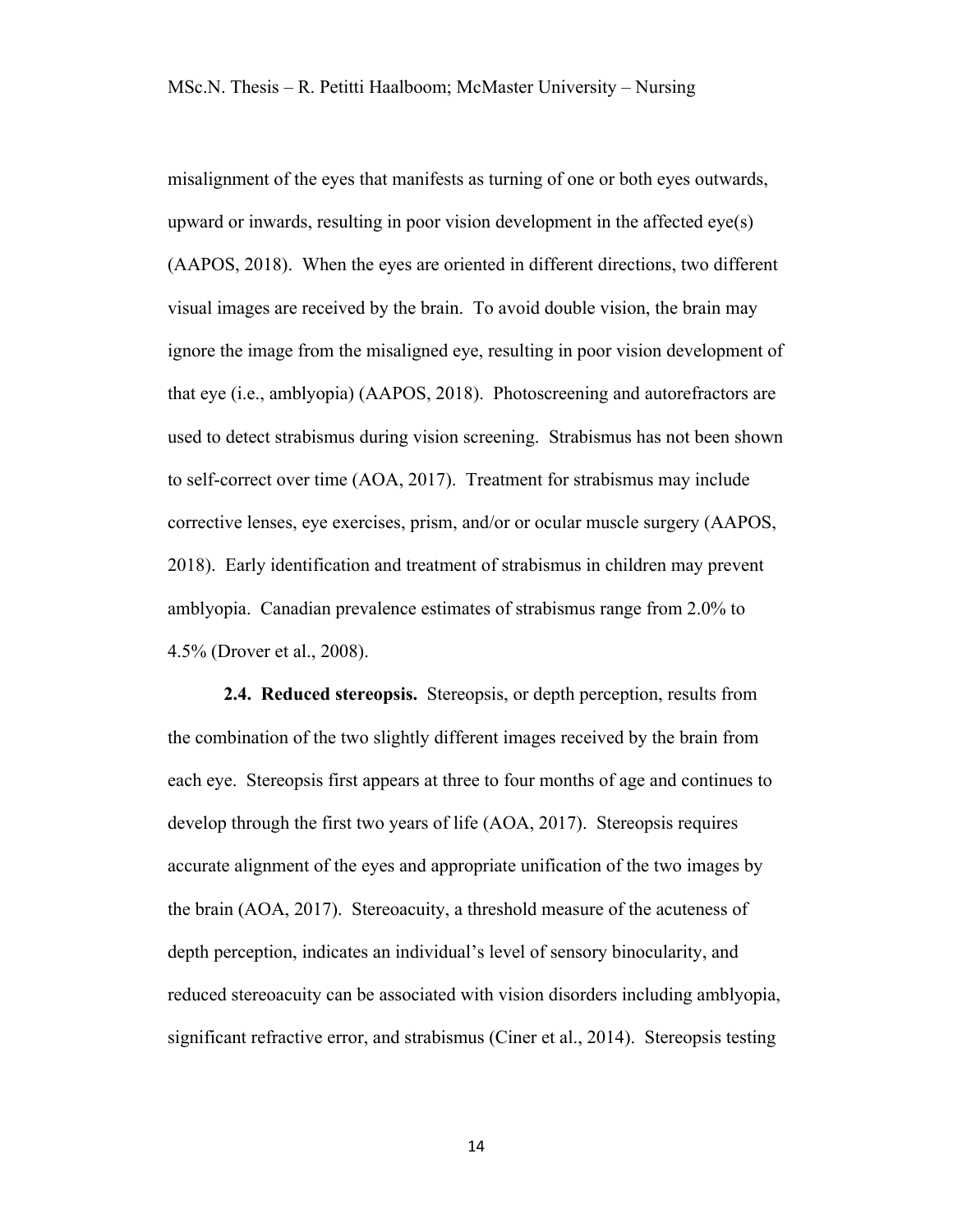such as random-dot stereotesting is used in vision screening to detect reduced stereopsis and to indirectly test for other vision disorders (Ciner et al., 2014). Drover et al. (2008) reported a prevalence estimate of reduced stereoacuity and reduced VA of 0.7% among Newfoundland children (mean age 4.2 years, SD 1.1).

#### **3. Risk Factors for Childhood Vision Disorders**

Risk factors for vision problems include prematurity, small for gestational age, genetic predisposition (e.g., first-degree relative with amblyopia), neurodevelopmental delay, and maternal smoking, and drug or alcohol use during pregnancy (Cotter, Cyert, Miller & Graham, 2015). There is some evidence to suggest that differences in gender and ethnicity may influence prevalence of childhood vision impairments (Castagno et al., 2014; Wen et al., 2013; Woodruff, 1986; Ying et al., 2014); further research examining the origin of these differences is needed.

#### **4. Childhood Vision Screening Programs**

Vision screening is not a diagnostic procedure and cannot determine whether correction of a possible defect is indicated. Screening is useful, however, in separating those children who most likely do not have vision problems from those who require further assessment by an eye care professional (Wilson, Jungner & WHO, 1968). The following section describes vision screening programs in New Zealand, Australia, the U.K., Europe, South Korea, the US, and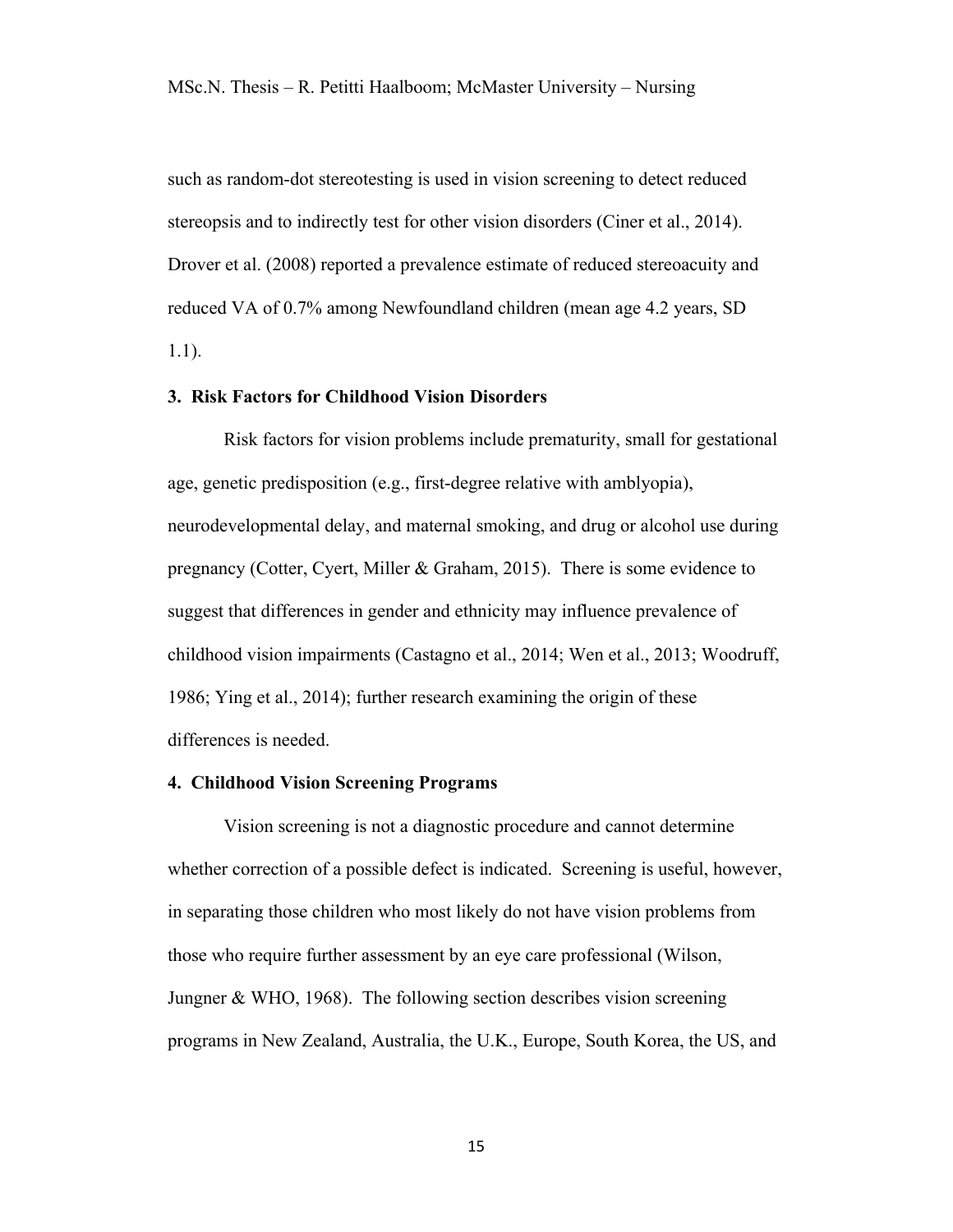Canada. A historical perspective of vision screening in Ontario is also presented to provide contextual background for the newly introduced MOHLTC (2018b) Child Visual Health and Vision Screening program.

**4.1. New Zealand.** The New Zealand Association of Optometrists (2019) recommends all children have two vision screenings between three and six years of age. New Zealand's National Vision and Hearing Screening Programme was developed as a component of the B4School Check, a universal early identification and intervention program that includes free hearing and vision checks for fouryear-old children prior to school entry (Ministry of Health, 2014). The purpose of the B4School Check vision screening test is to identify children with amblyopia and VA impairments, and to refer these children for further testing and assessment (Ministry of Health, 2014). Vision screening is completed at early childhood education centers, schools, doctors' offices or community centers, and is conducted by certified Vision Hearing Technicians (VHT) or trained health practitioners who have met the training competencies (Ministry of Health, 2014). Follow-up to failed vision screens includes a referral to a community vision care provider and access to the Spectacle Subsidy, a ministry-funded eyeglass subsidy program for families in need of financial support (Ministry of Health, 2014). The New Zealand Ministry of Health requires that providers of the National Vision and Hearing Screening Programme meet the Ministry of Health requirements as specified in the National Service Specification and National Protocols, that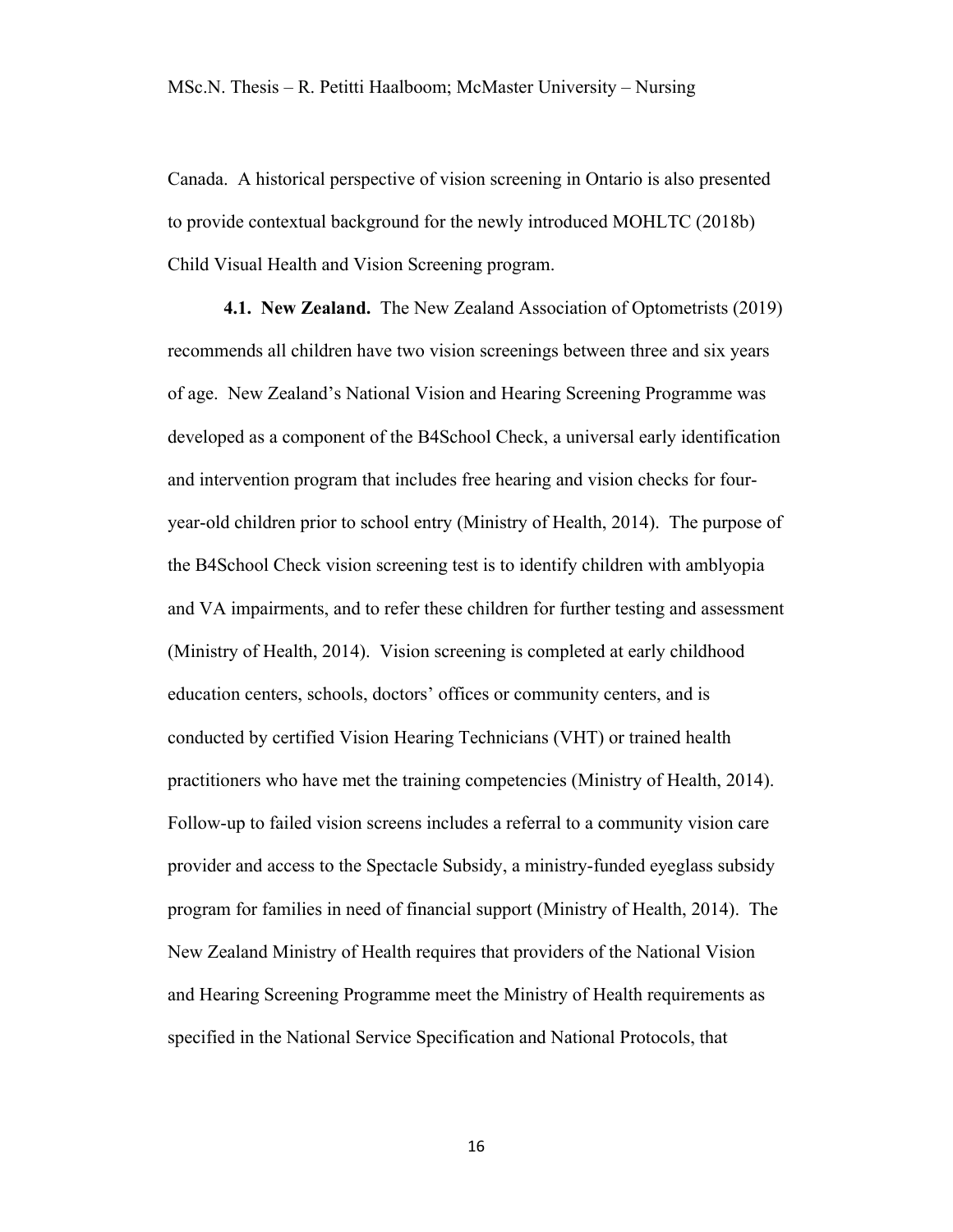screeners use ministry-specified screening tools, and that vision screening results be recorded onto the national reporting database.

**4.2. Australia.** In 2008, the Centre for Community Child Health (CCCH) implemented a National Children's Vision Screening Project (NCVSP). This project resulted in an organized, national childhood vision screening program for children aged four. In an effort to decrease the wide variation in vision screening programs across the country, the CCCH NVCSP (2008) recommended that vision screening programs be conducted by trained nurses and orthoptists, provide referrals to community ophthalmologists, and incorporate follow-up programs to ensure compliance with evaluation and treatment. There is little evidence, however, to indicate that these recommendations have been implemented, and there is high heterogeneity amongst programs in terms of the type of program offered (i.e., private and federally-funded), the age of screening, screening personnel, and screening tests (PHO, 2016)

**4.3. Europe***.* National and regional childhood vision screening programs are available in thirty-five European countries, with the latter found in Belgium, Bulgaria, Estonia, France, Romania, Spain and Switzerland (Sloot et al., 2015). Most vision screening programs in Europe are fully government-funded, though some are partially funded through private health insurance or municipal subsidy (Sloot et al., 2015). VA is tested at least once in all countries, however, the age of first VA test ranges from three to seven years, and most countries repeat testing as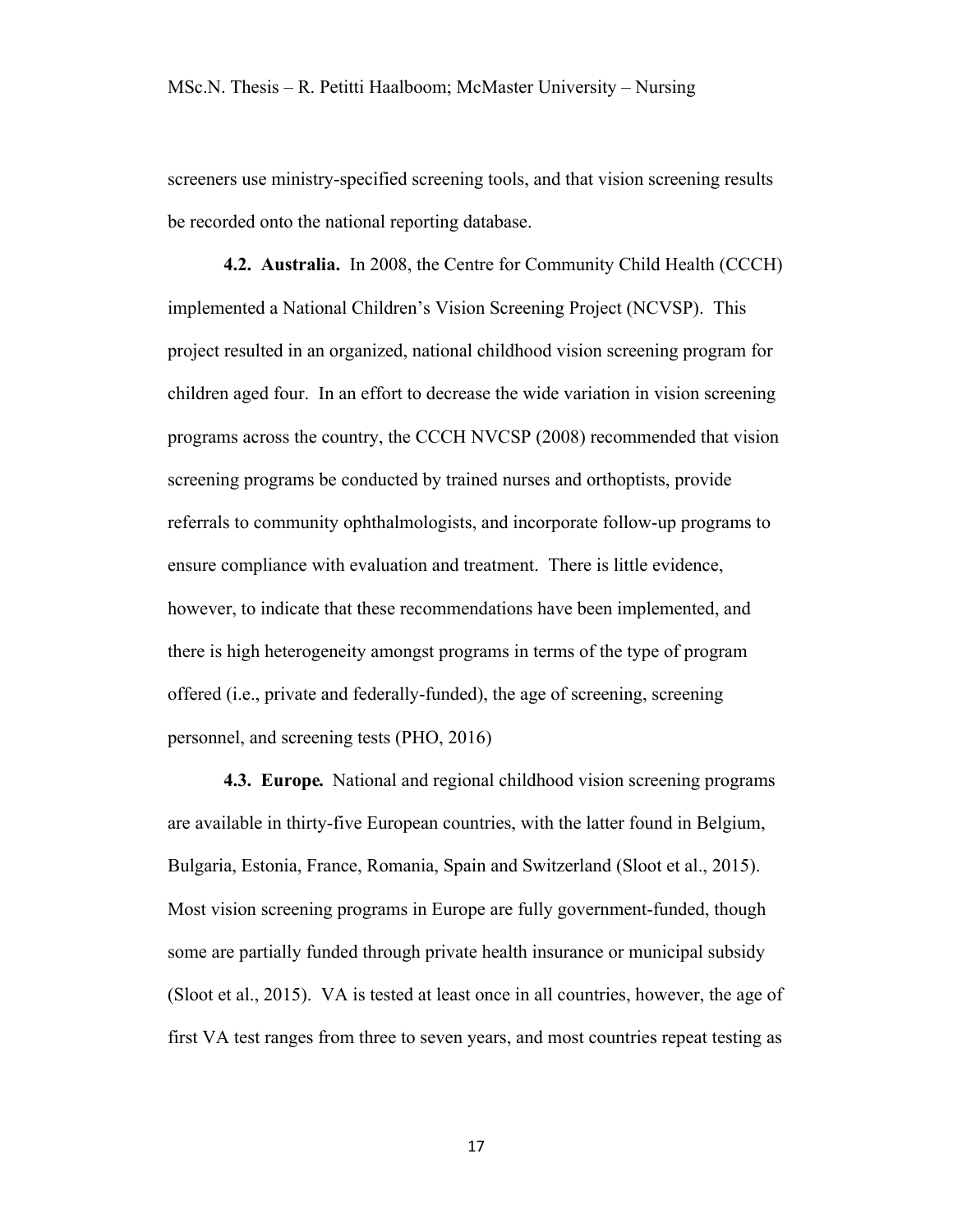children mature. Screening is conducted most often by ophthalmologists, nurses, and/or paediatricians using VA charts, and follow-up assessments for failed screens are generally completed by eye professionals, though some programs refer to general practitioners (Sloot et al., 2015).

*4.3.1. Britain.* Government-supported preschool vision screening programs were terminated in Britain in the late 1990's as a result of the National Health Service (NHS) (1997) Centre for Reviews and Dissemination report. This report recommended all screening programs be discontinued due to a lack of rigorous empirical evidence demonstrating the effectiveness of screening (Snowden & Stewart-Brown, 1997). The UK National Screening Committee (NSC) has since recognized the potential for vision screening programs to reduce long-term harm through the early detection of disease, and has since endorsed the development of a national vision screening program for all four to five-year-old children (Solebo, Cumberland, & Rahi, 2015). Despite these recommendations, vision screening programs are highly variable throughout Britain, and standard, well-established preschool vision testing programs exist only in certain regions of the country (PHO, 2016).

*4.3.2. Sweden***.** A national, comprehensive childhood vision screening program was established in Sweden in 1981 to detect visual and ocular disorders (Kvarnström, Jakobsson & Lennerstrand, 2001). Nurses at Child Health Care Centers test monocular vision at four years of age using the HVOT-chart. School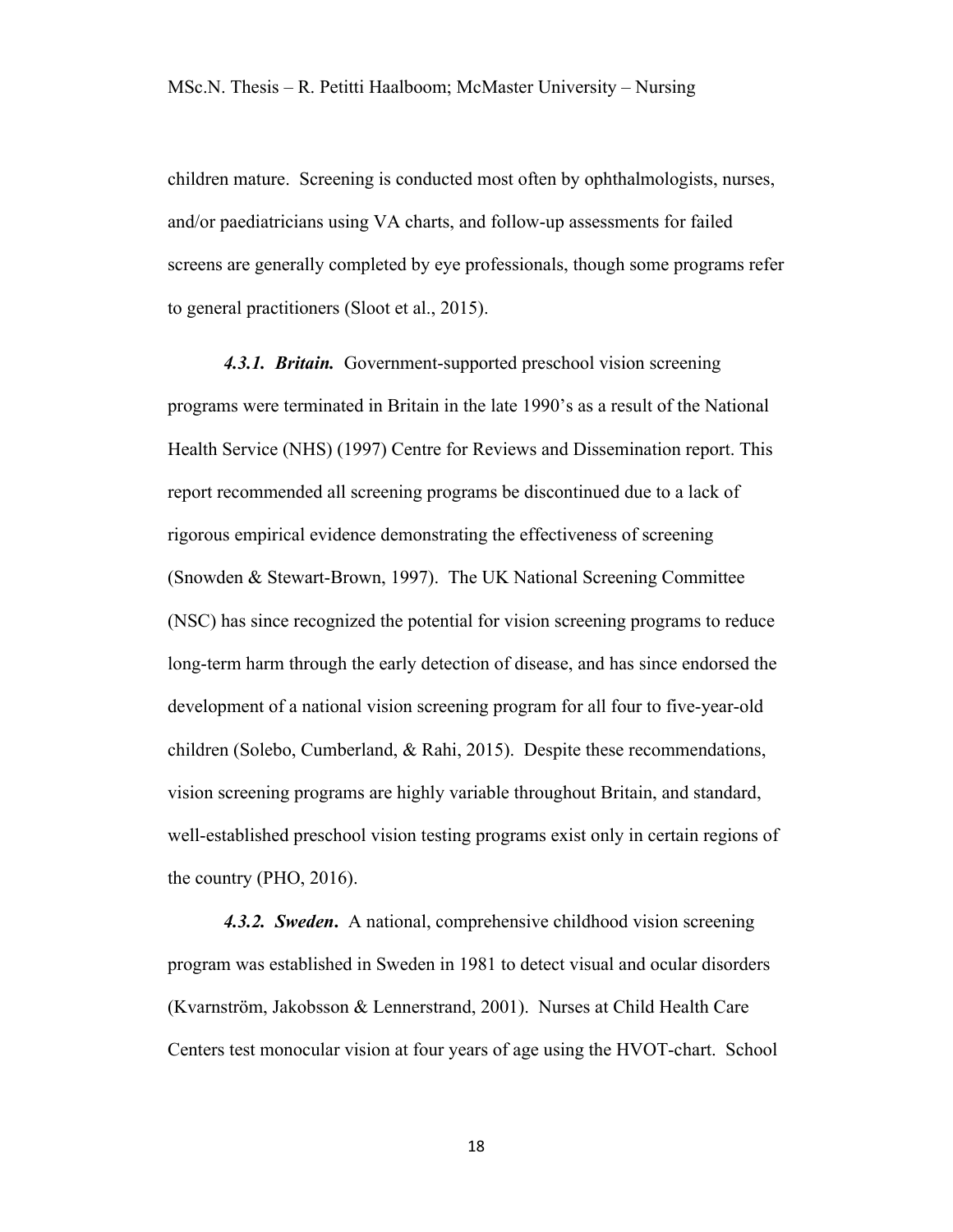nurses repeat VA testing at seven years of age using a line E-chart, and again at age 10, using the Monoyer's linear letters. Outcomes of vision test results are recorded in students' school health records (Kvarnström et al., 2001).

**4.4. South Korea**. An organized model of preschool vision screening was implemented in Seoul, South Korea in 2001 to detect various visual disorders in children aged three to five years of age (Lim et al., 2004). The first step of the universal screening program consists of a home screening: the VA test is performed by parents using a set of picture cards and a parent questionnaire (Lim et al., 2004). Children who fail first screening are re-tested with regular vision charts at regional public healthcare centers, and children with failed retests scores are referred to ophthalmologists for diagnosis and treatment (Lim et al., 2004).

**4.5. United States**. Vision screening recommendations released by the U.S. Preventive Services Task Force (USPSTF) recommend vision screening at least once in all children three to five years of age (Jonas et al., 2017). Current joint screening recommendations from the American Association for Pediatric Ophthalmology and Strabismus (AAPOS) and the American Academy of Ophthalmology (AAO), endorse community and school-based screening programs involving trained screeners, and as a result, the vast majority of American states require vision screening for school-aged children (Jonas et al., 2017). Several states have adopted school-based vision programs that include onsite vision screening, comprehensive eye exams and eyeglass dispensing, and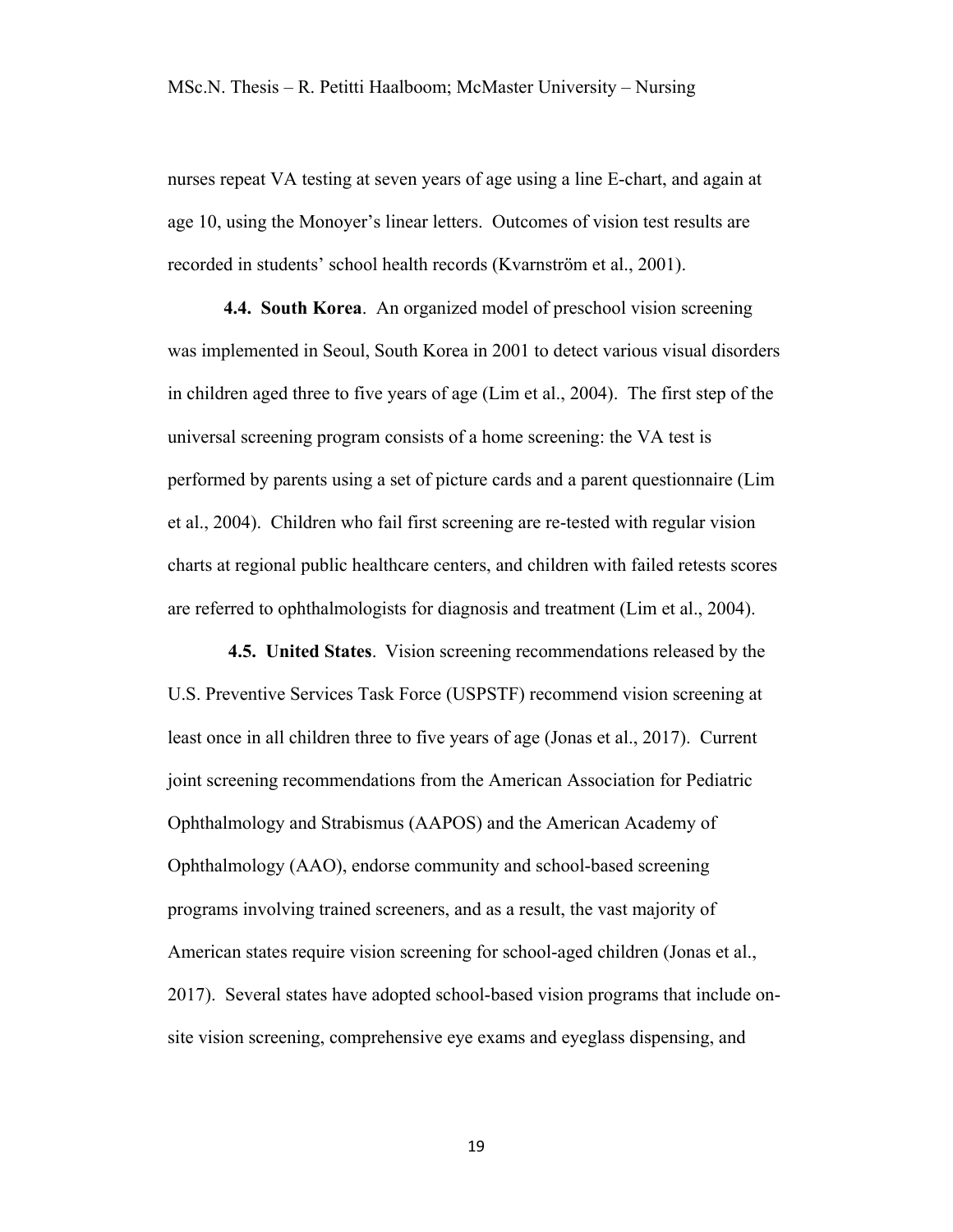integrate students' vision test results with their school health records (Johnson, Majzoub, Lyons, Martirosyan, & Tattersall, 2016; Nelson & Rajan, 2018; Preslan & Novak, 1998).

**4.6. Canada.** Based on Robinson, Mairs, Glenny, and Stolee's (2012) evidence-based guidelines regarding the frequency of childhood eye exams, the Canadian Association of Optometrists (CAO) recommends that children have an eye examination between six and nine months of age, at least one comprehensive eye exam for children between the ages of two and five years, and annually from age six to nineteen years of age. Similarly, the OAO (2017) recommends that children have a complete eye exam at six months, then again prior to school entry, and annually after beginning school. Although the Canadian Pediatric Society (2016) recommends eye exams and VA testing conducted by primary care providers at well-child visits, the CAO (2014) advocates that comprehensive eye exams be conducted solely by optometrists or ophthalmologists. The CAO states that neither school-based vision screening programs, nor vision screening conducted by primary care practitioners, can be trusted to effectively identify vision disorders in young children due to false positive and false-negative screening results (CAO, 2014). The Canadian vision screening recommendations have been implemented in varied forms across the country. In Nunavut, Alberta, Saskatchewan and Quebec, opportunistic vision screening is provided by optometrists, primary care providers, and PHNs during routine well-child visits.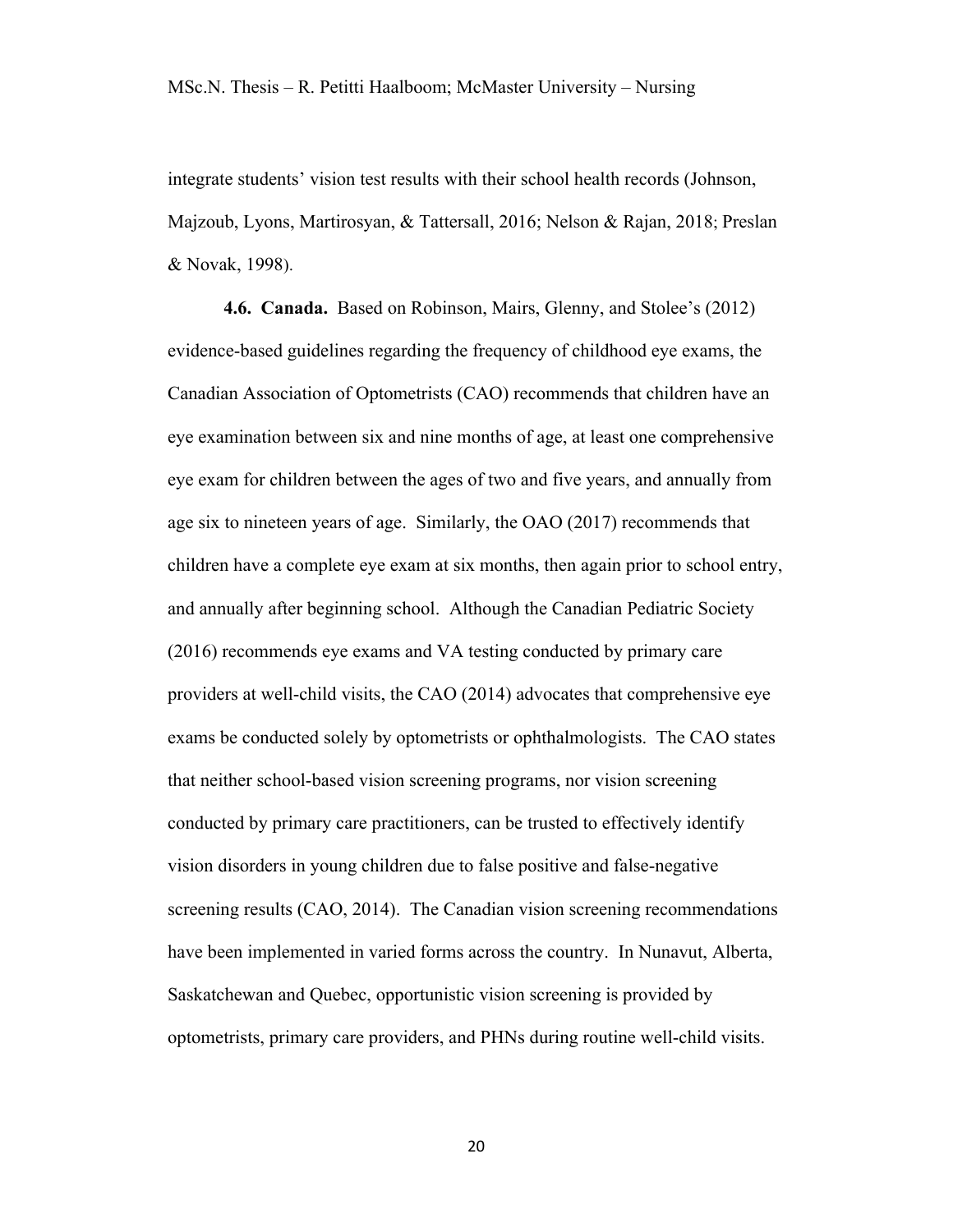All other provinces have implemented organized, government-funded vision screening programs; these programs are highly variable with regards to their target age ranges, settings, modes of program delivery, screening personnel and qualifications, and funding and delivery models (PHO, 2016).

*4.6.1. Ontario.* In the late 1980's and 1990's, mandated public health vision and hearing programs existed throughout Ontario, and were included in the Ontario Mandatory Health Programs and Services Guidelines (MHPSG) (1989). These programs were omitted in subsequent versions of the public health standards (MHPSG, 1997; MOHLTC, 2008). In the absence of governmentsupported programs, ad-hoc vision screening programs located in schools, hospitals or community centers, have arisen throughout Ontario in an attempt to address the gap in service (PHO, 2016). These programs are highly heterogeneous in their approach, often targeting vulnerable populations and depending on grant funding and volunteer screeners. To mitigate this variability and adequately address visual health disparities, the MOHLTC introduced the Child Visual Health and Vision Screening Protocol (MOHLTC, 2018b) in August 2018. PHUs across the province are now mandated to ensure senior kindergarten students have access to school vision screening conducted by trained screeners, using ministry-specified tools and methods (MOHLTC, 2018b).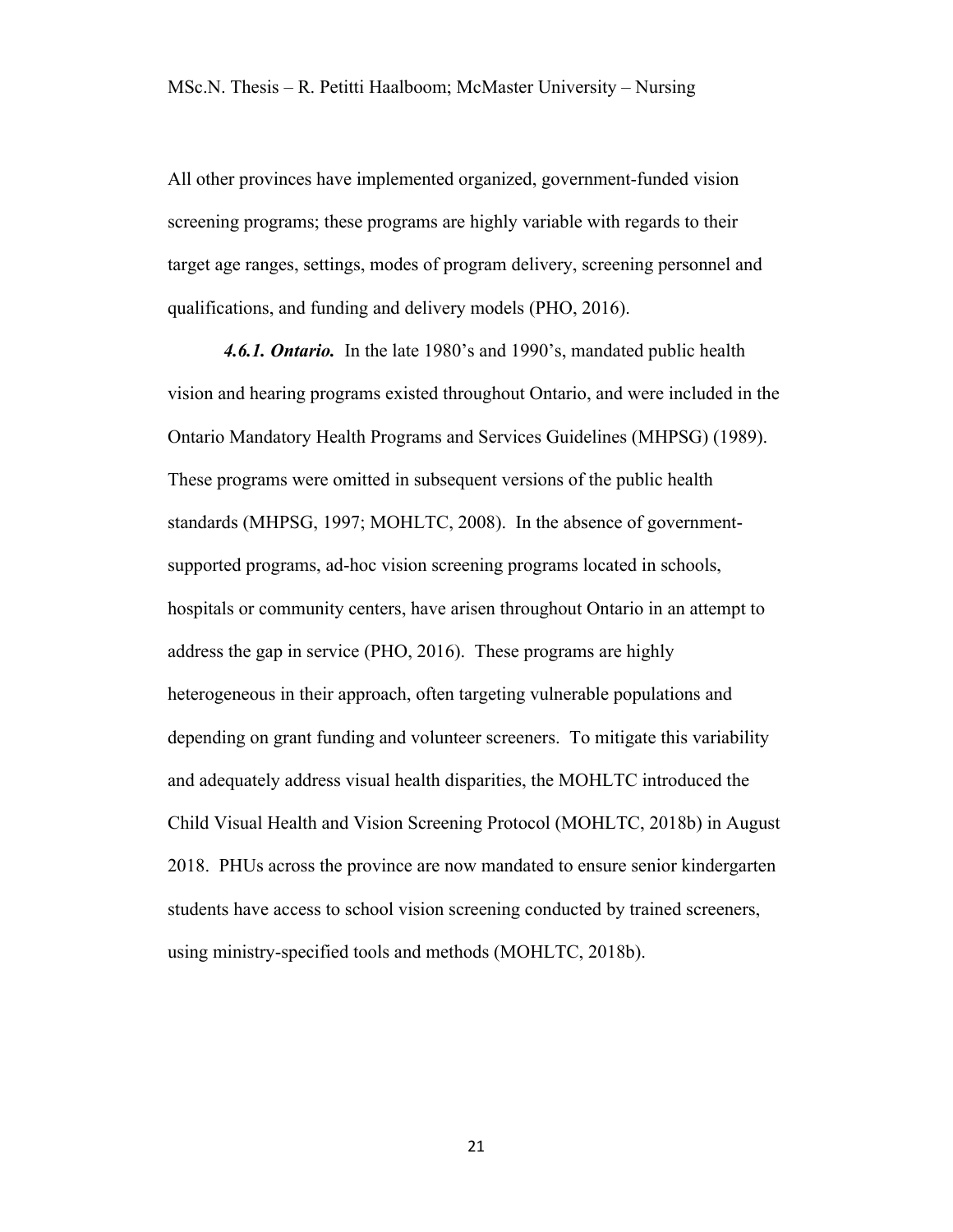## **5. School-based Vision Screening: Impact, Effectiveness, Implementation and Nursing Role**

**5.1. Search methods.** The search focused on finding published, peerreviewed articles regarding: (1) the impact of childhood vision disorders; (2) the effectiveness of vision screening programs; (3) implementation of school-based vision screening; and (4) the role of nurses in supporting the implementation of school-based vision screening. The search strategy for the literature review involved combining electronic searches from CINAHL, Web of Science, ERIC, Google Scholar, MEDLINE, EMBASE, PubMed and the Cochrane Library databases, for relevant literature written in English, between 1980 and 2018 as the majority of the literature on visual screening was found during this time period. Searches of the reference lists of included studies and grey literature were also conducted. A combination of the following search terms was used: *preschool, child, vision, school, screening, amblyopia, refractive errors, strabismus, impact, effectiveness, reading, outcomes, public health, nurse.* Unpublished manuscripts, editorials, and dissertations were excluded from the literature review. Fifteen studies were included in this literature review: seven systematic reviews and eight primary studies. Critical appraisals of key primary studies and systematic reviews were completed using the appropriate CASP Appraisal Checklist (CASP UK, 2018); strengths and limitations of the studies are discussed as the literature is presented. Two systematic reviews (Carlton et al., 2008a; Carlton & Kaltenthaler,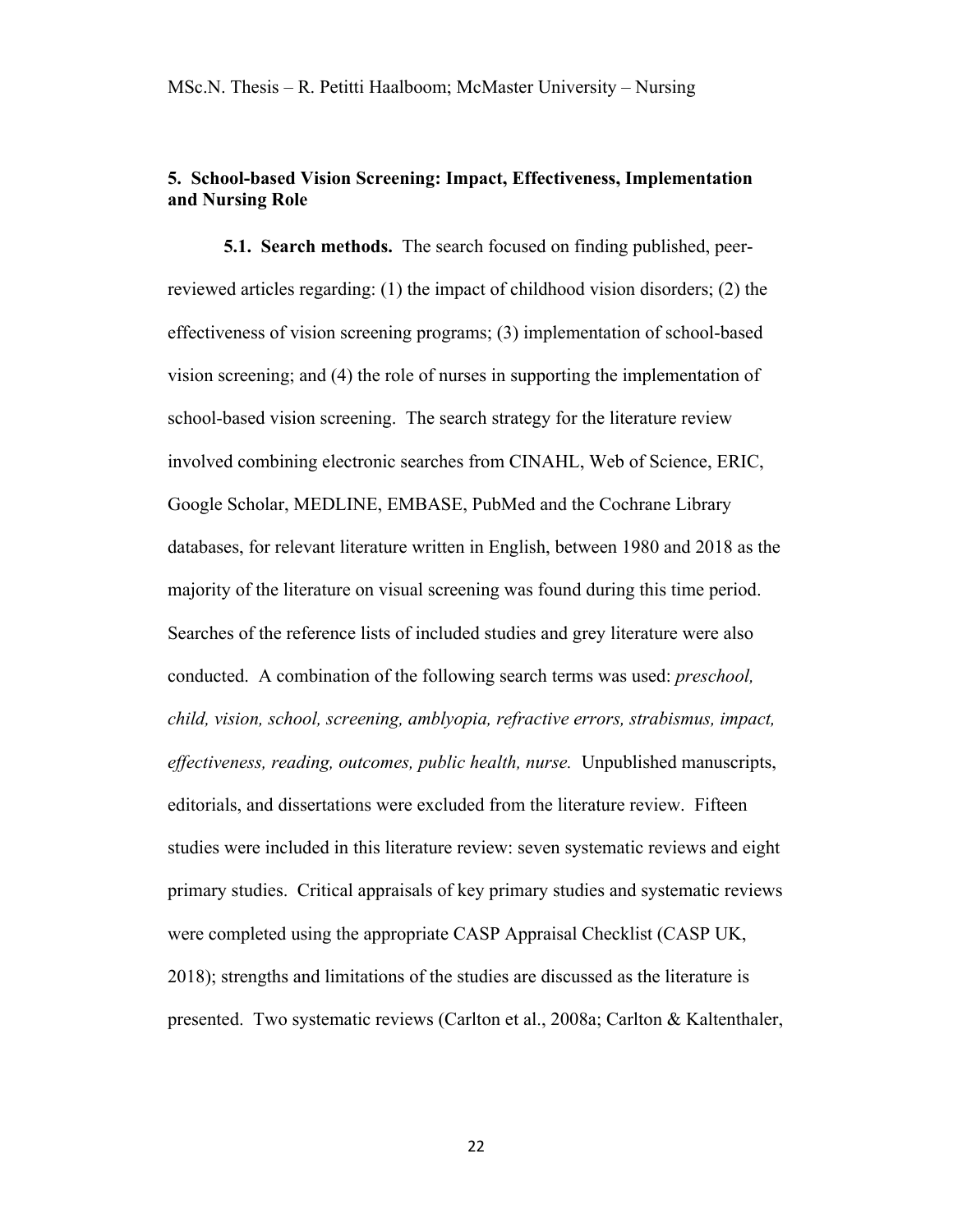2011) and eight primary studies (Kulp & Schmidt, 1996; Kulp et al., 2016; Glewwe, West, & Lee, 2018; Roch-Levecq, Brody, Thomas & Brown, 2008; Shankar, Evans, & Bobier, 2007; Simons & Gassler, 1988; Toledo et al., 2010; Wilson & Welch, 2013) that evaluated the impact of childhood vision disorders on social functioning, reading skills and academic achievement were reviewed. One systematic review (Jonas et al., 2017) and one systematic review of reviews (PHO, 2016) discussed the effectiveness of vision screening, while another systematic review (Carlton et al., 2008b) discussed the cost-effectiveness of vision screening. One systematic review was found examining the barriers and facilitators related to vision screening implementation (Nelson & Rajan, 2018). One systematic review was found that evaluated the impact of nurses in vision screening (Lineberry & Ickes, 2014).

**5.2. Impact of childhood vision disorders**. There is agreement in the literature that untreated childhood amblyopia is the leading cause of monocular blindness among adults in developed countries (Jonas et al., 2017; PHO, 2016). While there is some literature examining the impact of childhood vision disorders on psychological, social, and financial outcomes, there is substantial literature demonstrating the impact of these disorders on children's reading ability and educational outcomes. The following is a discussion of the literature review findings examining associations between childhood visual disorders and shortand long-term outcomes.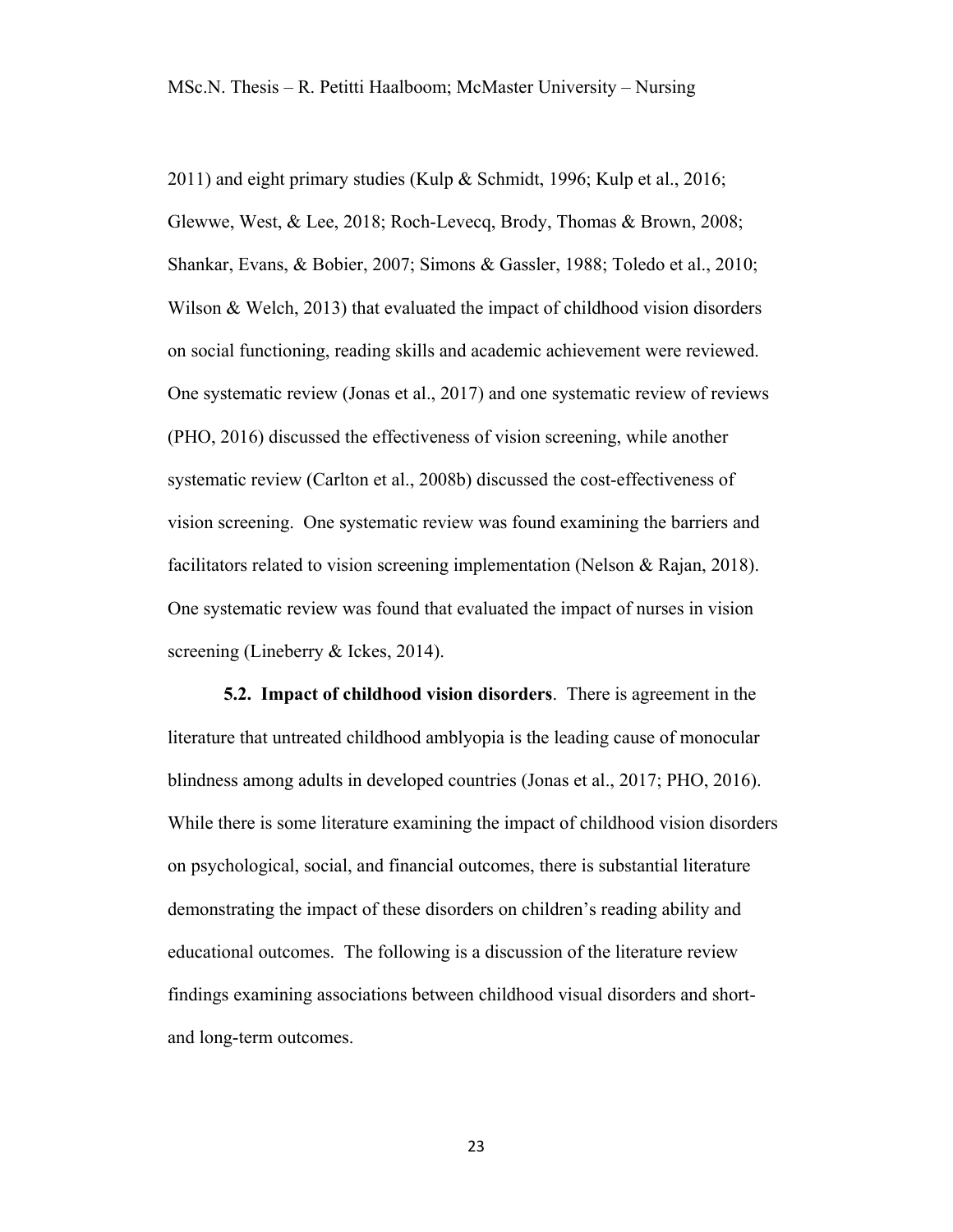Carlton et al. (2008a) conducted a systematic review of the literature examining the impact of childhood amblyopia and strabismus on quality of life (QoL) in relation to the presence of the vision disorder and the impact of treatment. The authors' examined 12 quasi-experimental studies that included prospective and cohort designs: 10 studies examined the impact of amblyopia and its treatment on QoL and bullying, and two studies assessed the impact of strabismus on QoL (Carlton et al., 2008a). Measures used to assess the impact of the vision disorders on QoL included validated self-report questionnaires administered to: (1) parents of children who were diagnosed with either vision disorder, and/or who were undergoing treatment for either visual disorder; (2) children with amblyopia, and/or strabismus and/or who were undergoing treatment for either condition; and (3) adults who, as children, had amblyopia, and/or strabismus, and/or who had undergone treatment for either condition (Carlton et al., 2008a). The authors described conflicting findings in the literature that examined the impact of amblyopia on QoL. Some studies indicated that eyeglass wear and occlusion therapy were reported by children as factors that predisposed them to verbal and physical bullying (Carlton et al., 2008a). However, other literature indicated that children with amblyopia were no more likely to be bullied or have significant behaviour problems when compared to their peers, nor were they less likely to participate in social activities in either child- or adulthood (Carlton et al., 2008a). Only two articles related to the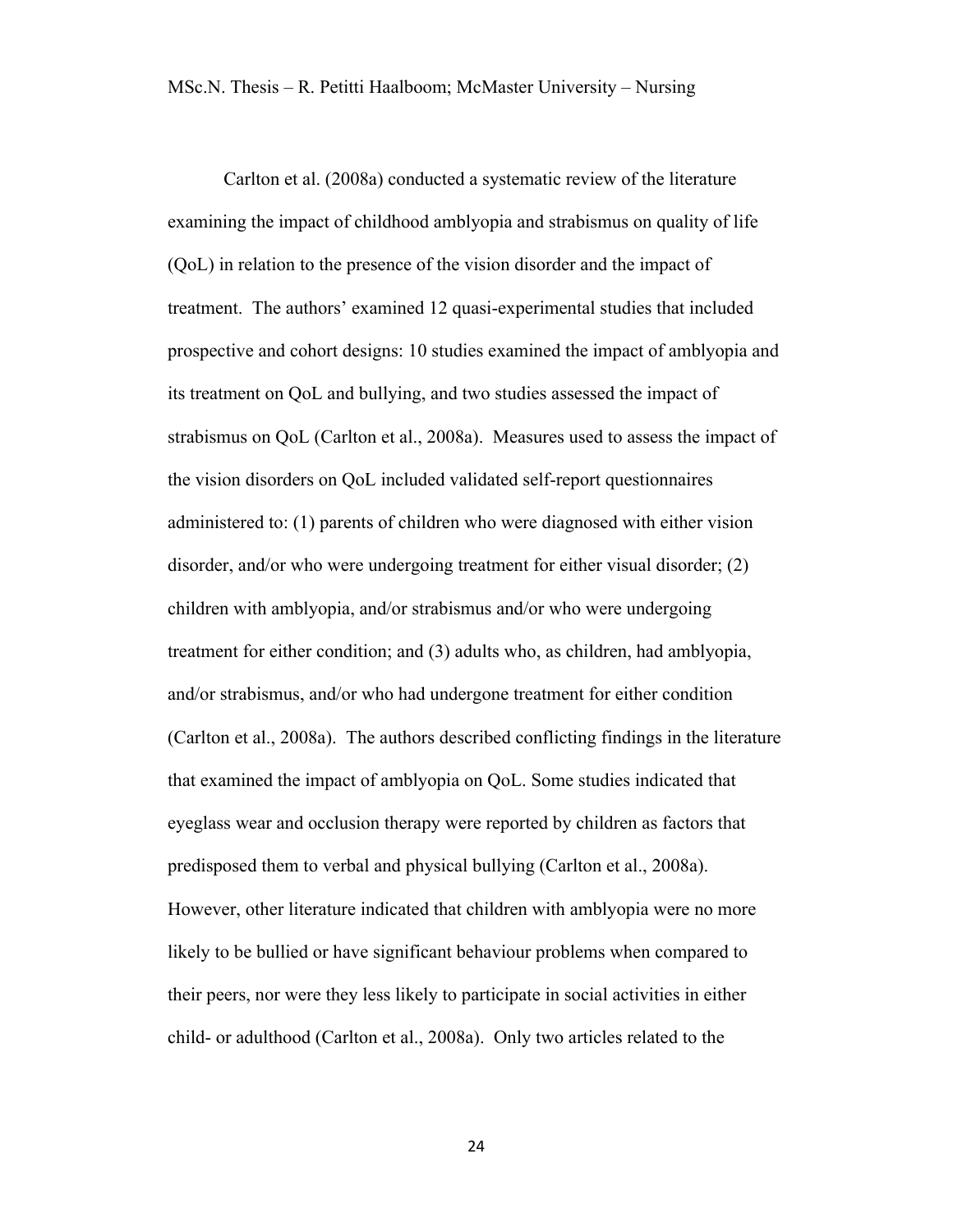psychological impact of childhood strabismus, therefore, the findings are limited. Satterfield, Keltner and Thomas (1993), indicated that adult subjects with a history of childhood strabismus reported strabismus negatively impacted selfimage, friendships, and relationships with others, and Archer, Musch, Wren, Guire and Del Monte (2005) reported that surgical intervention for strabismus led to improvements in QoL (Carlton et al., 2008a). The small number of studies reviewed, and the use of retrospective data collection methods used to measure the impact of childhood vision disorders on QoL, limit the strength of Carlton et al.'s (2008a) systematic review. Longitudinal studies examining the psychosocial impacts of vision disorders as reported by children, using multiple validated data collection methods would foster an improved understanding of the psychosocial impacts of these disorders and lend strength to the findings.

Wilson and Welch's (2013) nested longitudinal observational study of 1,037 New Zealand children failed to find an association between amblyopia and poorer motor development, decreased self-esteem, or adult socioeconomic status (assessed by occupation, education, reading ability and income). The authors compared participants of a longitudinal study of health and behaviour in a single birth cohort born in Dunedin, New Zealand between April 1972 to March 1973 (Wilson & Welch, 2013). Follow-up checks, consisting of multiple comprehensive questionnaires and assessments involving psychological, visual health and educational testing, were done every two years beginning at age three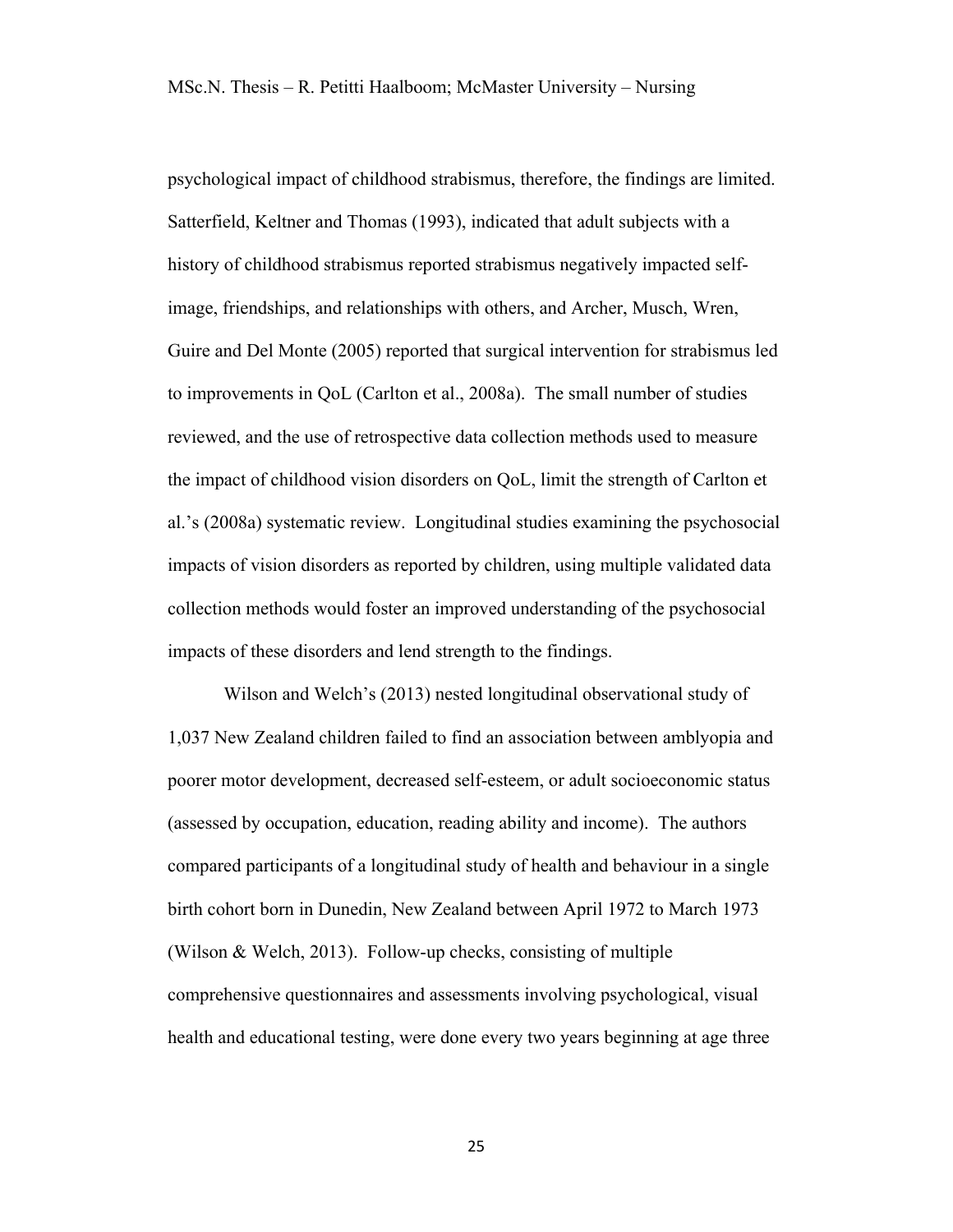until fifteen, and subsequently at ages 18, 21, 26, and 32 years (Wilson & Welch, 2013). At ages three to fifteen years of age, visual measures were obtained from vision testing and vision questionnaires at follow-up checks. Wilson and Welch (2013) used two definitions for amblyopia, classic and modern, to address the lack of consensus of the exact definition of the condition. Within each definition, children were categorized into four groups: (1) no amblyopia (i.e., amblyopia never detected); (2) recovered amblyopia (i.e., amblyopia detected, treated and recovered); (3) amblyopia (i.e., amblyopia detected and not recovered); and (4) possible amblyopia (i.e., fluctuating VA and did not meet criteria for other categories) (Wilson & Welch, 2013). Associations of the four amblyopia groups were assessed with childhood motor ability, teenage self-esteem, and adult socioeconomic status. Childhood motor ability was measured using ageappropriate standardized motor skills assessments at 3, 5, 7, 9, and 11 years of age (i.e., Bayley Motor Scale, McCarthy Motor Scale, Basic Motor Ability Test, and motor assessments developed within the Dunedin Multidisciplinary Health and Development Study) (Wilson & Welch, 2013). Self-esteem was measured at ages 11 and 13 years using the Rosenberg Self-Esteem Scale (Wilson & Welch, 2013). Childhood socioeconomic status was measured using the average of the highest Elley-Irving socioeconomic status rating of either parent, and was repeatedly assessed between birth and age 15 years (Wilson & Welch, 2013). The authors measured adult socioeconomic status using: (1) participants' self-reported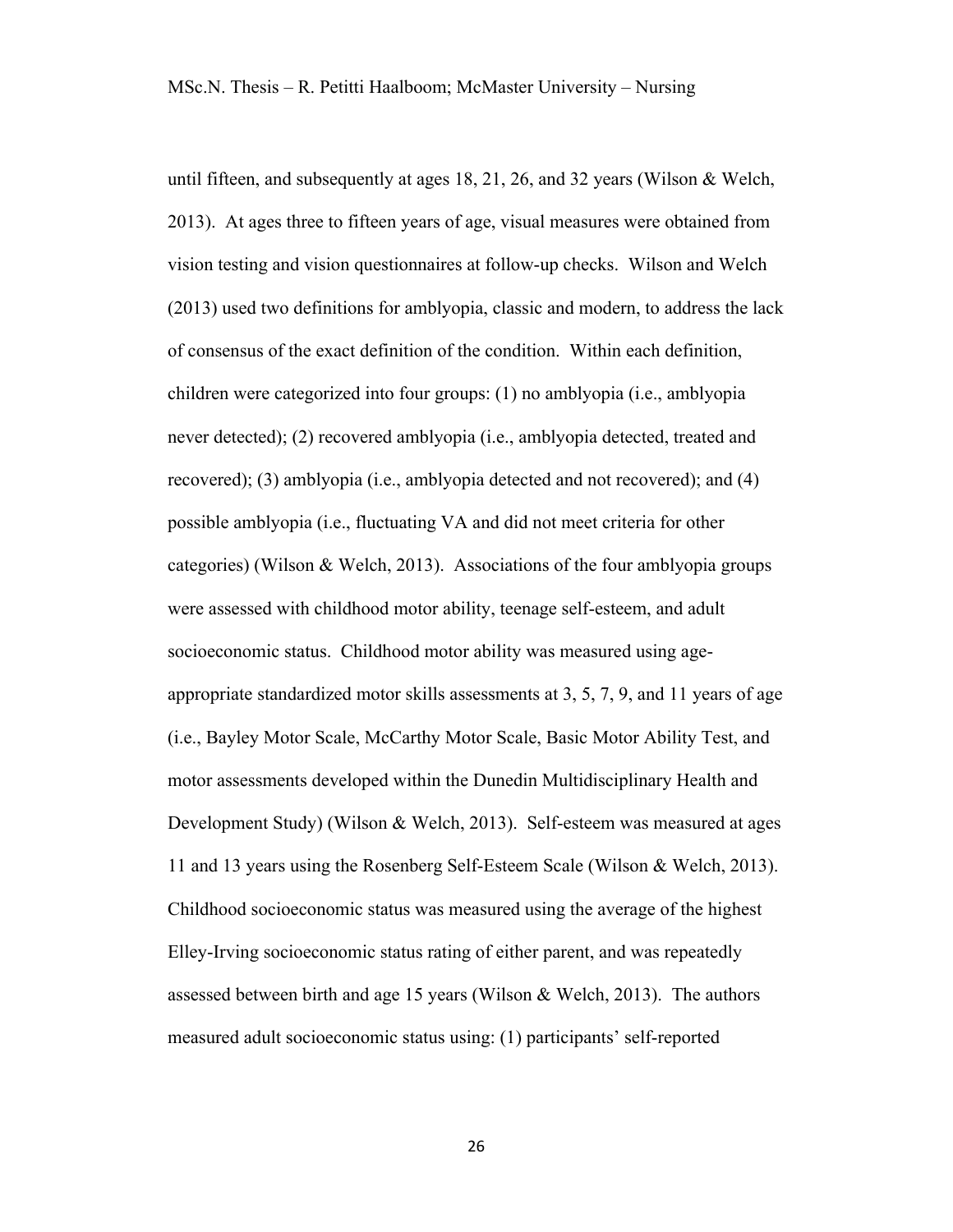occupational status at ages 21, 26, and 32 years; (2) participants' highest educational qualification obtained by 32 years; (3) reading ability using the Burt Word Reading Test scores at 11, 13, 15, and 18 years; and (4) pre-tax income at 26 and 32 years (Wilson & Welch, 2013). Data analyses adjusted for confounders such as sex, stereoacuity, and childhood and adult socioeconomic status for each of the two definitions of amblyopia (i.e., classic and modern). Results of the analyses failed to find associations with poorer motor development (classic:  $F_{(3,911)} = 1.69$ ,  $p = 0.17$ ; modern:  $F_{(3,911)} = 1.47$ ,  $p = 0.22$ ). Teenage self-esteem data were non-normally distributed therefore the authors compared the amblyopia groupings at the two ages: no differences were found at age 11 between the classic groupings at age 11 years ( $\chi^2 = 3.91$ ,  $p = 0.27$ ) or 13 years ( $\chi^2 = 0.18$ ,  $p =$ 0.98); nor was there a difference found between the modern groupings at age 11 years ( $\chi^2$  = 2.2, *p* = 0.53) or 13 years ( $\chi^2$  = 2.6, *p* = 0.5) (Wilson & Welch, 2013). No association was found between participants with amblyopia and those without for either definition (p > 0.1), nor for highest educational qualification (classic:  $\gamma^2$  $= 7.28$ ,  $p = 0.06$ ; modern:  $\chi^2 = 6.31$ ,  $p = 0.71$ ), nor reading ability (classic:  $F_{(3,721)}$ )  $= 0.17$ ,  $p = 0.92$ ; modern:  $F_{(3,721)} = 0.70$ ,  $p = 0.55$  (Wilson & Welch, 2013). The authors did find an association between poorer stereoacuity and poorer childhood motor development (classic:  $F_{(6,860)} = 2.37$ ,  $p = 0.03$ ; modern:  $F_{(6,860)} = 2.08$ ,  $p =$ 0.05) (Wilson & Welch, 2013). No significant effects were found for pre-tax income though no statistics were reported (Wilson & Welch (2013). Strengths of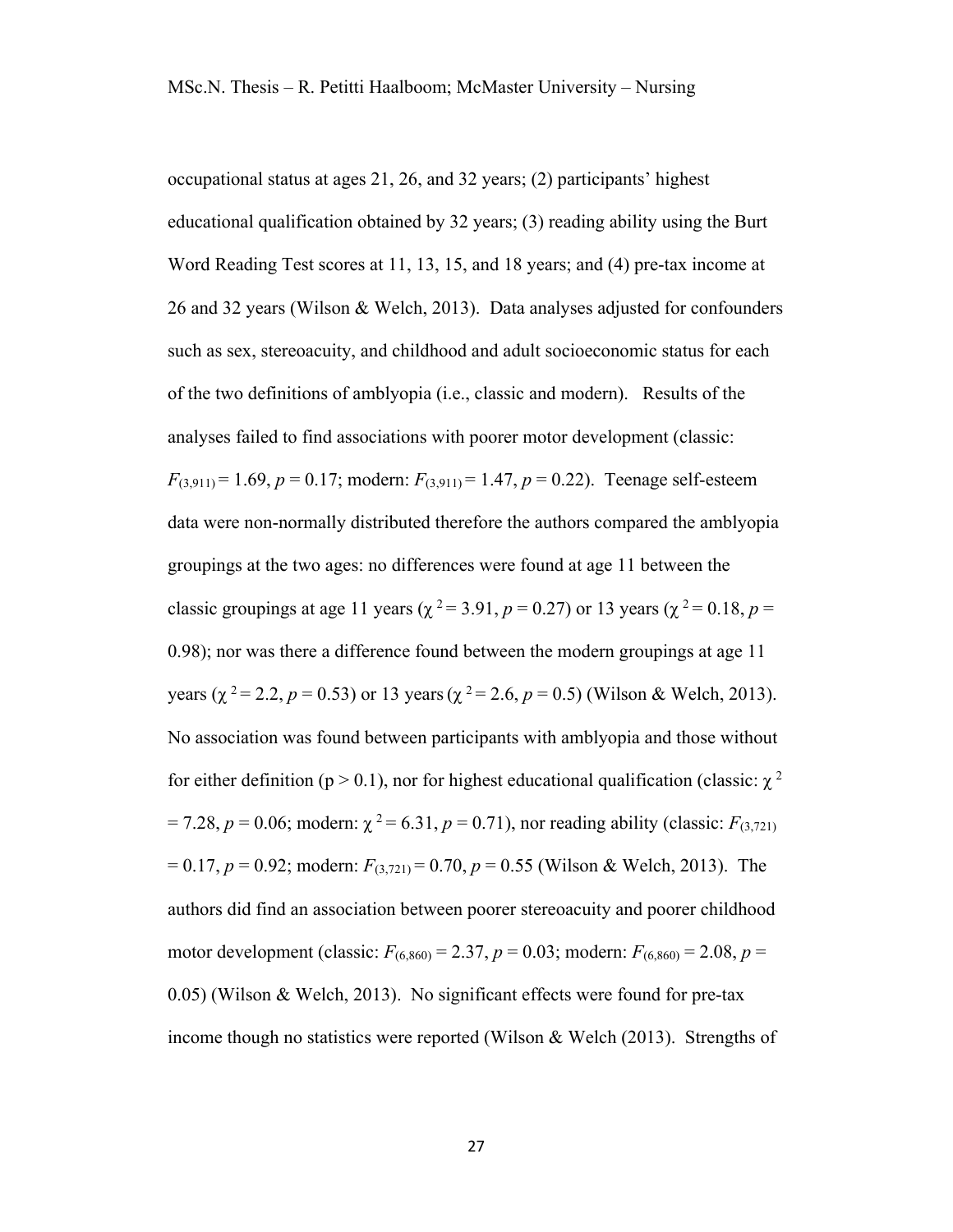the Wilson and Welch's (2013) study include its longitudinal design, large sample size, and analytical methods, however, a critical weakness of the study was the absence of standardized testing used to measure academic performance during follow-up checks as the authors conclusions were based solely upon participants' socioeconomic status at age 32 years.

Carlton and Kaltenthaler (2011) conducted a systematic review of 35 qualitative studies examining the impact of amblyopia and/or its treatments on individuals' QoL, measured as health related QoL (HRQoL). This systematic review included results from Carlton et al.'s (2008) systematic review of the literature examining the impact of amblyopia and its treatment on QoL. The HRQoL implications of amblyopia and/or its treatment were considered across four broad categories: (1) impact on family life; (2) social interactions; (3) impact on daily living activities, educational achievement, and career choice; and (4) feelings and behaviour. The majority of the studies reviewed reported HRQoL from a parental perspective  $(n = 22)$ , some from adults who had amblyopia as a child  $(n = 9)$ , one study provided both parents' and children's perspectives, and a few studies included results from solely the perspective of children  $(n = 3)$ . Findings from Carlton & Kaltenthaler's (2011) systematic review reported that the main HRQoL implication of amblyopia was related to treatment of the condition rather than to the condition itself. The authors also reported that increased stress and anxiety for parents negatively impacted the relationship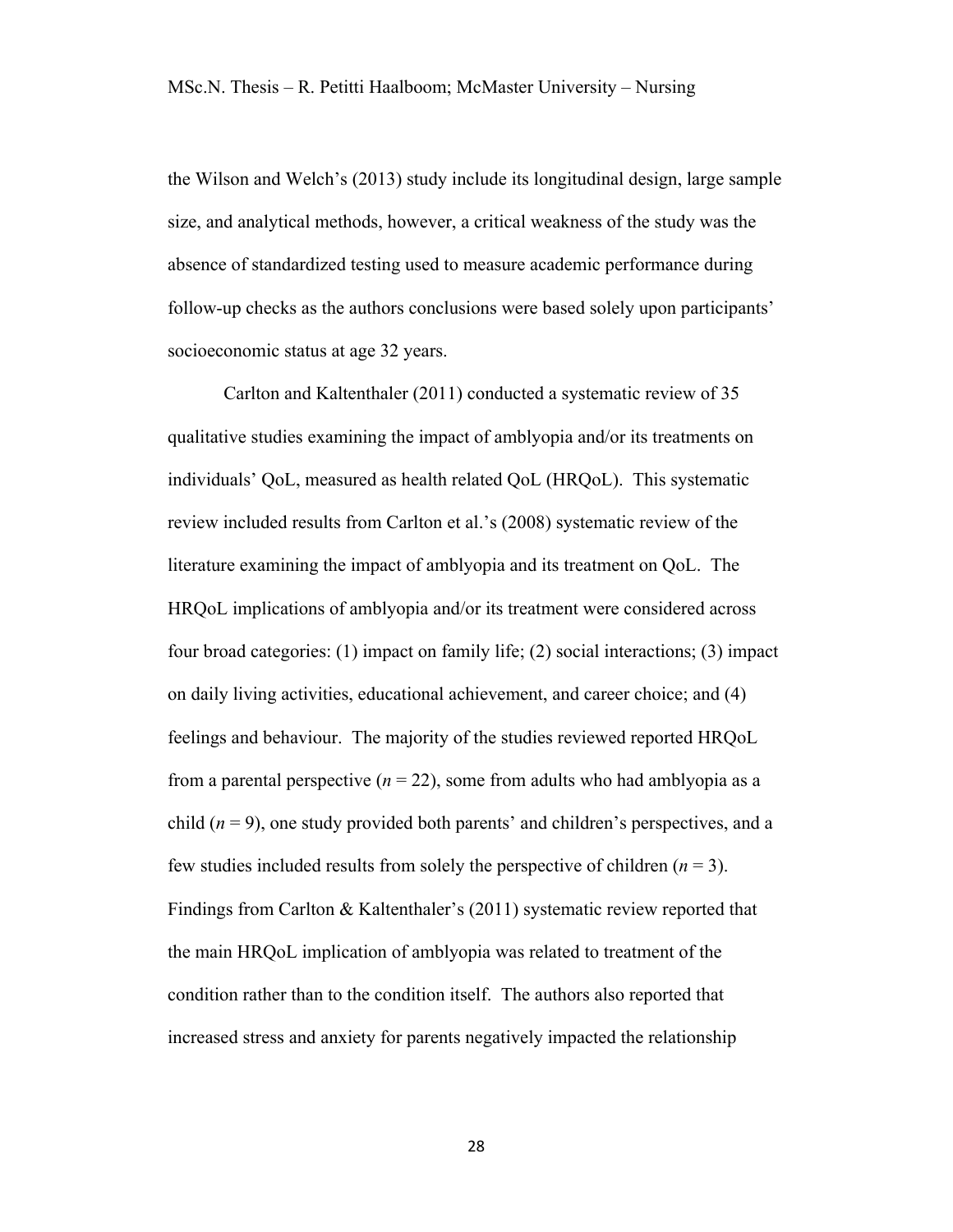between parents and children, and that bullying and teasing by siblings resulted in strained sibling relationships (Carlton & Kaltenthaler, 2011). Carlton and Kaltenthaler's (2011) systematic review also reported that low self-esteem, negative self-image, and feelings of depression, frustration, and embarrassment occurred as a result of amblyopia and/or its treatment. Although the authors stated that amblyopia had an impact on daily living activities, they did not discuss the details of this impact. The authors also reported a negative impact of amblyopia on educational achievement and career choice, however, the evidence was limited; one study indicated an absence of association between amblyopia and educational achievement, another reported a borderline significant effect of amblyopia on the completion of a university degree, and two others did not find a statistically significant association between amblyopia and occupational classification (Carlton & Kaltenthaler, 2011). Carlton and Kaltenthaler's (2011) systematic review was limited by the literature's use of proxy measures to determine the impact of amblyopia and/or treatment on HRQoL, the influence of confounding factors on HRQoL, and the potential for bias as a result of the data collection methods.

There are numerous studies demonstrating a correlation between childhood refractive errors and lower reading skills and academic achievement. Simons and Gassler (1988) conducted a meta-analysis of 34 studies examining the relation of visual disorders and reading skill. Analyses included the number of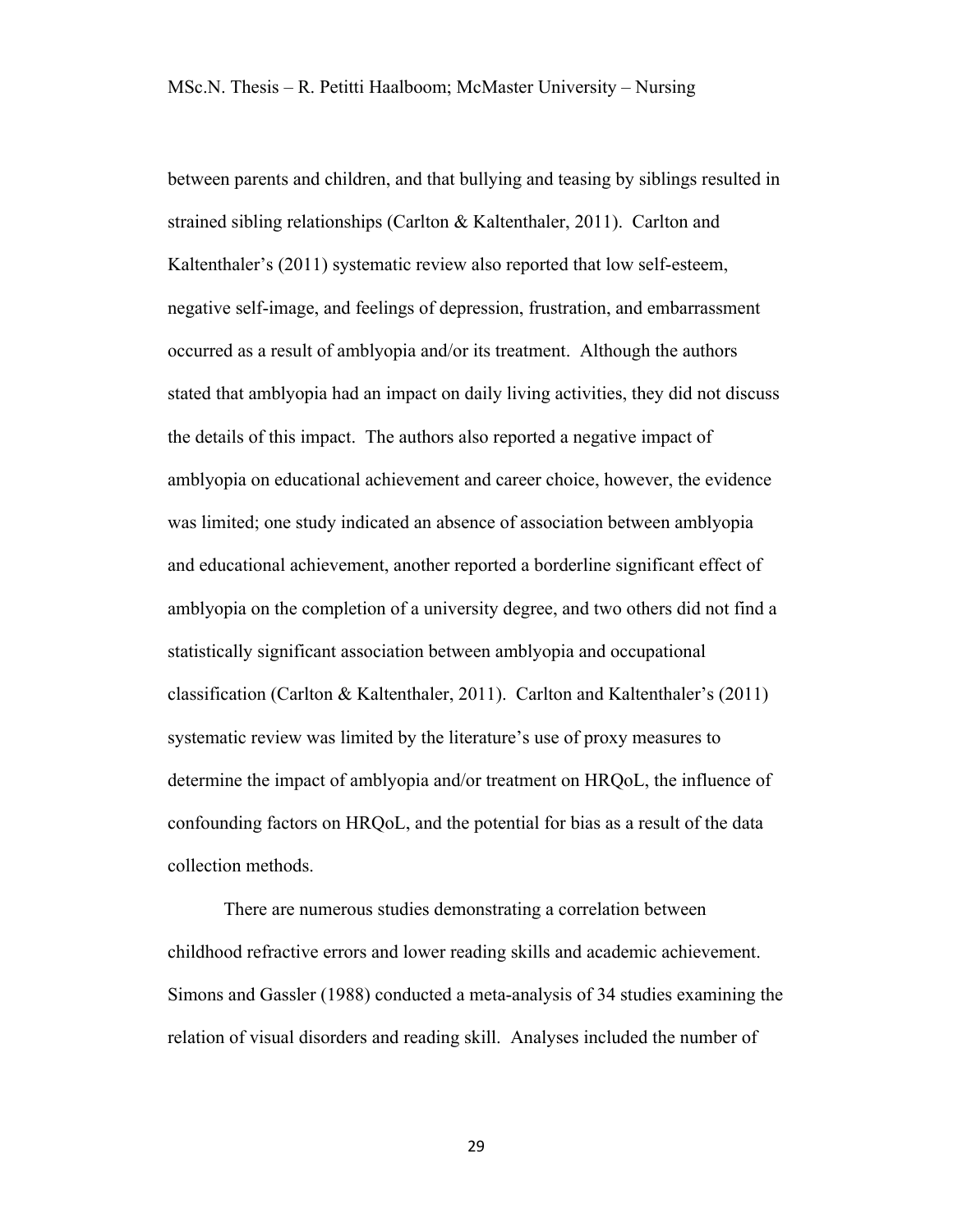independent effect sizes derived from each study, the pooled effect size, a Z test of the significance of the pooled effect size, and a homogeneity test for each of the vision disorders examined (Simons & Gassler, 1988). A positive pooled effect size indicated that the average poor reader exhibited the vision disorder more often than did the average good reader, and conversely, a negative pooled effect size indicated that the average good reader displayed the vision disorder more often than did the average poor reader (Simons & Gassler, 1988). Results of Simons and Gassler's (1988) meta-analysis indicated that some vision disorders are associated with reading skill, while others are not. Hyperopia was associated with below-average reading achievement in school-aged children  $(Z = 4.66 p <$ 0.05), whereas myopia was associated with average or above average reading  $(Z =$  $-2.67$ ,  $p < 0.05$ ), and neither strabismus (Z = 1.33,  $p > 0.05$ ), nor astigmatism were associated with reading skill (i.e., both hyperopic and myopic astigmatism exhibited non-statistically significant pooled effect sizes:  $Z = 0.10$ ,  $p > 0.05$  and Z  $=$   $-$  0.95,  $p > 0.05$  respectively) (Simons & Gassler, 1988). The use of pooled effect sizes strengthened the findings from the meta-analysis, however, the authors cautioned that these did not indicate a causal relationship between vision anomalies and below average reading performance as the studies reviewed were correlational, therefore causation could not be inferred.

Kulp and Schmidt's (1996) single blind, observational study of Grade 1 students  $(n = 91)$  attending a middle-income, suburban elementary school in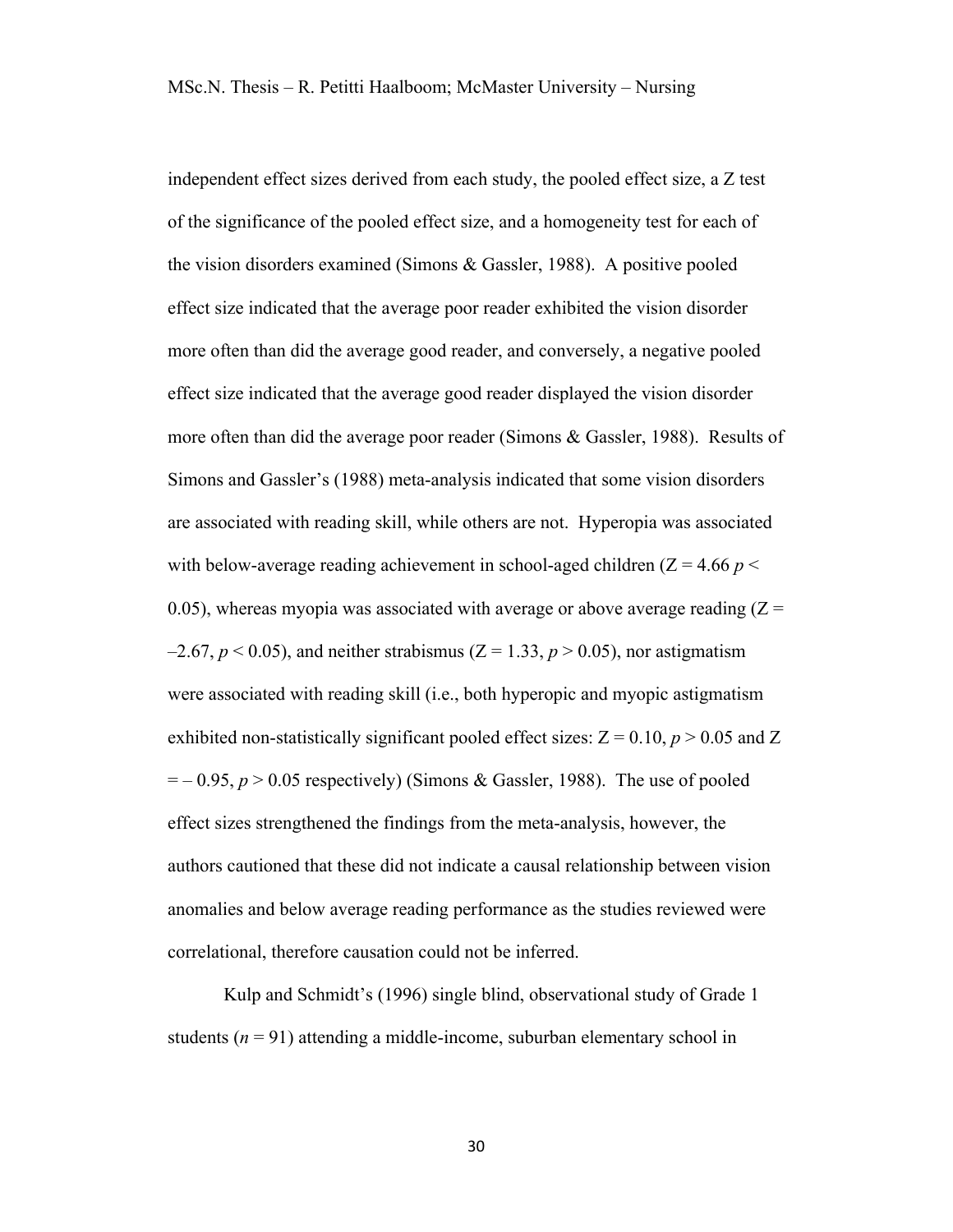Cleveland Ohio, examined the association between vision problems (i.e., VA, refractive error, and coordination) and reading ability. Standardized tests were used to assess: (1) vision and visual health using the Modified Clinical Technique (MCT); (2) reading ability using the Metropolitan Achievement Test 6 primer level (MAT6)); (3) academic performance level using stanines; and (4) intelligence using the Stanford Reading Test Complete Battery (Kulp & Schmidt, 1996). Results of Kulp and Schmidt's (1996) study indicated that failure on the MCT was significantly associated with decreased reading skill in five-year old children ( $p = 0.0431$ ), and logistic analyses determined that decreased reading skill could be predicted with: (1) stereoacuity worse than 100 sec arc  $(p = 0.0316)$ ; (2) failure on the MCT plus stereoacuity worse than 50 sec arc ( $p = 0.0316$ ); and (3) decreased accommodative facility ( $p = 0.0155$ ), in children of average intelligence (Kulp & Schmidt, 1996). A limitation of this study was the small sample size however the study methods including the use of comprehensive vision exams to identify visual disorders, and the use of standardized and validated reading and intelligence testing, increased the strength of the findings.

Kulp et al.'s (2016) cross-sectional Vision in Preschoolers – Hyperopia in Preschoolers (VIP – HIP) study, of 492 four- and five-year-old children, compared early literacy of uncorrected hyperopic children (*n* = 244) with that of emmetropic (i.e., normal refractive condition of the eye) children (*n* = 248). Results indicated that preschoolers and kindergarteners with uncorrected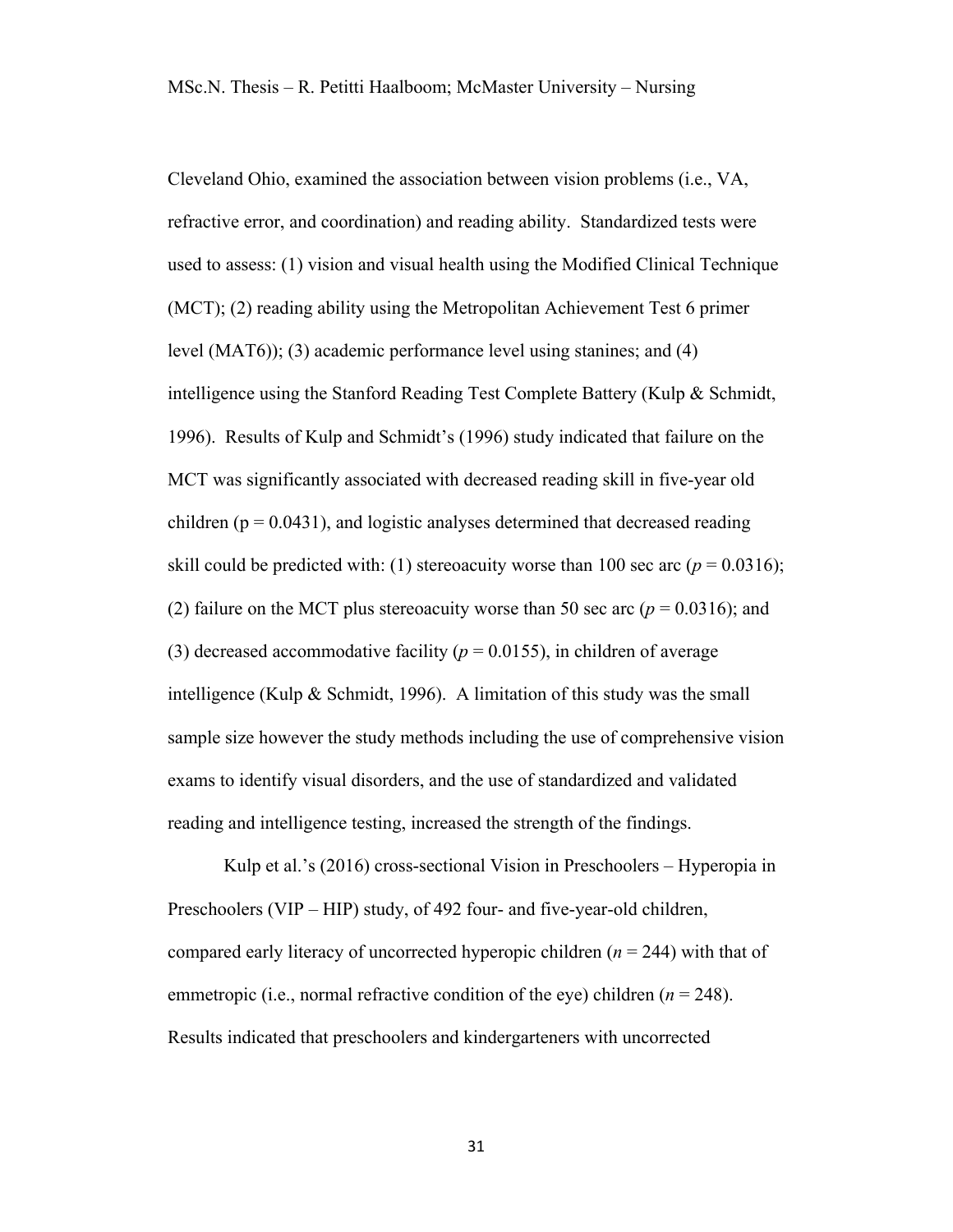hyperopia (defined as  $\geq$  4.0 D) (– 6.8,  $p$  < 0.01) and those with hyperopia with binocular near VA of 20/40 or worse)  $(-8.5, p < 0.001$  for total score) or reduced near stereoacuity (240 seconds of arc or worse) (– 8.6, *p* < 0.001 for total score), performed significantly lower on the Test of Preschool Early Literacy (TOPEL) than did emmetropic children (Kulp et al., 2016). The large sample size and study methodology lend strength to this investigation, though findings may not be transferable to students in a higher socioeconomic status as a high percentage of the participants were from low SES families (Kulp et al., 2016).

Shankar et al. (2007) conducted a pilot study of thirty-two four to sevenyear old children living in Oxford County, a rural community located in Southern Ontario. The pilot study compared emergent literacy skills in uncorrected hyperopic children  $(n = 13)$  with emmetropic children  $(n = 19)$ . Literacy testing was completed one month after VA testing using four literacy skills tests: (1) letter and word recognition using the reading component of the standardized Wide Range Achievement Test (WRAT-III); (2) receptive vocabulary using the standardized Peabody Picture Vocabulary Test-III (PPVT); (3) phonological awareness using the standardized Rosner Test of Auditory Analysis (TAAS); and (4) emergent orthography using an experimental test - the Emergent Orthography test (Shankar et al., 2007). Visual cognitive testing was also conducted using two standardized tests: (1) visual motor skills was assessed using the Visual-Motor Integration (VMI 4th edition revised); and (2) visual perceptual skills were tested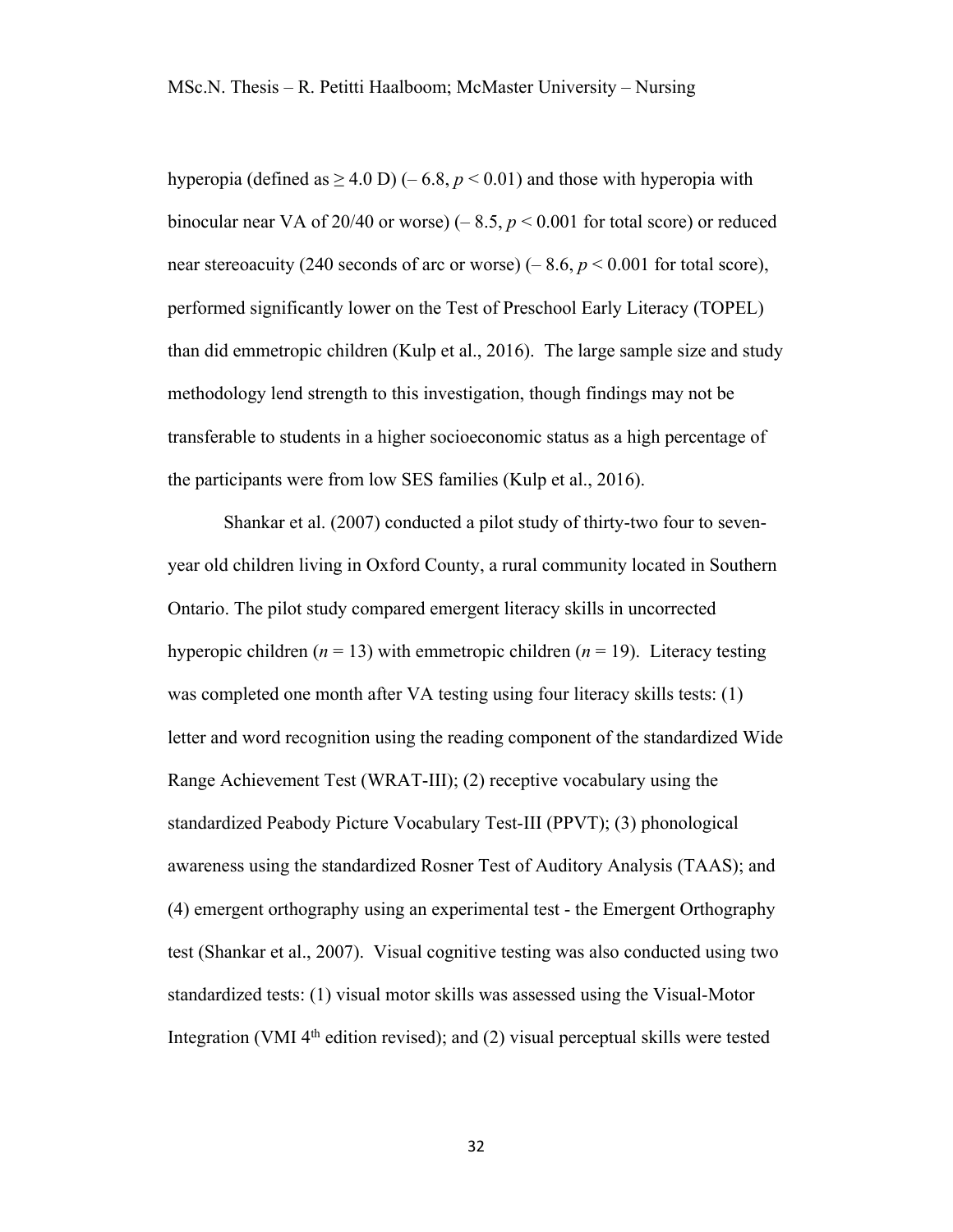using two subtests of the Test of Visual Perceptual Skills-Revised (TVPS-R) including the Visual Spatial Relations (TVPS-VSR) and the Visual Figure-Ground (TVPS-VFG) (Shankar et al., 2007). Results of Shankar et al.'s (2007) study indicated reduced performance on letter and word recognition tests (*p* = 0.049), receptive vocabulary  $(F_{(1,30)} = 9.64, p = 0.004)$ , and emergent orthography  $(F<sub>(1,29)</sub> = 5.43, p = 0.03)$  in the hyperopic children ( $\geq$  2.00 D) compared to the emmetropic children  $(\leq 1.50 \text{ D})$ . The groups did not differ in phonological awareness skills  $(F_{(1,29)} = 0.39, p = 0.54)$ , and there were no statistically significant differences found between the two groups for visual motor integration  $(F<sub>(1,30)</sub> = 0.01, p = 0.92)$ , or for either of the two visual perceptual skills tests (TVPS-VSR skills: F<sub>(1,30)</sub> = 0.04,  $p = 0.85$ , and TVPS-VFG (F<sub>(1-30)</sub> = 0.30,  $p =$ 0.59 (Shankar et al., 2007). The small sample size of this study was a limitation, and findings may not be generalizable to children in urban communities. The authors suggested longitudinal studies comparing hyperopic children wearing eyeglasses to those who do not would further enhance their pilot's findings (Shankar et al., 2007).

Interestingly, Roch-Levecq et al. (2008) investigated whether spectacle correction improved the cognitive abilities of low-income preschoolers with uncorrected ametropia. Eye exams and baseline testing, using the Beery-Buktenica Developmental Test of Visual-Motor Integration (VMI) and the Wechsler Preschool and Primary Scale of Intelligence-Revised (WPPSI-R)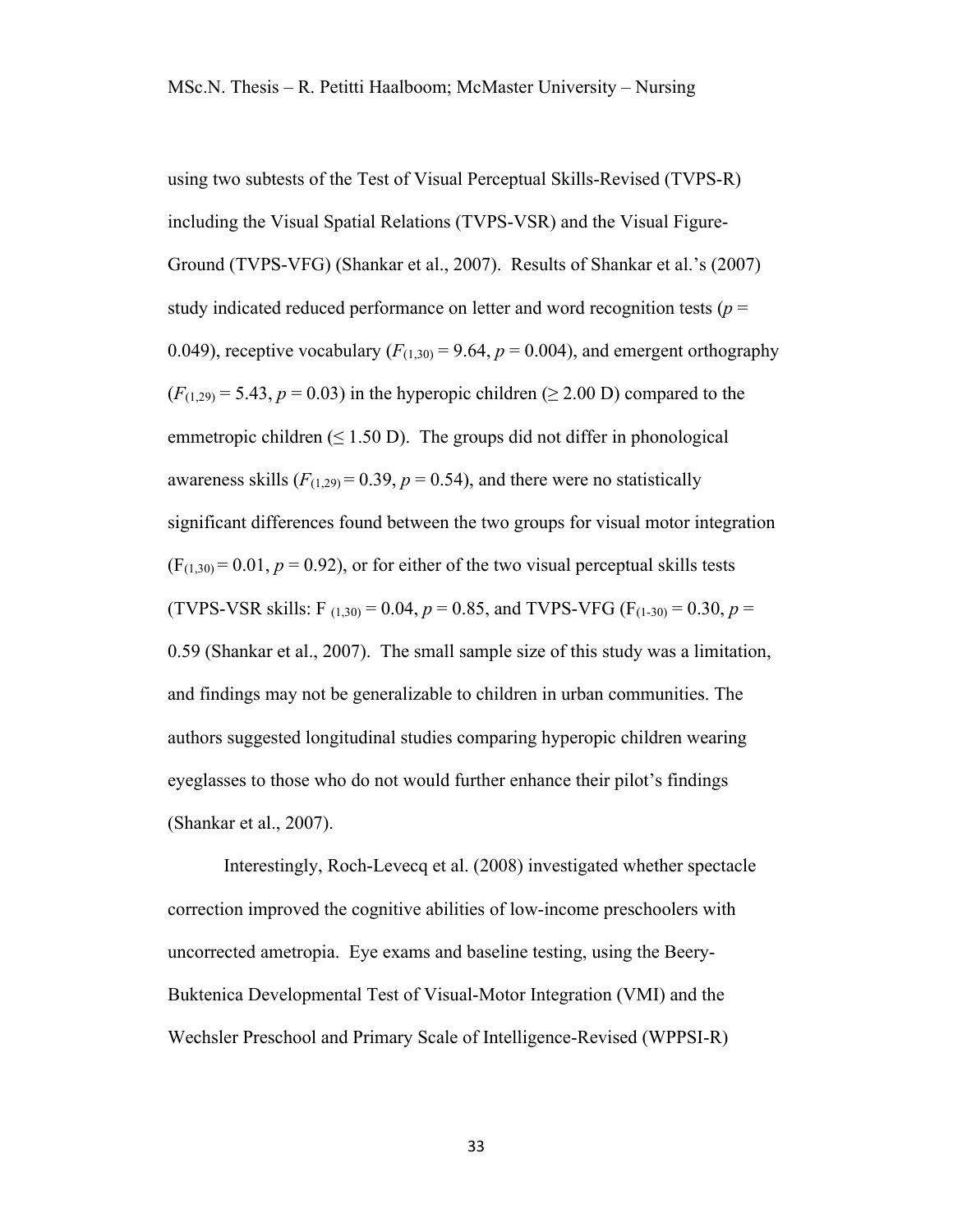performance scale, were completed on 70 children from 3 to 5 years of age (Roch-Levecq et al., 2008). Children with previously uncorrected ametropia  $(n = 35)$ were then provided corrective lenses, and six weeks after corrective lens wearing was completed, a second assessment was conducted with both the ametropic children and a control group ( $n = 35$ ) (Roch-Levecq et al., 2008). The results of the study indicated that at baseline, the uncorrected ametropic children scored significantly lower on the VMI ( $p = 0.005$ ) and on the WPPSI-R performance scale  $(p = 0.01)$ . After six weeks of correction, Roch-Levecq et al. (2008) found the ametropic group significantly improved on the VMI compared to the emmetropic control group ( $p = 0.02$ ). The ametropic group also improved on the WPPSI-R performance scale, however the change was not statistically significant  $(p = 0.17)$ . Further research with a larger, more diverse socioeconomic sample, and over a longer period of time would strengthen these findings.

Toledo et al.'s (2010) cross-sectional study of Brazilian third graders (*n* = 220) found an association between low VA and poor academic performance. The authors reported that 25% of students with fair or poor academic performance also had low VA compared with students with only 10.5% of those with normal VA. The significance of these findings was diminished, however, by the outcome measure used for academic performance; the measure of students' academic performance was based on average grades on the last school year rather than validated standard test scores. Additionally, the authors did not account for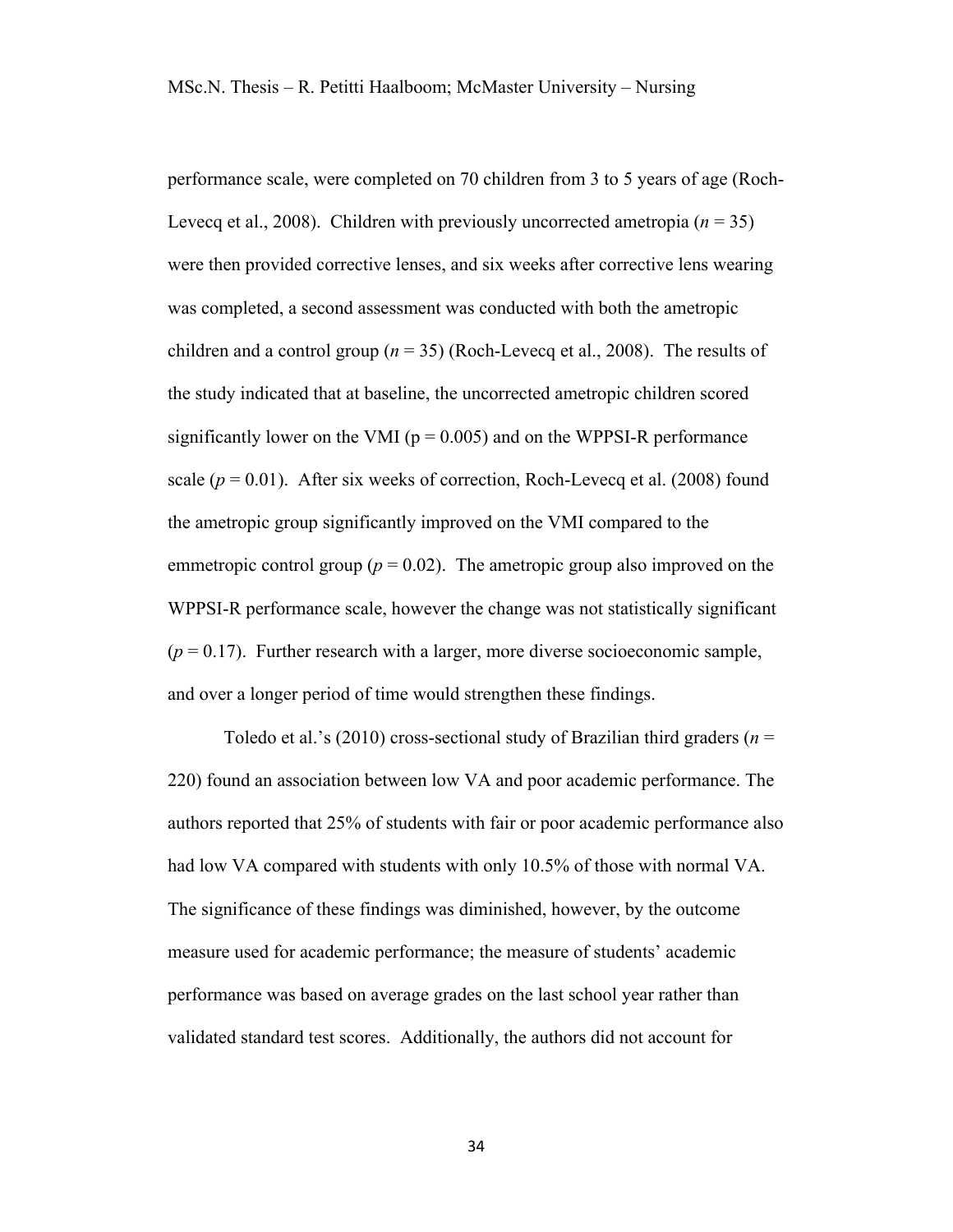confounding variables such as cognitive deficits, or the influence of school and family environments.

Finally, a recent multi-armed randomized controlled trial was conducted by Glewwe et al. (2018) of fourth and fifth grade students ( $n = 15,422$ ) in 76 elementary schools located in three districts located in central Florida. The authors compared the impact of two school-based vision screening models on student achievement scores as measured by the Florida Comprehensive Achievement Tests (FCATs) in reading and math: (1) screening-only; and (2) full treatment (i.e., received a comprehensive eye exam plus eyeglasses). Results of the study were impacted by three methodological errors that occurred in one of the three school districts in which the intervention was implemented. Firstly, during program implementation in District 1, parent notification letters of students in the screen-only group mistakenly indicated that free eyeglasses would be provided to their child. An automated phone message informed parents of the error, however the authors note that this message may have failed to reach most parents. Secondly, vision screening data for the screen-only group, including the number of students screened and the number of students who failed screening, were not recorded due to human error. Thirdly, students' screening results were misinterpreted at most of the full-treatment schools and some of the screen-only schools resulting in false negative and false positive outcomes (Glewwe et al., 20017). These three problems impacted the analysis and reporting of the study's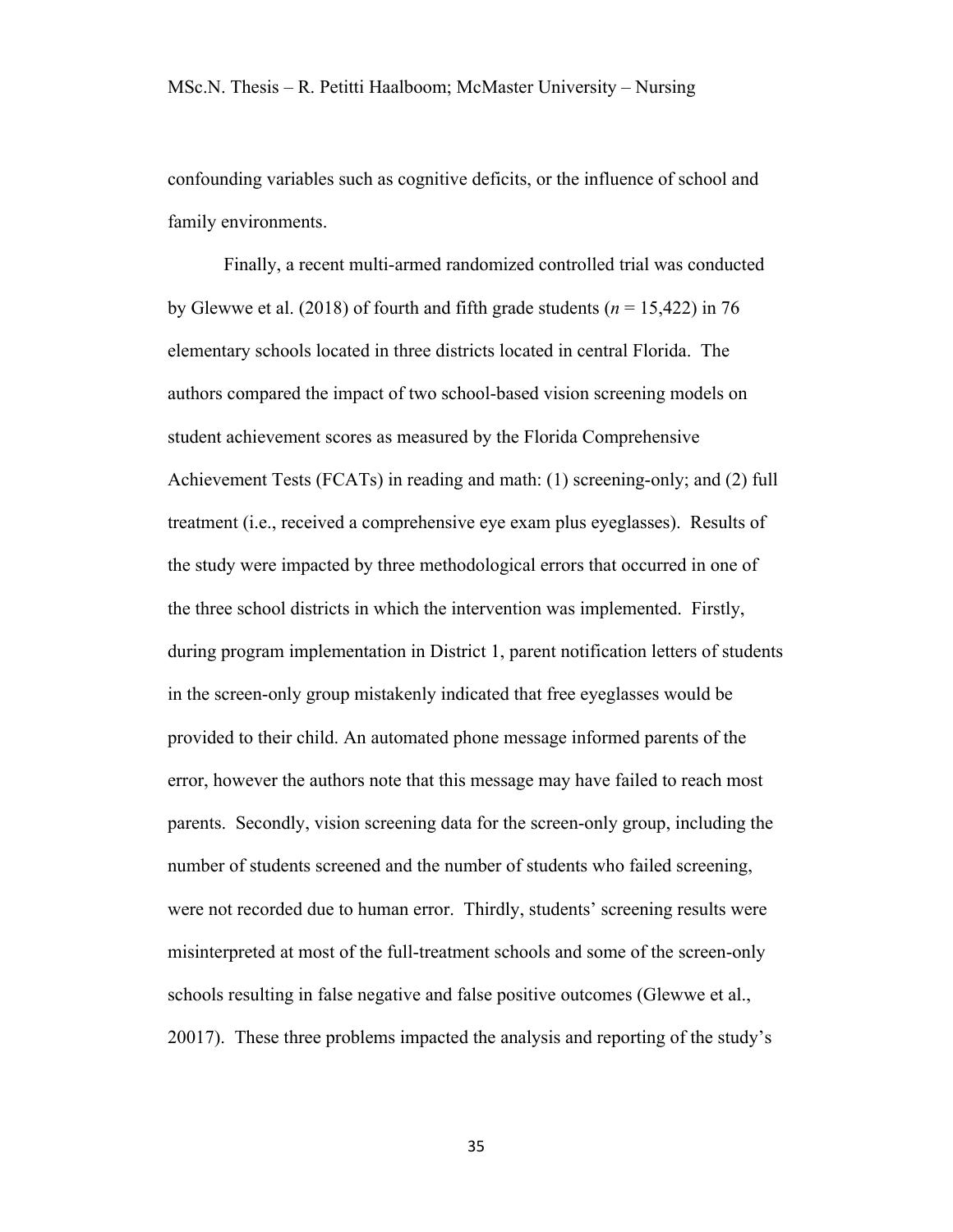results, therefore, data analysis was done with, and without, District 1 data. In Districts 2 and 3, additional/enhanced screening alone was generally insufficient to improve students' test scores on the FCATs. However, providing free vision exams and free eyeglasses improved scores ( $p = 0.05$ ). Glewwe et al. (2017) also reported that, when the sample was restricted to Districts 2 and 3, students in the full-treatment schools were approximately 2.6 percentage points  $(p < 0.01)$  more likely to pass the reading test, and 3.6 percentage points ( $p < 0.01$ ) more likely to pass the math test. However, the authors also noted that the effects of the full intervention appeared to fade out quickly from the first to the second year (Glewwe et al., 2017). The lack of control group, methodological errors, and estimates of large spillover effects of the full intervention onto students without vision problems, warrant further research to confirm these findings. Future research that includes sampling of students from a variety of socioeconomic groups could explore why the effects of the full intervention appeared to fade out quickly from the first to the second year, and may help to determine if the authors' findings can be generalized to other student populations.

Though there is limited literature demonstrating a negative association between some vision disorders and psychosocial and financial outcomes, there is evidence in the published literature indicating the negative relationship between refractive errors and reading skills and academic achievement in both preschoolers and school-aged children. These findings are important as they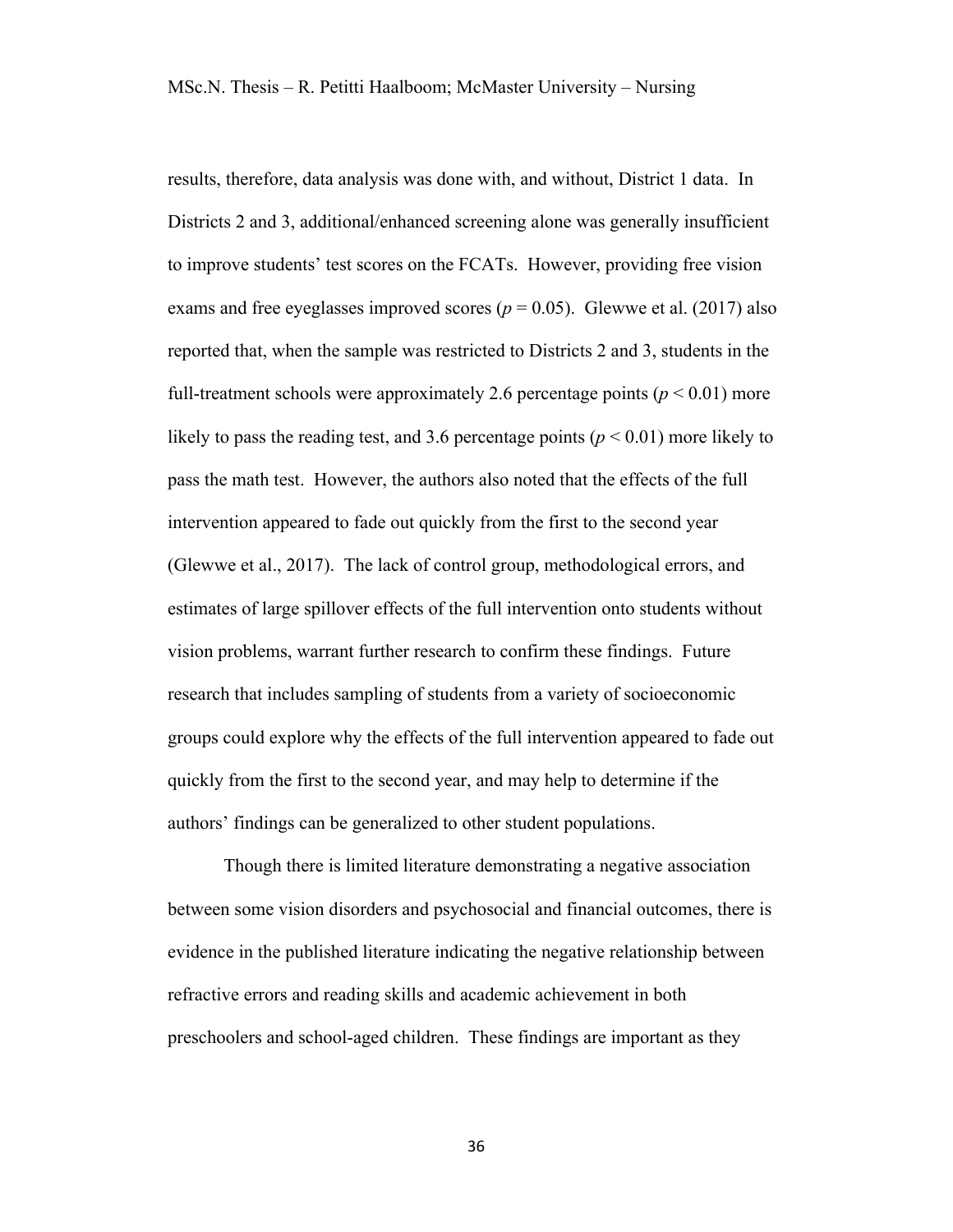demonstrate the value of early identification and treatment of childhood vision disorders, thereby legitimizing governmental and municipal policy-makers' decision to implement vision screening in schools.

**5.3. Effectiveness of childhood vision screening programs.** Wide variation exists among vision screening programs regarding populations screened, screening methods and measures, and availability of data. This heterogeneity has made rigorous analyses of these programs difficult and has limited researchers' abilities to draw definitive conclusions. As such, there is inconclusive evidence regarding the effectiveness of vision screening programs. PHO's (2016) moderate-quality systematic review of reviews examined seven systematic reviews of the literature regarding the effectiveness of vision screening in children aged one to six years. Effectiveness was defined as decreased prevalence of vision disorders, improved treatment outcomes, cost-effectiveness, postamblyopia treatment outcomes, and accuracy of screening tools in detecting visual disorders. Findings from PHO's (2016) review indicated that there is some weak evidence demonstrating lower prevalence of amblyopia of children who received preschool vision screening compared to those who received no screening prior to school entry. The authors also reported decreased prevalence of amblyopia in preschool children with increased frequency of screening, although these outcomes were not always statistically significant (PHO, 2016). Treatment outcomes were also reported to have improved in preschoolers and school-aged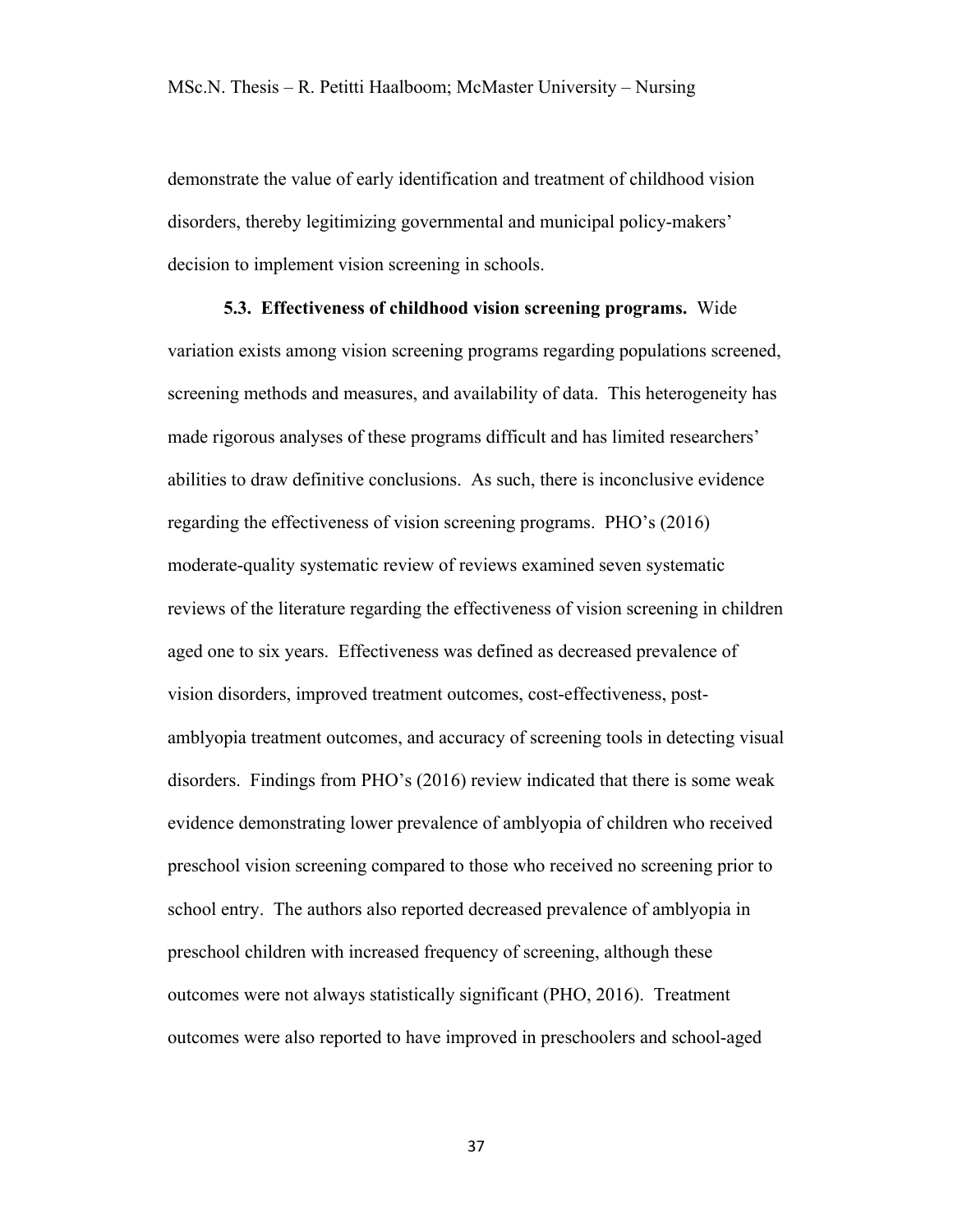children who received intensive screening compared to less frequently screened children; however high heterogeneity among programs limited these findings (PHO, 2016). Strengths of PHO's (2016) review of systematic reviews included its methodological strengths such as the appropriateness of the literature reviewed and quality appraisals of included studies, however, limitations included the absence of a discussion regarding the precision of findings and the potential for publication bias.

In 2017, the U.S. Preventative Services Task Force (USPSTF) commissioned a systematic review examining childhood vision screening for children ages six months to five year including the benefits, accuracy, and harms of screening, the benefits and harms of treatment. The resulting high-quality systematic review conducted by Jonas et al. (2017) was strong in its methodology as the authors conducted quality assessments of the studies reviewed, and reported consistency of results between studies, precision of studies' findings, and presented the risk of reporting bias for the studies reviewed. Forty studies were examined comprised of RCTs, prospective cohort studies with an eligible comparator, controlled cohort studies, cross-sectional studies, and case-control studies (Jonas et al., 2017). The majority of the literature reviewed by Jonas et al. (2017) evaluated diagnostic test accuracy ( $n = 34$ ), and provided information on the harms of screening  $(n = 17)$ , while a few studies examined the effectiveness of screening  $(n = 2)$ , reported benefits of treatment  $(n = 3)$ , and described harms of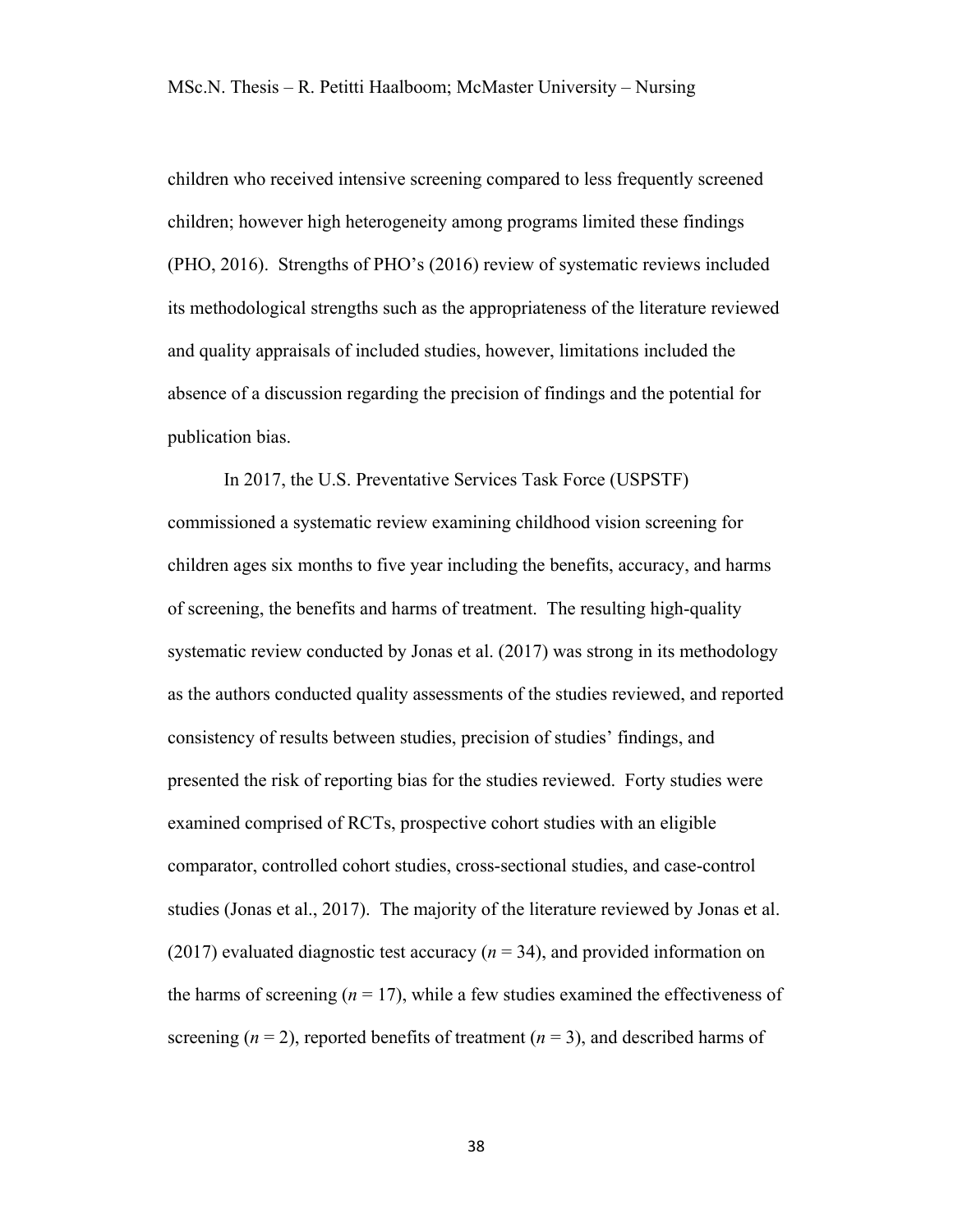treatment  $(n = 3)$ . All included studies that evaluated the effectiveness of screening or treatment reported VA outcomes; none assessed school performance, functioning, or quality of life (Jonas et al., 2017). While the results of Jonas et al.'s (2017) high-quality systematic review indicated a lack of direct evidence that screening in preschool-age children is better than no screening, the authors did find limited evidence indicating a reduction in bullying with vision screening, as well as evidence supporting: (1) the accuracy of multiple screening tests for identifying preschool-aged children at higher risk for amblyopia risk factors or other visual disorders; and (2) the effectiveness of some treatments for improving VA outcomes, albeit improvements were small.

The cost-benefit of childhood vision screening may be useful for government and municipal policy-makers when making decisions regarding implementation of vision screening programs. There is limited evidence, however, demonstrating the cost effectiveness of vision screening programs. In addition to their (2008a) systematic review examining the impact of amblyopia and strabismus on QoL, Carlton et al. (2008b) also conducted a systematic review examining the prevalence of amblyopia and strabismus, screening methods used for detection of the two conditions, and the effectiveness of treatment options for amblyopia and strabismus. The authors then used the data derived from these two systematic reviews to develop a decision-analytic model to estimate the costeffectiveness of screening for amblyopia and strabismus in children up to the age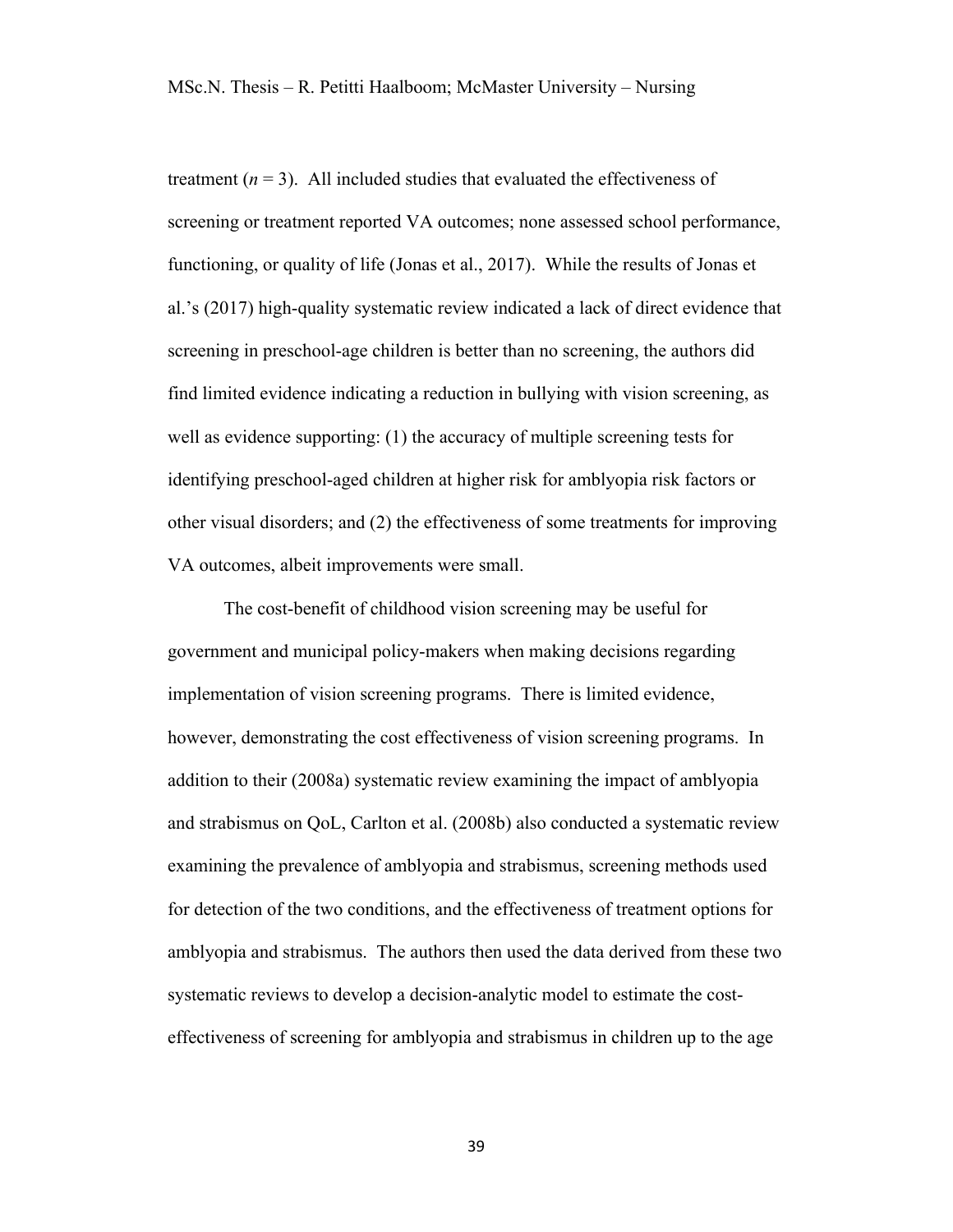of four to five years (Carlton et al., 2008b). Carlton et al.'s (2008b) economic analysis demonstrated that, although cases of amblyopia could be prevented at a low absolute cost through childhood vision screening at three or four years of age, the estimated cost per quality-adjusted life year gained was not cost-effective unless there was unilateral vision loss (Carlton et al., 2008b). The authors cautioned, however, that the evidence of such an effect was limited, and that the utility effect would likely be minimal, though small utility decrements from bullying would improve the cost-effectiveness of early screening significantly (Carlton et al., 2008b). Future research using the utility effects of bullying to inform the economic analysis are suggested using a prospective study design.

**5.3. Implementation of vision screening programs**. The literature examining how best to implement vision screening programs in schools is limited. Only Nelson and Rajan's (2018) low-quality systematic review of the literature examining the implementation of school-based vision, hearing, and oral screenings was found. The review was limited to US-based research and included 22 peer-reviewed journal articles related to vision screening that included both quantitative and qualitative study designs and focused on preschool or elementary-aged children (Nelson & Rajan, 2018). Findings from Nelson and Rajan's (2018) systematic review indicated several barriers to vision screening for both schools and parents including: (1) logistical issues; (2) ideological barriers; and (3) persistent ambiguity regarding screening standards and best practices for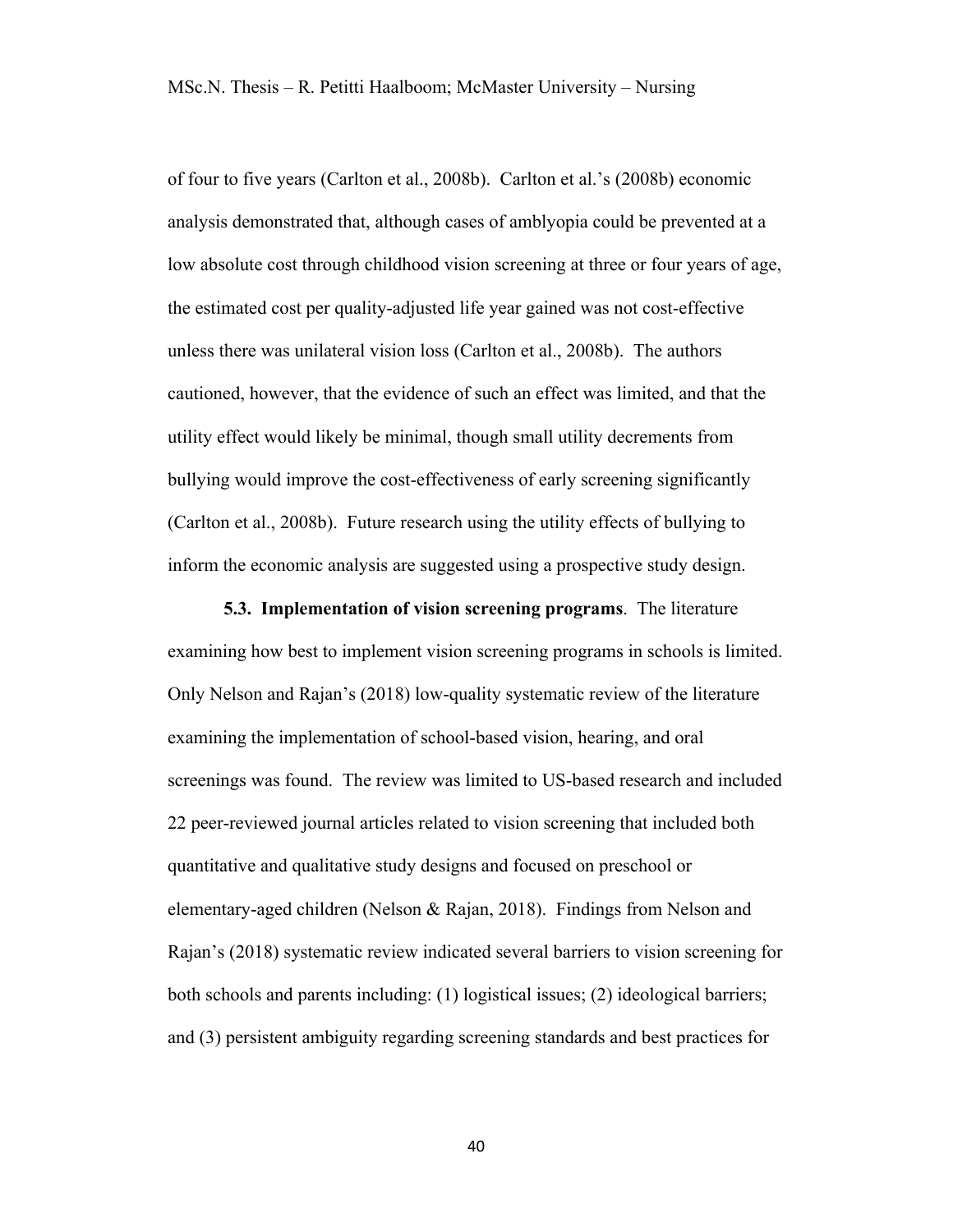screening protocols and techniques. For schools, logistical issues included time, space, effective staffing, adequate training, experience working with children, cultural competence and language abilities (Nelson & Rajan, 2018). Logistical barriers for parents included time, cost, transportation, availability of providers, healthcare system navigation, and availability of insurance (Nelson & Rajan, 2018). Nelson and Rajan (2018) also noted that parents' lack of understanding regarding the benefits of early intervention and of the long-term impact of vision disorders, acted as barriers to vision screening, and indicated a need for screeningrelevant parent education and improved parent notification of screening results. The literature emphasized the use of low-literacy materials, available in multiple languages, and the importance of employing multi-lingual and/or culturally competent staff when working with non-English speaking families (Nelson  $\&$ Rajan, 2018). The absence of consistent state-wide screening recommendations, protocols, and best practices regarding screening tools was noted as a systemslevel barrier to vision screening implementation (Nelson & Rajan, 2018). Facilitators to successful screenings included: (1) collaboration between school staff to minimize school and classroom disruptions; (2) parent support from trusted school staff to navigate the healthcare system and access resources for follow-up care; and (3) teacher engagement to enhance students' adherence to the vision treatment plan (Nelson & Rajan, 2018). The main weakness of this systematic review was its lack of methodological rigor: the authors did not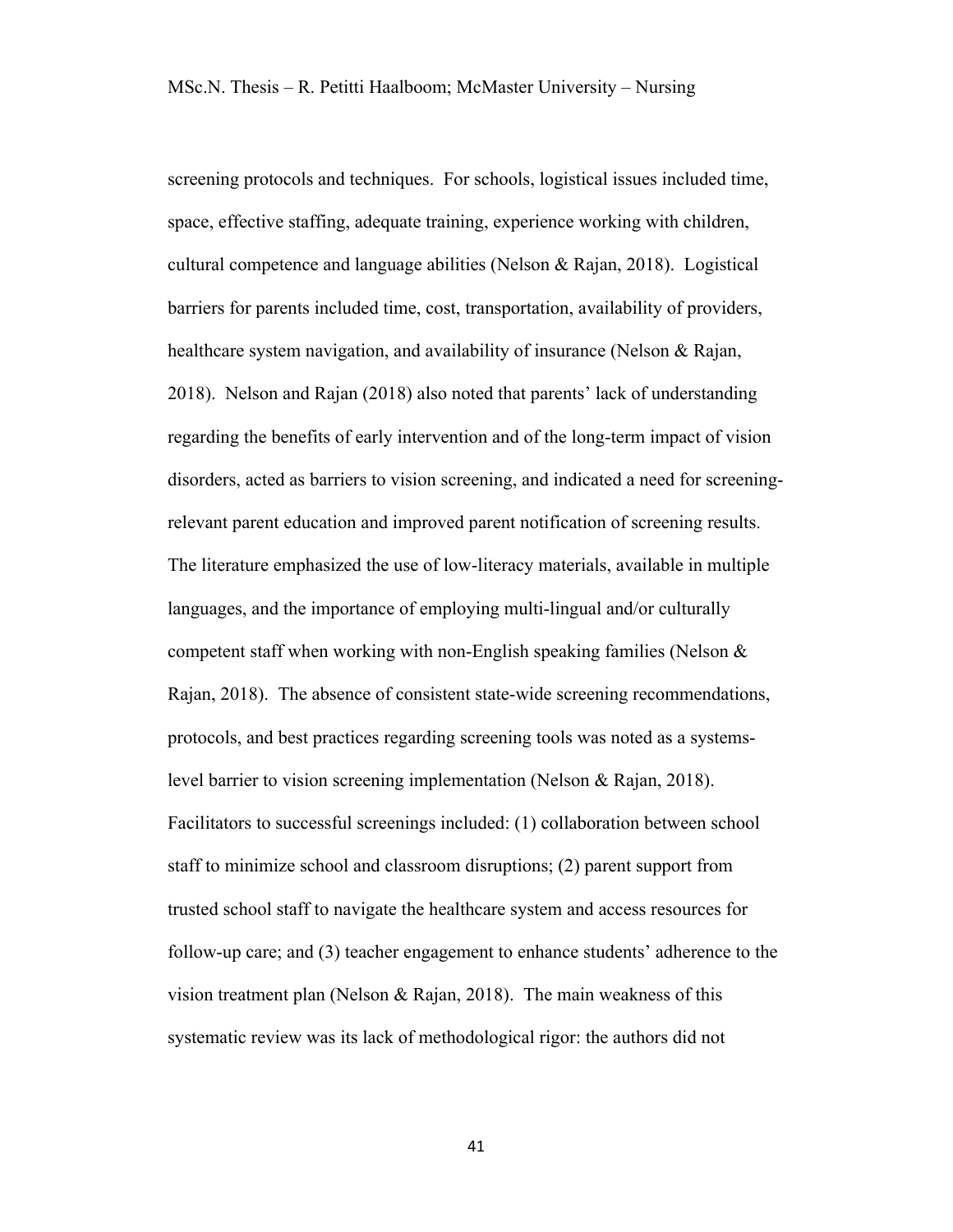perform quality appraisals of the literature reviewed, nor did they discuss the precision of results or the risk for publication bias. Further, the authors examined research conducted solely in the United States; findings are therefore limited to the United States and may not be transferable to the Canadian context due to differences in health care coverage between the two countries.

**5.4. Role of nurses in vision screening.** The literature indicates that nurses are involved in vision screening programs throughout the world including Australia, Europe, the US, Britain and Canada (CCCH NVCSP, 2008; Kvarnström et al., 2001; PHO, 2016; Sloot et al., 2015, Solebo et al., 2015). The literature indicates that nurses are well-positioned to facilitate the implementation of vision screening in schools. School nurses support vision screening programs in various ways: they conduct vision testing, provide visual health promotion and vision screening resources, and support children and families to navigate visual health services and access follow-up care (Chu, Huang, Barnhardt & Chen, 2015; Johnson et al., 2016; Kimel, 2006; Kvarnström et al., 2001; Nelson & Rajan, 2018; PHO, 2016; Sloot et al., 2015, Solebo et al., 2015). However, only one low-quality systematic review was found that assessed the impact of nurses' activities on vision screening. Lineberry and Ickes' (2014) systematic review of the literature reviewed thirty descriptive and quasi-experimental studies' findings regarding the effects of school nurses in American elementary schools on outcomes including health screenings, health knowledge, academic achievement,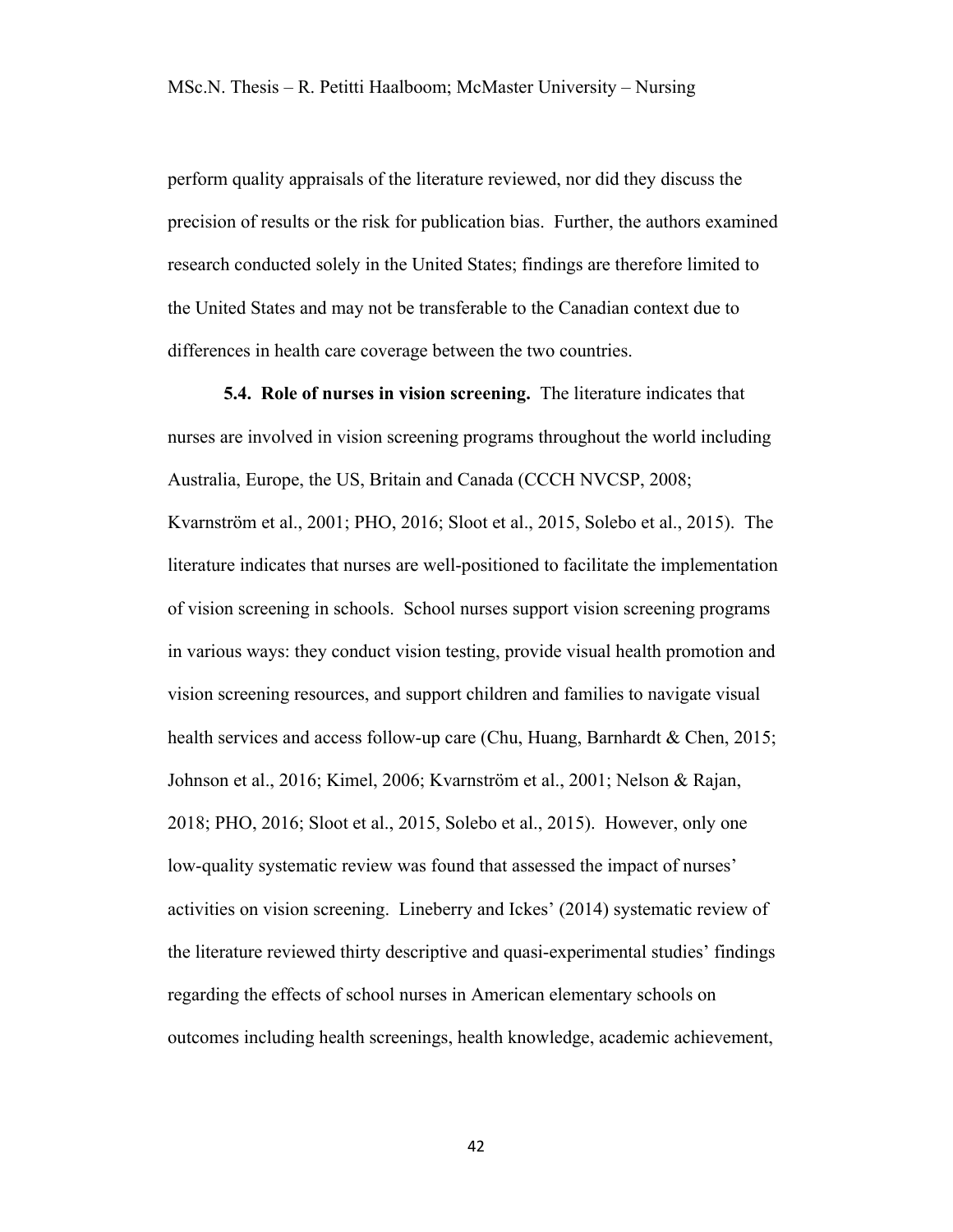school staff and parent satisfaction, and administrator time savings. The authors categorized school nurses' activities into four themes: (1) health promotion and disease prevention; (2) triage and treatment of acute health issues; (3) management of chronic conditions; and (4) psychosocial support (Lineberry  $\&$ Ickes, 2014). The authors noted a general absence of rigorous methodology among the studies reviewed, however, the literature did indicate that school nurses effectively identified abnormal vision screening results, completed student referrals to follow-up care, and collaborated successfully with eye care professionals to ensure students received recommended services (Lineberry & Ickes, 2014). This systematic review had several methodological limitations: (1) only one researcher conducted the literature search and extracted all data; (2) the search strategy relied on studies published in four databases and did not include follow-up from reference lists; (3) the authors did not discuss the potential for publication bias; and (4) the literature focused on research of American elementary school nurses. These limitations weaken the findings of Lineberry and Ickes' (2014) systematic review and the authors' findings may not be generalizable to other countries and populations with different educational and health care systems due to the restrictive study inclusion criteria.

Despite the limitations of Lineberry and Ickes' (2014) systematic review, the authors' findings offer some understanding of the role and impact of school nurses on the implementation of school-based vision screening and visual health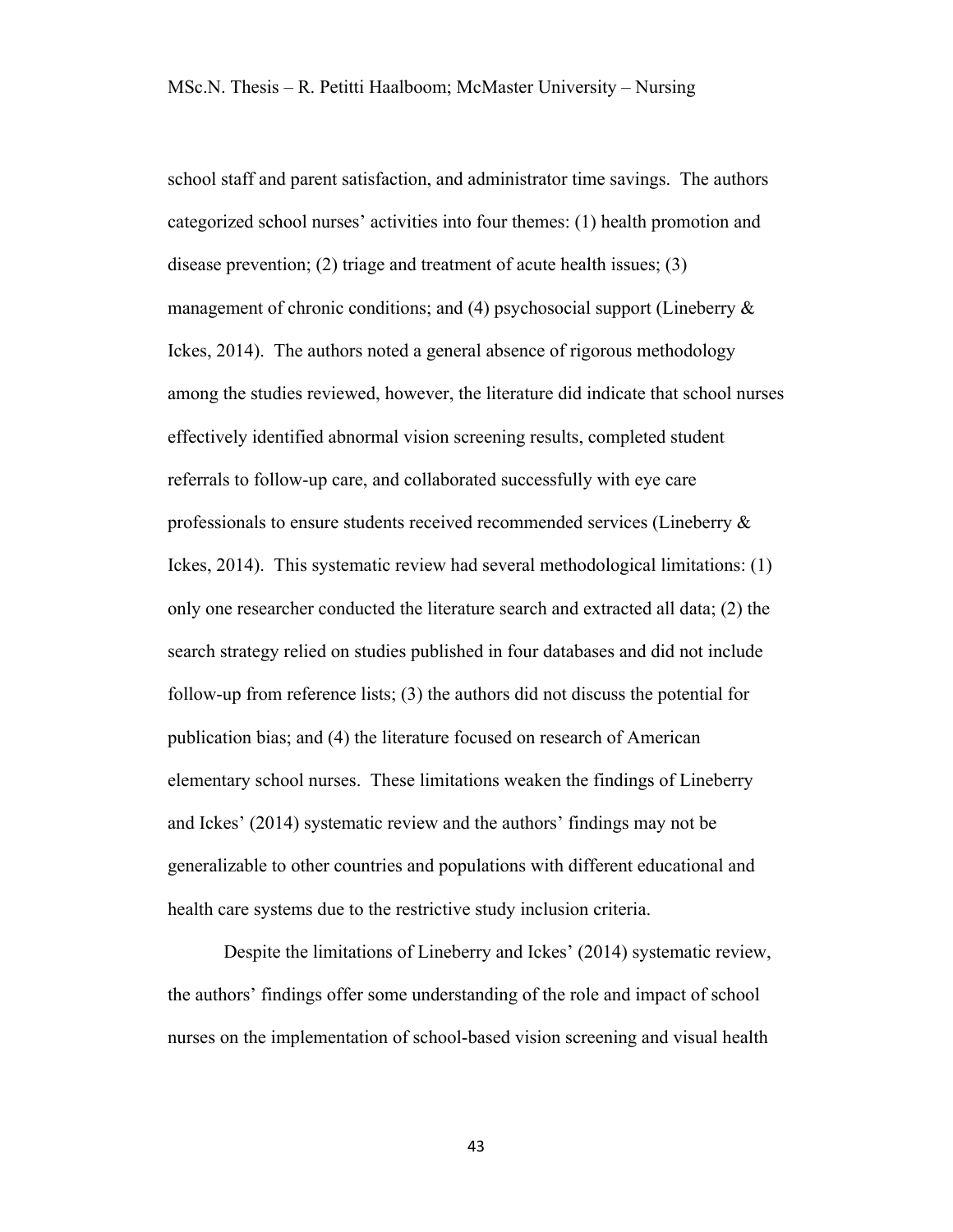promotion. The knowledge and skills possessed by school nurses support their involvement in school-based vision screening implementation. Further empirical evidence demonstrating the role and impact of these nurses in school-based vision screening implementation is needed.

#### **6. Conclusion**

While there is limited evidence indicating an association between vision disorders and psychosocial and financial outcomes, there is evidence demonstrating the negative association of childhood vision disorders with literacy and academic achievement. This evidence lends support for the introduction of childhood vision screening in schools to address visual health disparities and prevent harm. The heterogeneity of vision screening programs has resulted in an absence of high-quality evidence demonstrating efficacy of vision screening programs. However, the lack of robust evidence supporting these programs does not indicate that they are ineffective; rather further rigorous examination of these programs is required. Literature examining the barriers and facilitators to vision screening implementation in schools is limited, and research regarding nurses' roles in vision screening implementation is sparse. Expanding on the evidence of these factors would be useful to the MOHLTC, PHUs, schools, and community vision screening programs in Ontario to assist them in establishing structures and processes necessary to facilitate implementation of vision screening in schools.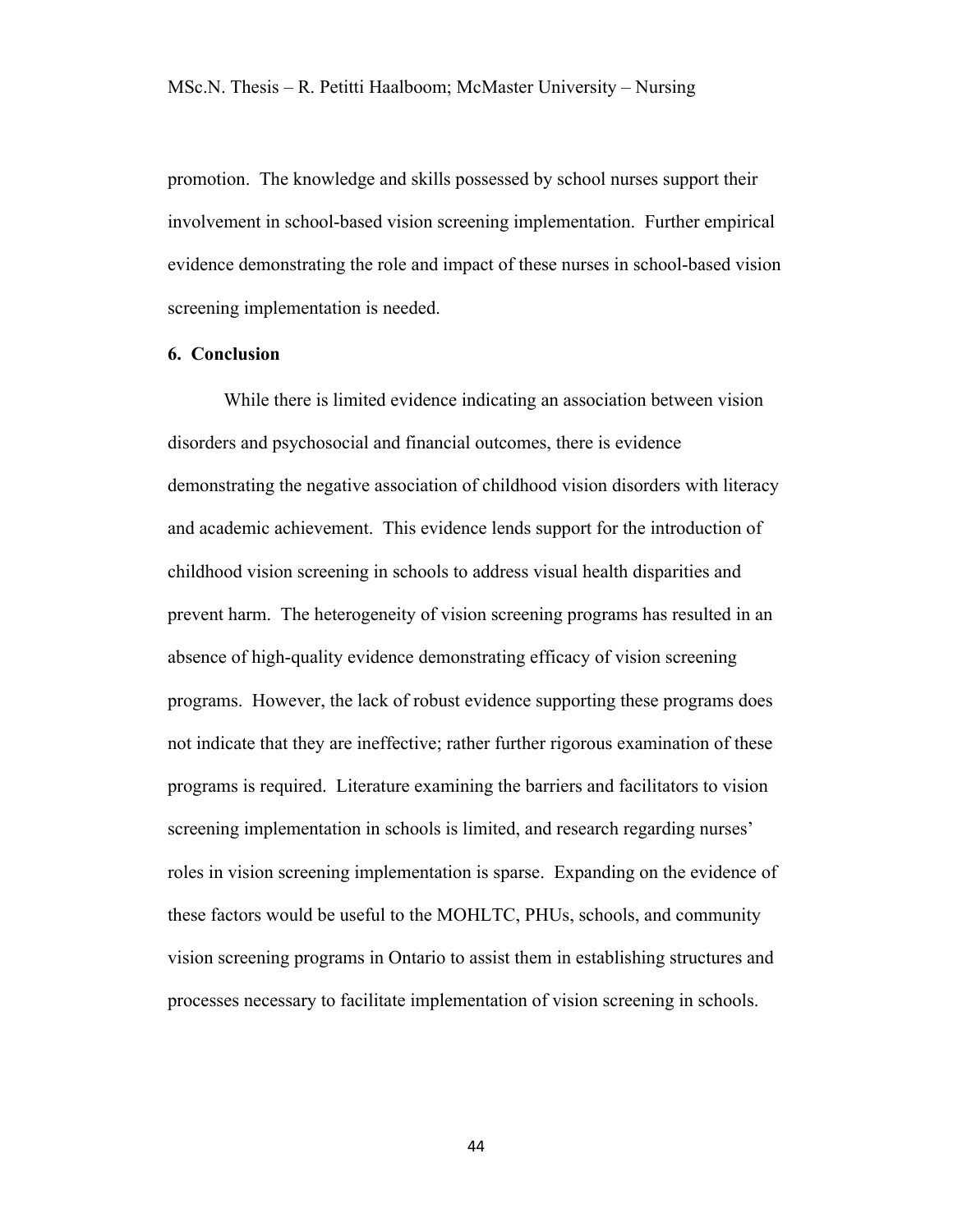# MSc.N. Thesis – R. Petitti Haalboom; McMaster University – Nursing

Improved implementation may lead to better access to optometry care and treatment, and ultimately, to improved visual outcomes.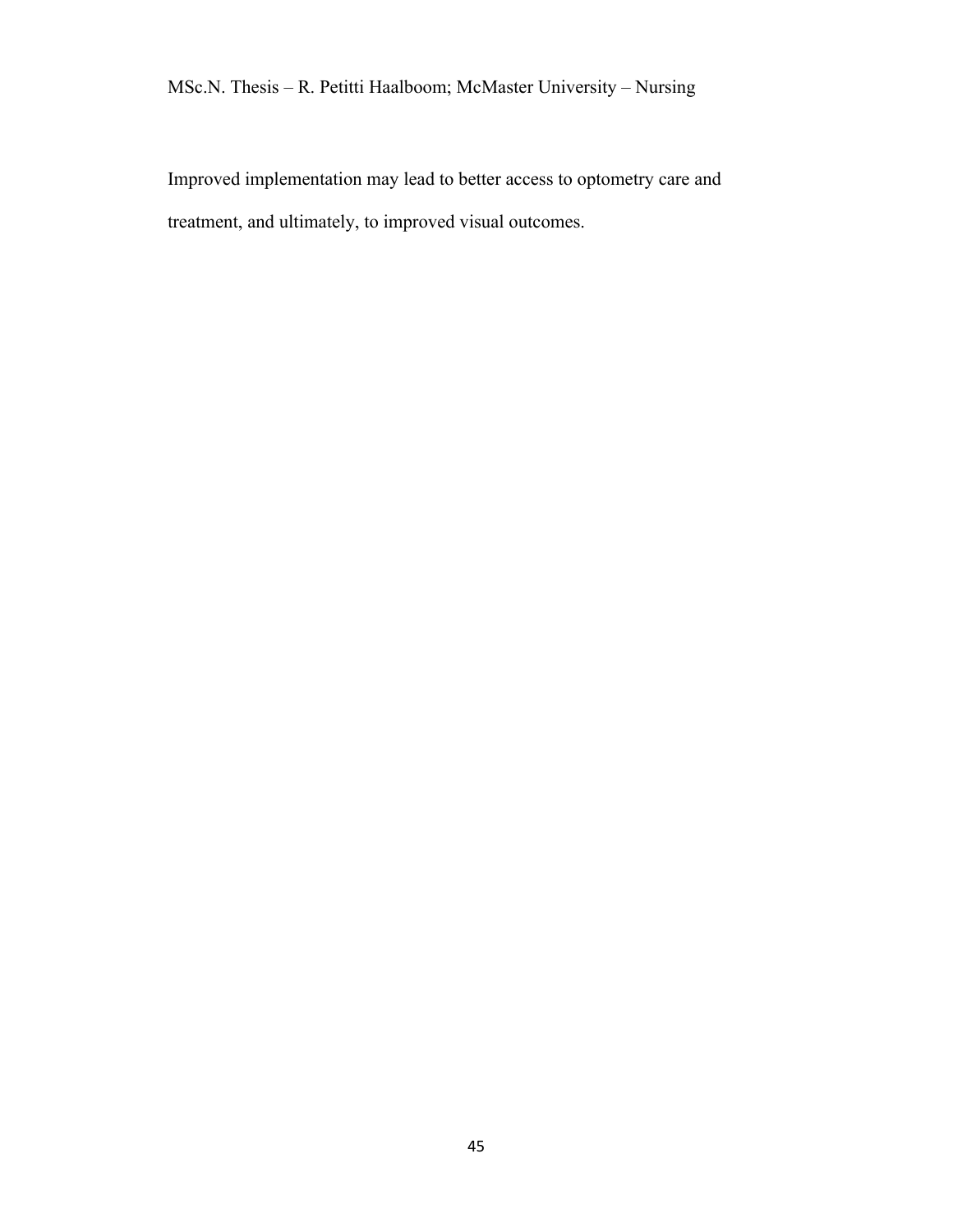# **CHAPTER THREE: METHODOLOGY**

## **1. Rationale for Qualitative Descriptive Approach**

A qualitative descriptive approach was used to examine the factors that influence implementation of school-based vision screening, and the role of nurses in the implementation of these programs. This thesis study aimed to describe the perceptions of stakeholders of factors influencing school-based vision screening based on their previous experiences. Therefore, the purpose of this thesis aligned with the function of qualitative description as defined by Sandelowski (2000): qualitative description is a useful approach when low-inference, straightforward descriptions are sought by the researcher. Consequently, the study methodology was aligned with Neergaard, Olesen, Anderson and Sondergaard's (2009) description of qualitative descriptive methods and included: (1) maximum variation sampling; (2) open-ended interviews with individuals and focus groups; (3) content analysis that remained close to the data; and (4) straightforward descriptions of data presented in language similar to that of the participants' language.

#### **2. Research Questions**

This qualitative research study asked: What do parents, optometrists, clinical research personnel, public health and school staff, and community vision program personnel in Ontario perceive to be: (1) the factors influencing the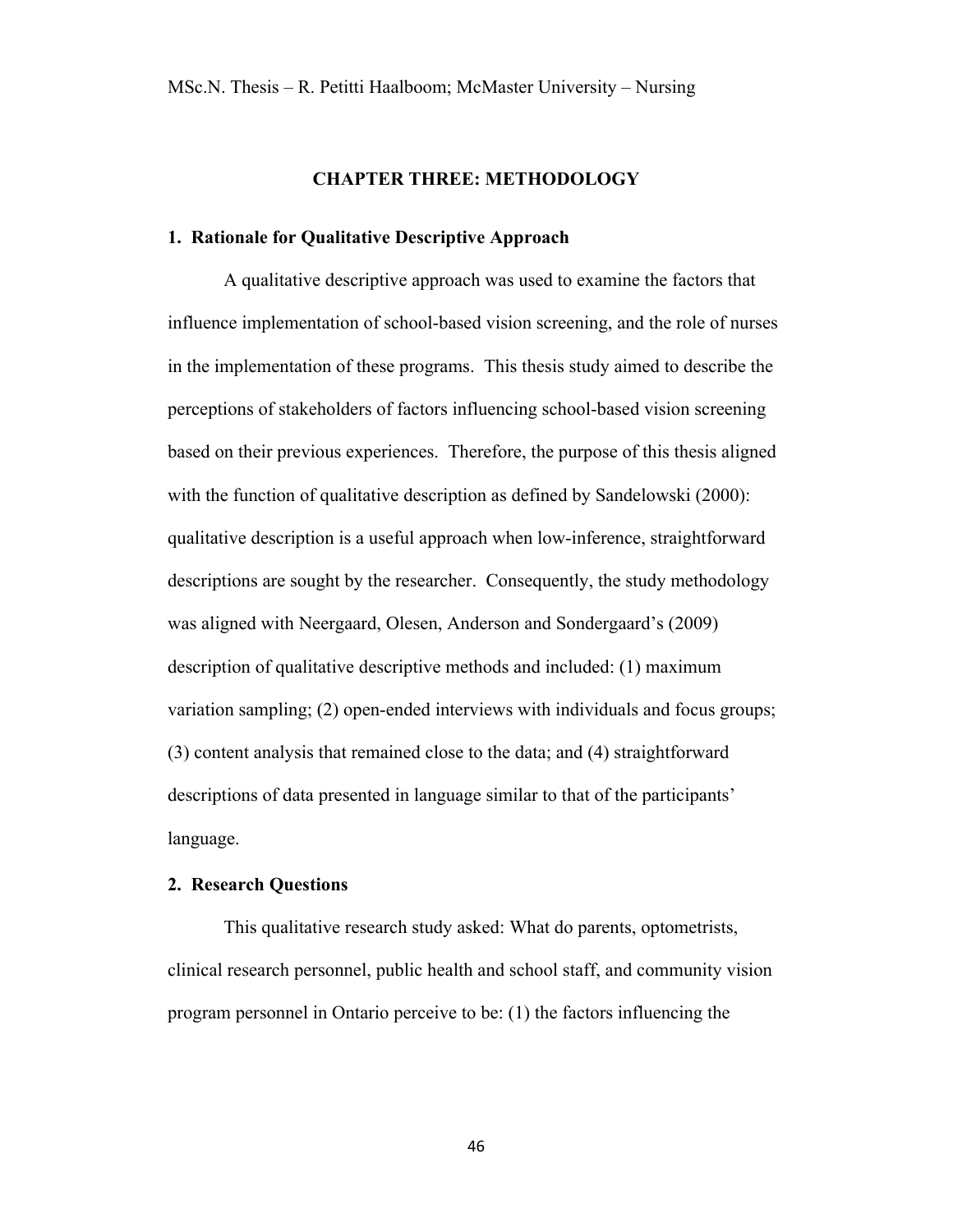implementation of school-based vision screening, and (2) the role of nurses in supporting implementation of vision screening programs?

## **3. Methodology**

**3.1. Sampling procedures.** Purposive sampling targeting a broad crosssection of stakeholders with varied knowledge of, and experience with, vision screening was completed to obtain a comprehensive perspective of the factors that influence implementation of vision screening programs in schools. As indicated by Sandelowski (1995), maximum variation sampling was used as a strategy to obtain a wide variety of perspectives and experiences from a small number of participants. Demographic variation of participant characteristics was sought to explore individuals' experiences of vision screening. Participant characteristics varied according to: (1) the geographic settings in which they had experienced vision screening (i.e., urban vs rural); (2) poverty or vulnerability levels of the communities in which they had experienced vision screening (i.e., high vs low); (3) profession (i.e., optometrist, clinical researchers, public health staff, school staff, and community vision program personnel); (4) role (i.e., frontline, researcher, manager/supervisor/coordinator, or independent practitioner); and (5) years of experience in vision screening (i.e., less than 1 year, 1 to 5 years, more than 5 years).

**3.2. Sample size.** In total, 28 individuals were contacted by the researcher about this study and 18 consenting participants were interviewed. The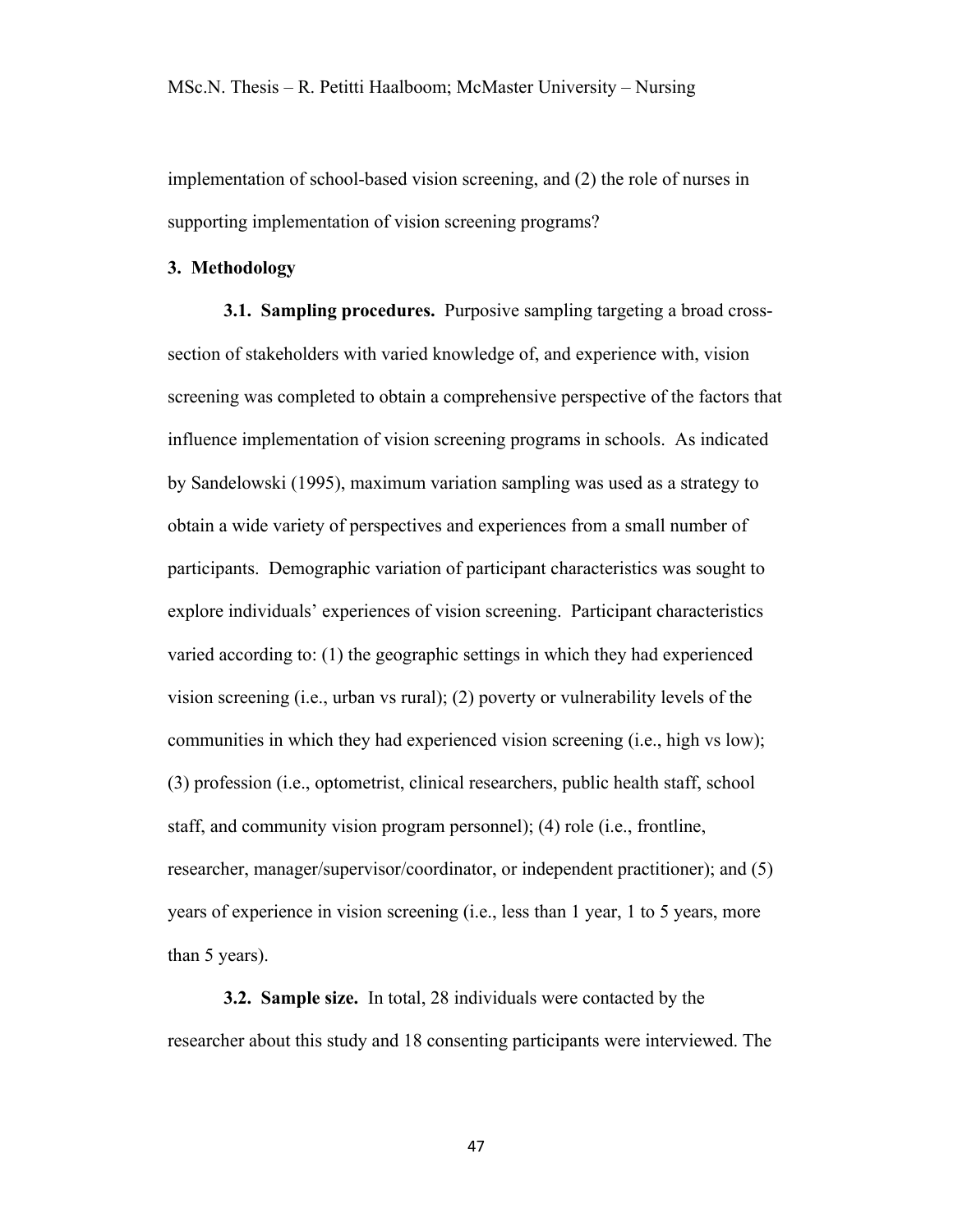sample size was determined by the limited time and resources available for this thesis study. The sampling and data collection methods promoted the acquisition of a broad range of perspectives, from a wide variety, but limited number, of stakeholders.

### **4. Data Collection Procedures**

**4.1. Participant recruitment.** Once ethics approval had been obtained, recruitment began of professionals known to the researcher through professional contacts, as well as individuals whose names and contact information were found on websites or in publicly-available vision screening program reports. These contacts included personnel from community agencies, public health unit staff, and optometrists, all of whom were involved in the implementation of schoolbased vision programs in Ontario. Clinical research personnel involved in the provision of vision programs throughout Ontario were also contacted. The researcher contacted key informants by telephone, explained the study, then emailed the Letter of Information/Consent to those who expressed interest in participating in the study (see Appendix D for the Telephone/Email Recruitment Script for Providers and Appendix E for the Letter of Information/Consent for Providers). Interested individuals were instructed to contact the researcher to schedule an interview.

Sampling of parents was done solely through snowball sampling whereby willing study participants shared the study information with personal or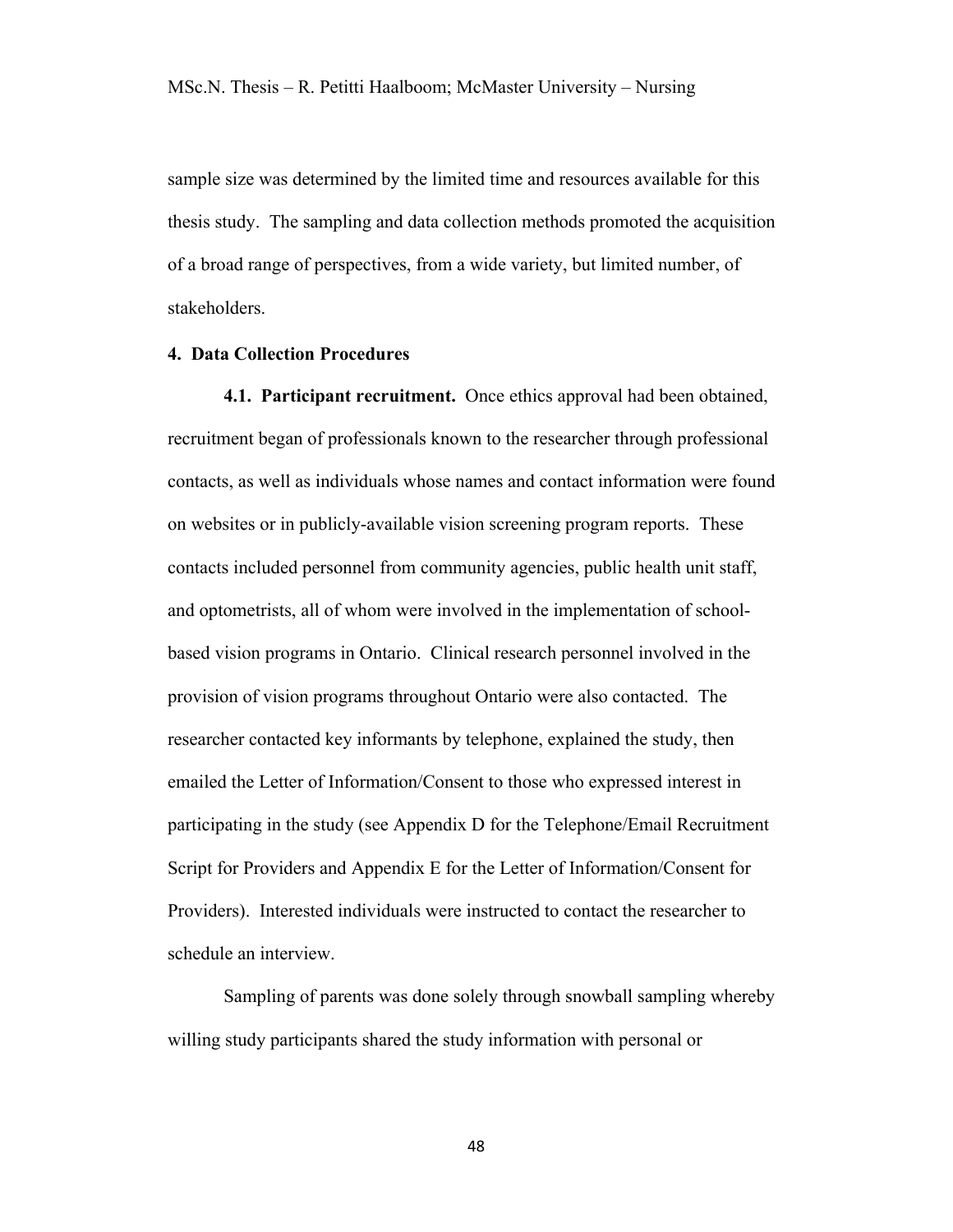professional contacts who were parents of children who had completed vision screening in schools. The researcher emailed a recruitment script and the appropriate Letter of Information/Consent to key informants who were willing to share these documents with parents (see Appendix F for the Email Recruitment Script for Providers Sent on Behalf of the Researcher by the Holder of the Participants' Contact Info). Parents then contacted the researcher directly to schedule an interview.

The researcher recruited school staff by contacting individuals suggested by key informants, and through the researcher's professional contacts. The researcher emailed the Letter of Information/Consent for Providers to receptive individuals and those individuals interested in participating in the study contacted the researcher directly to schedule an interview.

The researcher reviewed the Letter of Information/Consent with all potential participants prior to scheduling an individual face-to-face or telephone interview. When two or more participants with similar roles were available, a focus group session was offered and consenting participants were scheduled for a face-to-face focus group. Consenting participants were asked to scan and return the completed consent forms directly to the researcher using a secured email server. For participants who did not have access to a fax machine or secure email server, verbal consent was obtained and logged on the Oral Consent Log (see Appendix G for the Oral Consent Log).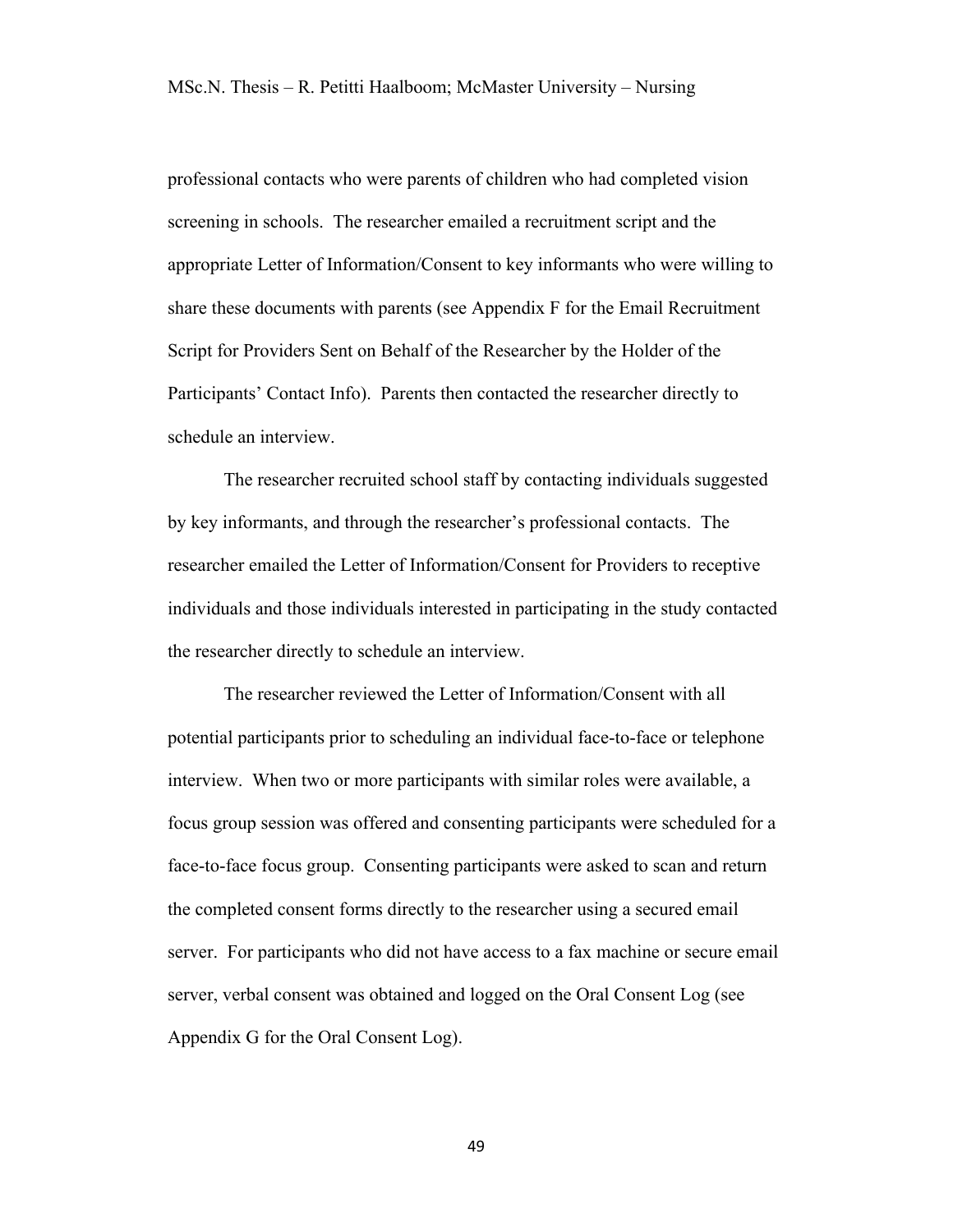**4.2. Semi-structured interviews.** In accordance with the qualitative descriptive approach, participants' perceptions were collected during semistructured interviews using open-ended questions and probes (see Appendix H for the Interview Guide for Providers, Appendix I that includes the Interview Guide for Parents, and Appendix J for the Focus Group Interview Guide). These interviews lasted between 45 minutes to 1 hour in length. Focus group participants were asked to complete the Focus Group Background sheet that included the demographic questions posed during individual interviews (see Appendix K for the Focus Group Background). Four face-to-face interviews and one face-to-face focus group with two participants was conducted in conveniently located private rooms in the community (e.g., library, optometry office or community center). Twelve telephone interviews were completed at the request of participants.

**4.3. Field notes and recording.** Consent was obtained from study participants for interviews to be audio-taped and field notes to be recorded during and/or after interviews and the focus groups. Field notes were maintained for all interviews and were used to document points emphasized by participants during their interview. Reflexive memos highlighting participants' key ideas were recorded after each interview and were used during the analysis phase to ensure the perceived meanings described by participants were captured in the codes. Three initial interviews recordings were shared via Transfer Big Files with an external source, who had signed a confidentiality agreement, and who transcribed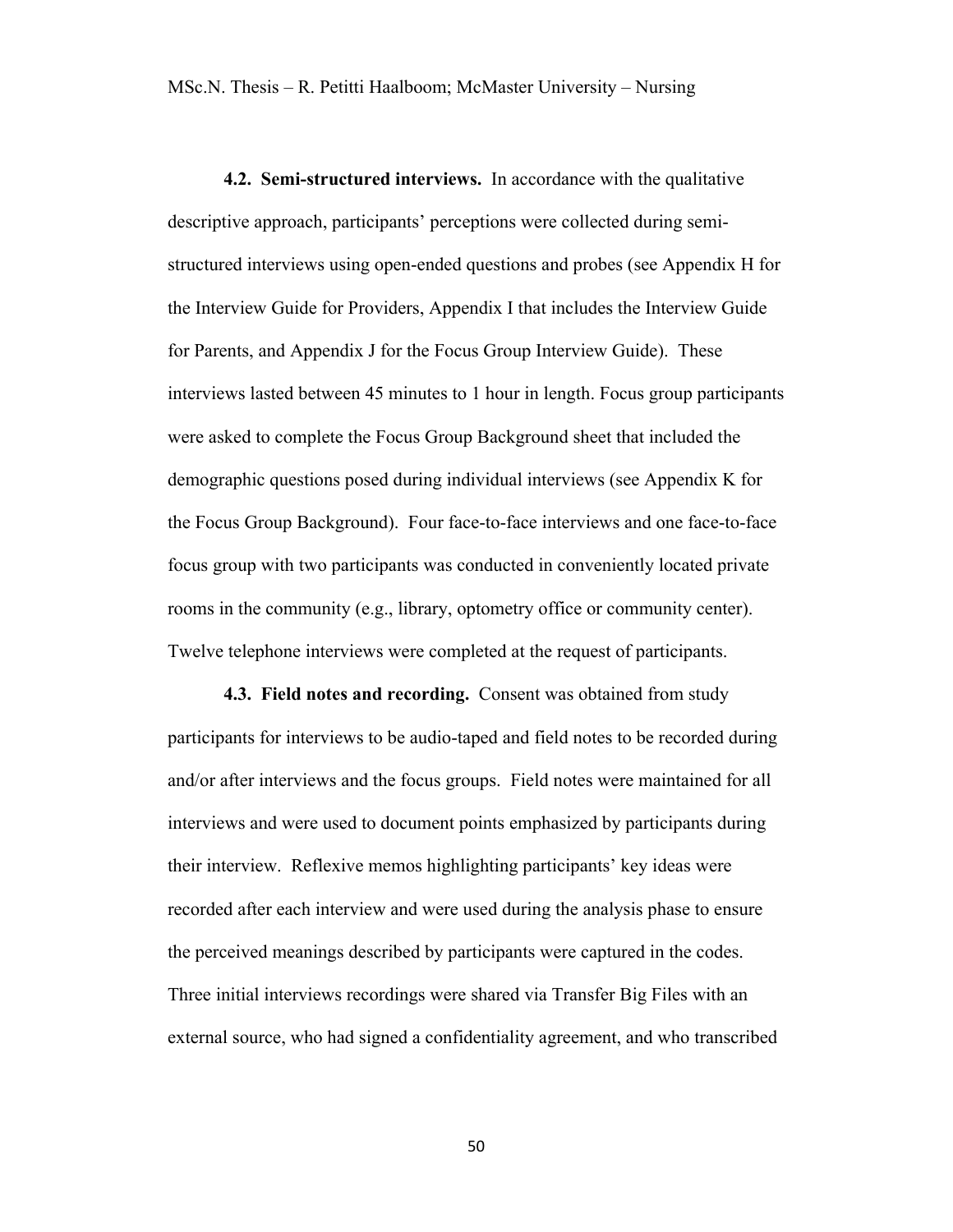the recordings verbatim (See Appendix L for confidentiality agreement). However, the externally transcribed interviews yielded transcripts with many errors as the vocabulary used by participants was specific to the subject matter and background knowledge was needed to transcribe the interviews accurately. Therefore, the researcher completed verbatim transcription of the remaining fourteen audio recorded interviews. Transcribed interviews and focus groups were stripped of identifying data by the researcher and saved to NVivo Pro (version 11) software in a password protected file, on a password protected personal computer. All audio recordings and digital versions of the transcripts were destroyed.

## **5. Ethical Considerations**

The Tri-Council Policy Statement (Canadian Institutes of Health Research [CIHI], Natural Sciences and Engineering Research Council of Canada [NSERC], and Social Sciences and Humanities Research Council of Canada [SSHRC], 2010) requires that research involving humans be conducted ethically, and adhere to three core principles: (1) respect for persons; (2) concern for welfare; and (3) justice. This thesis study demonstrated adherence to each of these tenets and received ethics approval from the Hamilton Integrated Research Ethics Board (HIREB) (project ID#: 4202).

**5.1. Respect for persons.** During recruitment and prior to the start of each individual interview and focus group, the researcher reviewed the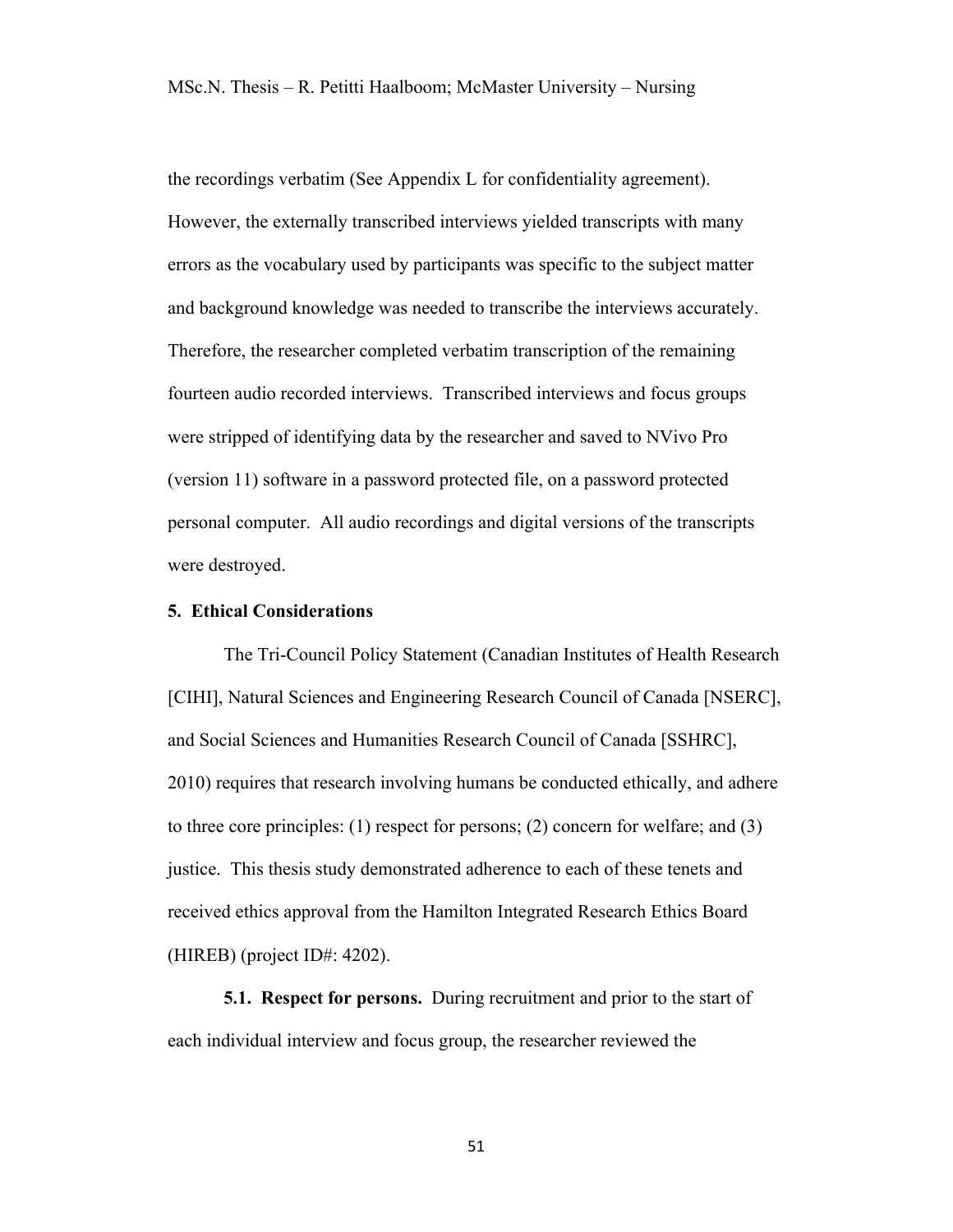appropriate Letter of Information/Consent, including participant withdrawal procedures. This allowed individuals the autonomy to deliberate and make an informed decision to participate in the study. Individuals were encouraged to ask questions at any point in the study process and were aware that they would not receive incentives for participating in this study.

**5.2. Concern for welfare.** Study information, including the study purpose, risks and benefits, risks and benefits to study participation, permission to withdraw from the study, and consent were reviewed and signed prior to scheduling interviews and again prior to the start of each interview. Verbal consent was obtained for participants who completed telephone interviews and these were maintained on the Verbal Consent Log (see Appendix I). There were no foreseeable discomforts to participating in this study; rather, participants may have felt empowered and/or validated when sharing their experiences with myself and/or other participants. Participants were offered the option of receiving a summary of the study results via email or postal service. Participants were assured that all interactions and personal information would remain confidential and would not be shared with anyone. Data collection and storage procedures complied with the Ontario privacy legislation, thereby ensuring the privacy and confidentiality of participants' personal information. Confidentiality was maintained through the development of an anonymized protocol. Electronic data was stored in password protected files on an encrypted USB flash drive. This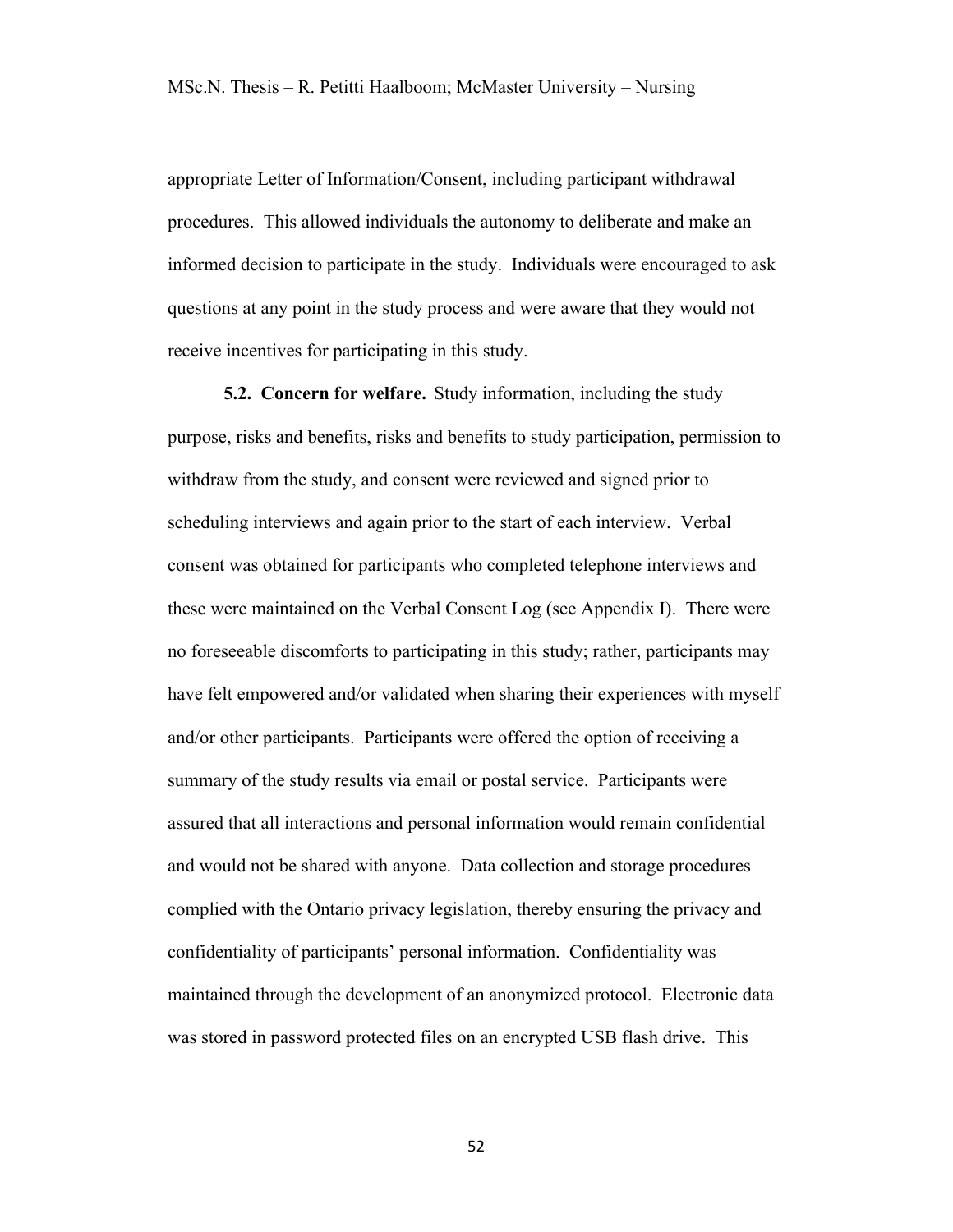USB flash drive and all hard copy data were stored in a locked cabinet by the researcher. Long-term storage of these study materials will be in a locked cabinet within McMaster University. To manage the risk for a breach of privacy during the focus group interview, focus group members were asked to make only those comments that they were comfortable making in a public setting. To prevent power imbalances among focus group participants, focus groups did not include individuals from different hierarchies within an organization. Focus group participants were encouraged to contact the researcher after completion of the interview to schedule a follow-up interview to share data they may have withheld during the focus group. Neither of the two participants contacted the researcher post-focus group interview.

**5.3. Justice.** Inclusion criteria for this study stipulated that participants spoke English, and had knowledge of, or experience with, school-based vision programs. The latitude of these criteria allowed individuals with varying levels of experience with vision programs, and those living in rural and urban communities, and in neighbourhoods with high and low vulnerability, to participate in the study. However, the inclusion criteria did exclude newcomers to Canada with limited English skills.

## **6. Data Analysis**

A directed qualitative content analysis was conducted using Damschroder et al.'s (2009) CFIR to organize the nodes (Hsieh & Shannon, 2005). Directed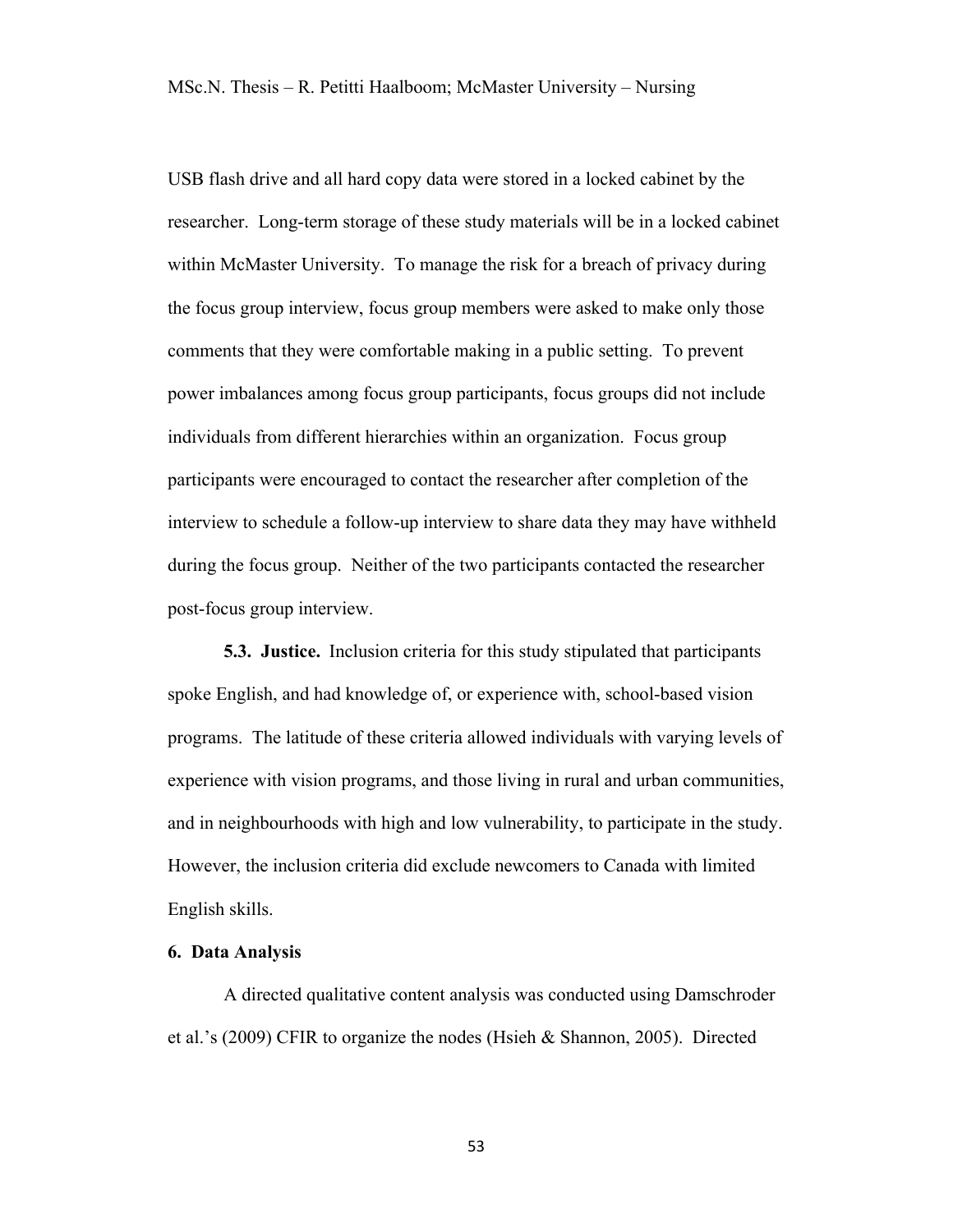content analysis was appropriate as this approach has been widely used in qualitative nursing research to examine complex phenomenon through rich descriptions of participants' experiences (Neergaard et al., 2009; Vaismoradi, Turunen, & Bondas, 2013). The analysis was directed (i.e., deductive) as Damschroder et al.'s (2009) CFIR was used to structure the examination of barriers and facilitators to vision program implementation (Bengtsson, 2016; Elo & Kyngäs, 2008; Hsieh & Shannon, 2005). This method was consistent with other studies examining barriers and facilitators related to health care intervention implementation (Légaré et al., 2006; McGinn et al., 2011). The analysis of data involved four stages: (1) decontextualization; (2) recontextualization; (3) categorization; and (4) compilation (Bengtsson, 2016).

During the first phase of analysis or the decontextualization phase, transcribed interviews were read in full to gain an understanding of participants' overall experience (Vaismoradi et al., 2013). Open coding then began during which meaning units were labelled with descriptive codes and organized into deductive codes based on the constructs and sub-constructs of Damschroder et al.'s (2009) CFIR (Hsieh & Shannon, 2005). The analysis was conducted on the manifest content only, remained at a low level of interpretation and abstraction, and the descriptive codes remained as close to the data as possible (Bengtsson, 2016; Elo & Kyngäs, 2008). Each new meaning unit was compared with previous codes to ensure that similar segments of data were labelled with analogous codes,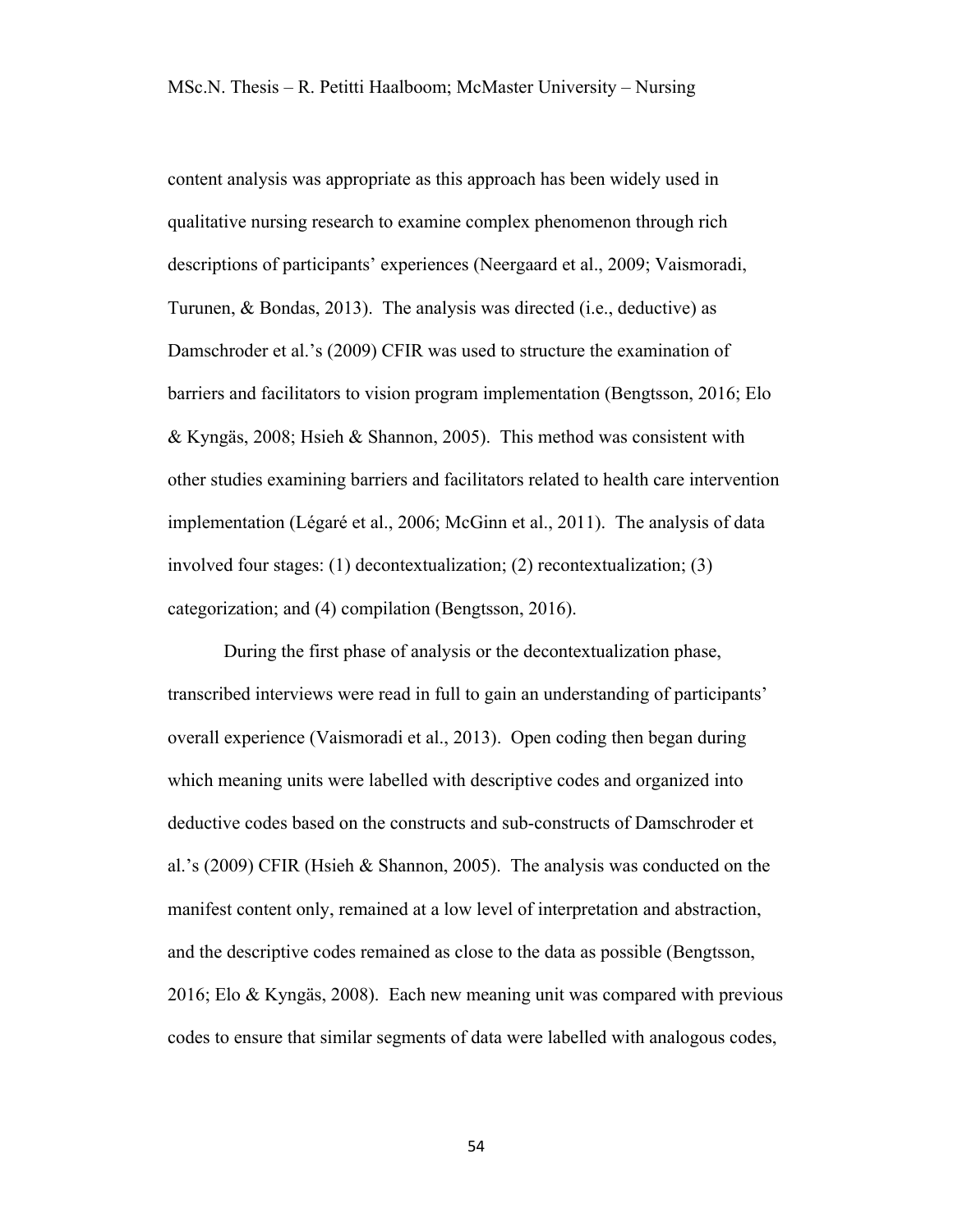thus the analysis process was not linear. Due to the structure of the CFIR, some data belonged to more than one domain or construct. Therefore, some codes were applied to more than one meaning unit. Although this resulted in some data segments being coded and analyzed multiple times, it was deemed necessary so as not to lose different meanings of data segments. For example, when participants described 'cost' as a barrier to vision screening, they indicated two meanings. The first meaning described cost as a factor relating to the intervention (i.e., the cost of eyeglasses), coded under the *cost* construct in the *intervention characteristics* domain. The second meaning also described the cost barrier but as a factor of the *outer setting* (i.e., the cost barrier as perceived by parents to obtain eyeglasses). To have coded data segments in one category only, would have lost one of the meanings. When data did not fit under Damschroder et al.'s (2009) CFIR constructs, new codes were inductively created as suggested by Elo and Kyngäs (2008). For example, a *relationship between inner and outer settings* code was created during the initial coding phase as this determinant did not initially seem to be identified in the CFIR. Constructs of Damschroder et al.'s (2009) CFIR that were not reflected in the data were removed from the codebook (Bengtsson, 2016).

During the recontextualization stage of analysis, the meaningful units of text that had been identified and the constructs under which each meaning unit had been coded were examined for consistency. The transcribed texts were also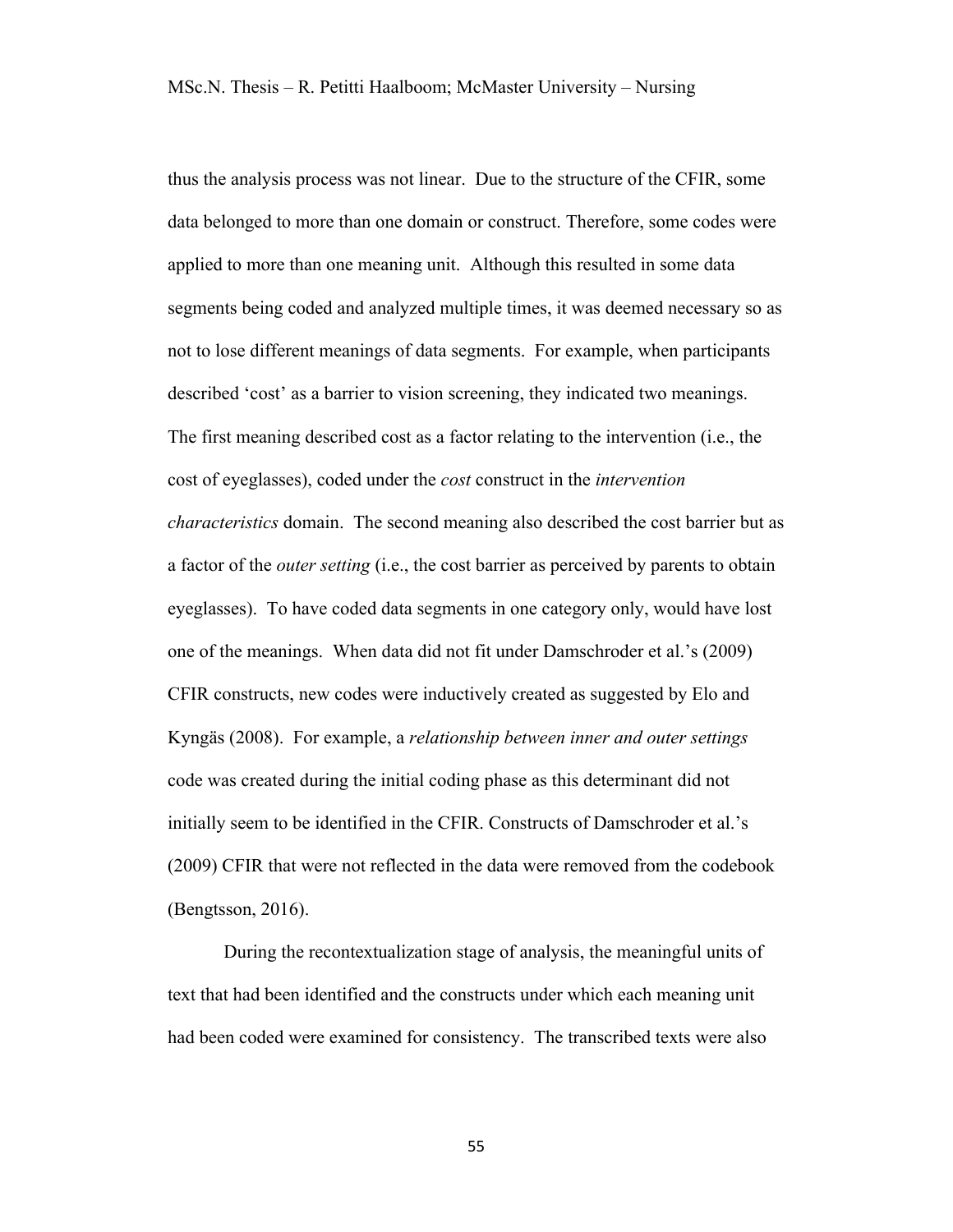checked to ensure that all aspects of the content were covered in relation to the purpose of the study (Bengtsson 2016).

The categorization stage involved collapsing sub-categories of codes into broader categories (Bengtsson, 2016). For example, data coded into a *relationships between inner and outer setting* code was collapsed into the *outer setting* domain under *cosmopolitism* after consulting with the original author of the CFIR (L. Damschroder, personal communication, September 24, 2018).

An objective assembling of the data was completed during the final compilation stage of analysis and included realistic conclusions that remained close to the meanings and contexts derived from the text (Bengtsson, 2016). Thesis committee members reviewed selected portions of text from anonymized transcriptions and compared these with the codes assigned to the text to determine their agreement with the way in which data had been sorted and labelled (Bengtsson, 2016; Graneheim & Lundman, 2004; Vaismoradi, Turunen & Bondas, 2013).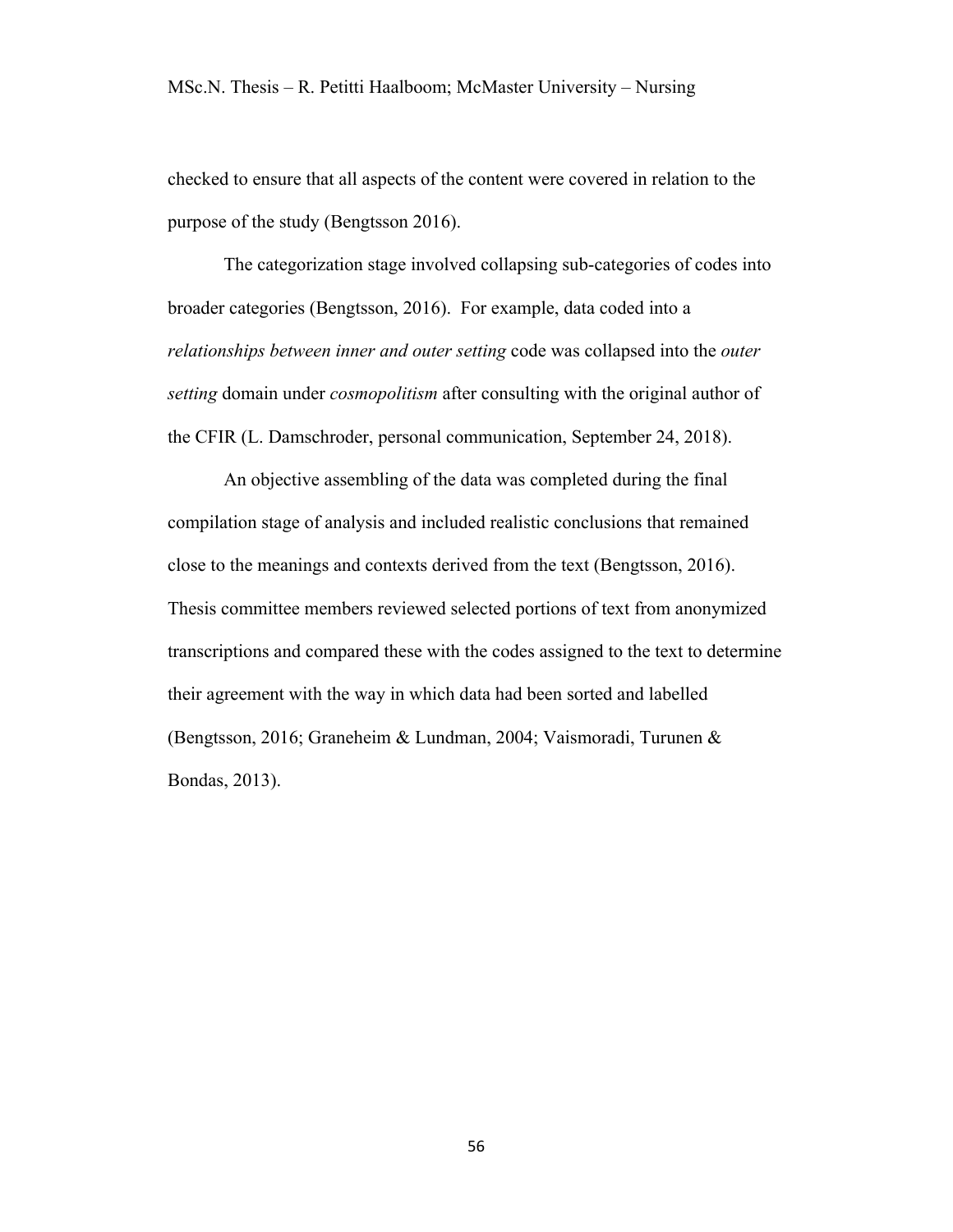#### **CHAPTER FOUR: RESULTS**

# **1. Introduction**

Chapter Four presents the results of the data analysis, organized into three main sections. The first section describes the characteristics of participants. The second section is a presentation of participants' descriptions of the structures and processes that influence implementation of school-based vision screening, and the barriers and facilitators to implementing school-based vision programs. The factors are organized according to the domains, constructs and subconstructs of the Damschroder et al.'s (2009) CFIR. The third section presents the role of nurses in the implementation of school-based vision screening programs as perceived by participants. An overall summary of the results concludes the chapter.

#### **2. Characteristics of Participants**

Participants included parents and interventionists (i.e., individuals who had a role in implementing the school-based vision screening). Interventionists (i.e., individuals who were involved in vision screening implementation) included optometrists, clinical research personnel, public health unit staff, school staff, and community vision program personnel (i.e., staff from non-profit organizations). Inclusion criteria for the study required that participants spoke English and had knowledge of, or experience with, school-based vision screening in Ontario. Table 1 includes a high-level description of the characteristics of participants (*N* =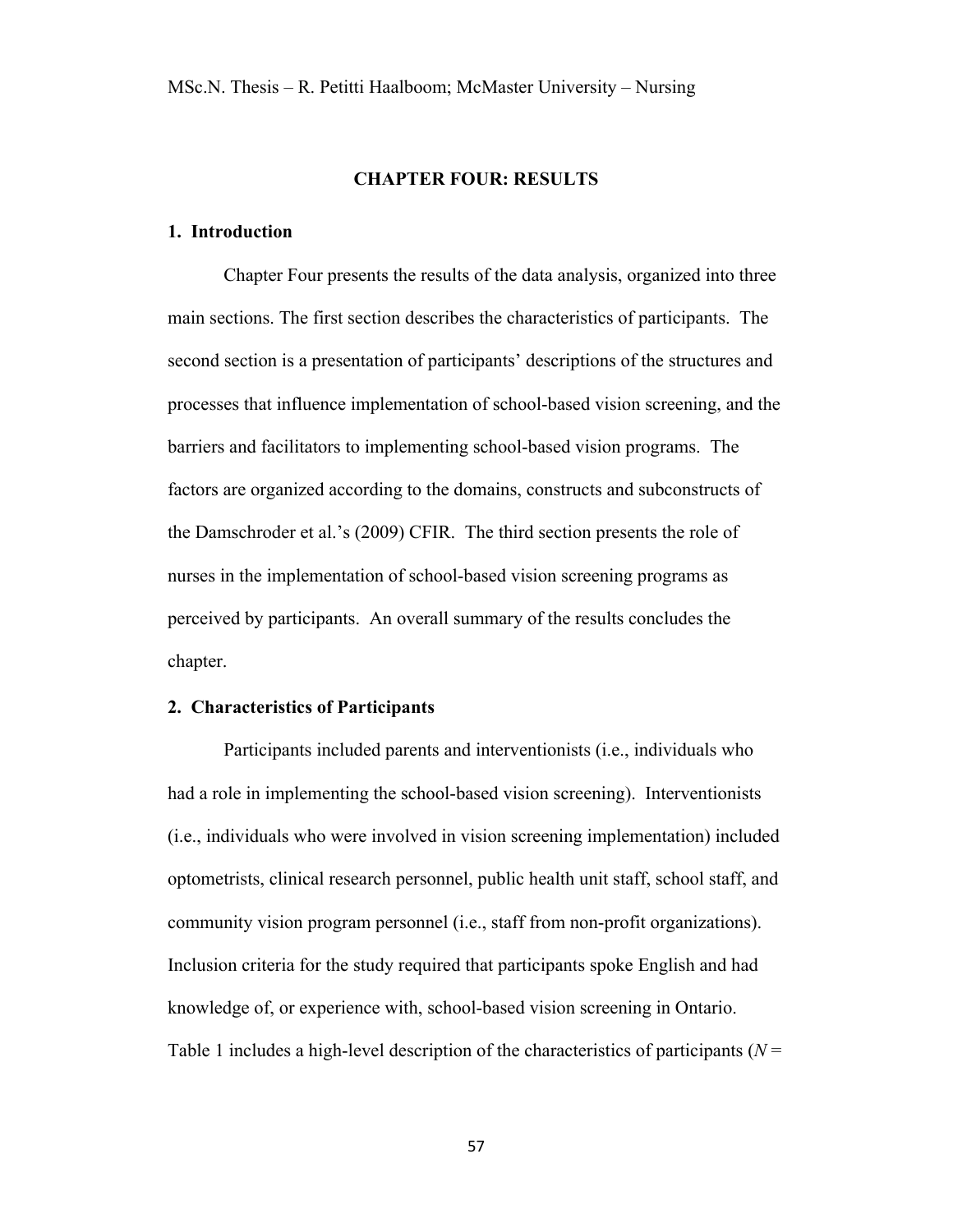18). A total of three parents participated. All parents described the community in which their child experienced school-based vision screening as being urban  $(n =$ 3). None of the parents reported having taken their child for a comprehensive eye exam prior to the vision screening program. There was a total of 15 interventionists who held various positions in organizations classified as either frontline provider  $(n = 5)$ , clinical researcher  $(n = 2)$ ,

manager/supervisor/coordinator ( $n = 5$ ), and independent practitioner ( $n = 3$ ). Most interventionists reported having between 1 and 5 years of experience with vision screening in schools ( $n = 8$ ) and had experience with vision screening in both urban and rural settings  $(n = 11)$ . Almost all interventionists described having implemented vision programs in neighbourhoods with high and low degrees of vulnerability (i.e., low-income)  $(n = 9)$ . Quotes from participants are included in the findings below to support the results and were labelled as follows: (1) parents - PAR-1, PAR-2, PAR-3; (2) optometrists - OPT-1, OPT-2, OPT-3; (3) clinical research personnel - RES-1, RES-2; (4) PHU staff - PHU-1, PHU-2, PHU-3, PHU-4, PHU-5; (5) school staff - SCH-1, SCH-2; and (6) community vision program personnel - CVP-1, CVP-2, CVP-3.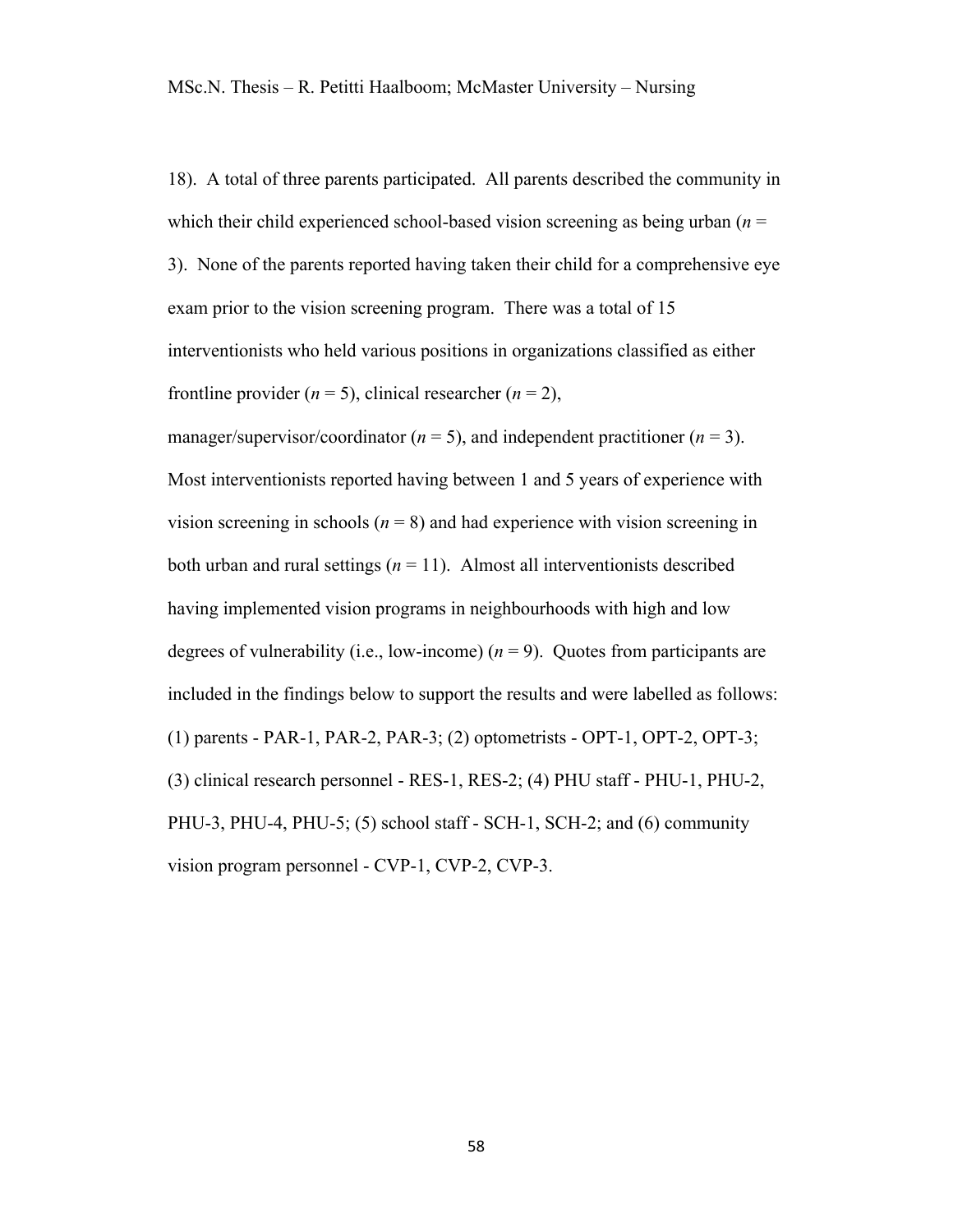| Table 1                                           |                                    |
|---------------------------------------------------|------------------------------------|
| Participant characteristics $(N = 18)$            |                                    |
| Characteristic                                    | Number                             |
| Parents $(n = 3)$                                 |                                    |
| Community setting of child's vision screening     |                                    |
| Urban                                             | (1.00)<br>3                        |
| Rural                                             | (0.00)<br>$\overline{0}$           |
| <b>Both</b>                                       | (0.00)<br>0                        |
| Comprehensive eye exam completed pre-screening    |                                    |
| Yes                                               | (0.00)<br>$\boldsymbol{0}$         |
| No                                                | 3<br>(1.00)                        |
| Interventionists ( $n = 15$ )                     |                                    |
| Optometrist                                       | (0.20)<br>3 <sup>1</sup>           |
| Clinical research personnel                       | 2(0.13)                            |
| Public Health Unit staff                          | 5(0.33)                            |
| School staff                                      | 2(0.13)                            |
| Community vision program personnel                | 3<br>(0.20)                        |
| Type of position                                  |                                    |
| Frontline provider                                | 5<br>(0.33)                        |
| Manager/supervisor/coordinator                    | 5(0.33)                            |
| Clinical researcher                               | 2(0.13)                            |
| Independent practitioner                          | $\overline{\mathcal{E}}$<br>(0.20) |
| Years of experience with vision screening         |                                    |
| $< 1$ year                                        | $\overline{3}$<br>(0.20)           |
| 1-5 years                                         | 8(0.53)                            |
| $> 5$ years                                       | 4<br>(0.27)                        |
| Community setting of vision screening program     |                                    |
| Urban                                             | 3<br>(0.20)                        |
| Rural                                             | (0.07)<br>1                        |
| Both urban and rural                              | 11(0.73)                           |
| Community vulnerability level of vision screening |                                    |
| program                                           |                                    |
| Low                                               | (0.07)<br>$\mathbf{I}$             |
| High                                              | 5<br>(0.33)                        |
| Both high and low                                 | (0.60)<br>9                        |
|                                                   |                                    |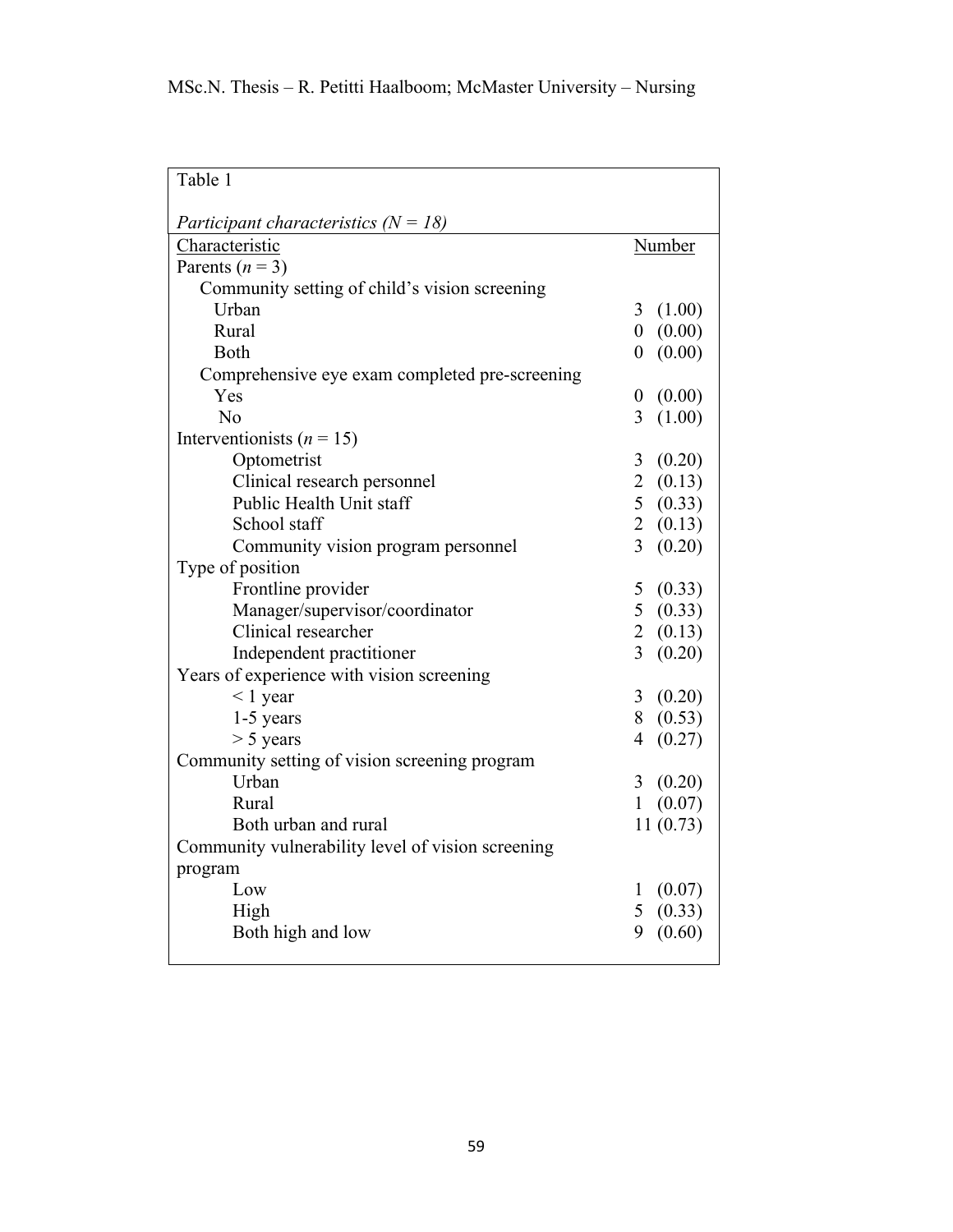#### **3. Factors Influencing Implementation**

The domains, constructs and subconstructs of Damschroder et al.'s (2009) CFIR provided an overarching structure to support the exploration of factors described by participants as facilitating or impeding vision screening implementation. The frequency of participant descriptions was counted and used, with caution, as a proxy for significance, a process that is supported by the analytic methods of content analysis (Vaismoradi et al., 2013). Therefore, domains and constructs containing factors most frequently described as exerting influence on vision screening implementation have been presented first, while those described less often are presented last. It is important to note that the frequencies were considered first at the level of the domain; therefore, the importance of some factors within a construct may not have been described with the same number of occurrences.

# **3.1. Domain: outer setting***.* Damschroder et al.'s (2009) CFIR

differentiates factors found to exert influence on the external contexts of an organization implementing an intervention (i.e., the *outer setting*), from those that are found to exert influence on the internal contexts (i.e., the *inner setting*). Social, political, economic, and structural factors described by participants as exerting influence external to organizations implementing vision screening included those influencing parents and students, and external partners. As Table 2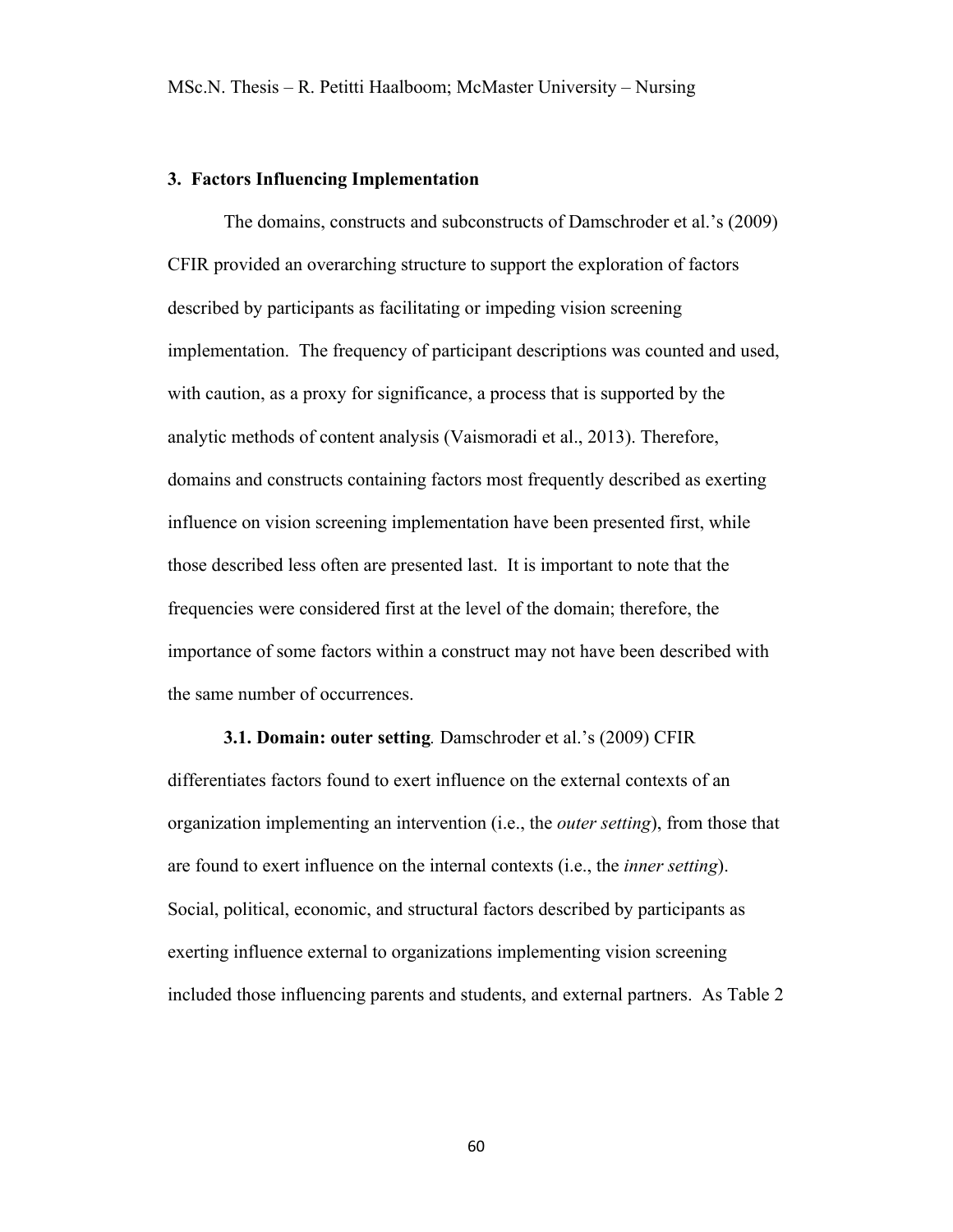indicates, these factors were organized into two constructs: (1) *patient needs and* 

*resources*; and (2) *cosmopolitism*.

| Table 2                                                                                                                                                                        |                                                                                                            |  |
|--------------------------------------------------------------------------------------------------------------------------------------------------------------------------------|------------------------------------------------------------------------------------------------------------|--|
|                                                                                                                                                                                |                                                                                                            |  |
| Outer Setting Domain Factors That Influence Vision Screening Implementation                                                                                                    |                                                                                                            |  |
| <b>Construct</b>                                                                                                                                                               | <b>Factor</b>                                                                                              |  |
| Patient needs and                                                                                                                                                              | 1. Patients' access to optometry care and treatment $(-)$                                                  |  |
| resources                                                                                                                                                                      | 2. Parents' low visual health literacy $(-)$                                                               |  |
|                                                                                                                                                                                | 3. Varied communication techniques used with parents<br>$^{(+)}$                                           |  |
|                                                                                                                                                                                | 4. Translated materials and interpreters available to<br>parents and students $(+)$                        |  |
|                                                                                                                                                                                | 5. Screening methods and tools appropriate for age and<br>developmental stage of students $(+)$            |  |
| Cosmopolitism                                                                                                                                                                  | 1. Strong networks between organizations<br>implementing vision programs and external partners<br>$^{(+)}$ |  |
|                                                                                                                                                                                | 2. High social capital $(+)$                                                                               |  |
| Note. $+$ and $-signs$ at the end of each factor indicate whether the construct exerted<br>a positive (e.g., presence) or negative (e.g., lack of) influence on implementation |                                                                                                            |  |

#### *3.1.1. Construct: patient needs and resources***.** *Patient needs and*

*resources* refers to the extent to which parent and student needs, including barriers and facilitators to meet those needs, are accurately known and prioritized by the organizations implementing the intervention (Damschroder et al., 2009). All participants described factors within this construct as exerting influence on the success of implementation. Five factors described as influencing the external context of organizations were related to parent and student needs and included: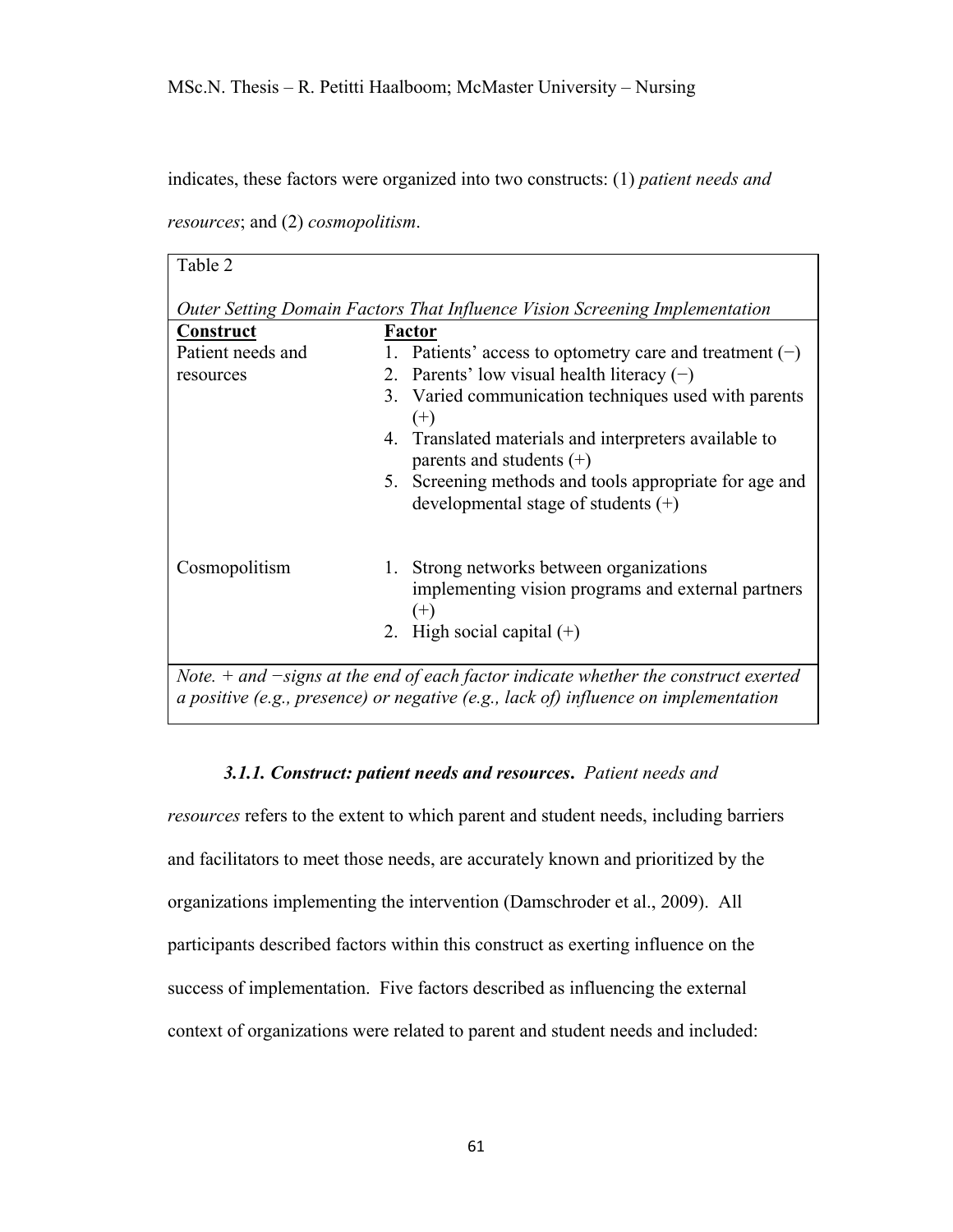(1) patients' access to optometry care and treatment; (2) parents' low visual health literacy; (3) varied communication techniques used with parents; (4) translated materials and interpreters available to parents and students; and (5) screening methods and tools appropriate for age and developmental stage of students.

*1. Factor: patients' access to optometry care and treatment.* All participants reported that parents required support with system navigation or the "*what's next?*" once vision screening has been completed. Assistance with accessing optometry care was the most often cited parental need. Parents, optometrists, public health and school staff reported the greatest barriers to be finding optometrists and their office location to obtain optometry care and treatment (i.e., eyeglasses). Some interventionists reported sending home a list of local optometrists with the screening results. A parent described the need for school-based vision screening programs to include information regarding the location of optometry clinics.

*I would hope that if [screening result] did say 'refer[al]'… that there would be another paper attached to suggest here are some places that you can follow up with […] Some people might not even know […] and might be overwhelming for… a parent.* (PAR-2)

Many interventionists and parents also described transportation, and finding the time to schedule and attend optometry appointments as barriers to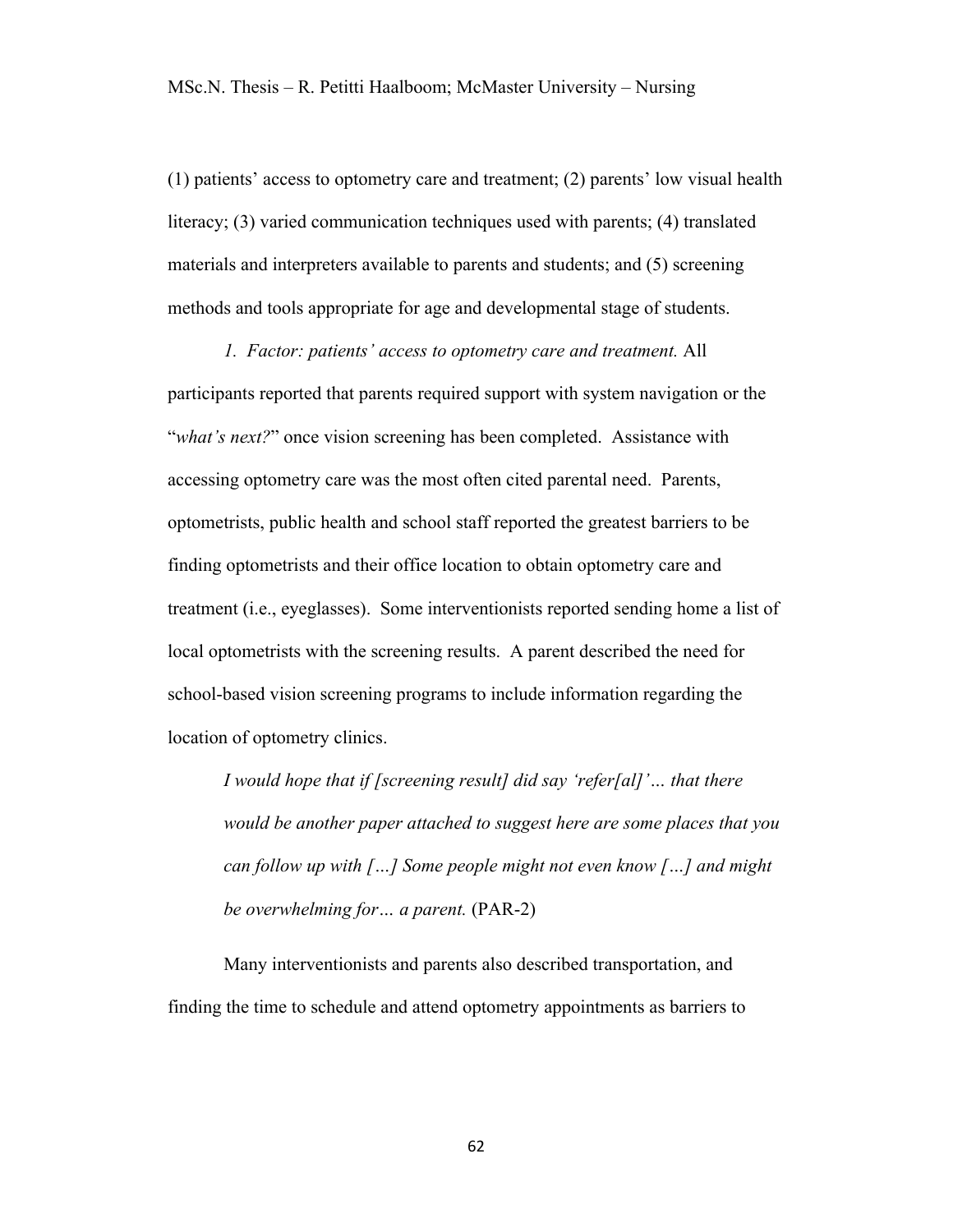accessing follow-up care. The following quote captured the challenges faced by some parents:

*…the barrier would be, 'can I get the time off?' depending on what they do, or they can't get access to a vehicle or, even if they have a bigger family and multiple kids and they have to drag all the kids on the bus to the optometrist, that could be quite difficult for a bigger family that may not have access to a car.* (PAR-3)

Almost all participants described the cost of glasses as a barrier to vision program implementation. Some interventionists noted that parents were reluctant to have their child participate in vision screening due to the prohibitive cost of glasses should their child fail screening. All participants described that parents would not adhere to screening recommendations if they could not afford to purchase glasses. A clinical researcher described how the cost of glasses influenced parents' decisions:

*…With the lenses and everything [cost of eyeglasses] comes up to \$300 … As a parent you would think: 'Of course I can't afford glasses' … 'so why would I take my child to an optometrist if I can't do what they are going to tell me to do?'* (RES-2)

*2. Factor: parents' low visual health literacy.* Low parental visual health literacy and lack of awareness regarding the purpose and processes of screening programs were described as barriers to vision program implementation. Many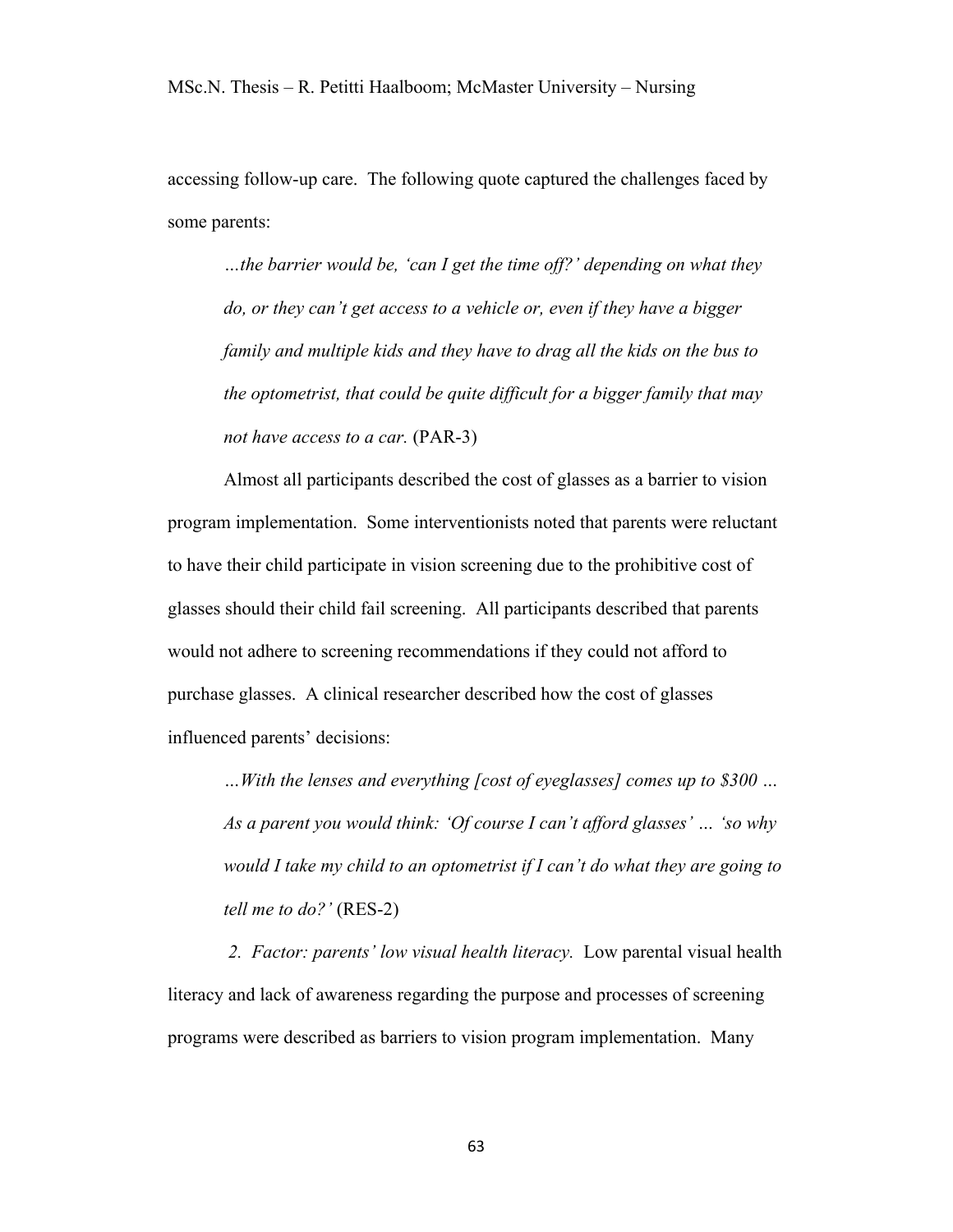interventionists described that parents lacked awareness regarding the recommended timing and frequency of comprehensive visual exams, as well as their child's eligibility for these free visual health exams. None of the parents interviewed were aware of the recommended timing and frequency of childhood vision testing, and one parent was unaware that these exams were governmentfunded. Interventionists described a concern that parents would not adhere to vision screening program recommendations if they believed that they would have to pay out of pocket for the comprehensive exams. Additionally, many interventionists also noted that parents were confused as to the purpose and processes related to vision screening programs. Parents indicated that the vision screening program parent information letters had little or no information regarding childhood vision disorders, yearly childhood visual exam recommendations, and that comprehensive eye exams were free for children. Parents also noted that the letters did not provide clear instructions for a child who passed the vision screening and parents were unaware of the difference between a comprehensive eye exam and vision screening. None of the parents interviewed reported having taken their child for a comprehensive eye exam following the school-based screening. The following quote demonstrates a parent's description of the visual health information that would be helpful: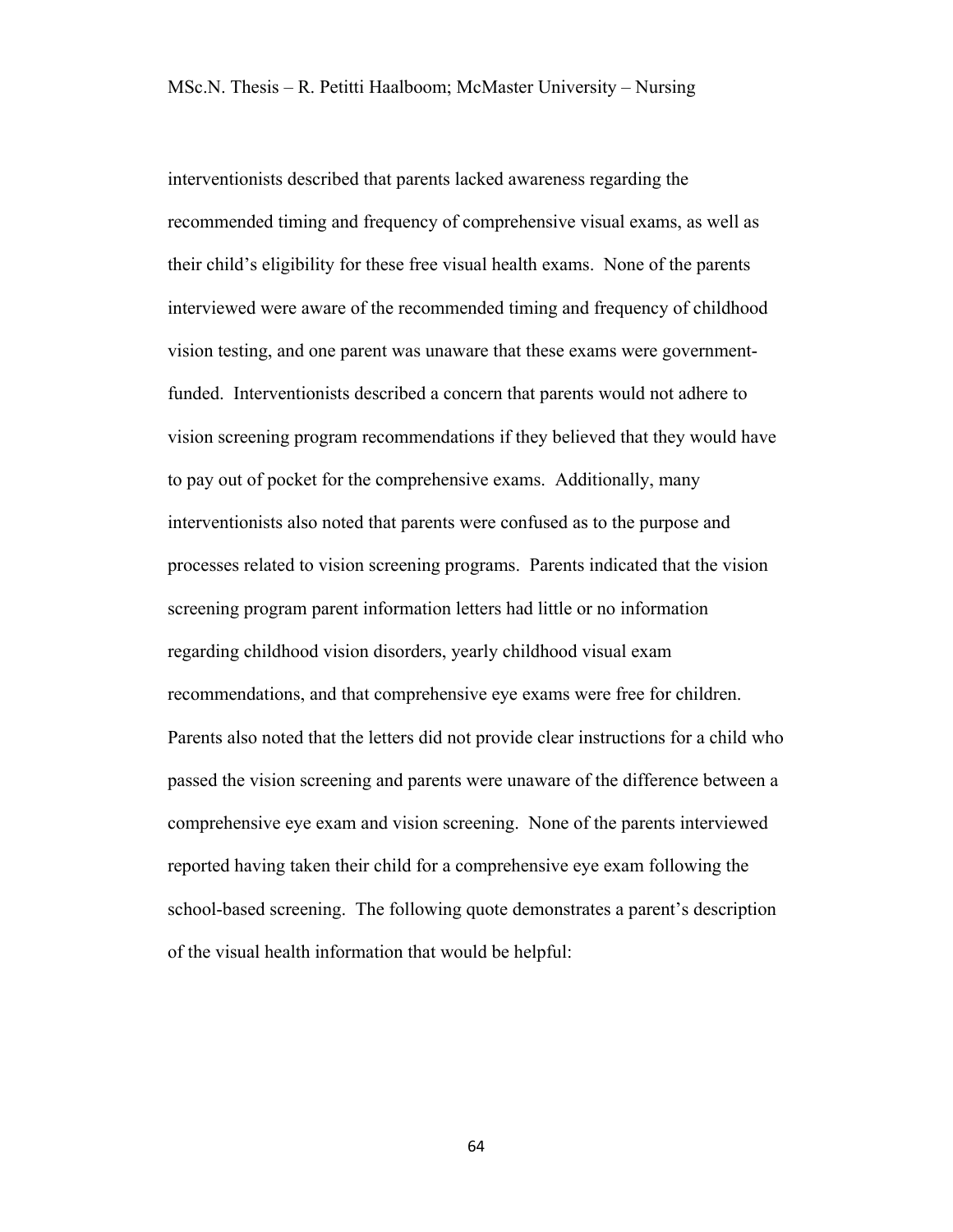*Information is helpful…it's covered by OHIP, how often, how many appointments, what does it look like and who is involved […] that vision is important for school and success in school.* (PAR-2)

Almost all participants described that parents lacked knowledge regarding the signs and symptoms of common childhood vision disorders. They also reported that parents waited for their child to complain of headaches or display behavioural or academic challenges before accessing optometry care. An optometrist described how parents' lack of knowledge regarding the asymptomatic nature of childhood vision disorders negatively influenced parents' readiness to adhere to vision screening recommendations, thus negatively influencing vision screening implementation. One participant reported that a mom, who accessed regular optometry care for other members of the family, was unaware that vision disorders in children were not easily recognizable and that it is recommended that children have an annual eye exam. The participant described this mom as being surprised when she learned that her youngest child failed the vision screening conducted at the school:

*…. her son didn't express anything like difficulty seeing, headaches, you know there is no sort of sign or signal and … life gets busy and no one really thinks 'do I have to get my children's eyes tested?'… it wasn't until [vision screening] was offered and then detected something wrong and then signal[ed] to her that she should follow up.* (PAR-1)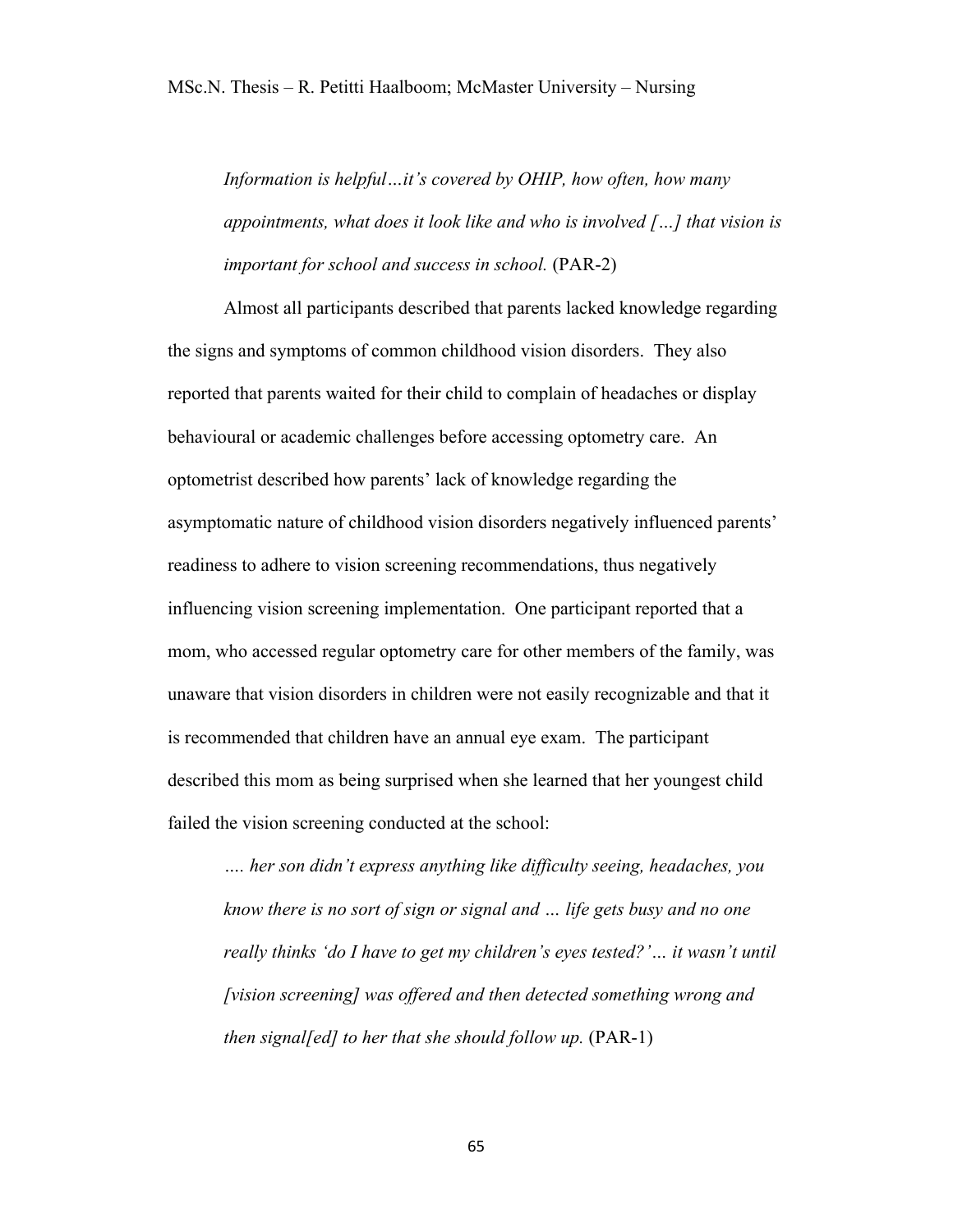3. *Factor: varied communication techniques used with parents*. Many participants noted that using different modes of communication such as face-toface and telephone interactions, facilitated their ability to communicate visual health and vision screening program information with parents. Several interventionists reported that principals or staff from the vision screening program telephoned parents who had not yet returned their child's consent form or whose child had failed the vision screening. During these calls the importance, purpose, results of vision screening and need for follow-up with an optometrist were explained. This increased the rate of consent form return and adherence to screening recommendations as noted in this quote from a community vision program provider:

*…even when we were sending home [a] letter… only 50% of [parents]… br[ought] their kids to the school [for follow-up]…[based on]that experience…once we knew that the child need[ed] a follow-up appointment … we called the parents…and then the rate went up to 80% or 90%.* (CVP-1)

Several interventionists, both at the management/supervisor/coordinator and frontline levels, also described that principals and teachers reinforced the importance of vision screening and adherence to screening recommendations during informal face-to-face interactions with parents at school. Several interventionists described that these face-to-face interactions also facilitated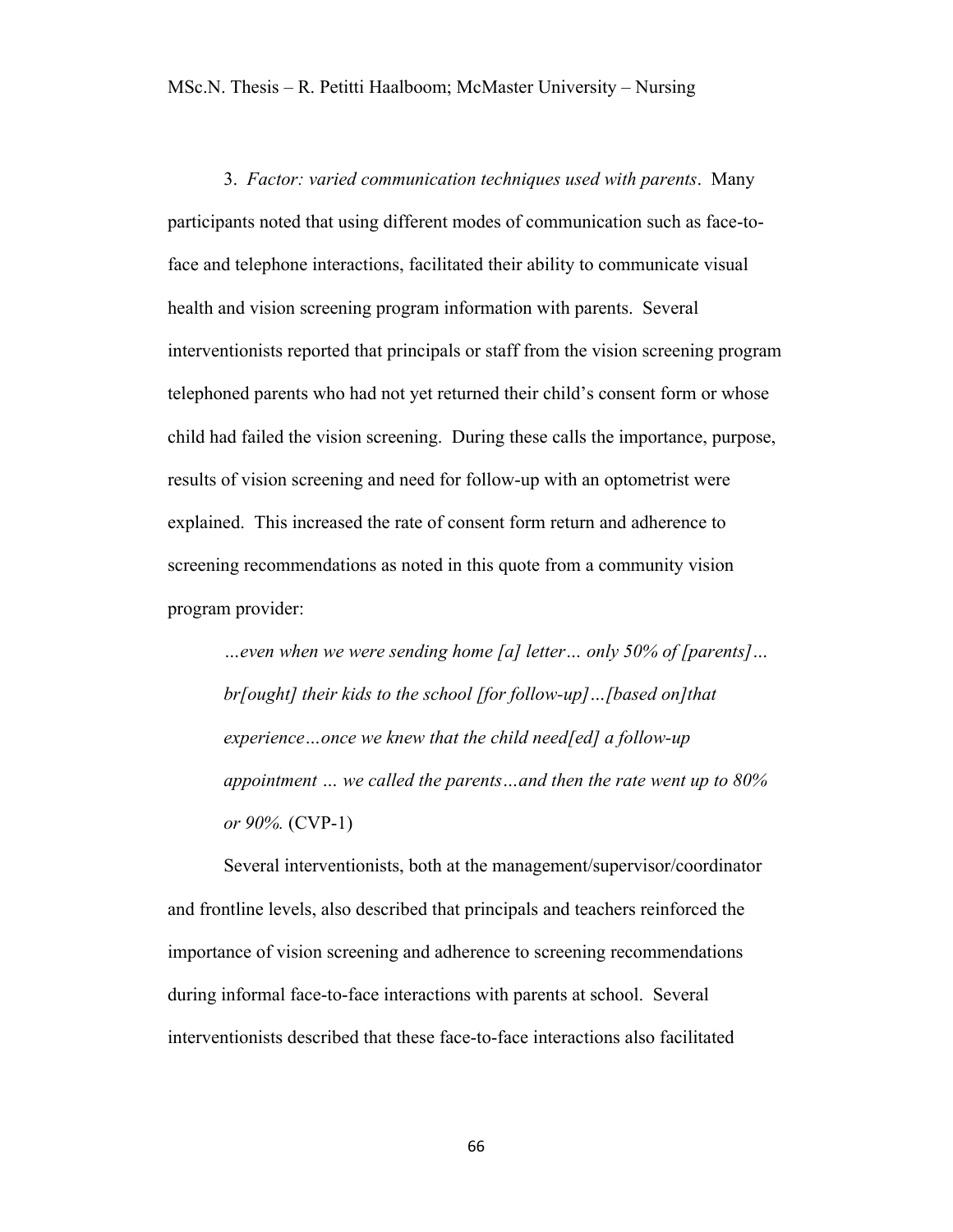student participation in the screening and parents' adherence to the screening outcomes. The following quote demonstrated a school staff member's perception regarding the importance of interactions with parents:

*The recommendations go home on a piece of paper but there is no conversation with the parents…it needs to be a face-to-face conversation* with the parents...when it comes from a person, it is more real. (SCH-1)

*4. Factor: translated materials and interpreters available to parents and students.* Many participants also described that translated visual health promotion materials, screening reports and follow-up recommendations increased non-English speaking parents' visual health literacy levels and their understanding of the need to adhere to screening recommendations. Additionally, these participants perceived that having multi-lingual vision program staff and/or interpreters for non-English speaking students during screening facilitated students' willingness to participate in vision screening. These participants also described that having multi-lingual vision program staff and/or interpreters to assist in relaying screening results to non-English speaking parents increased parents' adherence to screening recommendations. A community vision program staff member described how the needs of non-English speaking families can be met by vision screening programs:

*…sometimes the parents don't speak English so we have the help of people at the school who can speak other languages than English… we try to get*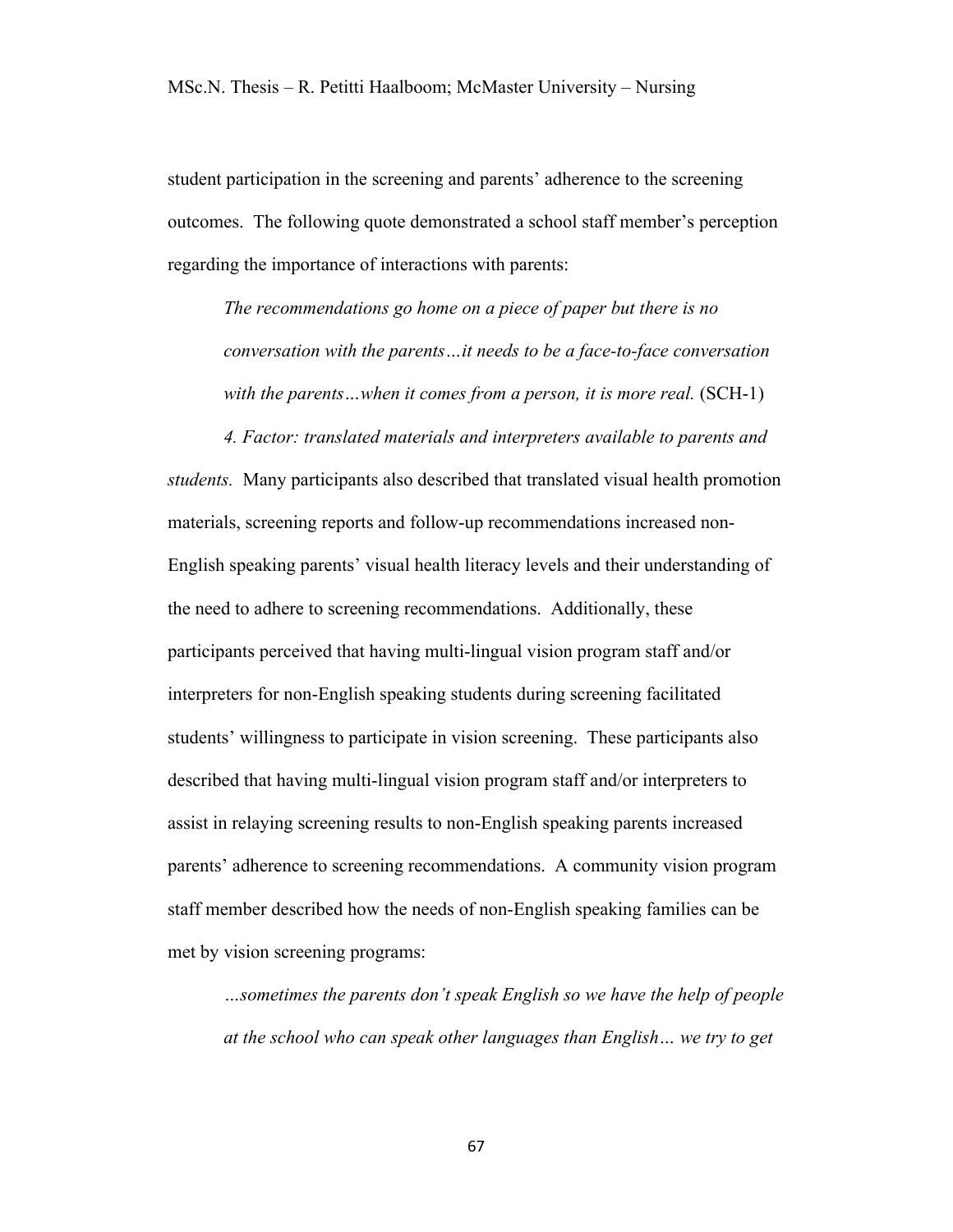*the optometrists that speak other languages … we try to get some variety and have many languages on board so it will be easier to communicate to the parent.* (CVP-1)

*5. Factor: screening methods and tools appropriate for age and developmental stage of students.* PHU staff and community vision program personnel described students' age and developmental stage as an important consideration for vision screening. These interventionists reported that students were easily distracted and occasionally difficult to engage due to their cognitive, emotional or social development. They perceived that screeners' flexibility and use of age and developmentally appropriate screening methods and tools facilitated vision screening in order to encourage students to willingly participate. The following quote from a public health unit staff member described the influence of students' cognitive, emotional, social and developmental needs on the success of vision screening:

*When you go into a school you have to be flexible because… there will be temper tantrums or moods or lack of cooperation and different learning spectrums to deal with.* (PHU-1)

*3.1.2. Construct: cosmopolitism.* Damschroder et al. (2009) describe cosmopolitism as the degree to which the implementing organization is networked with external organizations and the quality of the networked relationships. The two key factors in this construct identified as facilitators to program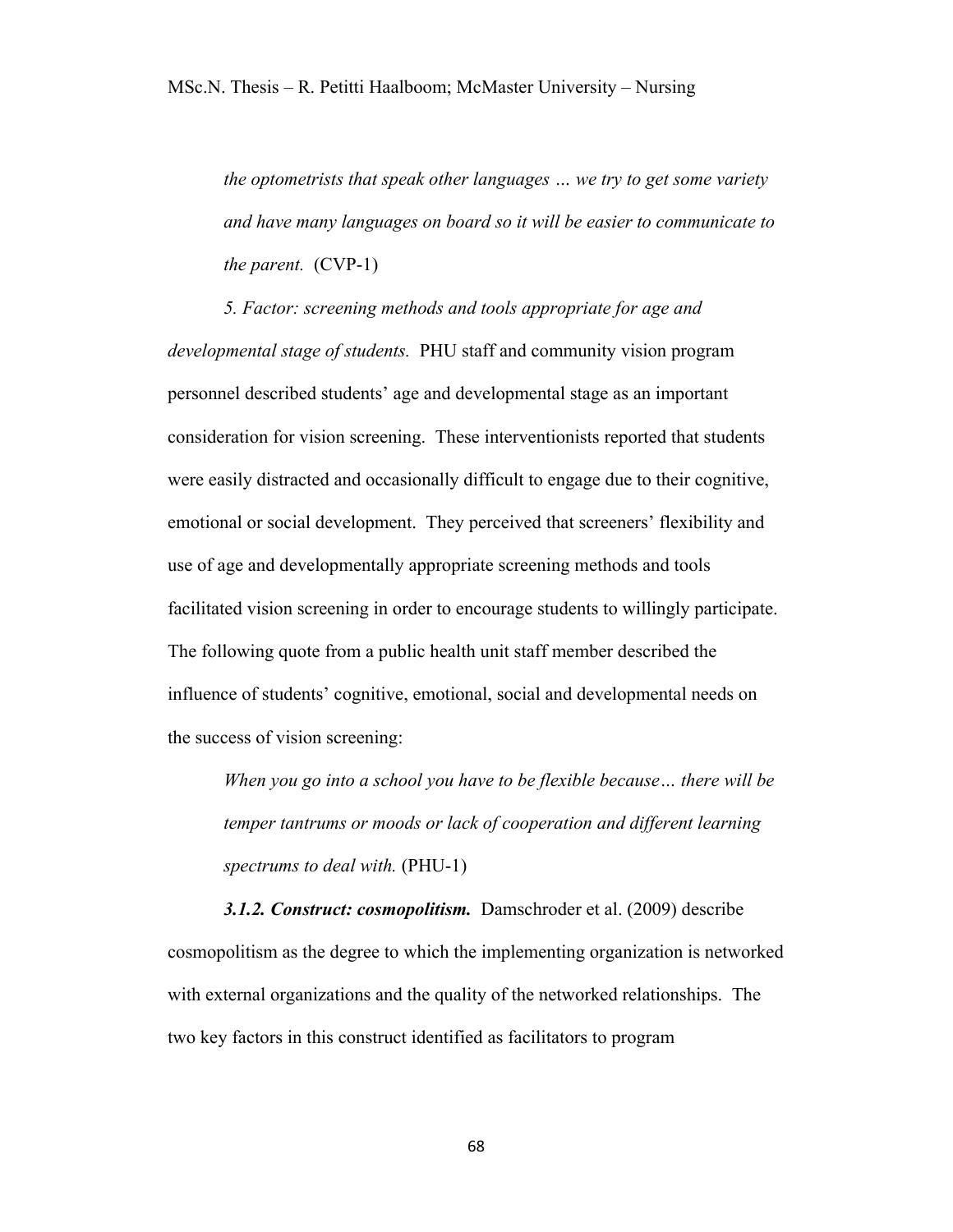implementation included: (1) strong networks exist between organizations implementing vision programs and external partners; and (2) high social capital.

*1. Factor: strong networks between organizations implementing vision programs and external partners.* Almost all participants described the importance of strong, collaborative relationships between the individuals and organizations implementing the vision program (i.e., optometrists, community vision programs, public health units, and schools) and with number of other external providers and organizations such as optometrists, the OAO, schools of optometry, community service organizations (e.g., Rotary club), family physicians, eye glass retailers and eye glass manufacturers who supported vision screening program implementation. Nearly all interventionists, in all organizational positions, described partnerships with optometrists as a key factor in facilitating parents and students to access the follow-up component of vision screening programs. An optometrist described how these collaborative partnerships would facilitate support for parents:

*…[need] more communication between the schools and the optometrist*

*[…] We have no idea who is doing the screening… who trained them, who set them up, what types of tools they were using. The parents would come in [asking about vision screening] … You can't comment on the screening because you don't know… and the parents are all confused.* (OPT-2)

Some interventionists described that partnerships between parents, schools and optometrists would support communication of the treatment plan with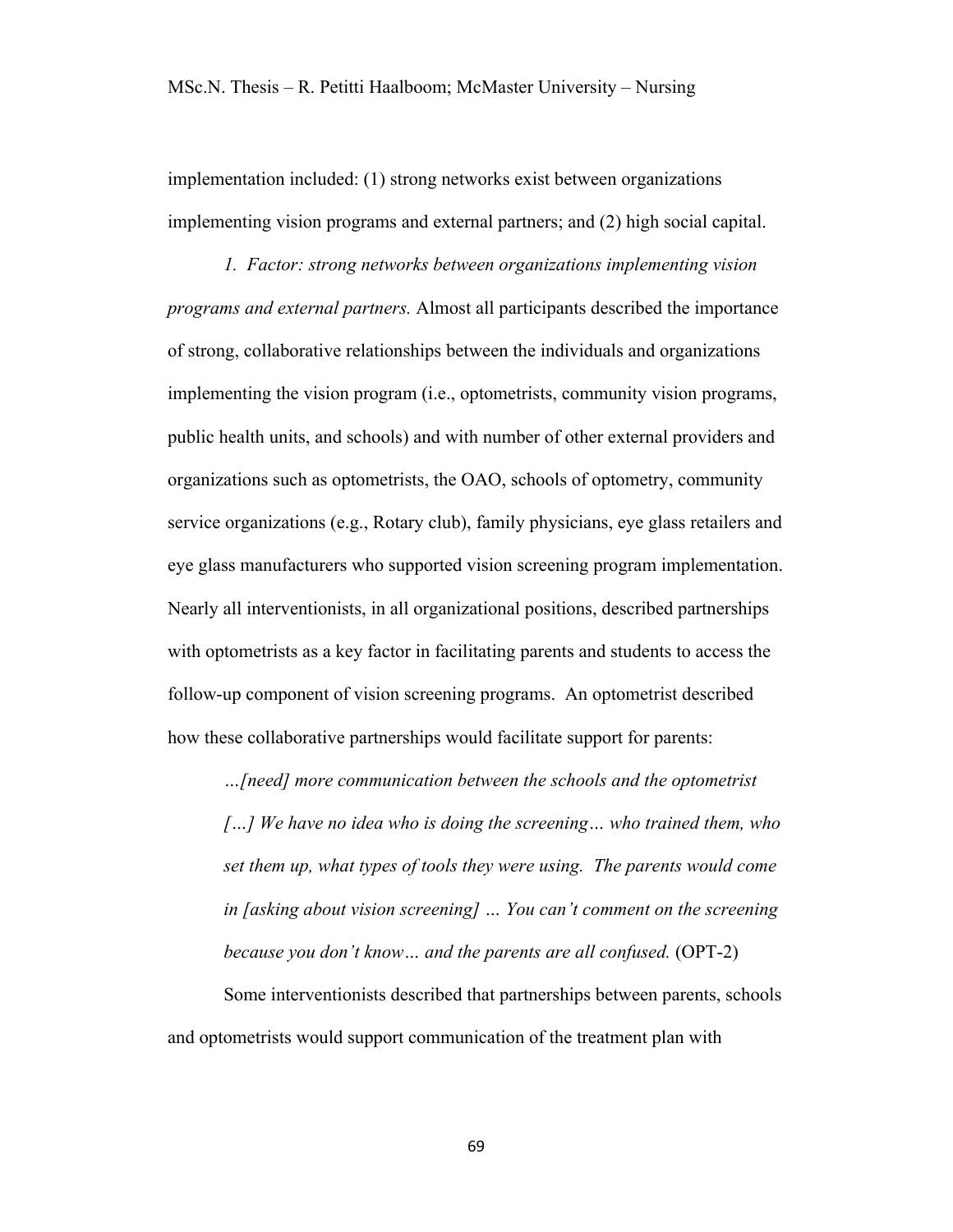teachers and would improve students' adherence to treatment given that students spend a large portion of their day at school:

*…teachers need to be aware [of the treatment plan] because [….] if the teachers know the child has glasses and they are expected to wear them all the time, then they're more likely to enforce that […] someone might need to remind [students] to put [their glasses] back on… the optometrist clearly needs to tell the parent, the parent needs to pass that onto the teacher.* (OPT-1)

Despite the fact that most interventionists described partnerships with community optometrists as facilitators to vision screening program implementation, only interventionists involved with vision programs that included comprehensive eye exams had developed such partnerships. Furthermore, only a few public health unit staff reported that building relationships with optometrists was part of their implementation plan for the newly mandated vision screening program.

Interventionists described that vision screening program implementation was facilitated by partnerships with schools of optometry and the Ontario Association of Optometrists (OAO). They reported having partnered with schools of optometry and utilized optometry students to conduct the vision screening tests. Many interventionists noted that partnerships with the OAO were critical to the success of vision screening program implementation as the association exerted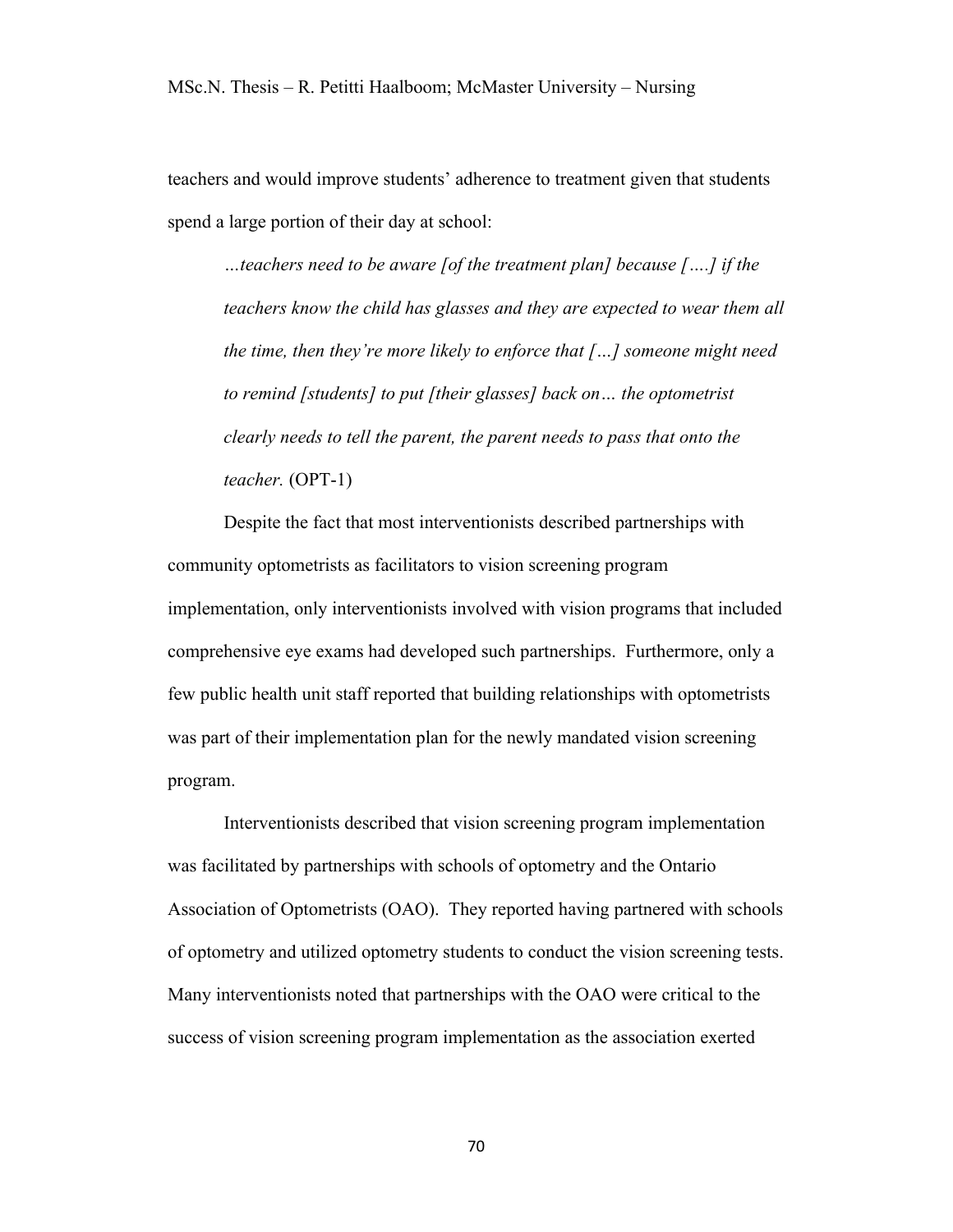strong influence on its membership and on policy makers. One interventionist reported the OAO to have positively influenced its members to collaborate with the vision program. Several interventionists, including most optometrists, suggested that the OAO could increase students' access to eyeglasses by using existing partnerships with eye glass manufacturers to obtain low cost eyeglass frames for vision screening programs. Conversely, interventionists described that resistance or opposition from the OAO to vision screening was a barrier to program implementation. The following quote from a clinical research staff demonstrated the strong influence of the OAO on the success of vision screening programs:

*My understanding was that [the OAO] were always against [vision screening] because they want everyone to be examined by the optometrist… vision screening is wasting time and money because the parent should just be going to be optometrist… they were the ones who lobbied to have vision screening demolished back in the seventies and eighties…they could be working hard now to squash this new mandate.* (RES-2)

PHU staff and community vision program personnel reported that partnerships with community service organizations such as Lions Clubs or Rotary Clubs, eyeglass retailers and eye glass manufacturers facilitated vision screening program implementation by providing volunteer screeners, program funding or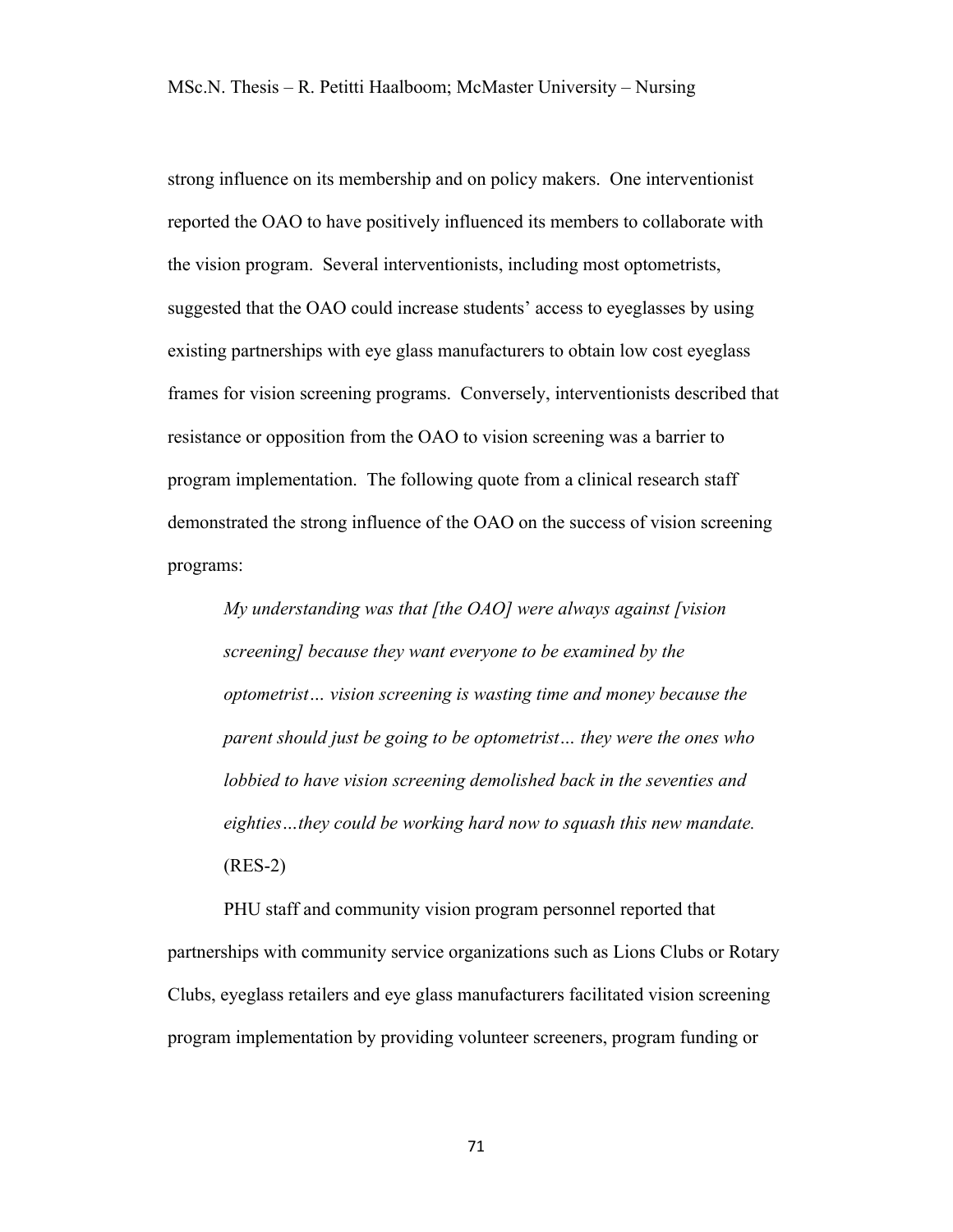low-cost eyeglasses. A community vision program staff member explained how a collaborative partnership with eye glass retailers facilitated the procurement of free eyeglasses for children:

*…for families with low income, we have a partnership with [name of eye glass retailer] so we are trying to help parents to get the glasses for free for their child…We issue a letter and the parents go with that letter…along with the prescription… to get glasses for free for their child.* (CVP-1)

An optometrist and a parent suggested that partnerships with primary care providers would facilitate parental awareness of the need for comprehensive pediatric vision exams and would also support adherence to vision screening follow-up recommendations. The following quote from an optometrist demonstrated how collaborations between family physicians and local optometrists support families accessing optometry care:

*We have good relationships with local [family] physicians and we will often ask them to send kids if they think to ask or if they notice a problem […] The family doctor will say 'why don't you take your child to go see the optometrist down the street'.* (OPT-3)

*2. Factor: high social capital.* Social capital refers to the quality of the interconnected relationships both inside and outside the implementing organization, the levels of trust that characterize these ties and the benefits that are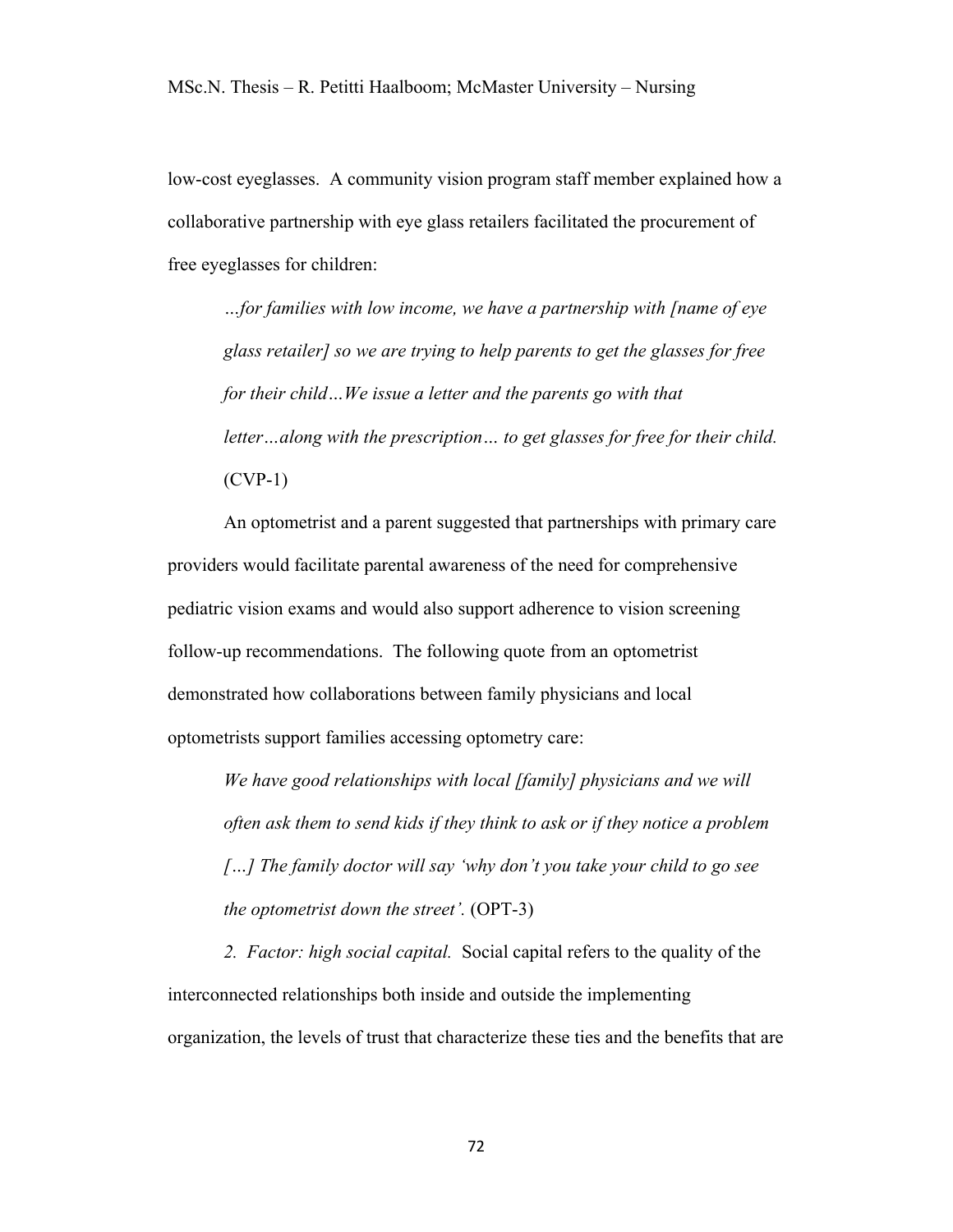both gained and transferred due to social ties (Damschroder et al., 2009). High social capital within implementing organizations, and with external partners facilitated vision program implementation. Most public health staff reported that dental staff, health promoters, and school nurses established networks and communication pathways with principals, school secretaries and teachers to facilitate program coordination. The following quote from a public health staff member explained how effective communication between partnered organizations such as public health and schools, facilitated vision screening implementation to prevent scheduling problems:

*All of that has to be really well planned out and then back up plans for everything because … bus delays and cancellations… that can throw off your whole day.* (PHU-5)

Both interventionists and parents reported that trusting relationships between parents and school and public health staff facilitated parent education and parental adherence to vision screening recommendations. These participants noted that parents turned to trusted sources with questions regarding vision screening and screening recommendations and identified school and public health staff as these trusted sources. A school staff member reported that the relationship between teachers and parents was important as parents valued teachers' perceptions of their children given the amount time spent with students,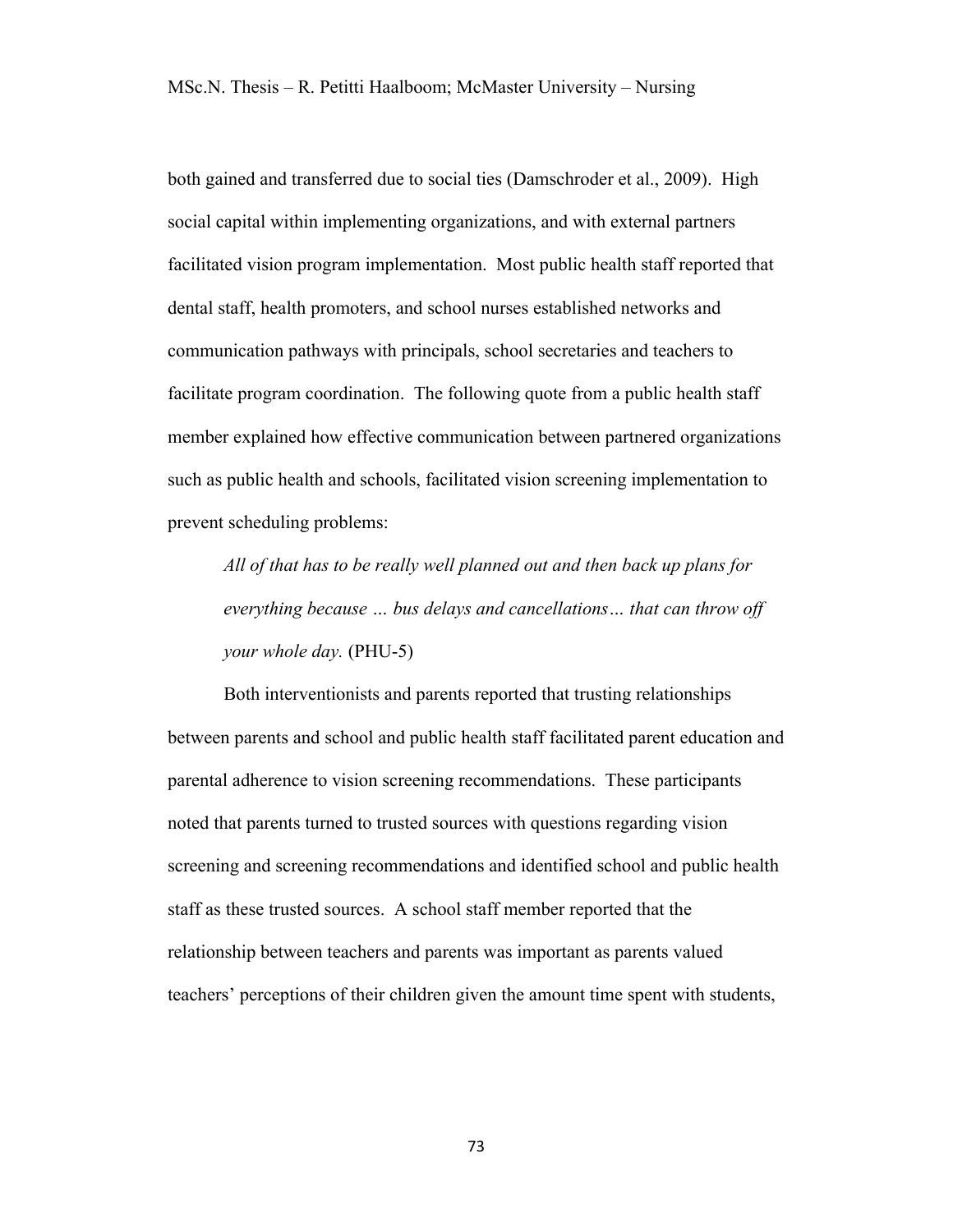and the classroom activities that allow a teacher to comment on a student's visual skills such as reading a blackboard or reading charts from a distance.

**3.2. Domain: inner setting***.* Factors described as exerting influence within the organizations implementing vision screening such as optometry offices, PHUs, schools, and community vision programs, included those influencing these organizations' social, political, economic, and structural contexts. The inner setting factors differ from the outer setting factors as these contextual factors are internal rather than external to the organization. As Table 3 illustrates, these factors were organized into two constructs of the inner setting: (1) readiness for implementation; and (2) networks and communications.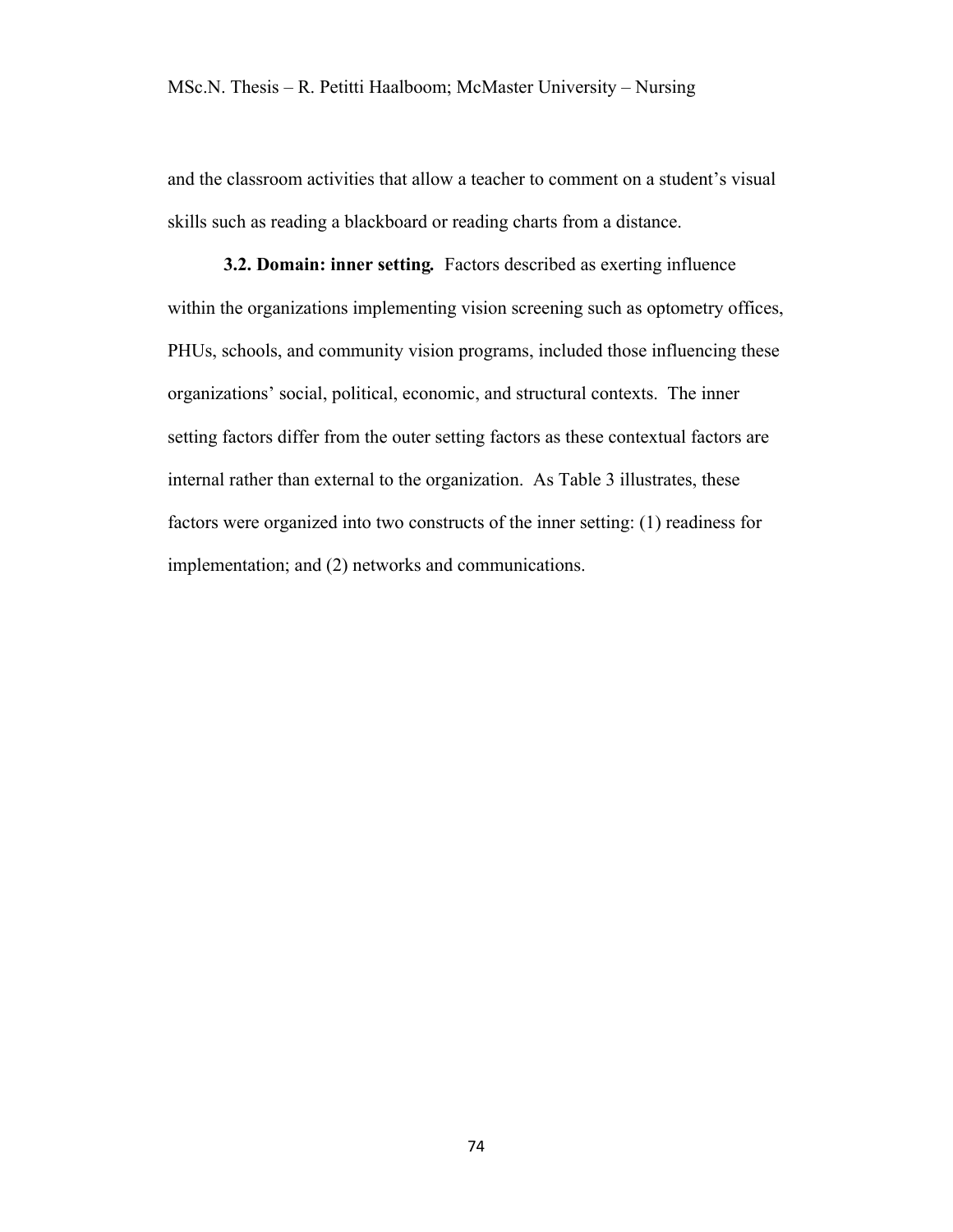| Table 3                                                                                                                                                                           |                                                      |  |
|-----------------------------------------------------------------------------------------------------------------------------------------------------------------------------------|------------------------------------------------------|--|
| Inner Setting Domain Factors That Influence Vision Screening Implementation                                                                                                       |                                                      |  |
| Construct                                                                                                                                                                         | Factor                                               |  |
| Readiness for                                                                                                                                                                     | 1. Availability of physical space $(-)$              |  |
| implementation                                                                                                                                                                    | 2. Availability of funding for free eyeglasses $(-)$ |  |
|                                                                                                                                                                                   | 3. Engaged and committed leaders $(+/-)$             |  |
|                                                                                                                                                                                   | 4. Screener training $(+)$                           |  |
|                                                                                                                                                                                   | 5. School staff visual health literacy $(+)$         |  |
| Networks and<br>communications                                                                                                                                                    | 1. Strong internal networks and communications $(+/$ |  |
| Note. $+$ and $-signs$ at the end of each factor indicate whether the construct<br>exerted a positive (e.g., presence) or negative (e.g., lack of) influence on<br>implementation |                                                      |  |

### *3.2.1. Construct: readiness for implementation.* Readiness for

implementation refers to the tangible and immediate indicators demonstrating that the organization implementing the intervention is committed to its decision to move forward with implementation (Damschroder et al., 2009). Therefore, factors that demonstrate the organization is ready to implement vision screening are included in this domain. Factors that emerged from the data included: (1) availability of physical space; (2) availability of funding for free eyeglasses; (3) engaged and committed leaders: (4) screener training; and (5) staff visual health literacy. Data coded in this construct were also coded within *the evidence strength and quality* and *cost* constructs in the *intervention characteristics* domain and in the *engagement* construct of the *process* domain as they each described concepts with multiple meanings.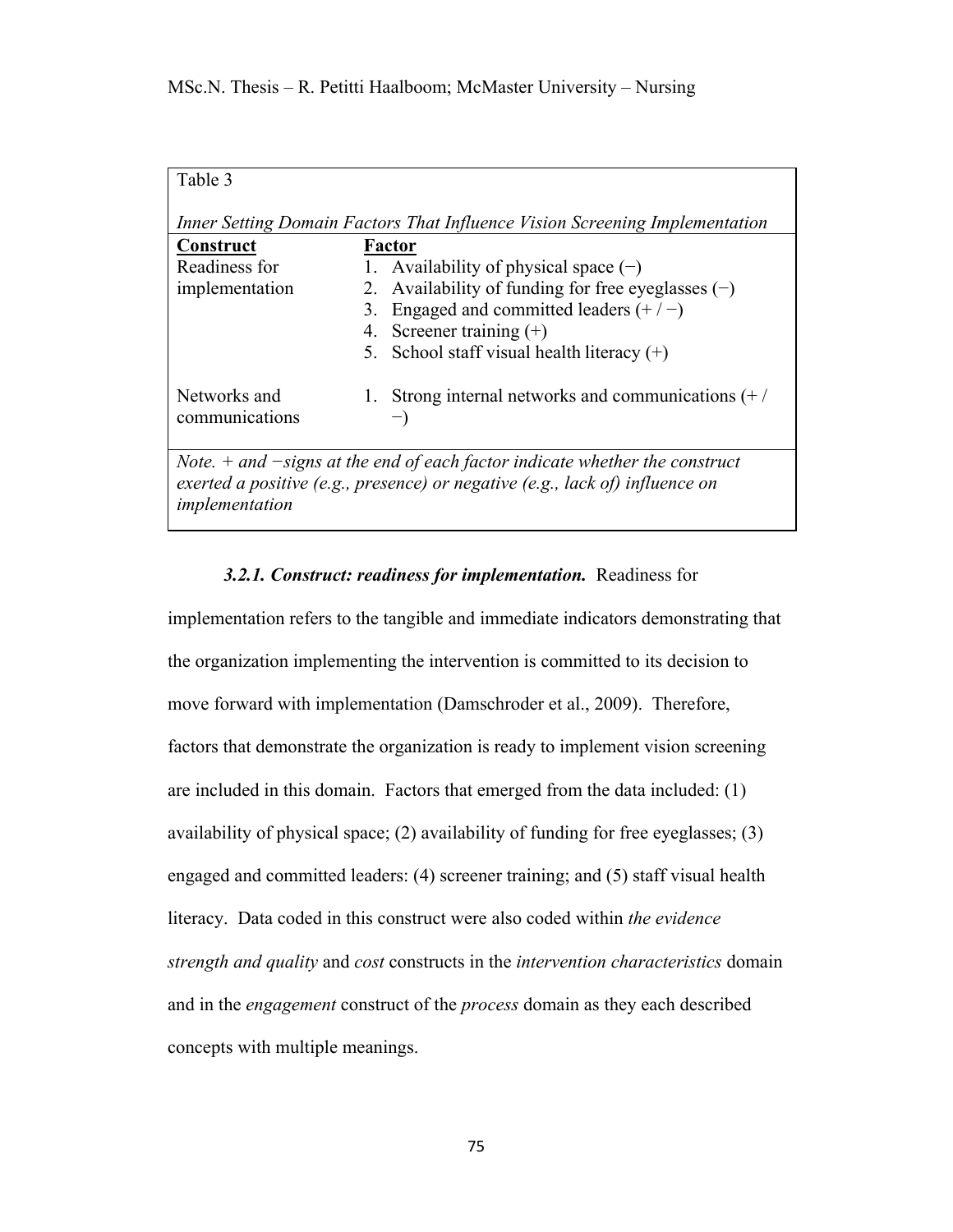*1. Factor: availability of physical space for vision screening.* A school's inability to provide the physical space requirements for vision screening in schools was identified by all interventionists as a barrier to vision screening implementation. Space for vision screening in schools was difficult to secure as schools rarely had rooms that were not being used by teaching staff. Interventionists all explained the unique challenges created by the physical space requirements for the vision screening tools including the need for both light and dim areas, the need for sufficient space for measured distances and equipment such as tables and chairs, and the need for areas with minimal distractions to maintain student focus. A public health staff member described how physical space was a barrier to vision screening program implementation:

*We did find that space in the schools was a big challenge. We were in some change rooms, libraries, gyms, we were all over the place…. [vision programs need] to have something planned out specifically… so that we're not in an area that's not conducive for the testing. That was the consistent complaint from all the different schools that we when into, that it just wasn't appropriate areas where we were. (PHU-4)*

*2. Factor: availability of funding for free eyeglasses.* All participants identified the cost of eyeglasses as a barrier for parents. These participants also described the inability of organizations implementing vision screening to provide funding for free or low-cost eyeglasses was a barrier to parents' adherence to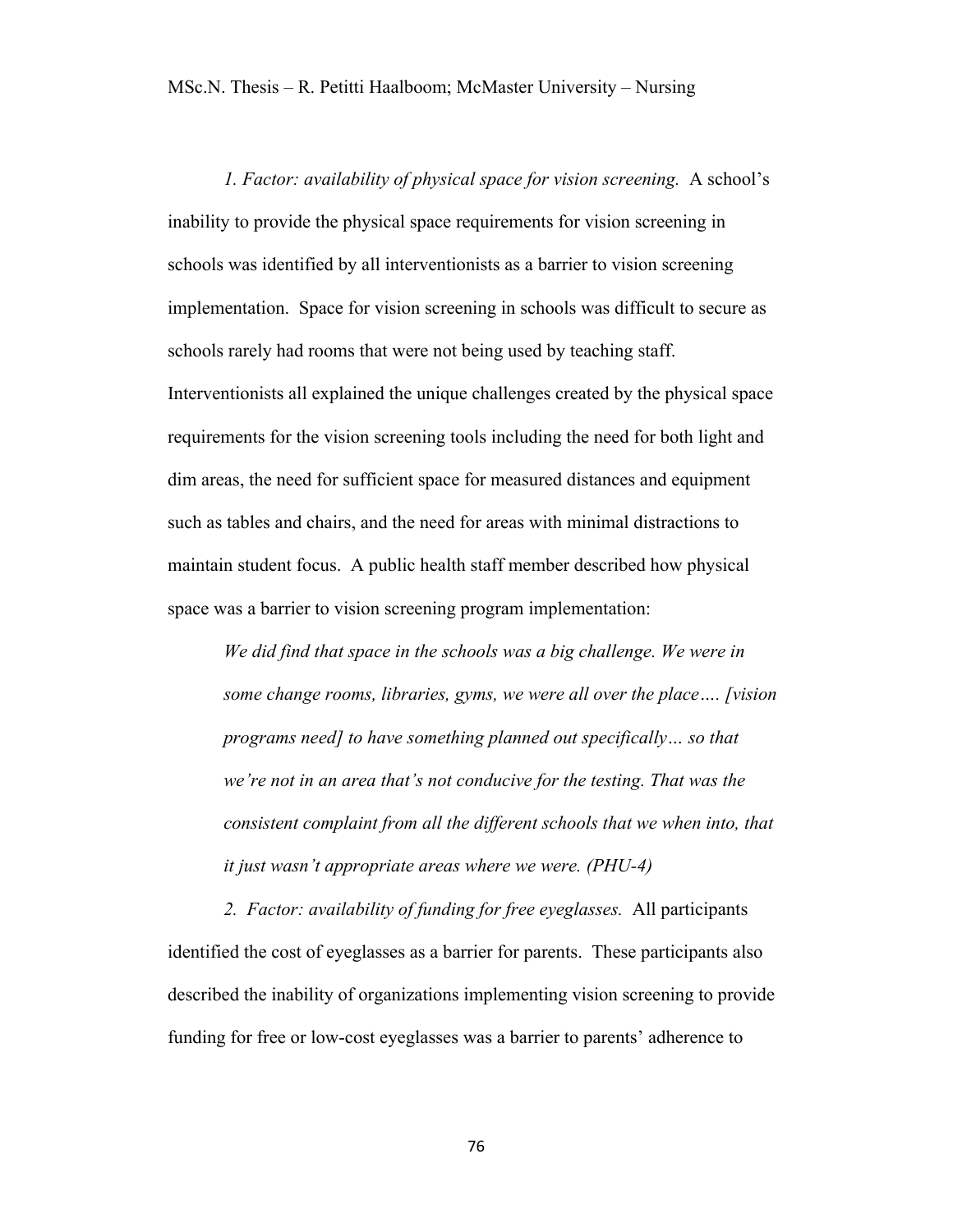failed screening recommendations. Participants suggested that implementing organizations explore sources of funding sources such as community service organizations, public health units, and the MOHLTC and the Ministry of Education.

*3. Factor: engaged and committed leaders.* Commitment, involvement and accountability of leaders within the organization implementing the intervention can have a significant influence on the success of program implementation (Damschroder et al., 2009). Data coded in this sub-construct was initially coded as an inductive code generated from participants' descriptions of principals as 'gatekeepers', however, data under this was eventually collapsed into the *readiness for implementation* construct. This data was also coded under the *networks and communications* construct within the *inner setting* domain as this factor is conceptually relational, therefore, the strength of leadership engagement and commitment greatly influenced the networks and the communication within implementing organizations.

Many interventionists referred to principals as 'gatekeepers' within schools and these participants described principals' support for school-based vision screening programs as facilitating implementation of the programs. However, most interventionists also indicated that obtaining support from principals could be challenging if the principal did not prioritize the program. Without the principal's support and assistance, conducting vision screening in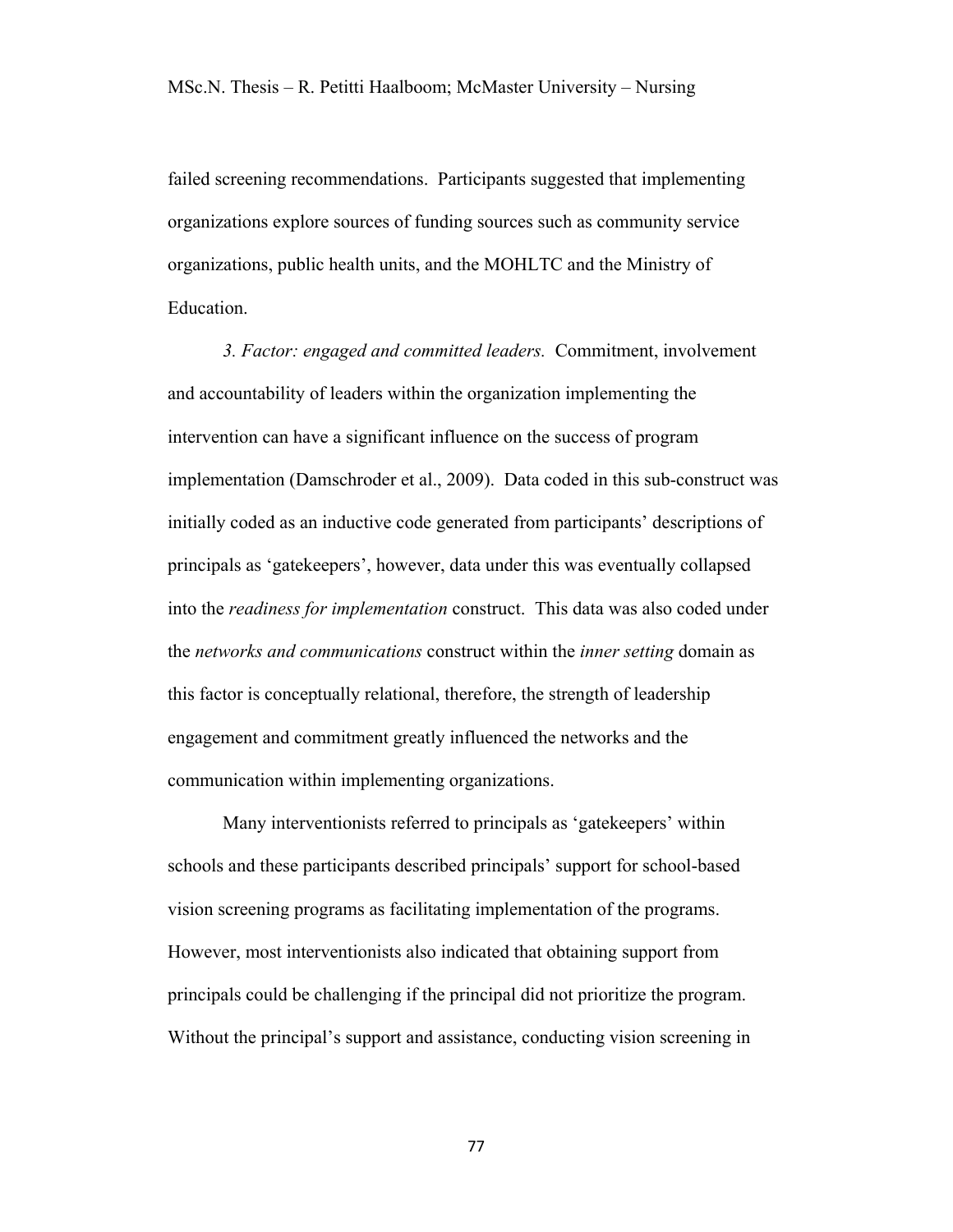schools was exceedingly difficult. Therefore, poor principal engagement and lack of principal buy-in was a barrier to implementation as expressed by an optometrist:

*…you need agreement at the principal level for every single school and some are going to be more enthusiastic about [vision screening] than others […] It could fall apart critically… if you don't get a cooperative principal or principals change.* (OPT-3)

Several interventionists highlighted commitment at the school board level as a facilitator to vision program implementation. Superintendents determined whether vision programs could be conducted in schools and directed whether passive or active consent was required for screening. A clinical research staff member illustrated the authority of school boards over school-based vision program implementation:

*…for sure [the school board] can break [the screening program implementation] … if the superintendent of the school board is not a champion for it, they will kill the thing right there.* (RES-2)

A few interventionists indicated that leadership engagement at the ministry level was also influential to the success of school-based vision screening programs, as these top-level system leaders could network with other decision makers, increase buy-in at middle-management and frontline levels and negotiate for resources. A clinical research staff member demonstrated their perception of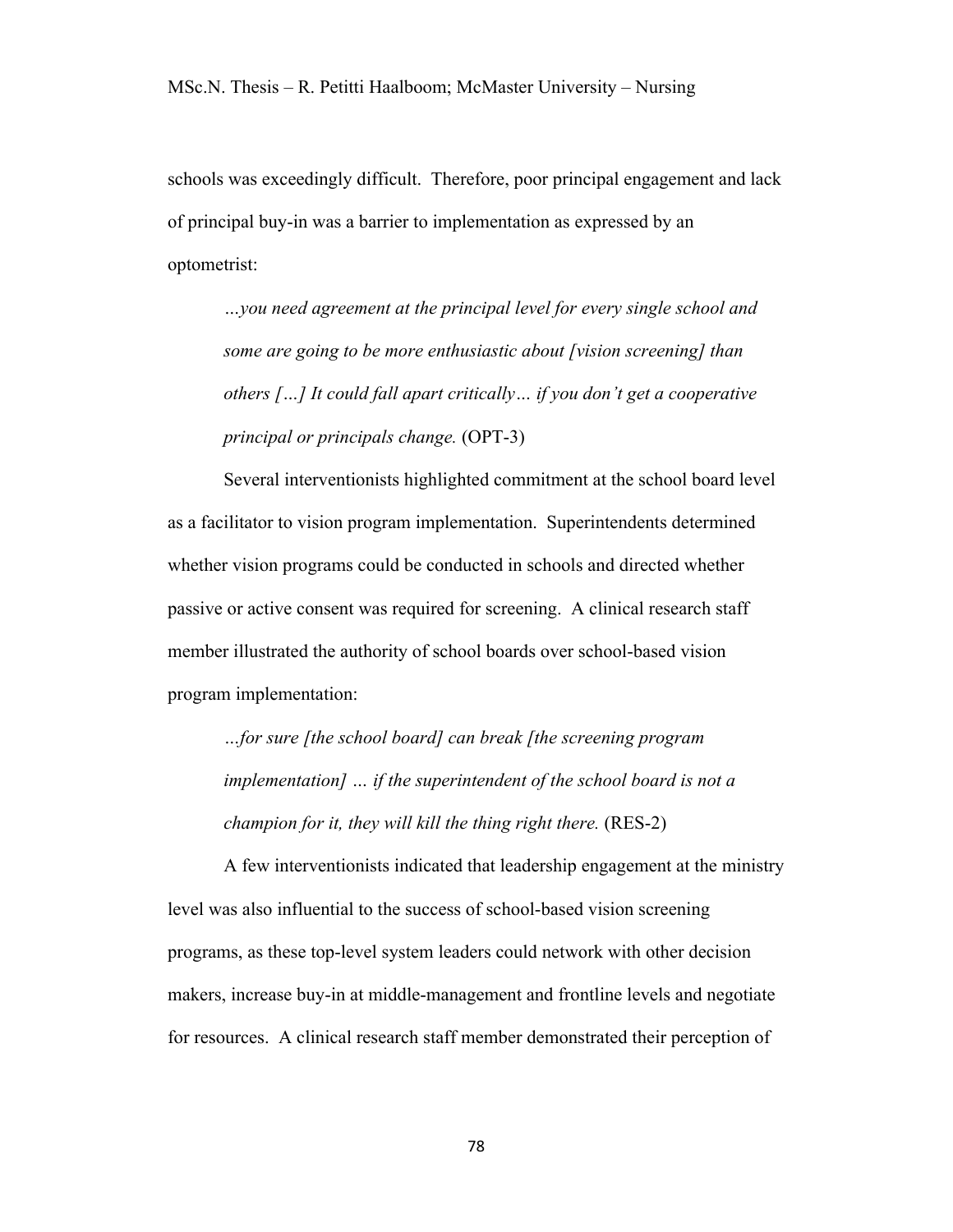the impact resulting from a lack of high-level leadership commitment and engagement:

*The Ministry of Education had reps, I think, on a working group to formulate the public health standard…and participation was mostly absent… [school staff] had not been informed that public health will be coming in and doing this next year… there was an opportunity to educate in advance, which I believe has been missed.* (RES-1)

*4. Factor: Screener training.* Interventionists' ease of access to useable information about the various elements of vision programs and how best to incorporate these elements into work tasks is critical to vision program implementation (Damschroder et al., 2009). Damschroder et al. (2009) note that training is one source of information and knowledge, and implementation is more likely to be successful when timely, on-the-job training is available to interventionists. Several interventionists suggested that implementing organizations ensure screeners were adequately trained. These interventionists suggested these organizations such as PHUs and community vision programs ensure screener training in standard vision screening protocols, including the correct use of screening tools and accurate interpretation of screening tests, facilitated implementation of vision screening. A public health staff member described the necessary components of vision screener training: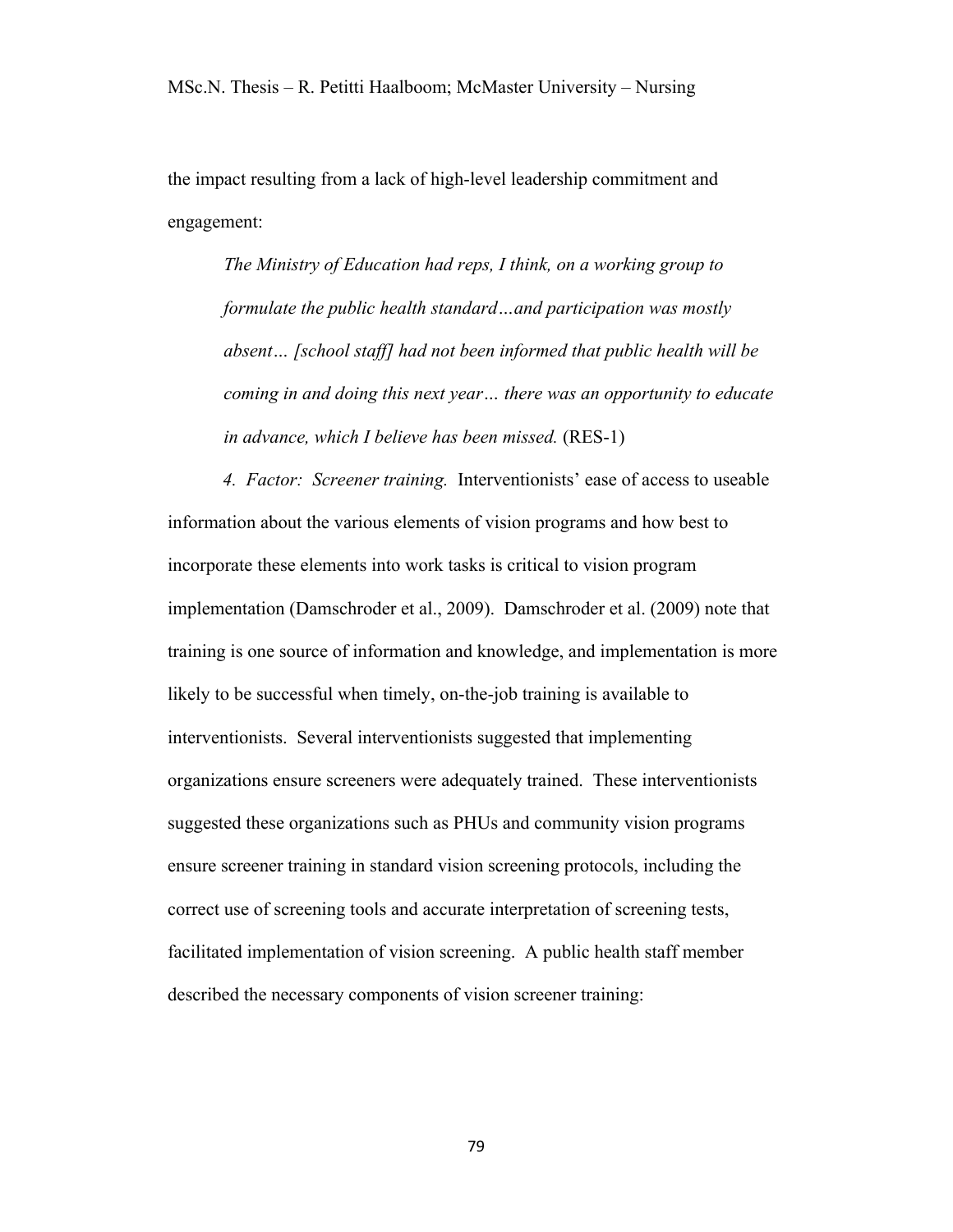*…[screeners] all need to be trained in many ways; trained on the actual screening tools, trained on the distinctive vision problems so that they have a good sense of what this is about, and trained in dealing with young children because that…takes some skill* (PHU-5)

*5. Factor: School staff visual health literacy.* School staff members described that educators are knowledgeable regarding the link between childhood vision problems and academic performance. However, several interventionists described that implementation of school-based vision screening would be facilitated if educators were also knowledgeable regarding the signs and symptoms of childhood vision disorders, the Ontario childhood vision exam guidelines and coverage, and the rationale for implementing vision screening program in schools. A clinical research staff explained who could ensure that educators had access to this information and why this knowledge and information is important:

*It would be really nice if the school board was giving instruction to the principal and the teachers about the kinds of eye problems kids have, why the screen is occurring, why the eye exams are important, all the financing piece. Because teachers are the ones who have the contact with the parent […] [School staff] had no idea that probably 10% of the kids sitting in the classroom need glasses.* (RES-1)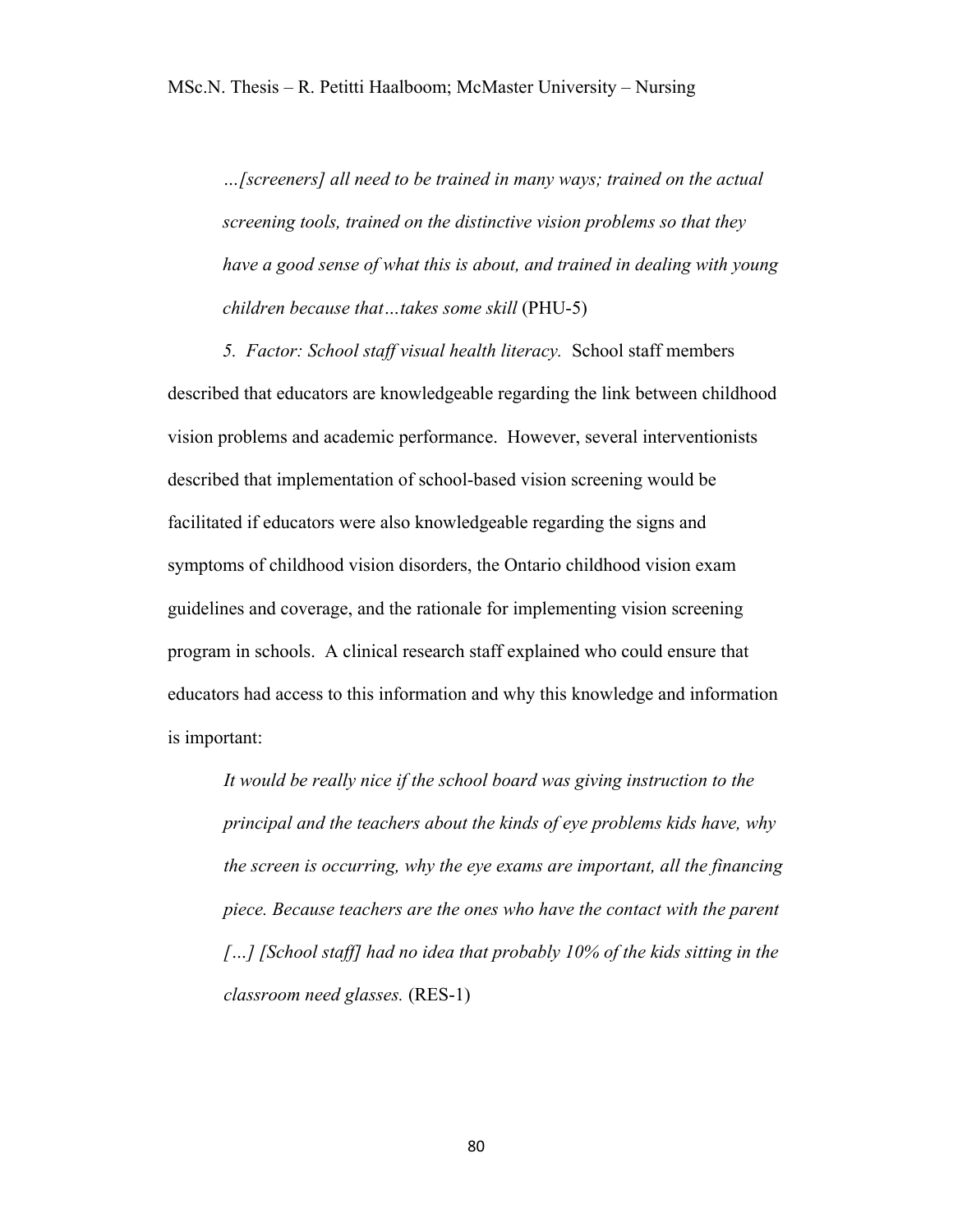*3.2.2. Construct: networks and communications.* The networks and communications construct refers to the nature and quality of social networks and of formal and informal communication within an organization implementing vision screening (Damschroder et al., 2009).

*1. Factor: strong internal networks and communications.* All public health staff reported that strong networks and communications within their organization facilitated implementation of vision screening. Strong networks and effective communication were described primarily with respect to dental program staff and school program PHNs. A frontline public health unit staff member commented that networking among staff internal to their organization allowed frontline staff to continue building networks and to guide one another through the implementation process. Some interventionists also explained that effective communication between principals and their staff facilitated the implementation of vision screening programs by ensuring that space for vision screening was secured, and that special events were not scheduled on screening days. A few interventionists described the absence of strong networks and communications within the provincial government (i.e., MOHLTC and the Ministry of Education) negatively influenced implementation of school-based vision screening programs. A clinical research personnel's experience demonstrated weak networks, and ineffective communication at the provincial level were barriers to vision screening program implementation at the local level: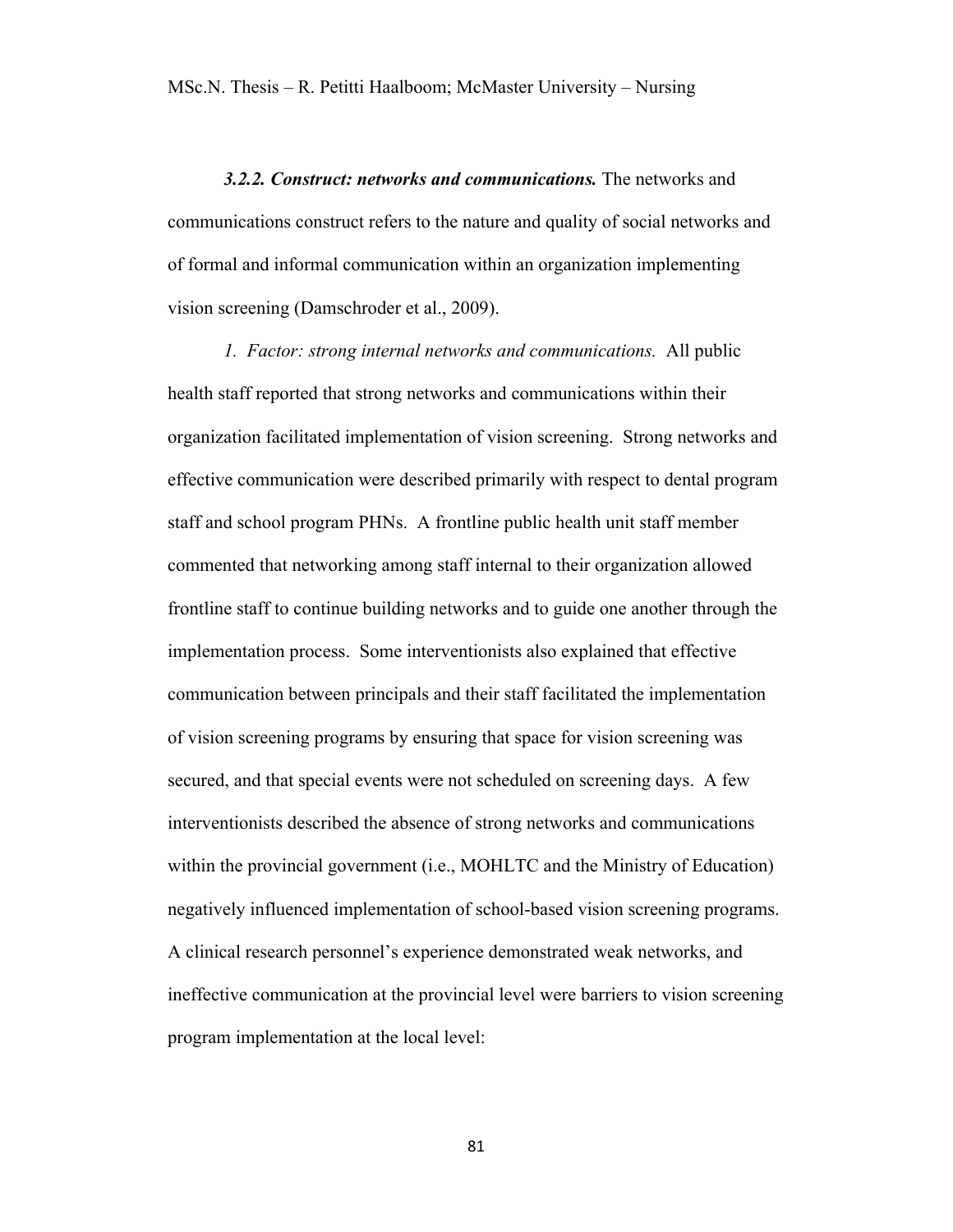*I have experienced a huge lack of communication between the Ministry of Education and the Ministry of Health and Long-Term Care. It would be really nice if the Ministry of Education were advocating for … visual health education in school whether it was developing material or at least collaborating with the Ministry of Health [MOHLTC] to encourage school boards to make use of the material provided by public health.* (RES-1)

**3.3. Domain: intervention characteristics.** Certain qualities of vision screening and follow-up programs influence the success of their implementation. All constructs within this domain were discussed to some degree, however some constructs were described more frequently than others. Data coded within the *trialability* was also coded under the *process* domain within the *executing*  construct*.* Few interventionists discussed the *intervention source* as a factor that influenced the success of implementation. However, they did note that, although guidelines and protocols for the MOHLTC (2018) Child Visual Health and Vision Screening program were determined through consultation with a provincial working group (including selected local public health staff), the mandated protocol was perceived to be externally driven. These interventionists described that Ontario public health units and their municipalities or regions have been challenged with the responsibility for both funding and delivery of these programs. Therefore, they perceived that public health units may not implement the protocol to its fullest potential, especially given that the mandated protocol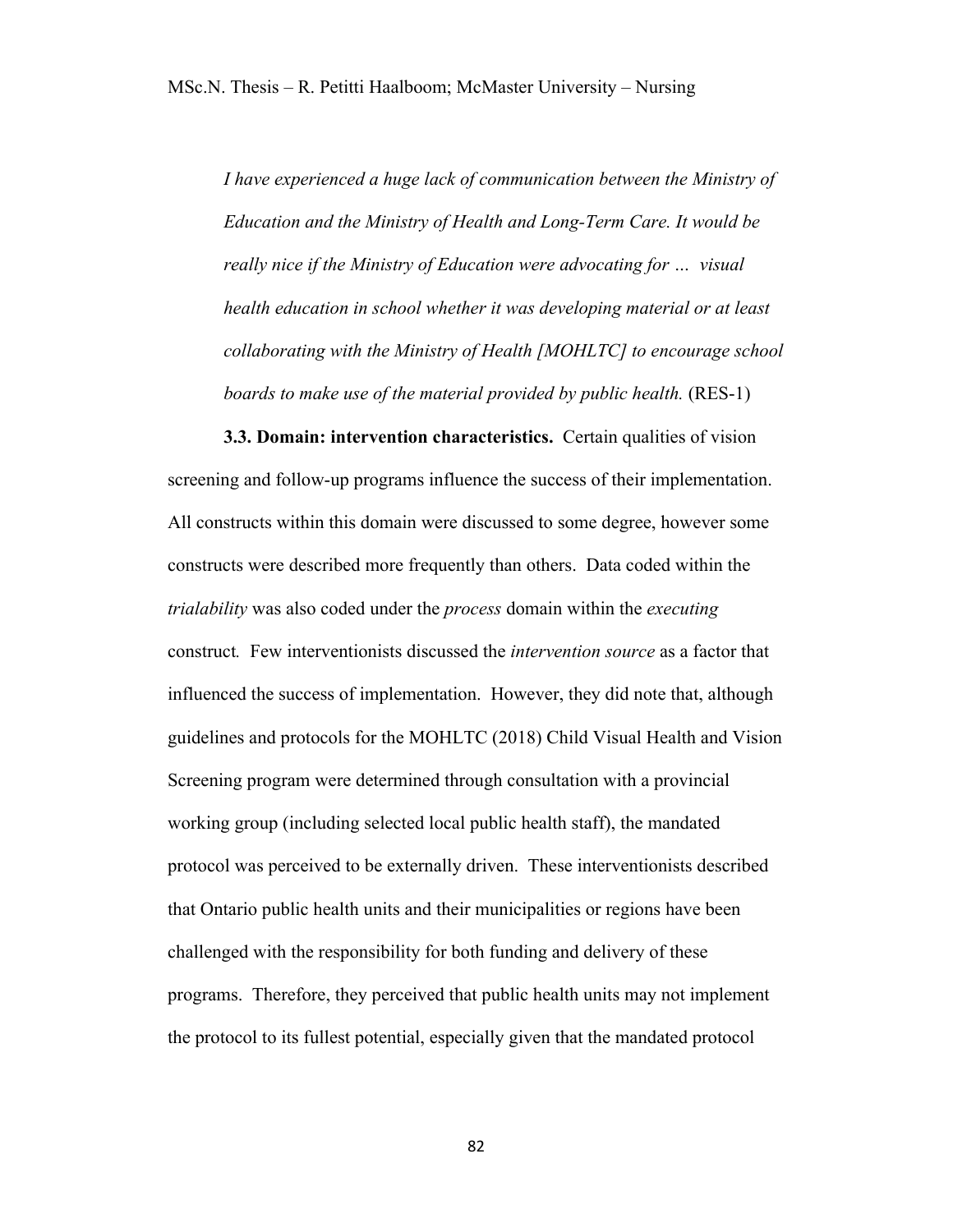includes some flexibility and allows public health units to tailor components of the vision screening program to meet local needs. A clinical research staff member, articulated how this top-down approach may negatively influence implementation:

*Public health units have been mandated that they have to do [vision screening] so they're going to do it. What they're not mandated to do so forcefully, is the helping parents navigate vision health for your kids' piece… and…hammering home you need to book an eye exam, you need to get that glasses prescription filled. All of those pieces which public health could facilitate.* (RES-1)

Finally, a few public health unit members described vision program *adaptability* as a factor to implementation. Participants highlighted the importance of being able to tailor the level of system navigation support and modes of communication with parents according to local population needs. These descriptions were captured in the *patient needs and resources* construct within the *outer setting* domain. A few interventionists reported that flexibility within the MOHLTC vision screening program protocol would enable rural public health units to adapt the program to meet the unique challenges of providing a universal program across large jurisdictions with limited staffing and resources. However, the mandated programs had not yet been implemented at the time of this study,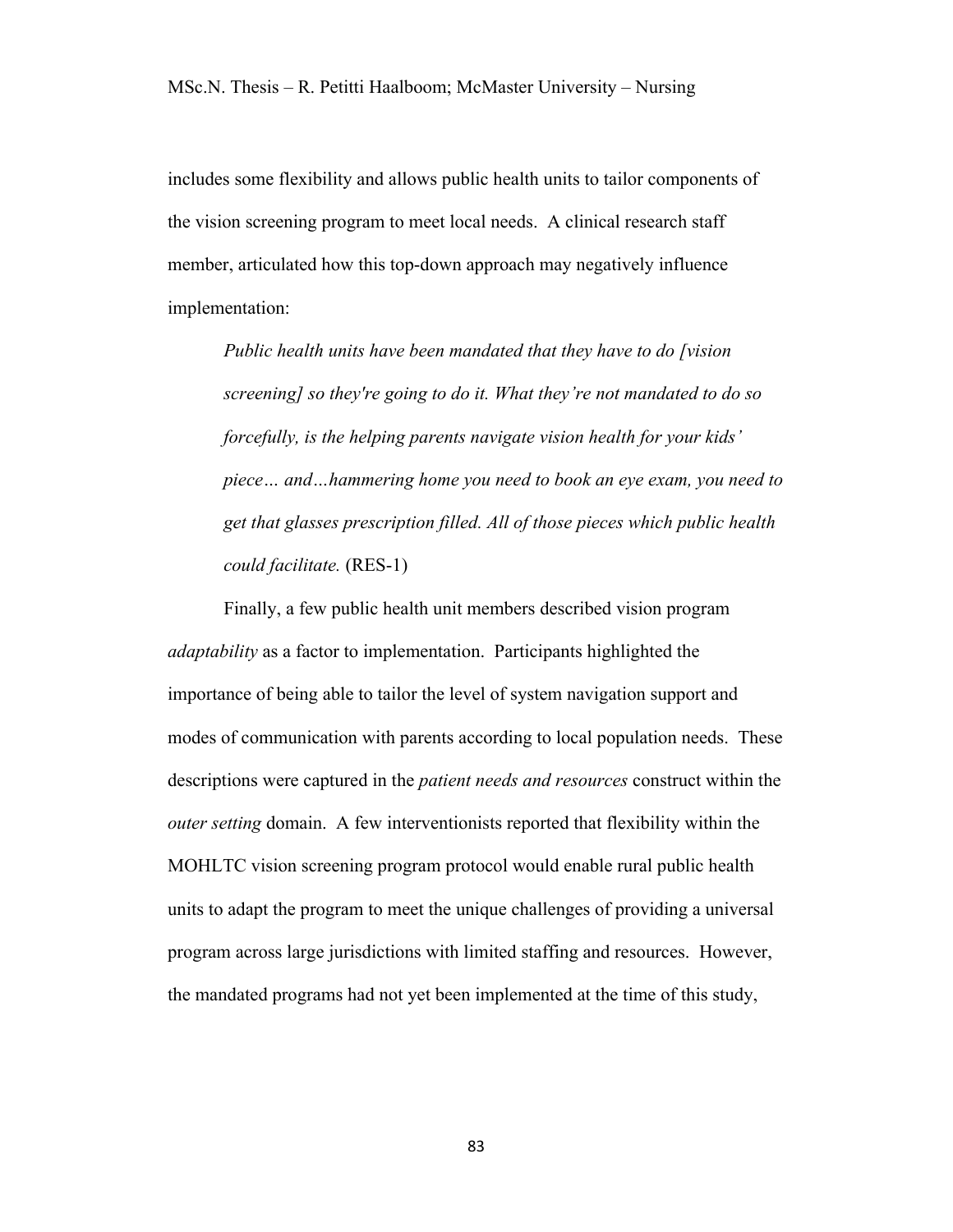and there was an absence of detailed descriptions of these program modifications and of the influence of these adaptations on program implementation.

The four constructs most often described by participants as having the greatest influence in this domain were: (1) complexity; (2) cost; and (3) evidence strength and quality. Several factors were associated with each of these constructs (see Table 4 for the list of factors related to the intervention characteristics domain).

| Table 4                                                                                       |                                                                                                                                                                 |  |
|-----------------------------------------------------------------------------------------------|-----------------------------------------------------------------------------------------------------------------------------------------------------------------|--|
| Intervention Characteristics Domain Factors That Influence Vision Screening<br>Implementation |                                                                                                                                                                 |  |
| Construct                                                                                     | Factor                                                                                                                                                          |  |
| Complexity                                                                                    | 1. Number of people and organizations $(+/-)$                                                                                                                   |  |
|                                                                                               | Alignment with existing activities $(+)$<br>2.                                                                                                                  |  |
|                                                                                               | 3. Disruptiveness of implementation $(-)$                                                                                                                       |  |
|                                                                                               | 4. Active consent to screening $(-)$                                                                                                                            |  |
| Cost                                                                                          | 1. High cost of eyeglasses $(-)$                                                                                                                                |  |
|                                                                                               | 2. High cost of operationalizing program $(-)$                                                                                                                  |  |
|                                                                                               |                                                                                                                                                                 |  |
| Evidence strength and                                                                         | 1. Trained and proficient screeners $(+/-)$                                                                                                                     |  |
| quality                                                                                       | 2. Accurate screening tools $(+)$                                                                                                                               |  |
|                                                                                               | 3. Lack of a provincial database $(-)$                                                                                                                          |  |
|                                                                                               | Note. $+$ and $-signs$ at the end of each factor indicate whether the construct<br>exerted a positive (e.g., presence) or negative (e.g., lack of) influence on |  |

*implementation*

## *3.3.1. Construct: complexity.* Damschroder et al. (2009) define

complexity as the perceived difficulty of implementing an intervention, and the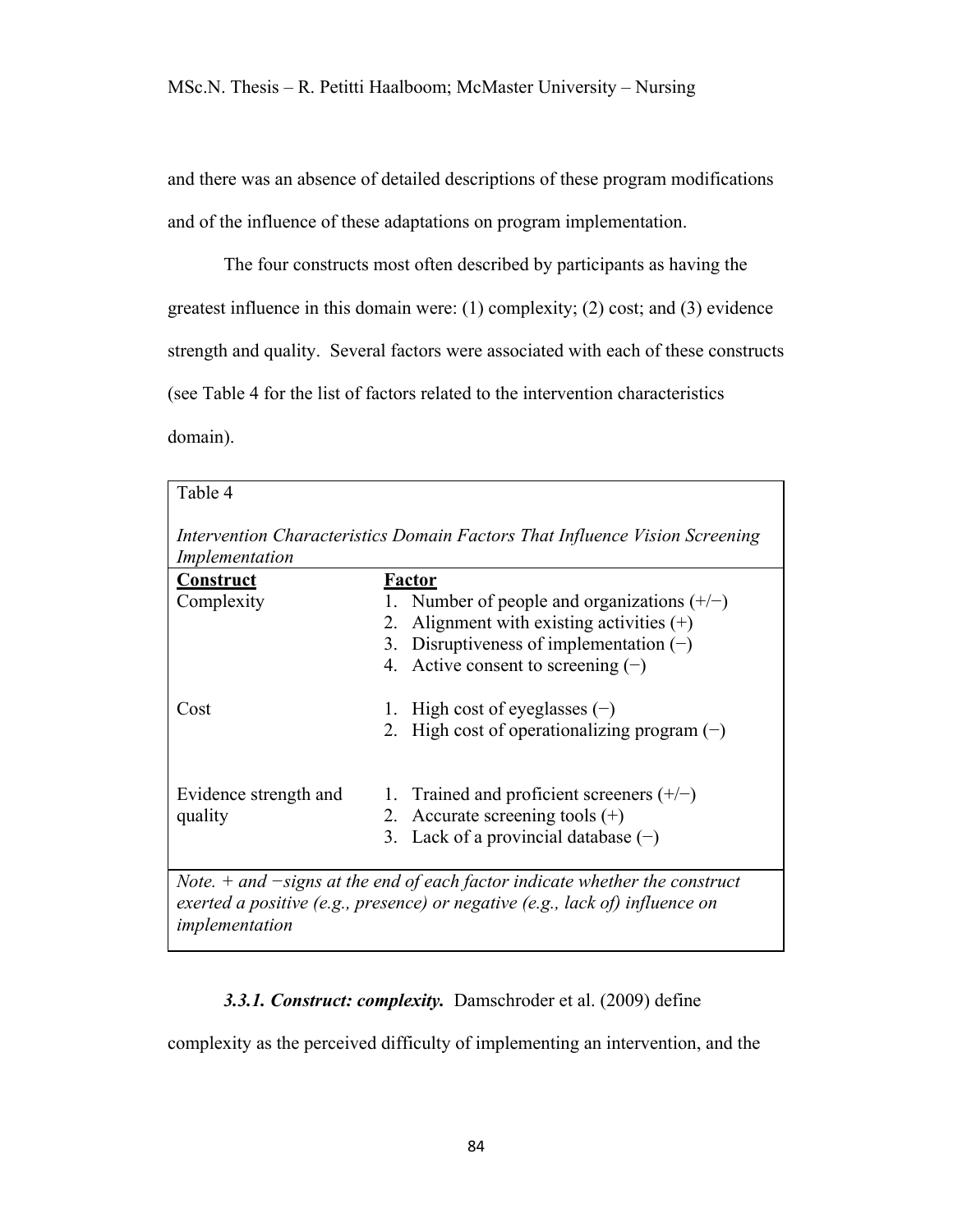authors note that increased complexity can negatively influence intervention implementation. Complexity includes several factors that are closely linked including the number of intervention users, the number of steps or sub-processes required to implement the intervention, the disruptiveness of implementation and the number of changes to the implementing organization's routine practices that are required for implementation (Damschroder et al., 2009). Although participants did not explicitly state that vision screening implementation was complicated, they did speak about factors that influence the complexity of an intervention including: (1) the number of people and organizations required for implementation; (2) alignment of program activities with existing organizational practices; (3) disruptiveness of implementation; and (4) active consent to screening.

### *1. Factor: number of people and organizations required for*

*implementation.* Many participants indicated that implementation of school-based vision screening required the coordination of multiple individuals from a variety of disciplines and roles from various organizations. These included school staff (e.g., superintendents, principals, teachers, educational assistants, secretaries and interpreters), community vision program providers, optometrists, PHU staff (e.g., dental hygienists, health promotors, school PHNs and administrative assistants), community service organizations, the OAO, eye glass retailers, and eye glass manufacturers. Participants also noted the high degree of diversity in hierarchical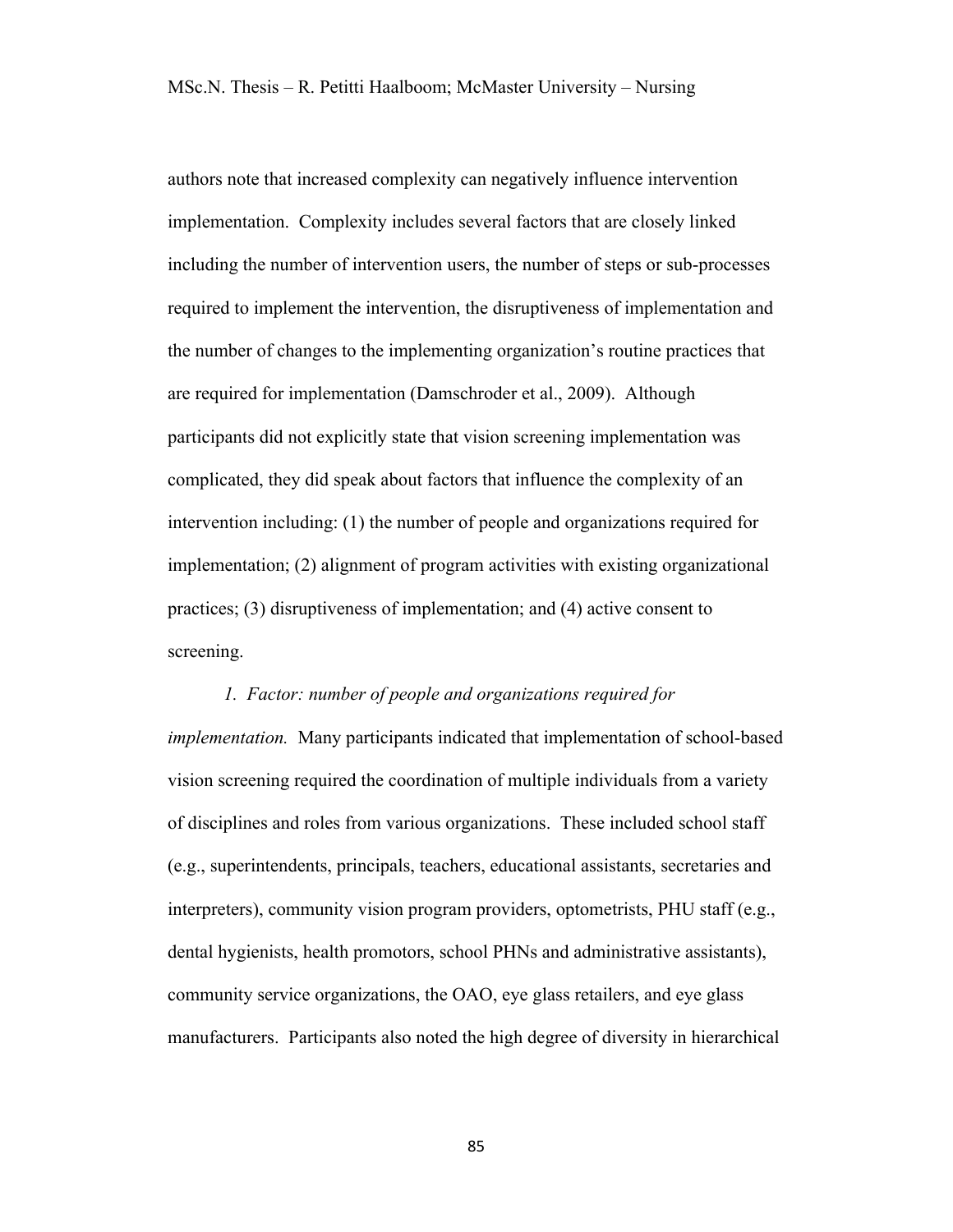positions at the organizational and systems level that were required to support the implementation of school-based vision programs including volunteers, frontline staff, managers, supervisors, coordinators, superintendents, directors, and both municipal and provincial level decision-makers. This factor was considered to have a neutral influence on implementation as participants described it as neither a barrier nor a facilitator. An optometrist described the varying roles played by some of the personnel required for vision screening program implementation and how this diversity increased the complexity of program coordination:

*If you're going to have [vision screening] in a school for all of the schools, that adds a lot of extra people […] So you have to… have a full case of traveling equipment, someone to help set it up and somebody to help run it […] to check people in and go with the kids… a lot more people hired to get it to work at the school.* (OPT-1)

*2. Factor: alignment with existing activities*. According to Damschroder et al. (2009), interventions that are similar to an organization's existing practices and do not require fundamental changes to the organization's activities, decrease perceived complexity and facilitate implementation. Therefore, alignment of vision program activities with interventionists' existing daily work activities and organizational practices facilitated the implementation of vision programs. Almost all participants perceived that at least some of the activities related to vision screening and follow-up programs aligned with the core roles and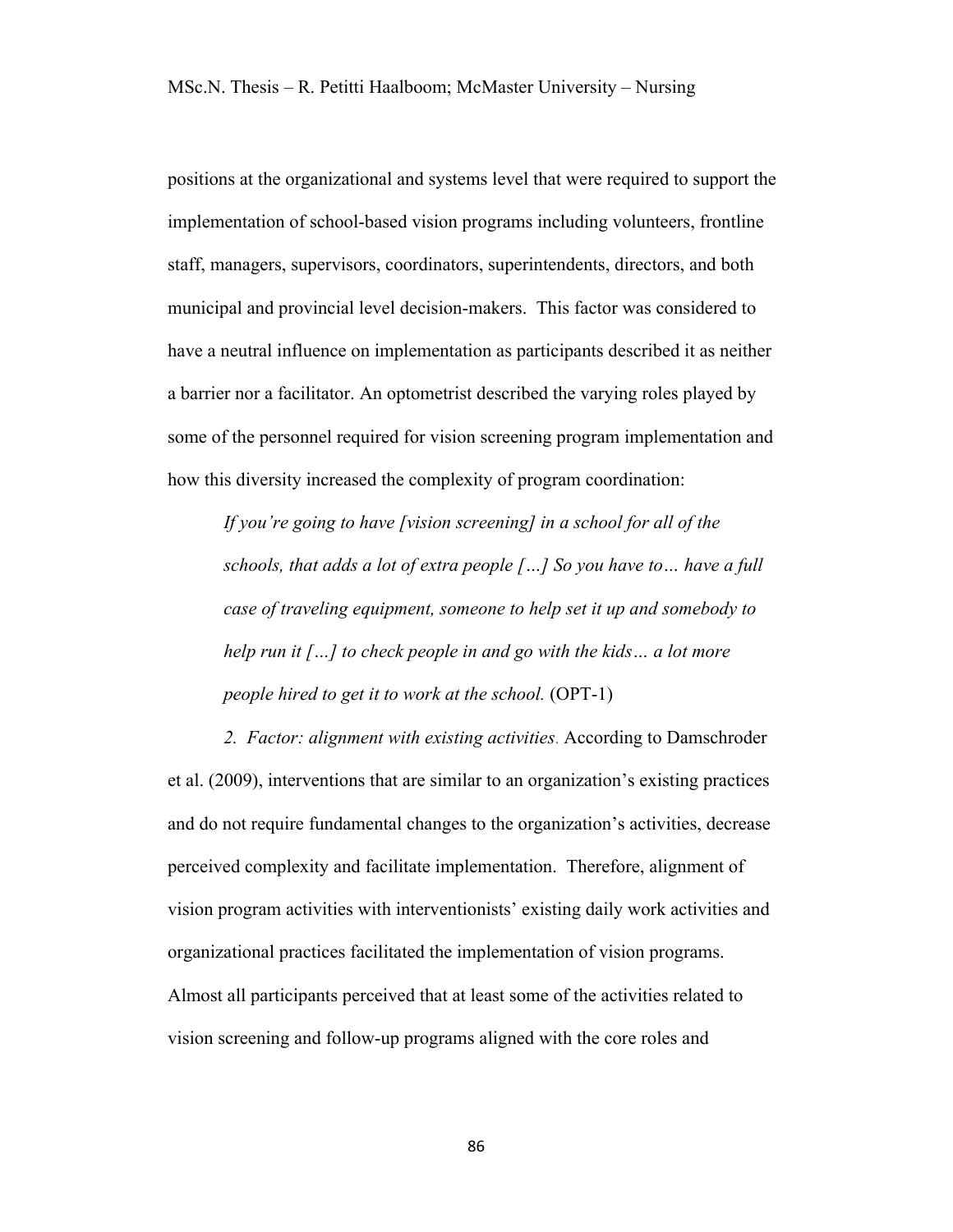responsibilities of public health units and/or school staff, and this alignment facilitated vision screening implementation. The following core public health activities were described by both interventionists and parents as aligning with, and facilitating, vision screening implementation including: health promotion, dental screening, advocacy, networking, system navigation, program planning and coordination, immunization tracking and public health surveillance. Many participants described that public health staff understood the school context. They explained that nursing and dental staff were working within schools and were ideally positioned to implement school-based vision screening programs. A clinical research staff described how bundling vision screening with public health's dental screening facilitated vision screening program implementation in schools and maximized staff resources:

*… public health already has a list of the schools, already has a list of all the kids…They already have a system for informing parents about what they're going to do. They've already worked with the school board for whatever kind of consent process… They already have a system for sending home letters about follow up. Kids are already coming out of class to have their mouths looked at. […] As a pilot, tried combining visual and dental screening [...] After a first few hiccups, the blended program actually worked very well.* (RES-1)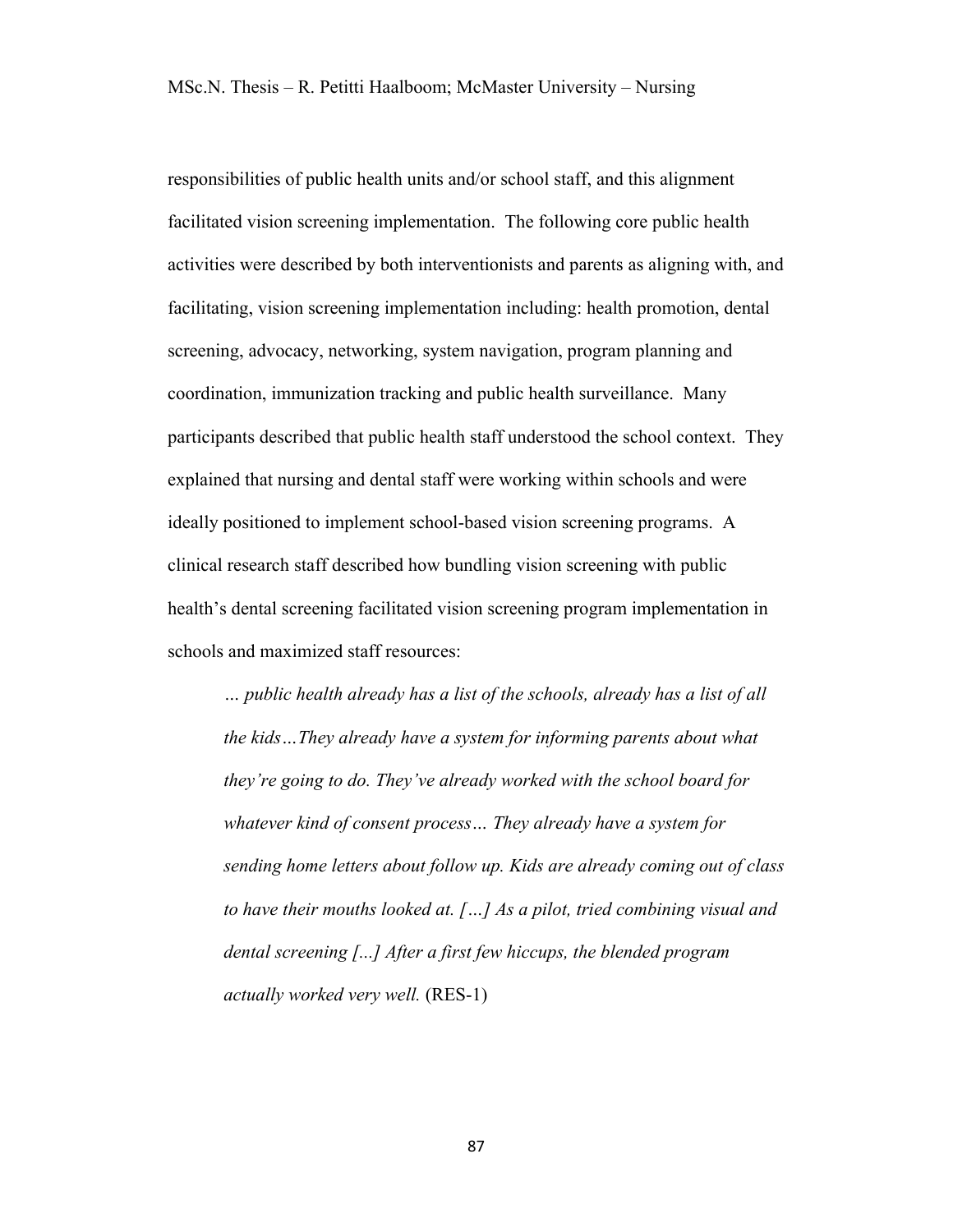One community vision program staff member noted that the bureaucracy inherent to public health units would be a barrier to vision screening implementation. This participant suggested the following role for PHUs:

*The concern there is the bureaucratic approach [of PHUs] … if they simply oversaw [vision screening] or coordinated with school boards that would be ok… if they kept it at a high level just supervised it, that would be ok, but if they decide to micro manage, that wouldn't be good.* (CVP-2)

Many participants described that existing activities and systems of kindergarten classroom teachers facilitated the operationalization of vision screening in schools. For example, teachers were described as having daily communication with parents during drop-off and pick-up times, and through the parent-teacher communication tools (e.g., zippered bags containing daily parent information that are sent home by teachers and returned to school by parents). These activities are described by a public health staff member:

*Because [vision screening recommendation] goes home in their communication bag and the teacher is the one that puts it in the bag…give the follow-up to the teachers and then they are very organized and … then the parents see it when it gets home*. (PHU-1)

However, a school staff noted that if the activities required to implement the vision screening resulted in an increase to teachers' workload, teachers would be resistant to vision program implementation: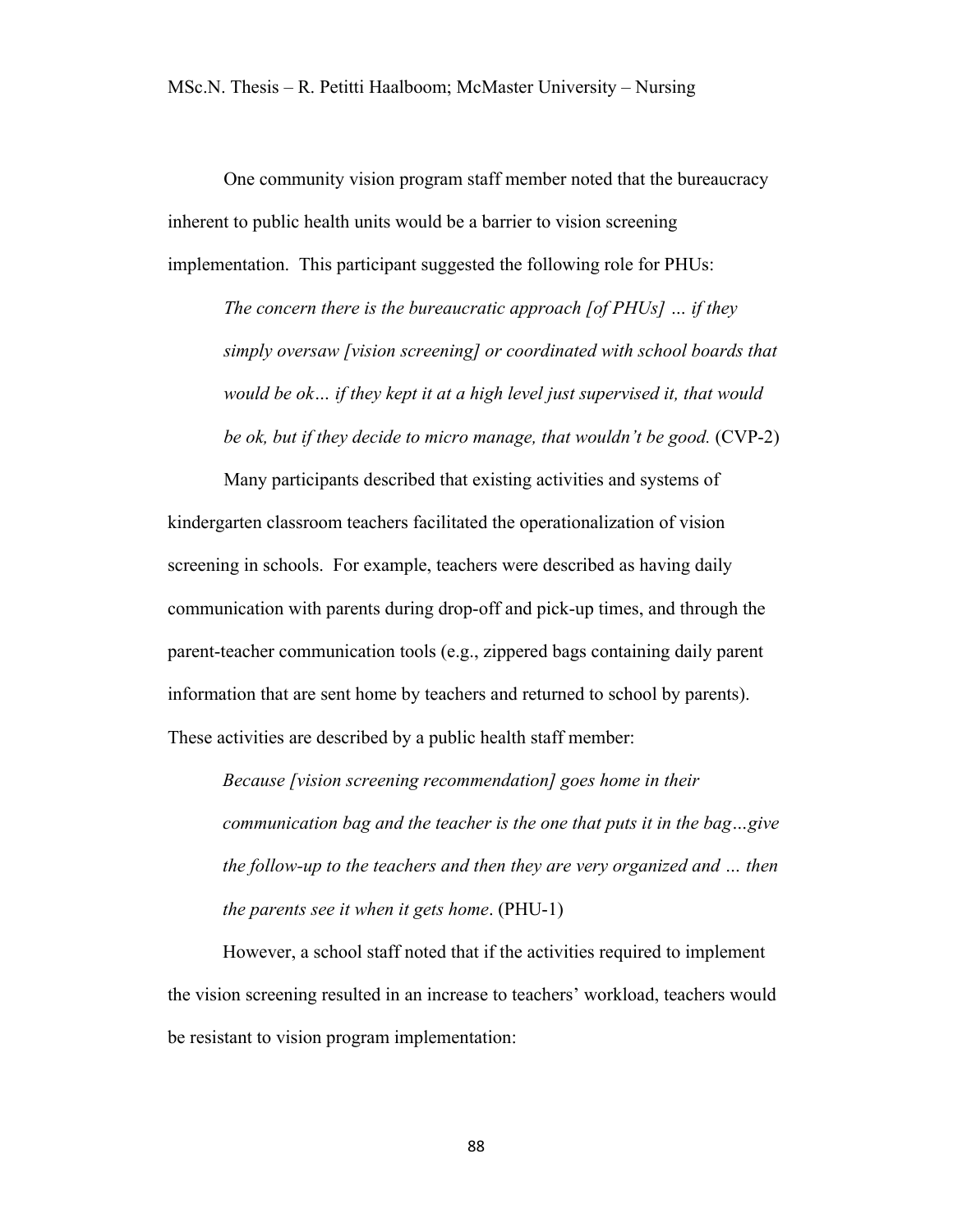*… it was very easy on my part because all of the permission letters and information were already established. I just had to make sure each child took a copy home and then collecting responses… Make [vision screening] easy. If you add work to the teacher, then that can be a barrier because the union would have to be involved.* (SCH-1)

*3. Factor: disruptiveness of implementation.* Several interventionists described that the changes to school routines, and coordination of school and classroom schedules, increased the difficulty of school-based vision screening implementation. Unexpected changes or problems such as late school bus arrivals, special events, field trips, student absences, broken screening equipment, and screener illness increased the complexity of vision program delivery and were also barriers to vision screening implementation. Some interventionists, including school staff members, explained that when vision screening was disruptive to routine activities and processes within the school context, principals and teachers were less likely to support vision screening. The following quote describes the experience of a clinical research staff person in schools:

*…minimal school interruption… If [vision screening] can all be finished in one day, [principals] are very supportive, [but] not if it's going to involve back and forth back and forth interrupting the classes. The more you have to interrupt the daily classroom, the less they are likely to cooperate.* (RES-2)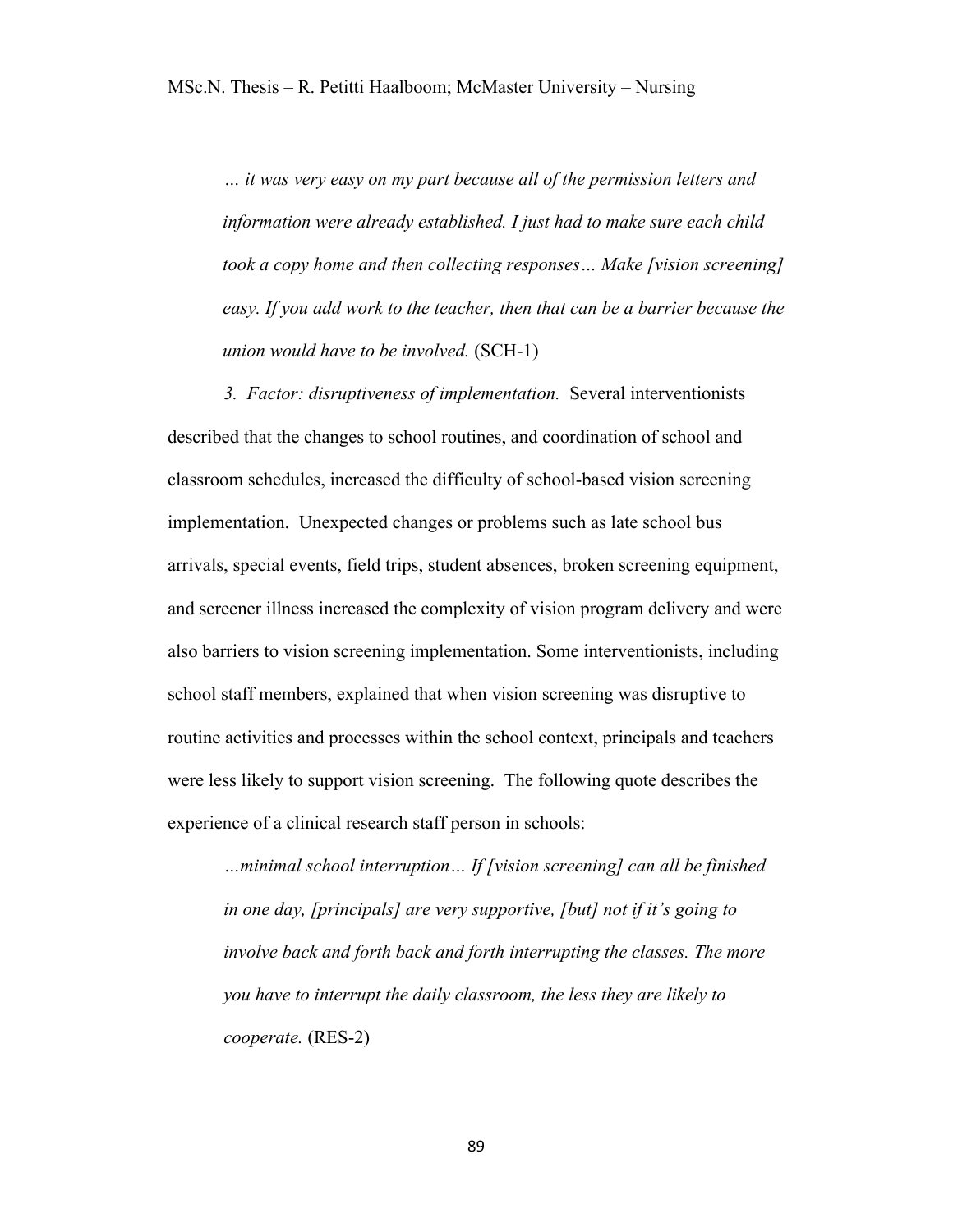*4. Factor: active consent to screening.* Interventionists described that obtaining active consent was a barrier to vision screening implementation as many parents did not return the forms. Several interventionists described that some school staff would send reminders to parents, either personally or through robocalls, thus adding steps and increasing the complexity of the program. Several interventionists noted that school boards' adoption of an opt-out process, whereby parents sent a form back to the school only if they did not wish their child to participate, facilitated vision screening implementation. A clinical research staff member's experience highlights this simplified process:

*…if you require active consent, our experience is almost no parent, says 'No'. But if that form is not returned then you can't screen those children […] Many school boards allow opt-out so that the parent gets a description of what's going to happen and they're told what to do if they don't want their child not to participate. That facilitates the children being included. Requiring active consent, there are parents who will not return the form* (RES-1)

*3.3.2. Construct: cost.* The cost of an intervention and those costs associated with program implementation of the programs can affect the success of implementation (Damschroder et al., 2009). As indicated in the *availability of resources* sub-construct under the *readiness for implementation* construct in the *inner setting* domain, the cost of the vision program and the lack of additional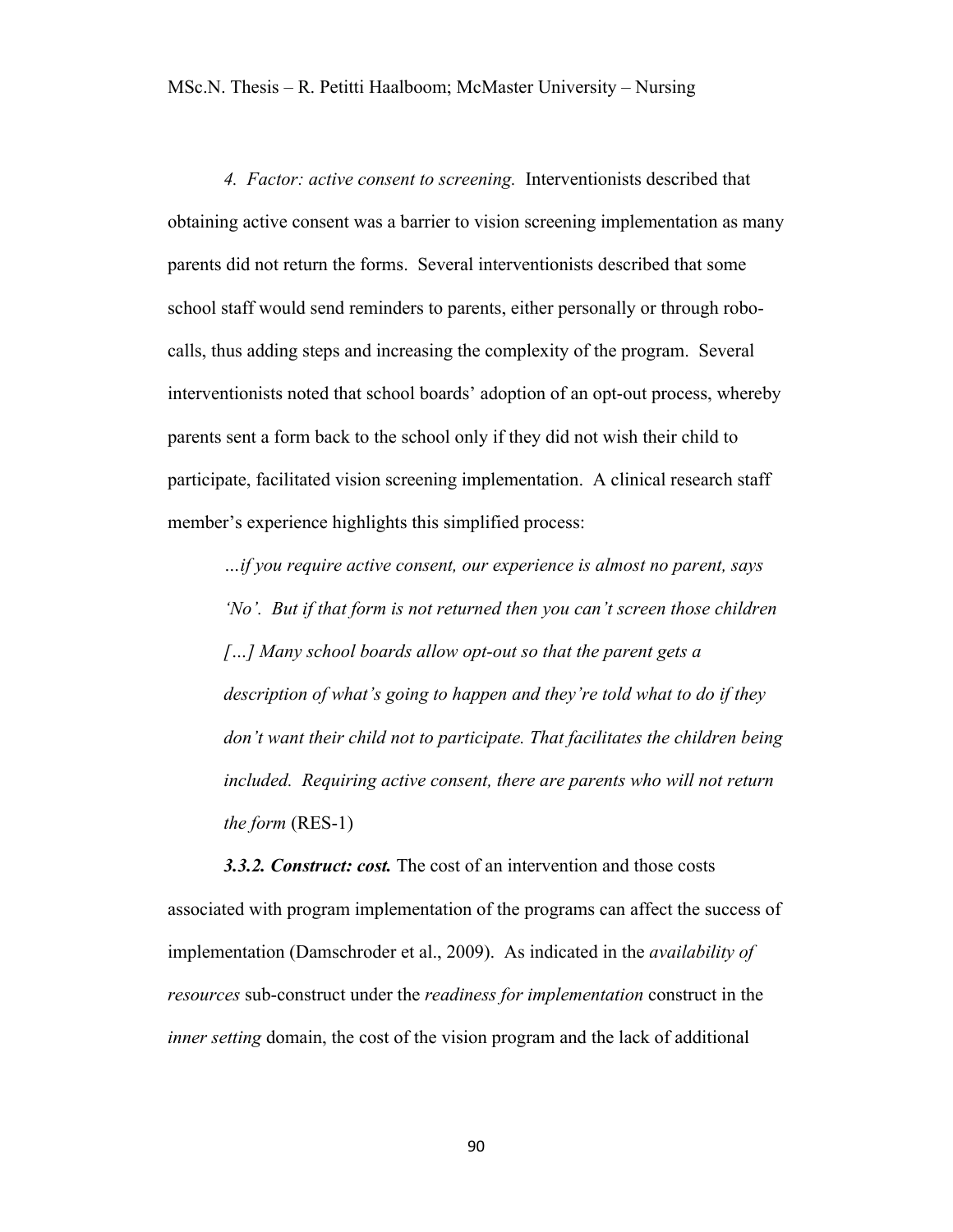ministry funding were barriers to implementation. Data coded under this construct was also coded under the *patient needs and resources* construct within the *outer setting* domain.

*1. Factor: high cost of eyeglasses.* As previously noted, the high cost of eyeglasses was described by almost all participants as a barrier to implementation of vision screening programs. Participants explained that the availability of free or subsidized eyeglasses through vision screening programs facilitated program implementation. Interventionists reported that parents allowed their child to participate in screening, and were more likely to adhere to follow-up recommendations, when free eyeglasses were available. Interventionists described that free eyeglasses required external funding sources. A number of interventionists described partnerships that helped to off-set the cost of eyeglasses. An optometrist describes how the OAO's Eye See Eye Learn program could be used as a model:

*Well the Eye See Eye Learn has been a really good partnership between the Association, and the lens company […]. Industry and the [OAO] have been donating time and money for this program to eliminate some…barriers* (OPT-2)

*2. Factor: high cost of operationalizing vision programs.* Many interventionists also described struggling to obtain funding for operational costs of school-based vision programs as barriers to implementation. A community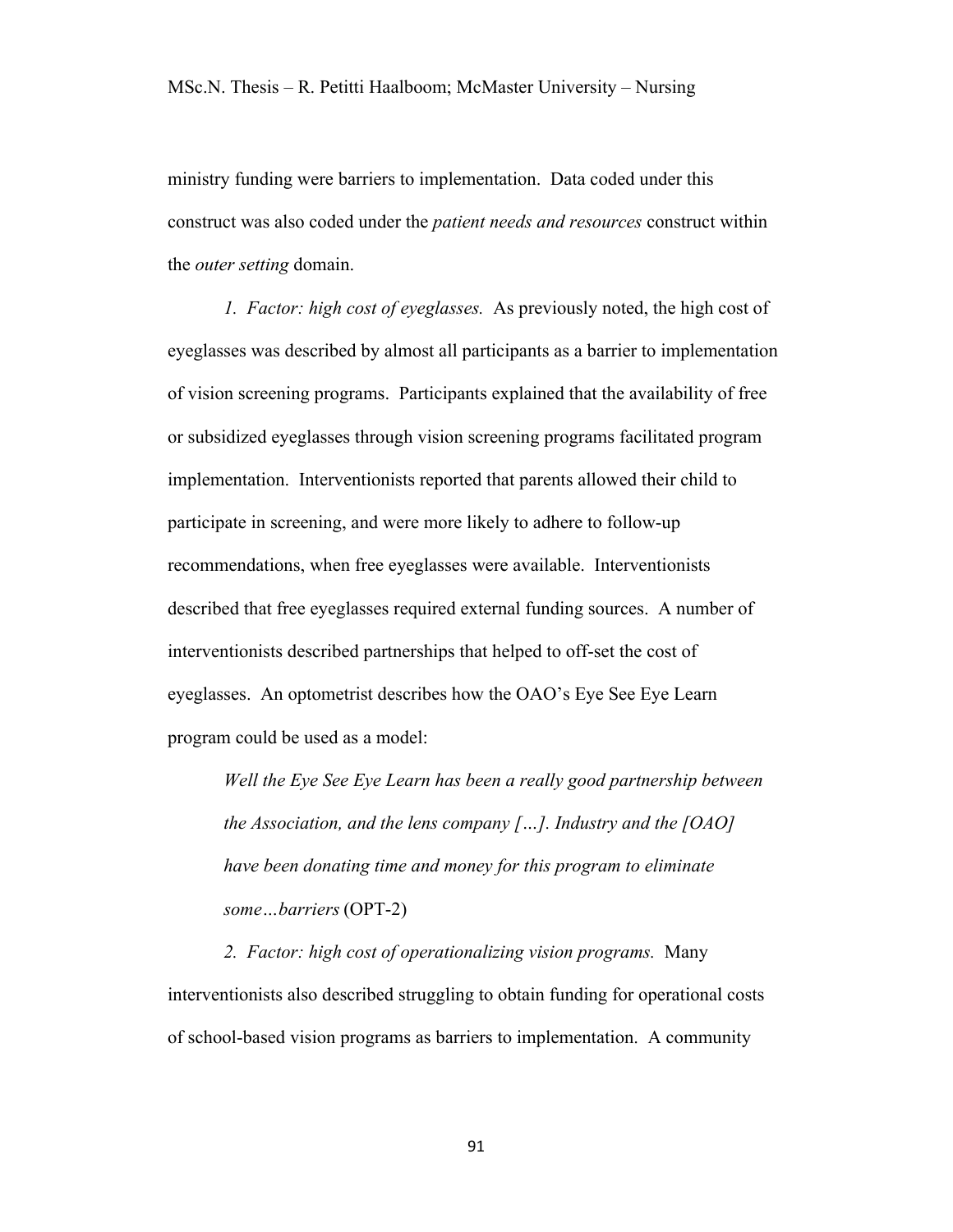vision program staff member described the human resources, equipment and supply costs associated with the program:

*[Funding] is the problem. We need [staff], the [computer] software that we use…there is a monthly fee and also paperwork…when we go to the school…we set up a mini-office because we have a printer, three laptops, and paper envelopes. Everything so we can print off the letter right away and fill them with everything ready to give it to the parent…we need money from the government.* (CVP-1)

*3.3.3. Construct: evidence strength and quality.* According to Damschroder et al. (2009), individuals implementing an intervention are less willing to use the intervention if they perceive the quality of the evidence for the intervention to be poor. The authors also note that evidence may be obtained from peer-reviewed literature, client experiences, clinical experiences (i.e., pilot testing) (Damschroder et al., 2009). None of the participants described empirical evidence as influencing their perception of the quality of the intervention; rather, interventionists based their perception of vision screening program quality on their own clinical experience, while parents' perceptions were rooted in their own personal experience. Factors that influenced the perceived quality of the vision programs included: (1) trained and proficient screeners; (2) accurate screening tools; and (3) lack of a provincial database.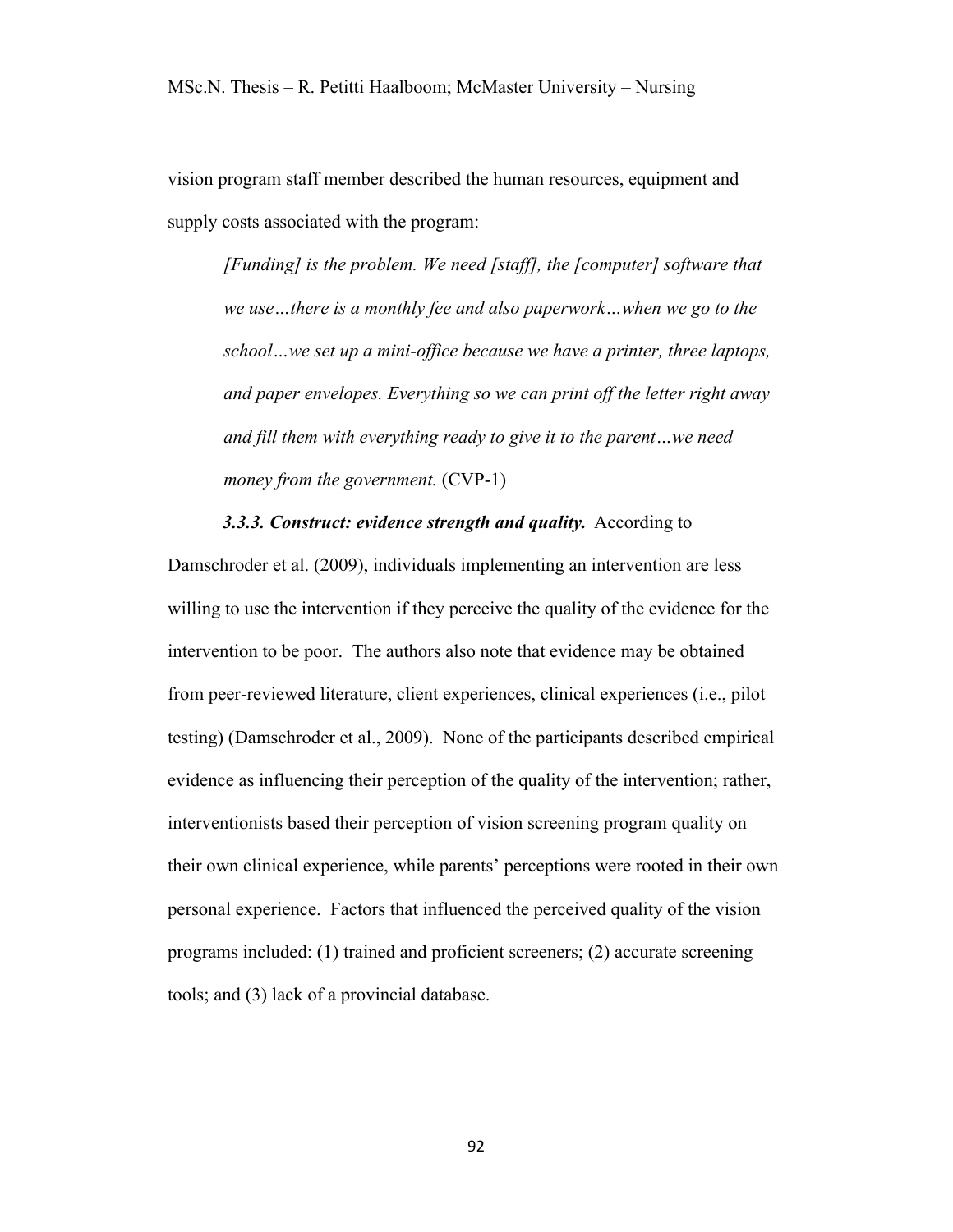*1. Factor: Trained and proficient screeners.* Several interventionists explained that screener training facilitated their trust in the screening test results. Conversely, optometrists and parents questioned the credibility of results received from vision screening programs when they were unsure of the level of screener training or competence. Interventionists noted that screeners required training in screening methods and interpretation of results. Community vision program personnel reported that outcomes to vision screening tests could be subjective; judgement calls were sometimes made as to whether a student had failed screening due to shyness, or whether it was due to a vision problem. One interventionist reported having given some shy students a 'pass' on their vision screen, despite having failed testing. This interventionist believed that the student had not answered correctly due to shyness rather than poor vision. A clinical research staff member supported the need for screener training to ensure fidelity of the program:

*… one test with one person was administering it in a way that allowed the child too much leeway to be correct by guessing […] even though the tests are objective, they are subjective judgements about the testing protocol and doing your job when you're saying the child should be referred or when you're saying the child has passed.* (RES-1)

Parents also reported their trust in the accuracy of vision screening results was associated with the credentials and training of the screeners. One parent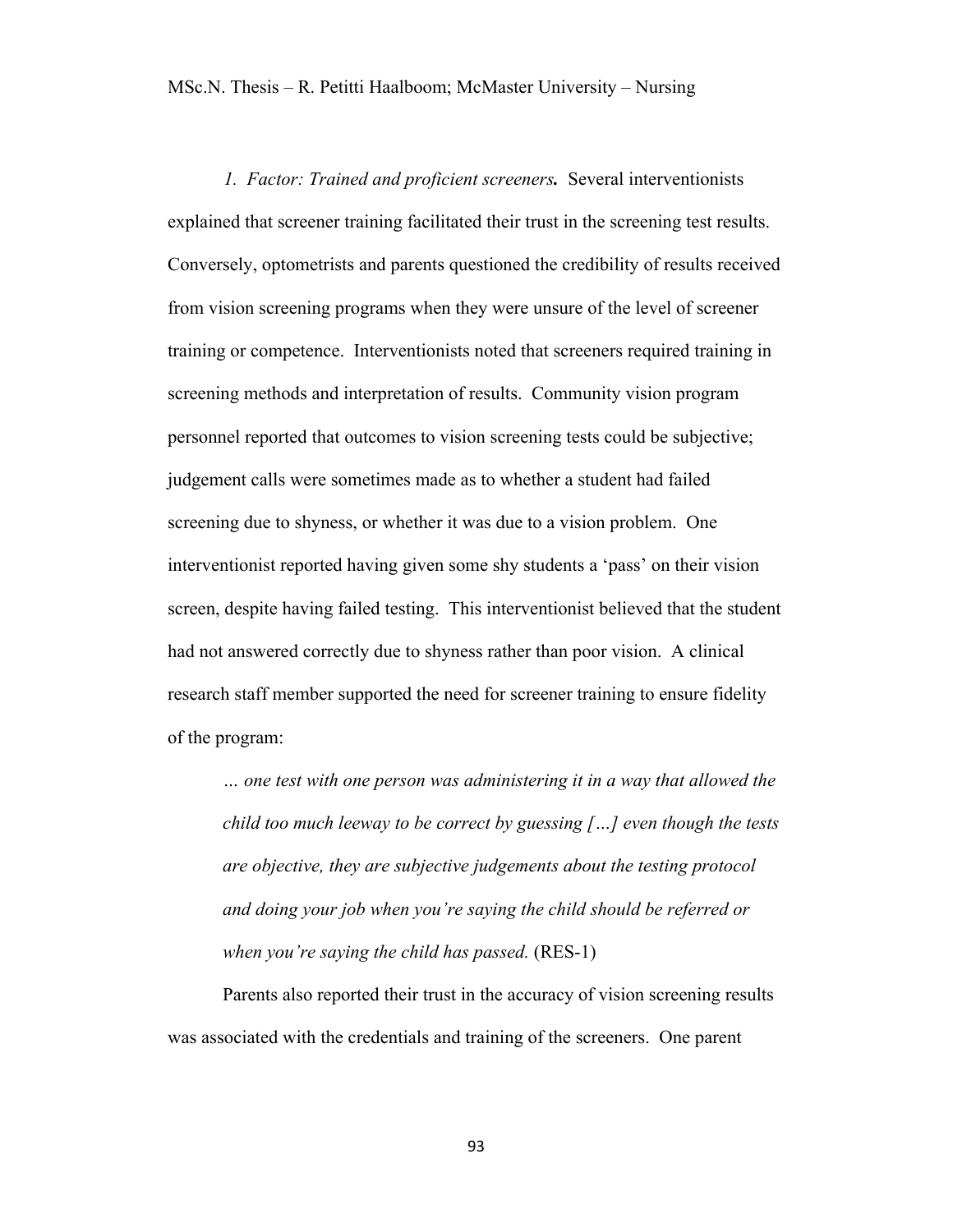reported that they would have confidence in a referral for follow-up optometry care if the screening was conducted by public health staff because public health was "a reliable" resource. Another parent reported that they had confidence in the accuracy of their children's vision screening results because students from a school of optometry were conducting the screenings, thus, two people, the student and their supervisor, would be reviewing the results to ensure their correctness. The importance of parental confidence and trust in the results of screening were highlighted by a parent:

*… [screening accuracy] is crucially important […] knowing that it is the school of [optometry]… my perception was…they're going to do this accurately… If it was Joe Schmoe's optometry clinic down the road… I would kind of question 'Is this the business model?'[… ] I felt comfortable with the validity, the accuracy, the sensitivity, the specificity, how they've done it.* (PAR-1)

*2. Factor: accurate screening tools.* Some interventionists reported the validity and trustworthiness of vision screening program results were influenced by the perceived quality and accuracy of the screening tools. Some interventionists stated that some screening tools were more reliable than others due to limitations related to screening tools or to students' cognitive, social, emotional and physical development. An optometrist highlighted the impact of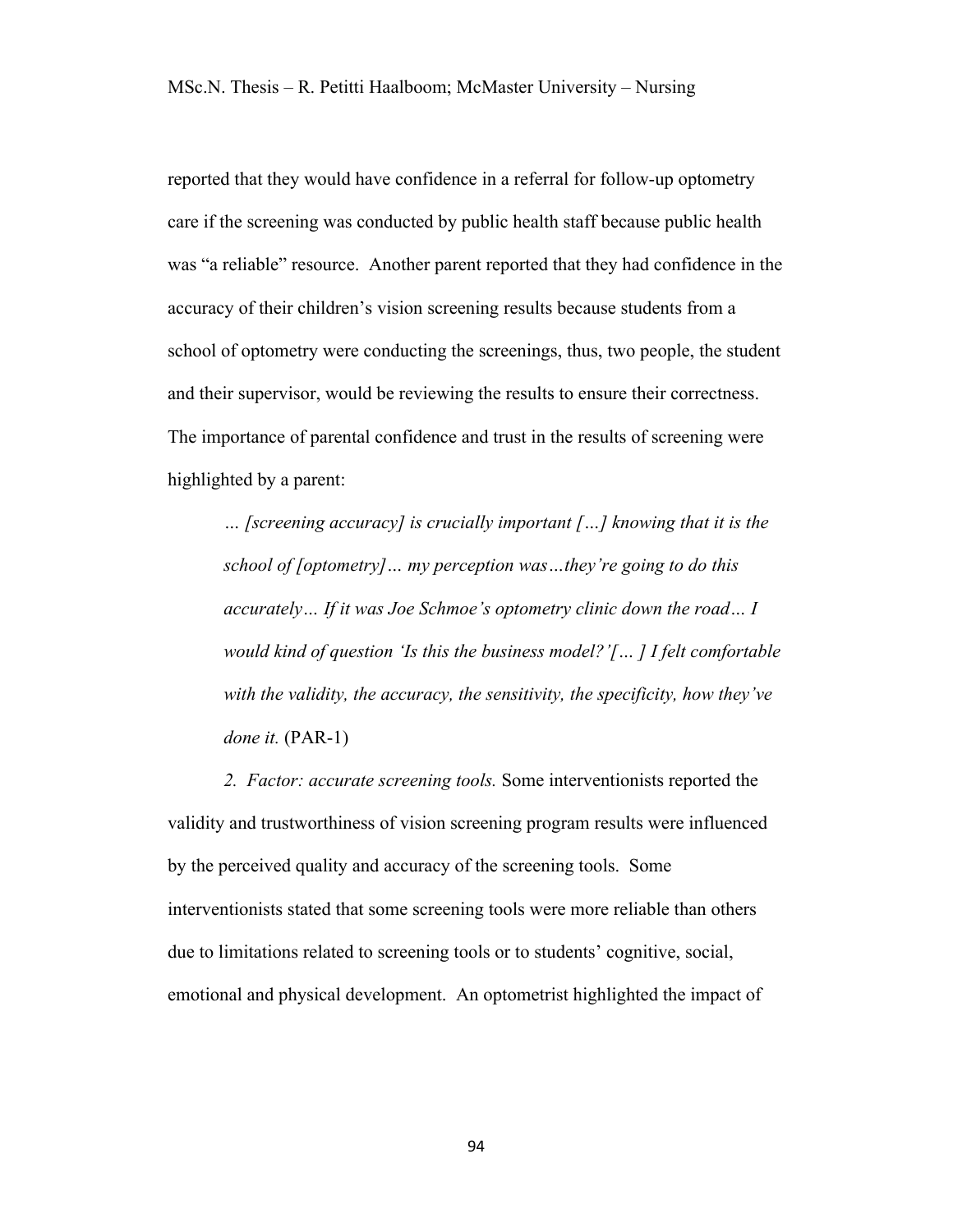screener skills and training, and of screening tool accuracy on vision program quality:

*… you have to make sure the people who are doing it have been trained properly in how to do the test so that you don't influence the results. And then for the other concern with […] the autorefractors aren't necessarily always accurate.* (OPT-1)

*3. Factor: lack of a provincial database.* All interventionists reported that the non-existence of an integrated system to report, track or surveil vision program outcomes, treatment and trends decreased the perceived quality of vision screening. Many interventionists emphasized the need for a provincial database to report vision screening outcomes, track access to optometry care and treatment, and support surveillance of childhood visual health trends as illustrated by a clinical research staff member:

*I think [government] would want to keep track of the actual screening results […] You won't protect the quality assurance unless the screening values have documented […] everyone wants some kind of quality assurance where a sample of the screening data are looked at by a second person to try find out what the error rate is, […] how often a child is unable to do a test […] [is] something peculiar… going on that requires investigation.* (RES-1)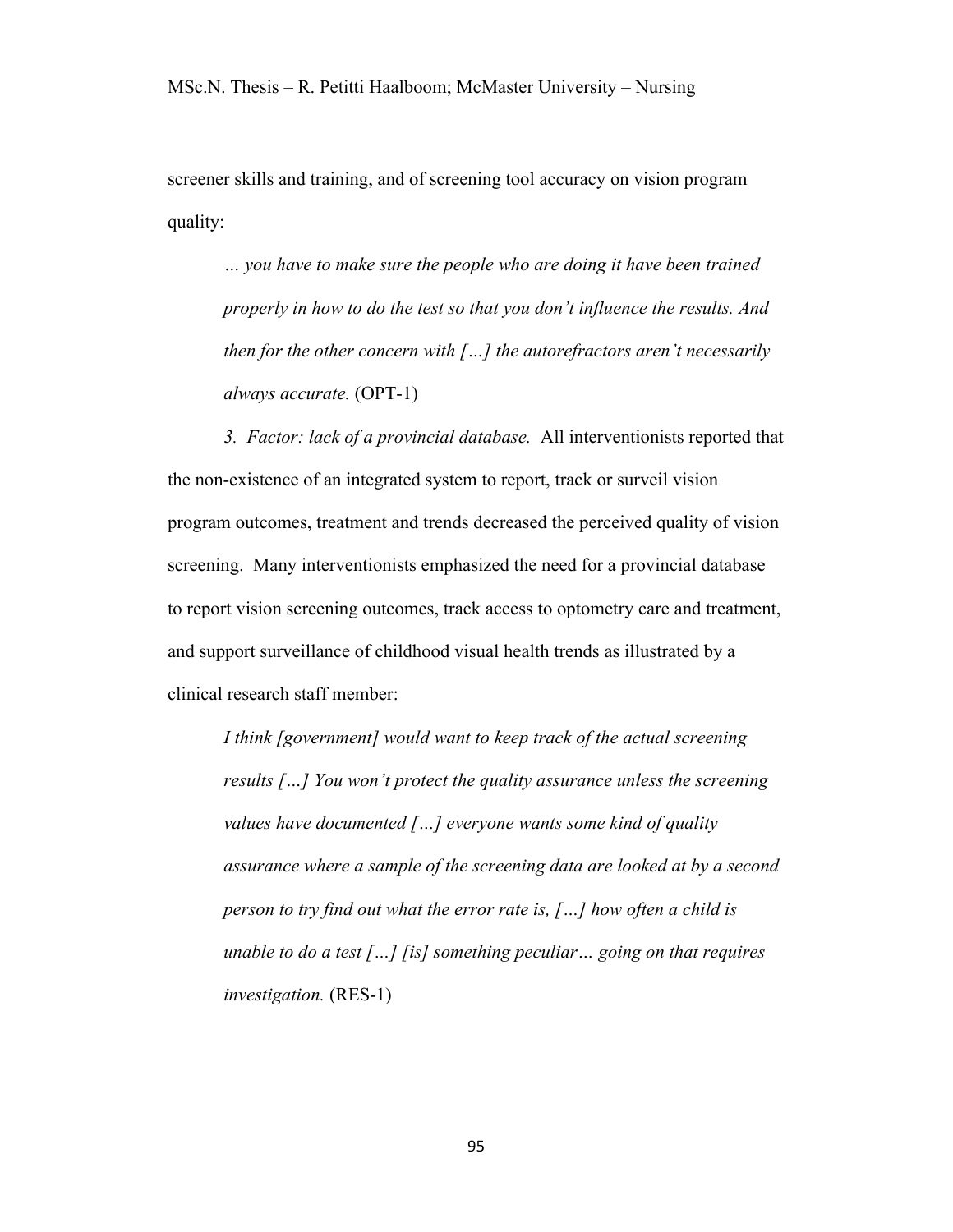Several interventionists noted that existing databases used for dental and immunization programs could be integrated with vision screening programs. A public health staff member described how this integration of tracking and reporting systems could be used to support referral rates, supply and demand of eyeglasses, program evaluation and continuous quality assurance:

*I think they need a standardized system for all health units in Ontario. We have one for dental that worked very well […] We get the school board class list, it goes into a Panorama Ministry database, and then all the dental stuff is there, all the immunization stuff is there. It would be nice if all the vision was in there as well.* (PHU-2)

**3.4. Domain: characteristics of individuals.** Damschroder et al. (2009)

observe that the success of intervention implementation is rooted in the characteristics of the individuals implementing the intervention. As illustrated in Table 5 interventionists' knowledge and beliefs toward school-based vision programs, and their high self-efficacy of vision program implementation were the most frequently described constructs within this domain.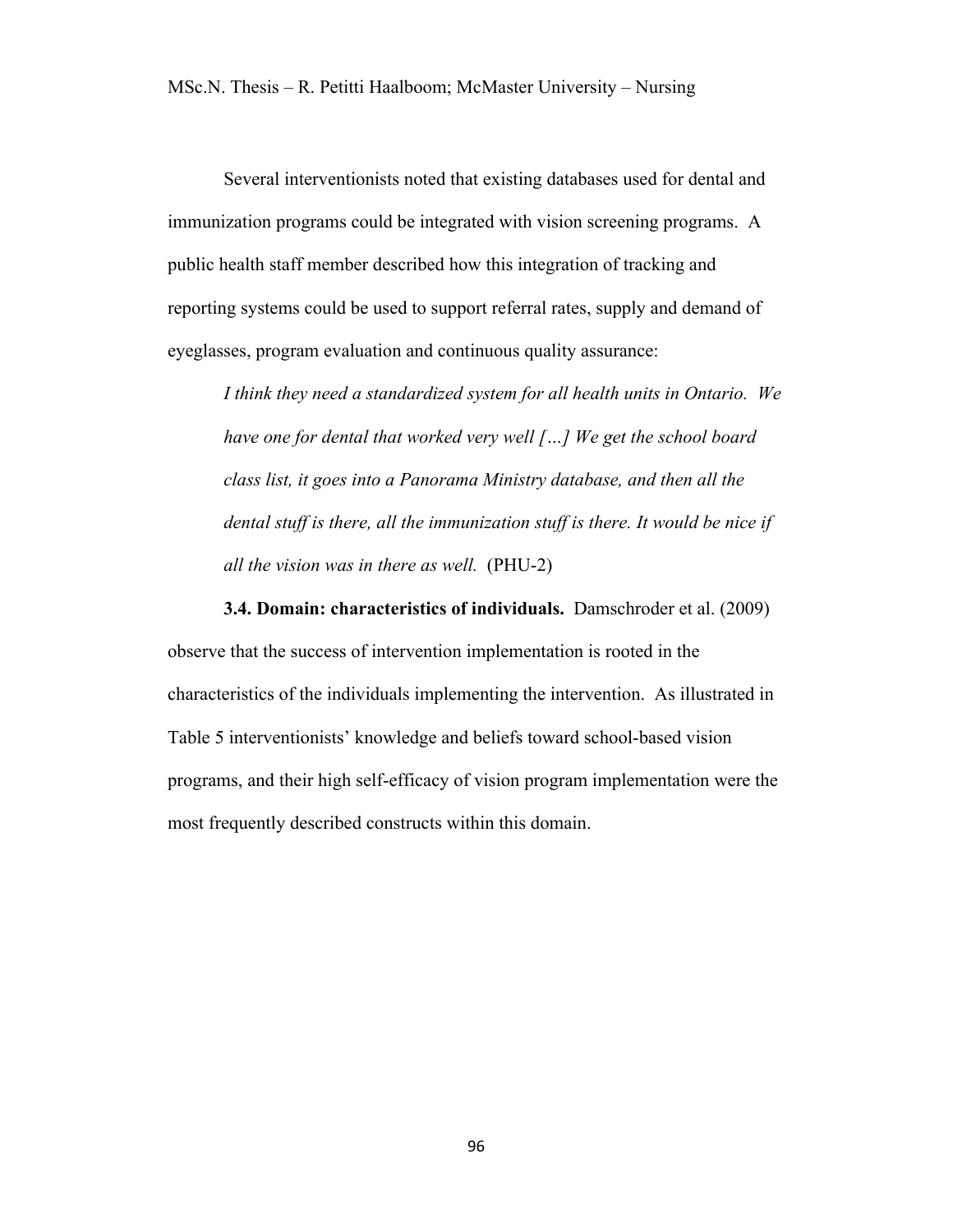| Table 5                                                                                                                                                                           |                                                               |  |  |
|-----------------------------------------------------------------------------------------------------------------------------------------------------------------------------------|---------------------------------------------------------------|--|--|
| Characteristics of individuals Domain Factors That Influence Vision Screening<br>Implementation                                                                                   |                                                               |  |  |
| Construct                                                                                                                                                                         | Factor                                                        |  |  |
| Knowledge and beliefs                                                                                                                                                             | 1. Interventionists' knowledge, beliefs and affect<br>$(+/-)$ |  |  |
| Self-efficacy                                                                                                                                                                     | 1. Interventionists' high self-efficacy $(+)$                 |  |  |
| Note. $+$ and $-signs$ at the end of each factor indicate whether the construct<br>exerted a positive (e.g., presence) or negative (e.g., lack of) influence on<br>implementation |                                                               |  |  |

*3.4.1 Construct: Knowledge and beliefs.* According to Damschroder et al. (2009), individuals' knowledge and beliefs toward an intervention, including the facts, truths and principles related to the intervention, influence those individuals' affective response to the intervention, their willingness to implement the intervention, and the overall success of intervention implementation. Elements of this construct were closely linked to the *tension for change* sub-construct under the *implementation construct* and the *access to information and knowledge* subconstruct under the *readiness for implementation* construct, both within the *inner setting* domain.

*1. Factor: interventionists' knowledge, beliefs and affect.* Interventionists noted that knowledge of the link between childhood visual health and disorders, and improved student outcomes increased their willingness to support the implementation of school-based vision screening because they believed in the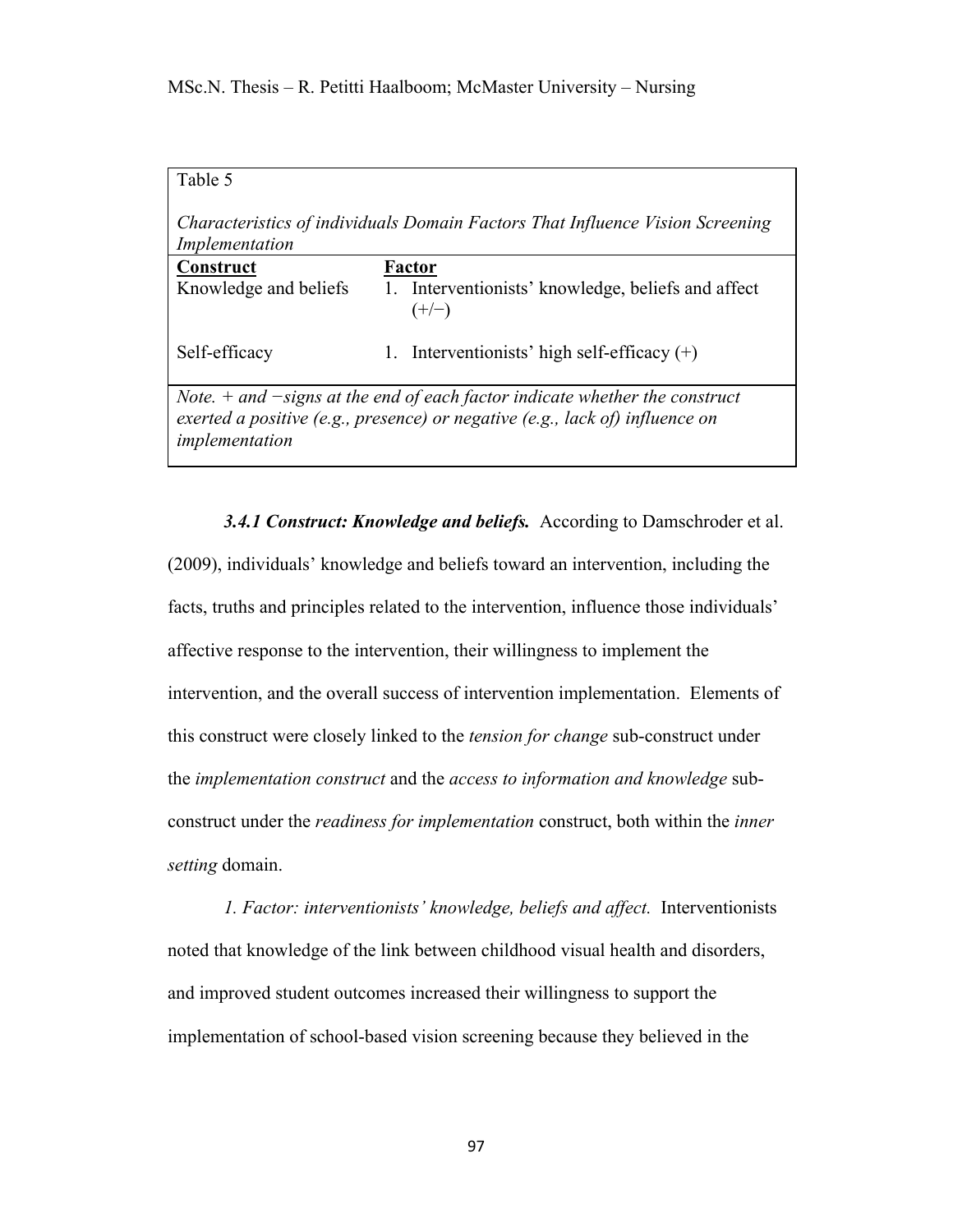value of these programs. Several interventionists described that vision programs were valuable because of the impact they made on the trajectory of students' lives. A community vision program staff member explained the experiences that fostered positive beliefs in vision screening:

*There was a child who was shy […] the child need[ed] glasses… when the optometrist put in the [eye glass] lenses… and he could see, that child was so outgoing […] Another [student] who was treated because they thought he had [ADHD] because he couldn't concentrate at school…in the end it was his vision; he couldn't see well […] We found a girl in Grade 6 […] Without glasses, she was legally blind…and so screens… are very important.* (CVP-1)

Interventionists' positive affective responses related to their knowledge and beliefs about school-based vision programs facilitated enthusiastic implementation of the vision programs. Conversely, negative beliefs toward the screening programs resulted in active or passive resistance to program implementation. Participants explained how principals' response to vision programs ranged from "excited" to "crazy" and these responses influenced whether the vision program was welcomed or rebuffed in the school.

*3.4.2. Construct: self-efficacy.* Individuals' belief in their own ability to execute components of implementation can influence the success of implementation (Damschroder et al., 2009).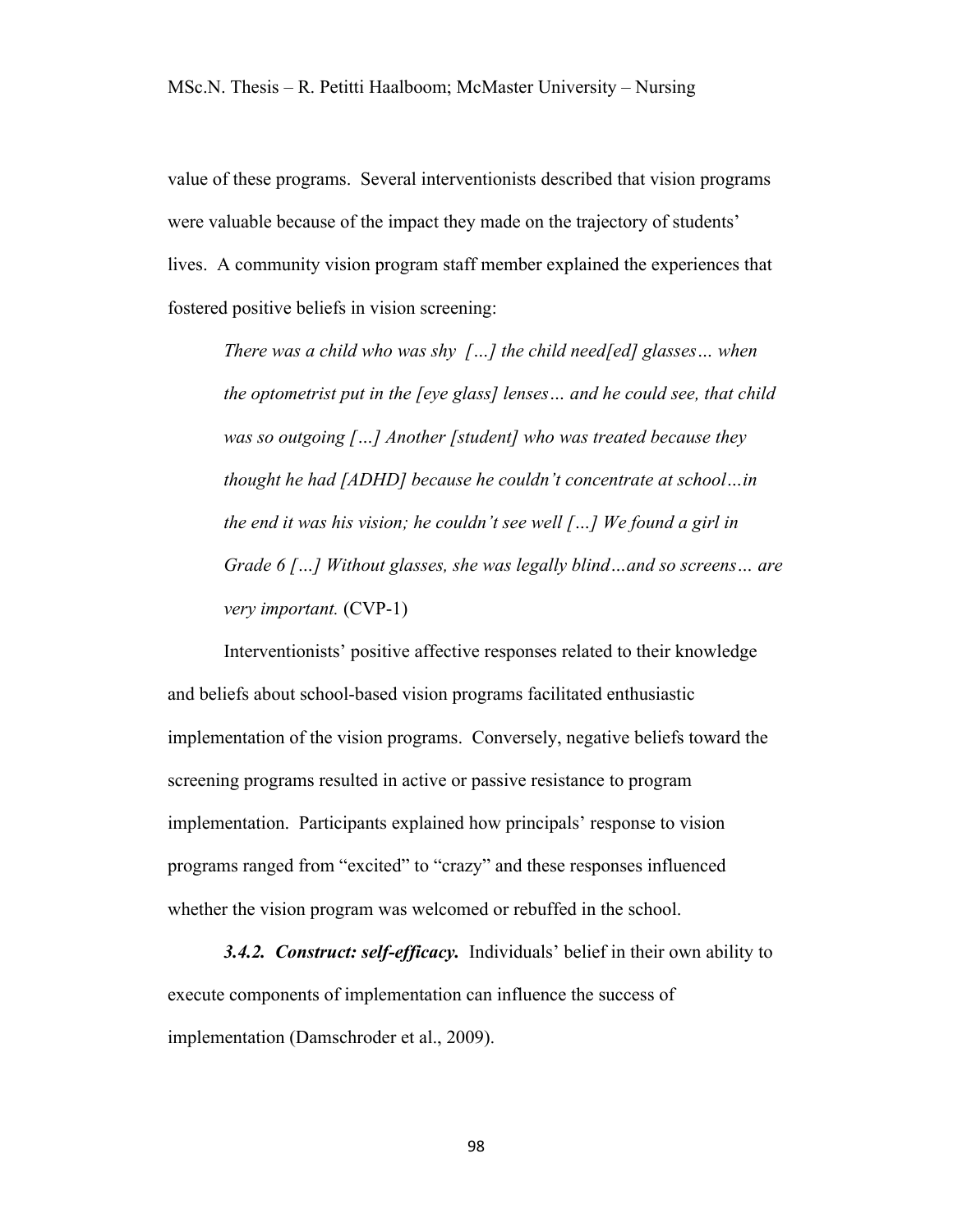*1. Factor: interventionists' high self-efficacy.* A few interventionists perceived that having confidence in their ability to implement the intervention facilitated their motivation to implement vision programs. Both screener training and knowledge facilitated participants' self-efficacy levels. The following quote described how beliefs in personal abilities facilitated a public health unit staff member's confidence to implement components of the vision screening program:

*I* will be doing all the follow-up and *I* feel very confident that *I* have the *background to do it because of my [professional] background.* (PHU-5)

**3.5. Domain: process.** The aim of the *process* domain is to support organizations in understanding how implementation should be enacted and understanding why implementations fail (Damschroder et al., 2009). The CFIR includes four constructs of the implementation process: *planning*, *engaging*, *executing*, and *reflecting and evaluating*, which is rooted in a model of quality improvement (Damschroder et al., 2009). These four process constructs are transitory and process activities are conducted incrementally in a cyclical approach, and require many iterations of complete and incomplete cycles to accomplish implementation (Damschroder et al., 2009). Table 6 provides a summary of the process constructs and the factors that facilitated vision screening implementation. All participants from the inner setting described some degree of involvement in activities related to all four constructs. All interventionists, at all organizational levels, described how factors related to *engaging*, *planning* and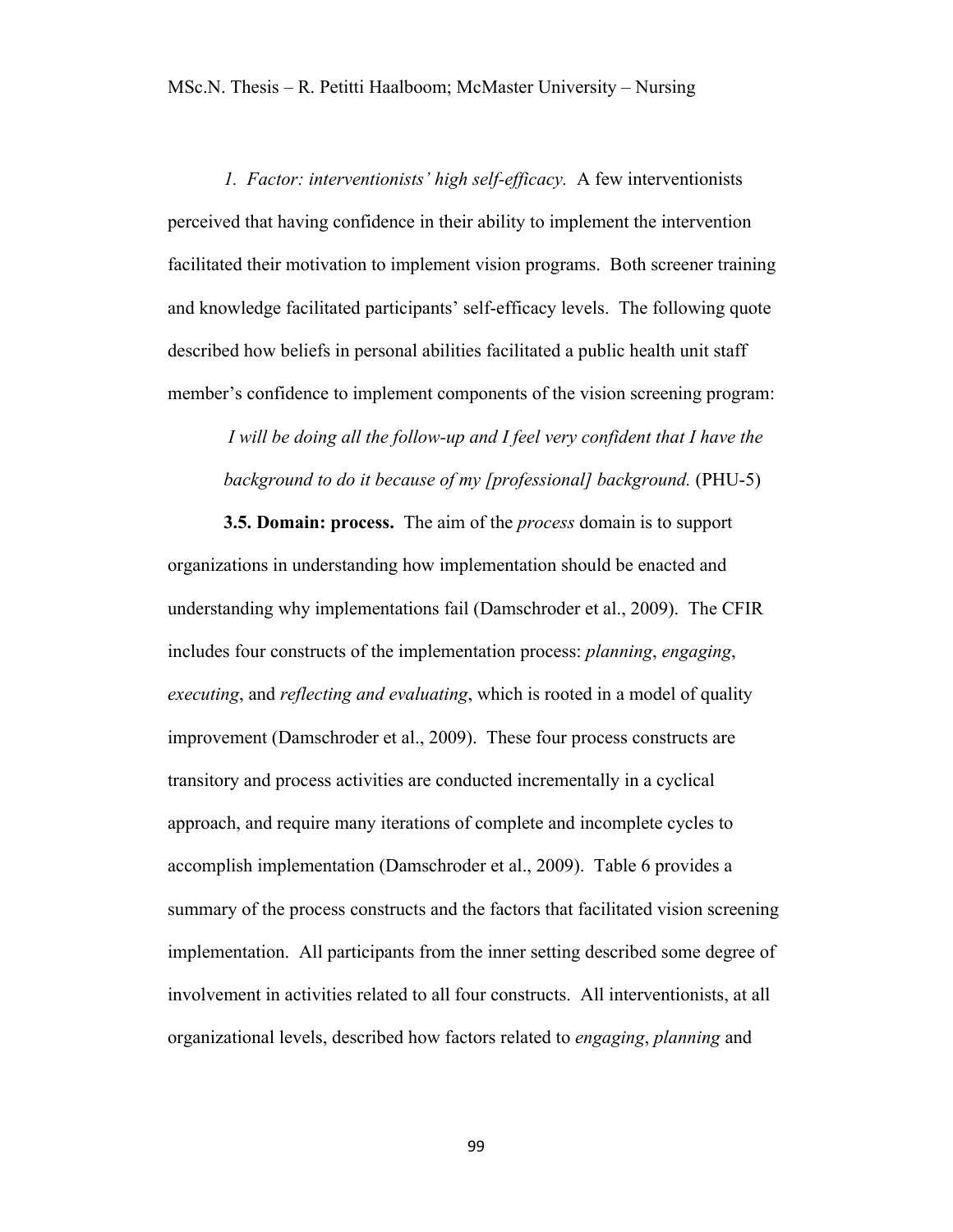*executing* facilitated vision program implementation. A few participants briefly mentioned processes related to the *reflecting and evaluating* construct.

| Table 6                                                                                                                                                                           |  |                                                                      |  |
|-----------------------------------------------------------------------------------------------------------------------------------------------------------------------------------|--|----------------------------------------------------------------------|--|
| Process Domain Factors That Influence Vision Screening Implementation                                                                                                             |  |                                                                      |  |
| <u>Construct</u>                                                                                                                                                                  |  | Factor                                                               |  |
| Engaging                                                                                                                                                                          |  | Engage school boards and principals $(+)$<br>2. Engage the OAO $(+)$ |  |
| Planning                                                                                                                                                                          |  | 1. Comprehensive, multi-sector implementation<br>plan $(+)$          |  |
| Executing                                                                                                                                                                         |  | 1. Pilot tests of school-based vision screening $(+)$                |  |
| Reflecting and<br>evaluating                                                                                                                                                      |  | 1. Feedback opportunities $(+)$                                      |  |
| Note. $+$ and $-signs$ at the end of each factor indicate whether the construct<br>exerted a positive (e.g., presence) or negative (e.g., lack of) influence on<br>implementation |  |                                                                      |  |

*3.5.1. Construct: engaging.* Damschroder et al. (2009) indicate the importance of early engagement of key individuals who will positively influence the implementation of an intervention. The authors also note that missing opportunities to engage key individuals can have a negative influence on implementation success (Damschroder et al., 2009). The process of engaging related to vision program implementation involved attracting and engaging key stakeholders who were perceived to be influential to the implementation of vision screening. These included individuals who were internal and external to the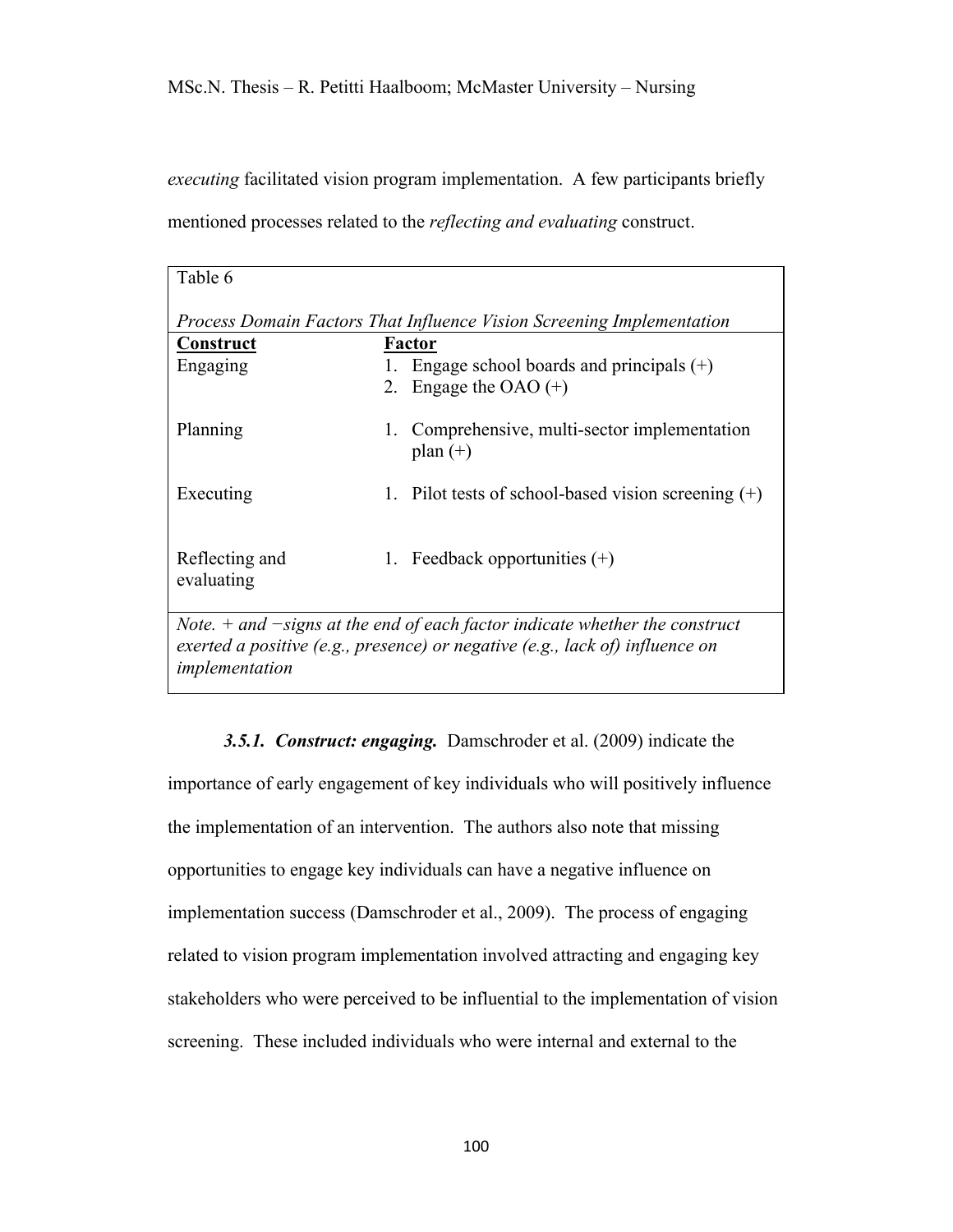implementing organizations. According to Damschroder et al. (2009), opinion leaders are those individuals within an implementing organization who formally, or informally, influence their colleagues' beliefs and attitudes related to the implementation of an intervention. Data coded within this construct was also coded in the *leadership engagement* sub-construct of the *readiness for implementation* construct in the *inner setting* domain.

*1. Factor: engage school boards and principals.* School boards were viewed as having a positive influence on school principals while principals were perceived as having strong influence on their staff, and both acted as facilitators and barriers to vision screening implementation, depending on whether the influence was in a positive or negative direction. The following quote from a clinical research staff member described the influence of these opinion leaders:

*I feel like if the principal really believes in the system and that kind of attitude filters down and everybody's on board. And if the principal thinks this is ridiculous then the teachers are also not cooperative and the office staff are not cooperative.* (RES-2)

*2. Factor: engage the OAO.* Some interventionists also mentioned the importance of engaging external change agents, or those individuals affiliated with an outside organization who are trained and knowledgeable about the intervention, and who formally facilitate intervention decisions in a desirable direction. Damschroder et al. (2009) note that implementation is more successful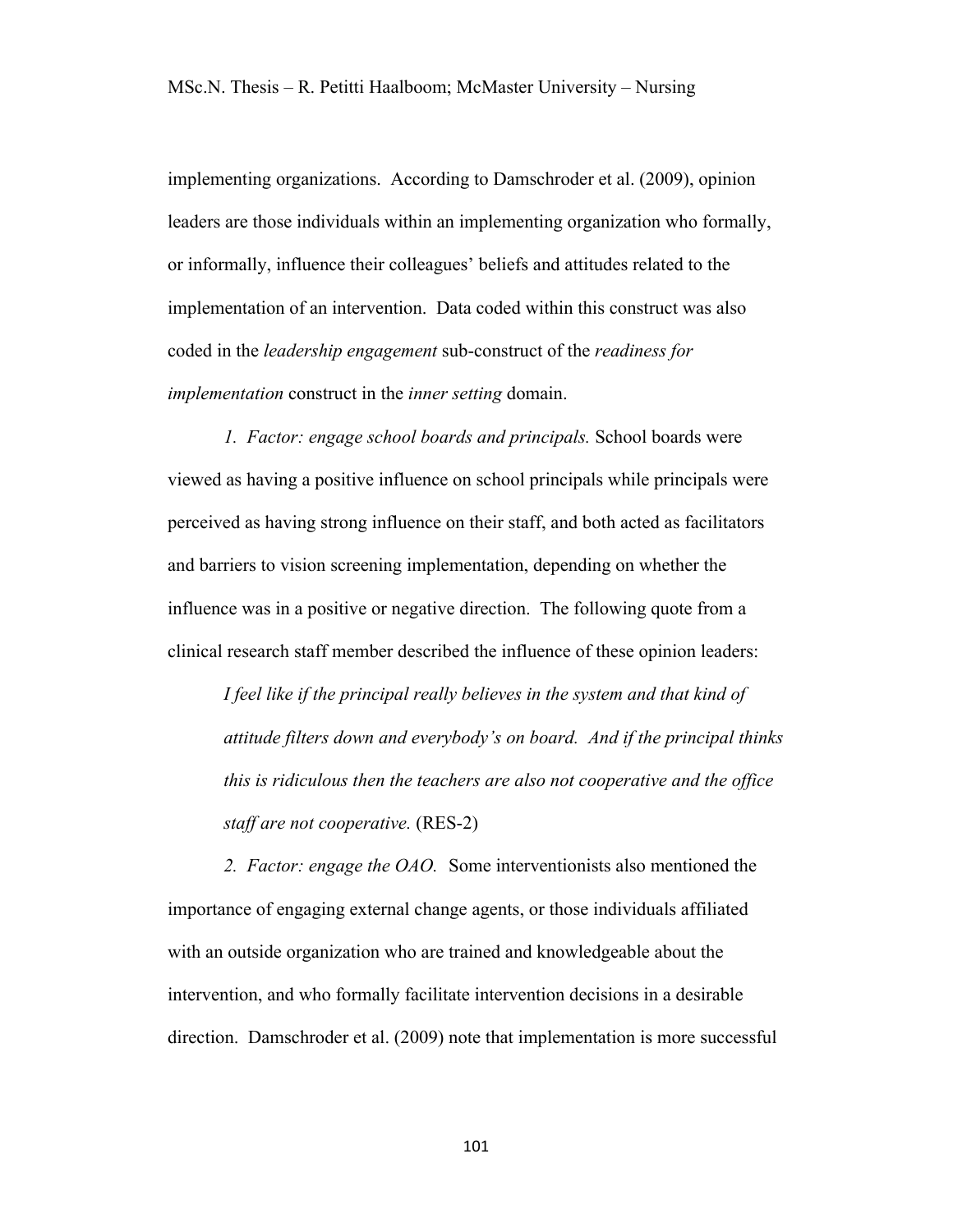when key individuals have similar backgrounds to those implementing the intervention. The following quote described how clinical researchers engaged the OAO, knowing that the organization would have a positive influence on their membership and would facilitate implementation of the school-based vision screening program:

*…the principal investigators made sure they first talked to the Ontario Association of Optometrists: this was our plan, this was our screening strategy and that they vetted the science behind it […] a community optometrist…could contact the Association and say '…is this research actually verified? ... and [the OAO] would say 'yes, we are collaborating'. I think that helped. (*RES-2)

*3.5.2. Construct: Planning.* Planning refers to the quality and degree to which the structures and processes for implementing an intervention are developed in advance (Damschroder et al., 2009). Even when participants had not participated in the planning process of vision program implementation, these interventionists noted that well-developed plans facilitated vision program implementation.

*1. Factor: comprehensive, multi-sector implementation plan.* Several interventionists described the planning stage as a key phase during which implementing organizations began to address one or more of the following issues: development of internal networks and external partnerships, identification of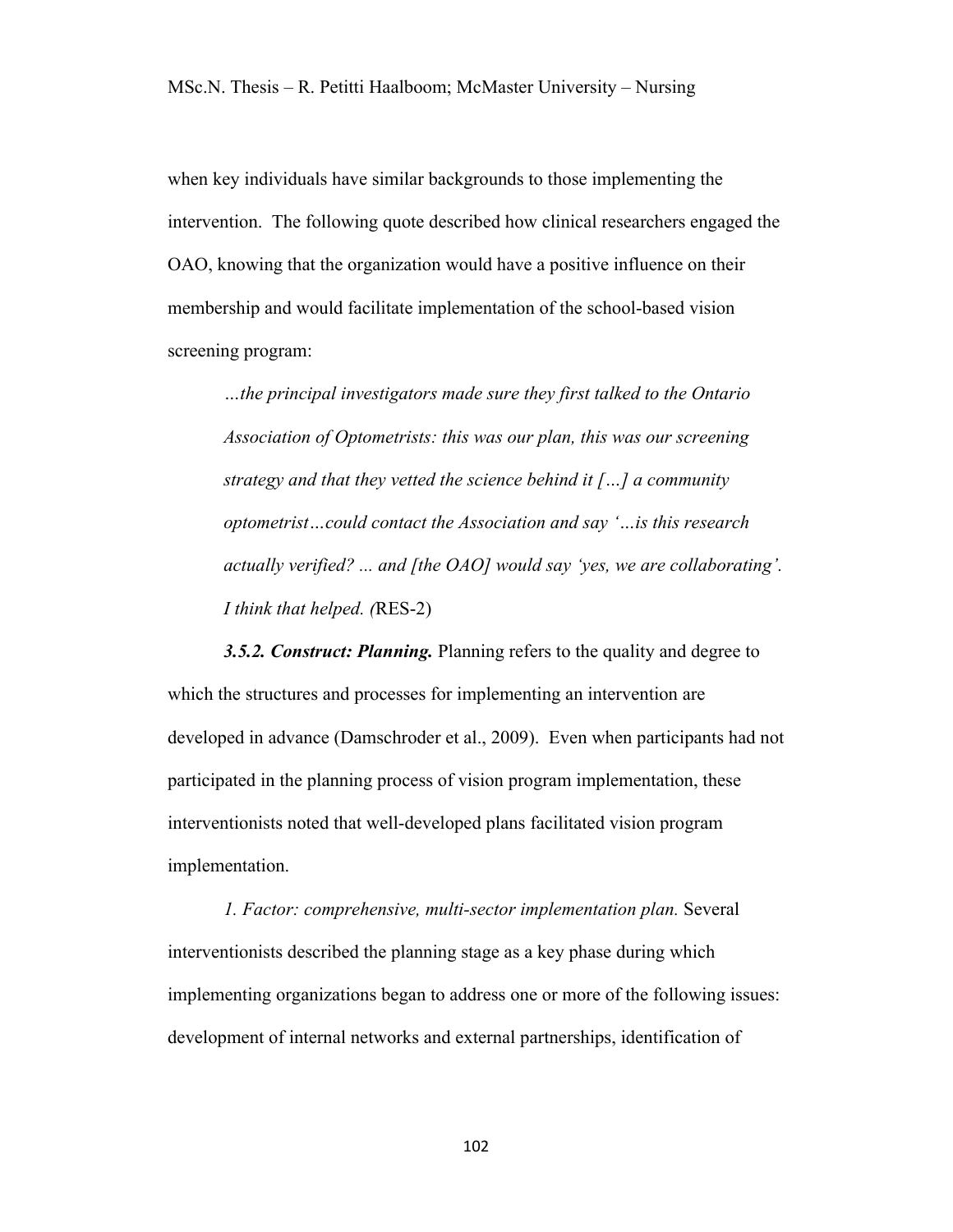funding sources for free eyeglasses, and elaboration of operational structures and processes required for screening program implementation. A public health staff member explained various processes that required planning, and how the absence of well-defined direction and available resources required for implementation impacted the planning process and created ambiguity:

*We've already started developing a process… the school board is aware; the parents are aware…that Public Health is back to doing vision screening and this is the importance of it […] Our plan is to say everyone should have a comprehensive eye exam by an optometrist every year […] We did submit for some extra funds […] We have asked for some human resource support. We have no idea how much extra staff [is needed] for this whole thing.* (PHU-2)

*3.5.3. Construct: executing.* Although Damschroder et al. (2009) state that intervention implementation must follow the implementation plan to be successful, the authors note that the literature does not indicate how to evaluate an organization's fidelity to their plan. The authors do note that dry runs and pilots allow individuals and teams within the implementing organization to train and prepare themselves, test procedures and make adjustments and gain confidence in their skills and abilities to implement the intervention (Damschroder et al., 2009).

*1. Factor: pilot tests of school-based vision screening.* Optometrists, school staff, and several PHU staff noted that participating in pilot tests enabled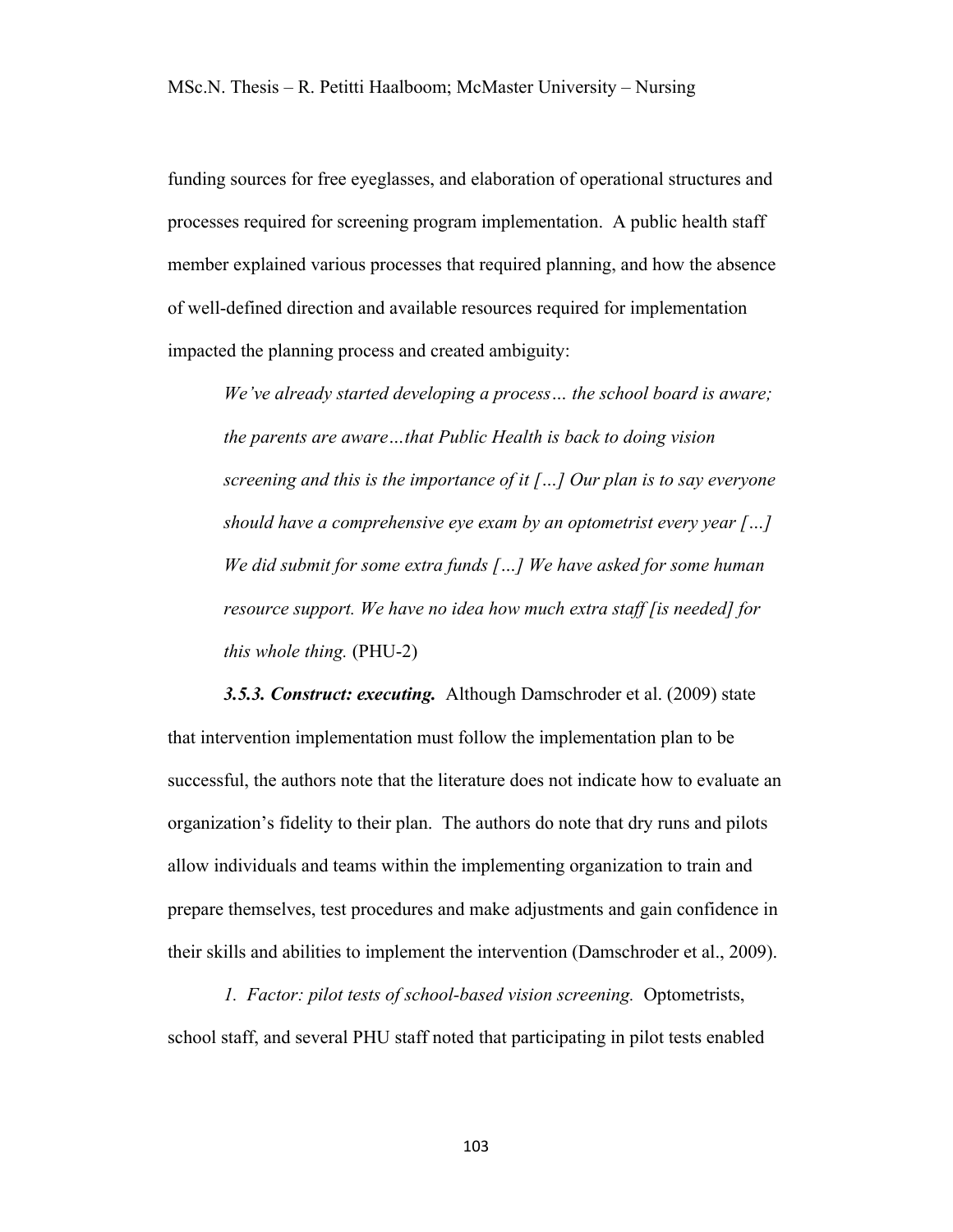them to test procedures and problem-solve issues. As previously reported in the *self-efficacy* construct of the *characteristics of individuals* domain, PHU staff also described that these pilots helped them to gain confidence in their abilities to implement the program as described in the following quote:

*Through the pilot project we're thinking 'OK that didn't work so well we're going to try this.' I think every organization is going to run into hiccups or roadblocks, but really keeping that open mind.* (PHU-1)

*3.5.4. Construct: reflecting and evaluating.* Damschroder et al.'s (2009) CFIR acknowledges the need for individuals to reflect upon and debrief regarding the progress of, and experience with, implementation of an intervention. The authors note that these informal and formal feedback opportunities offered throughout the process of implementation facilitate the creation of an institutional climate of learning where both successes and failures lead to successful intervention implementation (Damschroder et al., 2009).

*1. Factor: feedback opportunities.* Some optometrists and PHU staff who had participated in pilot testing of vision screening programs discussed having participated in formal feedback of screening programs. Clinical research personnel reported having integrated formal debriefing sessions of the program into the program evaluation. Participants saw value in providing feedback as they felt their comments would improve the quality of vision screening programs in schools.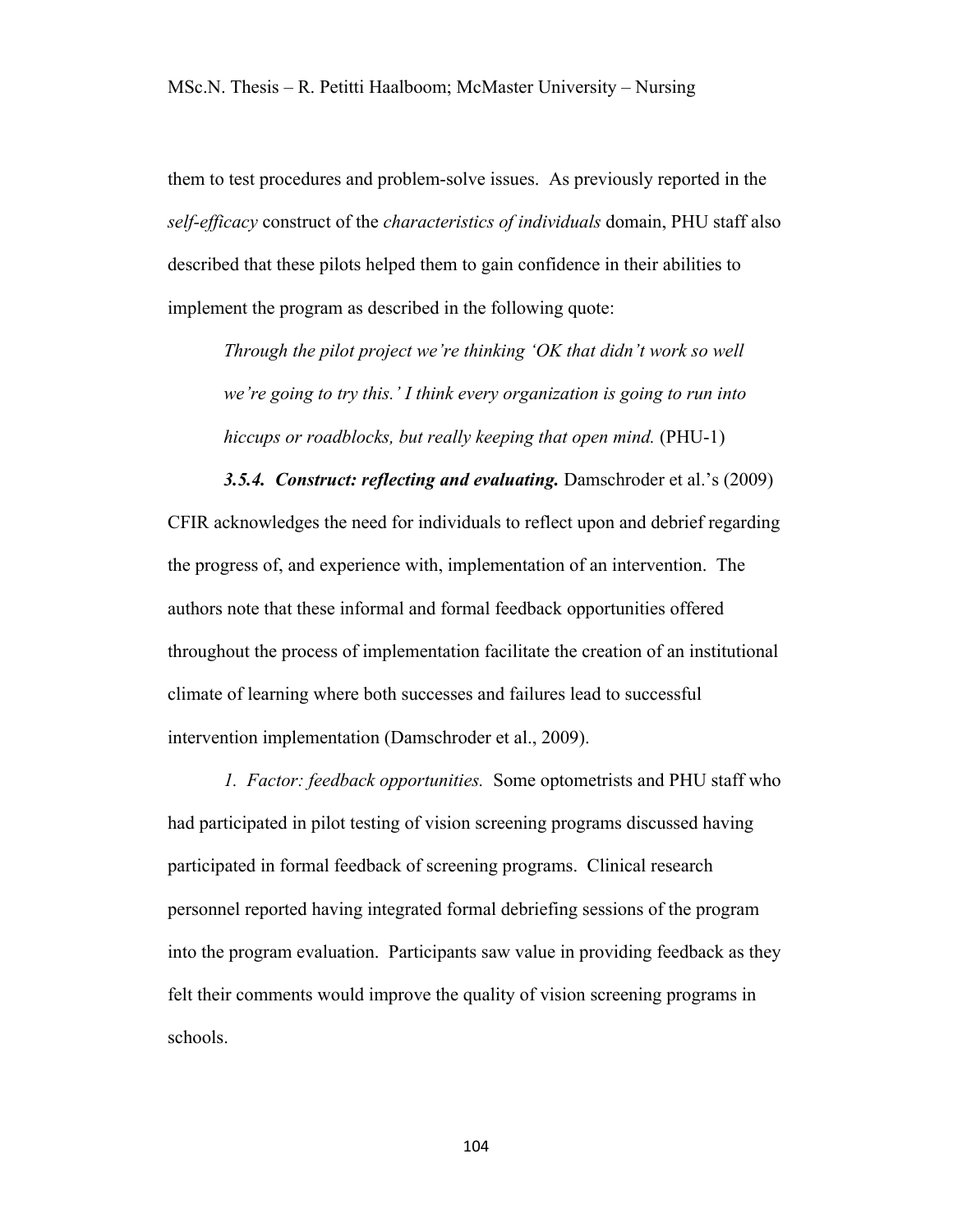## **4. Role of the Nurse**

Participants used the terms *nurse*, *public health nurse*, and *PHN(s)* interchangeably when sharing their knowledge of, and experience with, nurses in relation to vision screening. To represent participants' meaning accurately, the professional designation of the nurses to whom participants were referring is *PHN*; therefore, the term *PHN* has been used in the following sections when referring to nurses described by participants, with the exception of direct quotes from participants. Of note, two optometrists reported never having worked with public health, were unfamiliar with the role of a PHN, and were unable to describe the role of nursing in vision screening.

The perceived role of the nurse in supporting implementation of vision programs in schools varied amongst participants and was influenced by participants' understanding of nurses' knowledge and skills. All five public health staff, two of the parents and a few interventionists including a school staff member, an optometrist, and clinical research personnel, explained how nursing knowledge and skills facilitated implementation of school-based vision programs. These participants described PHNs' nursing education, training and experience as contributing to their knowledge of the social determinants of health, population health, health promotion strategies, health sciences, visual health, child growth and development, and of the contextual needs of parents, schools and communities.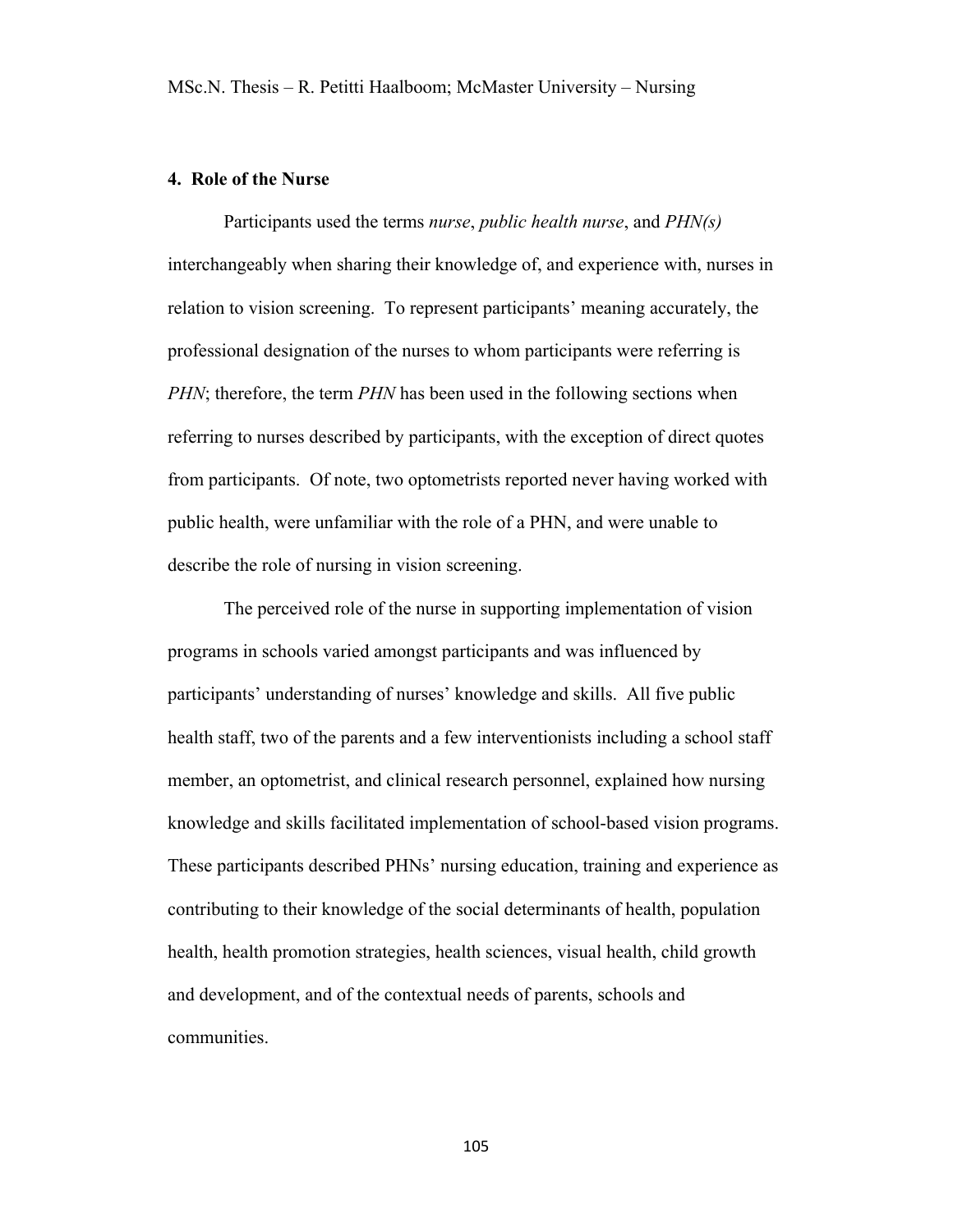*…[PHNs] have the background to understand about vision and all the social impacts and all the barriers that parents will face … You have to understand it before you can help them with that because otherwise it could be a bit frustrating and that's not going to help anyone.* (PHU-5)

Participants also highlighted PHN skills including: individual, community and population assessments, communication, problem-solving, relationshipbuilding with optometrists, schools, and families, service coordination, collaboration, and parent and stakeholder engagement as assets they could bring to the program implementation. An optometrist shared how PHNs' education and skills would facilitate this implementation:

*… ideally, you would have the Public Health Nurses doing the screenings themselves because then you have a health care professional who understands eyes enough and certainly is educated enough to be trained rather easily and do an adequate screening.* (OPT-3)

Finally, participants listed the actual and potential roles played by PHNs in implementation of school-based vision screening. Actual roles included conducting vision screening tests, delivering visual health promotion and education to parents and school staff, communicating and service coordinating between public health and schools, making recommendations for next steps following failed vision screening, advocating and breaking down barriers to follow-up care and treatment, supporting families in visual health system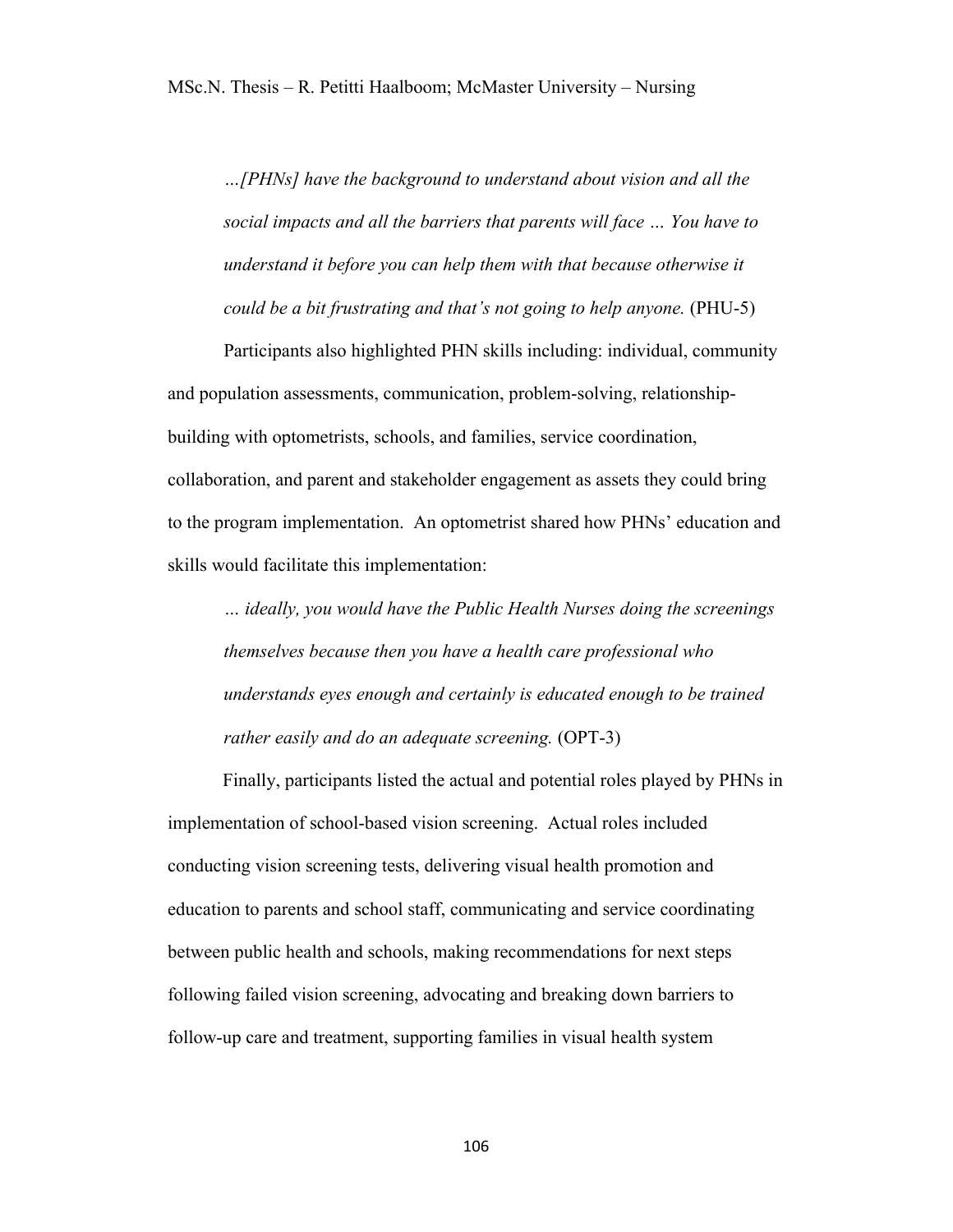navigation. Participants also described potential roles that PHNs could play to facilitate vision screening implementation including: communicating screening results with other providers including optometrists, teachers and other PHU staff, "bridging" between parents, schools, optometrists, and the MOHLTC, providing support in the surveillance of childhood visual health trends, and monitoring quality of local vision programs in schools. A school staff member described the various roles of the PHN in vision program implementation and the value-added of the role:

*We had more students participate when the Public Health Nurse was involved and supporting the program than when she was not […] She had the expertise…she problem-solved and streamlined the process, she communicated with the school and the [providers], she organized…She knew the community or clients' needs as well as the staff's needs. There was more engagement when she was involved.* (SCH-2)

Public health staff from the dental program were also identified as supporting school-based vision screening implementation. Vision screening was seen as a natural fit with existing dental screening activities in schools. Dental staff's ability to work effectively with young children, and their partnerships with principals, secretaries and teachers were also recognized as supportive to vision screening program implementation. A manager/supervisor/coordinator described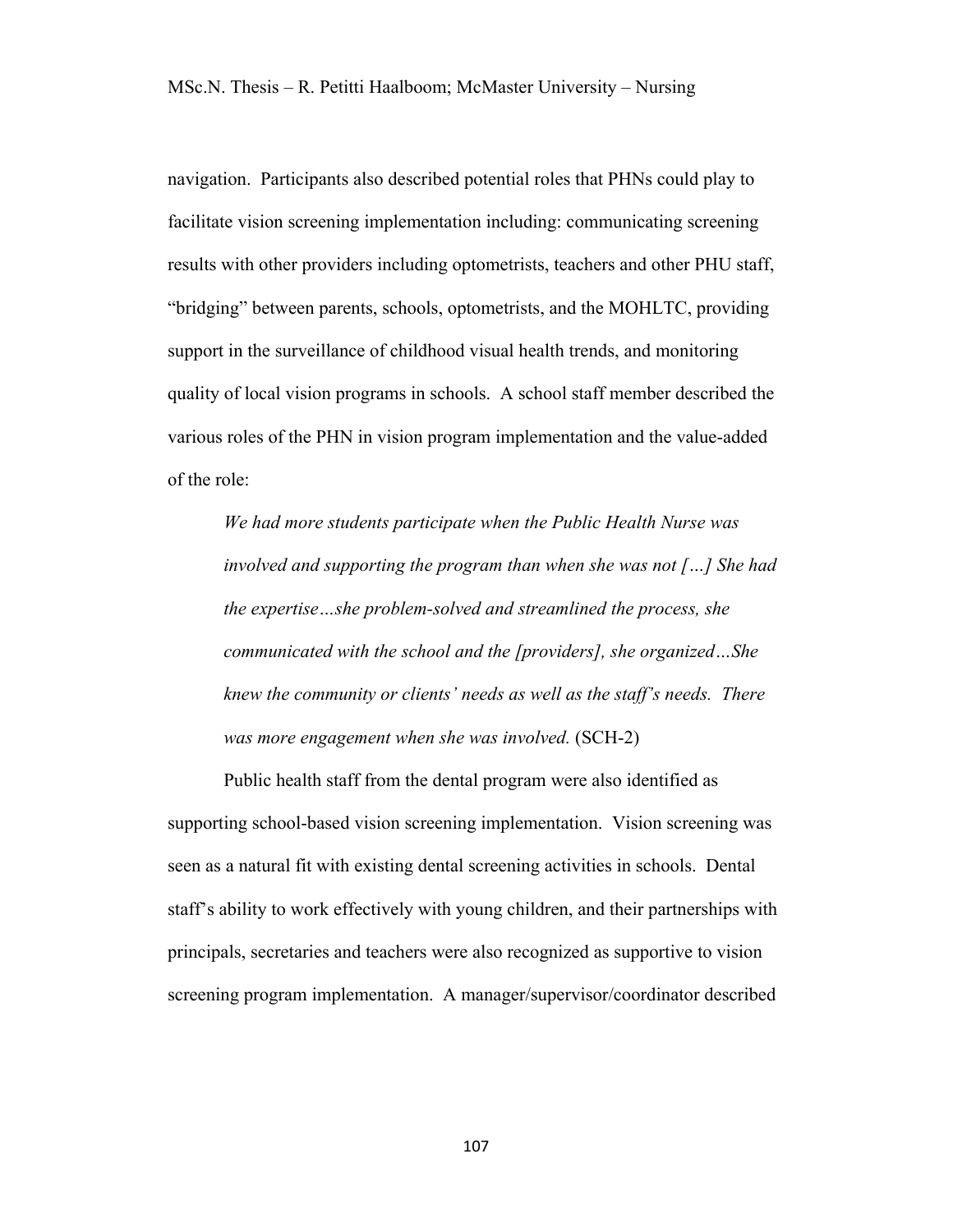that other public health staff were also able to support implementation providing that they had adequate training:

*… I have other groups of staff, so the oral health staff to work on this with [a PHN] we've trained, included, other health promotion staff and our students. I feel it doesn't have to be a Public Health Nurse. We've used many variet[ies] of staff and it's been successful… I've been using [the PHN] as a coordinator for her experience.* (PHU-2)

### **5. Summary of Results**

Many factors were described by participants as influencing the implementation of vision screening in schools. These factors were organized into thirteen constructs within the five domains of Damschroder et al.'s (2009) CFIR. Contextual factors that were external to the organization implementing the vision screening were described most often by participants as having the greatest influence on that organization's ability to implement vision screening. Contextual factors internal to the organization that influenced the organization's ability to implement vision screening included the tangible indicators that demonstrated the organization's dedication to implementation, and the strength of the internal networks and efficacy of communication among staff within the organization. Factors related to the intervention itself included the perceived complexity of the intervention, the cost of the intervention, and the evidence strength and quality of the intervention. The characteristics of the individuals implementing vision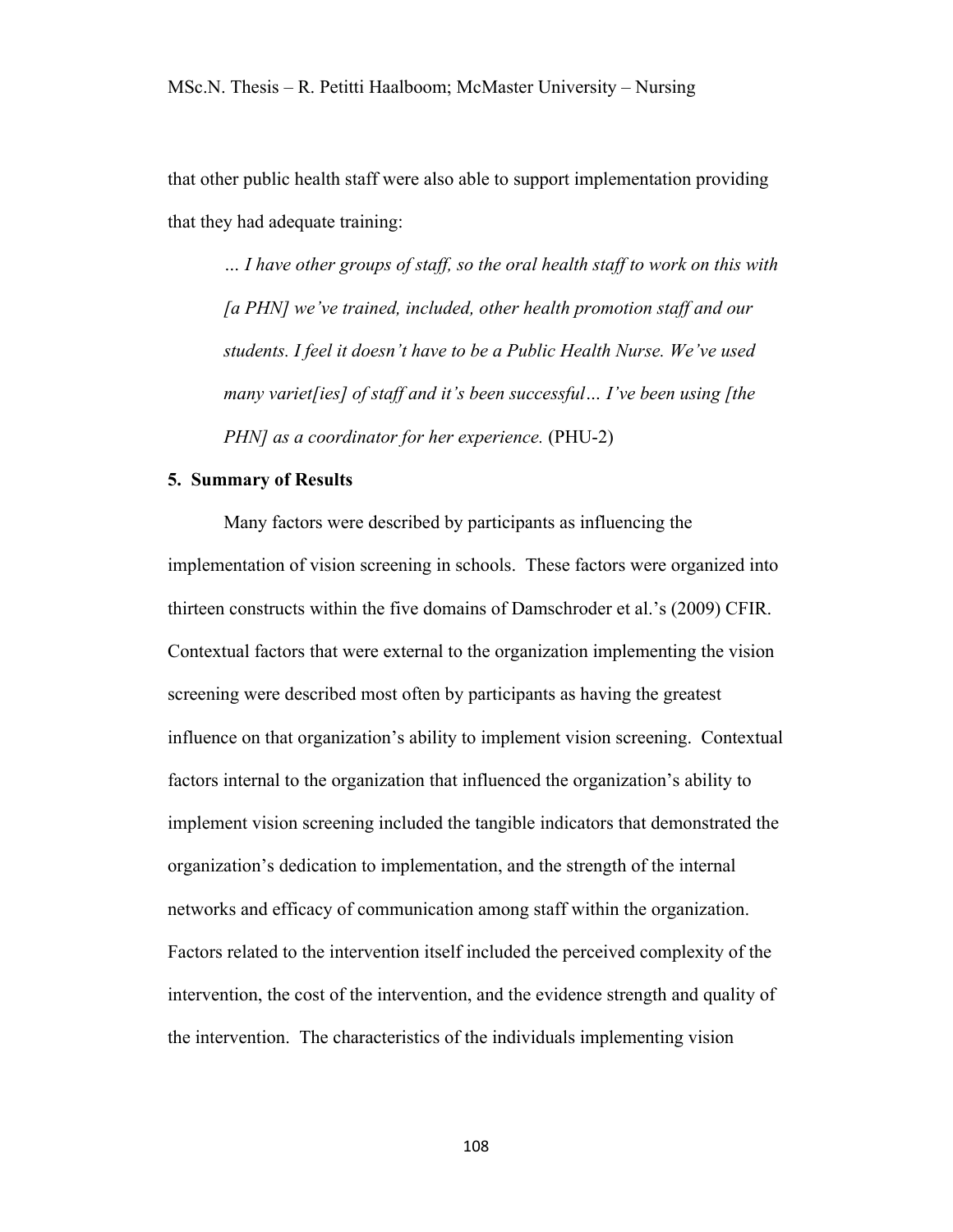screening described by participants as influencing program implementation included the implementing organizations' staff's knowledge and beliefs toward vision screening and their own self-efficacy level. Factors related to the each of the four processes of implementation were also described as influencing vision screening implementation. Participants described that PHNs' knowledge and skills facilitated vision screening implementation, and participants shared their perceptions of actual and potential roles of PHNs in supporting school-based vision screening.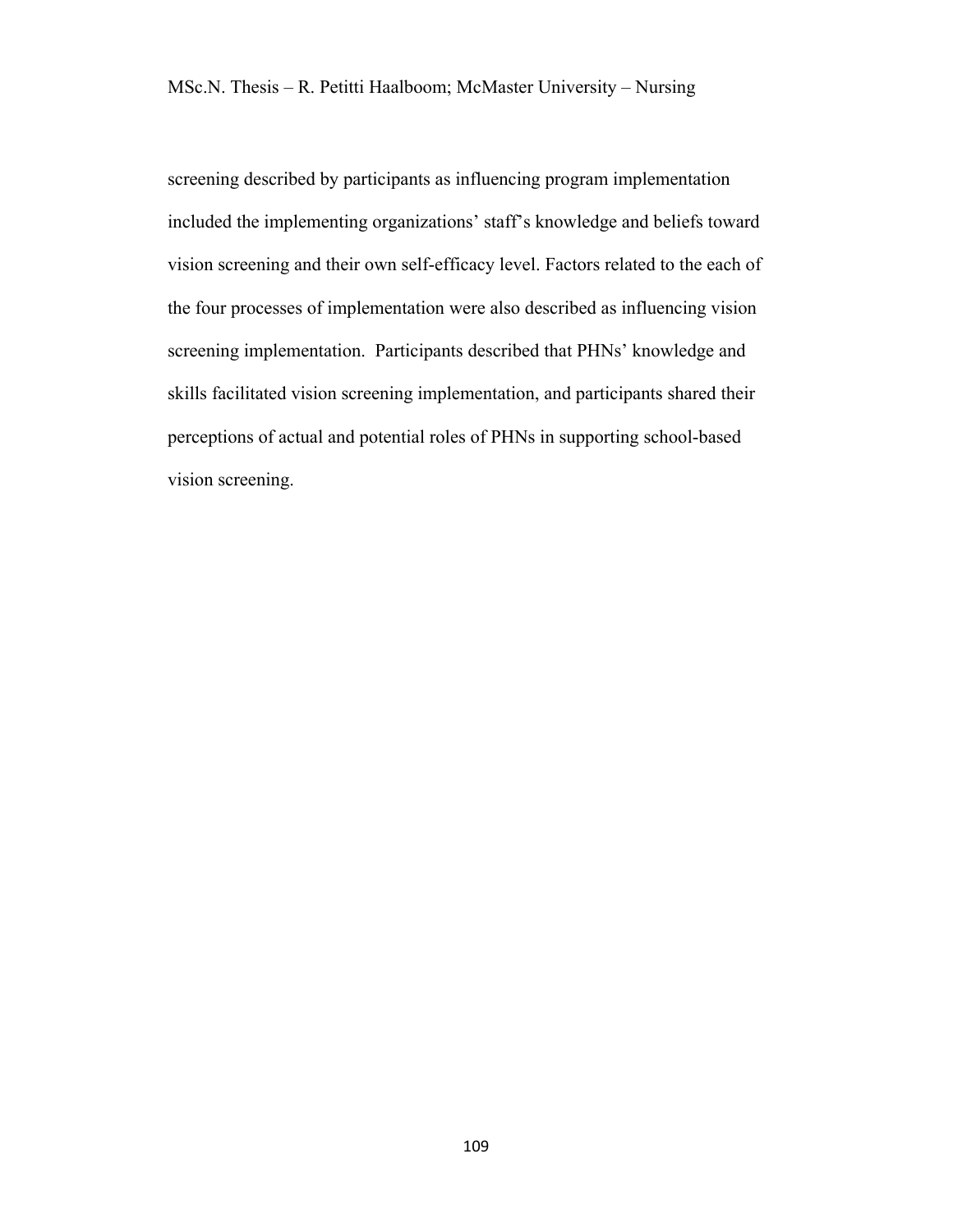### **CHAPTER FIVE: DISCUSSION**

#### **1. Chapter Overview**

Chapter Five includes seven main sections and a concluding statement. First, the chapter begins with a discussion of the main factors described by participants as influencing the implementation of school-based vision screening. The factors are presented organized by Damschroder et al.'s (2009) CFIR domains and constructs. Second, a discussion related to the role of PHNs in vision screening program implementation is presented. The third section is a discussion of the implications for practice, education, policy and research derived from the results of this study. The fourth section presents a discussion of the methodological strategies used in this thesis study to increase rigor and trustworthiness. The fifth section highlights the strengths and limitations of Damschroder's (2009) CFIR as an organizing framework to guide the analysis of this study. The sixth section examines the strengths and limitations of this thesis study, and the seventh final section provides a concluding statement.

### **2. Factors Influencing Implementation of Vision Programs**

The results of the content analysis indicate that participants most often described factors external to an organization implementing vision screening (i.e., the domain *- outer setting*), as influencing its ability to implement the vision screening program. These included factors associated with meeting the needs of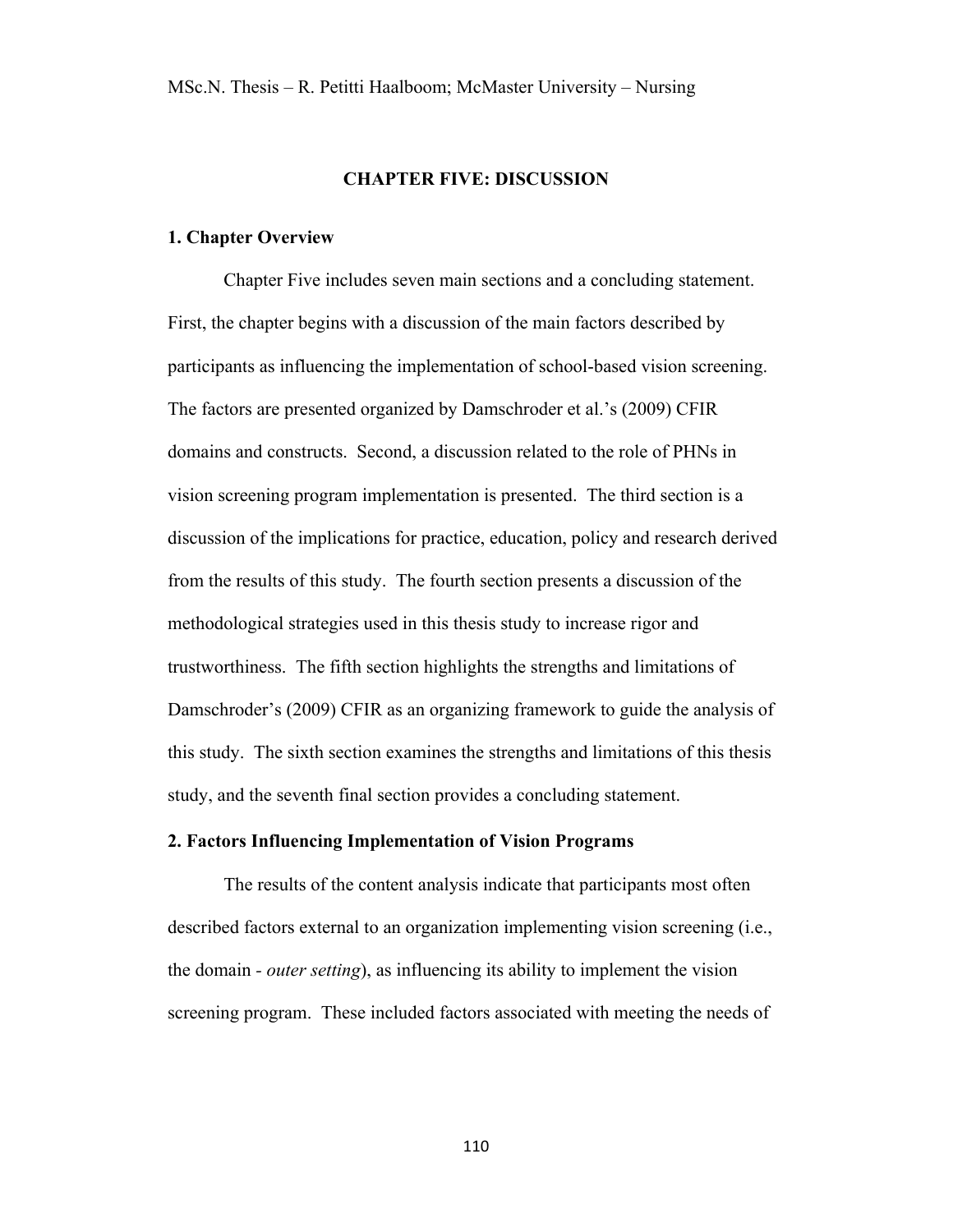students and parents (i.e., the construct - *patient needs and resources*), and those associated with an organization's degree of networking with external organizations (i.e., the construct - *cosmopolitism*). The second domain of factors most often described by participants were factors that were internal to the organization itself (i.e., the domain - *inner setting).* These factors included those that indicated a tangible commitment by the organization to implement vision screening (i.e., the construct - *readiness for implementation*), and those that facilitated internal networks and communications among the implementing organization's staff (i.e., the construct - *networks and communications*). The third domain of factors most often described by participants were related to the attributes of vision screening (i.e., the domain - *intervention characteristics*). These factors included the perceived difficulty of implementing vision screening in schools (i.e., the construct - *complexity*); the cost of vision screening (i.e., the construct - *cost*), and the perceived quality of the vision screening program (i.e., the construct - *evidence strength and quality*). Factors under each domain will be discussed in the next section.

### **2.1. Outer setting factors.**

# *2.1.1. Patient needs and resources.* In order for organizations implementing vision screening to achieve their mandate, students must be screened, and parents must access the recommended follow-up optometry care. Therefore, these organizations must prioritize and address factors that impede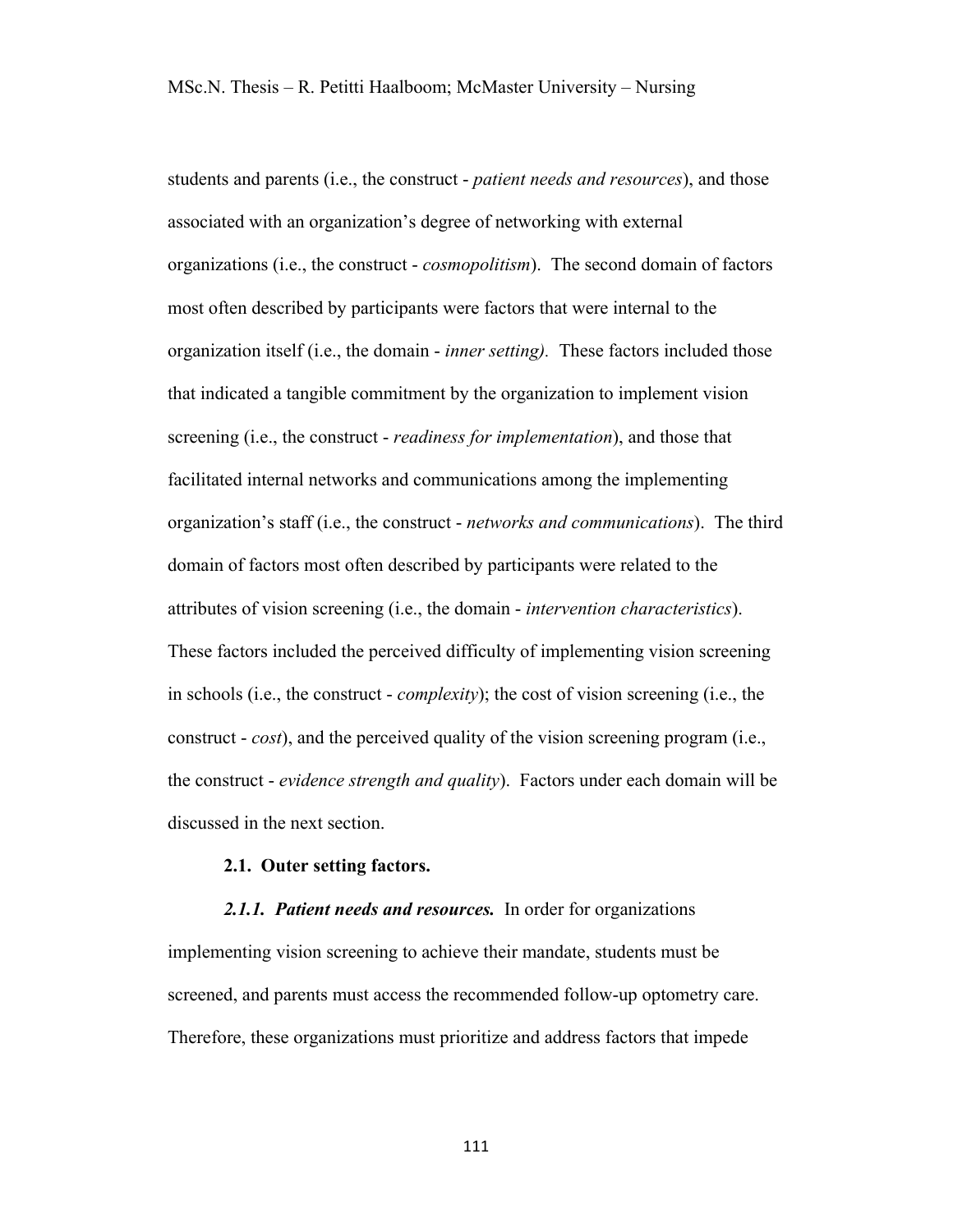students' participation in screening, and parents' adherence to follow-up. Participants reported that parents did not access follow-up optometry care because parents did not know how to choose an optometrist, where the closest optometrist office was located, what the contact information was for the optometry office, and how to get to the optometry office. Participants also reported that transportation to the optometry office was a barrier for parents. These findings are supported by Kimel's (2006) qualitative descriptive study examining low-income parents'  $(n =$ 55) perceptions of barriers to follow-up care after failed vision screening. The author reported that 58% of parents described experiencing logistical barriers including difficulty with planning and scheduling of optometry appointments, and lack of transportation to the appointment or a telephone to call to book the appointment (Kimel, 2006). Su et al.'s (2013) qualitative descriptive study of barriers to follow-up care after failed vision screening also reported logistic challenges related to scheduling appointments. The authors reported that, of the parents surveyed ( $n = 58$ ), 41% preferred to receive telephone and/or text message appointment reminders, 14% preferred email reminders, and 26% reported that support scheduling the follow-up appointment from screening staff immediately after a failed screening would be most helpful (Su et al., 2013).

Low parental visual literacy levels were also described as barriers to accessing optometry care in this thesis study. Participants reported many knowledge deficits related to childhood visual health. Parents lacked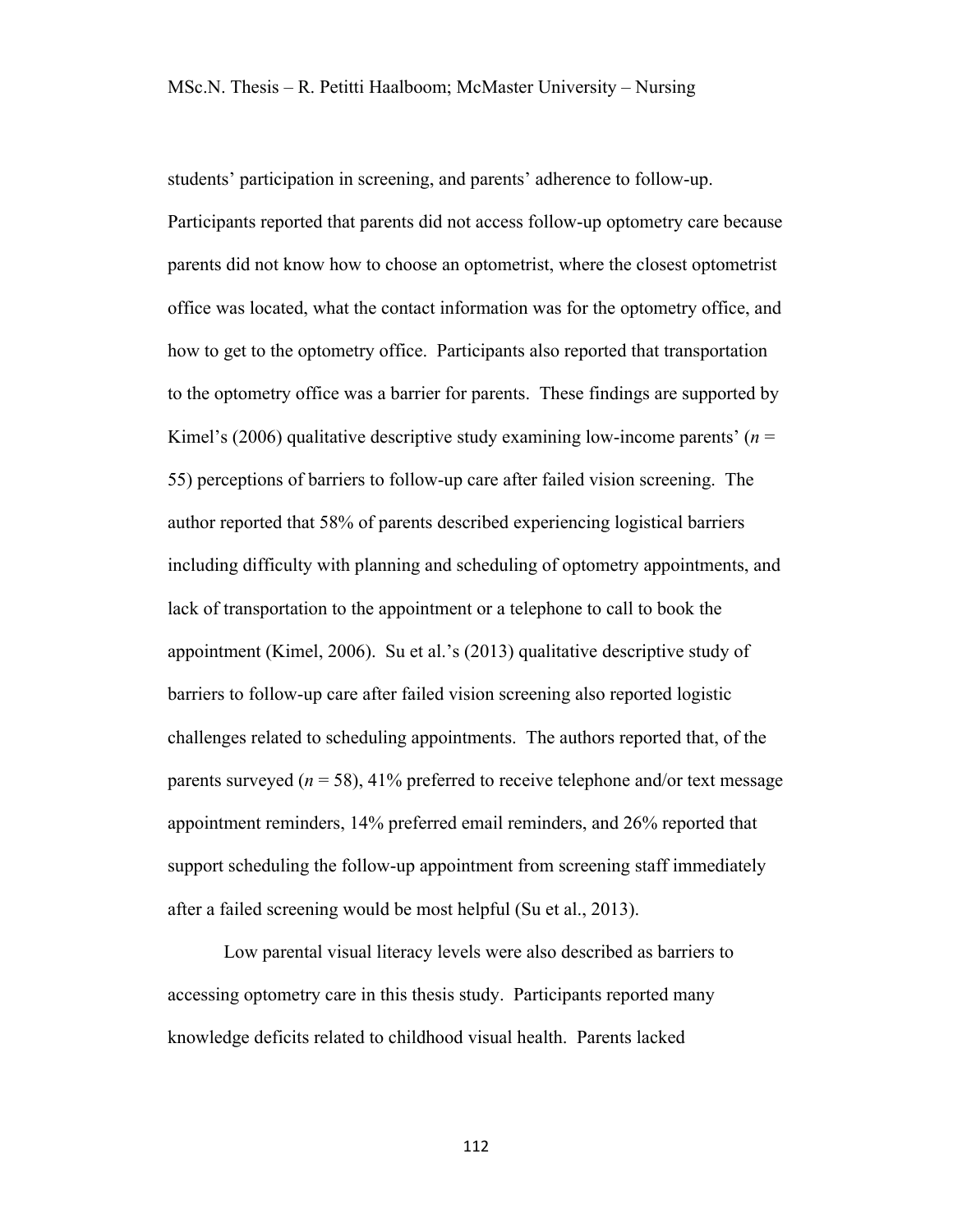understanding regarding: (1) the timing and frequency of recommended comprehensive visual exams; (2) their child's eligibility for these free visual health exams; (3) childhood vision disorders and how these might manifest; and (4) the purpose, process, significance of, and difference between, vision screening and comprehensive eye exams. These findings were corroborated by Nelson and Rajan's (2018) systematic review that reported parents' lack of knowledge and understanding of the long-term effects of untreated vision disorders was often cited as a barrier to follow-up after vision screening. Su et al. (2013) also noted that almost 30% of parents reported not having information sources about eye diseases and eye care of children, the risks of untreated vision disorders, or the difference between screening and comprehensive examination. These findings are concerning given that most cases of refractive errors and amblyopia do not demonstrate obvious signs or symptoms, and if left untreated, these vision disorders can lead to life-long visual impairment (Jonas et al., 2017; NEI, 2013; PHO, 2016).

The use of different communication modes was described as a facilitator in the provision of visual health and vision screening program information to parents and students. Face-to-face interactions and telephone discussions with parents helped to clarify information, reinforce the importance of the screening program and support families in accessing follow-up. This finding is corroborated by Basch (2011) who reported telephone calls and intensive outreach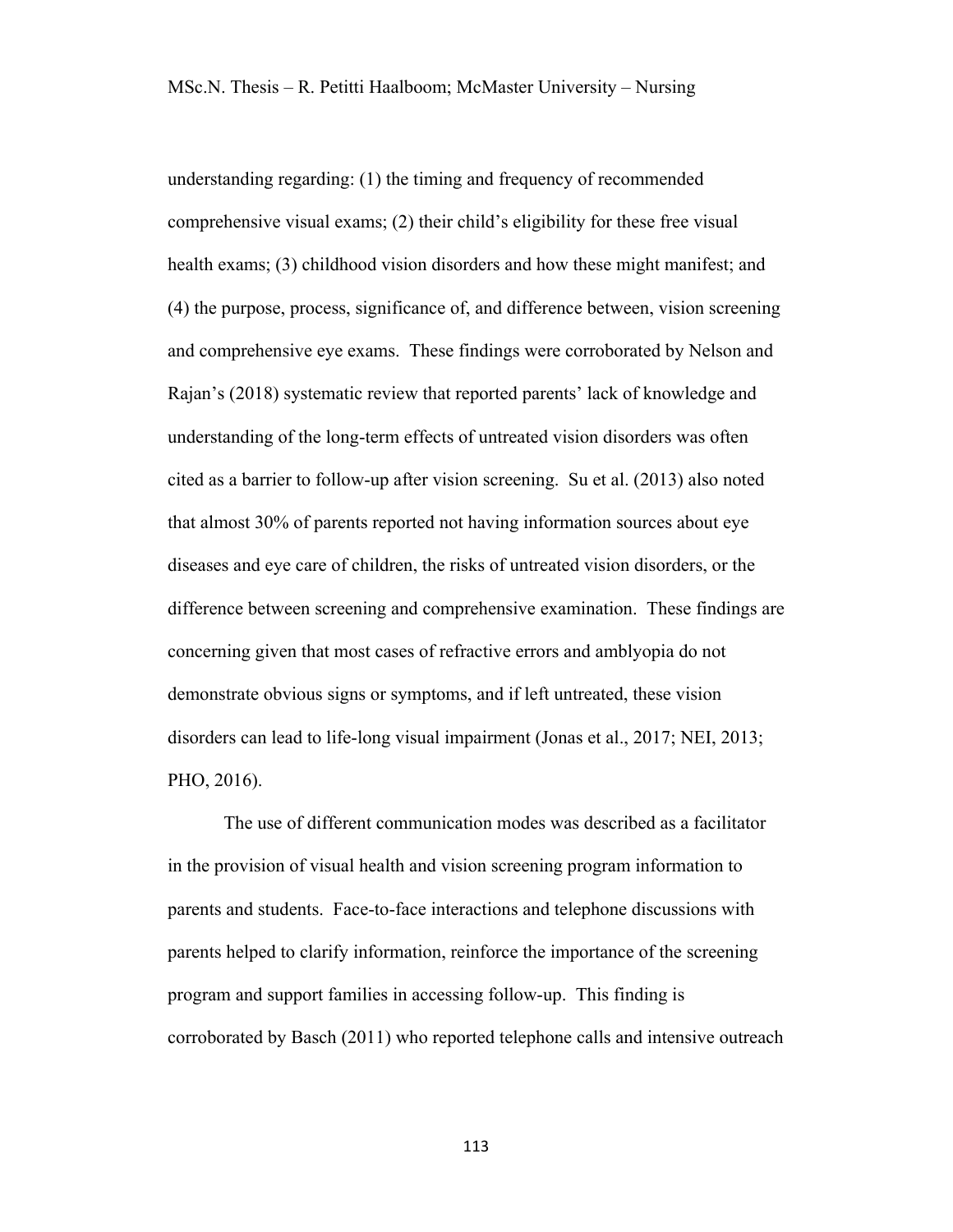to parents increased adherence to follow-up recommendations. The results from the BC Early Childhood Vision Screening Program evaluation also reported that telephone or written follow-up from public health coincided with an increase in the number of children with failed screening results accessing follow-up optometry care (Poon et al., 2012). Effective communication includes language translation and interpreter services. Participants reported that the availability of translated materials, multi-lingual screeners, and interpreters supported English Language Learners (ELLs) during the screening process, and supported non-English speaking parents' understanding of the vision screening and follow-up recommendations. Heslin, Casey, Shaheen, Cardenas, and Baker (2006) examined the racial and ethnic differences in unmet need for vision care in children with special needs and found that parents who perceived their health care provider as respectful of their culture, were more likely to have their child's vision health care needs met. Nelson and Rajan's (2018) systematic review of the literature also described the importance of multi-lingual parent notification letters and the employment of bilingual and/or culturally appropriate staff when providing vision screening. These findings suggest that culturally-sensitive care may impact parents' adherence to follow-up care.

Integrating age-appropriate and engaging games and pictures with screening methods, providing incentives, and screener flexibility and skill in managing difficult behaviours, were described as facilitators to student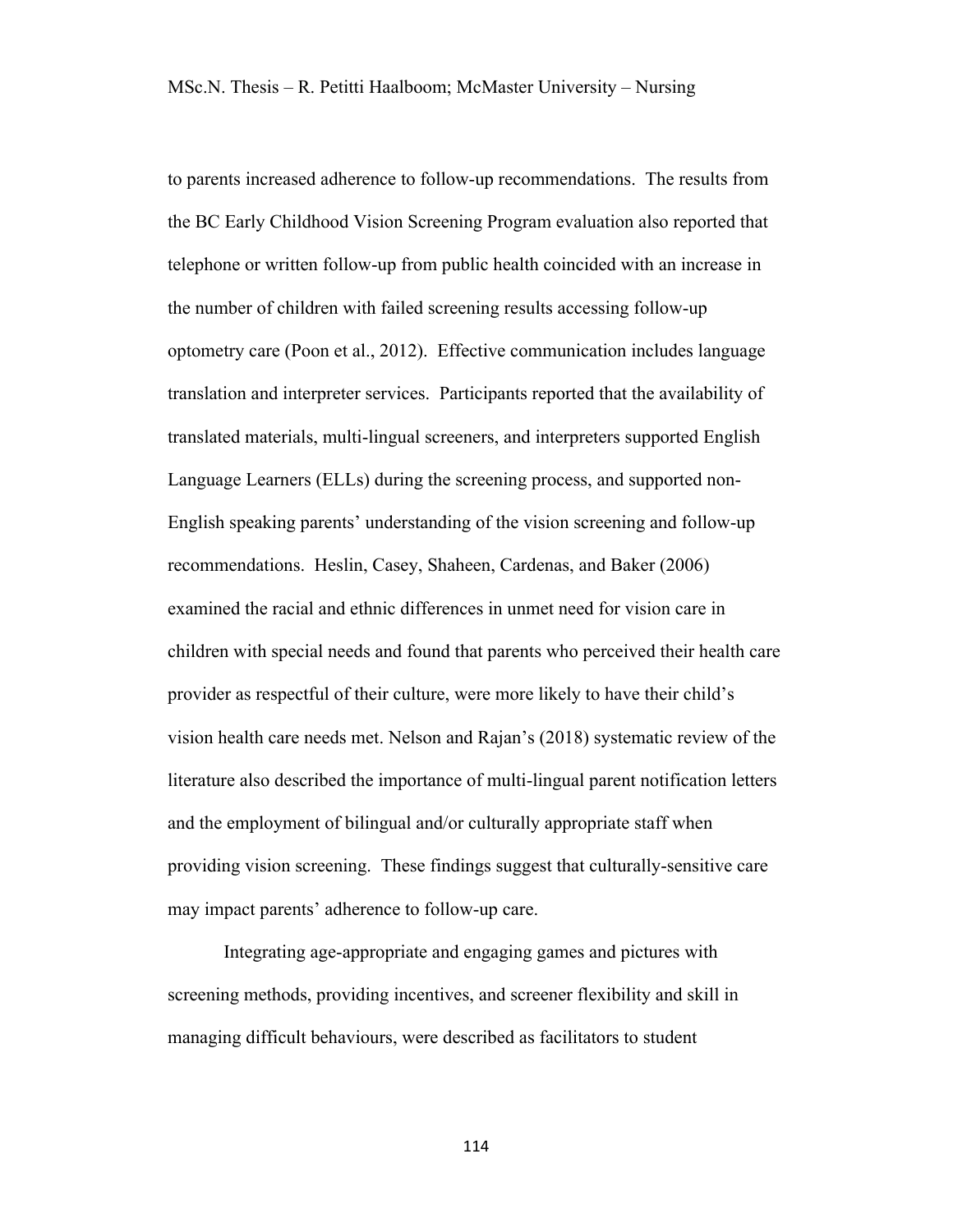participation and cooperation in vision screening in this study. Pearson et al.'s (2015) realist review of health promotion program implementation in primary schools also found that health programs were more successful when they engaged students through fun and accommodated their different stages of physical, psychological, and social development.

*2.1.2. Cosmopolitism.* Partnerships with stakeholders external to the implementing organization were described as facilitating vision screening implementation. Participants described how increased social capital and strong networks with organizations outside of their own, facilitated the sharing of information, communication, and service coordination. Interventionists reported that networks with schools and school boards were especially important as principals were "gatekeepers" to accessing students and parents, and facilitated the operationalization of vision screening programs. PHU staff, clinical research, and community vision program personnel described that networks with principals were key to being able to secure space, schedule vision screening, and coordinate with teachers.

PHU staff, clinical research, and community vision program personnel, also noted that relationships with educators were essential as they had the structures and processes within their daily classroom activities, to distribute parent consents and notification forms home. These findings were supported by Nelson and Rajan's (2018) systematic review that reported difficulty coordinating with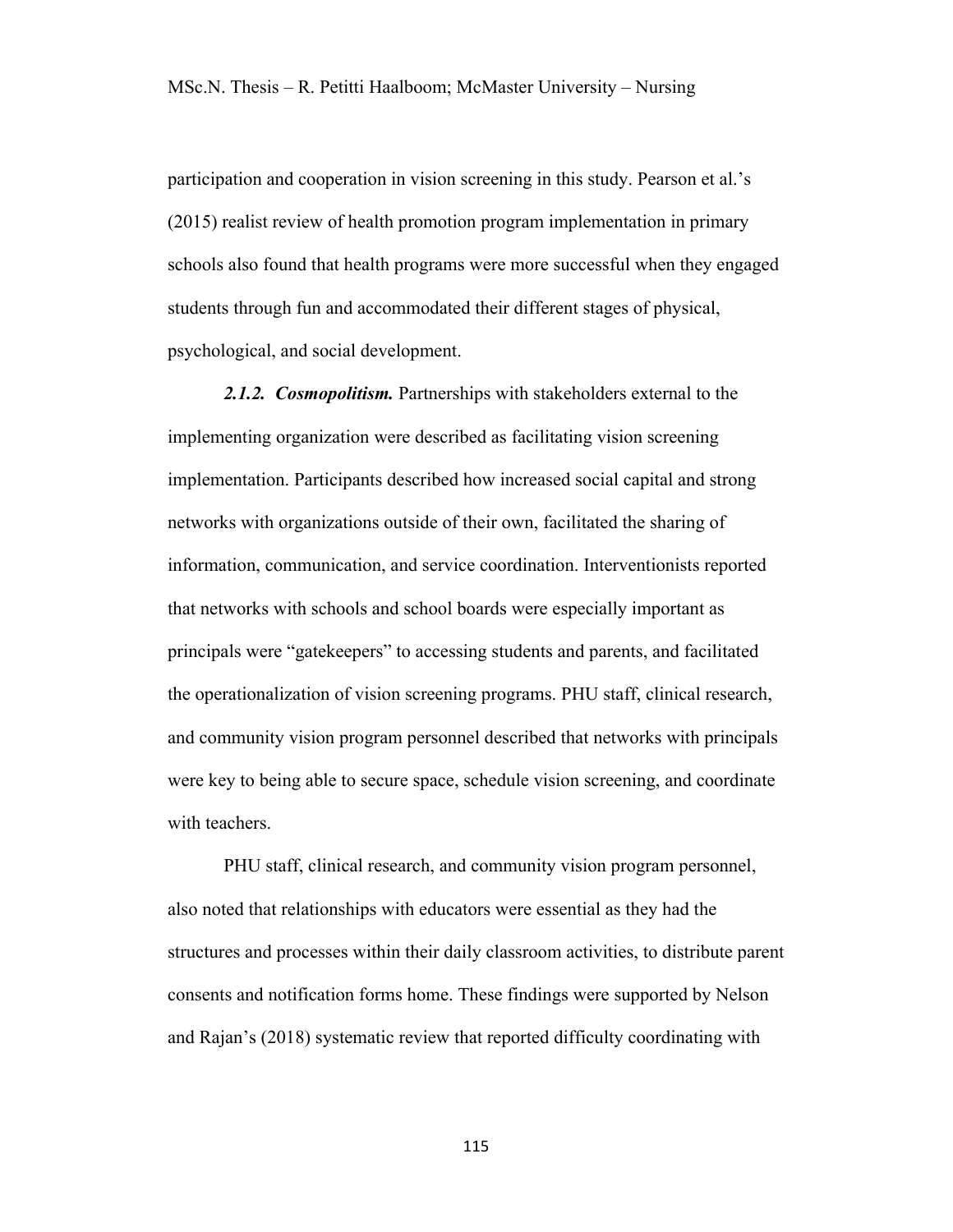teachers to obtain parent consents and arrange screening schedules were barriers to vision screening implementation. However, the literature also indicated that informing teachers of students' vision treatment plans helped to optimize followup success (Nelson & Rajan, 2018). Optometrists and clinical researchers described that partnerships with optometrists were facilitators to vision screening program implementation. Optometrists reported wanting to be notified when schools were offering vision screening to students to be better informed when parents asked questions regarding screening methods and tools. Nelson and Rajan (2018) emphasized the importance of collaboration between school nurses, schools and community stakeholders such as optometrists. Although only a few participants noted that networks with primary care providers might be potential facilitators to parents' visual health literacy and adherence to follow-up recommendations, this finding may be of importance.

A review of the literature by Rowe, MacLean and Shekelle (2004) reported that primary care physicians are key stakeholders in adult vision screening and visual health management, and patient access to optometry care and treatment. Therefore, primary care providers may be useful in educating parents regarding the importance of, and recommendations for, childhood vision exams, in addition to reinforcing the recommended follow-up from vision screening. Although privacy and confidentiality legislation currently prohibit screeners from sharing outcomes of screenings with school staff, parental consent to share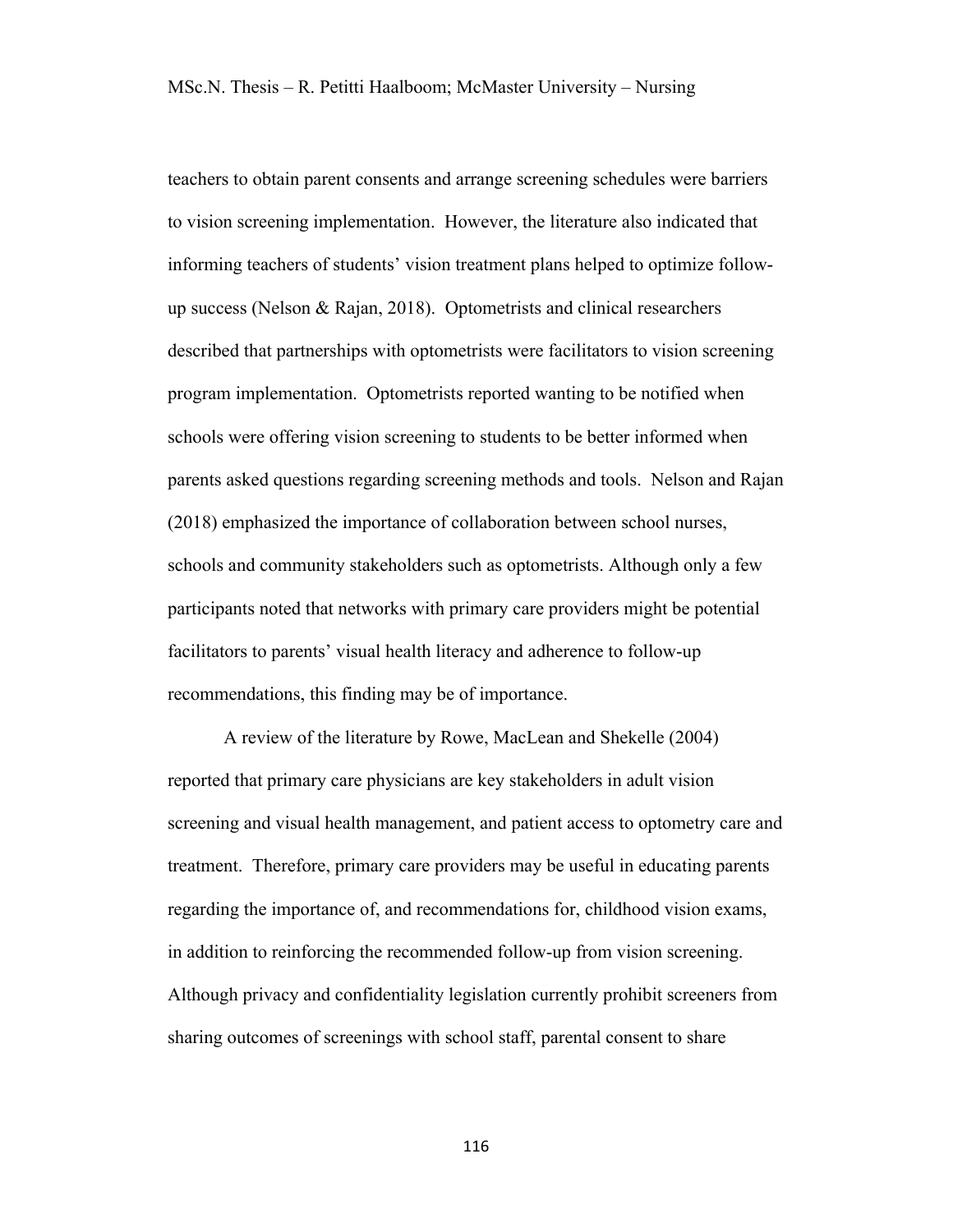information with the school nurse and teaching staff, and the family's health care providers (e.g., the family physician and/or optometrist) could be obtained prior to screening to increase compliance and student support.

### **2.2. Inner setting factors.**

*2.2.1. Readiness for implementation*. The presence or absence of factors that demonstrated an organization's tangible commitment toward vision screening implementation either facilitated or impeded implementation of the program. The construct, *readiness for implementation*, includes the sub-construct available resources, such as: space, funding, and training (Damschroder et al, 2009). The lack of available physical space in schools to conduct vision screening was a barrier to implementation. Many participants described securing space was challenging due to the need for both light and dim screening areas, the need for sufficient space for measured distances and equipment such as tables and chairs, and the need for areas with minimal distractions to maintain student focus. Participants reported performing screenings in closets and stairwells, and reported competing with teachers and daycare groups for libraries and gymnasiums. Nelson and Rajan's (2018) systematic review corroborated these findings and also reported that the sudden loss of space for screenings was a barrier to vision program implementation in schools.

The high cost of eyeglasses was described by almost all participants as a barrier to implementation of vision screening. Some interventionists noted that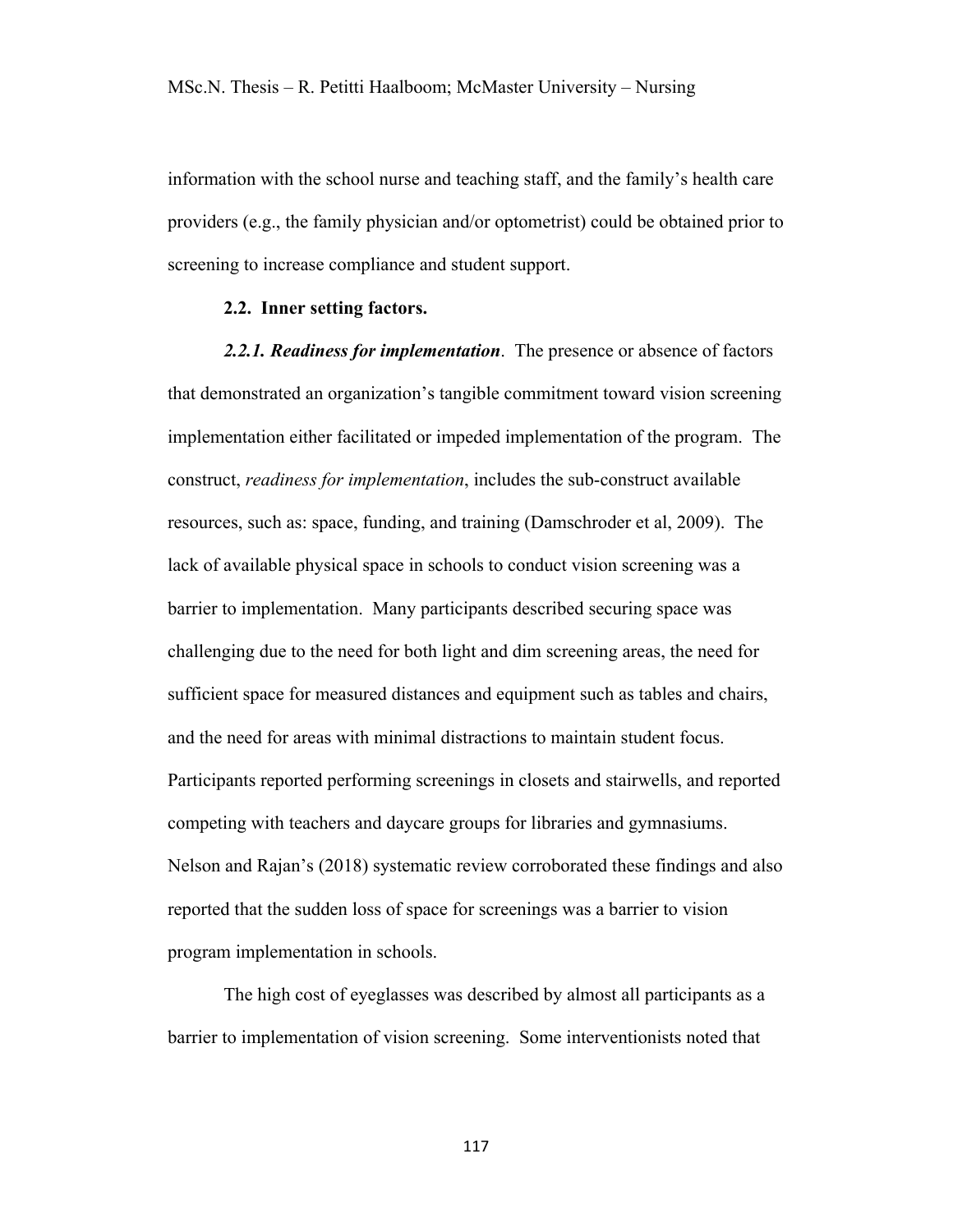parents were reluctant to have their child participate in vision screening due to the prohibitive cost of glasses should their child fail screening. Participants emphasized that free eyeglasses were critical features to vision screening implementation as parents would not adhere to screening recommendations if they could not afford to purchase glasses. The literature regarding the impact of providing free eyeglasses is conflicting. Nelson and Rajan's (2018) systematic review also reported that cost issues were consistently described in the literature as barriers to accessing follow-up care. Kimel (2006) reported that 31% of parents indicated that financial barriers prevented them from accessing follow-up care. However, findings from the Baltimore Vision Screening Project reported that adherence to treatment recommendations (i.e., use of corrective lenses) was less than 30% despite the provision of free vision screening, free follow-up exams, and free eyeglasses (Preslan & Novak, 1998). Yet, Johnson et al.'s (2016) descriptive study of the Eyes That Thrive (ETT) in school program offered to preschool children  $(n = 28)$  in Boston Massachusetts, reported that the implementation of the intensive program achieved a 93% compliance with the treatment plan throughout the six months study period. The ETT program included two free pairs of eyeglasses, along with individualized vision treatment plan, parental education sessions, optometry support, and on-going classroom teacher support for treatment plans in the classroom (Johnson et al., 2016). Although the study was limited by a small sample size and a lack of control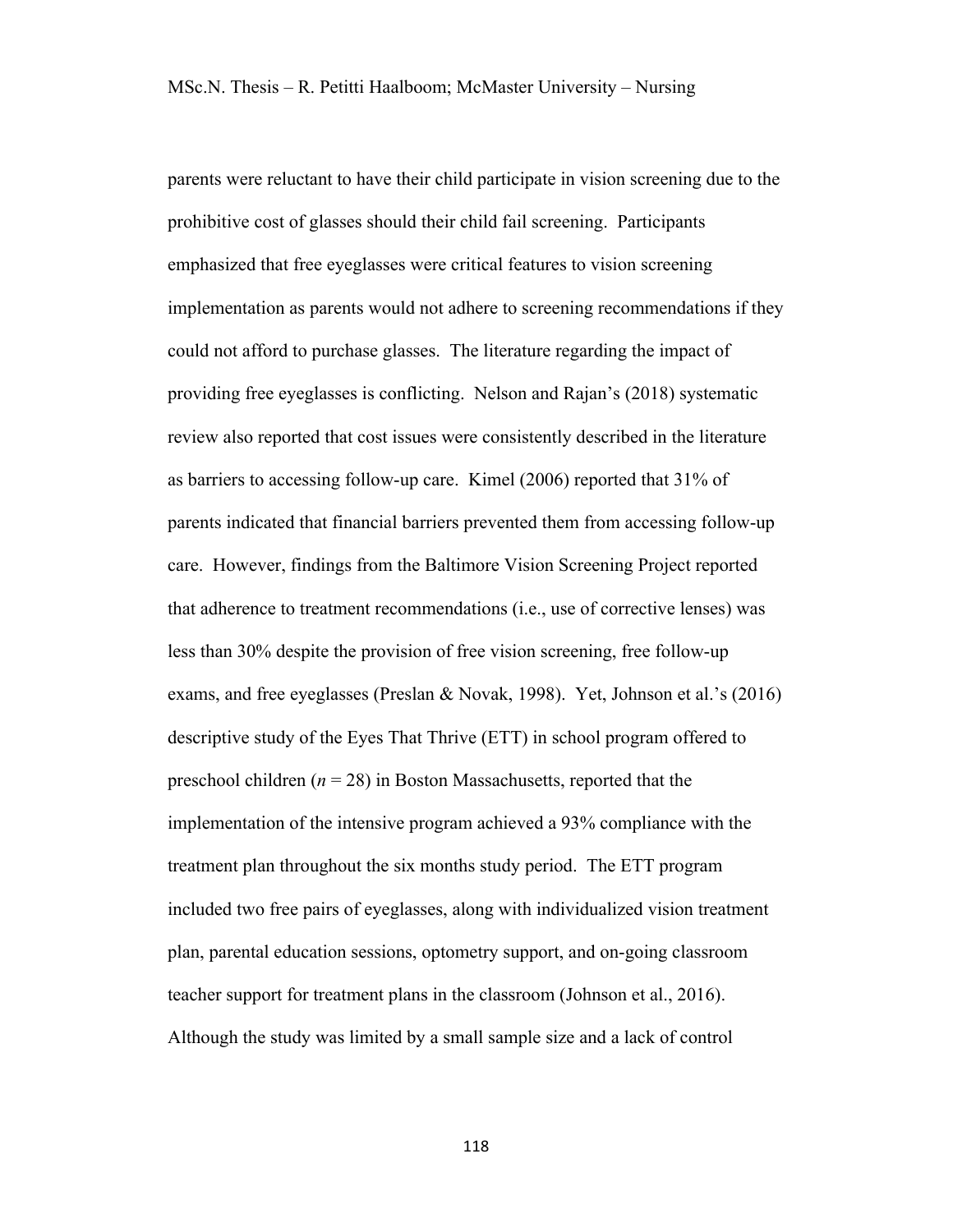group, the results suggest that a comprehensive approach that includes the provision of free eyeglasses, parent education, and teacher support may be required to improve access and adherence to follow-up care.

The provision of training is a demonstration of an implementing organization's commitment to its decision to implement an intervention (Damschroder, et al., 2009). Clinical research personnel and optometrists emphasized the need for screener training in standard vision screening protocols, including the correct use of screening tools and accurate interpretation of screening test results. Many vision screening programs include protocols, training and training manuals for teaching basic vision screening techniques to vision screeners as a strategy to ensure consistency and accuracy of results (Crowley, Bains, & Pellico, 2005; Ministry of Health, 2009; and Poon et al., 2012). PHU staff reported that training in vision screening was perceived to be a supportive strategy implemented by their organization to assist them in adopting a new role. These participants reported increased confidence and higher levels of selfefficacy. These findings are supported by Nelson and Rajan's (2018) systematic review results that emphasize the need for vision screeners to meet minimum training qualifications to conduct vision screening proficiently. Participants also suggested that organizations implementing vision screening increase staff visual health literacy. Staff access to information and knowledge regarding the intervention demonstrates an organization's readiness for implementation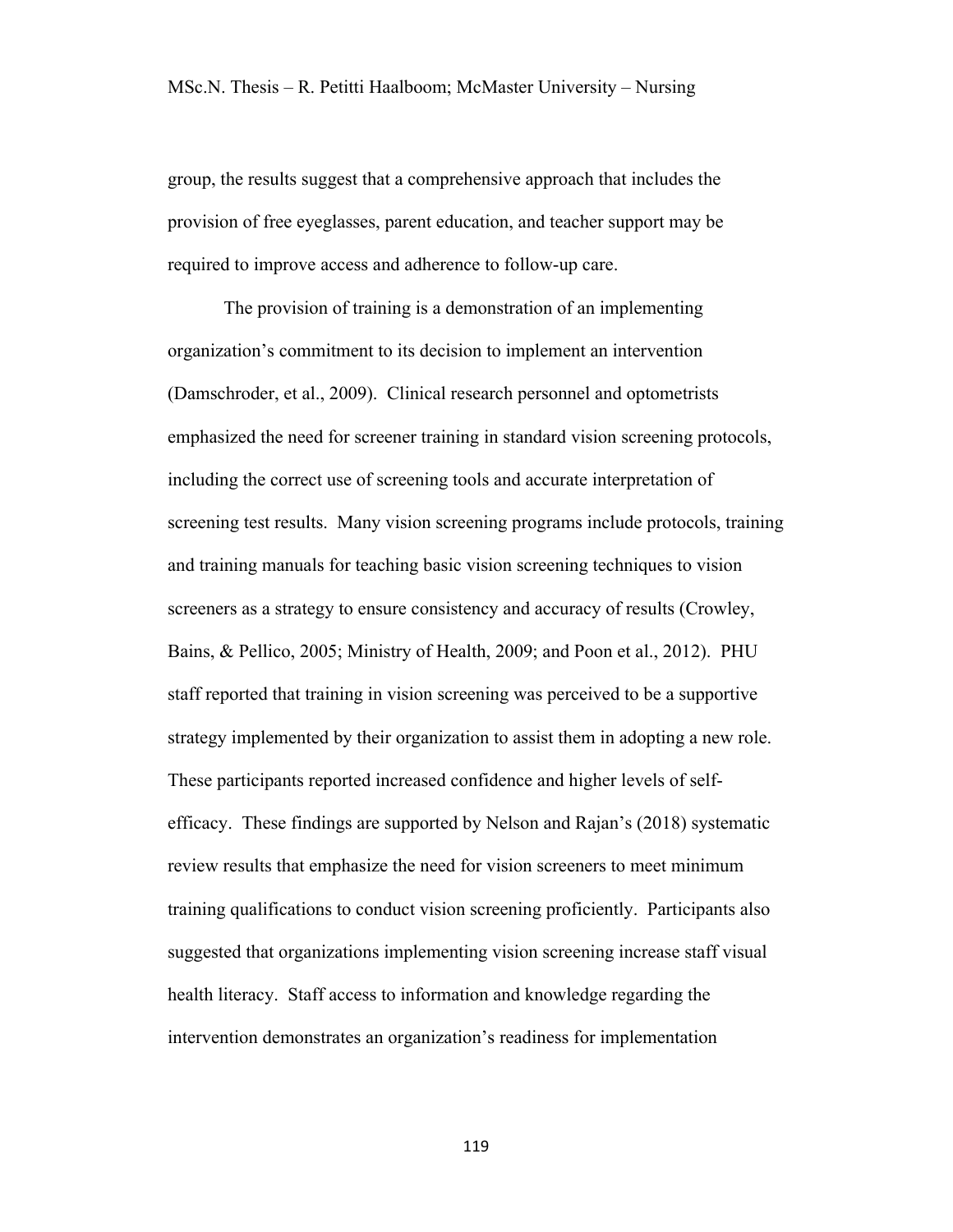(Damschroder et al., 2009). Participants described the importance of teacher education on visual health topics including common childhood vision disorders and how they manifest, the link between academic achievement and vision disorders, and the purpose and processes of vision screening and follow-up exams.

Damschroder et al. (2009) identifies the sub-construct of leadership under *readiness for implementation*. Principals were described as 'gatekeepers' within schools and obtaining their support was critical to implementation of school-based vision programs. These opinion leaders influenced their staff's beliefs and attitudes toward school-based vision screening in either a positive or negative direction, depending on whether or not they prioritized vision program activities. Without principals' support and assistance, conducting vision screening in schools was reported to be exceedingly difficult. These findings are corroborated by a study conducted by Langley, Nadeem, Kataoka, Stein and Jaycox (2010) that found principal support to be critical in implementing mental health programs in schools across the United States. Commitment at the school board level was a facilitator to vision program implementation as school board staff determined whether vision programs could be delivered in schools, directed whether passive or active consent was required for screening and had a positive influence on principal support for vision programs. Leadership commitment, involvement and accountability at the ministry level was also influential to the success of school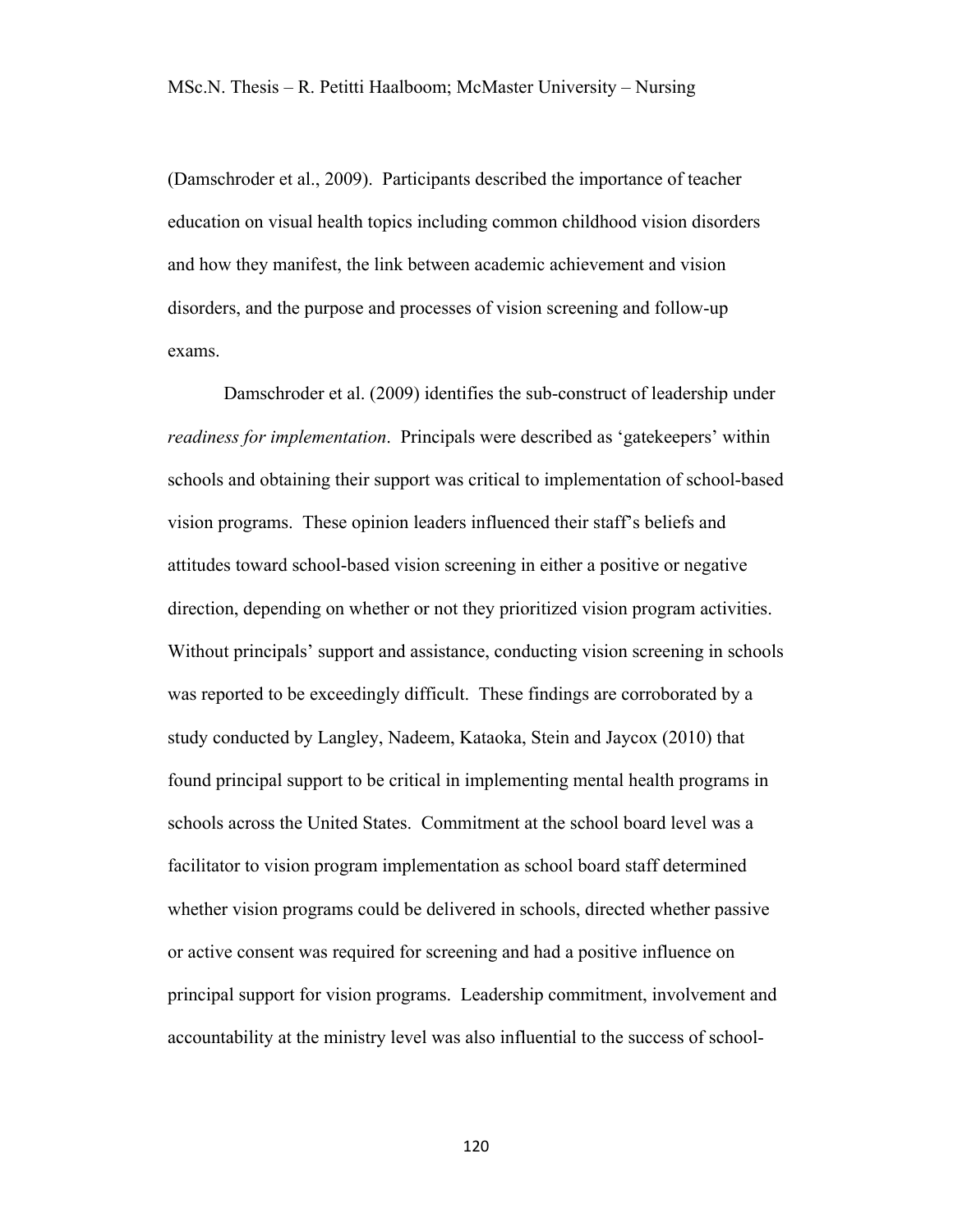based vision screening programs. These top-level system leaders were responsible for determining public health and education sector priorities, policies and procedures, could network with other key stakeholders and decision-makers, increase buy-in at middle-management and frontline levels, and negotiate for resources.

*2.2.2. Networks and communications.* Strong networks and effective communication among staff within the organization implementing vision screening was perceived to facilitate the implementation process. This finding was noted primarily by PHU staff who reported supportive relationships that fostered information sharing among individuals from different disciplines in various programs within the organization including dental, child health, and inspection programs. A supportive organizational climate that includes networks among providers has also been reported to facilitate implementation of other school-based health programs such as mental health and physical activity programs (Langley et al., 2010; Naylor et al., 2015). These findings indicate that a collaborative approach to implementation that fosters knowledge translation between staff through effective communication channels is an essential feature of vision screening implementation.

## **2.3. Intervention characteristics.**

*2.3.1. Complexity.* The amount of time required to schedule and coordinate vision screenings, prepare screening outcome notification letters and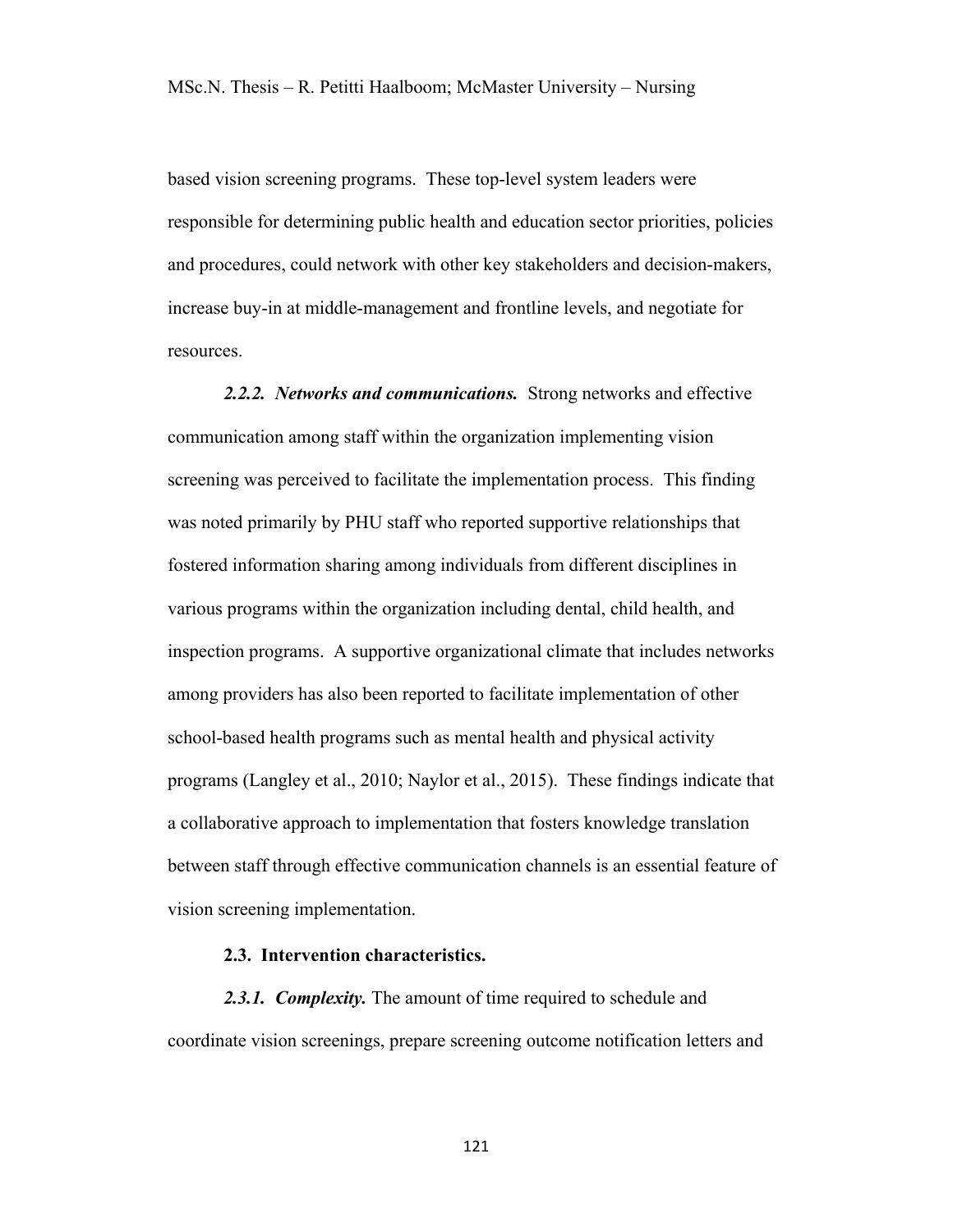complete screening follow-up processes was noted as a barrier to program implementation. Several systematic reviews of the literature regarding health intervention implementation in schools have reported that competing priorities and lack of time are barriers to other school-based health promotion interventions (Langley et al., 2010; Naylor et al., 2015; Pearson et al., 2015). Lineberry and Ickes' (2015) systematic review also reported that lack of time, heavy workloads, and lack of communication impeded nurses' ability to have a positive influence in schools. Alignment of vision program activities with existing work activities was described as a facilitator to vision program implementation whereas additions to workloads were described as barriers to program implementation. Bundling vision screening with dental screening facilitated vision program implementation as activities performed by dental staff during oral screenings and subsequent follow-up were considered to be similar to the activities required to complete vision screening and follow-up. Bundling vision screening with dental screening was perceived as maximizing staffing resources and minimized classroom disruptions. Participants reported existing tracking and reporting systems used for dental and immunization programs could be integrated with vision screening programs and used to support program evaluation and continuous quality assurance. These findings are consistent with two systematic reviews of the literature that report a positive influence of 'fit' between implementation of health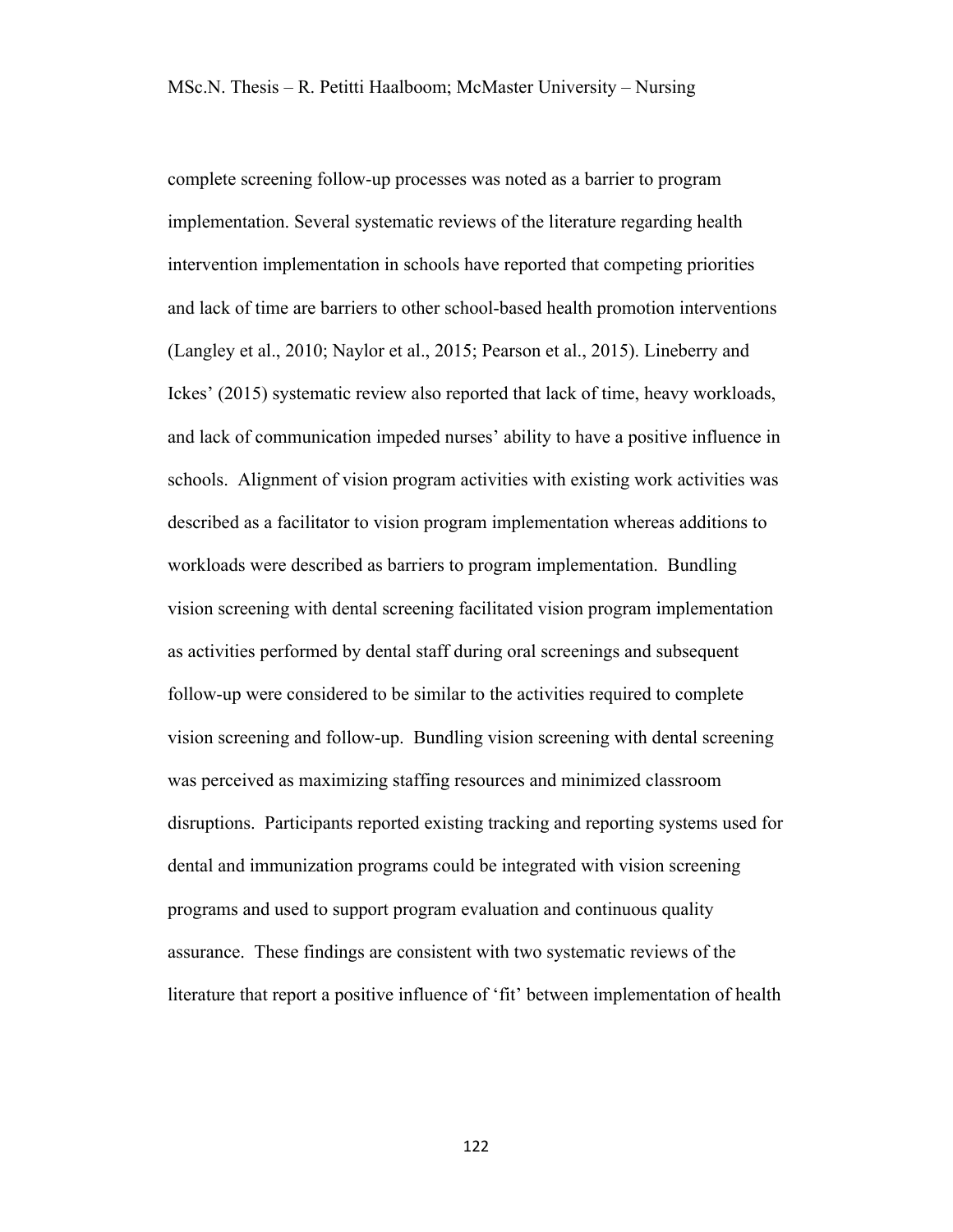promotion programs (Pearson et al., 2015) and physical activity interventions (Naylor et al., 2015).

Changes to school routines and schedules, increased workload and lack of clarity regarding benefits of vision screening were described as barriers to vision program implementation in schools and resulted in active or passive resistance to the program implementation. Difficulty coordinating school and classroom schedules, class disruptions, late school bus arrivals, special events, field trips, student absences, broken screening equipment, and screener illness increased the complexity of vision program delivery and were barriers to implementation as school staff's willingness to support implementation was decreased. Active consent was a barrier to vision screening implementation as many parents did not return the forms and needed telephone reminders, thus increasing interventionists' workload. These findings are consistent with Nelson and Rajan's (2018) systematic review findings that obtaining parent permission for screening, difficulty coordinating staff and school schedules, increased class disruptions, and student absenteeism were barriers to vision screening implementation in schools.

*2.3.2. Cost.* Participants reported funding was needed to support: (1) the costs associated with the operationalization of school-based vision programs including administrative needs such as paper, envelopes, and printers; and (2) the provision of eyeglasses for low-income families. Carlton et al.'s (2008b) systematic review of the cost-effectiveness of amblyopia screening in the U.K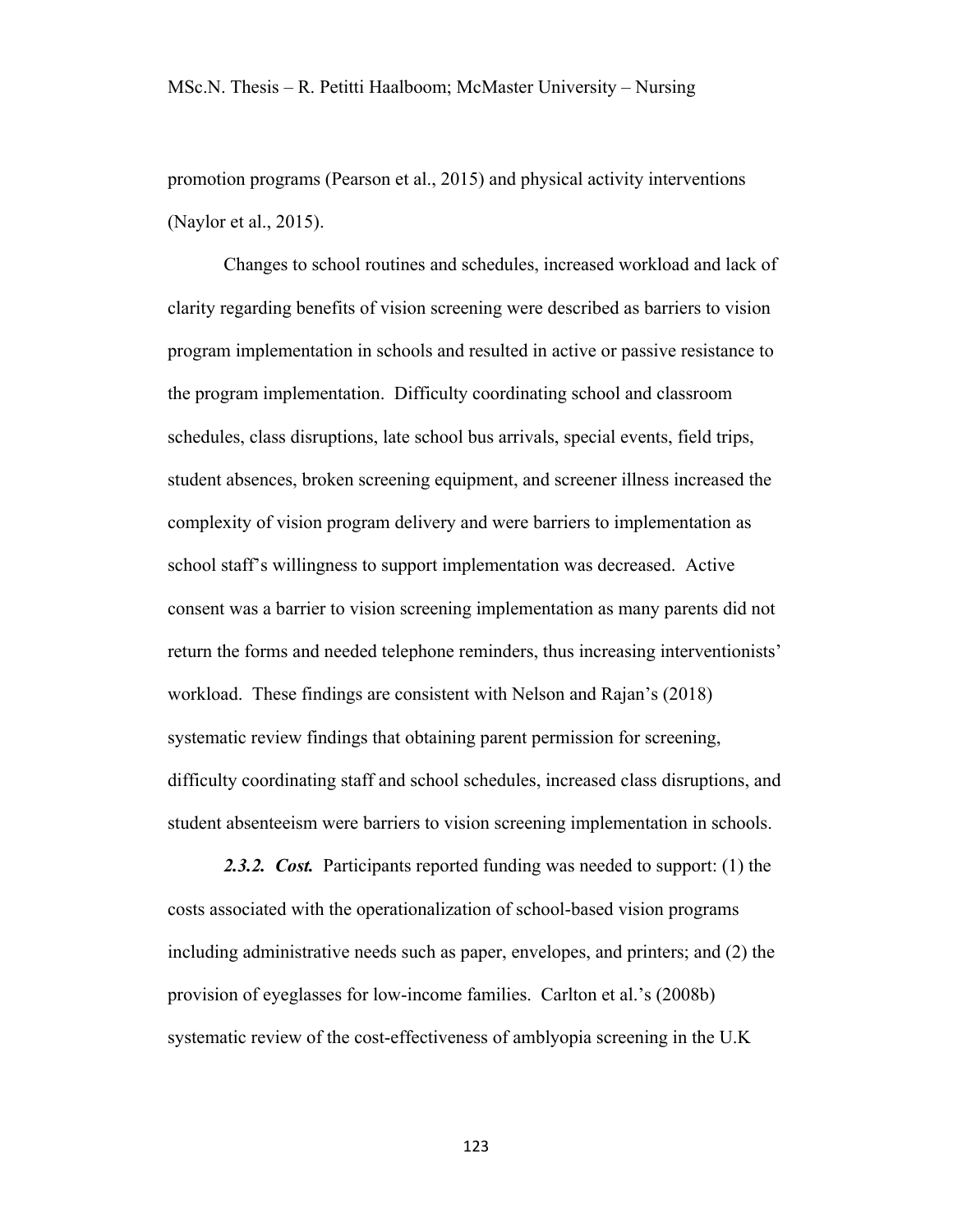examined the screening, diagnostic and treatment pathway costs. Included in the screening pathway costs were the administrative and equipment costs of screening programs in addition to costs associated with orthoptists' time and room rentals. The authors found the total per case cost of amblyopia screening with an autorefractor to be 12.90£ equivalent to approximately \$22.02 CAD (Carlton et al., 2008b). Given that cost estimates would differ due to differences in screening pathways costs, cost-effectiveness studies within the Ontario context are needed.

**2.3.3. Evidence strength and quality**. Participants' perceptions of the efficacy and accuracy of vision screening were rooted in their own experiences and this anecdotal evidence influenced their belief that screening would result in the desired outcomes. Parents and optometrists reported the credentials and training of the screeners influenced their trust in the results of screenings. This trust had a positive impact on parents' readiness to adhere to the recommendations. This finding is supported by Nelson and Rajan's (2018) systematic review findings that reported studies to have found a lack confidence in screening accuracy impacted the number of students who receive follow-up treatment after school-based screenings.

Interventionists also discussed that screening tool accuracy positively influenced program implementation by enhancing parent and interventionist trust in the results. Nelson and Rajan (2018) reported that research has demonstrated that over-referrals due to poor screening techniques and inaccurate cut-off values,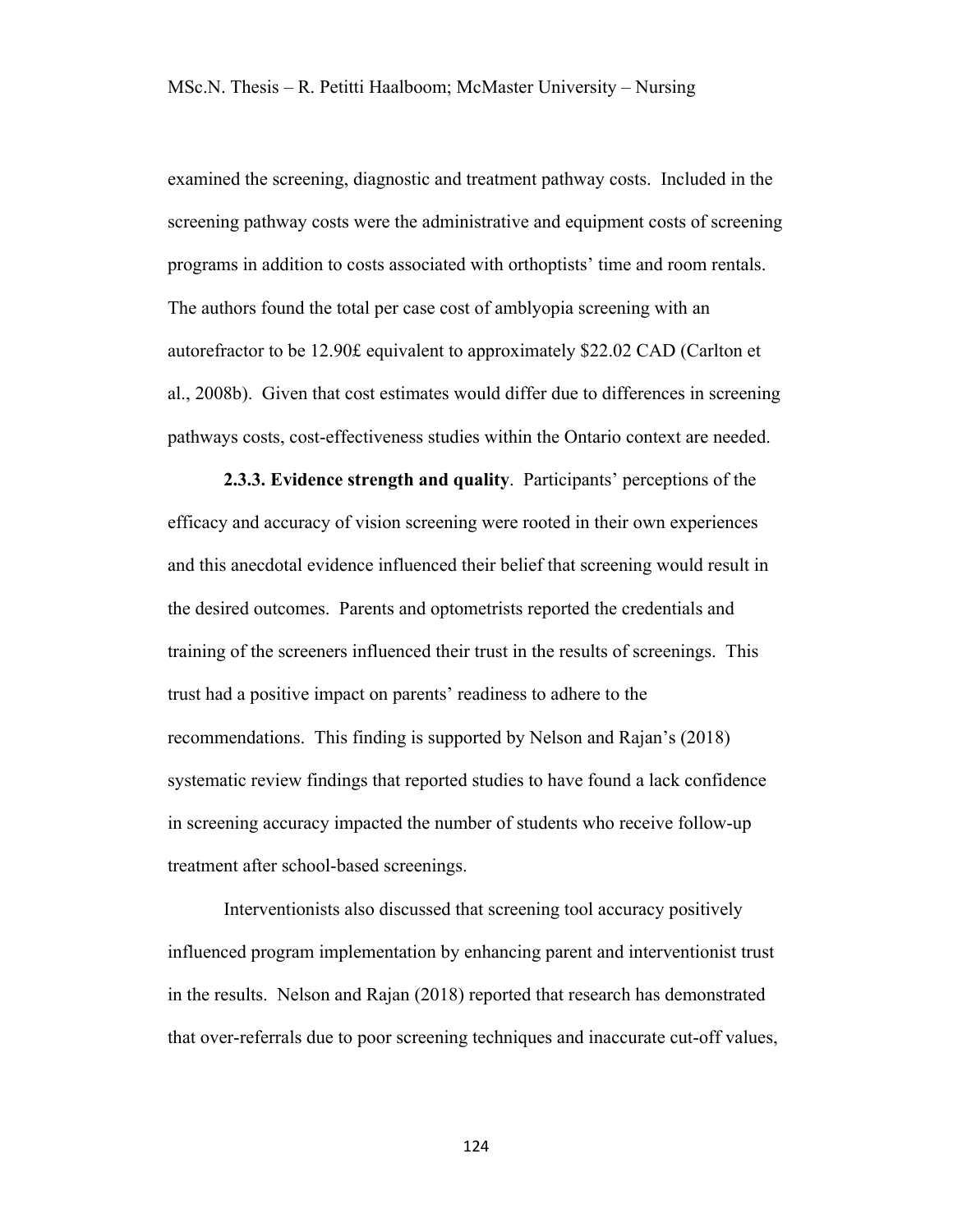have contributed to lowered confidence in screening results and decreased compliance. Damschroder et al. (2009) note that internal evidence including experience obtained through pilot testing, may facilitate implementation.

Participants in this thesis study reported that pilot testing facilitated testing of screening and follow-up procedures, promoted program improvements, and supported interventionists in gaining confidence in their abilities to implement vision programs, all of which increased their willingness and readiness to implement the intervention. These findings were supported by Keith, Crosson, O'Malley, Cromp and Taylor's (2017) formative cross-case qualitative study of 21 primary care practices participating in a practice transformation intervention. The authors reported that the use of pilot testing before making practice-wide changes was perceived as a facilitator by participants (Keith et al., 2017).

Finally, participants noted that the lack of a provincial tracking and reporting database decreased the quality of the intervention as there was no structure in place to monitor adherence to follow-up, ensure program quality, and surveil for trends, thus limiting the accountability of both parents and implementing organizations to take action. Nelson and Rajan (2018) reported that data systems for tracking student vision screening and follow-up outcomes would facilitate implementation of screening programs by streamlining processes, and ensuring parental adherence to follow-up recommendations.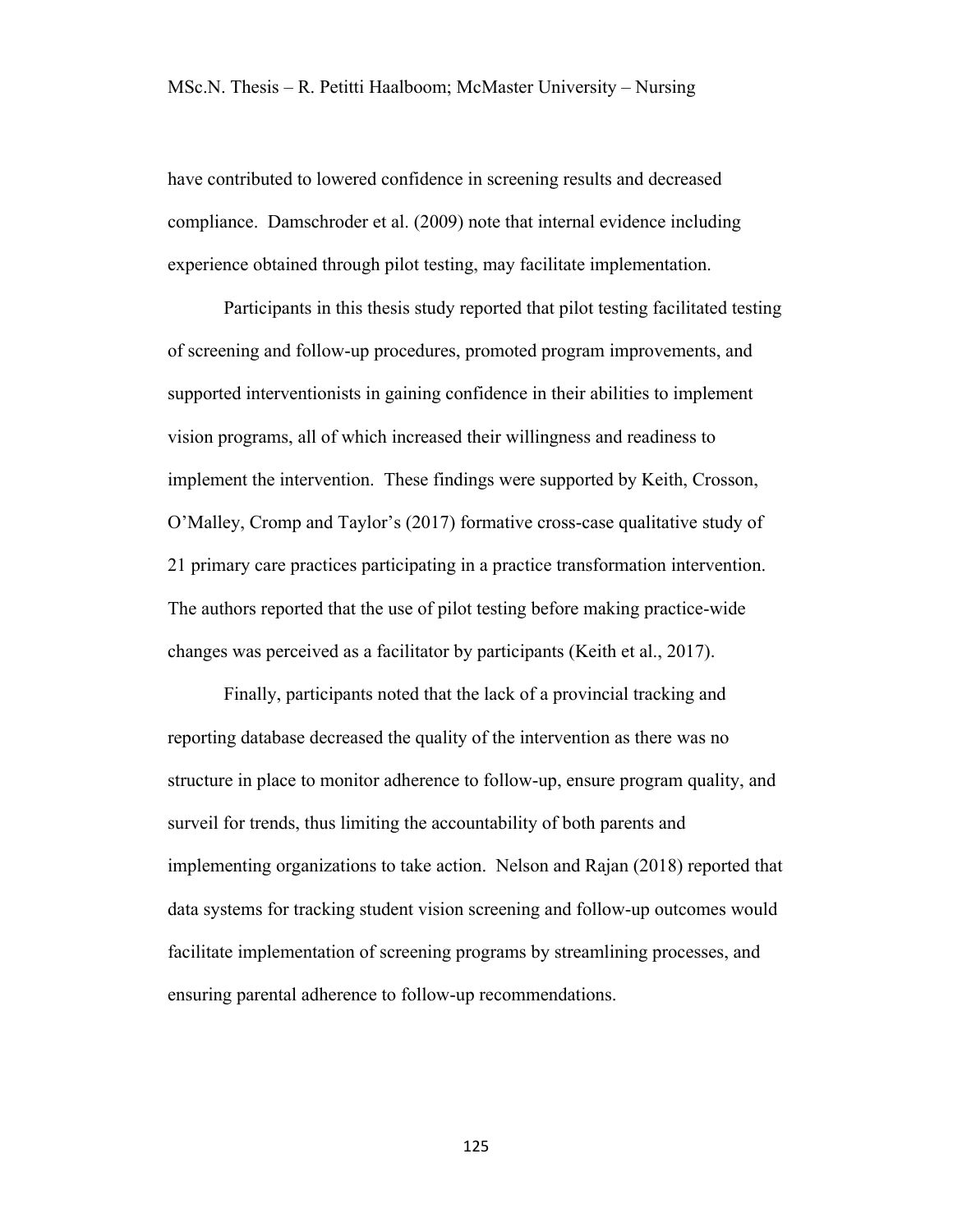### **3. Role of PHN**

Participants in this thesis study perceived nurses as possessing skills in assessments, communication, problem-solving, coordinating, collaborating, engagement and relationship-building. This knowledge and skill facilitated PHNs' ability to implement school-based vision programs. School nurses were reported to support students and parents by delivering visual health promotion and education to parents, conducting vision screening, sharing screening results with teachers and other PHU staff, completing referrals to optometrists, decreasing barriers to access, and supporting families in navigating the visual health system. The evaluation of the BC Early Childhood Vision Screening Program corroborates this thesis study's findings as the report indicated that school nursing activities were facilitators to the implementation of the follow-up component of vision screening (Poon et al., 2012). Participants also reported that PHNs networked internally with other public health staff, and enhanced external partnerships through the provision of visual health information to school staff, and communication and coordination with schools and optometrists. Poon et al. (2012) also noted that school nurses facilitated the vision screening through the development of effective partnerships with key stakeholders in schools and community agencies.

Potential PHN roles identified by participants in this thesis study included bridging between local and ministerial stakeholders, surveilling for childhood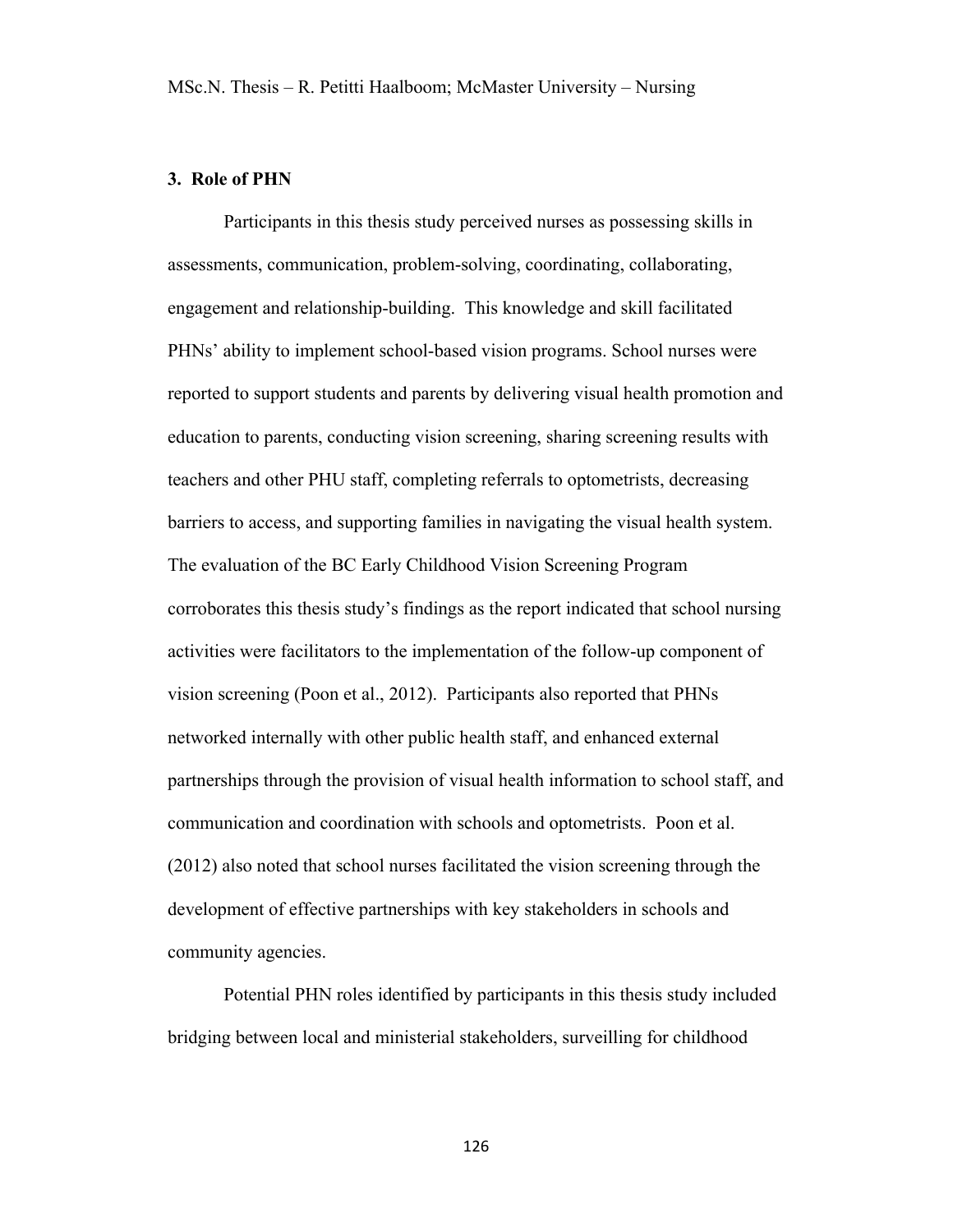visual health trends, and monitoring the quality of local vision programs in schools. These findings were corroborated by Lineberry and Ickes' (2015) systematic review findings indicating that school nurses effectively completed vision screening and referrals to eye care professionals, facilitated students' access to follow-up care, and provided health education to teachers. The literature supports these findings and indicates that school nurses play a vital role in facilitating vision program implementation in schools. Nelson and Rajan (2018) reported that school nurses assisted with screening and eyeglass fitting, and communicating with parents. In the ETT study, nurses worked collaboratively with parents, teachers and other healthcare professionals to improve parental adherence to vision treatment plans in schools (Johnston et al., 2016).

Other public health staff, namely from the dental health program, were also identified as having the capacity and ability to support school-based vision program implementation. Vision screening was seen as a natural fit with dental health staff's existing oral screening activities in schools, and these staff members worked effectively with young children and developed partnerships with principals, secretaries and teachers. The literature indicates that, with adequate training, non-nursing health professionals and lay volunteers can also support vision program implementation. The Vision in Preschoolers Study (VIP) Group's (2009) report on the VIP study compared the performance of trained nurses and lay screeners in conducting vision screening with preschoolers (*n* = 4040). The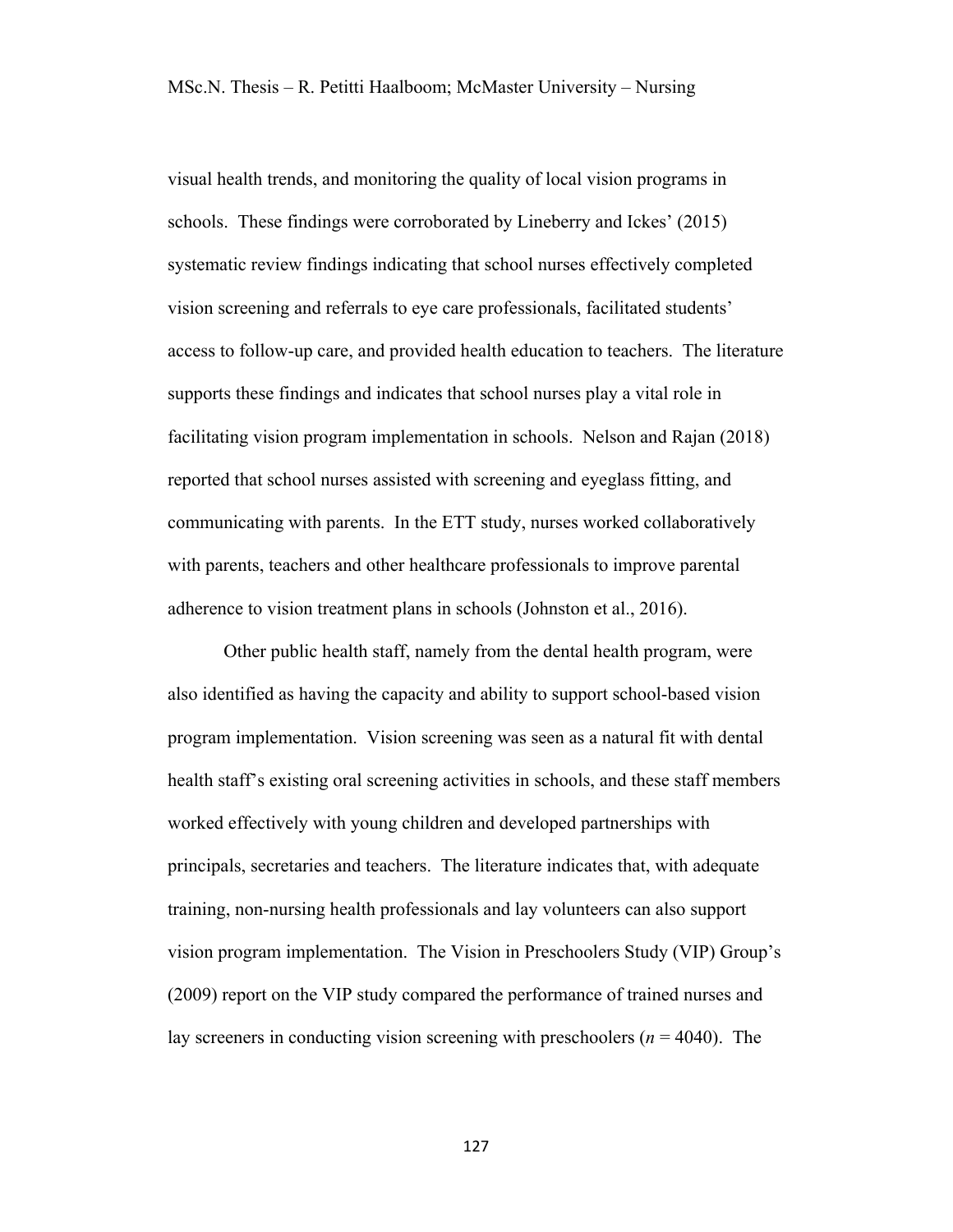results of the study found that trained nurses and lay screeners achieved similar sensitivities for detecting vision disorders in preschool children when using the Retinomax Autorefractor, the SureSight Vision Screener and crowded Linear Lea Symbols VA test (VIP Group, 2009). Additionally, Sabri et al. (2016), conducted a prospective, observational study examining the level of agreement between trainee screeners and an ophthalmologist administering vision screening to school-aged children  $(n = 1228)$  in Hamilton, Ontario. The authors reported trainee screeners, using M&S smart systems and Snellen crowed letters for VA, achieved a sample sensitivity of 95.5% and a sample specificity of 70.8% for detecting vision disorders. These findings indicate that lay screeners can be sufficiently trained to perform vision screening with certain tests to a high degree of accuracy (Sabri et al., 2016).

Participants indicated that PHNs' broad nursing knowledge in population health, health promotion, the nursing sciences, and child growth and development, and their nursing skills in health assessments, communication and collaboration, relationship-building, service coordination, and engagement strategies facilitated vision screening implementation. This knowledge and skills, coupled with PHNs' position within schools, communities and the public healthcare sector, and their competencies in community and public health nursing and legislated mandates, lend support to PHNs implementing vision screening in schools. Governments, PHUs, schools, and community vision screening programs are encouraged to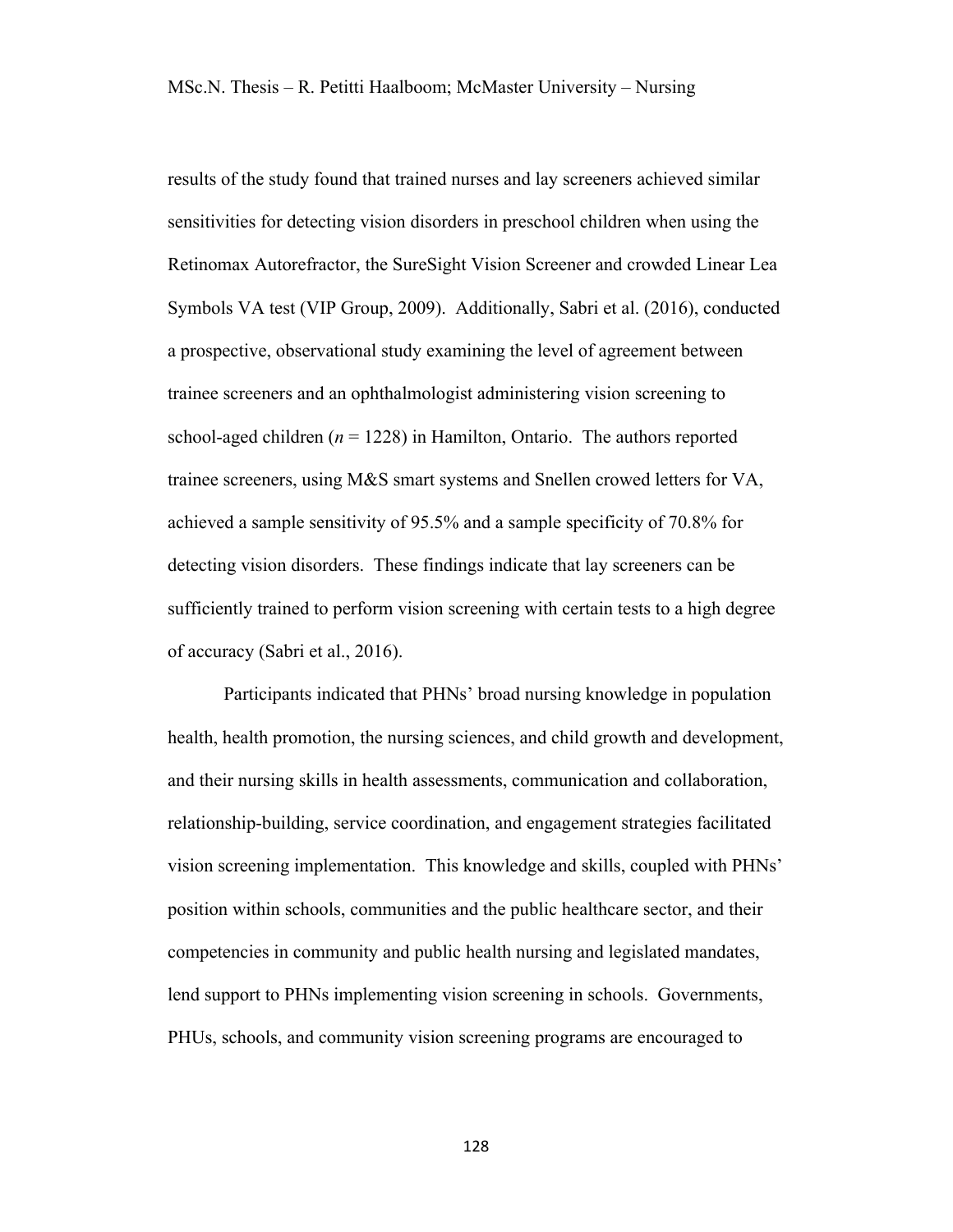strategically utilize PHNs' expertise in public health and community nursing by assigning them roles that draw upon their unique knowledge and skills.

### **4. Implications for Practice, Education, Policy and Research**

**4.1. Practice.** The findings of this thesis suggest multiple practice implications for organizations responsible for the implementation of school-based vision programs. First, and foremost, organizations must prioritize the needs of students and parents to facilitate access to screening, optometry care, and treatment. Therefore, organizations implementing vision screening are encouraged to implement varied strategies to support parent and student access to follow-up care after failed vision screening such as: (1) including contact information for local optometry offices with parent notification letters; (2) supporting parents to schedule optometry appointments; (3) providing financial support for transportation to follow-up appointments; and (4) providing free or low-cost eyeglasses.

Vision screening programs are encouraged to increase parents' health literacy levels by providing parent education materials on topics such as: childhood vision disorders and their risks, the purpose and benefits of both childhood vision screening and routine comprehensive eye examinations, and current recommendations regarding childhood visual health. Organizations are also encouraged to use effective and varied modes of communication when providing information to students and parent regarding vision screening. While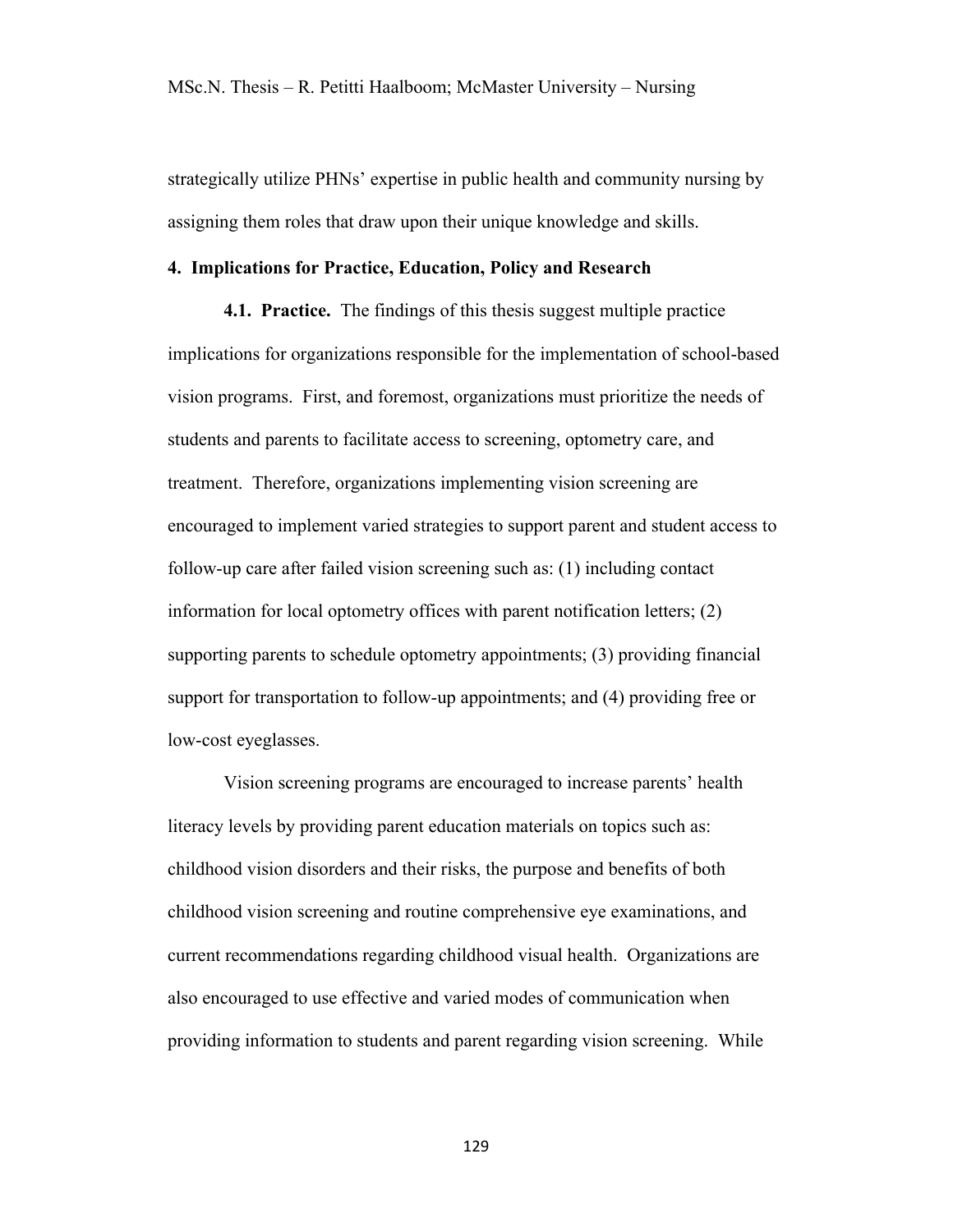parent notification letters may suffice for some families, face-to-face interactions, as well as follow-up telephone calls and texts clarifying results and next steps to screening, may be necessary for others. Providers of vision screening programs might also consider having visual health promotion material and parent notification letters translated into multiple languages to meet local community needs. The availability of interpreters or multi-lingual providers would also benefit English Language Learners (ELL) during screening and would provide the necessary support to non-English speaking parents. To increase student participation and cooperation during screening, screeners must be flexible and skilled in working with children. Organizations are encouraged to integrate games and incentives with screening methods.

Developing and maintaining an organization's social capital via networks within the organization, and partnerships external to the organization, will facilitate implementation of vision screening. The following were described as key stakeholders in vision screening implementation: PHUs, schools, optometrists, community service organizations (e.g., Rotary Club), the OAO, and eyeglass retailers. Engaging external change agents and opinion leaders is a critical element to vison screening program implementation. Therefore, principals, school board staff, and OAO personnel should be involved in the planning phase to obtain their support and endorsement of vision screening in schools.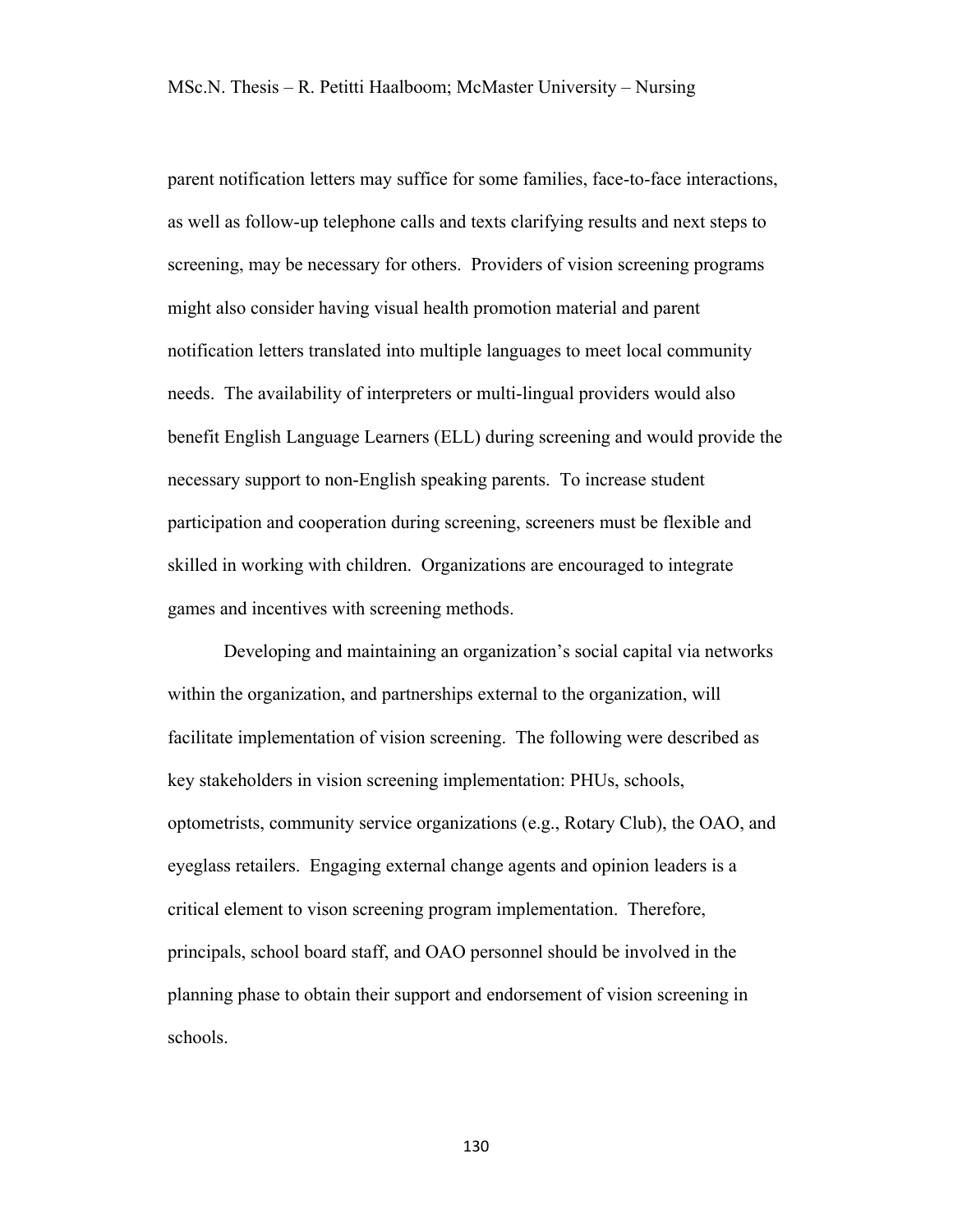It is suggested that PHUs consider bundling vision screening with oral and/or hearing screening if operationally feasible to minimize workload increases and align new activities related to vision screening with core practices already in existence. In cases where the implementation of vision programs in schools is new, organizations might consider pilot testing prior to full program implementation. Formal mechanisms for obtaining feedback from staff implementing the screening program and external stakeholders, should be included as part of a program evaluation.

Vision program implementation requires dedicated resources including space, funding, and staff education and training. Organizational and system leaders must prioritize vision programs and commit to allocating the necessary resources if these programs are to be implemented and sustained. Organizations implementing vision screening must consider the local context and the needs of the population and make the necessary program and budgetary modifications to ensure equitable access to optometry care and treatment. Multi-sectoral coordination and collaboration, at both the provincial and local levels will be necessary to alleviate the financial burden of program implementation.

School-based vision screening was noted as a natural fit with the work of dental staff performing oral screening in schools. Participants also described the broad scope of PHNs' nursing practice, and skills, and their various positions held in schools, communities and the health care sector, as "bridges" between the three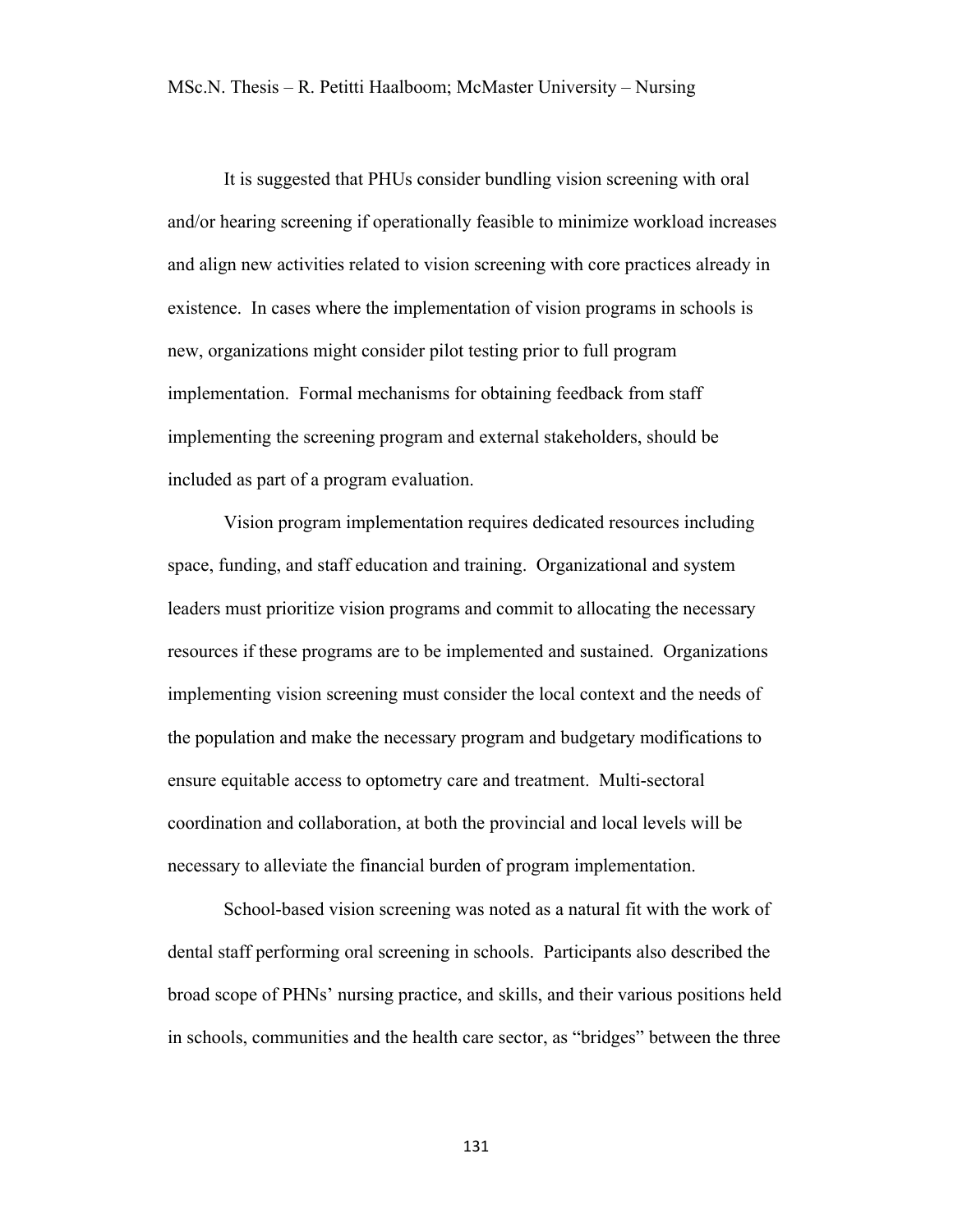systems. PHUs must determine who is best to deliver the screening and follow-up components of school-based vision programs through a deliberate and thoughtful examination of their communities' needs, and by the implementation of quality assurance processes, and an efficient utilization of their workforce. Therefore, PHUs are encouraged to consider PHNs' unique contribution and the benefits to vision screening implementation when PHNs' are strategically utilized.

**4.2. Education**. Visual health promotion and education is required to increase parents' understanding of the importance and value of vision screening and comprehensive eye exams. Collaboration between the MOHLTC, PHUs and the OAO is required to develop accurate health promotion and parent education materials aimed at increasing parents' visual health literacy. This information should be available in various languages, and should include eligibility criteria for, and recommended timing and frequency of, comprehensive visual exams, the signs, symptoms and treatment of childhood vision disorders, and the purpose and processes of vision screening.

Education is also needed for school staff as teachers' knowledge and beliefs of vision screening influenced their ability to support families in accessing screening and follow-up recommendations. Therefore, organizations implementing vision screening should consider providing teachers education on topics including: (1) child visual health and visual examination guidelines; (2) common childhood visual disorders, their signs, symptoms and treatment options;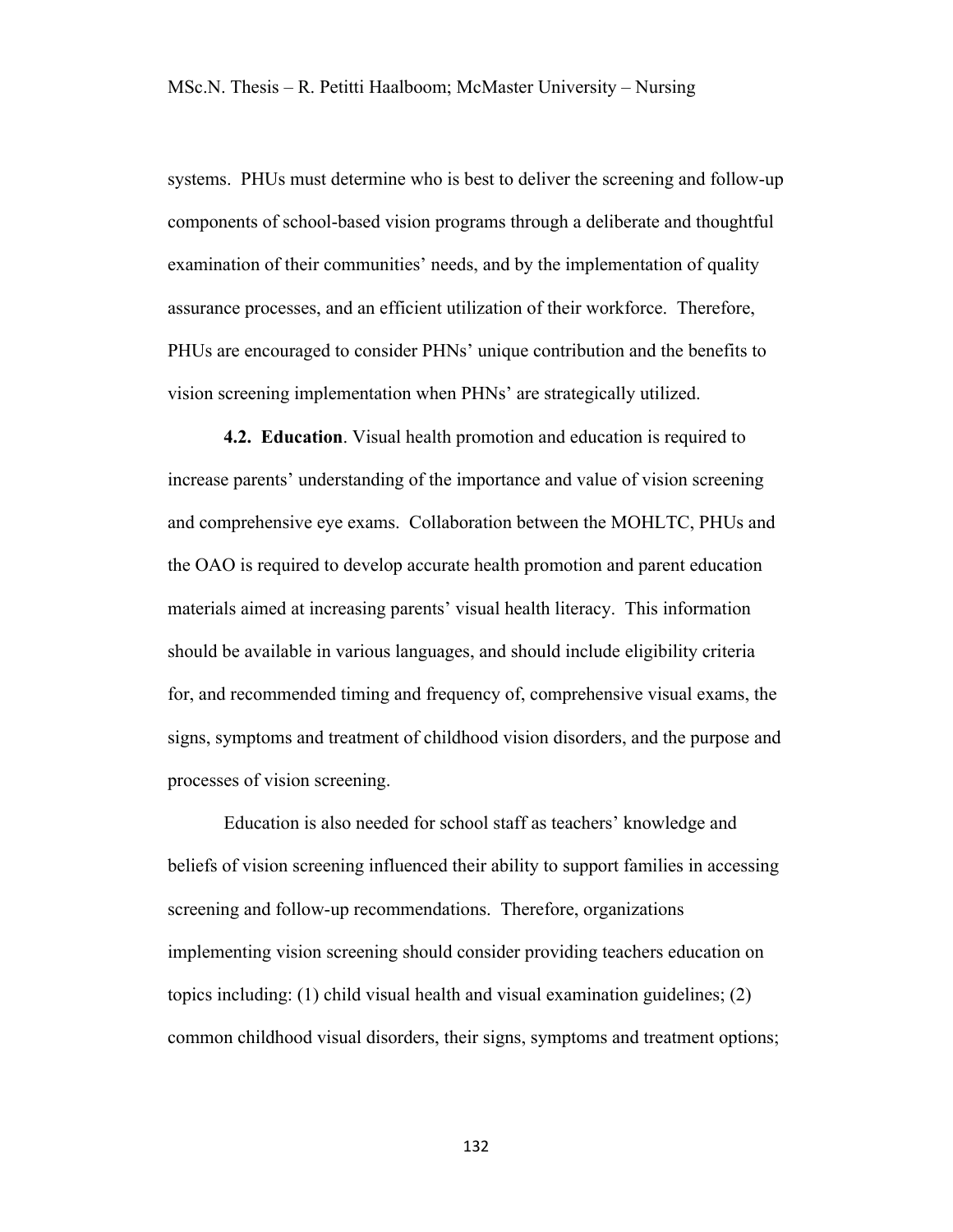(3) the impact of vision disorders on social, cognitive, and academic outcomes; (4) the benefits of school-based vision programs; (5) factors influencing families' access to follow-up care, and treatment; and (6) community resources available to support families and address barriers.

The new MOHLTC (2018b) Child Visual Health and Vision Screening Protocol indicates that screeners must complete ministry-specified training. Some PHUs may use internal staff to act as vision screeners, whereas other PHUs may decide to contract vision screening out to an external organization. Questions have arisen as to who is accountable for ensuring that screeners have the required knowledge, skill, and training necessary to competently conduct the screening, especially as education levels of screeners may range from a lay volunteer to a professional health care provider. Confidence in screener's ability and credentials increased parents' and optometrists' trust in screening results. It is therefore recommended that the MOHLTC consider developing and requiring mandatory certification for vision screeners to ensure program quality and consistency. Given that education and training is also associated with improved intervention implementation and higher degrees of self-efficacy, screener certification may also result in enhanced staff commitment to vision screening implementation. Finally, provincial government and optometry associations might consider comprehensive promotion strategies targeting parents, school staff, public health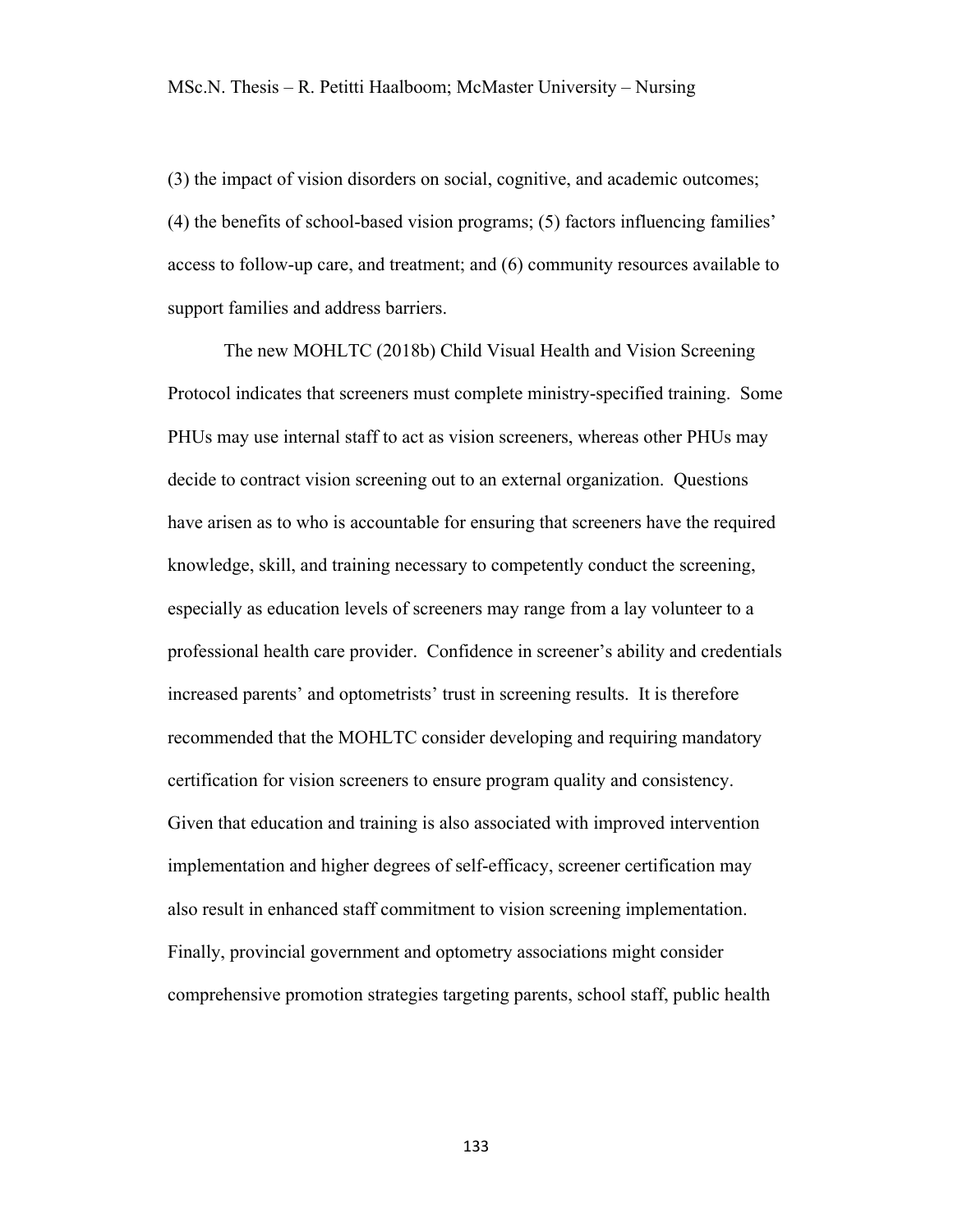units, and community vision program personnel to increase uptake of comprehensive eye exams and access to the OAO's Eye See Eye Learn program.

**4.3. Policy.** The implementation of school-based vision programs affords both opportunities and challenges. Policies that support evidence-based standards related to screening practices and tools, training and education, and follow-up processes will encourage consistency among programs, and allow for comparisons between populations. However, differences in mandates between the public health and education sectors creates a challenge for PHUs implementing vision programs within the school context. Therefore, the MOHLTC and the Ministry of Education are encouraged to align their policies and guidelines with respect to school-based vision programs to facilitate implementation of the program at the local level. Examples may include school board acceptance of passive consent processes for vision screening, development of policies that address missed screening due to absence, and policies that support data sharing between schools and PHUs. This data could be stored in a provincial database created specifically for vision screening and follow-up outcomes, or in existing databases used for reporting dental and/or immunization data. An integrated database would facilitate tracking and reporting of vision screening and follow-up program outcomes, program evaluation, surveillance of childhood visual health trends, support continuous quality improvement, and develop provincial policy to support the cost of eyeglasses for children.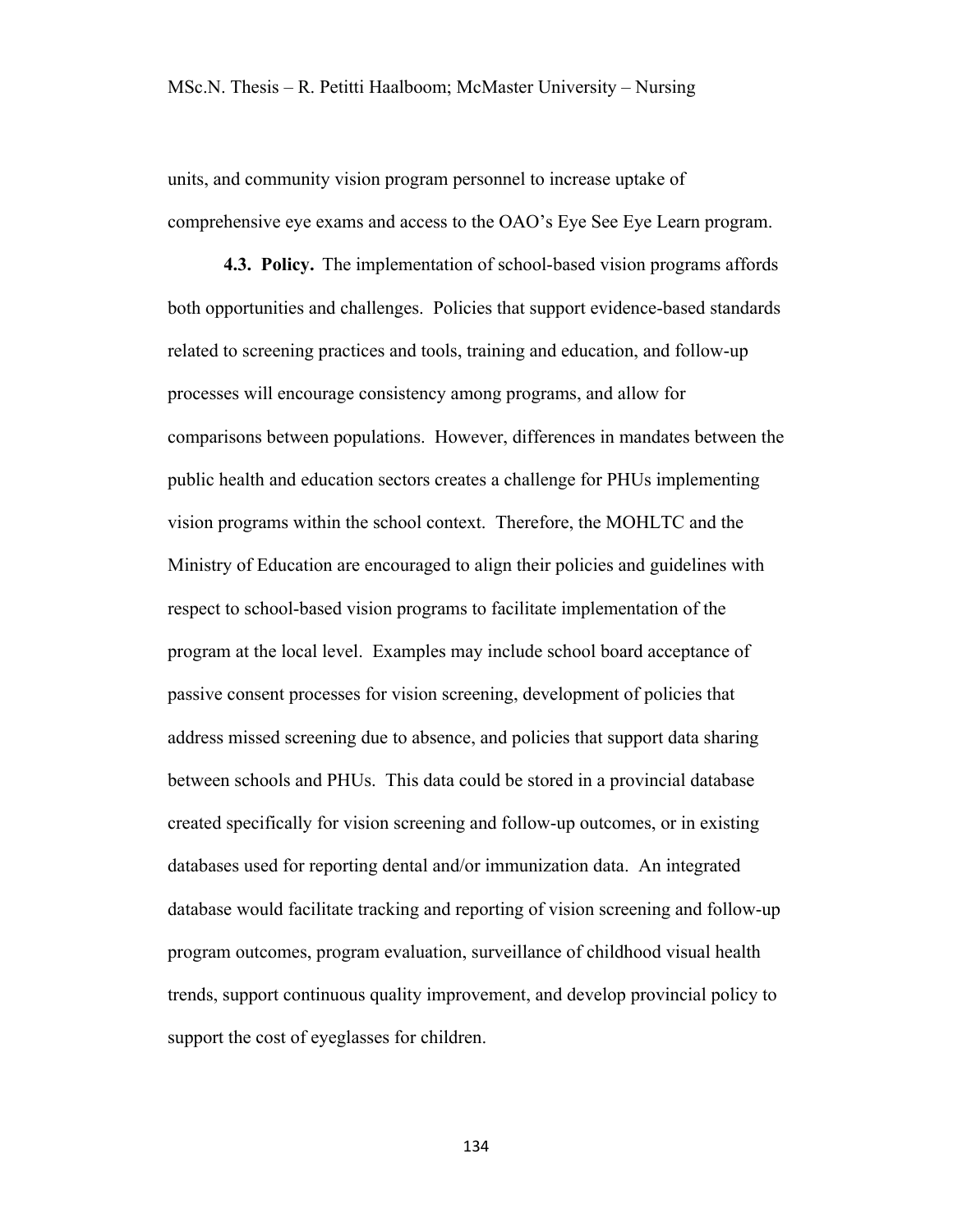Policy makers may also wish to consider the benefits of including primary care providers and school staff within the circle of care. It is suggested that the MOHLTC collaborate with the Ontario Privacy Commissioner to address the barriers in sharing health information between organizations to enable communication of screening results with teachers, principals and primary care practitioners with the aim of improving adherence to screening recommendations and treatment plans. Finally, governing bodies are also encouraged to review other countries' implementation of legislated policies requiring a comprehensive exam prior to school entry and/or during school, as this universal and systematic approach may prove to be an effective strategy to address visual health inequities.

**4.4. Research**. School-based vision screening programs aim to identify students who require further assessment to increase early identification and treatment of vision disorders. Therefore, research exploring the impact of schoolbased vision screening programs on comprehensive eye exam uptake, the costeffectiveness of these programs, and short-and-long term visual health outcomes is required. If universal school-based vision screening programs are demonstrated to improve visual outcomes and are cost-effective, government agencies should consider investing in these programs and allocating resources toward developing high-level partnerships with industry to source low-cost eyeglasses.

Future research should also consider examining whether access and adherence to follow-up optometry care is enhanced with the involvement of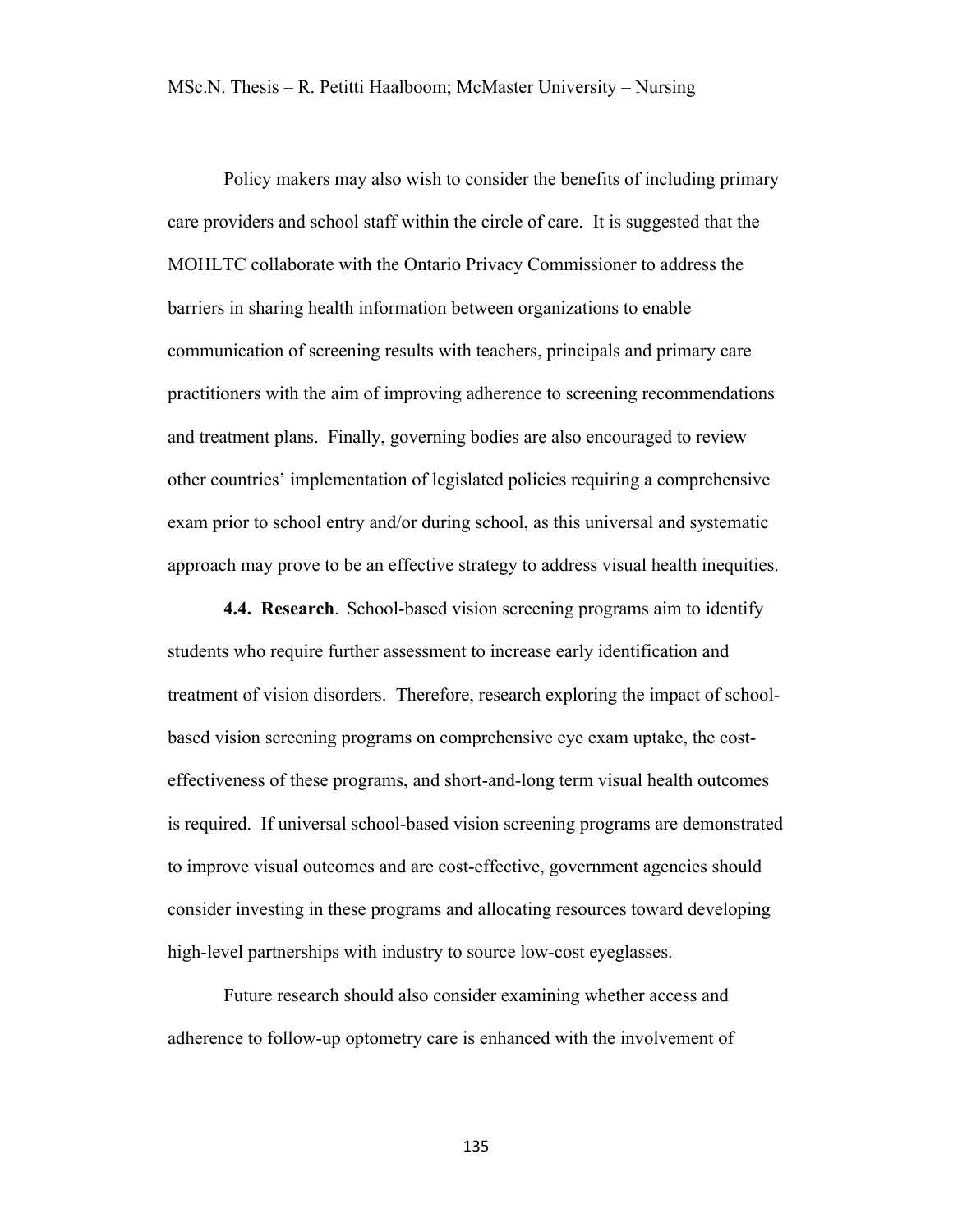multiple stakeholders such as teachers, principals, primary care providers, and/or PHNs. These findings may enhance health system integration, promote parents' adherence to follow-up recommendations and treatment plans, identify the potential value-added of PHN involvement, and promote the strategic utilization of human resources.

#### **5. Methodological Rigor and Trustworthiness**

Methodological and analytic processes used in this study incorporated techniques described by Lincoln and Guba (1985) and helped to establish credibility, confirmability, dependability, and transferability, thereby strengthening the study's rigor and trustworthiness.

**5.1**. **Credibility.** Credibility refers to the truthfulness of the findings in their depiction of the experiences and perceptions of participants (Lincoln and Guba, 1985). Sampling of participants with different perspectives and varied experiences was conducted to increase the likelihood the research question was explored from a variety of aspects (Patton, 1987). Also, the meaning units used when coding the data were sufficiently narrow to capture a single meaning, yet broad enough to avoid fragmentation, thereby decreasing the chance that meaning could be lost (Graneheim & Lundman, 2004). Although the domains and constructs of Damschroder et al.'s (2009) CFIR were used to organize the data, when the data did not belong in a construct, a code was inductively created using words quoted from the text. This coding strategy served as another way of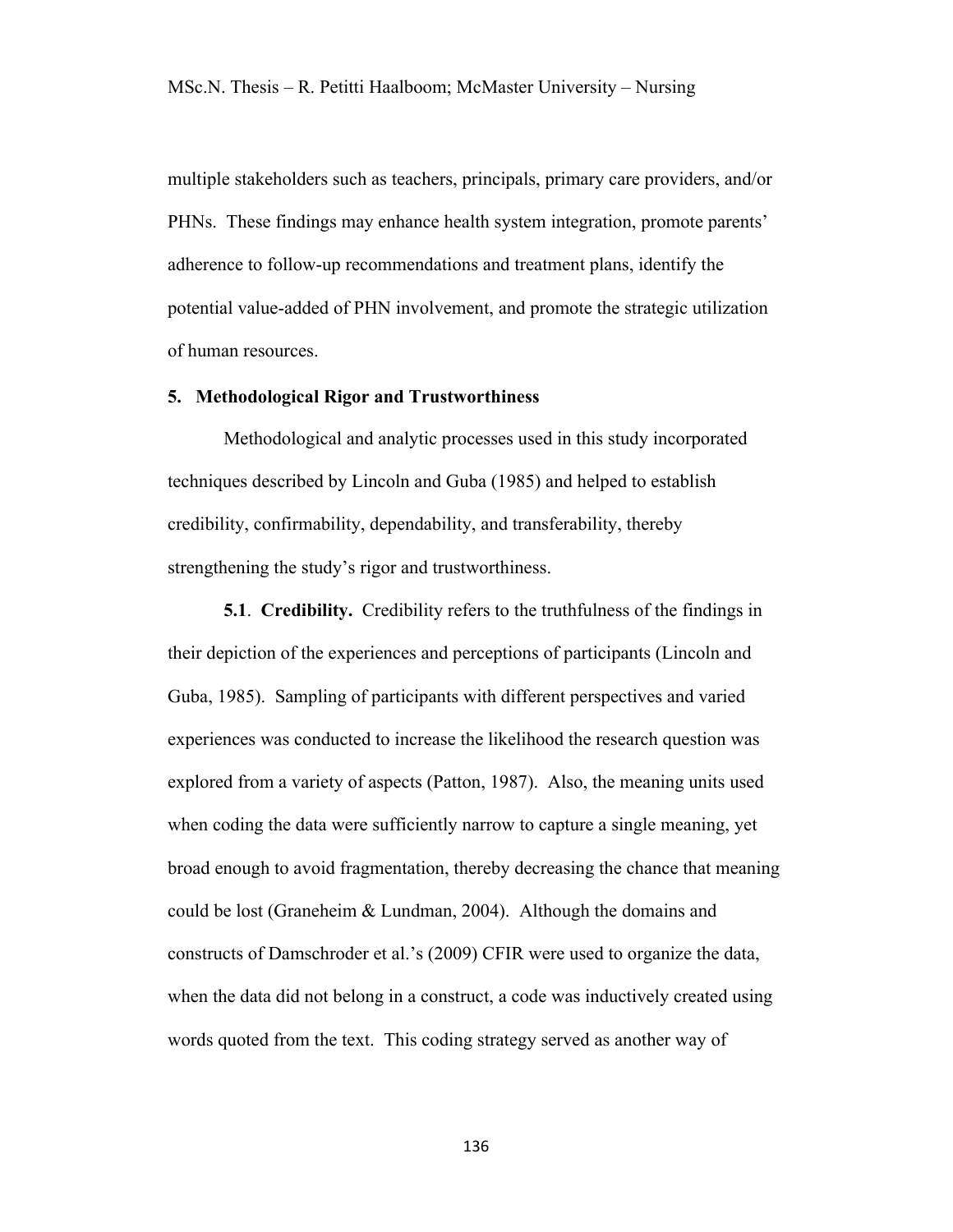strengthening the credibility of this study. Finally, corroboration of codes and categories with committee members ensured that findings were internally coherent and consistent with the participants' meaning. Thesis committee members reviewed segments of the codebook to ensure internal coherence and consistency with participants' meaning.

**5.2. Confirmability.** Confirmability refers to the degree in which descriptions are grounded in the data, and free from the researcher's personal bias (Lincoln & Guba, 1985). Adherence to the tenets of the analytical method used in this thesis study increased the likelihood that the findings were an accurate representation of participants' meaning. Theoretical assumptions underpinning content analysis include axioms of Watzlawick et al.'s (1967) communication theory (Graneheim & Lundman, 2004). According to Watzlawick et al. (1967), interactions that occurred between the researcher and the participants shaped the text of the transcribed interviews and these are considered communication acts. The researcher must, therefore, explore each text, and determine the message to be described (Graneheim & Lundman, 2004). Watzlawick et al. (1967) also suggest that every communication includes both a content aspect and a relationship aspect (Graneheim & Lundman, 2004). This thesis study remained focused on the manifest content as represented by the textual data, and did not aim to interpret the underlying meaning, or latent content, in the analysis. However, it was recognized that the researcher's self, and the relationship between her "self"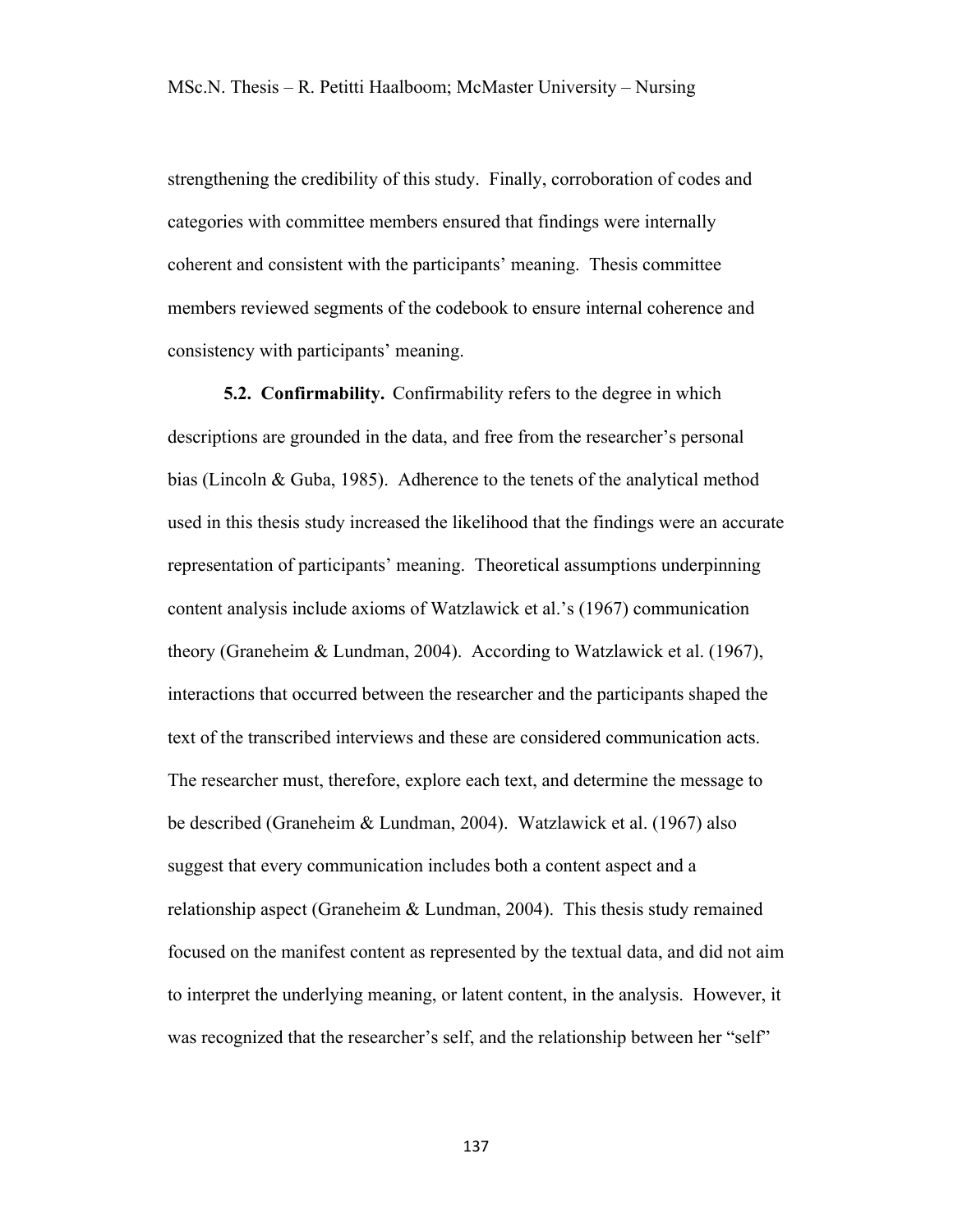and the participants, influenced the messages communicated, and thus the written words or textual data. Both the interactions and relationships between the researcher and participants were noted to have influenced the textual data collected. It is possible that participants' knowledge of the researcher's role as a PHN influenced their responses and increased the possibility for participant bias. However, many participants in this study reported that the researcher's knowledge and understanding of the contextual factors influencing vision screening implementation facilitated her understanding of their experiences. Additionally, one participant openly criticized public health despite knowing that the researcher worked in a public health unit indicating that participant bias was absent or minimal. The feedback from participants and the critical comment of one participant, suggest that: (1) the researcher's professional nursing role enhanced her understanding of participants' meaning; and (2) the researcher was able to quickly develop rapport with participants that led to trusting relationships which facilitated their willingness to share meaningful rich data. Triangulation of data sources including focus groups, face-to-face and telephone interviews, and field notes also confirmed that the descriptions were grounded in the data and remained free from researcher bias (Lincoln & Guba, 1985).

**5.3. Dependability.** Dependability refers to the consistency of data over time and is dependent upon the decisions made by researchers during the process of analysis (Graneheim & Lundman, 2004). The use of interview guides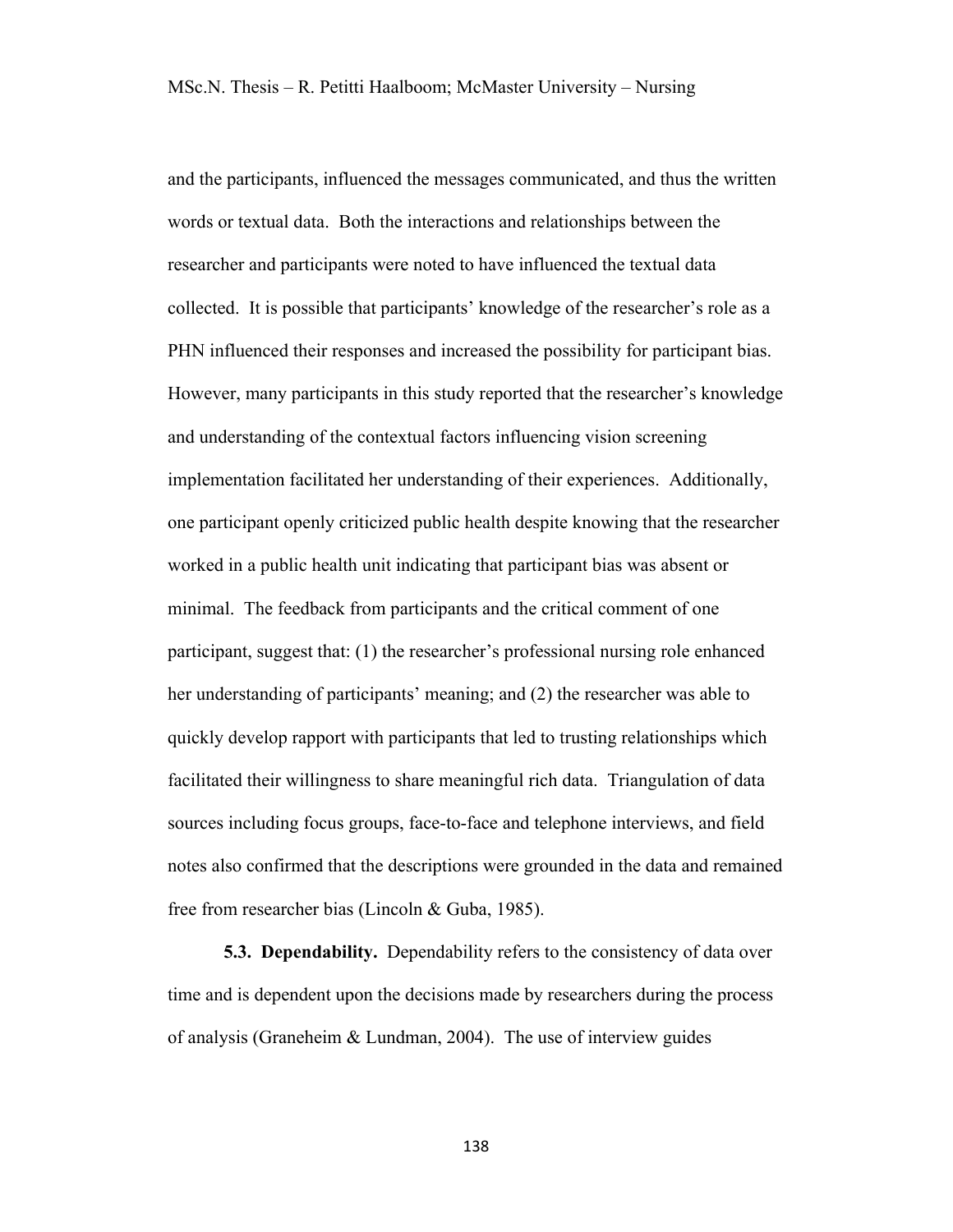throughout the data collection process ensured that methods of eliciting data were consistent among participants, thereby instilling consistency and dependability. Additionally, the findings from the content analysis conducted in this thesis study were compared to existing vision program implementation literature and determined to be reasonable and logical, indicating the results were dependable. Memos and reflexive journals of decisions made throughout the stages of analysis were recorded and the resulting audit trail also further increased the dependability and consistency of the study's findings (Vaismoradi et al, 2013).

**5.4. Transferability.** Transferability refers to the extent to which findings from the study can be transferred to other contexts and groups (Graneheim & Lundman, 2004). Clear descriptions of the context, selection and groups to which participants belonged were provided to facilitate the transferability of this thesis study's findings to other settings. However, participant recruitment was limited to a relatively small sample of individuals with knowledge and experience of vision screening program implementation due to the limited number of vision screening programs in existence throughout Ontario. Therefore, distinct descriptions of participants and their contexts were limited by the need to maintain confidentiality. To mitigate this limitation, the results of the analysis were described with quotes from participants to allow for a presentation of the contextual nuances and to promote transferability to other settings.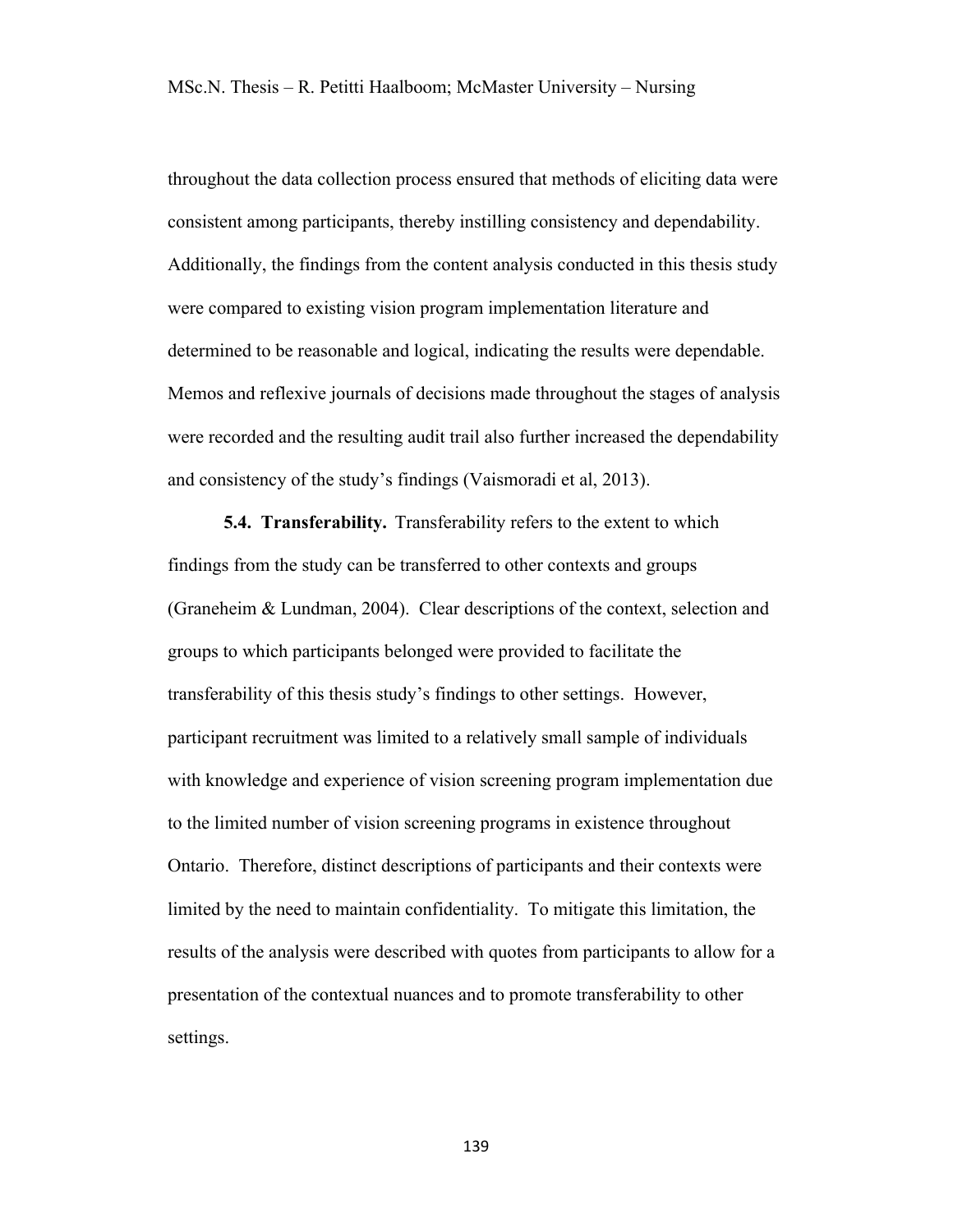#### **6. Strengths and Limitations of the Implementation Framework**

Damschroder et al.'s (2009) CFIR was used as the implementation framework to guide the directed content analysis of textual data regarding the barriers and facilitators of school-based vision screening implementation. Several strengths and limitations were noted. Firstly, the domains and constructs of Damschroder et al.'s (2009) CFIR were comprehensive; they facilitated a close examination of key informants' perceptions of factors that influenced the process of implementation that were internal and external to organizations implementing vision programs that related to characteristics of the intervention and of the individuals implementing the intervention. However, the constructs were considered too extensive for use in developing the interview questions, therefore the interview questions were kept broad and open-ended such as: "In your experience, are there certain factors that facilitate the implementation of schoolbased vision screening and follow-up programs?". Therefore, some constructs of the CFIR, did not naturally emerge from the data as factors influencing vision screening implementation. For example, no results emerged within the *culture* or *learning climate* constructs within the *inner setting* domain*.* However, interview questions and probes did not ask participants about either of these organizational elements and the influence of factors within these constructs may have been missed. The extensiveness of the CFIR constructs and subconstructs also resulted in the generation of a large, multi-levelled, codebook which required close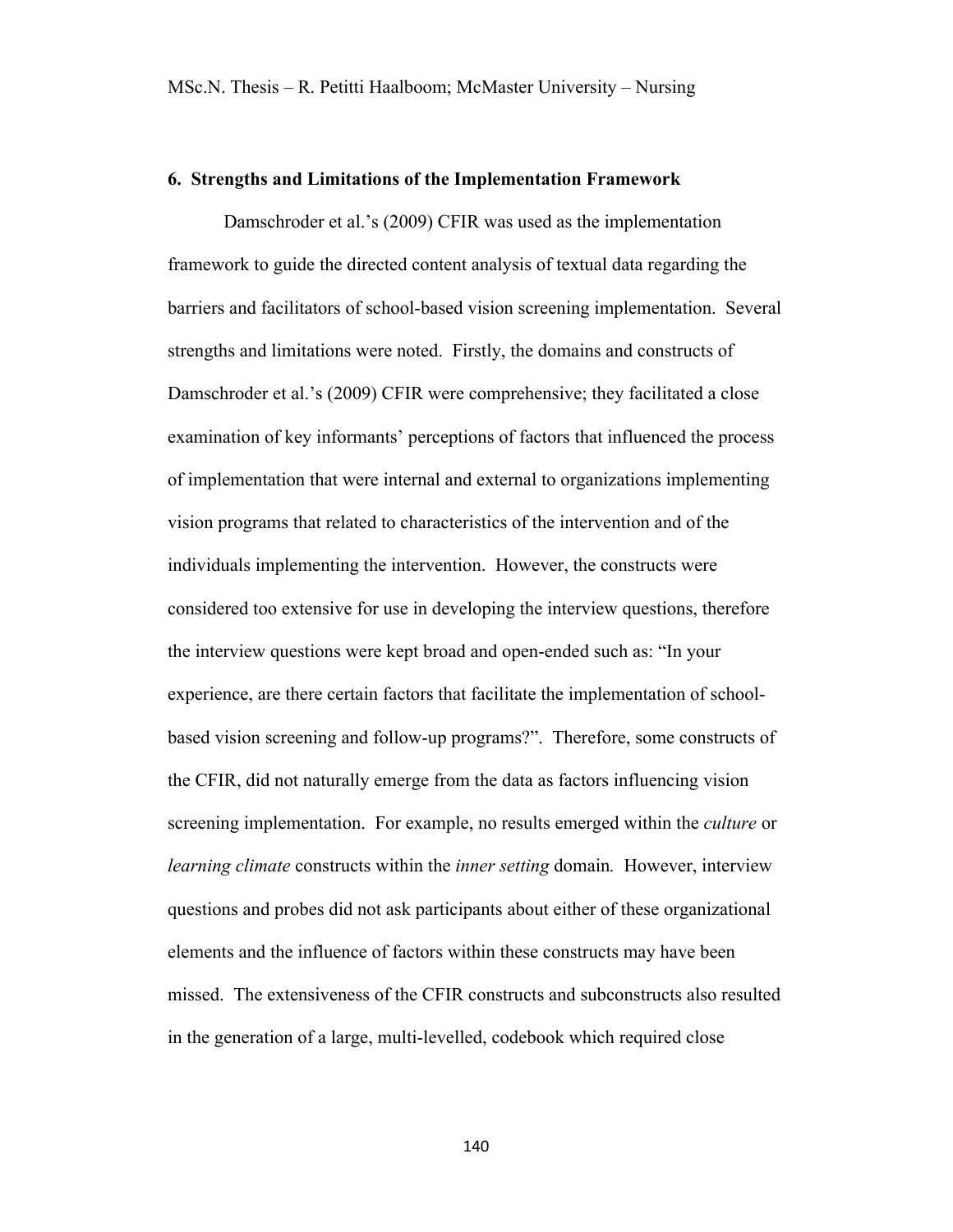attention to the quality and consistency of coding during data analysis. Analysis of the results was challenging due to the complexity of the phenomenon under study.

Secondly, the CFIR provided a systematic structure for organizing the facilitators and barriers to program implementation in multiple settings, by various interventionists. As a result, findings from the analysis generated pragmatic strategies useful for both policy-makers and practitioners implementing vision screening. The systematic structure of the framework was helpful in categorizing data segments that were clearly defined and separate, however, factors that exerted influence in several constructs and domains were more difficult to analyse and assemble during the final compilation stage.

Thirdly, coherence of CFIR terminology and construct definitions were generally clear. However, some constructs were vague, had gaps in their descriptions, or were difficult to discern from one another. For example, although the concepts of social capital, within the *cosmopolitism* construct, describe the trusting relationships between the individuals and organizations, the construct does not fully capture the influence of the relationship between those who are directly responsible for implementing an intervention and those who are the target of the intervention. Therefore, the first author of the framework, Laura Damschroder, was contacted to assist with the interpretation of this construct. L.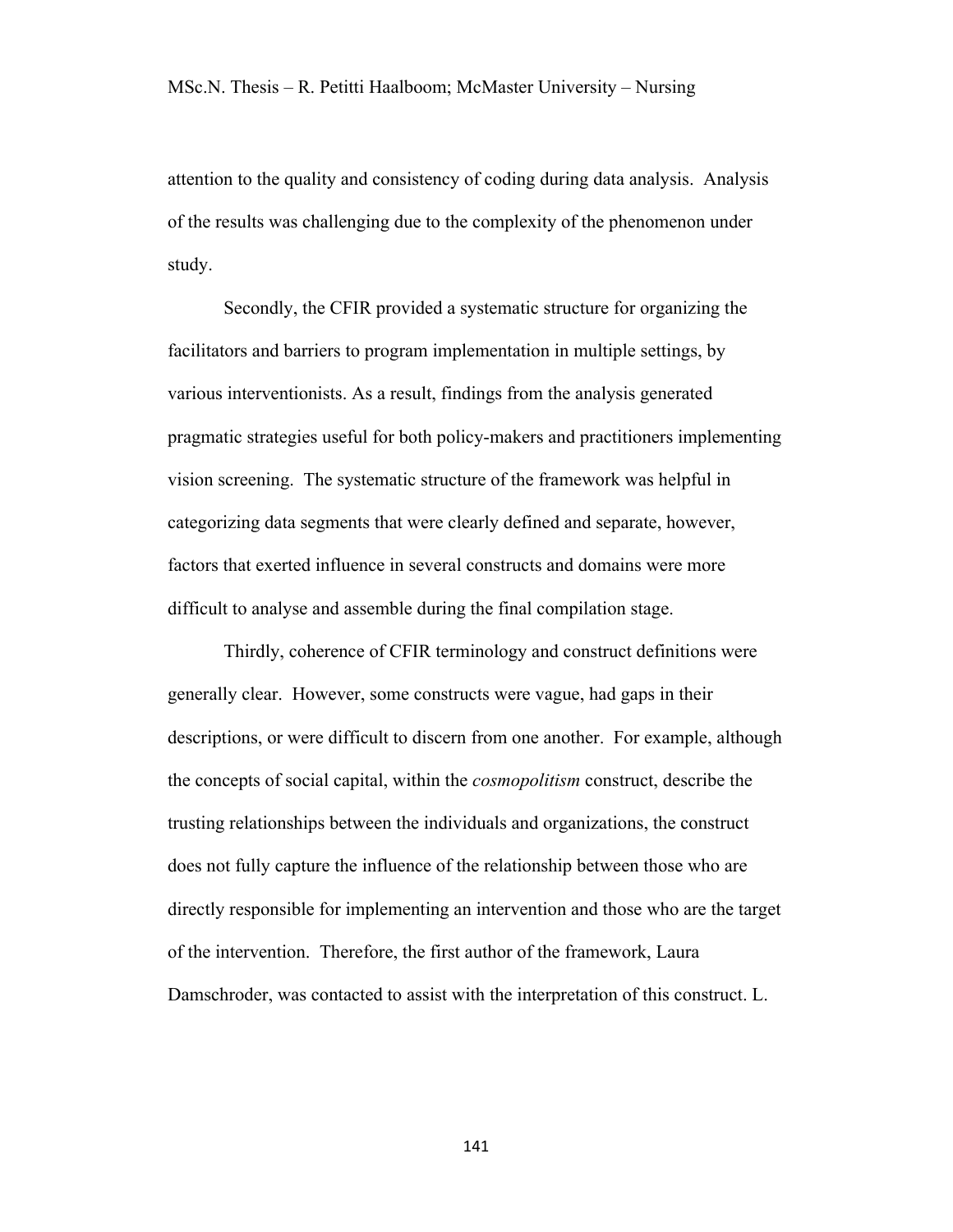Damschroder indicated that the gap would be addressed in the next version of the CFIR (L. Damschroder, personal communication, September 24, 2018).

Future research of vision screening implementation should consider the use of Damschroder et al.'s (2009) CFIR in all phases of implementation, as well as the influence of the relationships between factors within, and among, the constructs and domains of the CFIR. Knowledge gained may promote a better understanding of the complex nature of vision screening implementation, and support organizations through the implementation process.

#### **7. Strengths and Limitations of the Thesis Study**

There were several strengths in this thesis study. Firstly, the use of the qualitative descriptive approach supported a more fulsome exploration of the participants' perceptions and experiences than would a quantitative survey. Secondly, maximum sampling strategy promoted variability within the groups of participants sampled in terms of roles, discipline, position, and years of experience with vision screening. This heterogeneity among participants (except parents) increased the likelihood that multiple perspectives and meanings were captured and presented, and enhanced the possibility of transferability of the findings to other settings. Thirdly, the findings of this study were actionable and useful to policy-makers and practitioners.

There were some limitations to this study. Firstly, feasibility, time, resources, and the recruitment strategies used to collect parents' perspectives was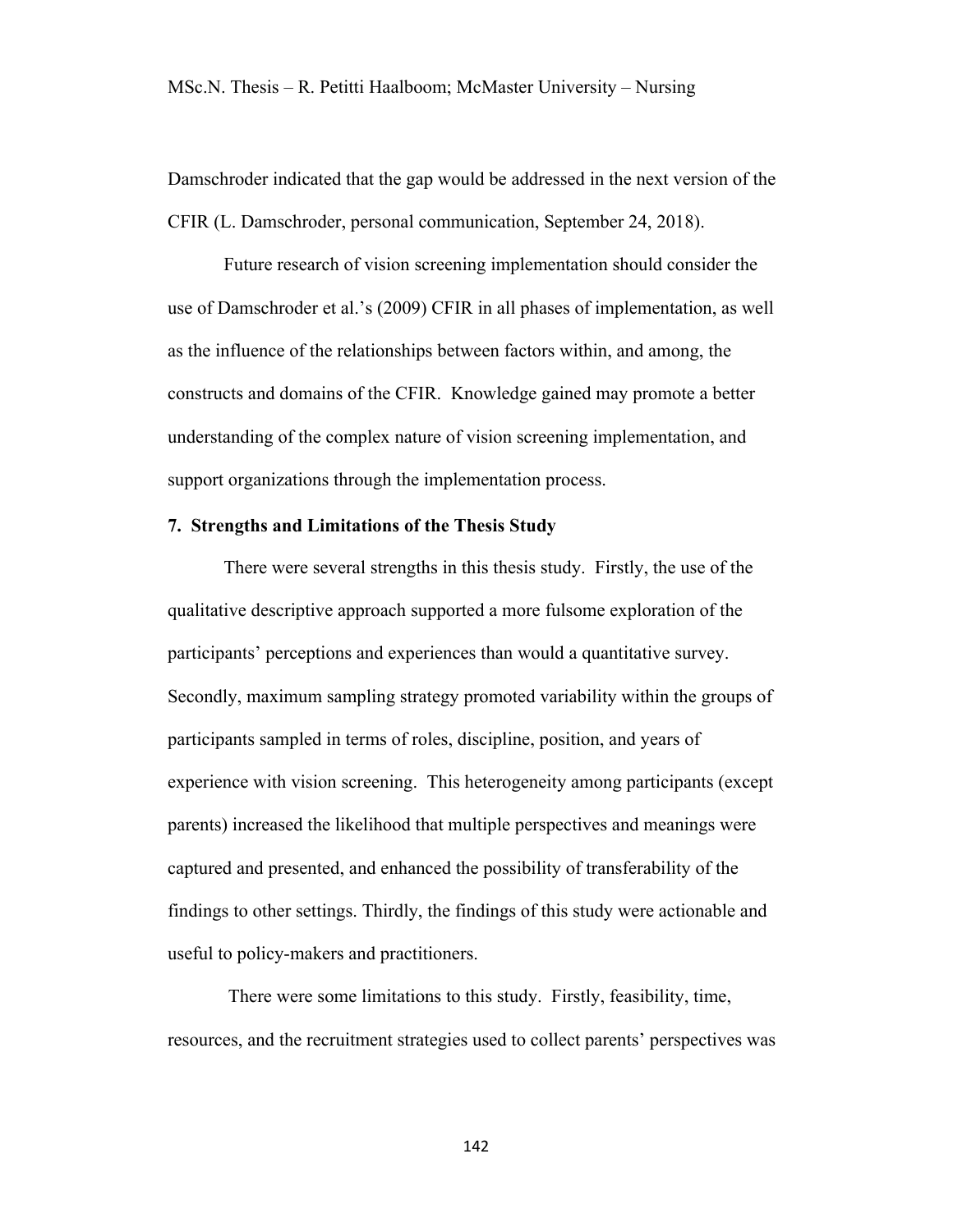limited due to the limited number of parent participants involved. The resulting parent group was highly homogeneous and data saturation was not achieved within this group. All parent participants recruited in this study had access to a telephone, spoke English, lived in an urban community, and had the time and capacity to schedule and maintain the study interview. These parents may not be representative of parents living in other settings, who do not have access to a telephone, are non-English speaking, or have difficulty scheduling and/or maintaining appointments. Furthermore, none of the parent participants had children who had failed vision screening. Although some of these parents reported friends' experiences related to failed vision screening, the first-hand knowledge and experience of a parent whose child had failed vision screening would have strengthened the findings. Therefore, the dimensionality of parent perspectives was limited, and the findings may not be transferable to other parent groups. Future research should consider the use of varied sampling and recruitment strategies to increase the heterogeneity of parent perspectives.

Secondly, this study did not obtain students' experiences and perspectives of vision screening implementation. Future research should consider including students' experiences as their perspectives may help to promote the development and delivery of child-friendly vision screening programs.

#### **8. Conclusion**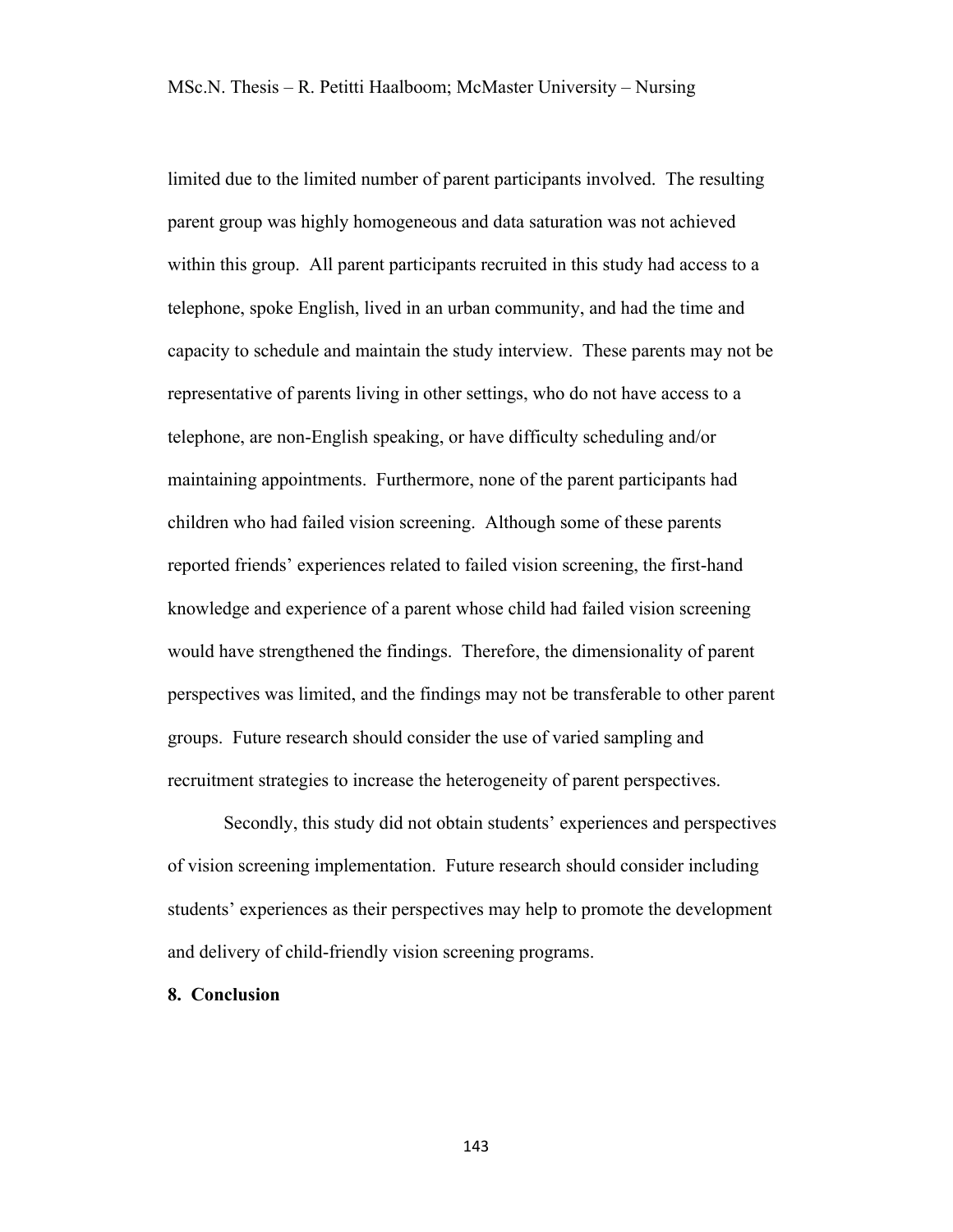The purpose of this qualitative descriptive study was to explore the perceptions of key informants regarding the factors that influenced the implementation of school-based vision screening, and the role of nurses in supporting implementation of these programs. The results of the study indicate that multiple factors, both internal and external to an organization, influence the implementation vision screening in schools and included an implementing organization's ability to: (1) prioritize and address the needs of students and parents; (2) develop strong partnerships with external organizations; (3) demonstrate a commitment to vision screening implementation through dedicated resources; (4) foster networks and communications among internal staff; (5) manage the perceived complexity of implementation; (6) address the costs associated with implementation; and (7) establish the quality of the vision screening program. Findings from the study also indicate that PHNs' knowledge and skills and their position in schools, communities, and the healthcare system facilitate vision screening implementation. This study suggests that a comprehensive and coordinated approach is necessary when implementing school-based vision screening programs. Governments, community vision programs, PHUs, and schools are encouraged to explore and address the factors identified in this thesis as they move through the processes of implementation. PHUs consider strategic utilization of PHNs' broad scope of knowledge, skill, and expertise to promote implementation of vision screening programs in schools.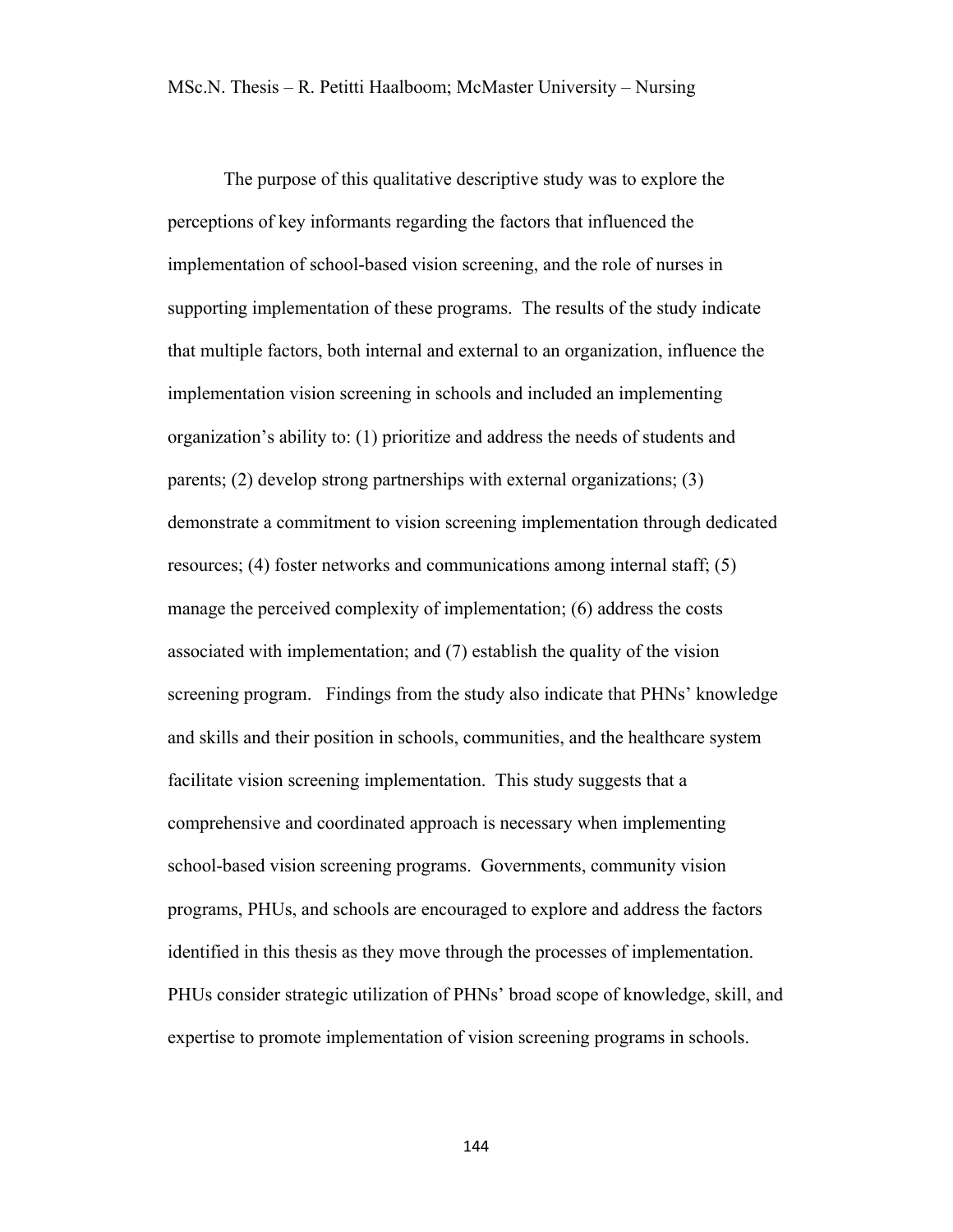Future research exploring school-based vision screening implementation should consider including children's perspectives and a broader parent perspective.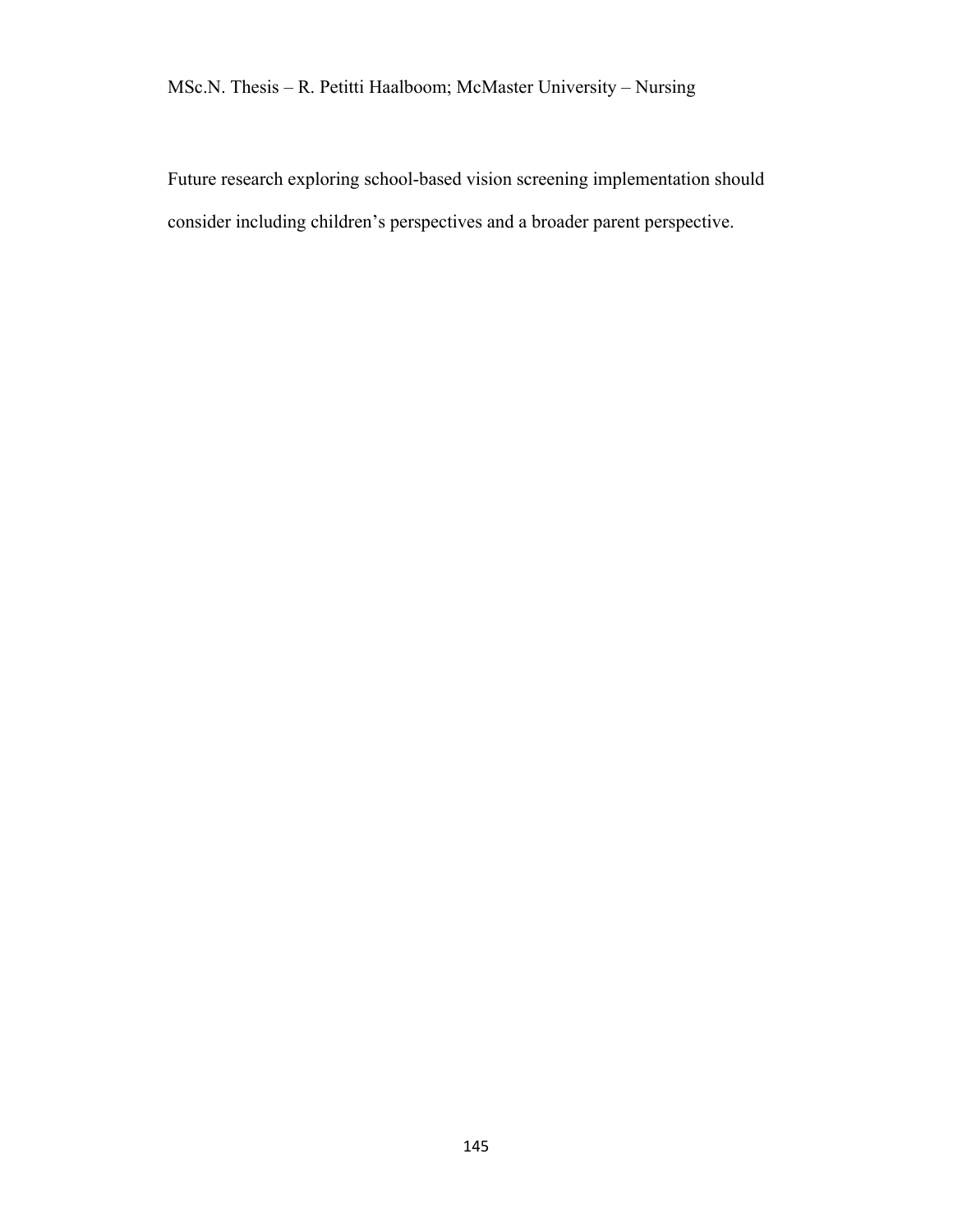## References

American Association for Pediatric Ophthalmology and Strabismus. (2016a).

*Vision Screening*. Retrieved September 11, 2017 from

https://aapos.org/browse/glossary/entry?GlossaryKey=5b9f335b-502a-440c-8656-3e2f6f35dd87

American Association for Pediatric Ophthalmology and Strabismus. (2016b). *Refractive Errors in Children*. Retrieved September 11, 2017 from https://aapos.org/browse/glossary/entry?GlossaryKey=5a4b08de-551a-441e-b79f-23f5bb864d6a

American Association for Pediatric Ophthalmology and Strabismus. (2017).

*Amblyopia*. Retrieved November 25, 2017 from

https://aapos.org/browse/glossary/entry?GlossaryKey=1581f865-2199-

4255-bd8e-d6ba0e975e81

American Association for Pediatric Ophthalmology and Strabismus. (2018).

*Strabismus*. Retrieved March 19, 2019 from

https://aapos.org/browse/glossary/entry?GlossaryKey=f95036af-4a14-

#### 4397-bf8f-87e3980398b4

American Optometric Association. (2017). *Comprehensive Pediatric Eye and Vision Examination*. Retrieved from

https://www.aoa.org/optometrists/tools-and-resources/evidence-based-

optometry/evidence-based-clinical-practice-guidelines/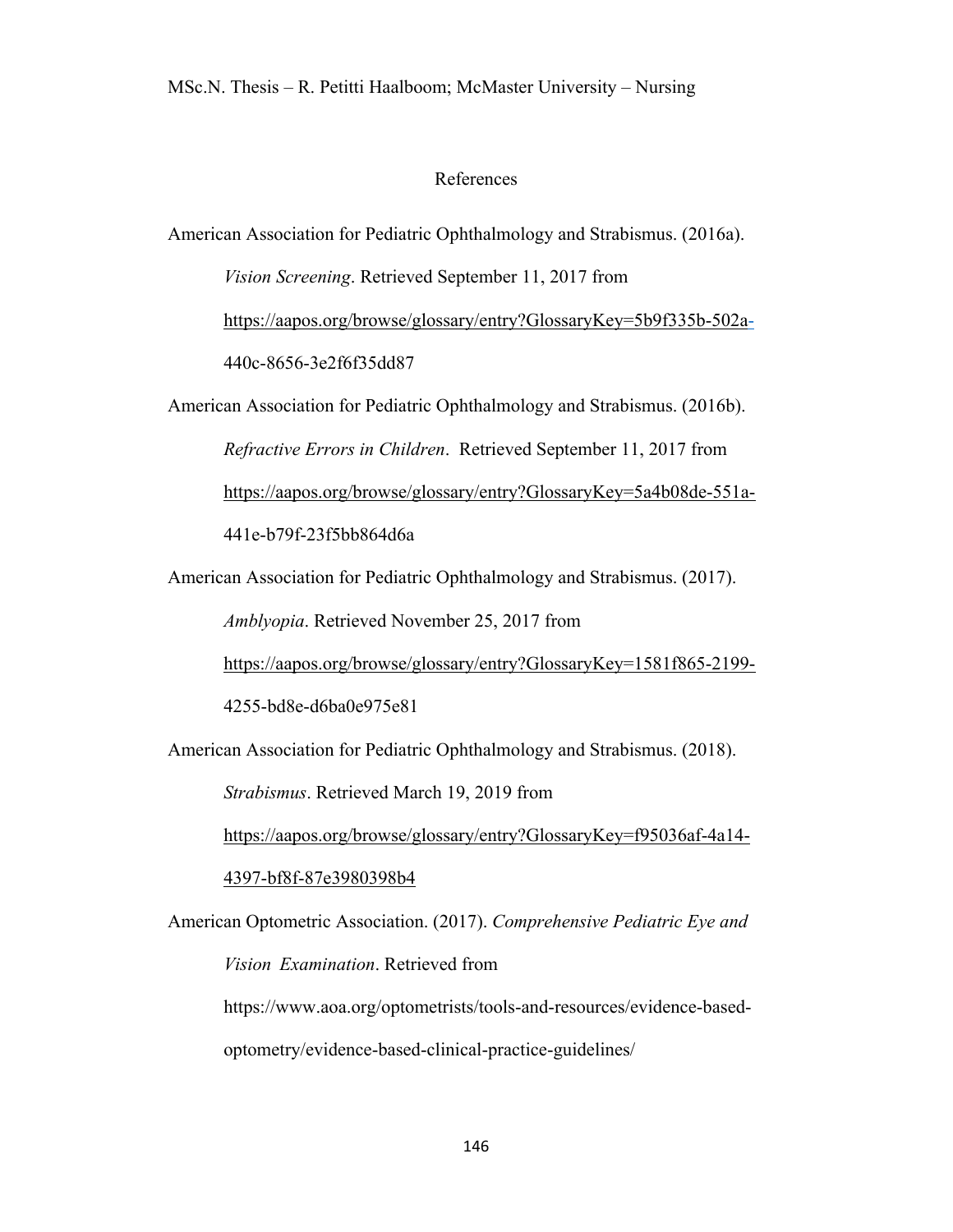- Basch, C. E. (2011). Vision and the achievement gap among urban minority youth. *Journal of School Health, 81*(10), 599-605. doi:10.1111/j.1746- 1561.2011.00633.x
- Bengtsson, M. (2016). How to plan and perform a qualitative study using content analysis. *Nursing Plus Open*, *2*, 8–14. doi.org/10.1016/j.npls.2016.01.001

Canadian Association of Optometrists (September 2014). *CAO Policy and Advocacy Position Statement: Comprehensive Vision Examination of Preschool Children*. Retrieved on May 6, 2017 from https://opto.ca/sites/default/files/cao\_position\_statement\_-

comprehensive vision examination of preschool children.pdf

- Canadian Association of Optometrists. (2016). *Better Vision for Children: Focus on Prevention and Education.* Retrieved May 6, 2017 from https://opto.ca/sites/default/files/resources/documents/online\_better\_vision for children en 2016.pdf
- Canadian Health Nurses of Canada. (May, 2009). *Public Health Nursing Discipline Specific Competencies v. 1.0.* Retrieved May 6, 2017 from https://www.chnc.ca/en/competencies.

Canadian Institutes of Health Research, Natural Sciences and Engineering Research Council of Canada, and Social Sciences and Humanities Research Council of Canada. (2010). *Tri-Council Policy Statement:*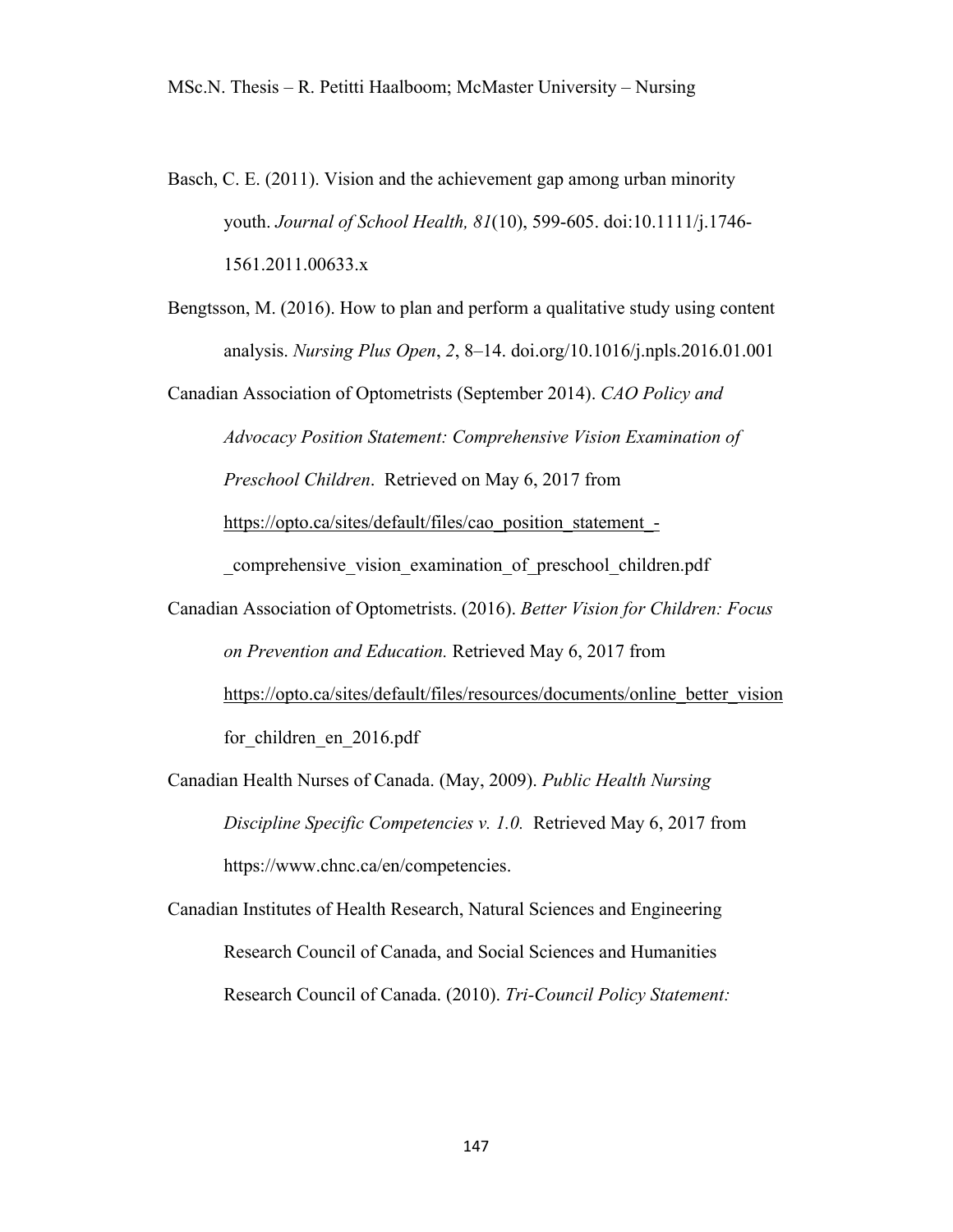*Ethical Conduct for Research Involving Humans.* Canada: Her Majesty the Queen in Right of Canada.

- Canadian Pediatric Society. (February, 2016*). Position Statement: Vision screening in Infants, Children and Youth*. Retrieved May 6, 2016 from http://www.cps.ca/documents/position/children-vision-screening
- Carlton, J., Karnon, J., Czoski-Murray, C., Smith, K. J., & Marr, J. (2008a). Quality of Life. In *Health Technology Assessment, 12*(25), 51-55.
- Carlton, J., Karnon, J., Czoski-Murray, C., Smith, K. J., & Marr, J. (2008b). The clinical effectiveness and cost-effectiveness of screening programmes for amblyopia and strabismus in children up to the age of 4-5 years: a systematic review and economic evaluation. In *Health Technology Assessment*, *12*(25), 77-89.
- Carlton, J., & Kaltenthaler, E. (2011). Amblyopia and quality of life: a systematic review. *Eye*, *25*(4), 403-413. doi: 10.1038/eye.2011.4
- CASP UK. (2018). *CASP Checklists*. Retrieved on March 4, 2017 from https://casp-uk.net/casp-tools-checklists/

Castagno, V. D., Fassa, A. G., Carret, M. L. V., Vilela, M. A. P., & Meucci, R. D. (2014). Hyperopia: A meta-analysis of prevalence and a review of associated factors among school-aged children. *BMC Ophthalmology, 14.* doi:10.1186/1471-2415-14-163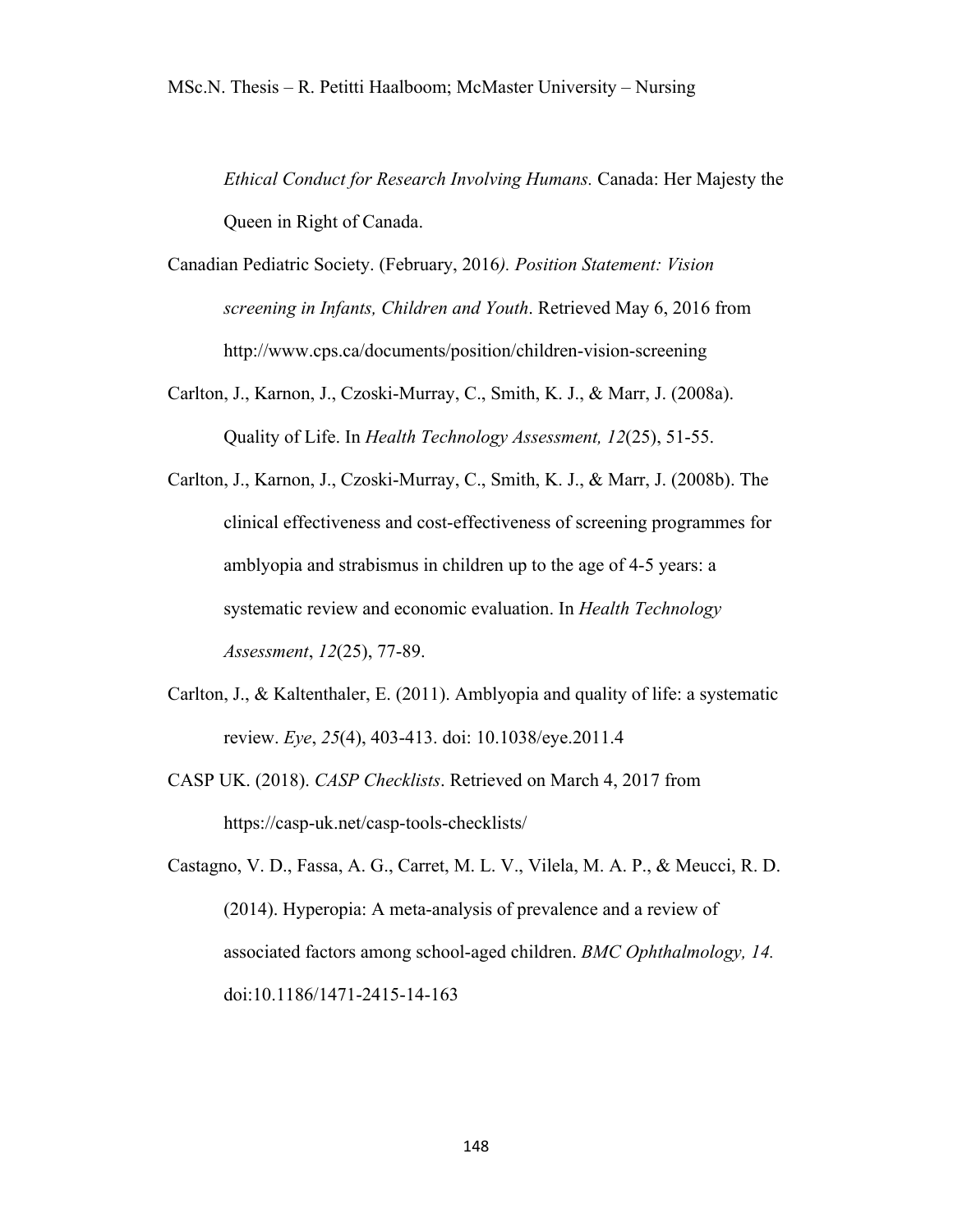Centre for Community Child Health (2008). *National Children's Vision Screening Project Discussion Paper*. Melbourne, VIC: Centre for Community Child Health. Retrieved May 26, 2017 from http://www.rch.org.au/uploadedFiles/Main/Content/ccch/DiscussPaper\_Vi sionScreenProject.pdf

Chu, R., Huang, K., Barnhardt, C., & Chen, A. (2015). The effect of an on-site vision examination on adherence to vision screening recommendations. *The Journal of School Nursing, 31*(2), 84-90.

doi:10.1177/1059840514524599

Ciner, E., Ying, G., Kulp, M., Maguire, M., Quinn, G., Orel-Bixler, D., … Huang, J. (2014). Stereoacuity of preschool children with and without vision disorder. *Optometry and Vision Science, 91*(3), 351-358. doi:10.1097/OPX.0000000000000165

Cotter, S. A., Cyert, L. A., Miller, J. M., Quinn, G. E.& Graham, E. (2015). Vision screening for children 36 to< 72 months: recommended practices. *Optometry & Vision Science*, *92*(1), 6-16. Doi:10.1097/OPX.0000000000000429

Crowley, A., Bains, R., & Pellico, L. (2005). A model preschool vision and hearing screening program. *American Journal of Nursing*, *105*(6), 52–55. https://doi.org/10.1097/00000446-200506000-00027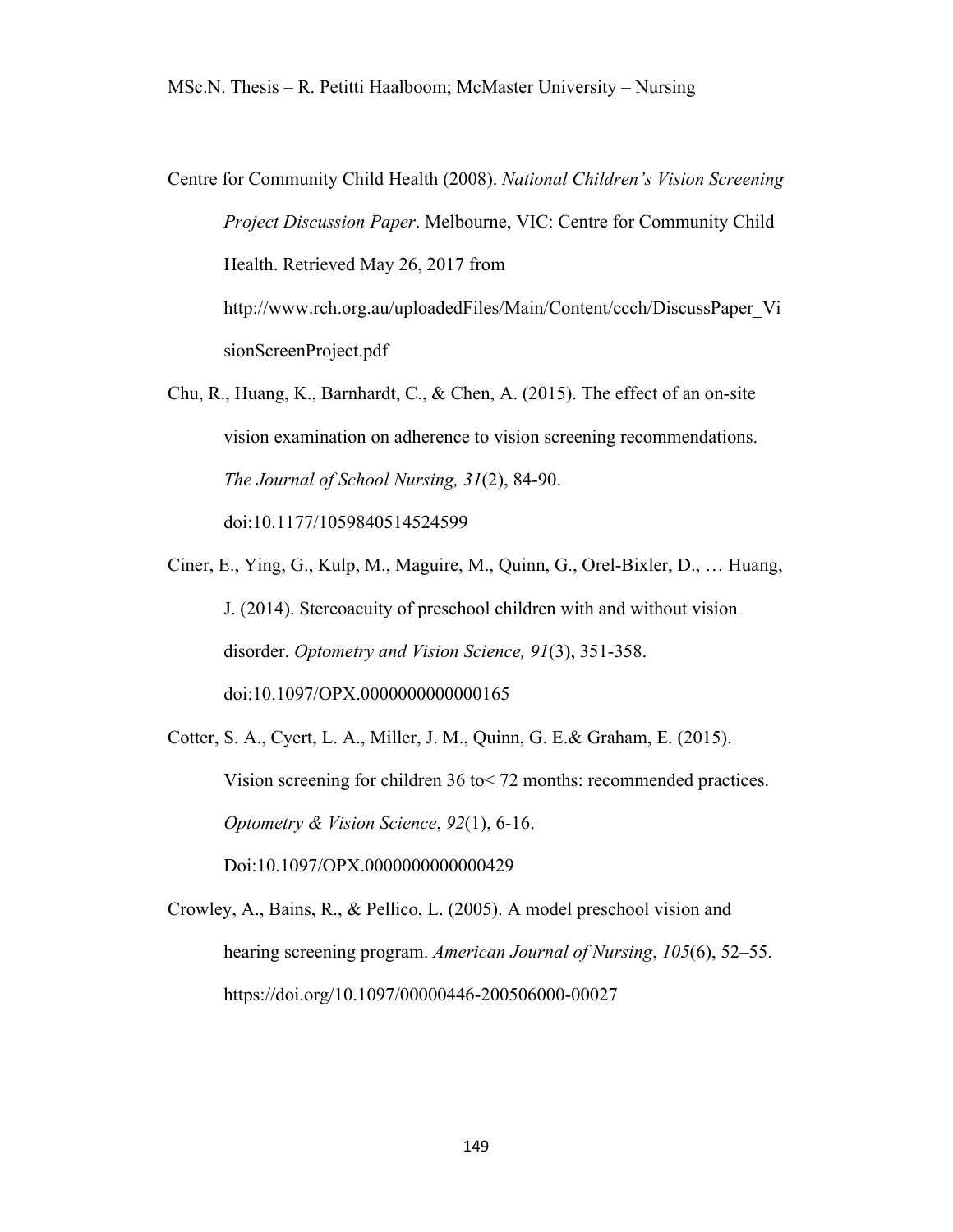- Damschroder, L. J., Aron, D. C., Keith, R. E., Kirsh, S. R., Alexander, J. A., & Lowery, J. C. (2009). Fostering implementation of health services research findings into practice: a consolidated framework for advancing implementation science. *Implementation Science*, *4*(50), doi: 10.1186/1748-5908-4-50
- Drover, J., Kean, P., Courage, M., & Adams, R. (2008). Prevalence of amblyopia and other vision disorders in young Newfoundland and Labrador children. *Canadian Journal Of Ophthalmology / Journal Canadien D'ophtalmologie*, *43*(1), 89-94. doi:10.3129/i07-187
- Elo, S., & Kyngäs, H. (2008). The qualitative content analysis process. *Journal of Advanced Nursing, 62*, 107–115. doi:10.1111/j.1365- 2648.2007.04569.x
- Finlay, L. (2002). "Outing" the researcher: The provenance, process, and practice of reflexivity. *Qualitative Health Research*, *12*(4), 531–545. https://doi.org/10.1177/104973202129120052
- Glewwe, P., West, K. L., & Lee, J. (2018). The impact of providing vision screening and free eyeglasses on academic outcomes: evidence from a randomized trial in title I elementary schools in florida. *Journal of Policy Analysis and Management*, *37*(2), 265–300. https://doi.org/10.1002/pam.22043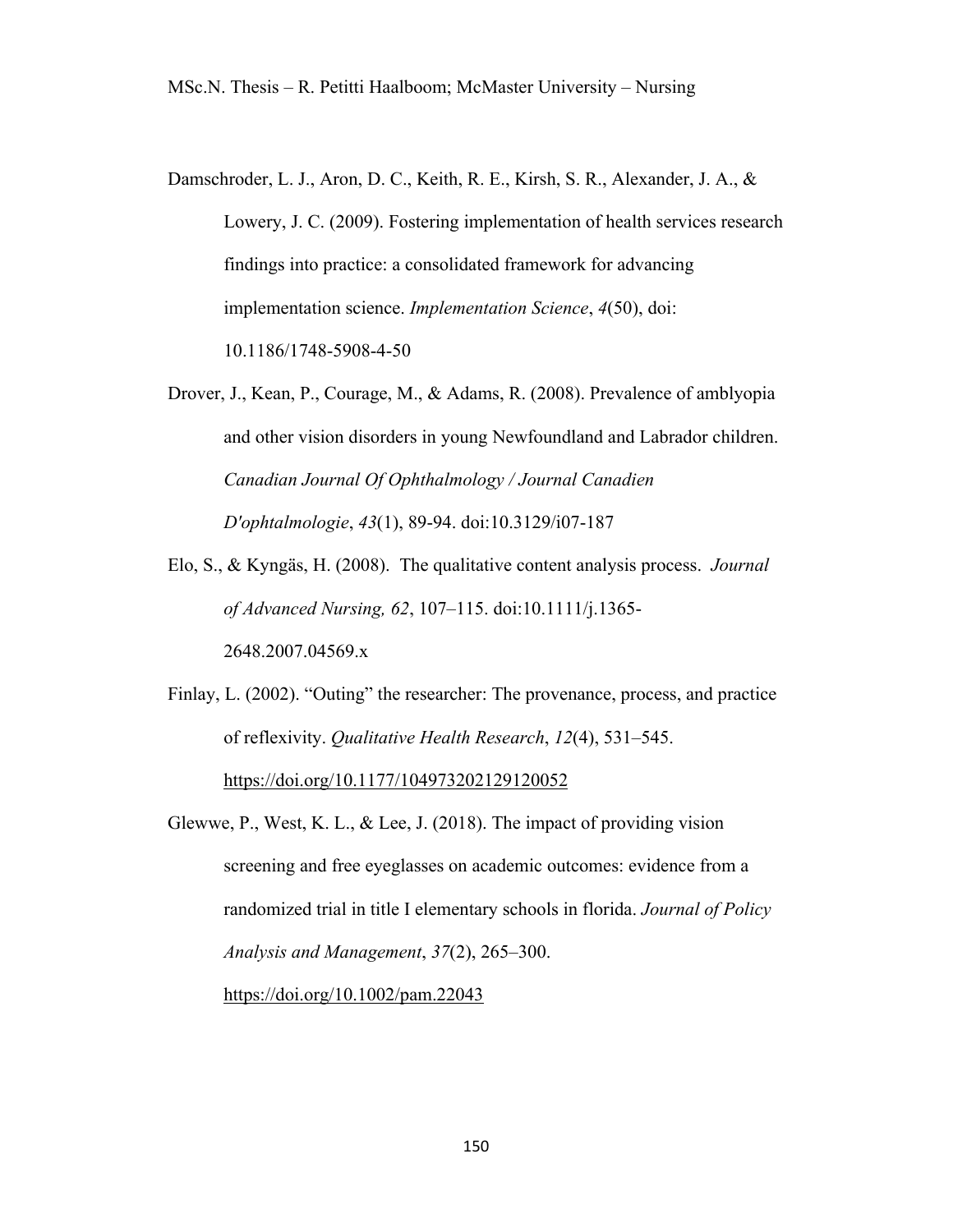- Government of Ontario. (2018). *What OHIP Covers.* Retrieved on March 20, 2019 from https://www.ontario.ca/page/what-ohip-covers#section-5
- Graneheim, U. H., & Lundman, B. (2004). Qualitative content analysis in nursing research: Concepts, procedures and measures to achieve trustworthiness. *Nurse Education Today, 24*(2), 105-112. doi:10.1016/j.nedt.2003.10.001
- Gwiazda, J. (2009). Treatment options for myopia. *Optometry and Vision Science, 86*(6), 624. doi: 10.1097/OPX.0b013e3181a6a225
- Hsieh, H., & Shannon, S. (2005). Three approaches to qualitative content analysis. *Qualitative Health Research, 15*(9), 1277-1288. doi:10.1177/1049732305276687
- Heslin K.C, Casey, R., Shaheen, M.A, Cardenas, F., & Baker, R.S. (2006). Racial and ethnic differences in unmet need for vision care among children with special health care needs. *Archives of Ophthalmology, 124*(6), 895–902. doi:10.1001/archopht.124.6.895
- Johnson, C., Majzoub, K., Lyons, S., Martirosyan, K., & Tattersall, P. (2016). Eyes that thrive in school: a program to support vision treatment plans at school. *Journal of School Health, 86*(5), 391-396. doi:10.1111/josh.12387
- Jonas, D., Amick, H.R, Wallace, I., Feltner, C., Vander Schaaf, E., Brown, C., & Baker, C. (2017). *Vision Screening in Children Ages 6 Months to 5 Years: A Systematic Review for the U.S. Preventive Services Task Force.*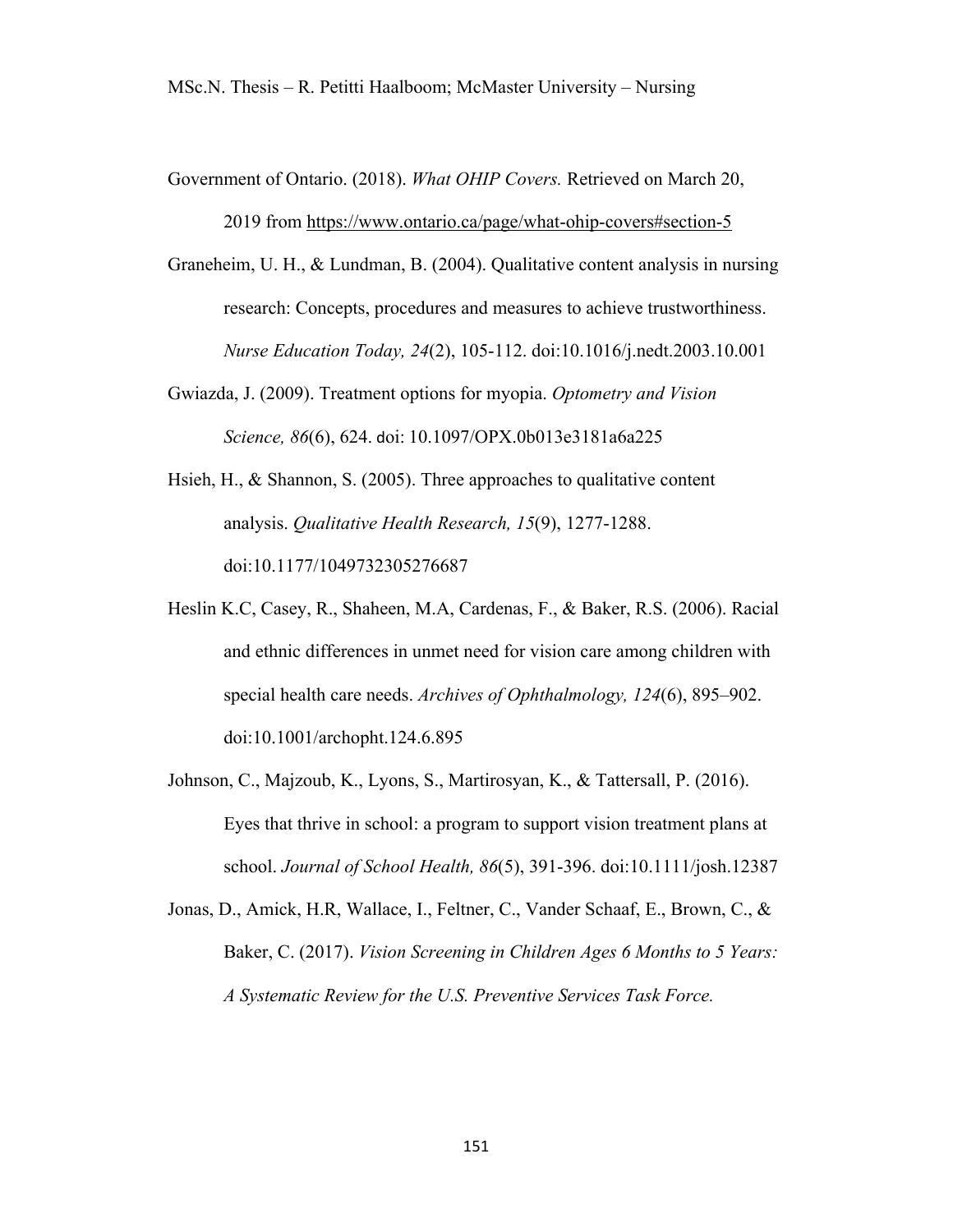*Evidence Synthesis No. 153* (AHRQ Publication No. 17-05228-EF-1). Rockville, MD: Agency for Healthcare Research and Quality.

- Keith, R. E., Crosson, J. C., O'Malley, A. S., Cromp, D. A., & Taylor, E. F. (2017). Using the Consolidated Framework for Implementation Research (CFIR) to produce actionable findings: A rapid-cycle evaluation approach to improving implementation. *Implementation Science*, *12*(1), 1–12. https://doi.org/10.1186/s13012-017-0550-7
- Kimel, L. (2006). Lack of follow-up exams after failed school vision screenings: an investigation of contributing factors. *Journal of School Nursing, 22*(3), 156-162. doi:10.1177/10598405060220030601
- Kirk, M. A., Kelley, C., Yankey, N., Birken, S. A., Abadie, B., & Damschroder, L. (2016). A systematic review of the use of the Consolidated Framework for Implementation Research. *Implementation Science*,*11*(1). https://doi.org/10.1186/s13012-016-0437-z
- Kulp, M., & Schmidt, P. (1996). Visual predictors of reading performance in kindergarten and first grade children. *Optometry and Vision Science, 73*(4), 255-262. https://europepmc.org/abstract/med/8728493
- Kulp, M., Ciner, E., Maguire, M., Moore, B., Pentimonti, J., Pistilli, & M., Cyert, L., … Ying, G. (2016). Uncorrected hyperopia and preschool early literacy: results of the vision in preschoolers-hyperopia in preschoolers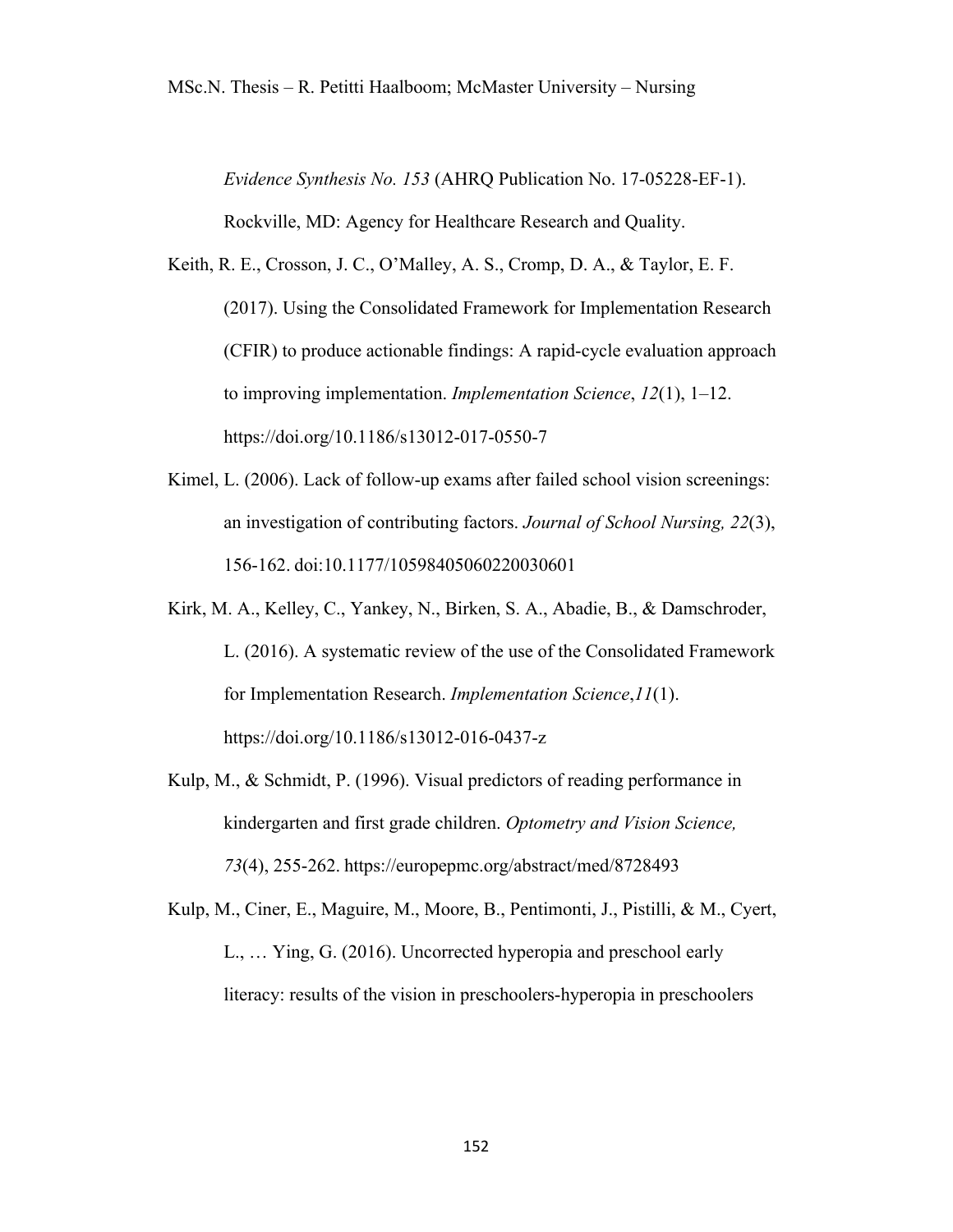(VIP – HIP) study. *Ophthalmology,123,* 681-689, doi:

10.1016/j.ophtha.2015.11.023

- Kvarnström, G., Jakobsson, P., & Lennerstrand, G. (2001). Visual screening of swedish children: An ophthalmological evaluation. *Acta Ophthalmologica Scandinavica, 79*(3), 240-244. doi:10.1034/j.1600-0420.2001.790306.x
- Langley, A., Nadeem, E., Kataoka, S., Stein, B., & Jaycox, L. (2010). Evidencebased mental health programs in schools: barriers and facilitators of successful implementation. *School Mental Health, 2*(3), 105-113. doi: 10.1007/s12310-010-9038-1
- Légaré, F., O'Connor, A. M., Graham, I. D., Saucier, D., Côté, L., Blais, J., … Paré, L. (2006). Primary health care professionals' views on barriers and facilitators to the implementation of the Ottawa Decision Support Framework in practice. *Patient Education and Counseling*, *63*(3 SPEC. ISS.), 380–390. https://doi.org/10.1016/j.pec.2006.04.011
- Lim, H.T., Yu, Y.S., Park, S-H., Ahn, H., Kim, S., Lee, M.,…& Koo, B.S. (2004). The Seoul metropolitan preschool vision screening programme: results from South Korea. *British Journal of Ophthalmology, 88*(7), 929-933. doi:10.1136/bjo.2003.029066
- Lincoln, Y. S., & Guba, E. G. (1985). *Naturalistic Inquiry*. Newbury Park, California: Sage Publications Inc.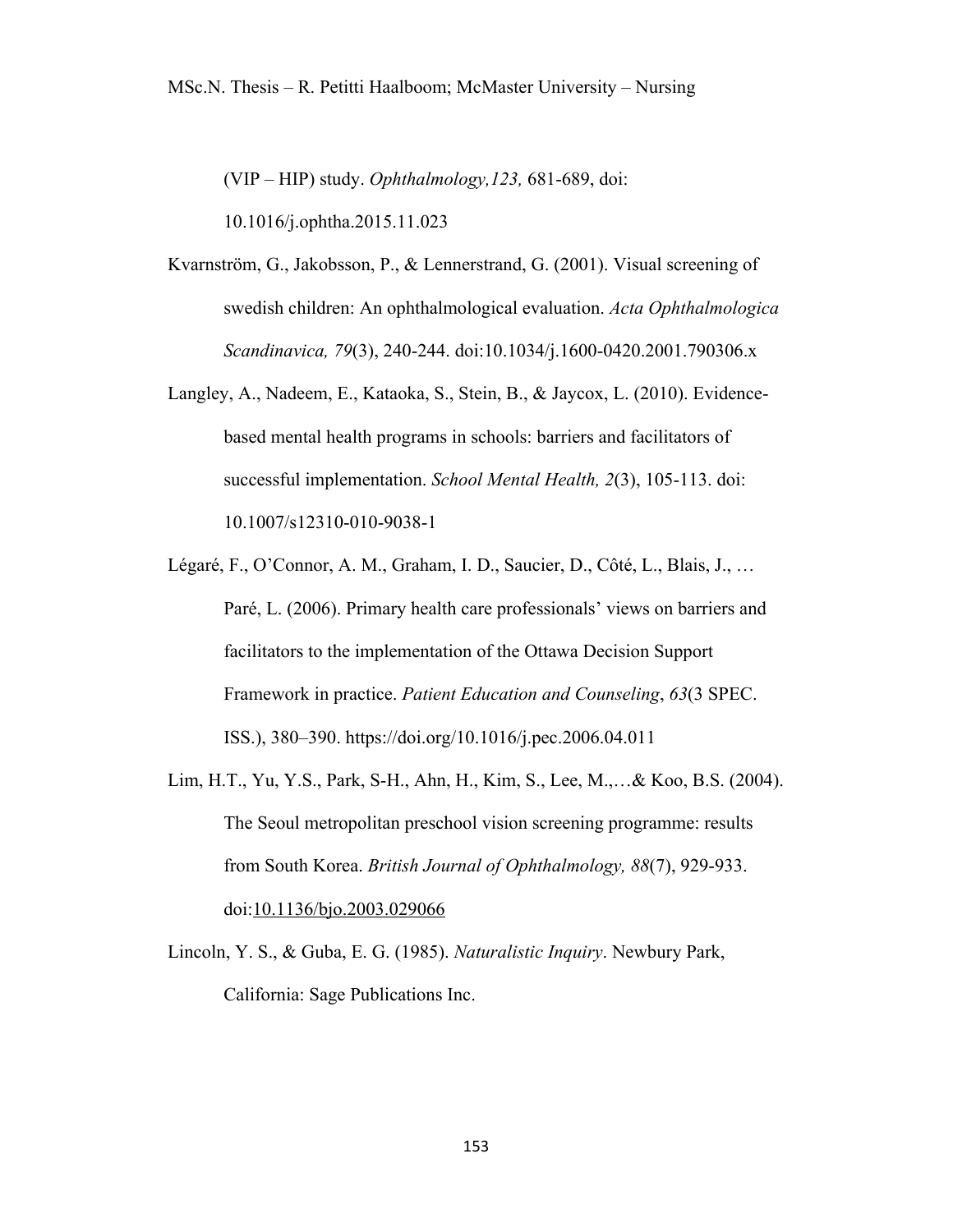Lineberry, M., & Ickes, M. (2015). The role and impact of nurses in american elementary schools: a systematic review of the research. *The Journal of School Nursing, 31*(1), 22-33. doi:10.1177/1059840514540940.

McGinn, C., Grenier, S., Duplantie, J., Shaw, N., Sicotte, C., Mathieu, L, …Gagnon, M. (2011). Comparison of user groups' perspectives of barriers and facilitators to implementing electronic health records: a systematic review. *BMC Medicine, 9*, 46. http://www.biomedcentral.com/1741- 7015/9/46

Ministry of Health. (2014). *National Vision and Hearing Screening Protocols: Revised 2014*. Wellington: Ministry of Health. Retrieved May 26, 2017 from

http://www.health.govt.nz/system/files/documents/publications/nationalvision-hearing-screening-protocols-v3.pdf

Ministry of Health and Long-term Care (2018a). Ontario Public Health Standards: Requirements for Programs, Services and Accountability. Queen's Printer of Ontario. Retrieved on March 19, 2019 from

http://www.health.gov.on.ca/en/pro/programs/publichealth/oph\_standards/ docs/protocols\_guidelines/Ontario\_Public\_Health\_Standards\_2018\_en.pdf

Ministry of Health and Long-Term Care. (2018b). Child Visual Health and Vision Screening Protocol, 2018. Retrieved on March 19, 2019 from http://www.health.gov.on.ca/en/pro/programs/publichealth/oph\_standards/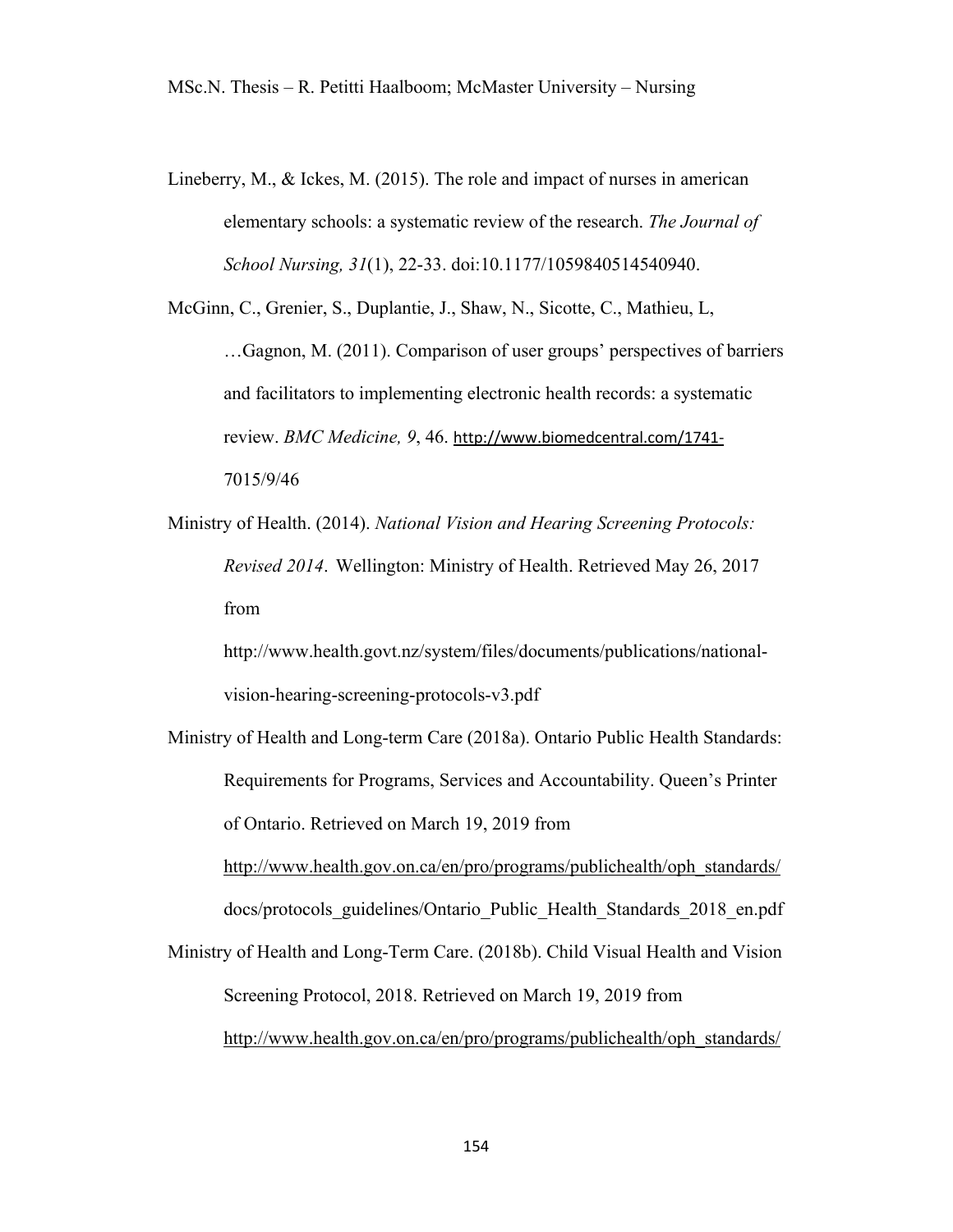docs/protocols\_guidelines/Child\_Visual\_Health\_and\_Vision\_Screening\_P rotocol\_2018\_en.pdfNational Eye Institute. (2013). *Amblyopia*. Retrieved February 18, 2019 from https://nei.nih.gov/health/amblyopia/

- Naylor, P. J., Nettlefold, L., Race, D., Hoy, C., Ashe, M. C., Wharf Higgins, J., & McKay, H. A. (2015). Implementation of school based physical activity interventions: A systematic review. *Preventive Medicine*, *72*, 95–115. https://doi.org/10.1016/j.ypmed.2014.12.034
- Neergaard, M., Olesen, F., Andersen, R., & Sondergaard, J. (2009). Qualitative description – the poor cousin of health research? *BMC Medical Research Methodology, 9*(52), doi:10.1186/1471-2288-9-52
- Nelson, H., & Rajan, S. (2018). Barriers and facilitators to successful schoolbased health screenings. *Health Behaviour Policy Review, 5*(4), 57-71. doi:10.14485/HBPR.5.4.7
- New Zealand Association of Optometrists**.** (2019). *Children's Vision.* Retrieved March 20, 2019 from https://www.nzao.co.nz/childrens-vision
- Ontario Agency for Health Protection and Promotion (Public Health Ontario) (2016). *Effectiveness of Vision Screening Programs for Children Aged One to Six Years.* Toronto, ON: Queen's Printer for Ontario.
- Ontario Association of Optometrists. (2015). *Optimizing Optometry's Role in Ontario*. Retrieved on February 17, 2017 from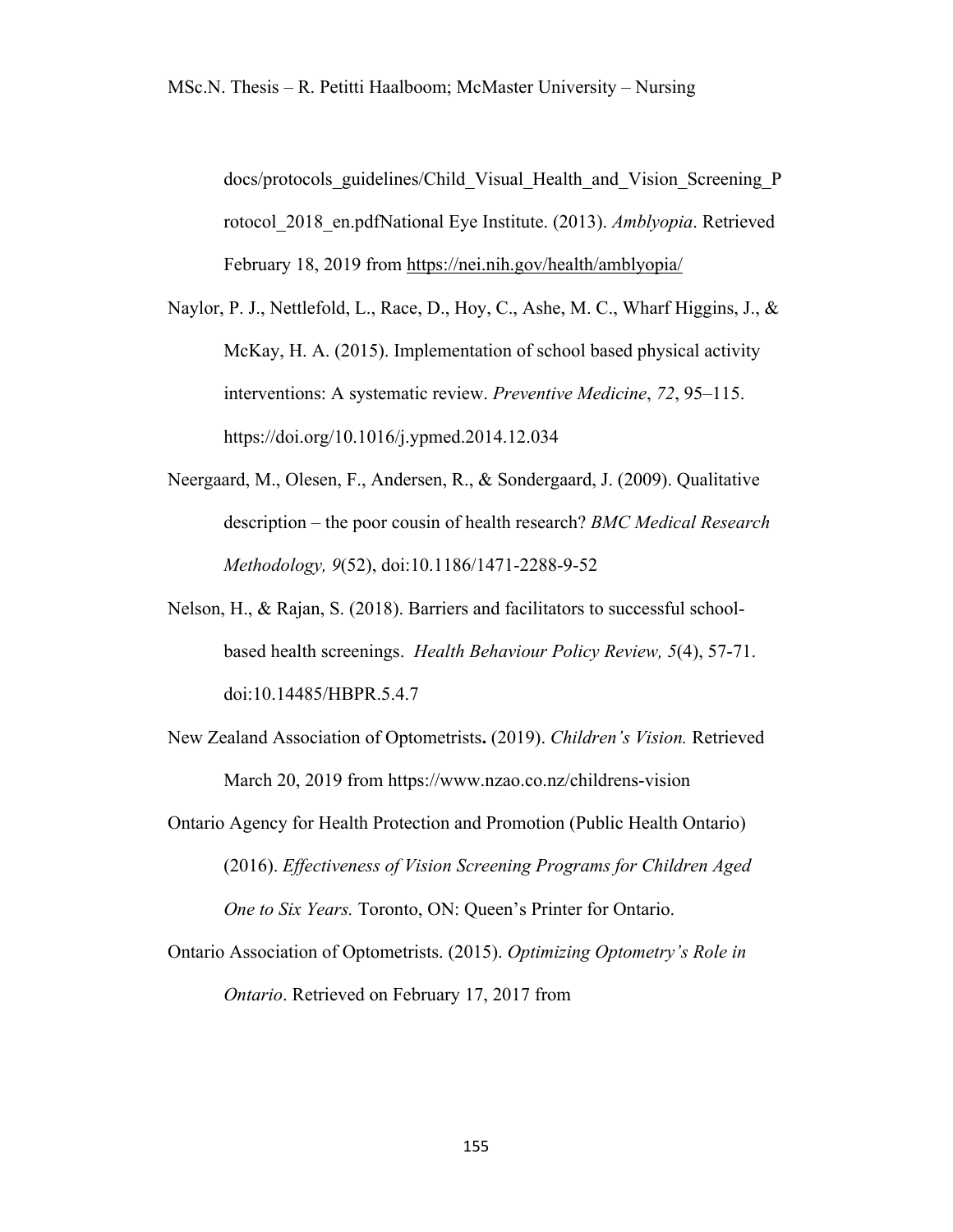http://ontariooptometry.ca/wpcontent/uploads/2016/04/OAO-White-Paper-2015.pdf

- Ontario Association of Optometrists. (2017). *Eye Health and Exams for Infants and Children*. Retrieved March 14, 2019 from https://www.optom.on.ca/OAO/Patients/Library/Eye\_health\_and\_exams\_f or\_infants.aspx
- Patton, Q.M. (1987). *How To Use Qualitative Methods In Evaluation.* London: Sage Publications Inc.
- Pearson, M., Chilton, R., Wyatt, K., Abraham, C., Ford, T., Woods, H. B, & Anderson, R. (2015). Implementing health promotion programmes in schools: a realist systematic review of research and experience in the United Kingdom. *Implementation Science, 10*, 149. doi:10.1186/s13012- 015-0338-6.
- Poon, B., Hertzman, C., & Holley, P. (2012). *BC Early Childhood Vision Screening Program: Final Evaluation Report*. University of British Columbia, BC: Human Early Learning Partnership.
- Preslan, M. W., & Novak, A. (1998). Baltimore vision screening project: Phase 2. *Ophthalmology, 105*(1), 150-153. doi:10.1016/S0161-6420(98)91813-9
- Rahi, J. S., Logan, S., Timms, C., Russell-Eggitt, I., & Taylor, D. (2002). Risk, causes, and outcomes of visual impairment after loss of vision in the non-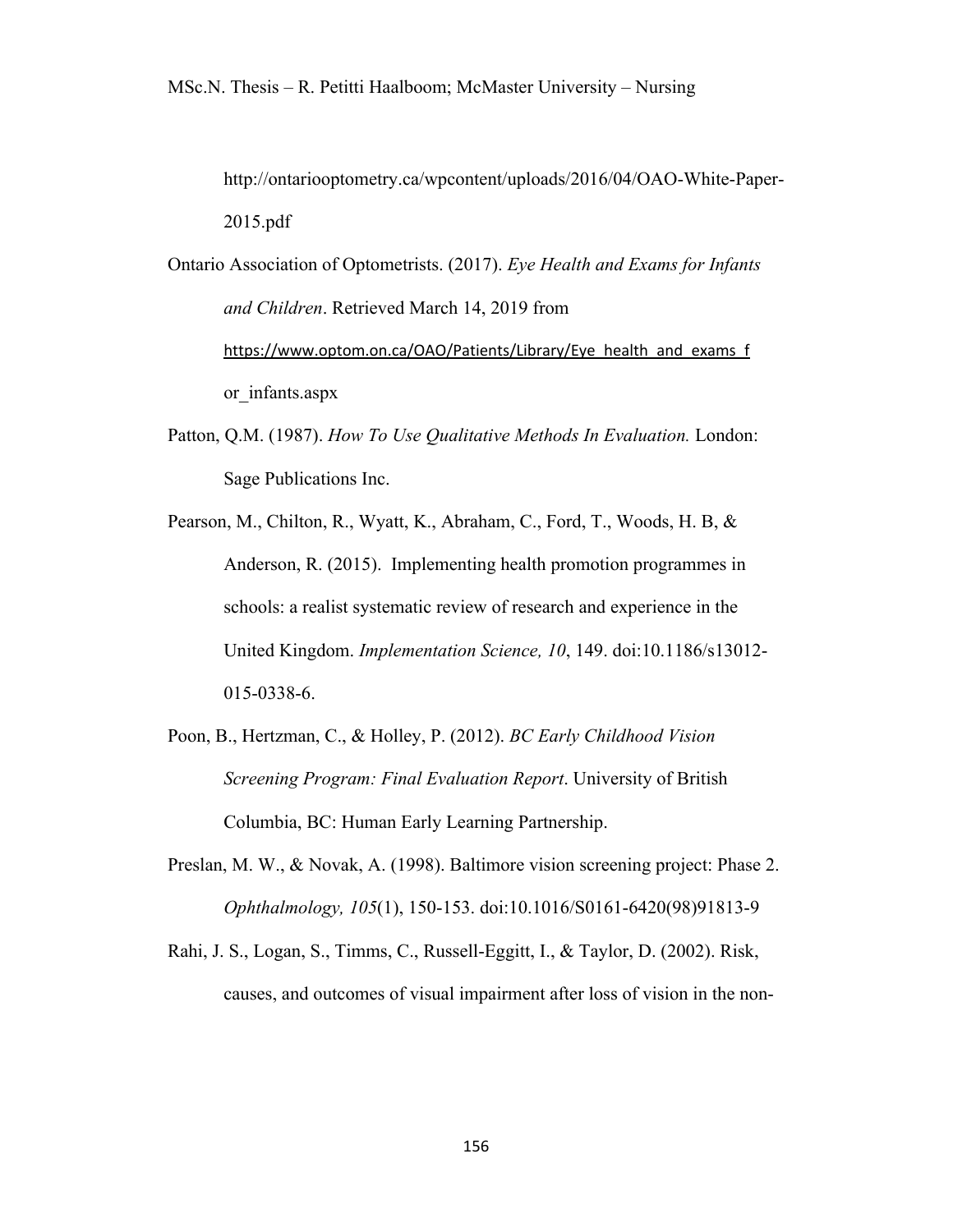amblyopic eye: A population-based study. *The Lancet, 360*(9333), 597- 602. doi:10.1016/S0140-6736(02)09782-9

- Robinson, B., Mairs, K., Glenny, C., & Stolee, P. (2012). An evidence-based guideline for the frequency of optometric eye examinations. *Primary Health Care, 2*, 121. doi:10.4172/2167-1079.1000121.
- Roch-Levecq, A., Brody, B., Thomas, R., & Brown, S. (2008). Ametropia, preschoolers' cognitive abilities, and effects of spectacle correction. *Archives Ophthalmology, 126(2), 252-258.* doi: *10.1001/archophthalmol.2007.36*
- Rowe, S., MacLean, C., & Shekelle, P. (2004). Preventing Visual Loss from Chronic Eye Disease in Primary Care: Scientific Review. *Journal of the American Medical Association*, *291*(12), 1487–1496. https://doi.org/10.1001/jama.291.12.1487
- Sabri, K., Thornley, P., Waltho, D., Warren, T., Laverty, L., Husain, S., ... Higgins, D. (2016). Assessing accuracy of non–eye care professionals as trainee vision screeners for children. *Canadian Journal of Ophthalmology/Journal Canadien d'Ophtalmologie, 51*(1), 25-29. doi:10.1016/j.jcjo.2015.10.008
- Sandelowski, M. (1995). Sample size in qualitative research. *Research in Nursing & Health, 18*(2), 179-183. doi:10.1002/nur.4770180211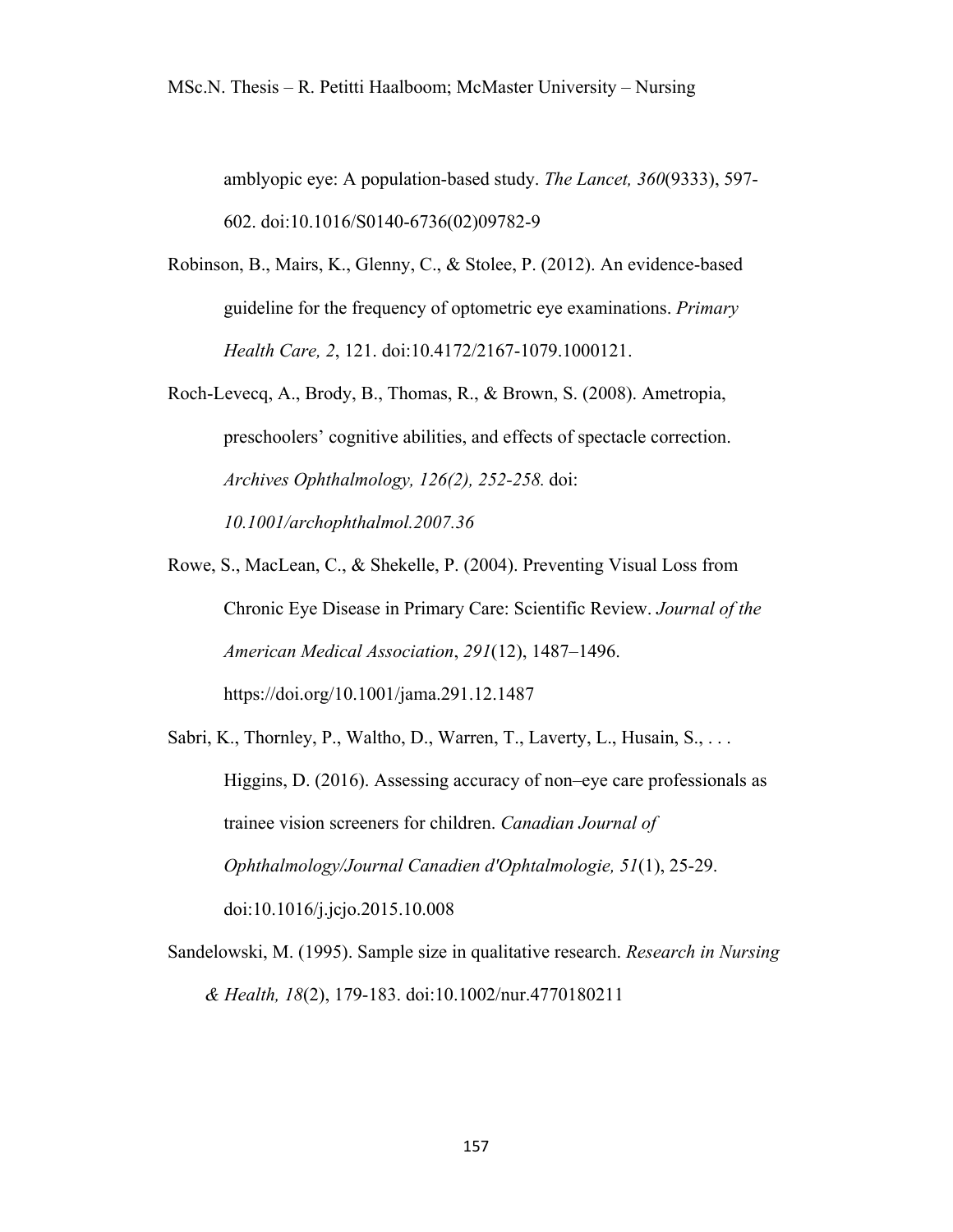Sandelowski, M. (2000). Whatever happened to qualitative description? *Research in Nursing & Health, 23*(4), 334-340. doi:10.1002/1098- 240X(200008)23:4<334::AID-NUR9>3.0.CO;2-G

Schmucker, C., Kleijnen, J., Grosselfinger, R., Riemsma, R., Antes, G., Lange, S., & Lagrèze, W. (2010). Effectiveness of early in comparison to late(r) treatment in children with amblyopia or its risk factors: A systematic review. *Ophthalmic Epidemiology, 17*(1), 7-17. doi:10.3109/09286580903312301

- Shankar, S., Evans, M., & Bobier, W. (2007). Hyperopia and emergent literacy of young children: pilot study. *American Academy of Optometry, 84*(11), 1031- 1038. doi: 10.1097/OPX.0b013e318157a67a
- Simons, H., & Gassler, P. (1988). Vision anomalies and reading skill: a metaanalysis of the literature. *American Journal of Optometry and Physiological Optics, 65(11), 893-904.*
- Sloot, F., Hoeve, H., de Kroon, M., Goedegebure, A., Carlton, J., Griffiths, H, & Simonsz, H. (2015). Inventory of current EU paediatric vision and hearing screening programmes. *Journal of Med Screen, 22*(2), 55-64. doi: 10.1177/0969141315572403

Solebo, A. L., Cumberland, P. M., & Rahi, J. S. (2015). Whole-population vision screening in children aged 4–5 years to detect amblyopia. *The Lancet*, *385*(9984), 2308-2319. http://dx.doi.org/10.1016/S0140-6736(14)60522-5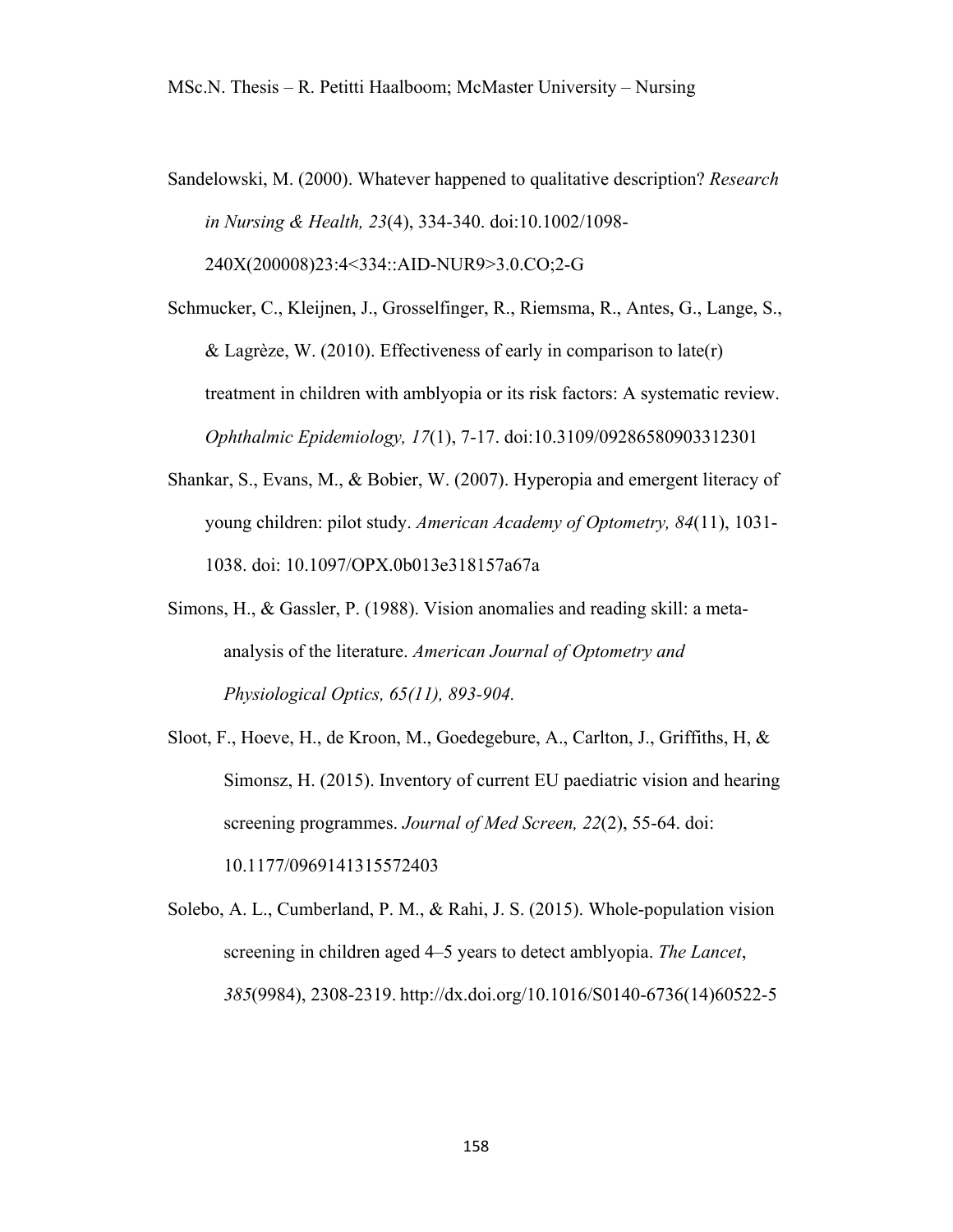- Snowdon, S., & Stewart-Brown, S. (April 1997). *Preschool Vision Screening: Results of a Systematic Review, Report no. 9.* University of York, York: NHS Center for Reviews and Dissemination. Retrieved on October 3, 2017 from https://www.york.ac.uk/media/crd/crdreport9.pdf
- Su, Z., Marvin, E. K., Wang, B. Q., van Zyl, T., Elia, M. D., Garza, E. N., . . . Forster, S. H. (2013). Identifying barriers to follow-up eye care for children after failed vision screening in a primary care setting. *Journal of AAPOS, 17*(4), 385-390. doi:10.1016/j.jaapos.2013.05.008
- Sword, W. (1999). Accounting for presence of self: Reflection on doing qualitative research. *Qualitative Health Research*, *9*(2), 270–279. httpl://firstsearch.oclc.org/journal=0891-2416;screen=info;ECOIP
- Toledo, C.C., Paiva, A.P., Camilo, G.B., Maior, M.R., Leite, I.C., Guerra, M.R. (2010). Early detection of visual impairment and its relation to academic performance. *Revista da Associação Médica Brasileira, 56*(4), 415-419. http://dx.doi.org/10.1590/S0104-42302010000400013
- Vaismoradi, M., Turunen, H., & Bondas, T. (2013). Content analysis and thematic analysis: Implications for conducting a qualitative descriptive study. *Nursing & Health Sciences, 15*(3), 398-405. doi:10.1111/nhs.12048
- Vision in Preschoolers Study Group. (2009). Findings from the vision in preschoolers (VIP) study. *Optometry and Vision Science, 86*(6), 619-623, doi: 10.1097/OPX.0b013e3181a59bf5.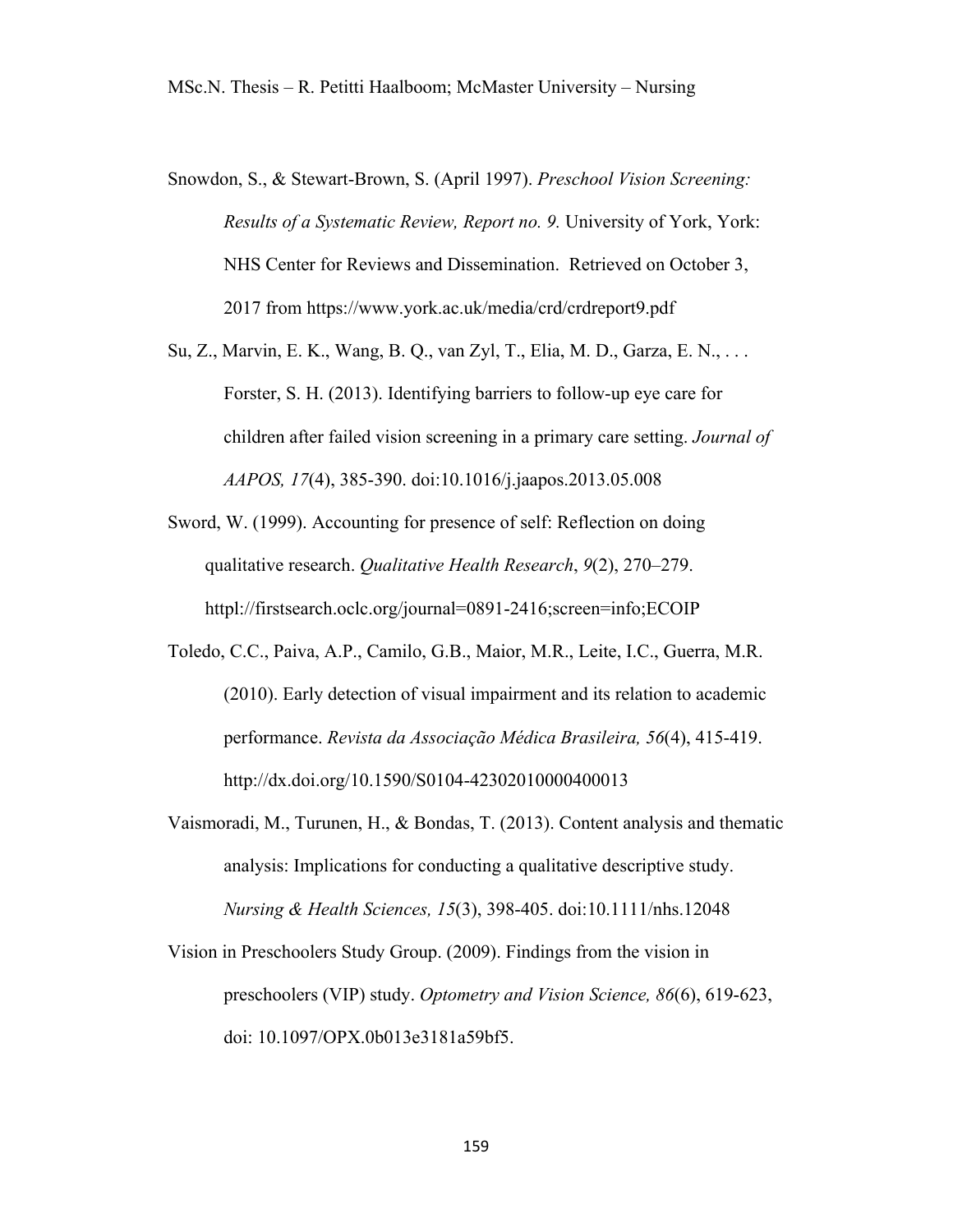Watt, Diane. (2007). On becoming a qualitative researcher: the value of reflexivity. *The Qualitative Report*, *12*(1), 82–101. http://www.nova.edu/ssss/QR/QR12-1/watt.pdf

Wen, G., Tarczy-Hornoch, K., McKean-Cowdin, R., Cotter, S. A., Borchert, M., Lin, J., …Varma, R. (2013). Prevalence of myopia, hyperopia, and astigmatism in non-Hispanic White and Asian children. *Ophthalmology, 120*(10), 2109-2116. doi:10.1016/j.ophtha.2013.06.039

World Health Organization. (2012). *Global Data on Visual Impairments.* (2010). Geneva: Switzerland.

Wilson, G., & Welch, D. (2013). Does amblyopia have a functional impact? Findings from the Dunedin Multidisciplinary Health and Development Study. *Clinical and Experimental Ophthalmology, 41*(2), 127-134. doi:10.1111/j.1442-9071.2012.02842.x

Wilson, J., Jungner, G., & World Health Organization. (1968). *Principles And Practice of Screening for Disease.* Geneva: World Health Organization. http://www.who.int/iris/handle/10665/37650

- Woodruff, M.E. (1986). Vision and refractive status among grade 1 children of the province of New Brunswick. *American Journal of Optometry and Physiological Optics, 63*(7), 545-552.
- Ying, G-S., Maguire, M., Cyert, L., Ciner, E., Quinn, G.E., Kulp, M.T., …Vision in Preschoolers (VIP) Study Group. (2014). Prevalence of vision disorders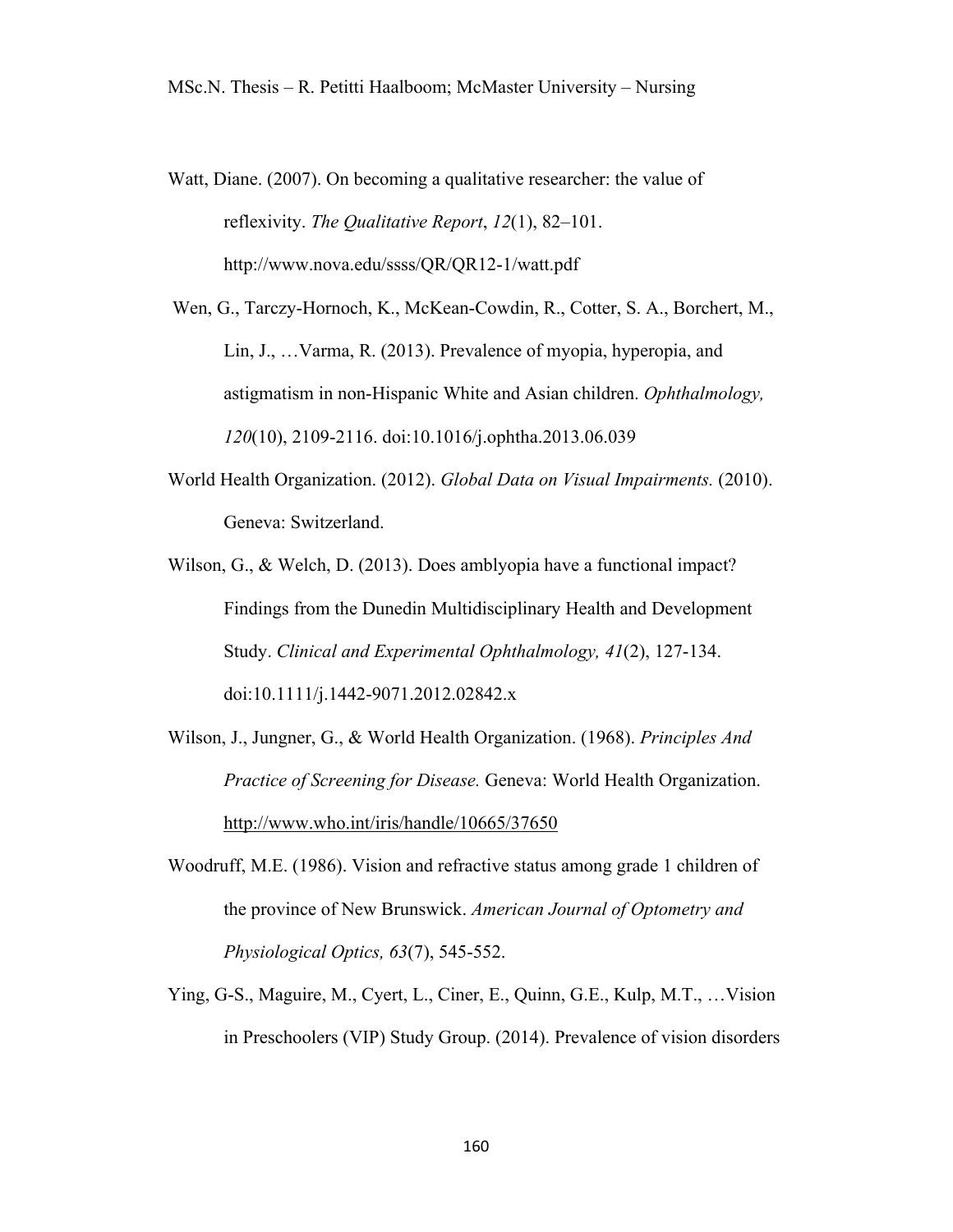by racial and ethnic group among children participating in head start. *Ophthalmology, 121*(3), 630-636. doi:10.1016/j.ophtha.2013.09.036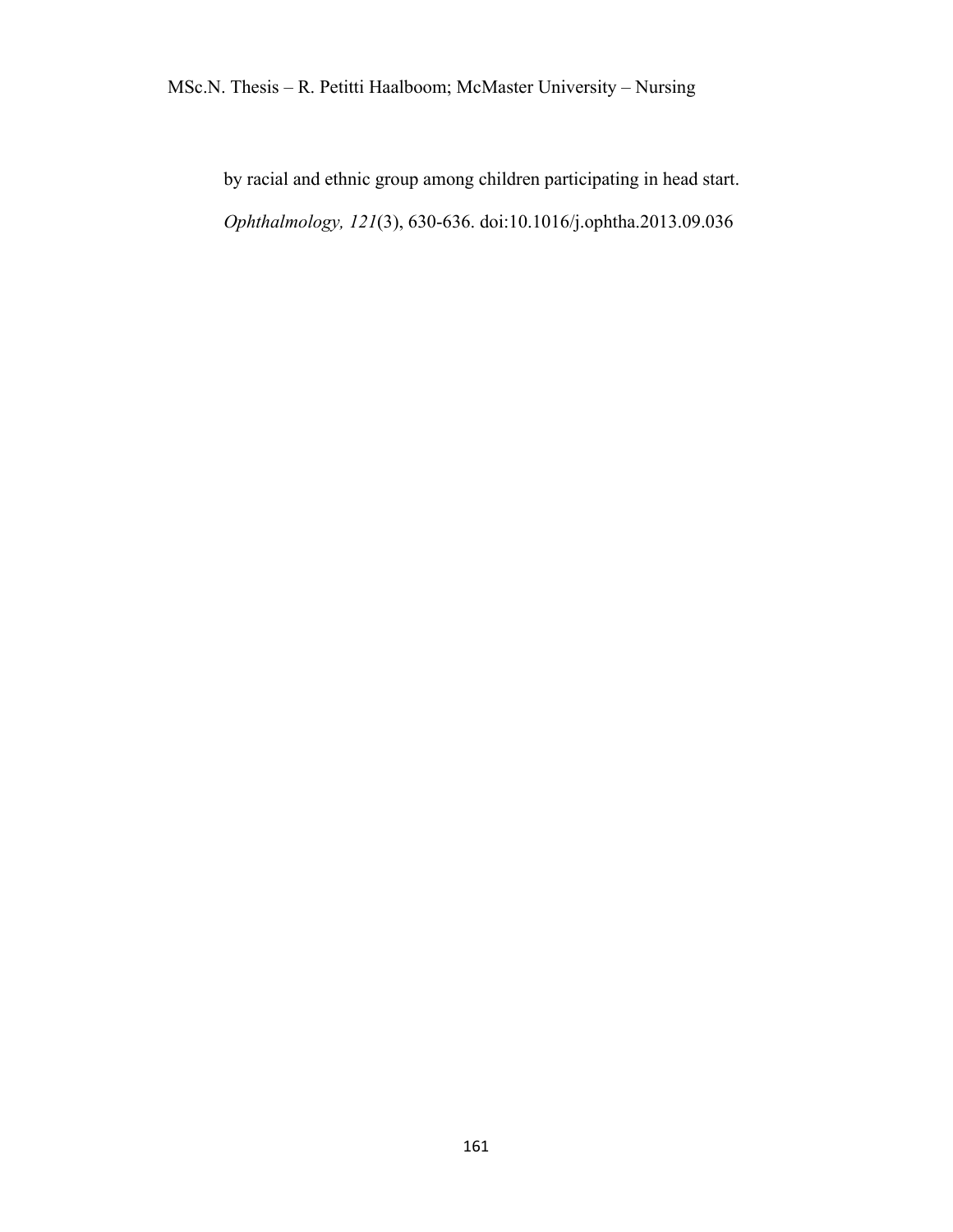## Appendix A Damschroder et al. (2009)'s Consolidated Framework For Implementation Research

| Domain                              | <b>Constructs and Sub-Constructs</b>                     |
|-------------------------------------|----------------------------------------------------------|
| <b>Intervention Characteristics</b> | A. Intervention Source                                   |
|                                     | B. Evidence Strength and Quality                         |
|                                     | C. Relative Advantage                                    |
|                                     | D. Adaptability                                          |
|                                     | E. Trialability                                          |
|                                     | F. Complexity                                            |
|                                     | G. Design Quality and Packaging                          |
|                                     | H. Cost                                                  |
| <b>Outer Setting</b>                | A. Patient Needs and Resources                           |
|                                     | B. Cosmopolitanism                                       |
|                                     | C. Peer Pressure                                         |
|                                     | D. External Policy and Incentives                        |
| Inner Setting                       | A. Structural Characteristics                            |
|                                     | B. Networks and Communications                           |
|                                     | C. Culture                                               |
|                                     | <b>Implementation Climate</b><br>D.                      |
|                                     | Tension for change<br>a.                                 |
|                                     | $\mathbf{b}$ .<br>Compatibility                          |
|                                     | Relative priority<br>c.                                  |
|                                     | d.<br>Organizational incentives and rewards              |
|                                     | Goals and feedback<br>e.                                 |
|                                     | f. Learning climate                                      |
|                                     | Е.<br>Readiness for Implementation                       |
|                                     | Leadership engagement<br>a.                              |
|                                     | Available resources<br>b.                                |
|                                     | Access to information and knowledge<br>$c_{\cdot}$       |
| Characteristics of                  | A. Knowledge and Beliefs about the Intervention          |
| Individuals                         | B. Self-efficacy                                         |
|                                     | C. Individual Stage of Change                            |
|                                     | D. Individual Identification with Organization           |
|                                     | E. Other Personal Attributes                             |
| Process                             | A. Planning                                              |
|                                     | В.<br>Engaging                                           |
|                                     | a.<br>Opinion leaders                                    |
|                                     | Formally appointed internal implementation leaders<br>b. |
|                                     | Champions<br>c.                                          |
|                                     | d.<br>External change agents                             |
|                                     | C. Executing                                             |
|                                     | Reflecting and Evaluating<br>D.                          |
|                                     |                                                          |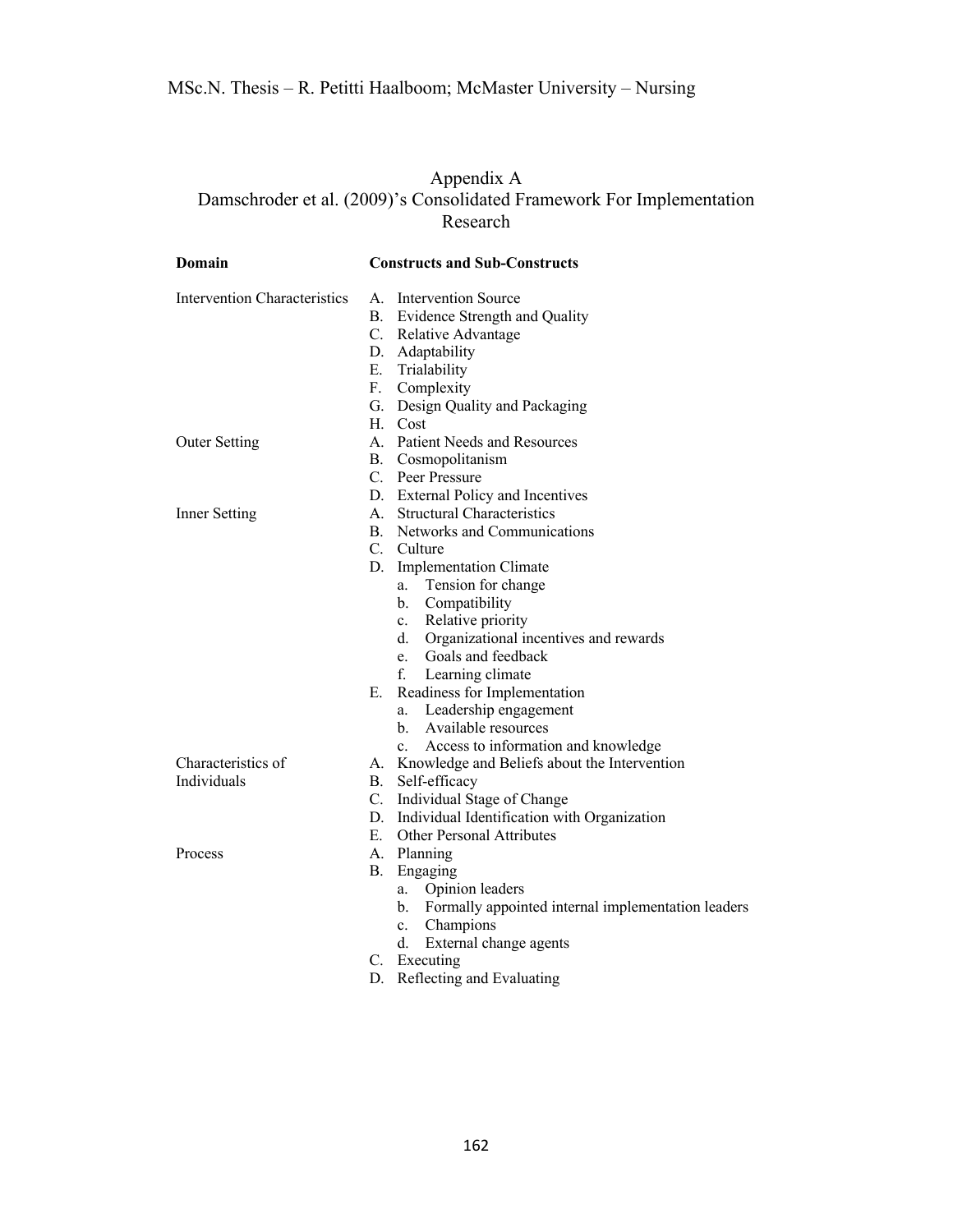## Appendix B

## **Telephone/Email Recruitment Script for Providers**

**Successful Implementation of School-based Vision Screening and Follow-up Programs in Ontario** 



**E-mail Subject line:** McMaster Study: Successful Implementation of Schoolbased Vision Screening and Follow-up Programs in Ontario

 $\mathcal{L} = \{ \mathcal{L} \mathcal{L} \mathcal{L} \mathcal{L} \mathcal{L} \mathcal{L} \mathcal{L} \mathcal{L} \mathcal{L} \mathcal{L} \mathcal{L} \mathcal{L} \mathcal{L} \mathcal{L} \mathcal{L} \mathcal{L} \mathcal{L} \mathcal{L} \mathcal{L} \mathcal{L} \mathcal{L} \mathcal{L} \mathcal{L} \mathcal{L} \mathcal{L} \mathcal{L} \mathcal{L} \mathcal{L} \mathcal{L} \mathcal{L} \mathcal{L} \mathcal{L} \mathcal{L} \mathcal{L} \mathcal{L} \$ 

Dear :

I am a McMaster graduate student and am conducting a research study on schoolbased vision screening and follow-up programs. This research is part of my Master of Science program in Nursing at McMaster University. The purpose of this research study is to understand what interventions are important for successful implementation of school-based vision screening programs and followup programs and how best to implement these interventions. I would like to hear different perspectives including those of vision screening program staff, optometrists/ophthalmologists, public health staff and parents.

I received your name from [**name of personal contact or contact obtained from publicly-available document**] and you have been identified as a person with experience, or knowledge of, vision screening and/or follow-up programs. I am inviting you to take part in a 60 minute-interview that will take place at a time and place in the community that is convenient for you. You may be offered to participate in a focus group, depending on the number of respondents who are similar to you. You can do the interview by telephone if it is easier.

This study will require a one-hour time commitment from you and I understand that there are many reasons why you may not be able to participate in this study. I will not tell anyone who participated and who did not. It is unlikely that there will be any harms or discomforts from/associated with the study. You can withdraw from this study any time, up until the study is completed and findings have been written for publication.

I have attached a copy of a letter of information about the study that gives you full details. This study has been reviewed and approved by the Hamilton Integrated Research Ethics Board (HiREB). The HiREB is responsible for ensuring that participants are informed of the risks associated with the research, and that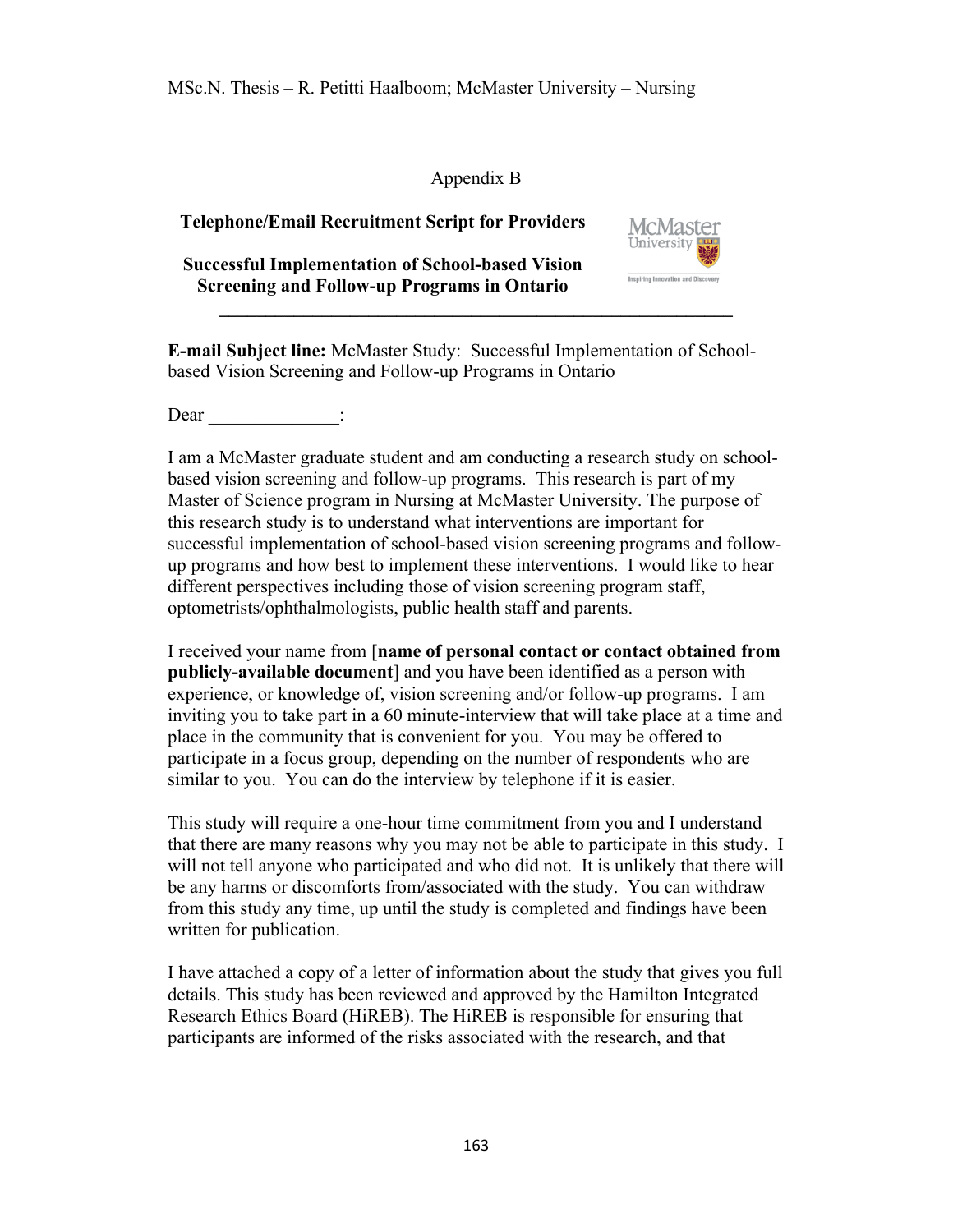participants are free to decide if participation is right for them. If you have any questions about your rights as a research participant, please call the Office of the Chair, HiREB at 905.521.2100, extension 42013.

I would like to thank you in advance for your time and consideration. Please contact me directly at petittra@mcmaster.ca with questions or if you are interested in participating in this study.

**Rachael Haalboom,** BA, BScN, RN, CCHN (C) Masters Candidate in Nursing School of Nursing, McMaster University, Hamilton Ontario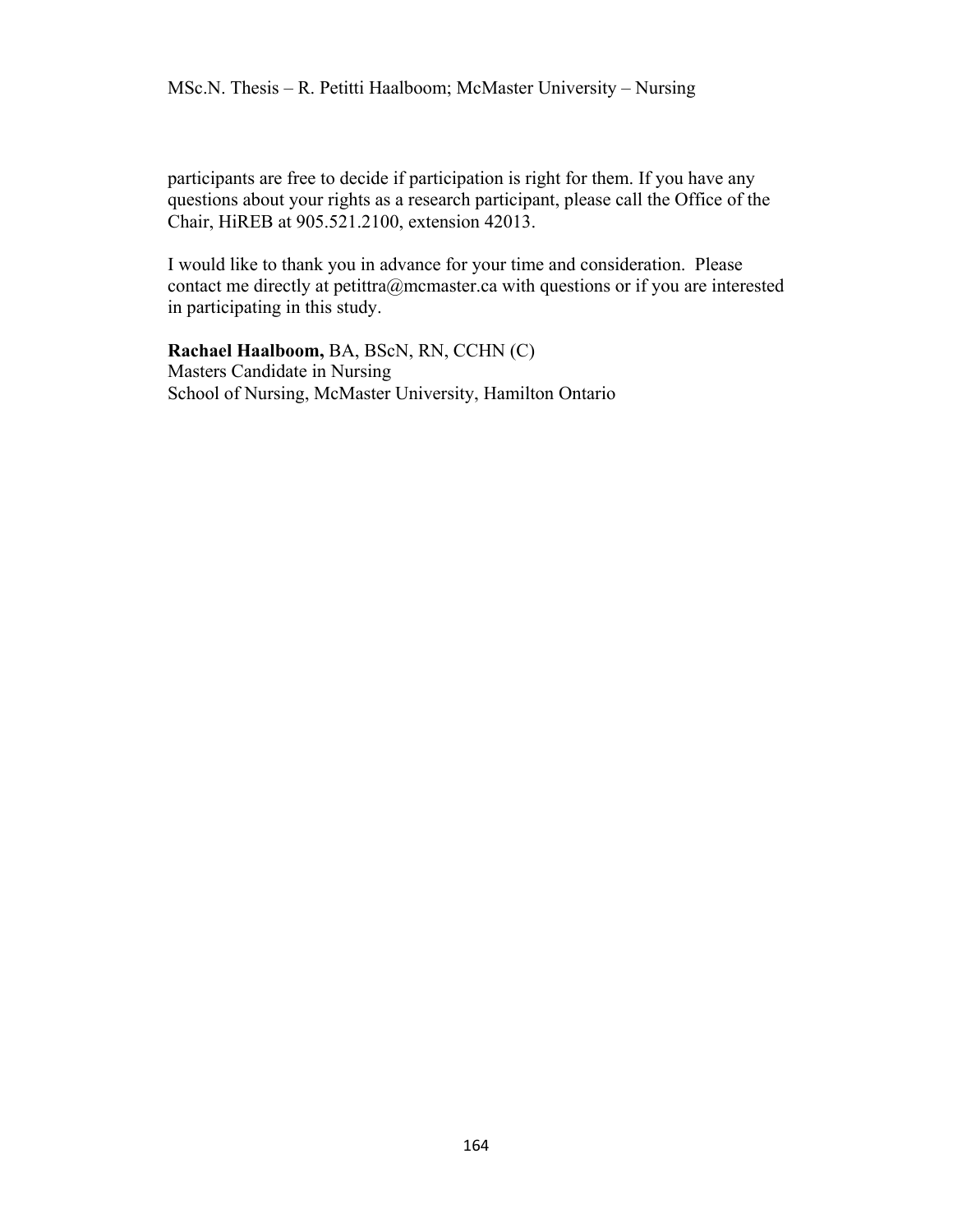### Appendix C



## **LETTER OF INFORMATION / CONSENT FOR PROVIDERS**

## **Successful Implementation of School-based Vision Screening and Follow-up Programs in Ontario**

**\_\_\_\_\_\_\_\_\_\_\_\_\_\_\_\_\_\_\_\_\_\_\_\_\_\_\_\_\_\_\_\_\_\_\_\_\_\_\_\_\_\_\_\_\_\_\_\_\_\_\_\_\_\_\_**

#### **Investigators:**

#### **Local Principal Investigator: Student Investigator:**

Dr. Ruta Valaitis **Rachael Haalboom** Associate Professor School of Nursing School of Nursing McMaster University McMaster University Hamilton, Ontario, Canada Hamilton, Ontario, Canada (905) 525-9140 Ext. 22298 E-mail: petittra@mcmaster.ca

E-mail: valaitis@mcmaster.ca

## **Purpose of the Research Study:**

The purpose of this research study is to understand what interventions are important for successful implementation of school-based vision screening programs and how best to implement these interventions. We are also interested in learning about the role of the Public Health Nurse in vision screening and follow-up programs. We would like to hear different perspectives including vision screening program staff, optometrists/ophthalmologists, public health staff and parents. You are invited to share your knowledge of, and experience with, school-based vision screening and follow-up programs by participating in this research study.

## **What will happen during the study?**

You will be asked to participate in one interview at a location and time that is convenient for you. You may be offered to participate in a focus group depending on the number of participants who are similar to you. You can decide if you would prefer a telephone interview to a face-to-face interview. During the interview, we will ask you questions about your knowledge and experience regarding vision screening and follow-up programs. We will audio-record the interview and take handwritten notes with your permission. We will also ask you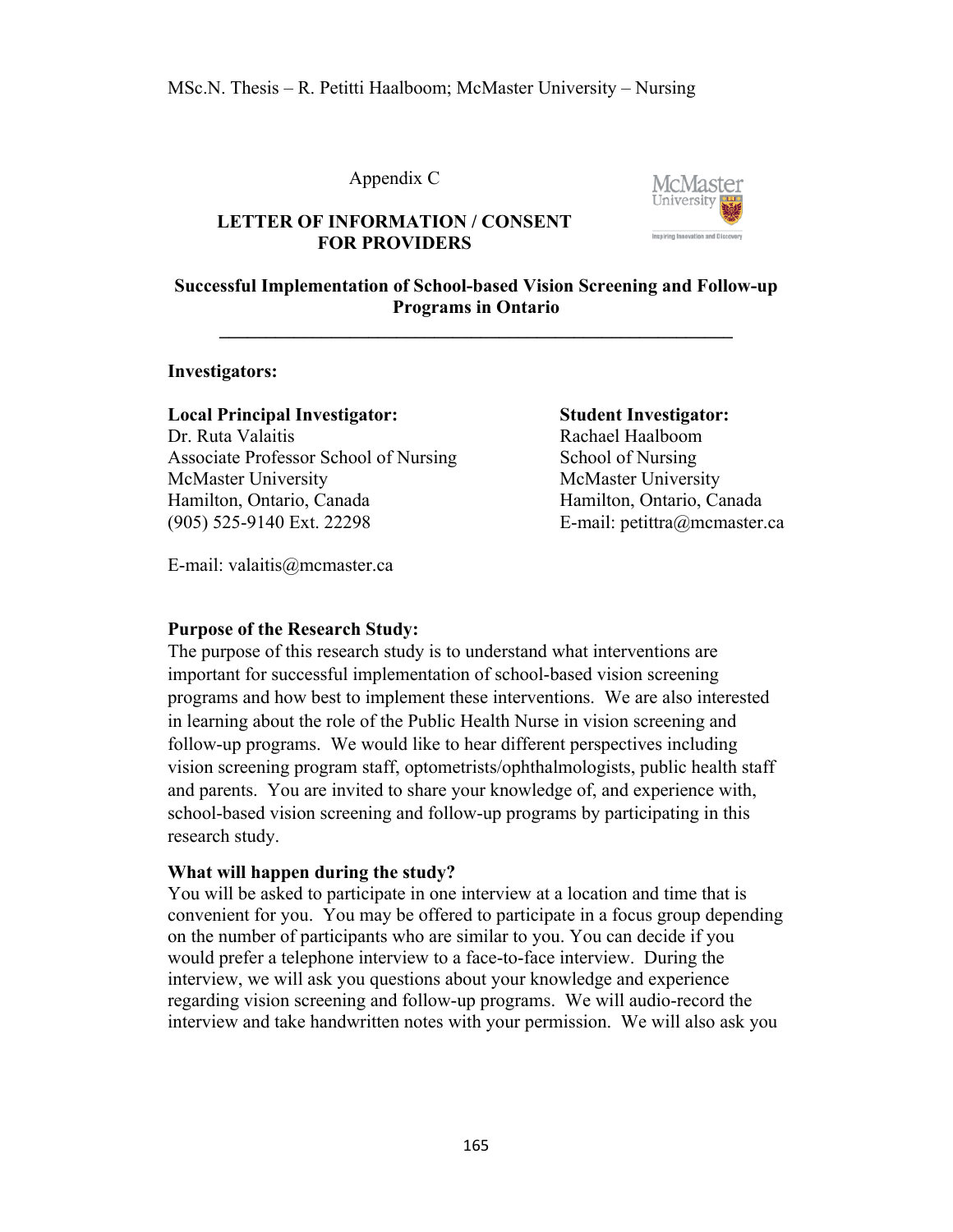for some demographic/background information like your experience and your position.

The following are some sample questions:

- 1. Briefly describe your experience in conducting vision screening and/or follow-up.
- 2. What factors facilitate the implementation of school-based vision screening and follow-up programs?

### **Are there any costs or risks to doing this study?**

This study will require a one-hour time commitment from you to participate in an interview or focus group. It is unlikely that you will experience any harm related to this study. However, if participating in a focus group, there is a risk for breach of privacy should another focus group member not honour the request that group members' views remain confidential. You do not need to answer questions that you do not want to answer or that make you feel uncomfortable. Participants in focus groups will be asked to make only those comments that they would be comfortable making in a public setting; and to hold back making comments that they would not say publicly. If you would like to schedule a one on one telephone interview following the focus group to provide additional information that you did not feel comfortable sharing during the focus group, you can contact Rachael Haalboom directly by email at petittra@mcmaster.ca

#### **Are there any benefits to doing this study?**

The research will not benefit you directly. This study will help service providers, vision screening program staff and public health organizations understand what features of vision screening and follow-up programs are necessary. This study will also help in understanding how best to implement vision screening and follow-up programs as well as factors that facilitate or inhibit their implementation.

## **Who will know what I said or did in the study?**

Every effort will be made to protect your confidentiality and privacy. We will not use your name or any information that would allow you to be identified. However, we are often identifiable through the stories we tell and so you do not need to answer questions if you do not want to or make comments that you would not make publicly.

The information/data you provide will be stored in a password-protected file, on an encrypted computer at McMaster University. Once the study is complete, an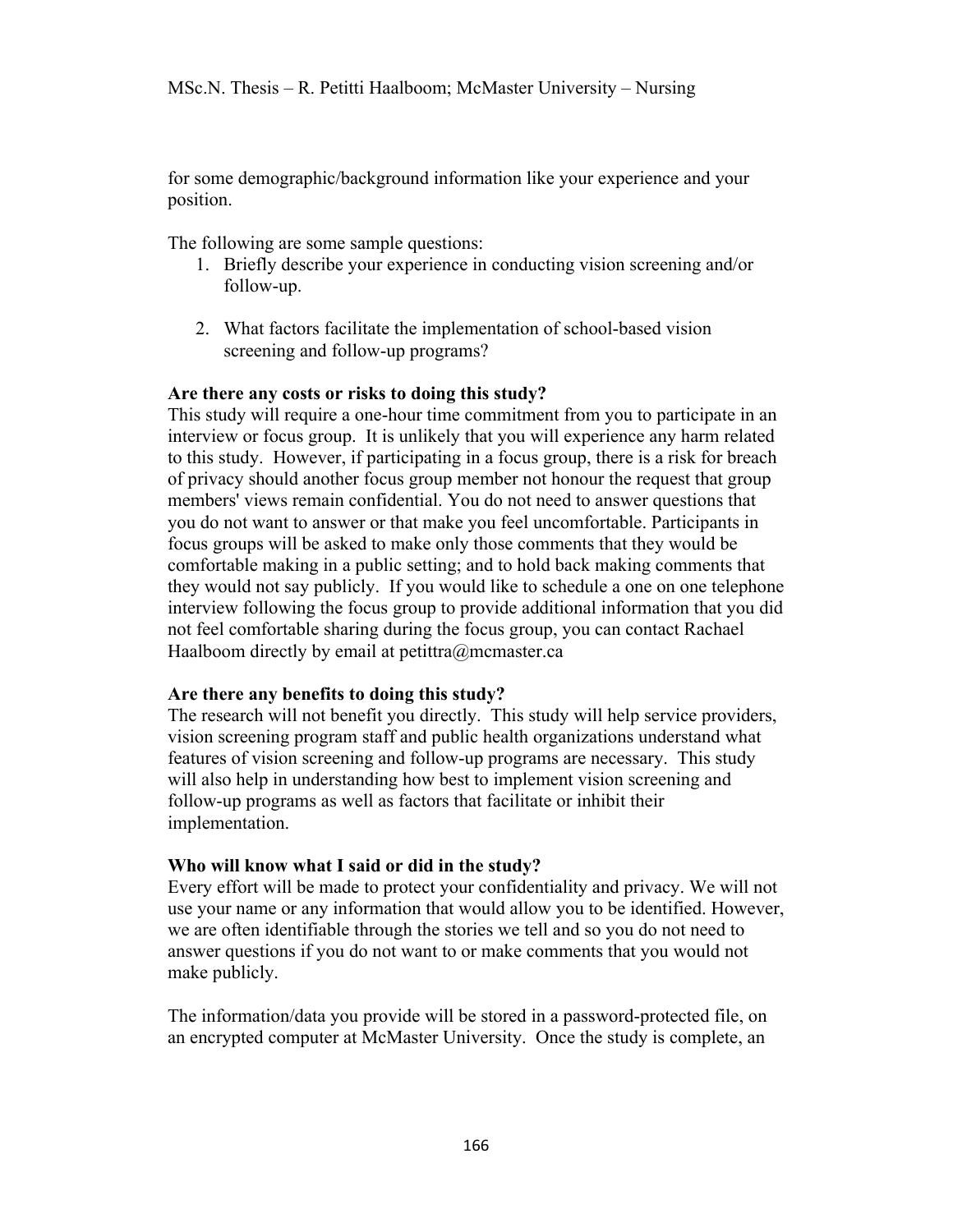archive of the data, without identifying information, will be maintained by McMaster University.

## **What if I change my mind about being in the study?**

Your participation in this study is voluntary. It is your choice to be part of the study or not. You can withdraw from this study by contacting one of the study investigators up until the study is completed and findings have been written for publication.

## **How do I find out what was learned in this study?**

It is projected that this study will be completed by August 2018. If you would like a brief summary of the results, please indicate this below or let one of the study investigators know and a copy will be sent to you.

## **Questions about the study:**

If you have questions or need more information about the study itself, please contact:

> Rachael Haalboom Email: petittra@mcmaster.ca

This study has been reviewed by the Hamilton Integrated Research Ethics Board (HiREB). The HiREB is responsible for ensuring that participants are informed of the risks associated with the research, and that participants are free to decide if participation is right for them. If you have any questions about your rights as a research participant, please call the Office of the Chair, HiREB, at 905.521.2100 x 42013.

## **CONSENT**

- I have read the information presented in the Information Letter about the study being conducted by Rachael Haalboom*,* of McMaster University.
- I have had the opportunity to ask questions about my involvement in this study and to receive additional details I requested.
- I understand that if I agree to participate in this study, I may withdraw from the study at any time or up until the study is completed and findings have been written for publication.
- I agree to participate in the study.
- I have been given a copy of this form.

Signature: \_\_\_\_\_\_\_\_\_\_\_\_\_\_\_\_\_\_\_\_\_\_\_ Date: \_\_\_\_\_\_\_\_\_\_\_\_\_\_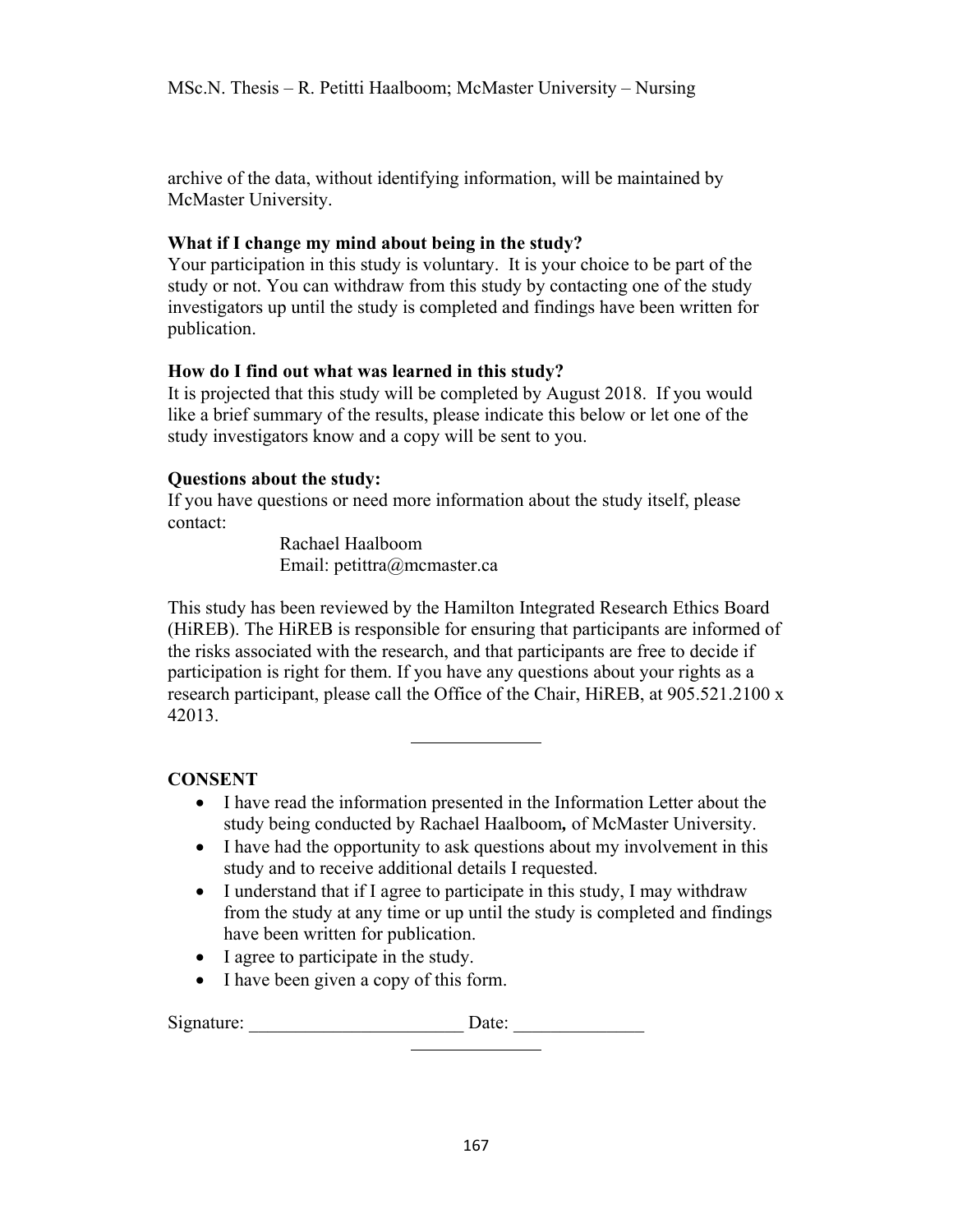| Name of Participant (Printed):                                                                                                                               |                                                                                                                      |     |    |
|--------------------------------------------------------------------------------------------------------------------------------------------------------------|----------------------------------------------------------------------------------------------------------------------|-----|----|
| I agree that the interview can be audio recorded.<br>1.                                                                                                      | N <sub>o</sub>                                                                                                       |     |    |
| I agree that the interviewer may take field notes<br>2.                                                                                                      |                                                                                                                      |     | No |
| I agree to have my responses used for this project<br>Yes<br>3.                                                                                              |                                                                                                                      |     | No |
| I agree to be contacted again by the researcher to clarify any thoughts that I<br>4.<br>have shared following the interview.<br><b>Yes</b><br>N <sub>o</sub> |                                                                                                                      |     |    |
| 5. I would like to receive a summary of the study results                                                                                                    |                                                                                                                      | Yes | No |
| If yes, where would you like the results sent:                                                                                                               |                                                                                                                      |     |    |
| Email:                                                                                                                                                       | <u> 2000 - 2000 - 2000 - 2000 - 2000 - 2000 - 2000 - 2000 - 2000 - 2000 - 2000 - 2000 - 2000 - 2000 - 2000 - 200</u> |     |    |
|                                                                                                                                                              |                                                                                                                      |     |    |
|                                                                                                                                                              |                                                                                                                      |     |    |
|                                                                                                                                                              |                                                                                                                      |     |    |
|                                                                                                                                                              |                                                                                                                      |     |    |
|                                                                                                                                                              |                                                                                                                      |     |    |
| Name of Participant (Printed)<br>Date                                                                                                                        | Signature                                                                                                            |     |    |
| Consent form explained in person by:                                                                                                                         |                                                                                                                      |     |    |
| Name and Role (Printed)                                                                                                                                      | Signature                                                                                                            |     |    |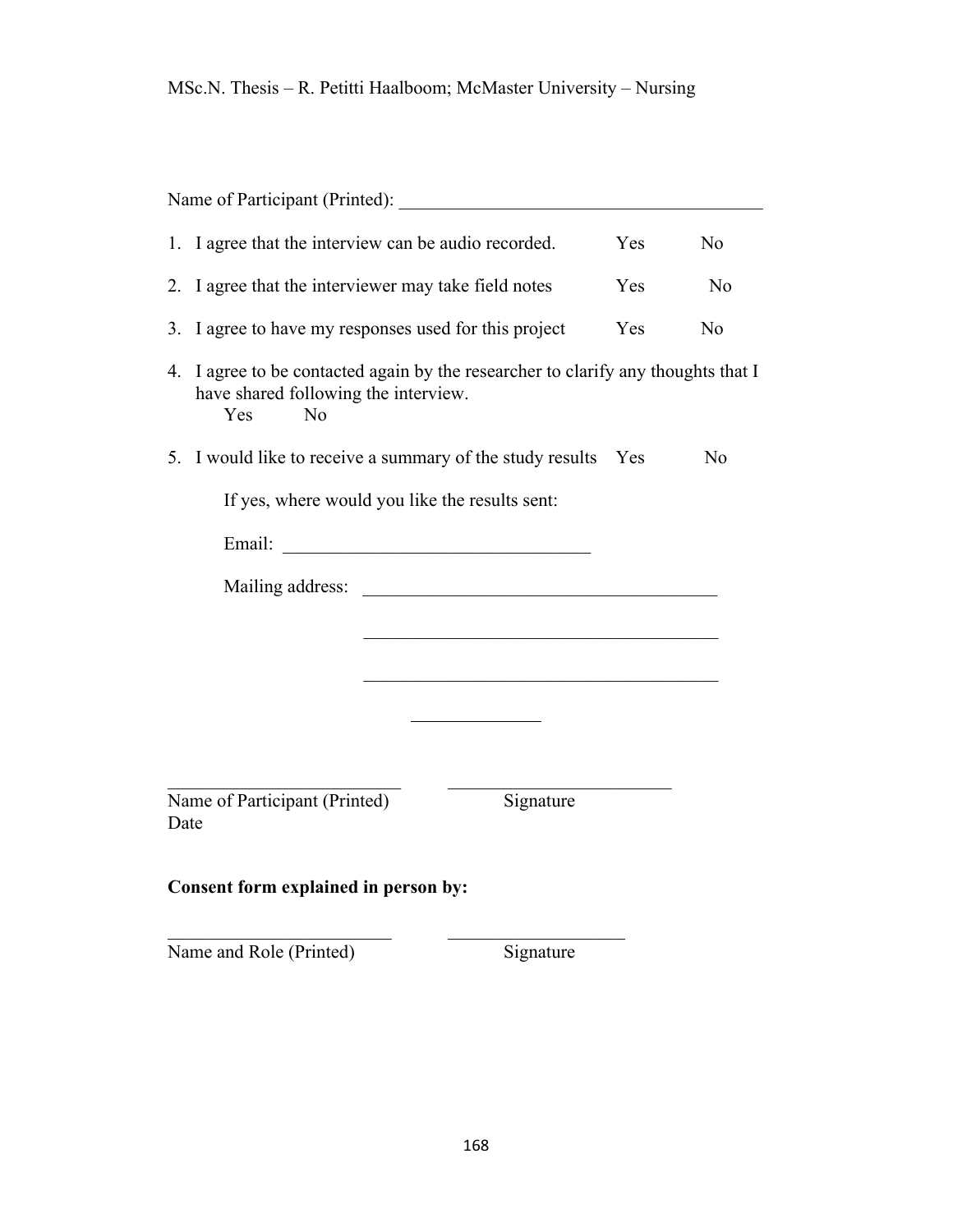## Appendix D

## **Email Recruitment Script for Advisory Group Members Sent on Behalf of the Researcher by the Holder of the Participants' Contact Information**



## **Successful Implementation of School-based Vision Screening and Follow-up Programs in Ontario**

 $\mathcal{L} = \{ \mathcal{L} \}$ 

**Sample E-mail Subject line:** McMaster study: School Vision Screening and Follow-up Programs

## Dear [**Name of Advisory Group member**]:

Rachael Haalboom, a McMaster student, is doing a research study on vision screening and follow-up programs in schools. This research is part of her Master of Science program in Nursing at McMaster University.

Rachael is doing a research study to understand what is needed for successful school-based vision screening and follow-up programs, and how best to offer these programs. She wants to understand what makes it easier for parents to have their child's vision tested and get the follow-up eye exam and treatment. This information can help vision screening programs, public health staff and eye doctors better plan and deliver vision screening and follow-up programs in schools. Rachael is interested in hearing different people, including eye doctors, public

health staff, vision screening program staff and parents. She is inviting you to take part in a 60-minute interview that will take place at a convenient time and place in the community. If easier, you can do the interview by telephone. She will work out those details with you.

Rachael will not tell me or anyone who participated or who did not. Taking part or not taking part in this study will not affect your status as a member of the McMaster Kindergarten Vision-Testing Programme Advisory Group. You can withdraw from the study at any time, up until the study is completed and findings have been written for publication. A copy of the information letter is attached to this email and gives you full details about Rachael's study.

If you are interested in getting more information about taking part in this study please read the brief description below and contact Rachael directly at petittra@mcmaster.ca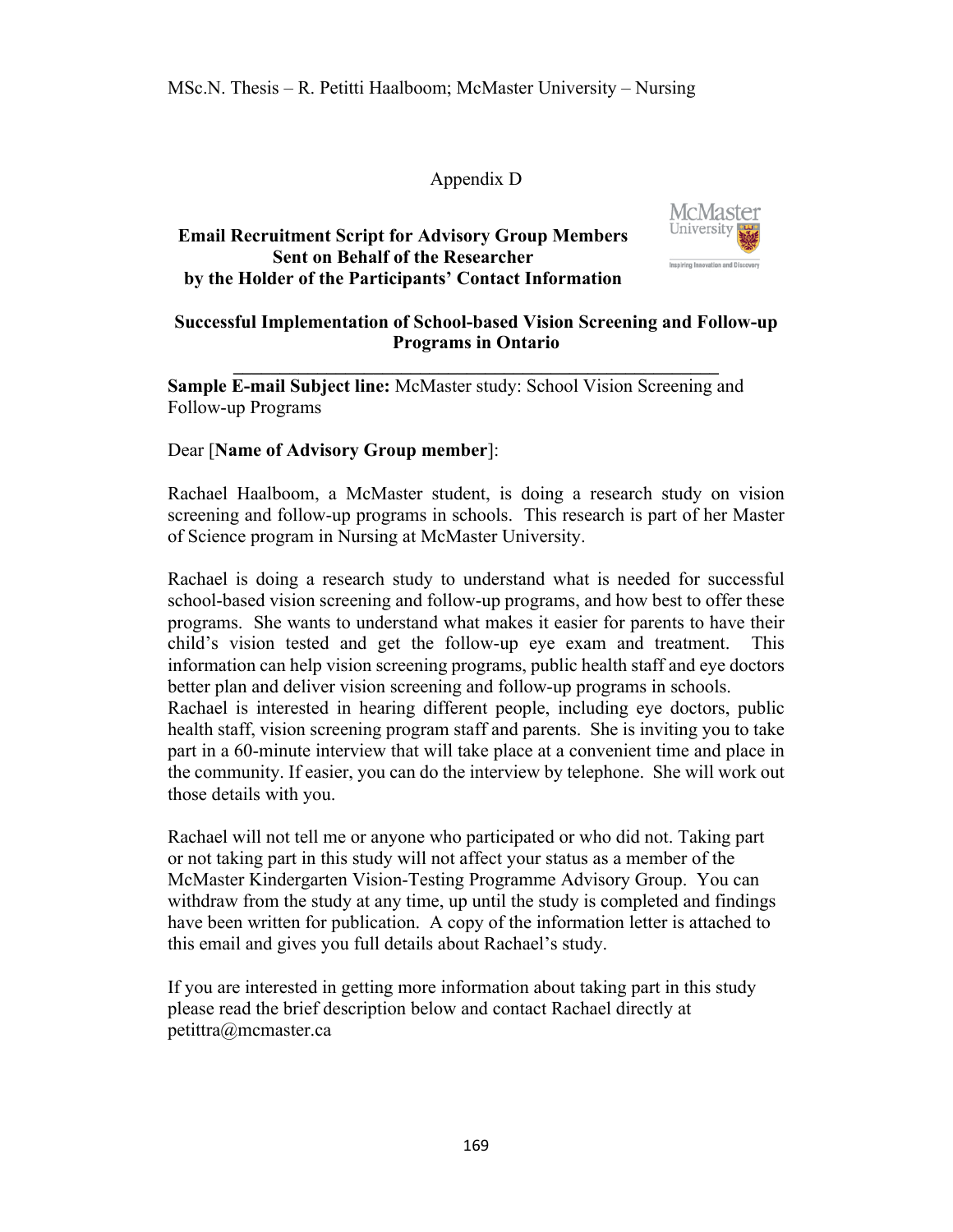In addition, this study has been reviewed and cleared by the Hamilton Integrated Research Ethics Board (HiREB). The HiREB is responsible for ensuring that participants are informed of the risks associated with the research, and that participants are free to decide if participation is right for them. If you have any questions about your rights as a research participant, please call the Office of the Chair, HiREB at 905.521.2100 extension 42013.

Sincerely,

Primary Investigator, McMaster Kindergarten Vision-Testing Programme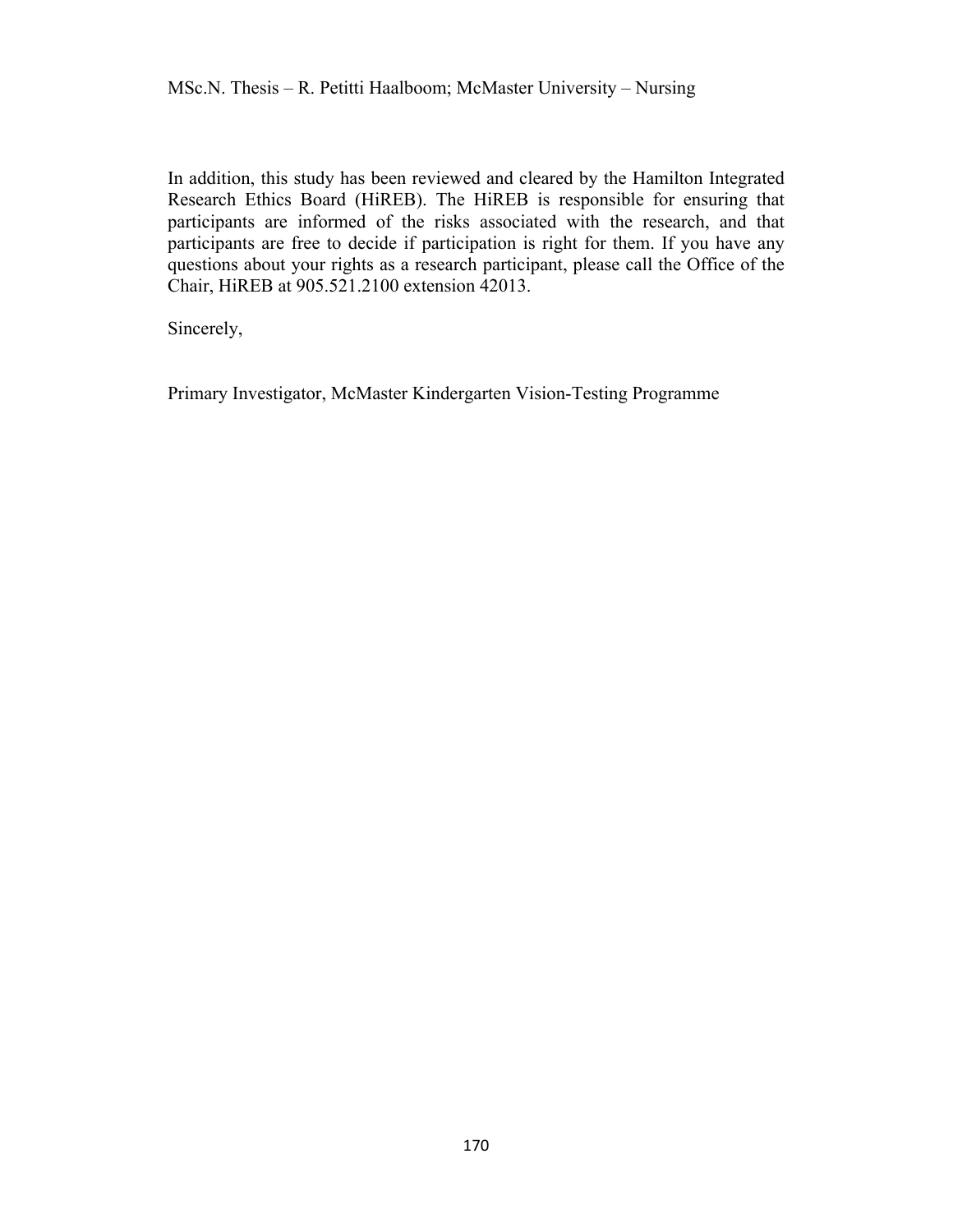## Appendix E



## **LETTER OF INFORMATION / CONSENT FOR PARENTS**

## **Successful Implementation of School-based Vision Screening and Follow-up Programs in Ontario**

**\_\_\_\_\_\_\_\_\_\_\_\_\_\_\_\_\_\_\_\_\_\_\_\_\_\_\_\_\_\_\_\_\_\_\_\_\_\_\_\_\_\_\_\_\_\_\_\_\_\_\_\_\_\_\_\_\_\_\_\_\_\_\_\_\_\_**

**Investigators:** 

**\_\_\_\_\_**

## **Local Principal Investigator: Student Investigator:**

Dr. Ruta Valaitis Rachael Haalboom Associate Professor School of Nursing School of Nursing McMaster University **McMaster University** Hamilton, Ontario, Canada Hamilton, Ontario, Canada (905) 525-9140 Ext. 22298 E-mail: petittra@mcmaster.ca

E-mail: valaitis@mcmaster.ca

## **Purpose of the Research Study:**

The goal of this research study is to to understand what is needed for successful school-based vision screening and follow-up programs, and how best to offer these programs. We also want to understand makes it easier for parents to have their child's vision tested and get treatment. We are interested in hearing from parents, vision screening program staff, public health staff, and eye doctors. You are invited to take part in this study.

## **What will happen during the study?**

You will be asked to take part in one 60-minute interview at a place and time that is easiest for you. You can decide if you would like a telephone interview or a faceto-face interview. During the interview, we will ask you questions about your experience with vision screening and follow-up programs. With your permission, we will tape-record the interview and write notes. We will also ask you for some background information like your level of education and income so that we can describe the people taking part in the study as a group. You will not be identified in any report of this study.

These are some sample questions: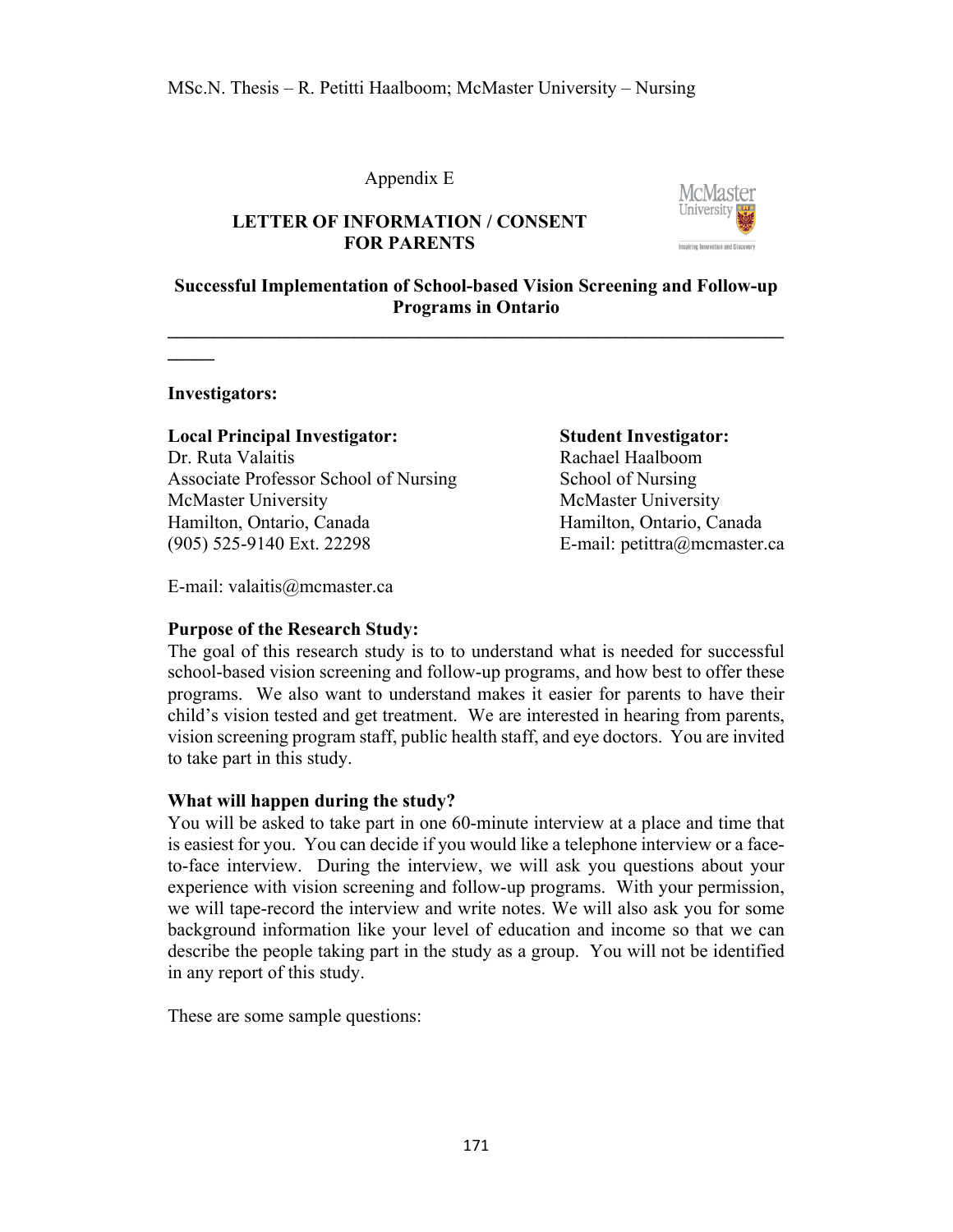- 1. Tell me about your experiences with vision screening for your child?
- 2. Tell me about your experiences with follow-up eye exams or treatment?

## **Are there any costs or risks to doing this study?**

You will need to make time to take part in the 60-minute interview. It is not likely that there will be any risks or discomforts from this study. You do not need to answer questions that you do not want to answer or that make you feel uncomfortable.

## **Are there any benefits to doing this study?**

The research will not benefit you directly. This study will help eye doctors, vision screening staff and public health staff to understand what is needed for vision screening and follow-up programs to be helpful for parents and children and how best to offer these programs.

## **Who will know what I said or did in the study?**

Every effort will be made to protect your confidentiality and privacy. We will not use your name or any information that would allow you to be identified. However, we are often identifiable through the stories we tell and so you do not need to answer questions if you do not want to.

The information you provide will be stored in a password-protected file on an encrypted computer at McMaster University. Once the study is finished, a record of the data, without identifying information, will be kept by McMaster University.

## **What if I change my mind about being in the study?**

Your participation in this study is voluntary. It is your choice to be part of the study or not. You can stop being part of the study by letting on of the investigators know up until the study is finished and the results have been written for publication.

## **How do I find out what was learned in this study?**

I expect to have this study finished by August 2018. If you would like a short summary of the results, you can give us your contact information or let one of the researchers know and a copy will be sent to you.

## **Questions about the study:**

If you have questions or need more information about the study, please contact: Rachael Haalboom Email: petittra@mcmaster.ca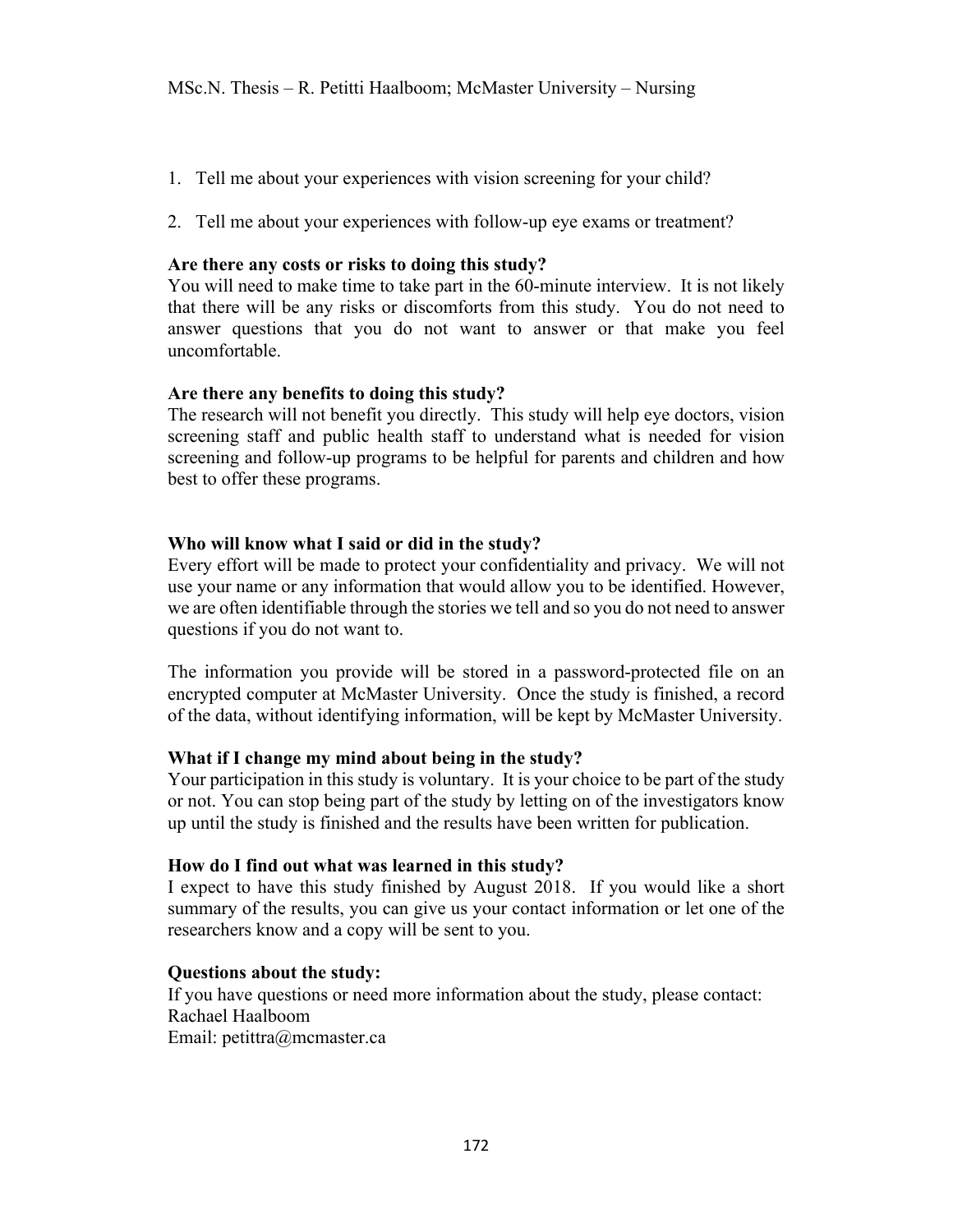This study has been reviewed by the Hamilton Integrated Research Ethics Board (HiREB). The HiREB is responsible for ensuring that participants are informed of the risks associated with the research, and that participants are free to decide if participation is right for them. If you have any questions about your rights as a research participant, please call the Office of the Chair, HiREB, at 905.521.2100 x 42013.

## **CONSENT**

- I have read the information in the Information Letter about the study being conducted by Rachael Haalboom*,* of McMaster University.
- I have had a chance to ask questions about taking part in this study and about how I can get more information.
- I understand that if I agree to participate in this study, I may withdraw from the study at any time until the study is finished and the results have been written for publication.
- I agree to participate in the study
- I have been given a copy of this form.

Signature: \_\_\_\_\_\_\_\_\_\_\_\_\_\_\_\_\_\_\_\_\_\_\_\_\_\_\_\_\_\_ Date: \_\_\_\_\_\_\_\_\_\_\_\_\_\_\_\_\_\_\_\_\_\_\_\_

Name of Participant (Printed):

- 1. I agree that the interview can be tape-recorded. Yes No 2. I agree that the interviewer may write notes during the interview
- Yes No
- 3. I agree to have my answers used for this project Yes No
- 4. I agree to be contacted again by the researcher to give more information about my answers if needed. Yes No
- 6. I would like to a summary of the study's results Yes No No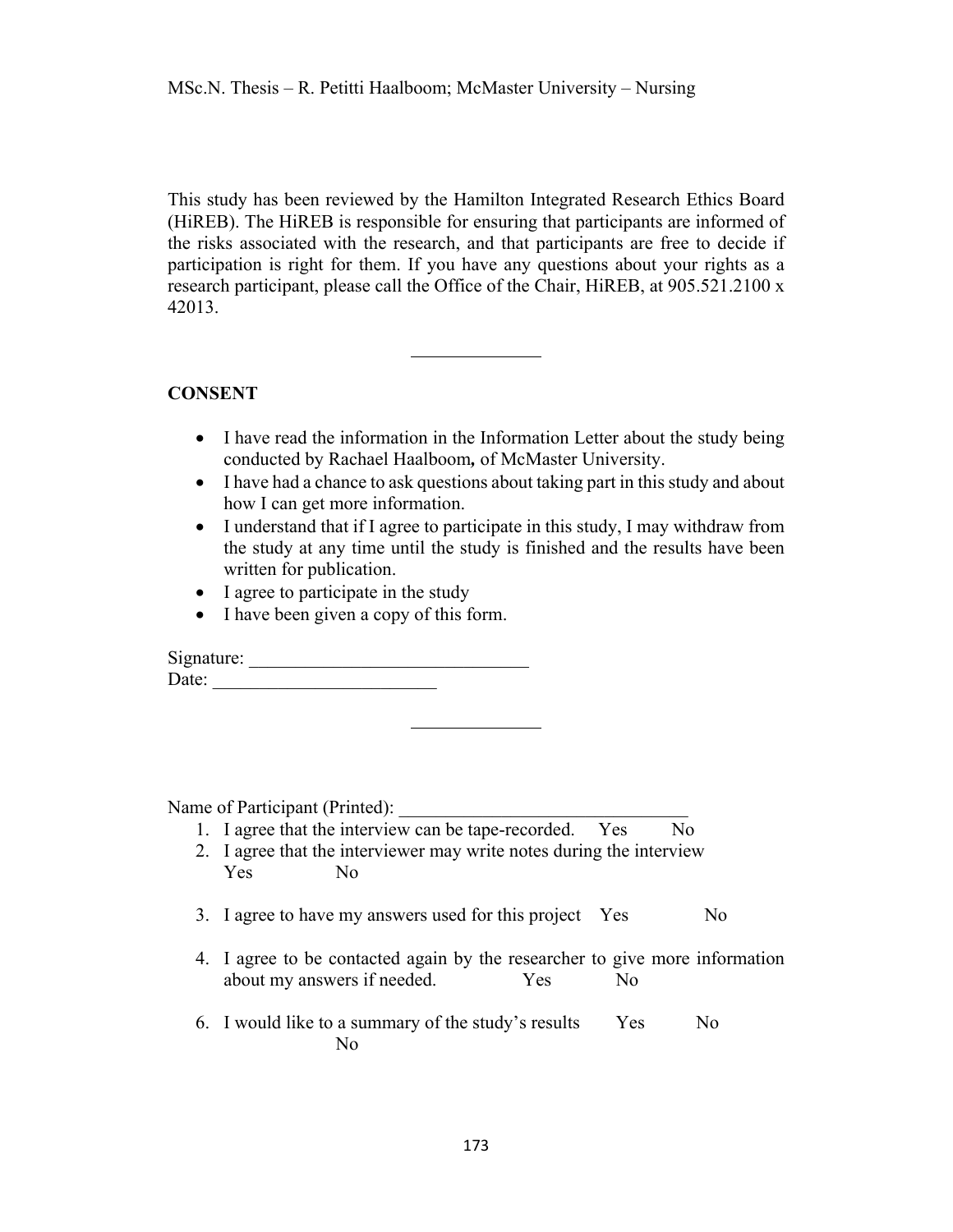| If yes, where would you like the results sent: |                                                                                                                       |      |
|------------------------------------------------|-----------------------------------------------------------------------------------------------------------------------|------|
| Email:                                         | <u> 1980 - Johann Stein, marwolaethau a bhann an t-Amhainn an t-Amhainn an t-Amhainn an t-Amhainn an t-Amhainn an</u> |      |
|                                                |                                                                                                                       |      |
|                                                |                                                                                                                       |      |
|                                                |                                                                                                                       |      |
|                                                |                                                                                                                       |      |
|                                                |                                                                                                                       |      |
| Name of Participant (Printed)                  | Signature                                                                                                             |      |
| Consent form explained in person by:           |                                                                                                                       |      |
| Name and Role (Printed)                        | Signature                                                                                                             | Date |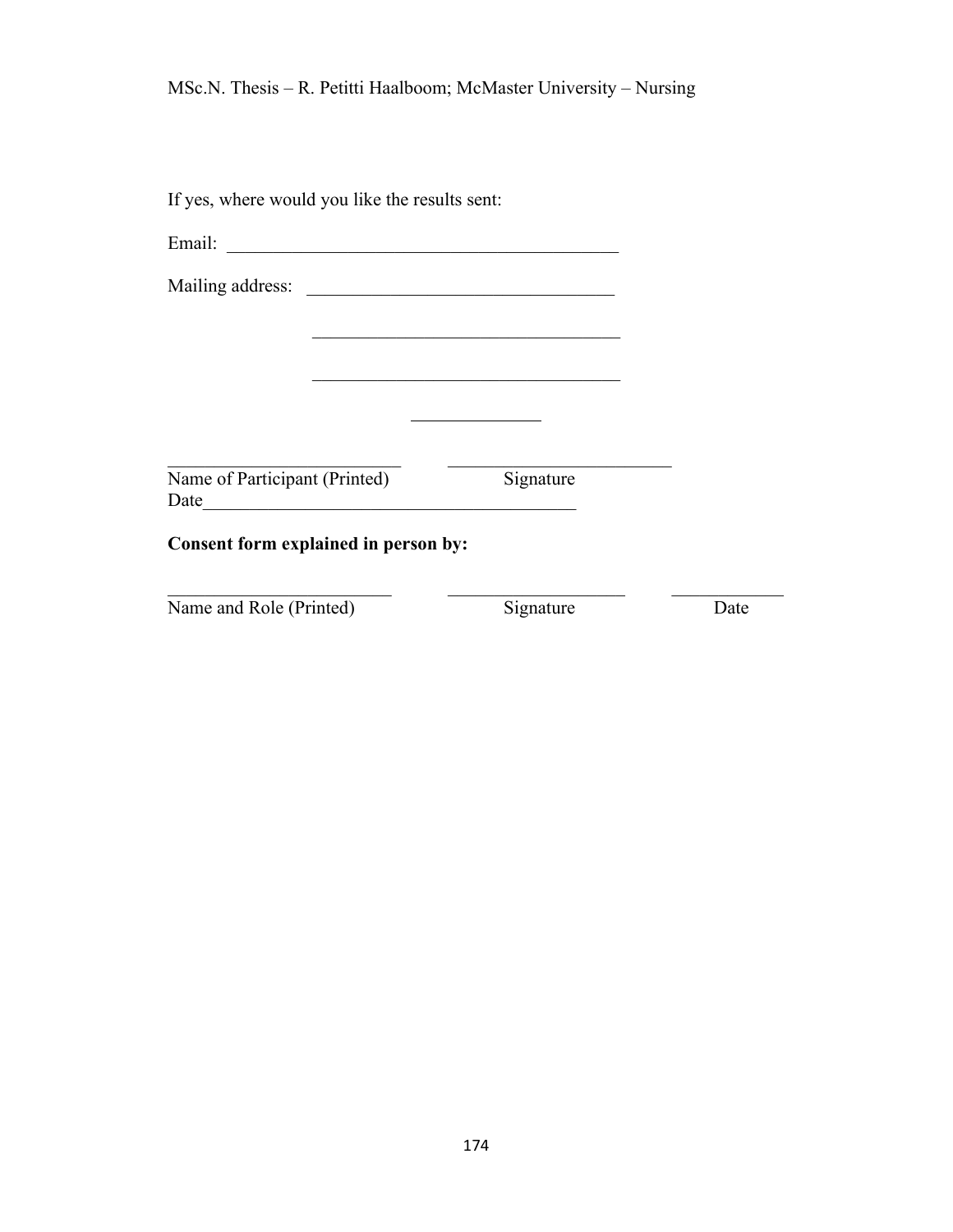Appendix F



## **Email Recruitment Script for Providers Sent on Behalf of the Researcher by the Holder of the Participants' Contact Information**

## **Successful Implementation of School-based Vision Screening and Follow-up Programs in Ontario**

 $\mathcal{L} = \{ \mathcal{L} \}$ 

**Sample E-mail Subject line:** McMaster study: School Vision Screening and Follow-up Programs

#### Dear [**Name of Provider**]:

Rachael Haalboom, a McMaster student, is doing a research study on vision screening and follow-up programs in schools. This research is part of her Master of Science program in Nursing at McMaster University.

Rachael is doing a research study to understand what is needed for successful school-based vision screening and follow-up programs, and how best to offer these programs. Rachael is interested in hearing different people, including eye doctors, public health staff, vision screening program staff and parents.

Rachael is inviting you to take part in a 60-minute interview that will take place at a convenient time and place. If easier, you can do the interview by telephone. She will work out those details with you. Rachael will not tell me or anyone who participated or who did not. A copy of the information letter is attached to this email and gives you full details about Rachael's study.

If you are interested in getting more information about taking part in this study please read the brief description below and contact Rachael directly at petittra@mcmaster.ca

This study has been reviewed by the Hamilton Integrated Research Ethics Board (HiREB). The HiREB is responsible for ensuring that participants are informed of the risks associated with the research, and that participants are free to decide if participation is right for them. If you have any questions about your rights as a research participant, please call the Office of the Chair, HiREB at 905.521.2100 extension 42013.

Sincerely,

Name Position and Organization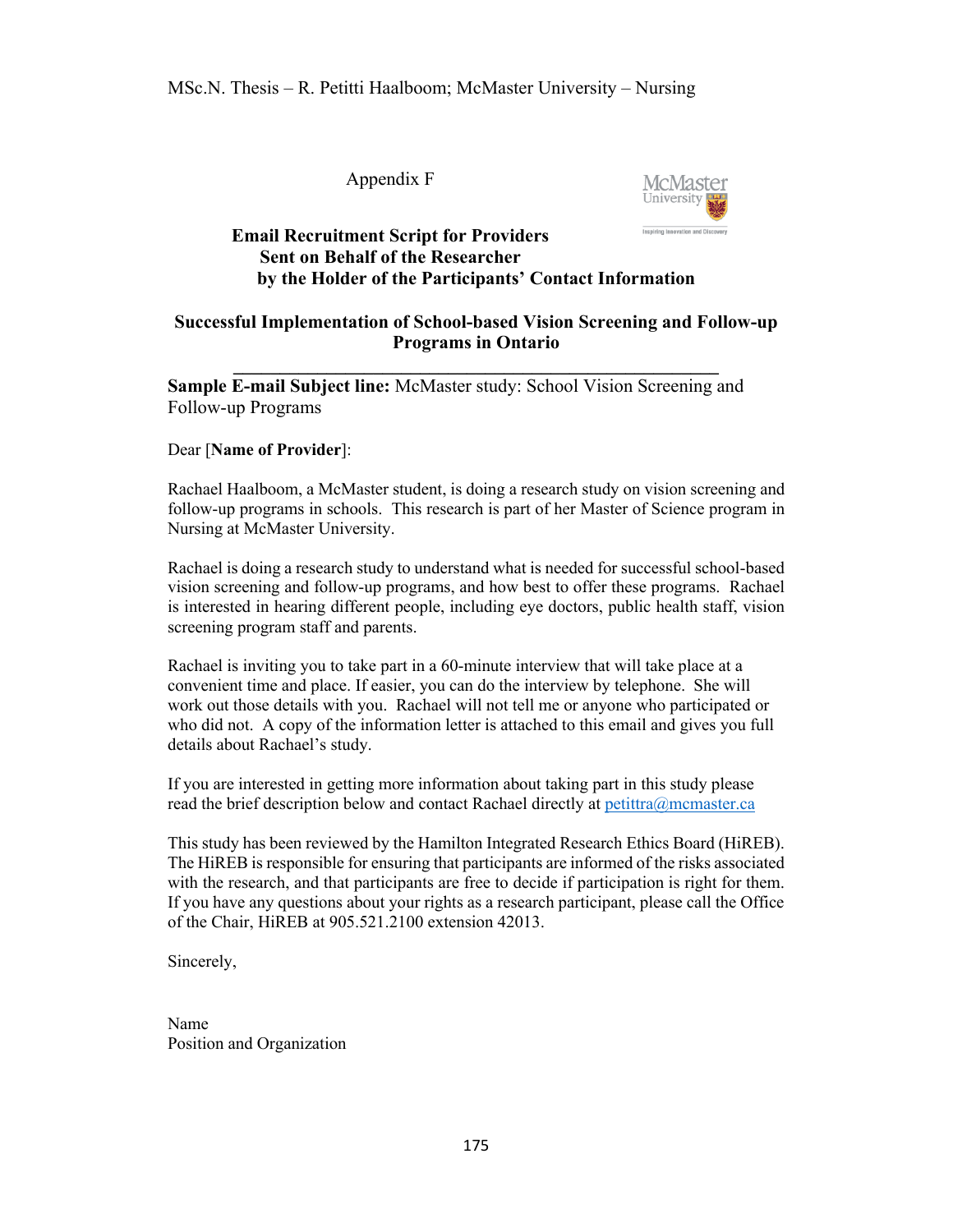Appendix G



**Oral Consent Log**

## **Successful Implementation of School-based Vision Screening and Follow-up Programs in Ontario**

# **RESEARCHER'S LOG FOR RECORDING VERBAL CONSENT**

| <b>Date</b> | <b>Participant's Name</b> |
|-------------|---------------------------|
|             |                           |
|             |                           |
|             |                           |
|             |                           |
|             |                           |
|             |                           |
|             |                           |
|             |                           |
|             |                           |
|             |                           |
|             |                           |
|             |                           |
|             |                           |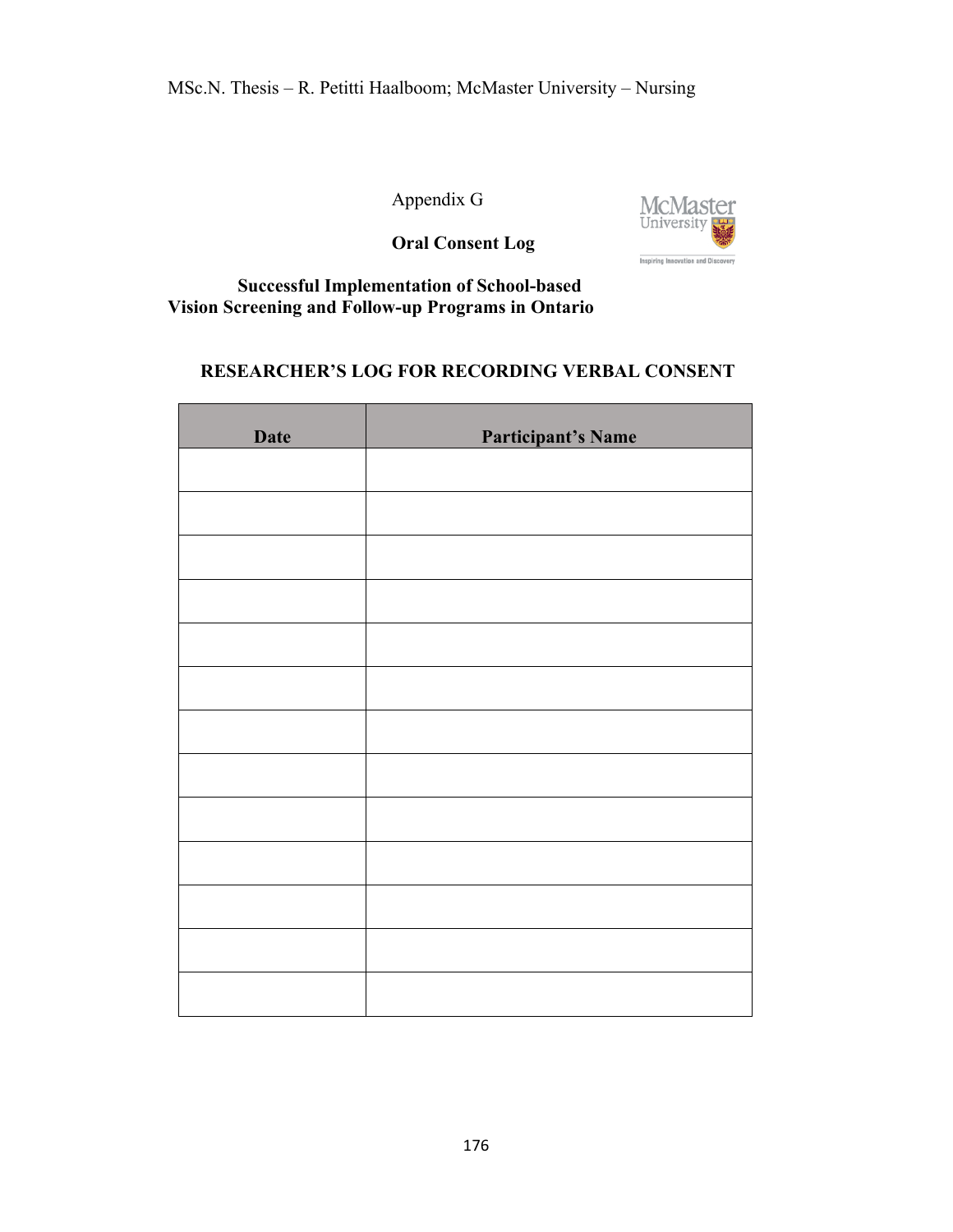Appendix H





## **Successful Implementation of School-based Vision Screening and Follow-up Programs in Ontario**

**\_\_\_\_\_\_\_\_\_\_\_\_\_\_\_\_\_\_\_\_\_\_\_\_\_\_\_\_\_\_\_\_\_\_\_\_\_\_\_\_\_\_\_\_\_\_\_\_\_\_\_\_\_\_\_**

## **[Participant consent to be reviewed and signed prior to start of interview]**

The purpose of this research study is to understand what interventions are important for successful implementation of school-based vision screening and follow-up programs, and how best to implement these interventions. I am also interested in learning about the role of the Public Health Nurse in vision screening and follow-up programs. I would like to hear different perspectives including vision screening program staff, optometrists/ophthalmologists, public health staff and parents. The first questions are needed to describe providers participating in this study as a group. You will not be identified in any report of the study.

- **1. What is your role in relation to child vision screening or vision screening follow- up?**
- **2. How long have you been involved with child vision screening or follow-up programming?**
	- a) Less than 1 year
	- b) 1 year to 5 years
	- c) More than 5 years
- **3. How would you describe the communities in which you have been involved with child vision screening and follow-up programs? Select all that apply.** 
	- a) Urban
	- b) Rural
	- c) High-priority or high-risk neighbourhood

## **Questions and Probes:**

The following questions are about the school-based vision screening programs and follow-up. By follow-up, I mean the comprehensive eye exam provided on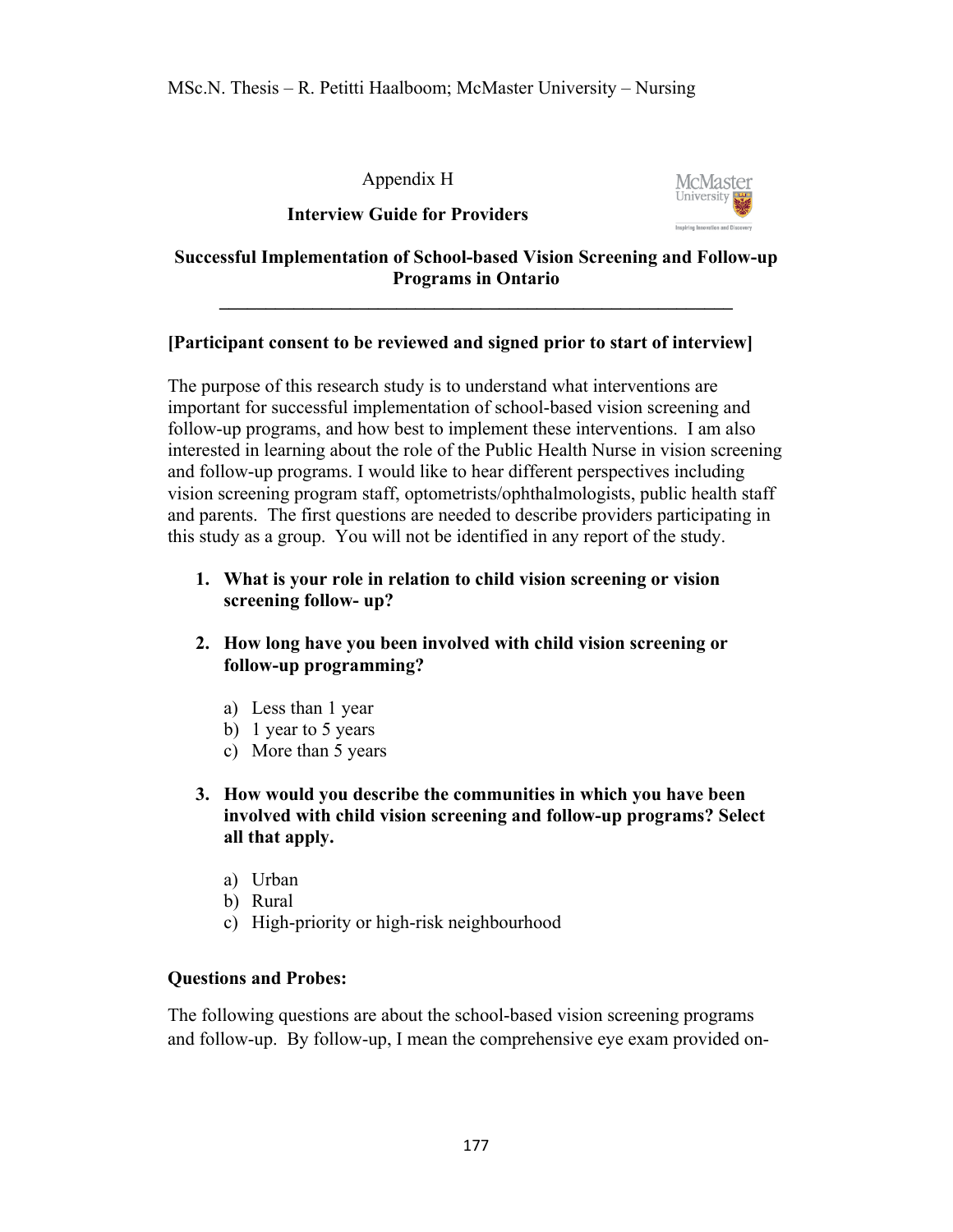site at schools or in community optometry clinics/offices and any case management or treatment that was suggested.

- **1. Briefly describe your experience in conducting visions screening and or follow-up.**
- **2. In your experience, who needs to be involved and what needs to be in place for the successful implementation of school-based vision screening and follow-up programs?**
	- a. Probe: Think about individuals, organizations, and/or sectors.
	- b. Probe: Think about policies, resources, and/or programs.
- **3. In your experience, are there certain factors that facilitate the implementation of school-based vision screening and follow-up programs?**
	- a. Probe: Factors such as:
		- feasibility of program implementation, pressures from other providers or stakeholders, public health policies, community needs, employer / leadership expectations, knowledge of best practices in screening/follow up, clear responsibility and accountability regarding screening and follow-up, public education, availability of training, standardized data system, government support, or evaluation measures and tools
- **4. In your experience, are there certain factors that challenge or inhibit the implementation of school-based vision screening and follow-up programs?**
	- a. Probe: Factors such as:
		- feasibility of program implementation, pressures from other providers or stakeholders, public health policies, community needs, employer / leadership expectations, knowledge of best practices in screening/follow up, clear responsibility and accountability regarding screening and follow-up, public education, availability of training, standardized data system, government support, or evaluation measures and tools
- **5. What advice would you give to other organizations or providers who were planning on implementing the vision screening and follow-up programs?**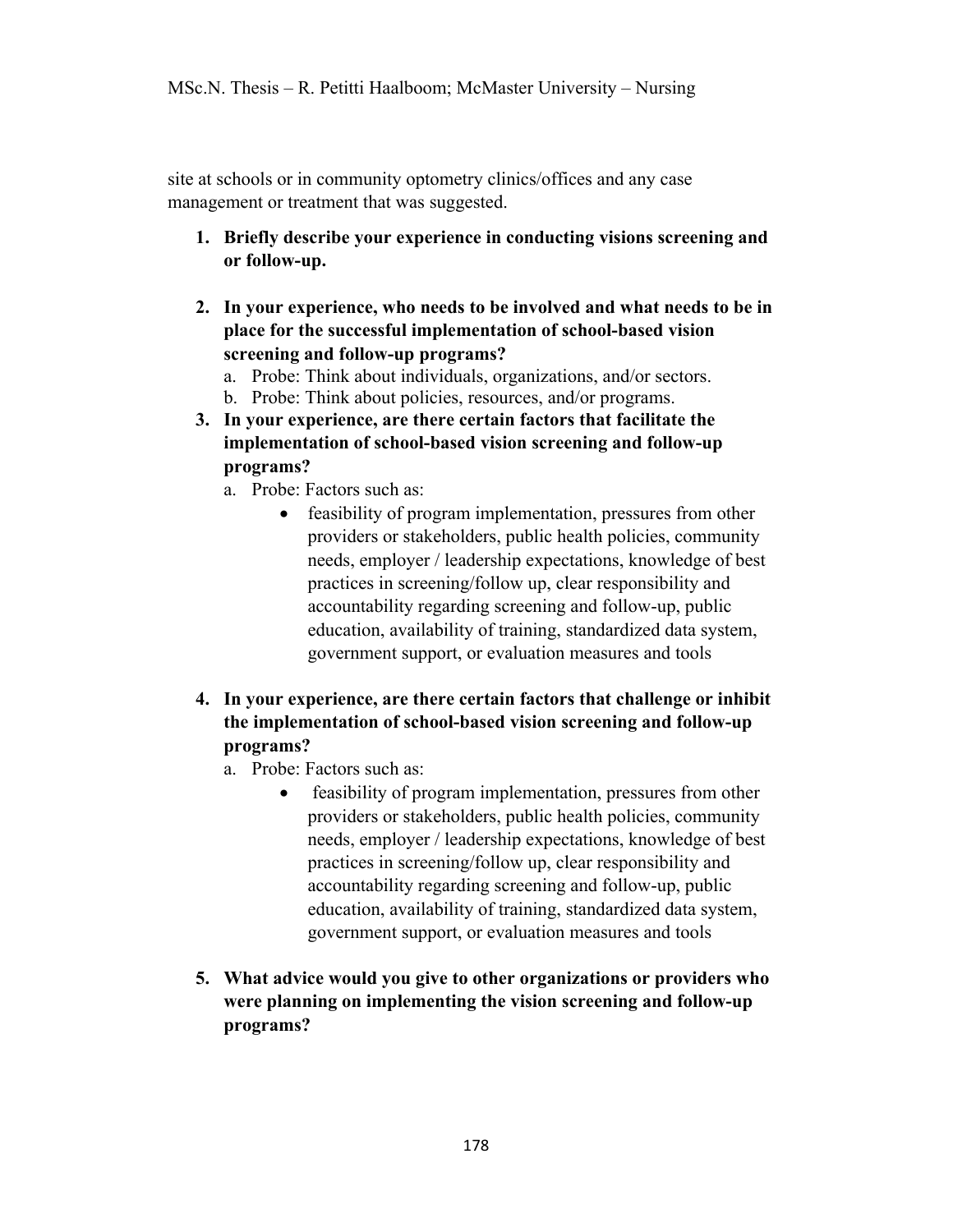- a. Probe: What have you seen work well and what you would suggest be done differently?
- **6. Is there anything else that you think I should know about implementing school-based vision screening or follow-up programs?**
- **7. Is there anyone else that you think I should interview about implementing school-based vision screening or follow-up programs?**

Name: \_\_\_\_\_\_\_\_\_\_\_\_\_\_\_\_\_\_\_\_\_\_\_\_\_\_\_\_\_\_\_\_\_\_\_\_\_\_\_

Position & Organization: \_\_\_\_\_\_\_\_\_\_\_\_\_\_\_\_\_\_\_\_\_\_\_\_\_\_\_\_\_\_\_\_\_\_\_\_\_\_

|                |     | If I follow up with this person, may I mention that I received his/her |
|----------------|-----|------------------------------------------------------------------------|
| name from you? | YES | NO.                                                                    |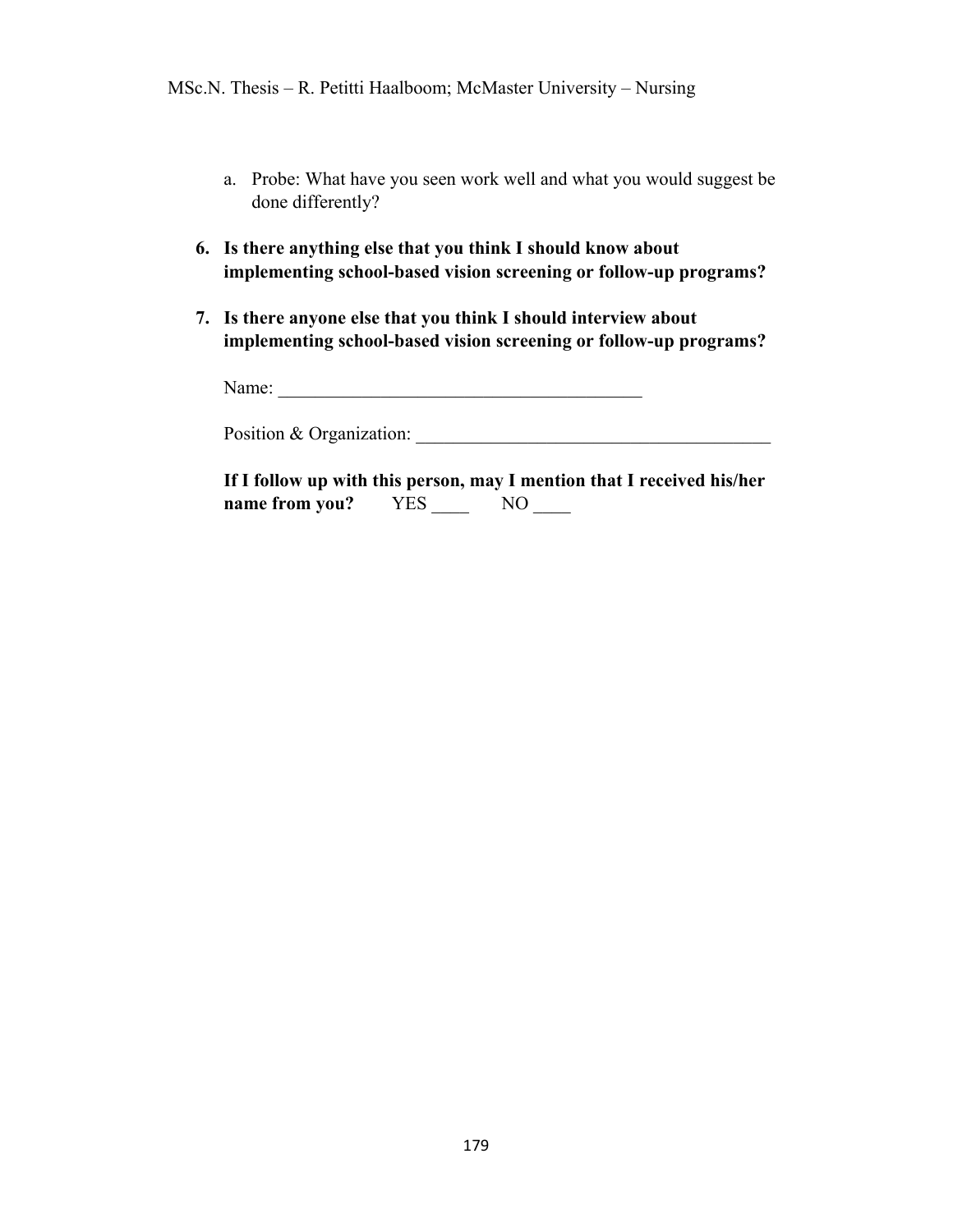Appendix I

**Interview Guide for Parents**



**Successful Implementation of School-based Vision Screening and Follow-up Programs in Ontario** 

## **[Participant consent to be reviewed and signed prior to start of interview]**

**\_\_\_\_\_\_\_\_\_\_\_\_\_\_\_\_\_\_\_\_\_\_\_\_\_\_\_\_\_\_\_\_\_\_\_\_\_\_\_\_\_\_\_\_\_\_\_\_\_\_\_\_\_\_\_**

I am interested in understanding your experience with school-based vision screening and follow-up programs. The first questions are needed to describe the people taking part in this research study as a group. You will not be identified in any report of the study.

- **1. In what type of community was your child's vision screening done?** 
	- a. Urban
	- b. Rural
- **2. Had your child been to an eye doctor before the vision screening program?**
	- a. Yes
	- b. No

## **Questions and Probes:**

The following questions are about the vision screening program and follow-up that children get after they have their eyes screened in school. By follow-up, I mean the eye exam done by an eye doctor and any treatment your child may have gotten.

- **3. Tell me about your experiences with vision screening for your child?** 
	- a. Probe: When did it happen? Where, how and by whom was it done?
- **4. Tell me about your experiences with follow up eye exams or treatment?**
	- a. Probe: When did it happen? Where, how and by whom was it done?

## **5. What helps parents get their child's eyes checked?**

- a. Probe: Factors such as:
	- Ease of contacting eye doctor, ease of scheduling appointment, ease of travel to eye doctor, understanding of the importance of eye health and of childhood vision problems, financial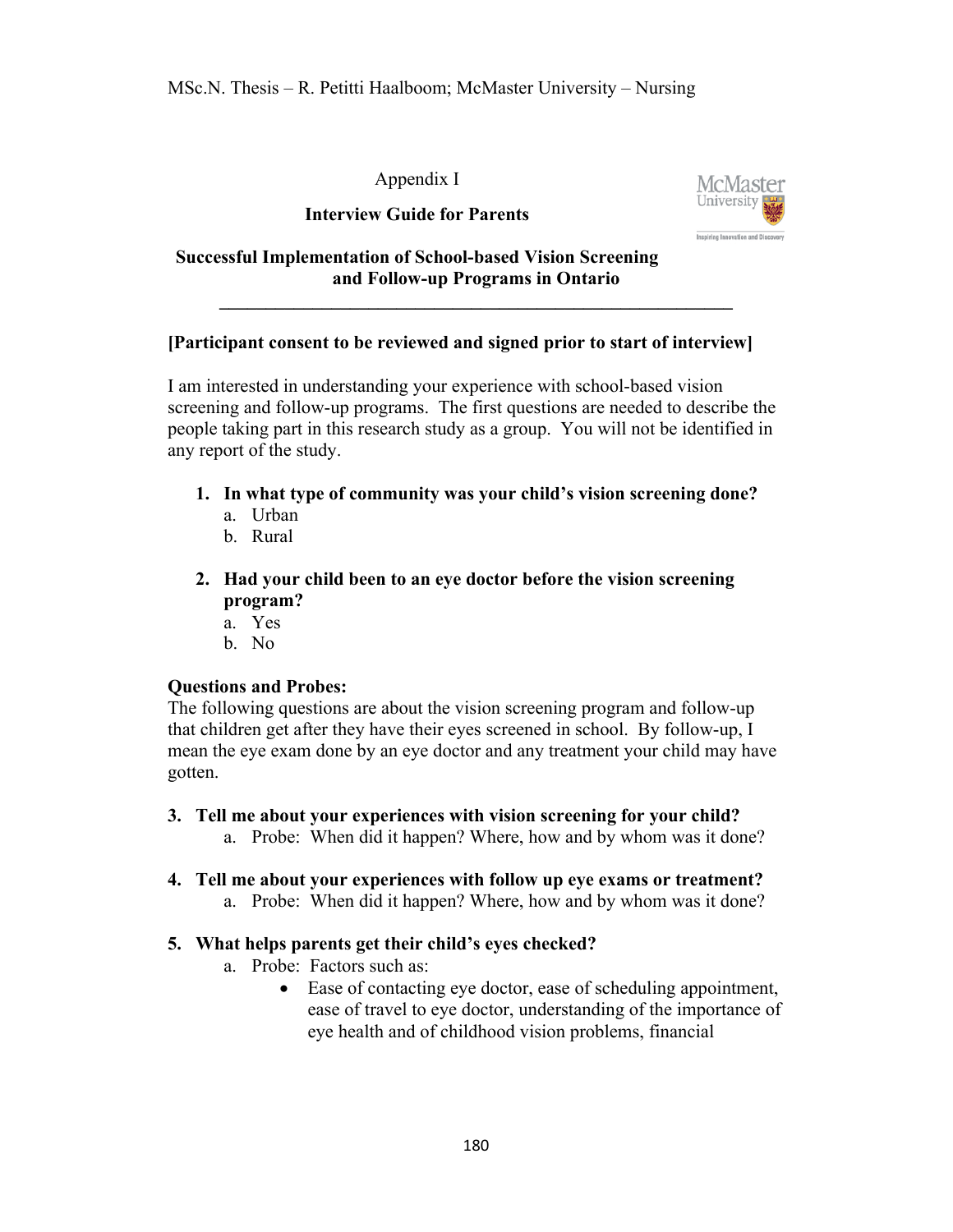assistance, someone to help parents get vision testing done and understanding the results

## **6. What makes it hard for parents to have their child's eyes checked?**

- a. Probe: Factors such as:
	- financial barriers, parental mental and physical health issues, difficulty planning and organizing appointments, parental understanding of eye health and childhood vision problems, family living arrangements (e.g., custody), and pressures related unstable housing and lack of transportation
- **7. What helps parents get the follow-up eye exam and/or treatment for their child?**
	- a. Probe: Factors such as:
		- Ease of contacting eye doctor, ease of scheduling appointment, ease of travel to eye doctor, understanding of the importance of eye health and of childhood vision problems, financial assistance, someone to help parents get vision testing done and understanding the results

## **8. What makes it hard for parents to get the follow-up eye exam and/or treatment for their child?**

- b. Probe: Factors such as:
	- financial barriers, parental mental and physical health issues, difficulty planning and organizing appointments, parental understanding of eye health and childhood vision problems, family living arrangements (e.g., custody), and pressures related unstable housing and lack of transportation
- 9. **What role did, or could, a Public Health Nurse play in vision screening and follow-up programs?**

## **10. What would you tell groups that want to offer vision screening and follow- up programs in schools?**

- a. Probe: What do you think works well?
- b. Probe: What should be done differently?
- c. Probe: Are there certain people who could help parents in getting their

child's eyes checked and/or the follow-up care?

d. Probe: Are there certain processes, such as letters, phone calls,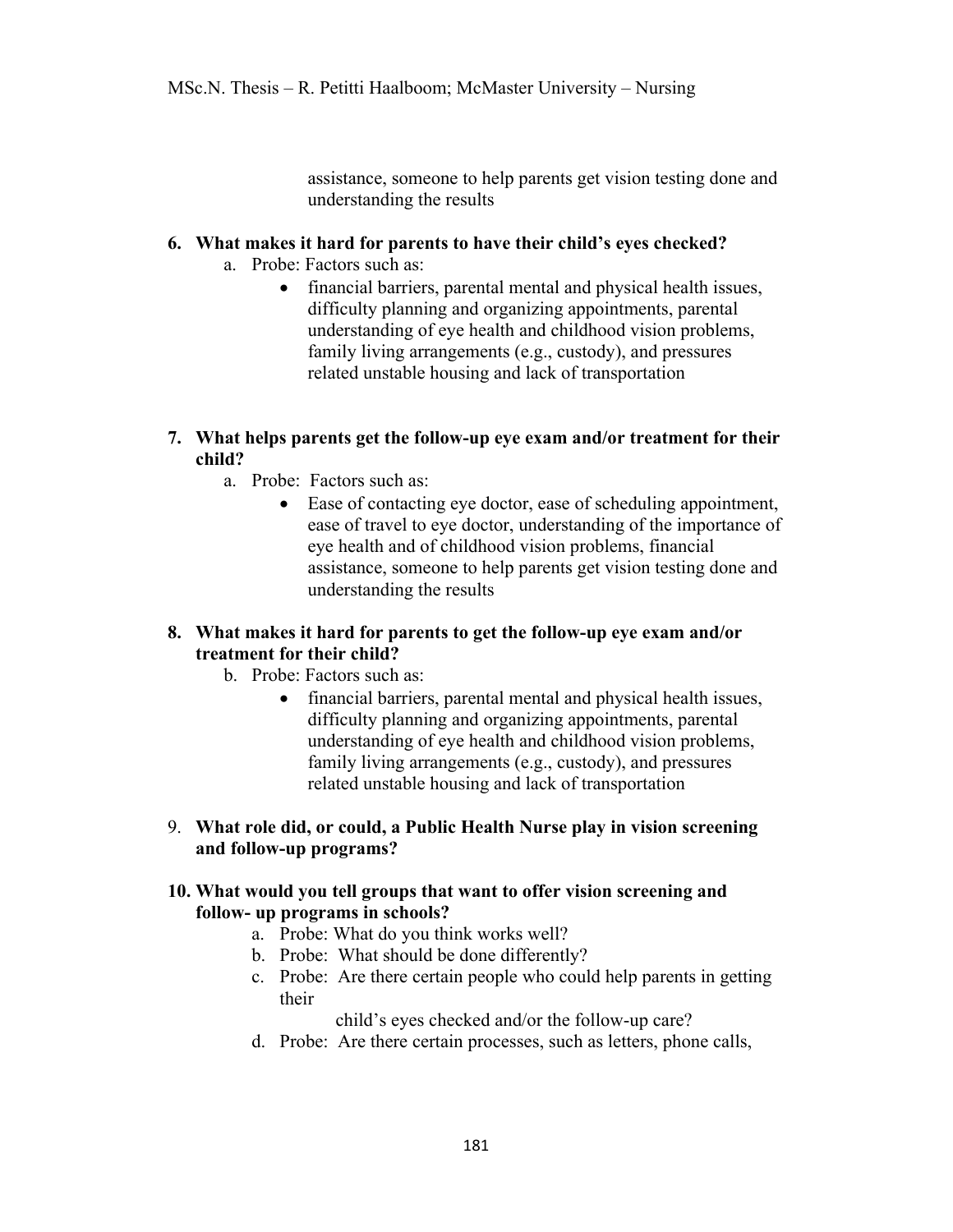or scheduling of eye appointments, that should be in place to help parents in getting their child's eyes checked or to get the follow-up care?

- **11. Is there anything else that you think I need to know about vision screening or follow-up programs offered in schools?**
- **12. Is there anyone else that you think I should interview about vision screening or follow-up programs offered in schools?**

Name: \_\_\_\_\_\_\_\_\_\_\_\_\_\_\_\_\_\_\_\_\_\_\_\_\_\_\_\_\_\_\_\_\_\_\_\_\_\_\_

Position & Organization:

**13. Would you be willing to share the Letter of Information/Consent with other parents whom you think I should speak with about vision screening or follow-up programs offered in schools?** YES \_\_ NO \_\_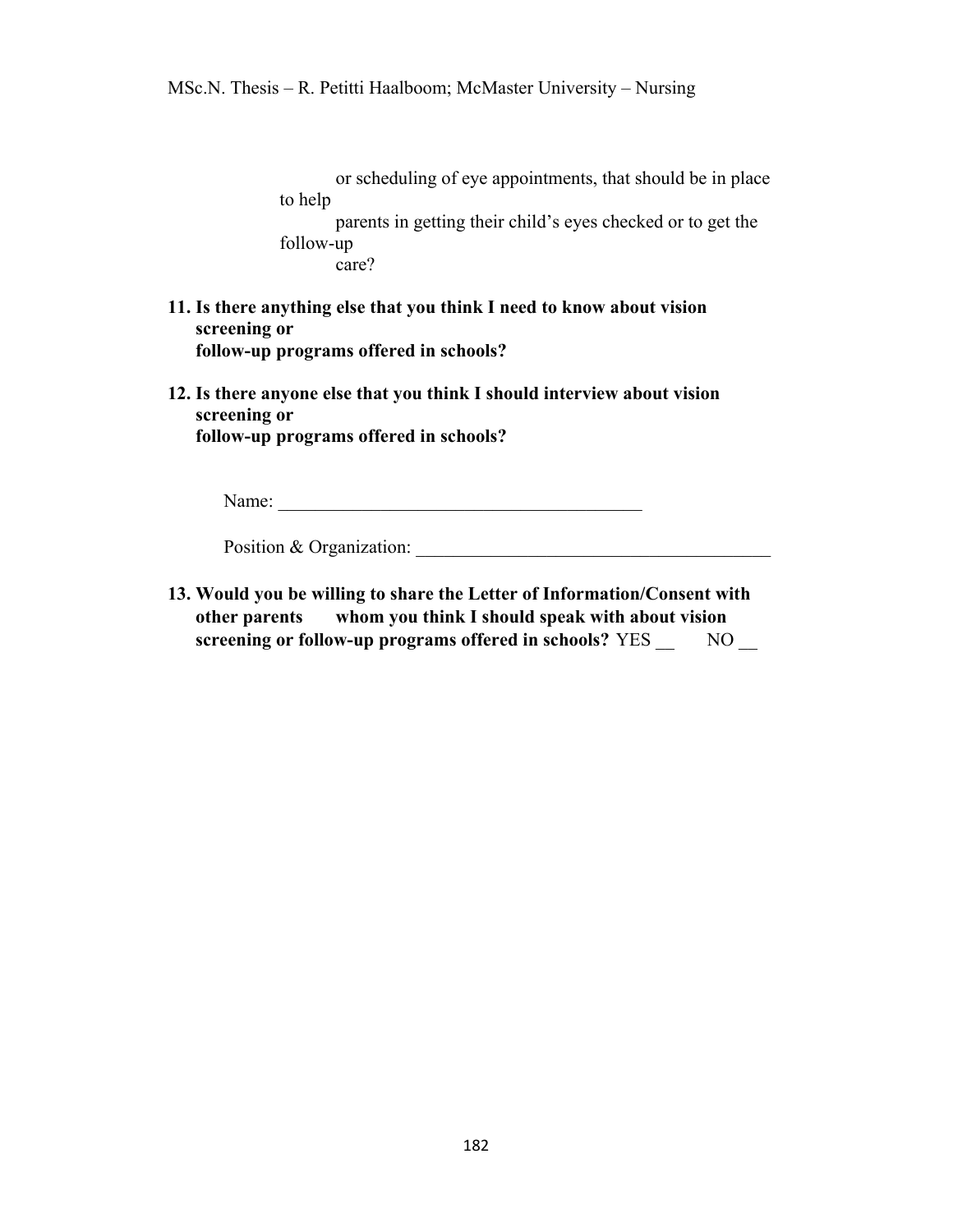Appendix J

**Focus Group and Interview Guide** 



 **Successful Implementation of School-based Vision Screening and Follow-Up Programs in Ontario**

## **I) INTRODUCTION AND INSTRUCTIONS:**

Hello, my name is Rachael Haalboom. Thank you for agreeing to participate in this focus group. Just to remind everyone, I am looking at experiences with, and knowledge of, school-based vision screening and follow-up programs. The purpose of this research study is to understand what interventions are important for successful implementation of school-based vision screening and follow-up programs, and how best to implement these interventions. I am also interested in learning about the role of the Public Health Nurse in vision screening and followup programs. By follow-up, I mean parents' and students' access to eye doctors for the comprehensive eye exam and required treatment, as well as case management that may have been necessary to facilitate families' access to treatment and care.

**\_\_\_\_\_\_\_\_\_\_\_\_\_\_\_\_\_\_\_\_\_\_\_\_\_\_\_\_\_\_\_\_\_\_\_\_\_\_\_\_\_\_\_\_\_\_\_\_\_\_\_\_\_\_\_\_\_\_\_\_\_\_\_\_**

**What is a focus group?** A focus group is an interactive group discussion where we can gain several perspectives about a topic and members of the group can think about and comment on what others have said in the group. In a minute, we will all introduce ourselves – first names only. But first, I would like to walk you through the consent form that is in front of you.

*C***onfidentiality**: Before we begin our discussion, I want to spend a few moments talking about confidentiality and to go over some basic ground rules for our focus group discussion today:

- Everyone's views are welcomed and important.
- The information which I will collect today will be attributable *(connected or associated)* to you as a group.
- I will not identify quotes or ideas with *any one person* of this group. Because of the nature of small communities or groups, it is possible that people could link participants in this room to quotes in the report. This is why I need to talk about confidentiality.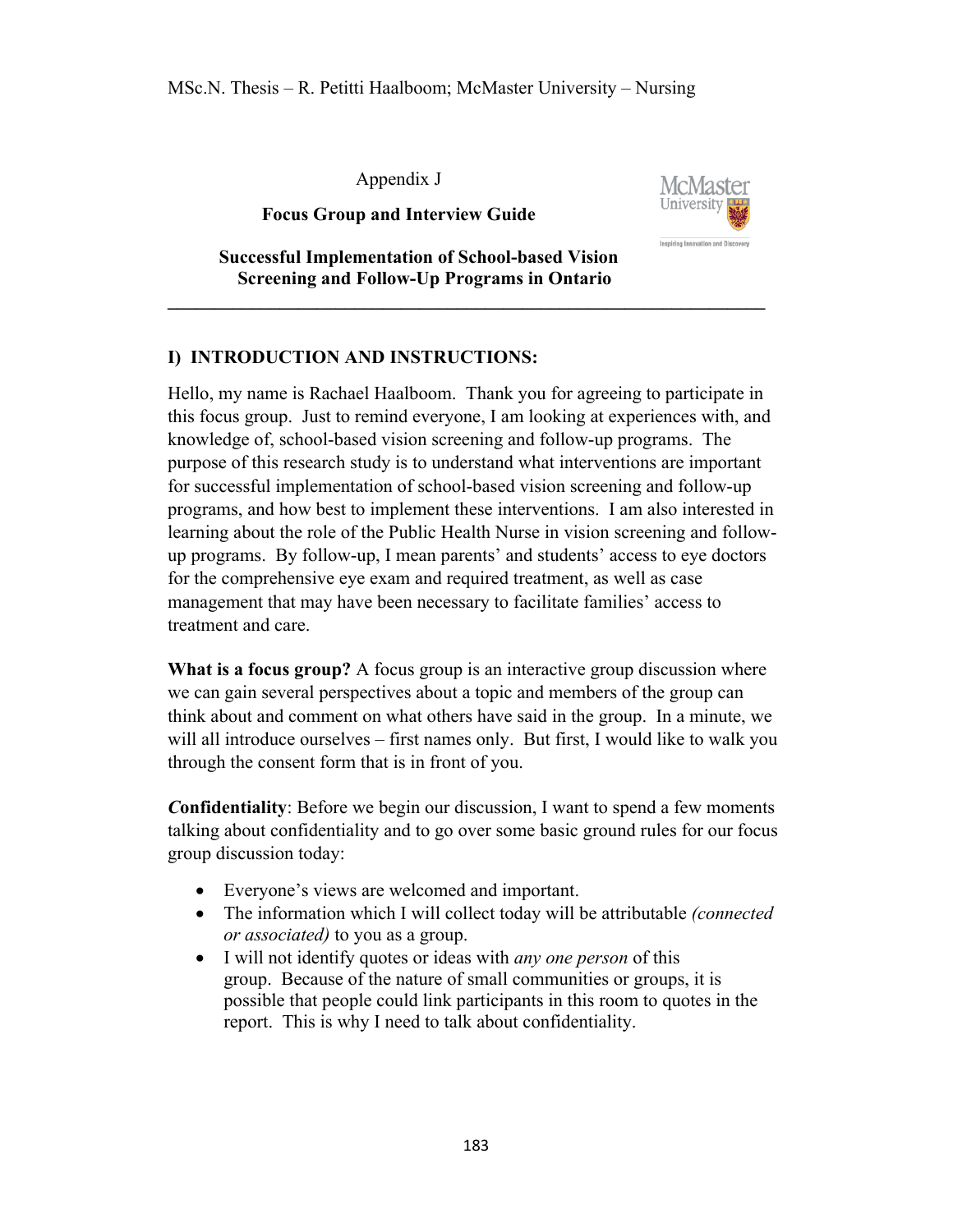- I *am* assuming that when we learn about one another's views, they remain confidential. In a small community (group) like this, people are identifiable to some degree by their views and opinions.
- Having said this, and having made these requests, you know that I cannot guarantee that the request will be honoured by everyone in the room.
- I am asking you to make only those comments that you would be comfortable making in a public setting; and to hold back making comments that you would not say publicly.
- If you want to stop being in the focus group you can leave or stay and simply stop talking, but it will not be possible for you to pull out your data from the flow of the conversation because of the interconnected nature of the group discussion where one person's comments can stimulate the sharing of comments made by others in the group.
- Anything heard in the room should stay in the room.
- If there is information that you do not feel comfortable sharing in the focus group but that you would like to share with the researcher, you may contact the student researcher, Rachael Haalboom at petittra@mcmaster.ca, to schedule a one on one telephone follow-up session.
- All voices are to be heard, so I will step in if too many people are speaking at once or to make sure that everyone has a chance to speak.
- I may also step in if I feel the conversation is straying off topic.
- After the discussion, I will invite you to fill in an anonymous "background" sheet" to help generally describe the people who were part of the group today.
- You can expect this discussion group to last about 45-60 minutes.

## **Use of Tape Recorder**

- As you will recall, this focus/discussion group will be recorded to increase accuracy and to reduce the chance of misinterpreting what anyone says.
- An external source will transcribe the recording and I will keep the electronic transcripts and field notes in an encrypted, password-protected file. All recordings and field notes will be destroyed once transcribed.
- Names will be removed from transcripts. Participants will have coded numbers attached to their name which only I will know.
- Only I, my thesis supervisor and supervisory committee will have access to transcripts (with your personal names removed) of this focus group.
- I will also ask that when using abbreviations or acronyms, you say the full name at least once to aid transcription.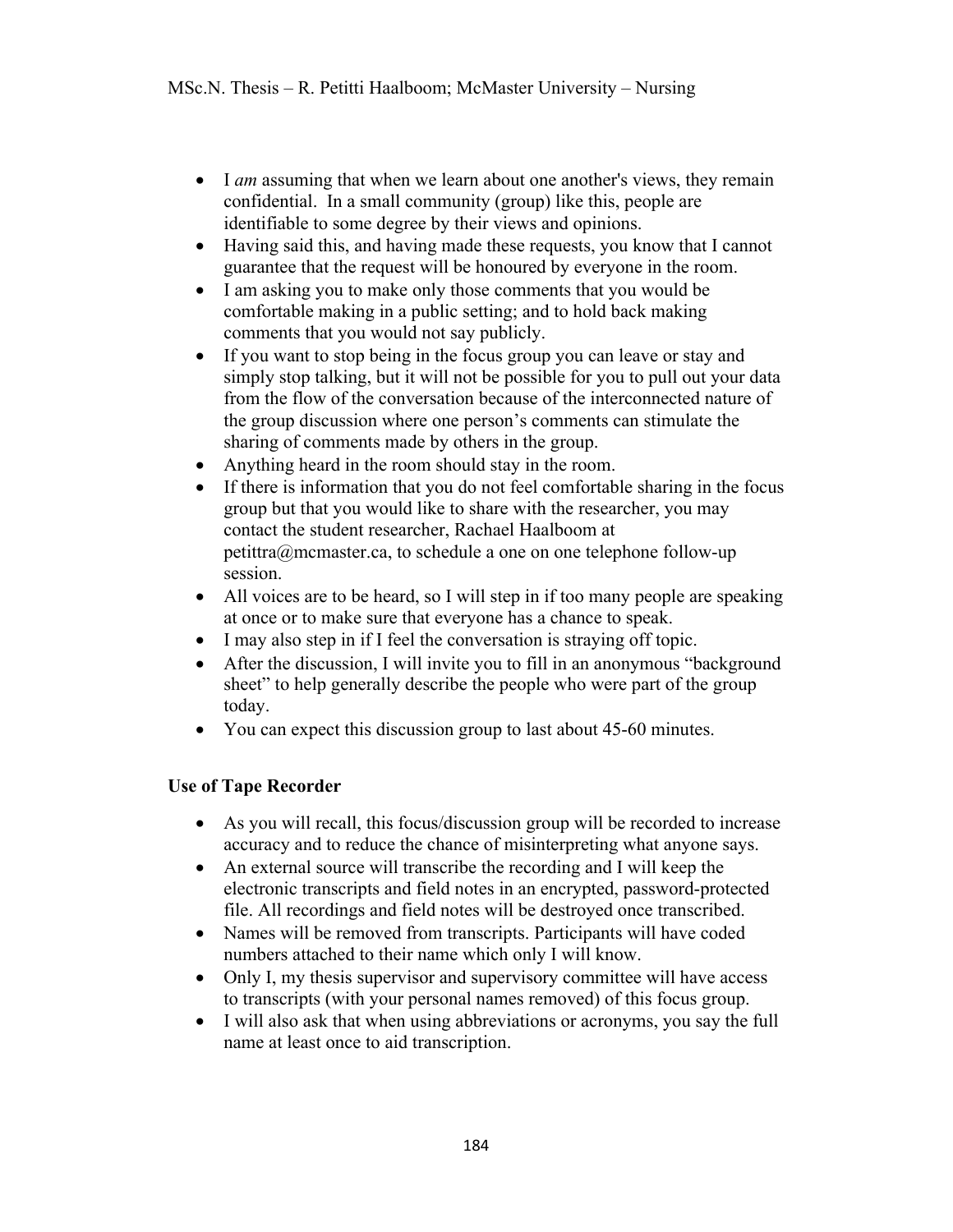• I may also use a "flip chart" to write down key points during the focus group and take notes.

## **[Researcher to ensure participant consent has been signed prior to start of interview]**

## **Questions and Probes:**

The following questions are about the school-based vision screening programs and follow-up. By follow-up, I mean the comprehensive eye exam provided onsite at schools or in community optometry clinics/offices, and any case management or treatment that was suggested.

- **8. Briefly describe your experience in conducting visions screening and or follow-up.**
- **9. In your experience, who needs to be involved and what needs to be in place for the successful implementation of school-based vision screening and follow-up programs?**
	- c. Probe: Think about individuals, organizations, and/or sectors.
	- d. Probe: Think about policies, resources, and/or programs.
- **10. In your experience, are there certain factors that facilitate the implementation of school-based vision screening and follow-up programs?**
	- b. Probe: Factors such as:
		- feasibility of program implementation, pressures from other providers or stakeholders, public health policies, community needs, employer / leadership expectations, knowledge of best practices in screening/follow up, clear responsibility and accountability regarding screening and follow-up, public education, availability of training, standardized data system, government support, or evaluation measures and tools

## **11. In your experience, are there certain factors that challenge or inhibit the implementation of school-based vision screening and follow-up programs?**

b. Probe: Factors such as: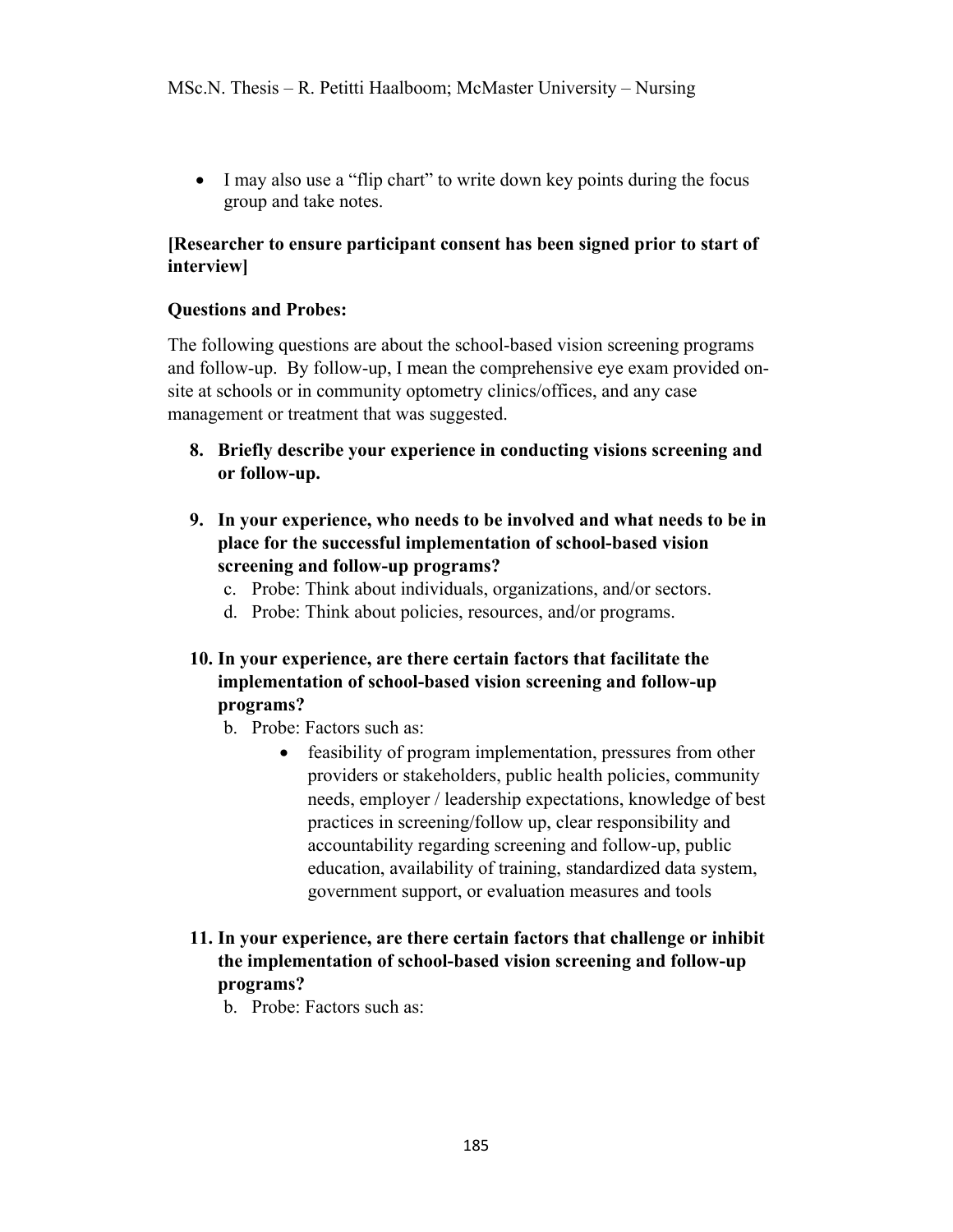- feasibility of program implementation, pressures from other providers or stakeholders, public health policies, community needs, employer / leadership expectations, knowledge of best practices in screening/follow up, clear responsibility and accountability regarding screening and follow-up, public education, availability of training, standardized data system, government support, or evaluation measures and tools
- 12. **From your experience, what role is there for Public Health Nurses in school-based vision screening and/or follow-up programs?**
- **13. What advice would you give to other organizations or providers who were planning on implementing the vision screening and follow-up programs?**

- **14. Is there anything else that you think I should know about implementing school-based vision screening or follow-up programs?**
- **15. Is there anyone else that you think I should interview about implementing school-based vision screening or follow-up programs?**

Name:

Position & Organization:

|                |            | If I follow up with this person, may I mention that I received his/her |
|----------------|------------|------------------------------------------------------------------------|
| name from you? | <b>YES</b> | NO.                                                                    |

b. Probe: What have you seen work well and what you would suggest be done differently?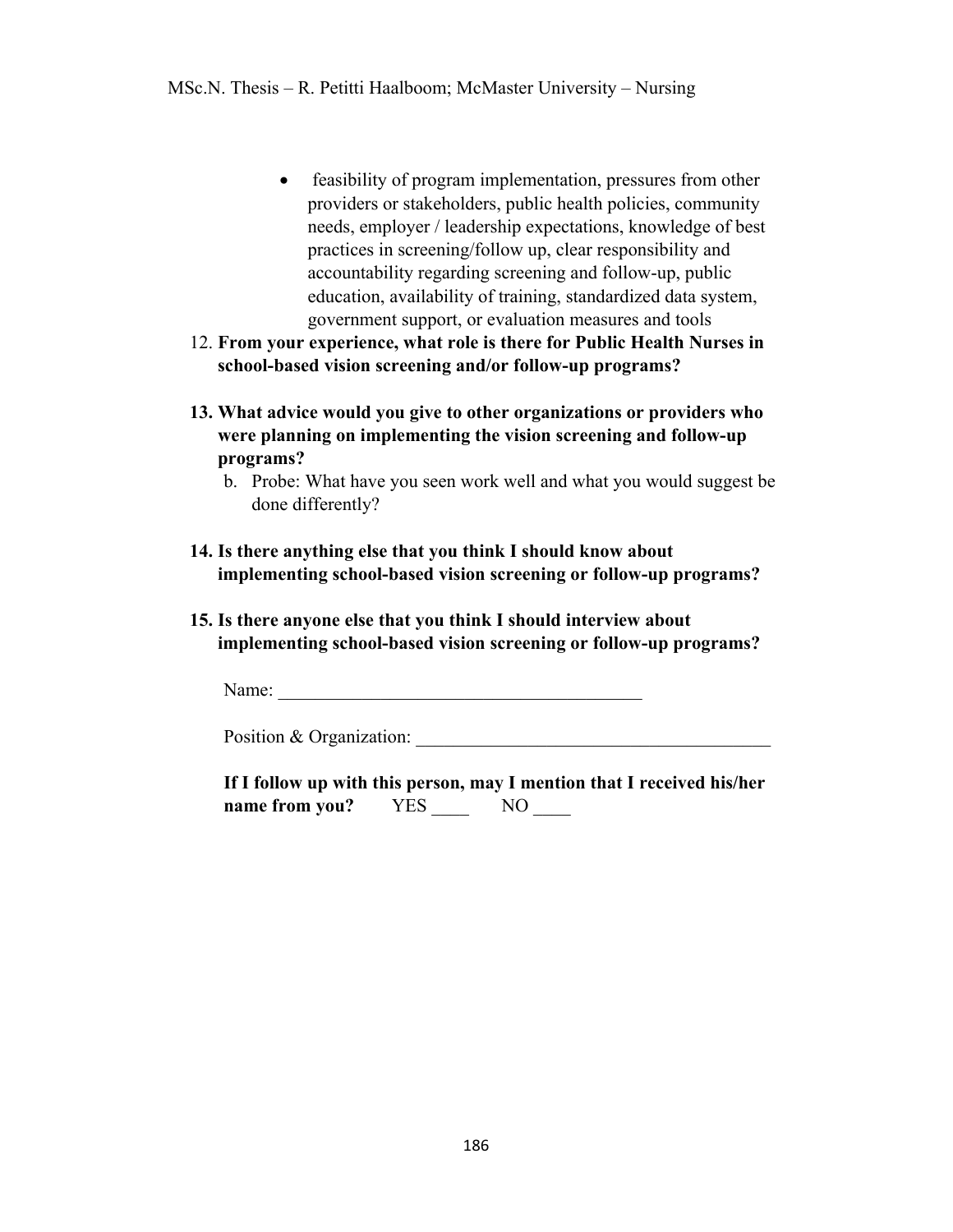Appendix K





**Successful Implementation of School-based Vision Screening and Follow-Up Programs in Ontario**

**Please DO NOT put your name on this sheet.**

**\_\_\_\_\_\_\_\_\_\_\_\_\_\_\_\_\_\_\_\_\_\_\_\_\_\_\_\_\_\_\_\_\_\_\_\_\_\_\_\_\_\_\_\_\_\_\_\_\_\_\_\_\_\_\_**

## **INSTRUCTIONS**:

Please fill in this form. Your answers will provide me with some basic background information about you.

**1. What is your role in relation to child vision screening or vision screening follow- up?**

- **2. How long have you been involved with child vision screening or follow-up programming?**
	- d) Less than 1 year
	- e) 1 year to 5 years
	- f) More than 5 years
- **3. How would you describe the communities in which you have been involved with child vision screening and follow-up programs? Select all that apply.** 
	- d) Urban
	- e) Rural
	- f) High-priority or high-risk neighbourhood

Please turn over this brief information sheet and leave it on the table when you leave.

Thank you